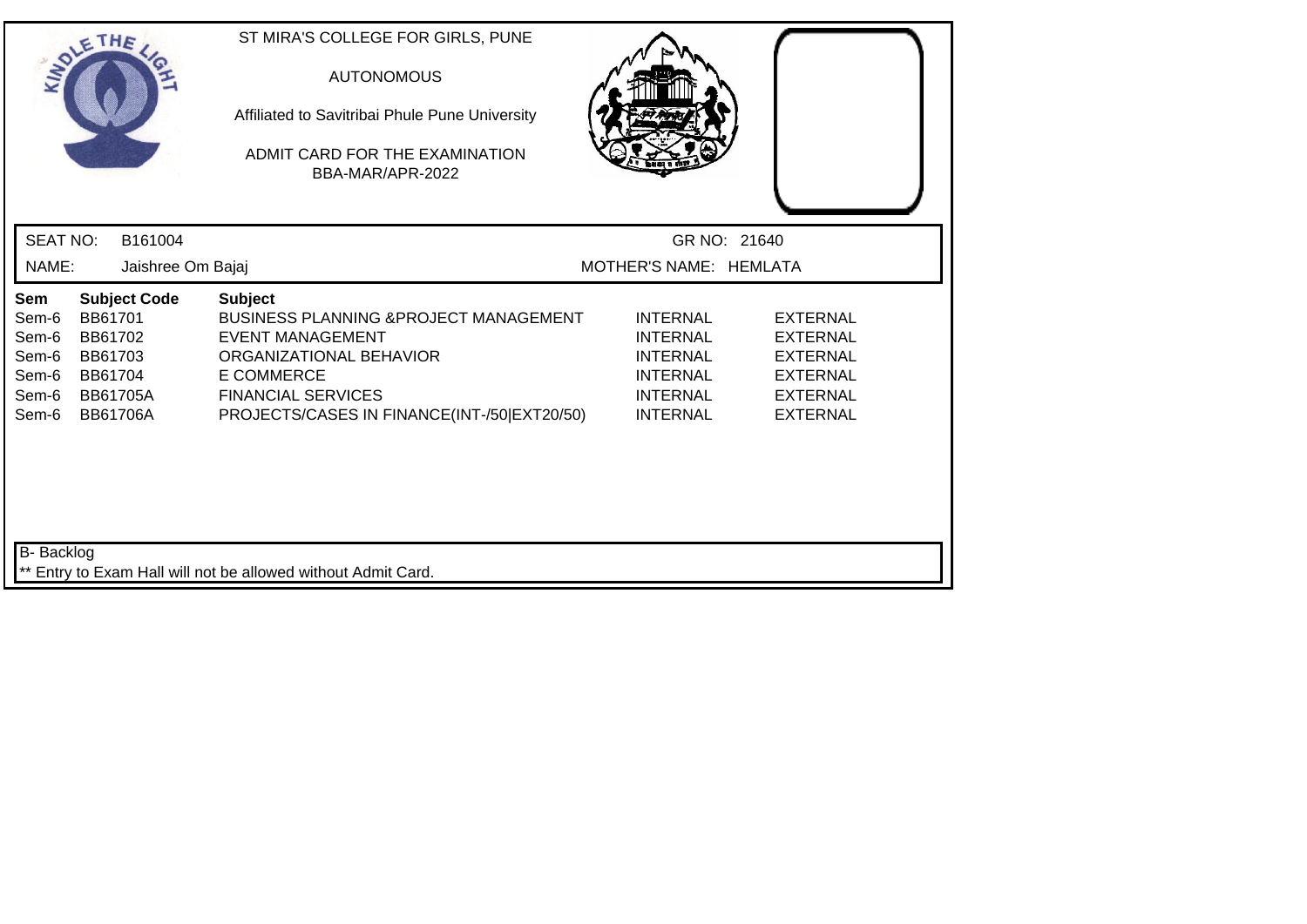| SOLE THE                                                  |                                                                                                       | ST MIRA'S COLLEGE FOR GIRLS, PUNE<br><b>AUTONOMOUS</b><br>Affiliated to Savitribai Phule Pune University<br>ADMIT CARD FOR THE EXAMINATION<br>BBA-MAR/APR-2022                                                  |                                                                                                                |                                                                                                                |
|-----------------------------------------------------------|-------------------------------------------------------------------------------------------------------|-----------------------------------------------------------------------------------------------------------------------------------------------------------------------------------------------------------------|----------------------------------------------------------------------------------------------------------------|----------------------------------------------------------------------------------------------------------------|
| <b>SEAT NO:</b>                                           | B191002                                                                                               |                                                                                                                                                                                                                 | GR NO: 21935                                                                                                   |                                                                                                                |
| NAME:                                                     | <b>VAISHAVI KUMAR</b>                                                                                 |                                                                                                                                                                                                                 | MOTHER'S NAME: MUNNI DEVI                                                                                      |                                                                                                                |
| Sem<br>Sem-6<br>Sem-6<br>Sem-6<br>Sem-6<br>Sem-6<br>Sem-6 | <b>Subject Code</b><br>BB61701<br>BB61702<br>BB61703<br>BB61704<br><b>BB61705C</b><br><b>BB61706C</b> | <b>Subject</b><br><b>BUSINESS PLANNING &amp; PROJECT MANAGEMENT</b><br><b>EVENT MANAGEMENT</b><br>ORGANIZATIONAL BEHAVIOR<br><b>E COMMERCE</b><br><b>LABOUR LAWS</b><br>PROJECTS/CASES IN HRM(INT-/50 EXT20/50) | <b>INTERNAL</b><br><b>INTERNAL</b><br><b>INTERNAL</b><br><b>INTERNAL</b><br><b>INTERNAL</b><br><b>INTERNAL</b> | <b>EXTERNAL</b><br><b>EXTERNAL</b><br><b>EXTERNAL</b><br><b>EXTERNAL</b><br><b>EXTERNAL</b><br><b>EXTERNAL</b> |
| B- Backlog                                                |                                                                                                       | ** Entry to Exam Hall will not be allowed without Admit Card.                                                                                                                                                   |                                                                                                                |                                                                                                                |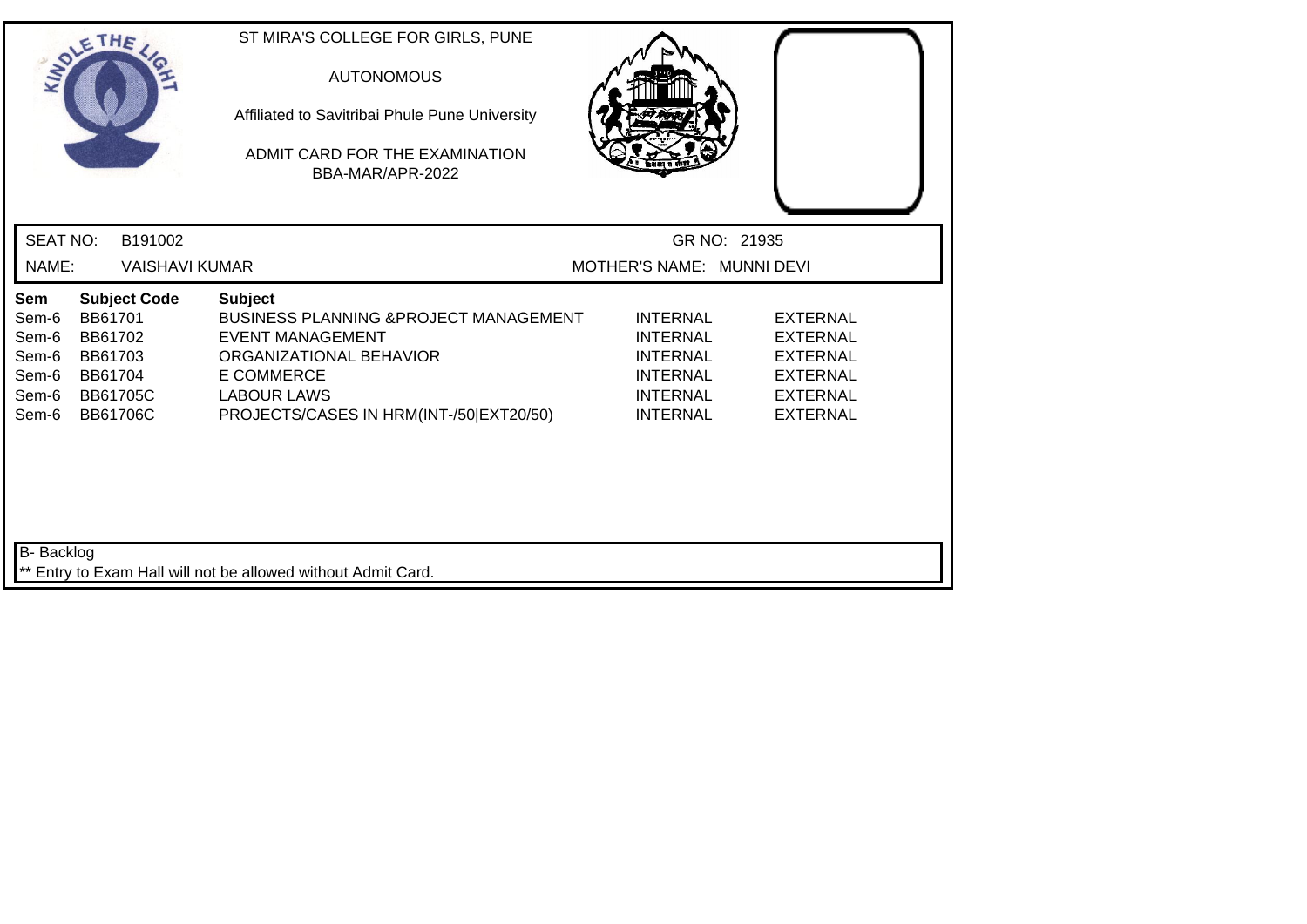| SOLE THE                                                  |                                                                                |                     | ST MIRA'S COLLEGE FOR GIRLS, PUNE<br><b>AUTONOMOUS</b><br>Affiliated to Savitribai Phule Pune University<br>ADMIT CARD FOR THE EXAMINATION<br>BBA-MAR/APR-2022                                                             |                                                                                                                |                                                                                                                |  |
|-----------------------------------------------------------|--------------------------------------------------------------------------------|---------------------|----------------------------------------------------------------------------------------------------------------------------------------------------------------------------------------------------------------------------|----------------------------------------------------------------------------------------------------------------|----------------------------------------------------------------------------------------------------------------|--|
| <b>SEAT NO:</b>                                           |                                                                                | B191003             |                                                                                                                                                                                                                            |                                                                                                                | GR NO: 21918                                                                                                   |  |
| NAME:                                                     |                                                                                |                     | NIHALANI MUSKAN VIJAY                                                                                                                                                                                                      | MOTHER'S NAME: PRIYANKA                                                                                        |                                                                                                                |  |
| Sem<br>Sem-6<br>Sem-6<br>Sem-6<br>Sem-6<br>Sem-6<br>Sem-6 | BB61701<br>BB61702<br>BB61703<br>BB61704<br><b>BB61705A</b><br><b>BB61706A</b> | <b>Subject Code</b> | <b>Subject</b><br><b>BUSINESS PLANNING &amp; PROJECT MANAGEMENT</b><br><b>EVENT MANAGEMENT</b><br>ORGANIZATIONAL BEHAVIOR<br><b>E COMMERCE</b><br><b>FINANCIAL SERVICES</b><br>PROJECTS/CASES IN FINANCE(INT-/50 EXT20/50) | <b>INTERNAL</b><br><b>INTERNAL</b><br><b>INTERNAL</b><br><b>INTERNAL</b><br><b>INTERNAL</b><br><b>INTERNAL</b> | <b>EXTERNAL</b><br><b>EXTERNAL</b><br><b>EXTERNAL</b><br><b>EXTERNAL</b><br><b>EXTERNAL</b><br><b>EXTERNAL</b> |  |
| <b>B-</b> Backlog                                         |                                                                                |                     | ** Entry to Exam Hall will not be allowed without Admit Card.                                                                                                                                                              |                                                                                                                |                                                                                                                |  |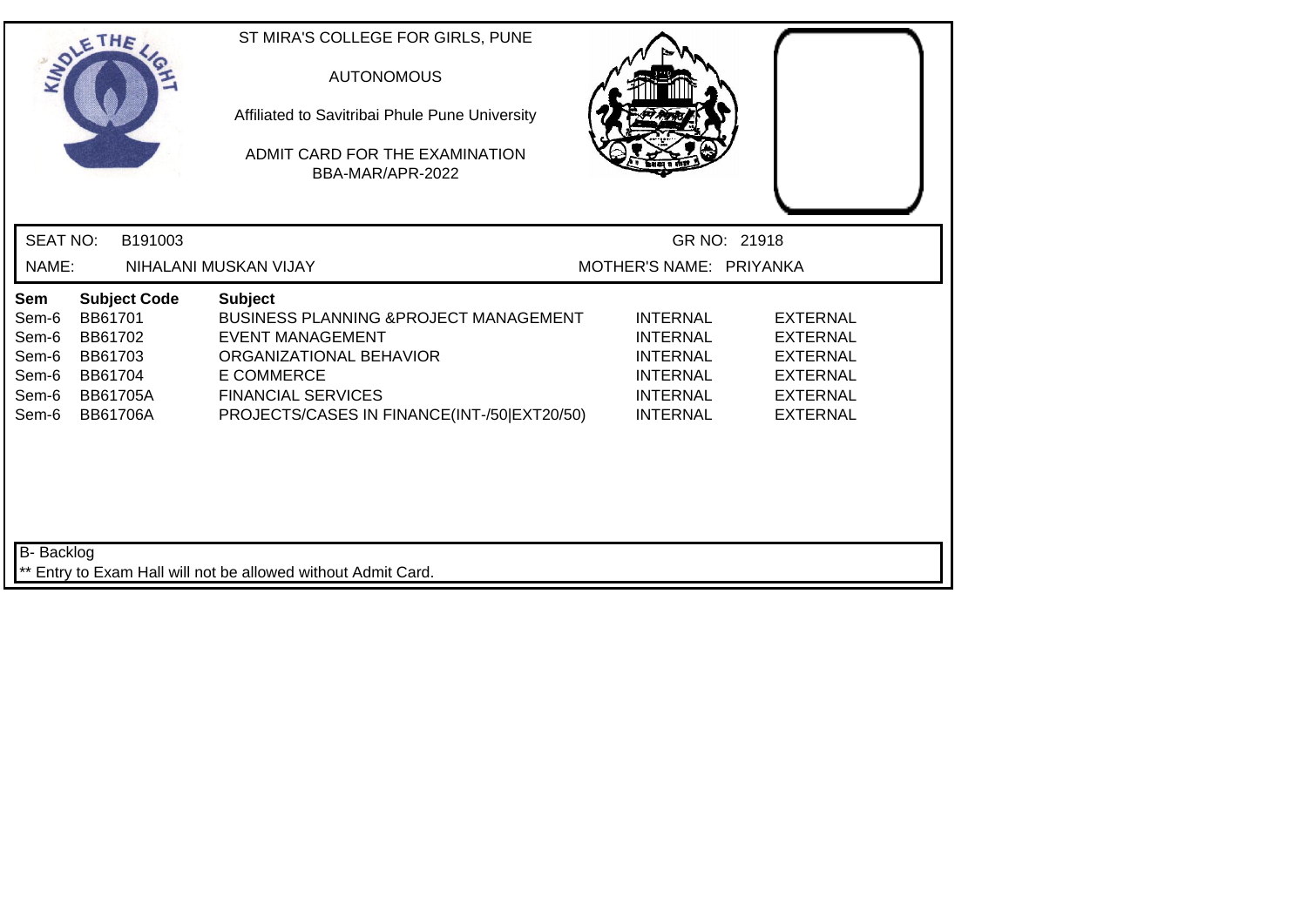| SOLE THE                                                  |                                                                                                | ST MIRA'S COLLEGE FOR GIRLS, PUNE<br><b>AUTONOMOUS</b><br>Affiliated to Savitribai Phule Pune University<br>ADMIT CARD FOR THE EXAMINATION<br>BBA-MAR/APR-2022                                                          |                                                                                                                |                                                                                                                |  |
|-----------------------------------------------------------|------------------------------------------------------------------------------------------------|-------------------------------------------------------------------------------------------------------------------------------------------------------------------------------------------------------------------------|----------------------------------------------------------------------------------------------------------------|----------------------------------------------------------------------------------------------------------------|--|
| <b>SEAT NO:</b>                                           | B191004                                                                                        |                                                                                                                                                                                                                         | GR NO: 21925                                                                                                   |                                                                                                                |  |
| NAME:                                                     |                                                                                                | RUPANI JANHAVI SAMEER                                                                                                                                                                                                   | MOTHER'S NAME: SHWETA                                                                                          |                                                                                                                |  |
| Sem<br>Sem-6<br>Sem-6<br>Sem-6<br>Sem-6<br>Sem-6<br>Sem-6 | <b>Subject Code</b><br>BB61701<br>BB61702<br>BB61703<br>BB61704<br><b>BB61705B</b><br>BB61706B | <b>Subject</b><br>BUSINESS PLANNING & PROJECT MANAGEMENT<br><b>EVENT MANAGEMENT</b><br>ORGANIZATIONAL BEHAVIOR<br><b>E COMMERCE</b><br>ADVERTISING AND SALES PROMOTION<br>PROJECTS/CASES IN MARKETING(INT-/50 EXT20/50) | <b>INTERNAL</b><br><b>INTERNAL</b><br><b>INTERNAL</b><br><b>INTERNAL</b><br><b>INTERNAL</b><br><b>INTERNAL</b> | <b>EXTERNAL</b><br><b>EXTERNAL</b><br><b>EXTERNAL</b><br><b>EXTERNAL</b><br><b>EXTERNAL</b><br><b>EXTERNAL</b> |  |
| <b>B-</b> Backlog                                         |                                                                                                | ** Entry to Exam Hall will not be allowed without Admit Card.                                                                                                                                                           |                                                                                                                |                                                                                                                |  |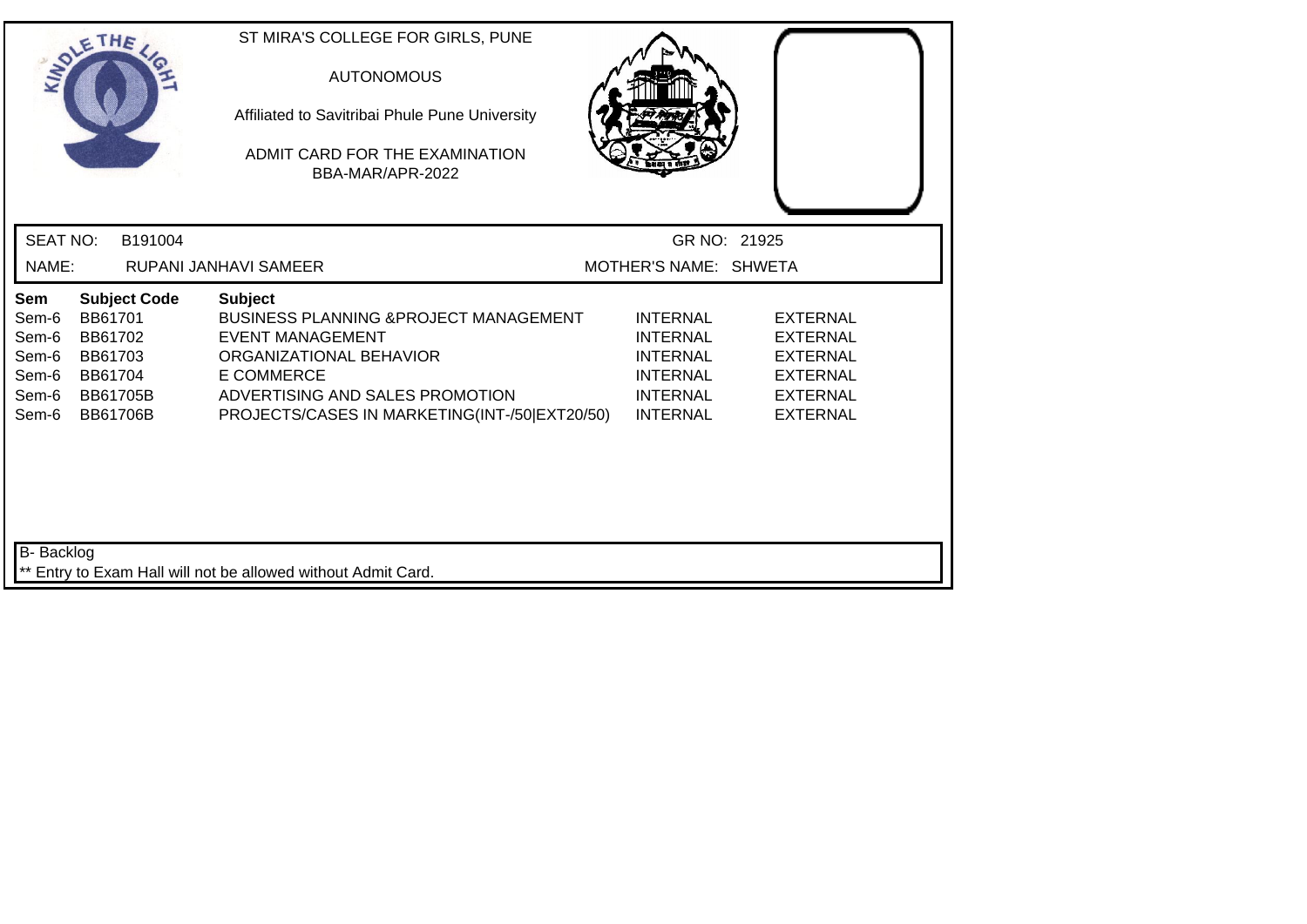|                                                           | SOLETHE                                                                        |                     | ST MIRA'S COLLEGE FOR GIRLS, PUNE<br><b>AUTONOMOUS</b><br>Affiliated to Savitribai Phule Pune University<br>ADMIT CARD FOR THE EXAMINATION<br>BBA-MAR/APR-2022                                                  |                                                                                                                |                                                                                                                |  |
|-----------------------------------------------------------|--------------------------------------------------------------------------------|---------------------|-----------------------------------------------------------------------------------------------------------------------------------------------------------------------------------------------------------------|----------------------------------------------------------------------------------------------------------------|----------------------------------------------------------------------------------------------------------------|--|
| <b>SEAT NO:</b>                                           |                                                                                | B191005             |                                                                                                                                                                                                                 | GR NO: 21961                                                                                                   |                                                                                                                |  |
| NAME:                                                     |                                                                                |                     | <b>THADANI MUSKAN SUNIL</b>                                                                                                                                                                                     | MOTHER'S NAME: KOMAL                                                                                           |                                                                                                                |  |
| Sem<br>Sem-6<br>Sem-6<br>Sem-6<br>Sem-6<br>Sem-6<br>Sem-6 | BB61701<br>BB61702<br>BB61703<br>BB61704<br><b>BB61705C</b><br><b>BB61706C</b> | <b>Subject Code</b> | <b>Subject</b><br><b>BUSINESS PLANNING &amp; PROJECT MANAGEMENT</b><br><b>EVENT MANAGEMENT</b><br>ORGANIZATIONAL BEHAVIOR<br><b>E COMMERCE</b><br><b>LABOUR LAWS</b><br>PROJECTS/CASES IN HRM(INT-/50 EXT20/50) | <b>INTERNAL</b><br><b>INTERNAL</b><br><b>INTERNAL</b><br><b>INTERNAL</b><br><b>INTERNAL</b><br><b>INTERNAL</b> | <b>EXTERNAL</b><br><b>EXTERNAL</b><br><b>EXTERNAL</b><br><b>EXTERNAL</b><br><b>EXTERNAL</b><br><b>EXTERNAL</b> |  |
| B- Backlog                                                |                                                                                |                     | ** Entry to Exam Hall will not be allowed without Admit Card.                                                                                                                                                   |                                                                                                                |                                                                                                                |  |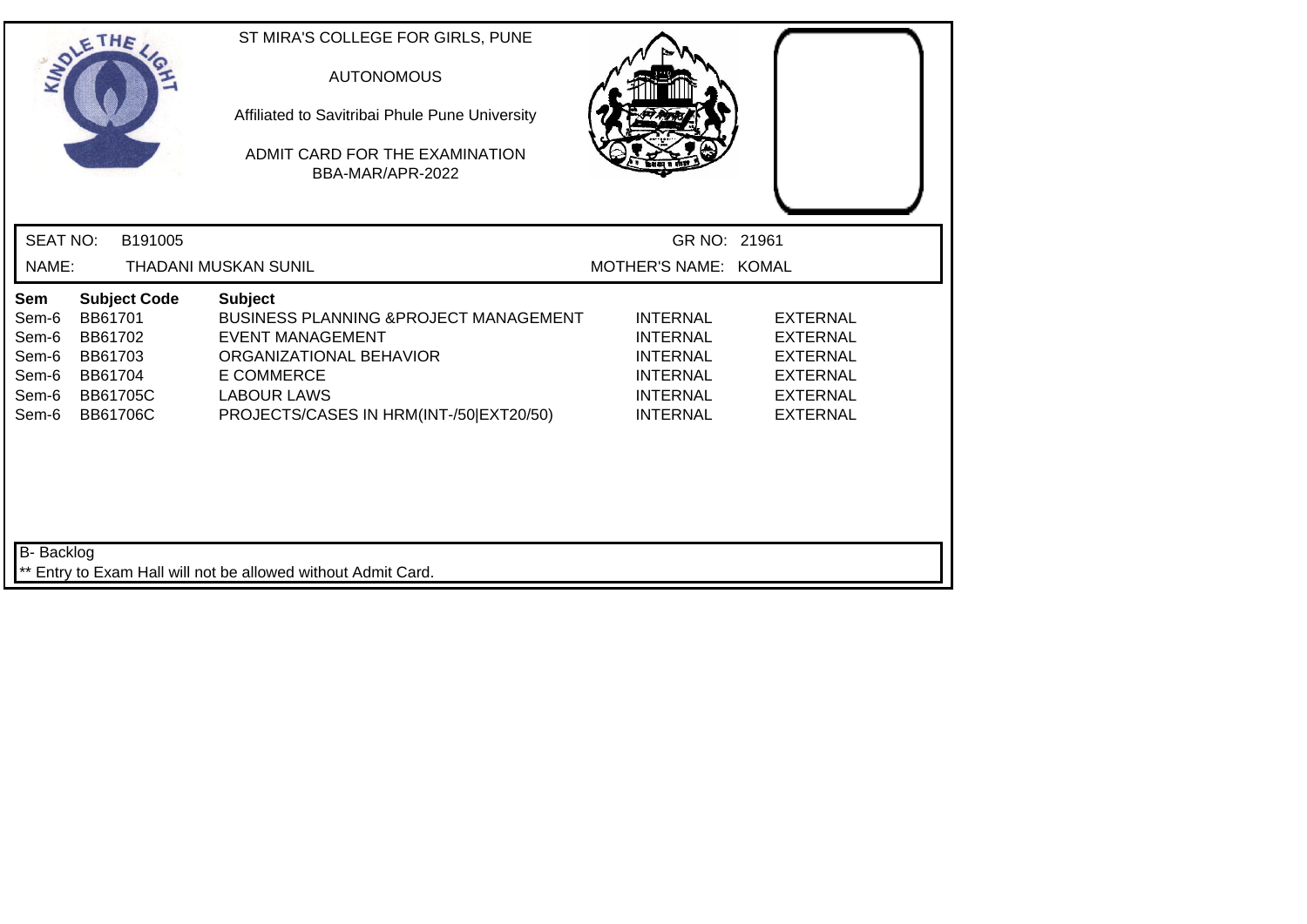| SOLE THE                                                                                              |                                                           | ST MIRA'S COLLEGE FOR GIRLS, PUNE<br><b>AUTONOMOUS</b><br>Affiliated to Savitribai Phule Pune University<br>ADMIT CARD FOR THE EXAMINATION<br>BBA-MAR/APR-2022                                                              |                                                                                                                |                                                                                                                |
|-------------------------------------------------------------------------------------------------------|-----------------------------------------------------------|-----------------------------------------------------------------------------------------------------------------------------------------------------------------------------------------------------------------------------|----------------------------------------------------------------------------------------------------------------|----------------------------------------------------------------------------------------------------------------|
| <b>SEAT NO:</b>                                                                                       | B191006                                                   |                                                                                                                                                                                                                             | GR NO: 21909                                                                                                   |                                                                                                                |
| NAME:                                                                                                 |                                                           | AHUJA ISHIKA NARESH                                                                                                                                                                                                         | MOTHER'S NAME: JUHI                                                                                            |                                                                                                                |
| Sem<br>BB61701<br>Sem-6<br>Sem-6<br>BB61702<br>Sem-6<br>BB61703<br>Sem-6<br>BB61704<br>Sem-6<br>Sem-6 | <b>Subject Code</b><br><b>BB61705B</b><br><b>BB61706B</b> | <b>Subject</b><br><b>BUSINESS PLANNING &amp; PROJECT MANAGEMENT</b><br><b>EVENT MANAGEMENT</b><br>ORGANIZATIONAL BEHAVIOR<br>E COMMERCE<br>ADVERTISING AND SALES PROMOTION<br>PROJECTS/CASES IN MARKETING(INT-/50 EXT20/50) | <b>INTERNAL</b><br><b>INTERNAL</b><br><b>INTERNAL</b><br><b>INTERNAL</b><br><b>INTERNAL</b><br><b>INTERNAL</b> | <b>EXTERNAL</b><br><b>EXTERNAL</b><br><b>EXTERNAL</b><br><b>EXTERNAL</b><br><b>EXTERNAL</b><br><b>EXTERNAL</b> |
| B- Backlog                                                                                            |                                                           | ** Entry to Exam Hall will not be allowed without Admit Card.                                                                                                                                                               |                                                                                                                |                                                                                                                |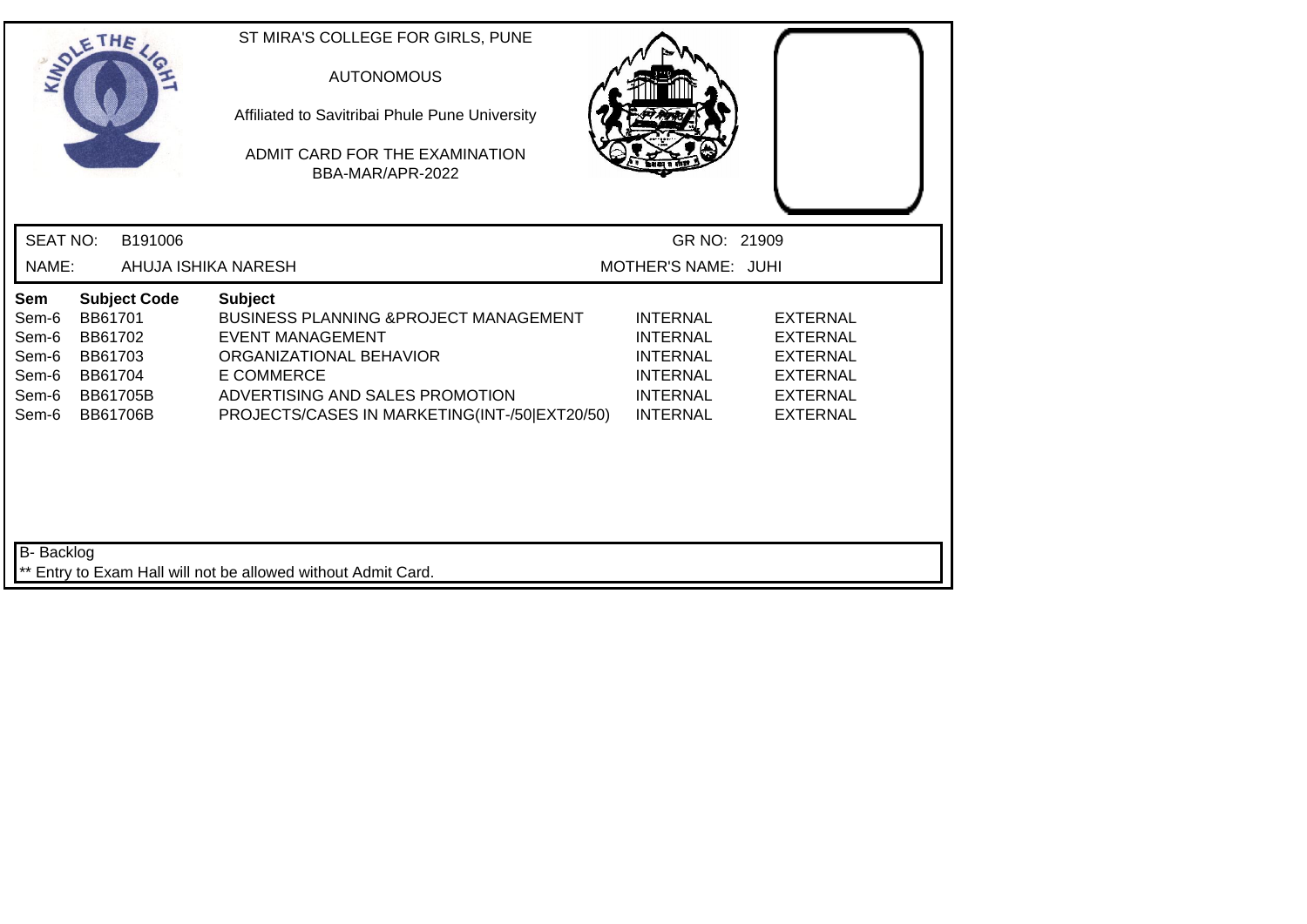|                                                           | SOLETHE                                                                                               | ST MIRA'S COLLEGE FOR GIRLS, PUNE<br><b>AUTONOMOUS</b><br>Affiliated to Savitribai Phule Pune University<br>ADMIT CARD FOR THE EXAMINATION<br>BBA-MAR/APR-2022                                                                                                                                                                                       |                                                                                                                |
|-----------------------------------------------------------|-------------------------------------------------------------------------------------------------------|------------------------------------------------------------------------------------------------------------------------------------------------------------------------------------------------------------------------------------------------------------------------------------------------------------------------------------------------------|----------------------------------------------------------------------------------------------------------------|
| <b>SEAT NO:</b>                                           | B191007                                                                                               | GR NO: 21954                                                                                                                                                                                                                                                                                                                                         |                                                                                                                |
| NAME:                                                     |                                                                                                       | MOTHER'S NAME: SEEMA<br><b>BADLANI AKSHA HARESH</b>                                                                                                                                                                                                                                                                                                  |                                                                                                                |
| Sem<br>Sem-6<br>Sem-6<br>Sem-6<br>Sem-6<br>Sem-6<br>Sem-6 | <b>Subject Code</b><br>BB61701<br>BB61702<br>BB61703<br>BB61704<br><b>BB61705B</b><br><b>BB61706B</b> | <b>Subject</b><br><b>BUSINESS PLANNING &amp; PROJECT MANAGEMENT</b><br><b>INTERNAL</b><br><b>EVENT MANAGEMENT</b><br><b>INTERNAL</b><br>ORGANIZATIONAL BEHAVIOR<br><b>INTERNAL</b><br><b>E COMMERCE</b><br><b>INTERNAL</b><br>ADVERTISING AND SALES PROMOTION<br><b>INTERNAL</b><br>PROJECTS/CASES IN MARKETING(INT-/50 EXT20/50)<br><b>INTERNAL</b> | <b>EXTERNAL</b><br><b>EXTERNAL</b><br><b>EXTERNAL</b><br><b>EXTERNAL</b><br><b>EXTERNAL</b><br><b>EXTERNAL</b> |
| B- Backlog                                                |                                                                                                       | ** Entry to Exam Hall will not be allowed without Admit Card.                                                                                                                                                                                                                                                                                        |                                                                                                                |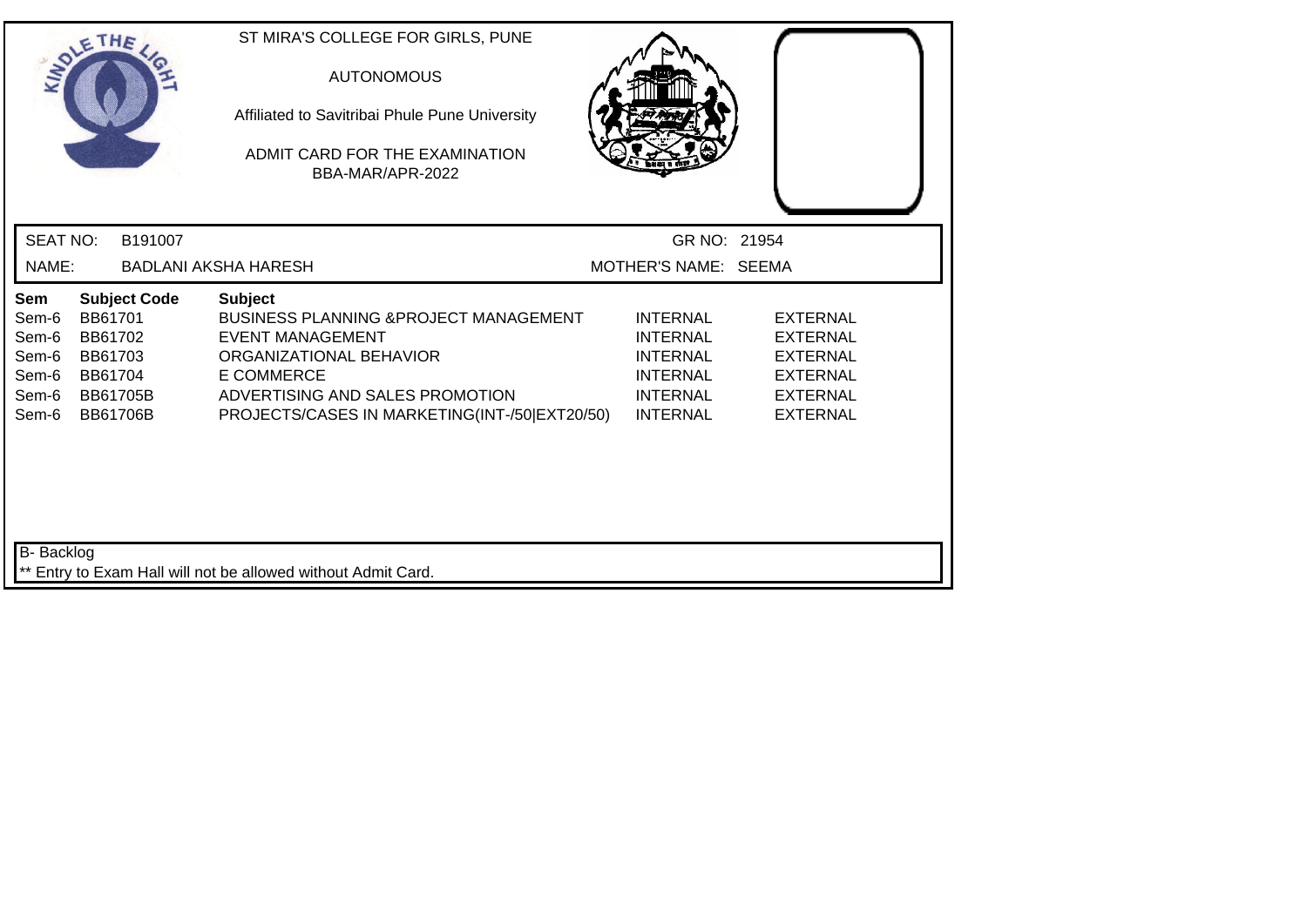| SOLETHE                                                   |                                                                         |                     | ST MIRA'S COLLEGE FOR GIRLS, PUNE<br><b>AUTONOMOUS</b><br>Affiliated to Savitribai Phule Pune University<br>ADMIT CARD FOR THE EXAMINATION<br>BBA-MAR/APR-2022                                                  |                                                                                                                |                                                                                                                |  |
|-----------------------------------------------------------|-------------------------------------------------------------------------|---------------------|-----------------------------------------------------------------------------------------------------------------------------------------------------------------------------------------------------------------|----------------------------------------------------------------------------------------------------------------|----------------------------------------------------------------------------------------------------------------|--|
| <b>SEAT NO:</b>                                           |                                                                         | B191008             |                                                                                                                                                                                                                 | GR NO: 21939                                                                                                   |                                                                                                                |  |
| NAME:                                                     |                                                                         |                     | <b>BAGADE SHARAYU PRAKASH</b>                                                                                                                                                                                   | MOTHER'S NAME: GEETA BAGADE                                                                                    |                                                                                                                |  |
| Sem<br>Sem-6<br>Sem-6<br>Sem-6<br>Sem-6<br>Sem-6<br>Sem-6 | BB61701<br>BB61702<br>BB61703<br>BB61704<br><b>BB61705A</b><br>BB61706A | <b>Subject Code</b> | <b>Subject</b><br>BUSINESS PLANNING & PROJECT MANAGEMENT<br><b>EVENT MANAGEMENT</b><br>ORGANIZATIONAL BEHAVIOR<br><b>E COMMERCE</b><br><b>FINANCIAL SERVICES</b><br>PROJECTS/CASES IN FINANCE(INT-/50 EXT20/50) | <b>INTERNAL</b><br><b>INTERNAL</b><br><b>INTERNAL</b><br><b>INTERNAL</b><br><b>INTERNAL</b><br><b>INTERNAL</b> | <b>EXTERNAL</b><br><b>EXTERNAL</b><br><b>EXTERNAL</b><br><b>EXTERNAL</b><br><b>EXTERNAL</b><br><b>EXTERNAL</b> |  |
| <b>B-</b> Backlog                                         |                                                                         |                     | ** Entry to Exam Hall will not be allowed without Admit Card.                                                                                                                                                   |                                                                                                                |                                                                                                                |  |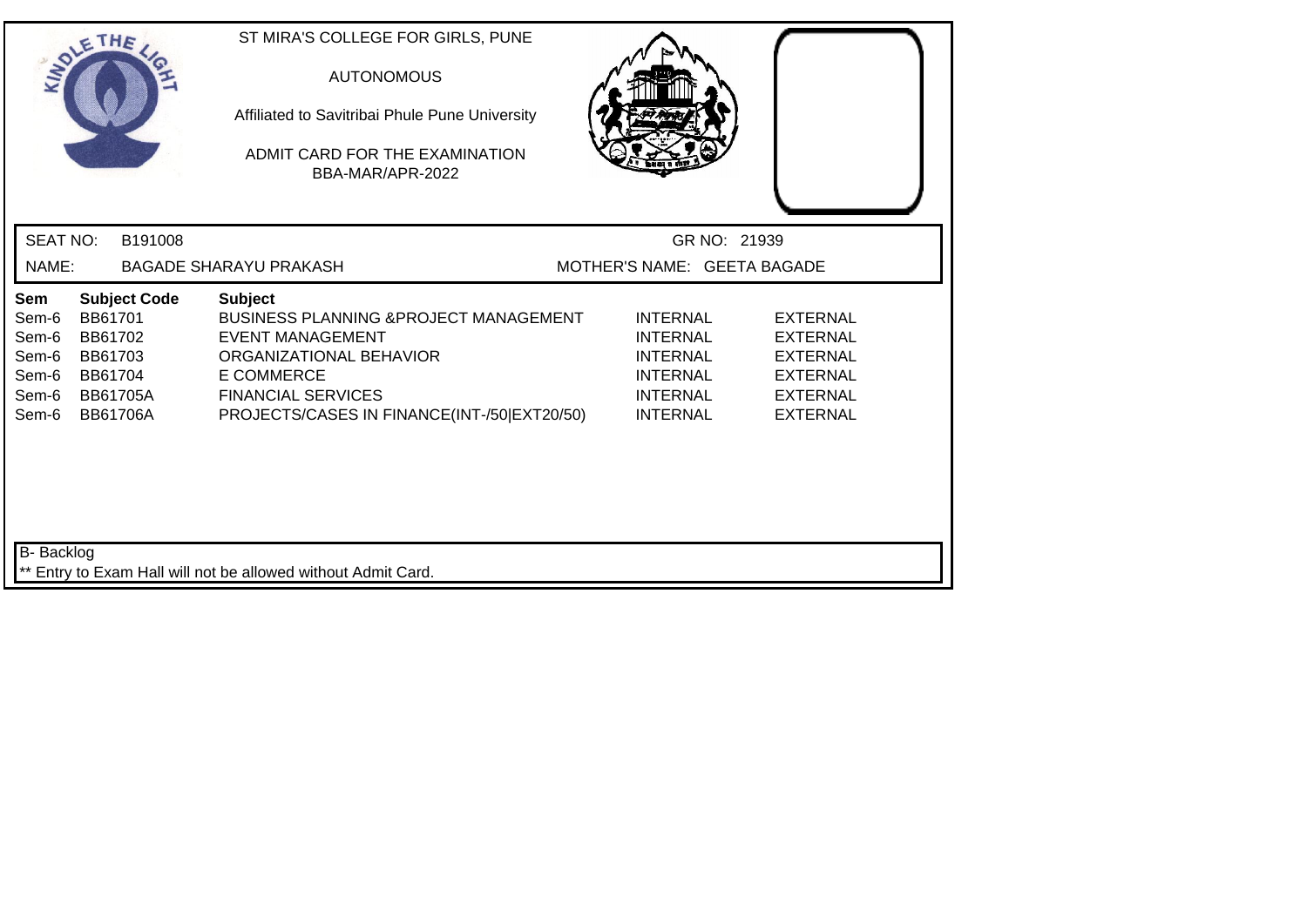| SOLETHE .                                                 |                                                                                |                     | ST MIRA'S COLLEGE FOR GIRLS, PUNE<br><b>AUTONOMOUS</b><br>Affiliated to Savitribai Phule Pune University<br>ADMIT CARD FOR THE EXAMINATION<br>BBA-MAR/APR-2022                                                  |                                                                                                                |                                                                                                                |  |
|-----------------------------------------------------------|--------------------------------------------------------------------------------|---------------------|-----------------------------------------------------------------------------------------------------------------------------------------------------------------------------------------------------------------|----------------------------------------------------------------------------------------------------------------|----------------------------------------------------------------------------------------------------------------|--|
| <b>SEAT NO:</b>                                           |                                                                                | B191009             |                                                                                                                                                                                                                 | GR NO: 21929                                                                                                   |                                                                                                                |  |
| NAME:                                                     |                                                                                |                     | <b>BALANI SIMRAN VASHU</b>                                                                                                                                                                                      | MOTHER'S NAME: GEETA                                                                                           |                                                                                                                |  |
| Sem<br>Sem-6<br>Sem-6<br>Sem-6<br>Sem-6<br>Sem-6<br>Sem-6 | BB61701<br>BB61702<br>BB61703<br>BB61704<br><b>BB61705A</b><br><b>BB61706A</b> | <b>Subject Code</b> | <b>Subject</b><br>BUSINESS PLANNING & PROJECT MANAGEMENT<br><b>EVENT MANAGEMENT</b><br>ORGANIZATIONAL BEHAVIOR<br><b>E COMMERCE</b><br><b>FINANCIAL SERVICES</b><br>PROJECTS/CASES IN FINANCE(INT-/50 EXT20/50) | <b>INTERNAL</b><br><b>INTERNAL</b><br><b>INTERNAL</b><br><b>INTERNAL</b><br><b>INTERNAL</b><br><b>INTERNAL</b> | <b>EXTERNAL</b><br><b>EXTERNAL</b><br><b>EXTERNAL</b><br><b>EXTERNAL</b><br><b>EXTERNAL</b><br><b>EXTERNAL</b> |  |
| B- Backlog                                                |                                                                                |                     | ** Entry to Exam Hall will not be allowed without Admit Card.                                                                                                                                                   |                                                                                                                |                                                                                                                |  |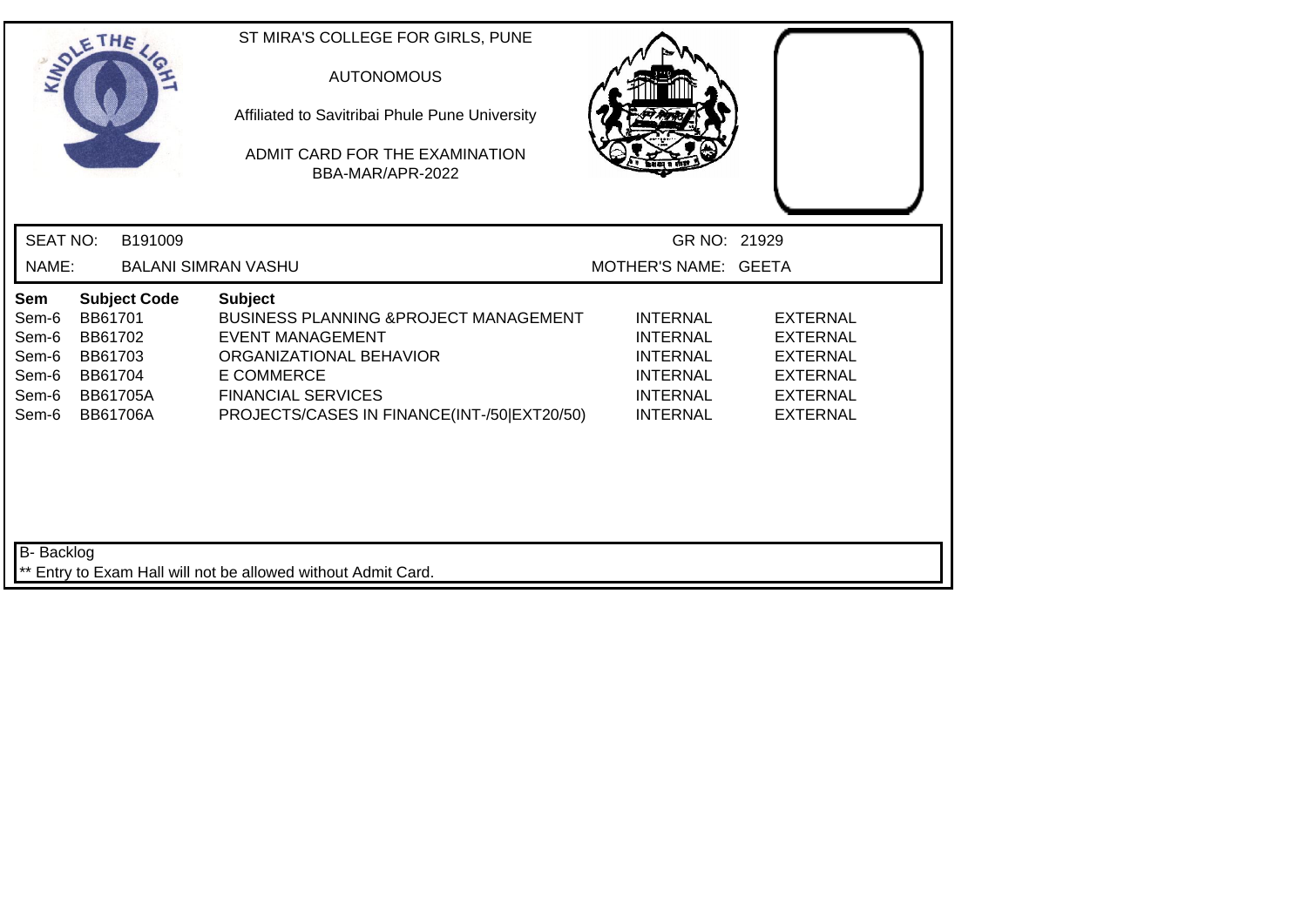| SOLE THE                                                  |                                          |                                                           | ST MIRA'S COLLEGE FOR GIRLS, PUNE<br><b>AUTONOMOUS</b><br>Affiliated to Savitribai Phule Pune University<br>ADMIT CARD FOR THE EXAMINATION<br>BBA-MAR/APR-2022                                                  |                                                                                                                |                                                                                                                |
|-----------------------------------------------------------|------------------------------------------|-----------------------------------------------------------|-----------------------------------------------------------------------------------------------------------------------------------------------------------------------------------------------------------------|----------------------------------------------------------------------------------------------------------------|----------------------------------------------------------------------------------------------------------------|
| <b>SEAT NO:</b>                                           |                                          | B191010                                                   |                                                                                                                                                                                                                 |                                                                                                                | GR NO: 21948                                                                                                   |
| NAME:                                                     |                                          |                                                           | BHANDAR TANUJA SHRINIVASAN                                                                                                                                                                                      | MOTHER'S NAME: AMRAVATI                                                                                        |                                                                                                                |
| Sem<br>Sem-6<br>Sem-6<br>Sem-6<br>Sem-6<br>Sem-6<br>Sem-6 | BB61701<br>BB61702<br>BB61703<br>BB61704 | <b>Subject Code</b><br><b>BB61705C</b><br><b>BB61706C</b> | <b>Subject</b><br><b>BUSINESS PLANNING &amp; PROJECT MANAGEMENT</b><br><b>EVENT MANAGEMENT</b><br>ORGANIZATIONAL BEHAVIOR<br><b>E COMMERCE</b><br><b>LABOUR LAWS</b><br>PROJECTS/CASES IN HRM(INT-/50 EXT20/50) | <b>INTERNAL</b><br><b>INTERNAL</b><br><b>INTERNAL</b><br><b>INTERNAL</b><br><b>INTERNAL</b><br><b>INTERNAL</b> | <b>EXTERNAL</b><br><b>EXTERNAL</b><br><b>EXTERNAL</b><br><b>EXTERNAL</b><br><b>EXTERNAL</b><br><b>EXTERNAL</b> |
| B- Backlog                                                |                                          |                                                           | ** Entry to Exam Hall will not be allowed without Admit Card.                                                                                                                                                   |                                                                                                                |                                                                                                                |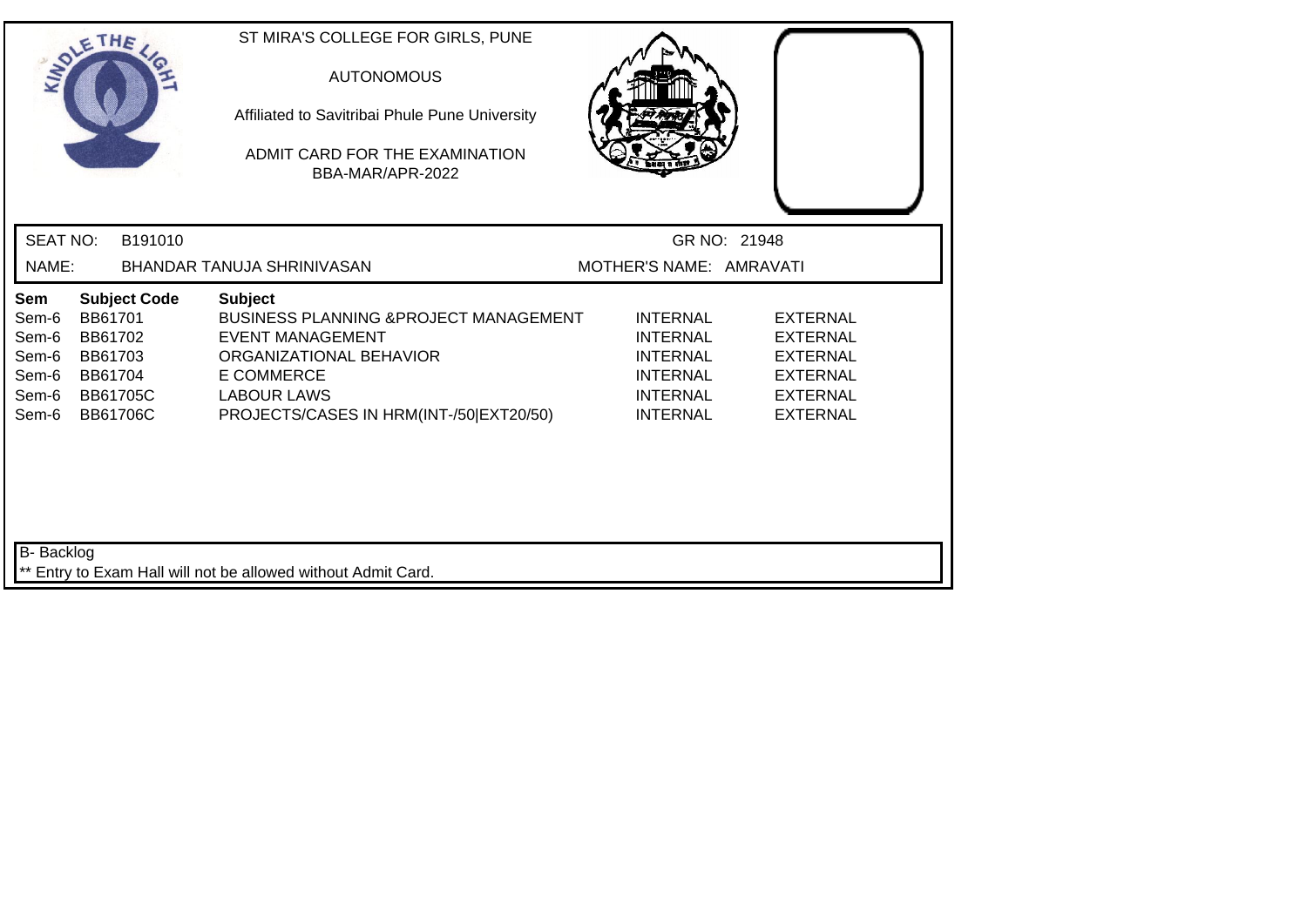| SOLETHE                                                   |                                                             |                                        | ST MIRA'S COLLEGE FOR GIRLS, PUNE<br><b>AUTONOMOUS</b><br>Affiliated to Savitribai Phule Pune University<br>ADMIT CARD FOR THE EXAMINATION<br>BBA-MAR/APR-2022                                                             |                                                                                                                |                                                                                                                |  |
|-----------------------------------------------------------|-------------------------------------------------------------|----------------------------------------|----------------------------------------------------------------------------------------------------------------------------------------------------------------------------------------------------------------------------|----------------------------------------------------------------------------------------------------------------|----------------------------------------------------------------------------------------------------------------|--|
| <b>SEAT NO:</b>                                           |                                                             | B191011                                |                                                                                                                                                                                                                            |                                                                                                                | GR NO: 21908                                                                                                   |  |
| NAME:                                                     |                                                             |                                        | BHANPURWALA KHADIJA JUZAR                                                                                                                                                                                                  | MOTHER'S NAME: RASHIDA                                                                                         |                                                                                                                |  |
| Sem<br>Sem-6<br>Sem-6<br>Sem-6<br>Sem-6<br>Sem-6<br>Sem-6 | BB61701<br>BB61702<br>BB61703<br>BB61704<br><b>BB61706A</b> | <b>Subject Code</b><br><b>BB61705A</b> | <b>Subject</b><br><b>BUSINESS PLANNING &amp; PROJECT MANAGEMENT</b><br><b>EVENT MANAGEMENT</b><br>ORGANIZATIONAL BEHAVIOR<br><b>E COMMERCE</b><br><b>FINANCIAL SERVICES</b><br>PROJECTS/CASES IN FINANCE(INT-/50 EXT20/50) | <b>INTERNAL</b><br><b>INTERNAL</b><br><b>INTERNAL</b><br><b>INTERNAL</b><br><b>INTERNAL</b><br><b>INTERNAL</b> | <b>EXTERNAL</b><br><b>EXTERNAL</b><br><b>EXTERNAL</b><br><b>EXTERNAL</b><br><b>EXTERNAL</b><br><b>EXTERNAL</b> |  |
| <b>B-</b> Backlog                                         |                                                             |                                        | ** Entry to Exam Hall will not be allowed without Admit Card.                                                                                                                                                              |                                                                                                                |                                                                                                                |  |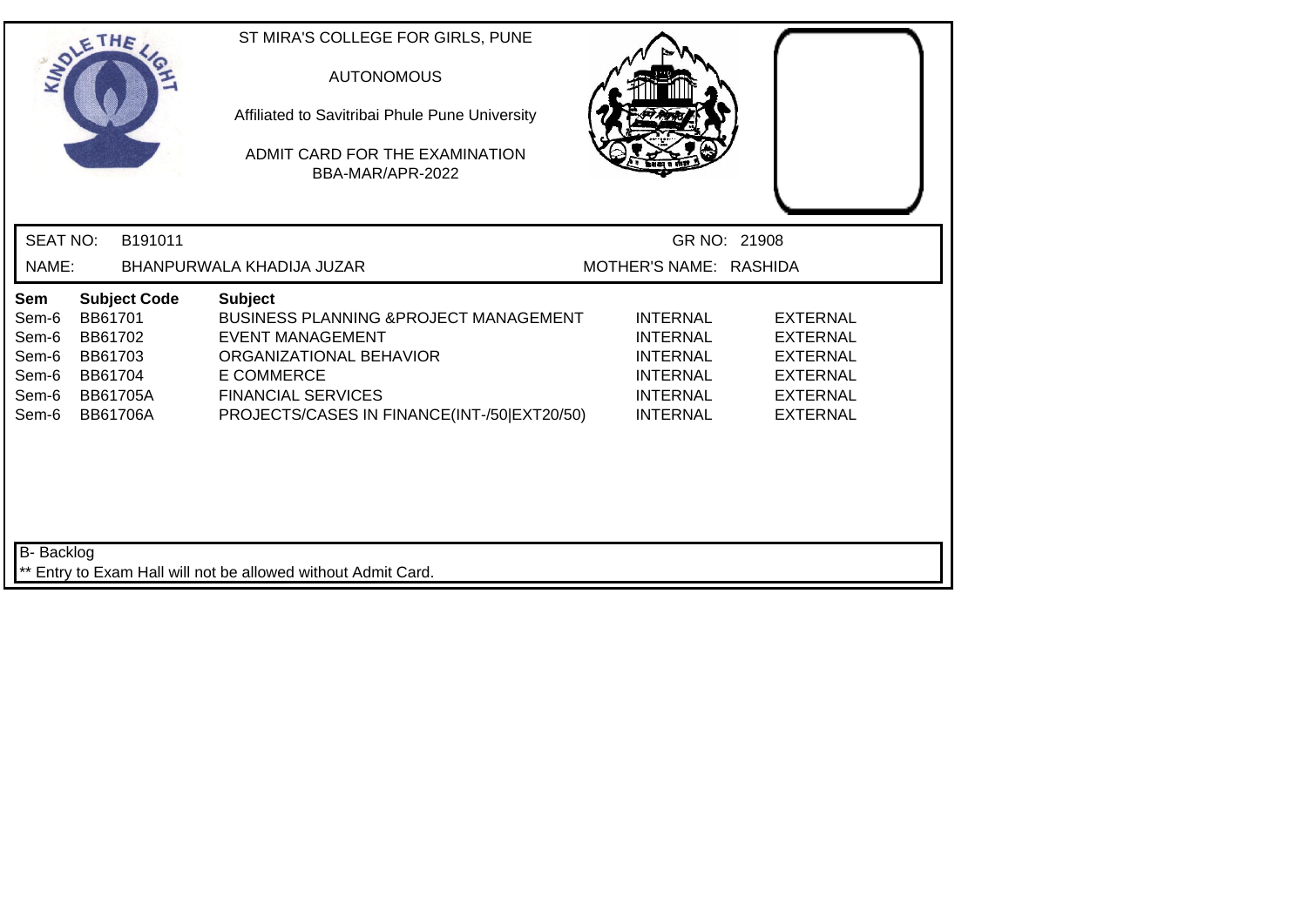| SOLE THE                                                  |                                                             |                                        | ST MIRA'S COLLEGE FOR GIRLS, PUNE<br><b>AUTONOMOUS</b><br>Affiliated to Savitribai Phule Pune University<br>ADMIT CARD FOR THE EXAMINATION<br>BBA-MAR/APR-2022                                                  |                                                                                                                |                                                                                                                |
|-----------------------------------------------------------|-------------------------------------------------------------|----------------------------------------|-----------------------------------------------------------------------------------------------------------------------------------------------------------------------------------------------------------------|----------------------------------------------------------------------------------------------------------------|----------------------------------------------------------------------------------------------------------------|
| <b>SEAT NO:</b>                                           |                                                             | B191012                                |                                                                                                                                                                                                                 | GR NO: 21959                                                                                                   |                                                                                                                |
| NAME:                                                     |                                                             |                                        | BHAPKAR SHARVARI PANDURANG                                                                                                                                                                                      | MOTHER'S NAME: SUJATA                                                                                          |                                                                                                                |
| Sem<br>Sem-6<br>Sem-6<br>Sem-6<br>Sem-6<br>Sem-6<br>Sem-6 | BB61701<br>BB61702<br>BB61703<br>BB61704<br><b>BB61706C</b> | <b>Subject Code</b><br><b>BB61705C</b> | <b>Subject</b><br><b>BUSINESS PLANNING &amp; PROJECT MANAGEMENT</b><br><b>EVENT MANAGEMENT</b><br>ORGANIZATIONAL BEHAVIOR<br><b>E COMMERCE</b><br><b>LABOUR LAWS</b><br>PROJECTS/CASES IN HRM(INT-/50 EXT20/50) | <b>INTERNAL</b><br><b>INTERNAL</b><br><b>INTERNAL</b><br><b>INTERNAL</b><br><b>INTERNAL</b><br><b>INTERNAL</b> | <b>EXTERNAL</b><br><b>EXTERNAL</b><br><b>EXTERNAL</b><br><b>EXTERNAL</b><br><b>EXTERNAL</b><br><b>EXTERNAL</b> |
| <b>B-</b> Backlog                                         |                                                             |                                        | Entry to Exam Hall will not be allowed without Admit Card.                                                                                                                                                      |                                                                                                                |                                                                                                                |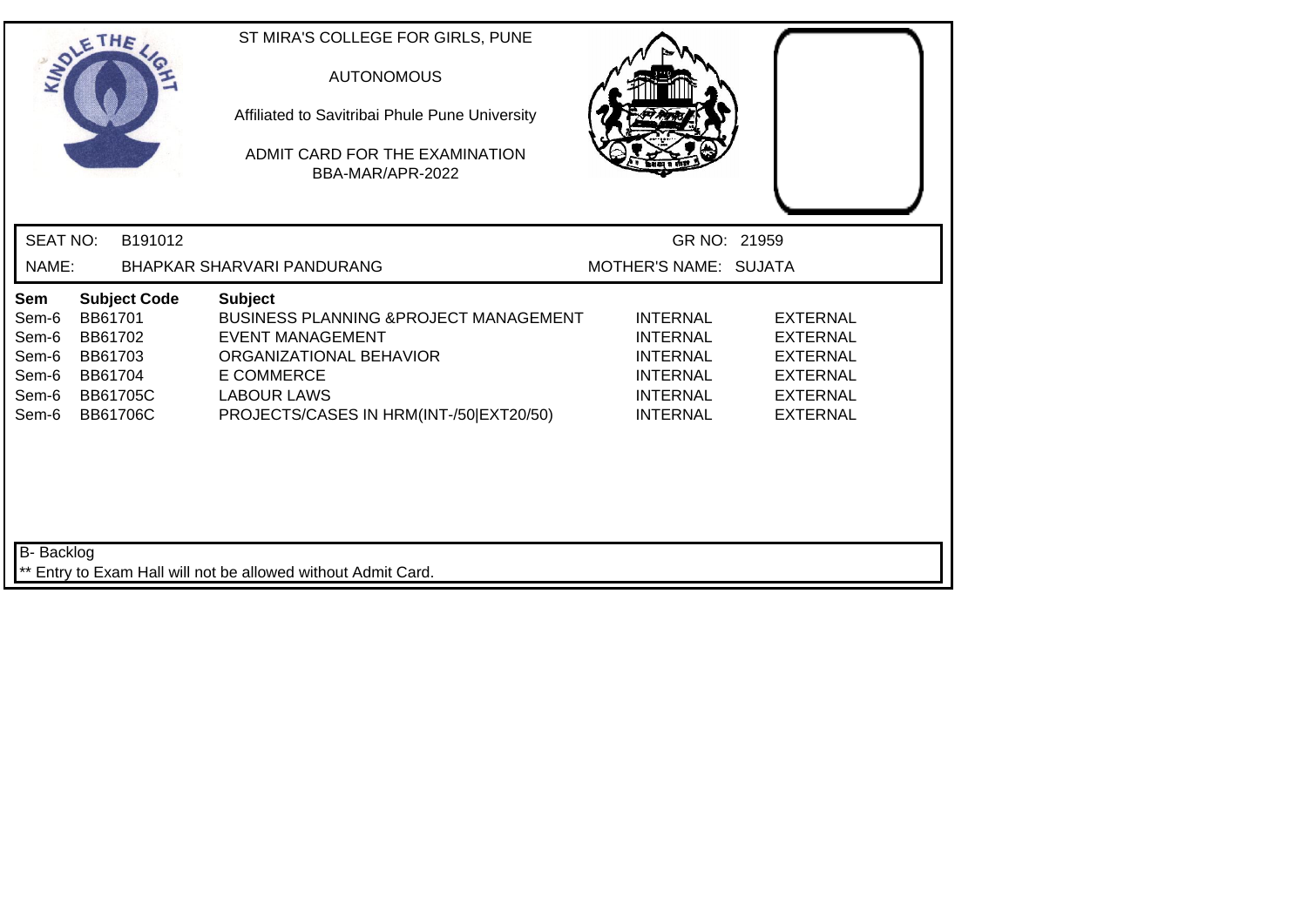| SOLE THE                                                  |                                                                                |                     | ST MIRA'S COLLEGE FOR GIRLS, PUNE<br><b>AUTONOMOUS</b><br>Affiliated to Savitribai Phule Pune University<br>ADMIT CARD FOR THE EXAMINATION<br>BBA-MAR/APR-2022                                                             |  |                                                                                                                |                                                                                                                |
|-----------------------------------------------------------|--------------------------------------------------------------------------------|---------------------|----------------------------------------------------------------------------------------------------------------------------------------------------------------------------------------------------------------------------|--|----------------------------------------------------------------------------------------------------------------|----------------------------------------------------------------------------------------------------------------|
| <b>SEAT NO:</b>                                           |                                                                                | B191014             |                                                                                                                                                                                                                            |  | GR NO: 21902                                                                                                   |                                                                                                                |
| NAME:                                                     |                                                                                |                     | BHASKARLA GAYATRI KAMALRAJ                                                                                                                                                                                                 |  |                                                                                                                | MOTHER'S NAME: UMA KAMALRAJ BHASKARLA                                                                          |
| Sem<br>Sem-6<br>Sem-6<br>Sem-6<br>Sem-6<br>Sem-6<br>Sem-6 | BB61701<br>BB61702<br>BB61703<br>BB61704<br><b>BB61705A</b><br><b>BB61706A</b> | <b>Subject Code</b> | <b>Subject</b><br><b>BUSINESS PLANNING &amp; PROJECT MANAGEMENT</b><br><b>EVENT MANAGEMENT</b><br>ORGANIZATIONAL BEHAVIOR<br><b>E COMMERCE</b><br><b>FINANCIAL SERVICES</b><br>PROJECTS/CASES IN FINANCE(INT-/50 EXT20/50) |  | <b>INTERNAL</b><br><b>INTERNAL</b><br><b>INTERNAL</b><br><b>INTERNAL</b><br><b>INTERNAL</b><br><b>INTERNAL</b> | <b>EXTERNAL</b><br><b>EXTERNAL</b><br><b>EXTERNAL</b><br><b>EXTERNAL</b><br><b>EXTERNAL</b><br><b>EXTERNAL</b> |
| <b>B-</b> Backlog                                         |                                                                                |                     | ** Entry to Exam Hall will not be allowed without Admit Card.                                                                                                                                                              |  |                                                                                                                |                                                                                                                |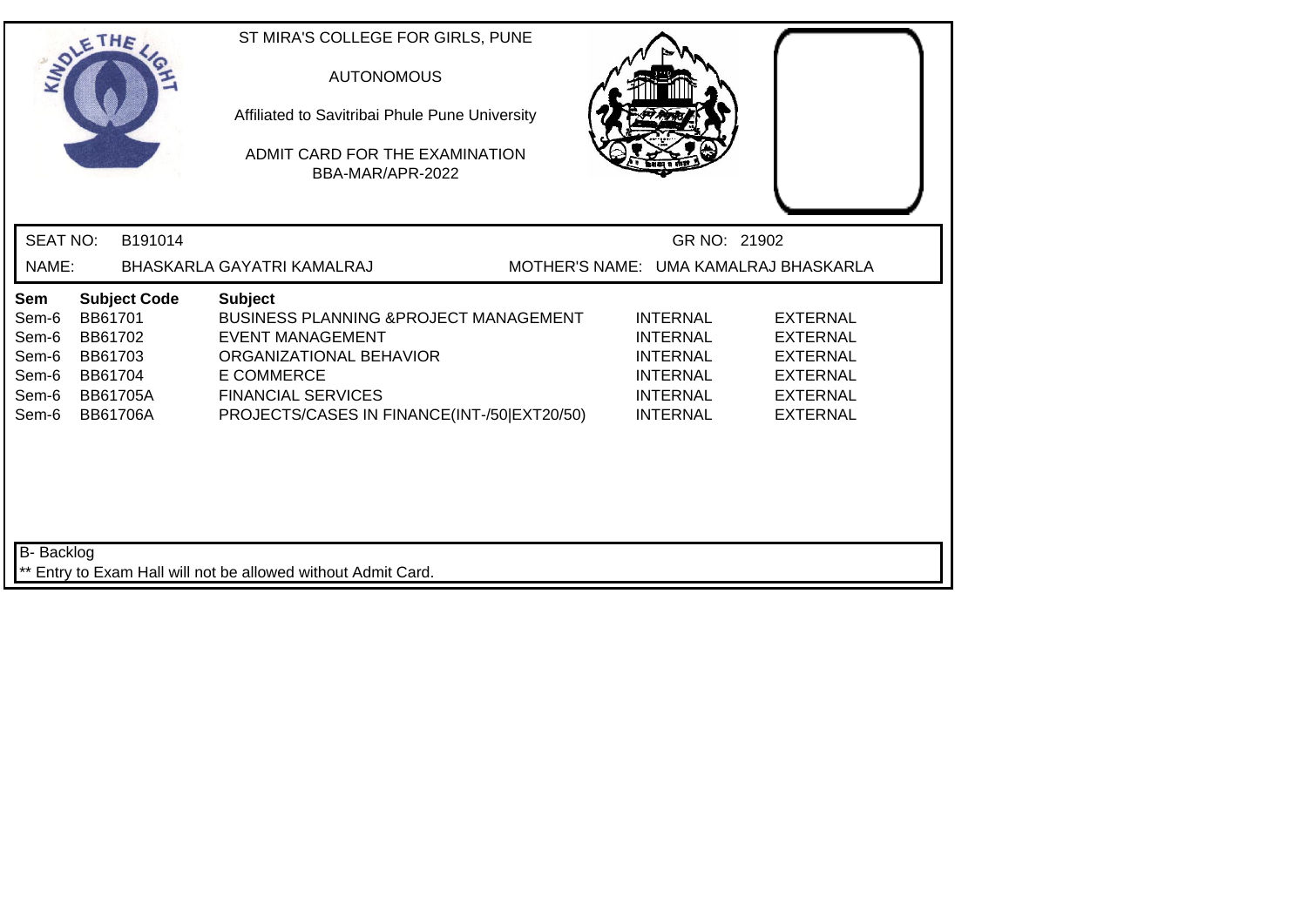| SOLE THE                                                  |                                                                                                       | ST MIRA'S COLLEGE FOR GIRLS, PUNE<br><b>AUTONOMOUS</b><br>Affiliated to Savitribai Phule Pune University<br>ADMIT CARD FOR THE EXAMINATION<br>BBA-MAR/APR-2022                                                  |                                                                                                                |                                                                                                                |  |
|-----------------------------------------------------------|-------------------------------------------------------------------------------------------------------|-----------------------------------------------------------------------------------------------------------------------------------------------------------------------------------------------------------------|----------------------------------------------------------------------------------------------------------------|----------------------------------------------------------------------------------------------------------------|--|
| <b>SEAT NO:</b>                                           | B191015                                                                                               |                                                                                                                                                                                                                 |                                                                                                                | GR NO: 21928                                                                                                   |  |
| NAME:                                                     |                                                                                                       | CHAVAN VAIBHAVI BHARAT                                                                                                                                                                                          | MOTHER'S NAME: RADHIKA                                                                                         |                                                                                                                |  |
| Sem<br>Sem-6<br>Sem-6<br>Sem-6<br>Sem-6<br>Sem-6<br>Sem-6 | <b>Subject Code</b><br>BB61701<br>BB61702<br>BB61703<br>BB61704<br><b>BB61705C</b><br><b>BB61706C</b> | <b>Subject</b><br><b>BUSINESS PLANNING &amp; PROJECT MANAGEMENT</b><br><b>EVENT MANAGEMENT</b><br>ORGANIZATIONAL BEHAVIOR<br><b>E COMMERCE</b><br><b>LABOUR LAWS</b><br>PROJECTS/CASES IN HRM(INT-/50 EXT20/50) | <b>INTERNAL</b><br><b>INTERNAL</b><br><b>INTERNAL</b><br><b>INTERNAL</b><br><b>INTERNAL</b><br><b>INTERNAL</b> | <b>EXTERNAL</b><br><b>EXTERNAL</b><br><b>EXTERNAL</b><br><b>EXTERNAL</b><br><b>EXTERNAL</b><br><b>EXTERNAL</b> |  |
| <b>B-</b> Backlog                                         |                                                                                                       | ** Entry to Exam Hall will not be allowed without Admit Card.                                                                                                                                                   |                                                                                                                |                                                                                                                |  |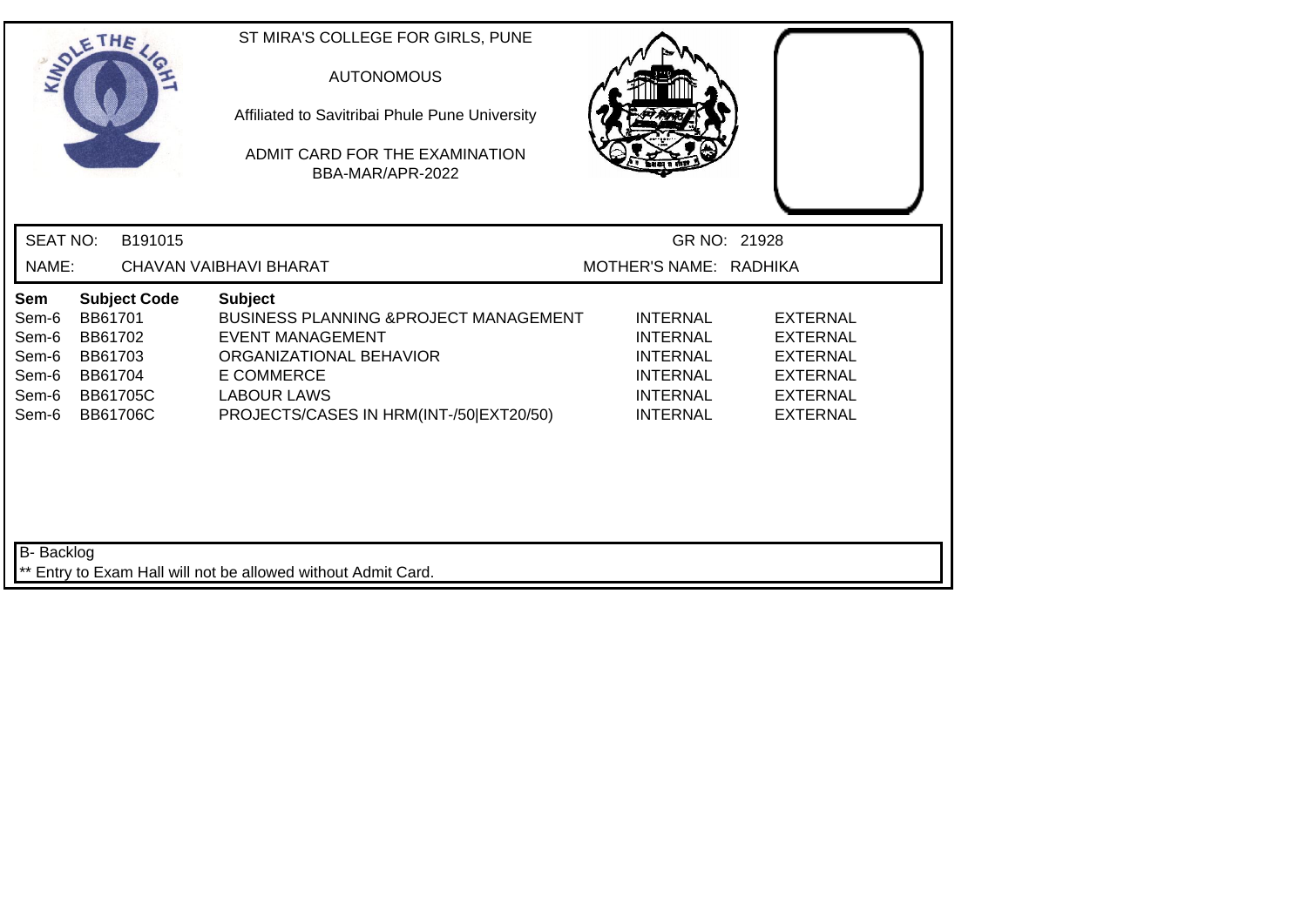| SOLE THE                                                  |                                                                                                       | ST MIRA'S COLLEGE FOR GIRLS, PUNE<br><b>AUTONOMOUS</b><br>Affiliated to Savitribai Phule Pune University<br>ADMIT CARD FOR THE EXAMINATION<br>BBA-MAR/APR-2022                                                             |                                                                                                                |                                                                                                                |  |
|-----------------------------------------------------------|-------------------------------------------------------------------------------------------------------|----------------------------------------------------------------------------------------------------------------------------------------------------------------------------------------------------------------------------|----------------------------------------------------------------------------------------------------------------|----------------------------------------------------------------------------------------------------------------|--|
| <b>SEAT NO:</b>                                           | B191016                                                                                               |                                                                                                                                                                                                                            | GR NO: 21924                                                                                                   |                                                                                                                |  |
| NAME:                                                     |                                                                                                       | CHOUDHARI RUCHITA TANAJI                                                                                                                                                                                                   | MOTHER'S NAME: UJWALA                                                                                          |                                                                                                                |  |
| Sem<br>Sem-6<br>Sem-6<br>Sem-6<br>Sem-6<br>Sem-6<br>Sem-6 | <b>Subject Code</b><br>BB61701<br>BB61702<br>BB61703<br>BB61704<br><b>BB61705A</b><br><b>BB61706A</b> | <b>Subject</b><br><b>BUSINESS PLANNING &amp; PROJECT MANAGEMENT</b><br><b>EVENT MANAGEMENT</b><br>ORGANIZATIONAL BEHAVIOR<br><b>E COMMERCE</b><br><b>FINANCIAL SERVICES</b><br>PROJECTS/CASES IN FINANCE(INT-/50 EXT20/50) | <b>INTERNAL</b><br><b>INTERNAL</b><br><b>INTERNAL</b><br><b>INTERNAL</b><br><b>INTERNAL</b><br><b>INTERNAL</b> | <b>EXTERNAL</b><br><b>EXTERNAL</b><br><b>EXTERNAL</b><br><b>EXTERNAL</b><br><b>EXTERNAL</b><br><b>EXTERNAL</b> |  |
| <b>B-</b> Backlog                                         |                                                                                                       |                                                                                                                                                                                                                            |                                                                                                                |                                                                                                                |  |
|                                                           |                                                                                                       | ** Entry to Exam Hall will not be allowed without Admit Card.                                                                                                                                                              |                                                                                                                |                                                                                                                |  |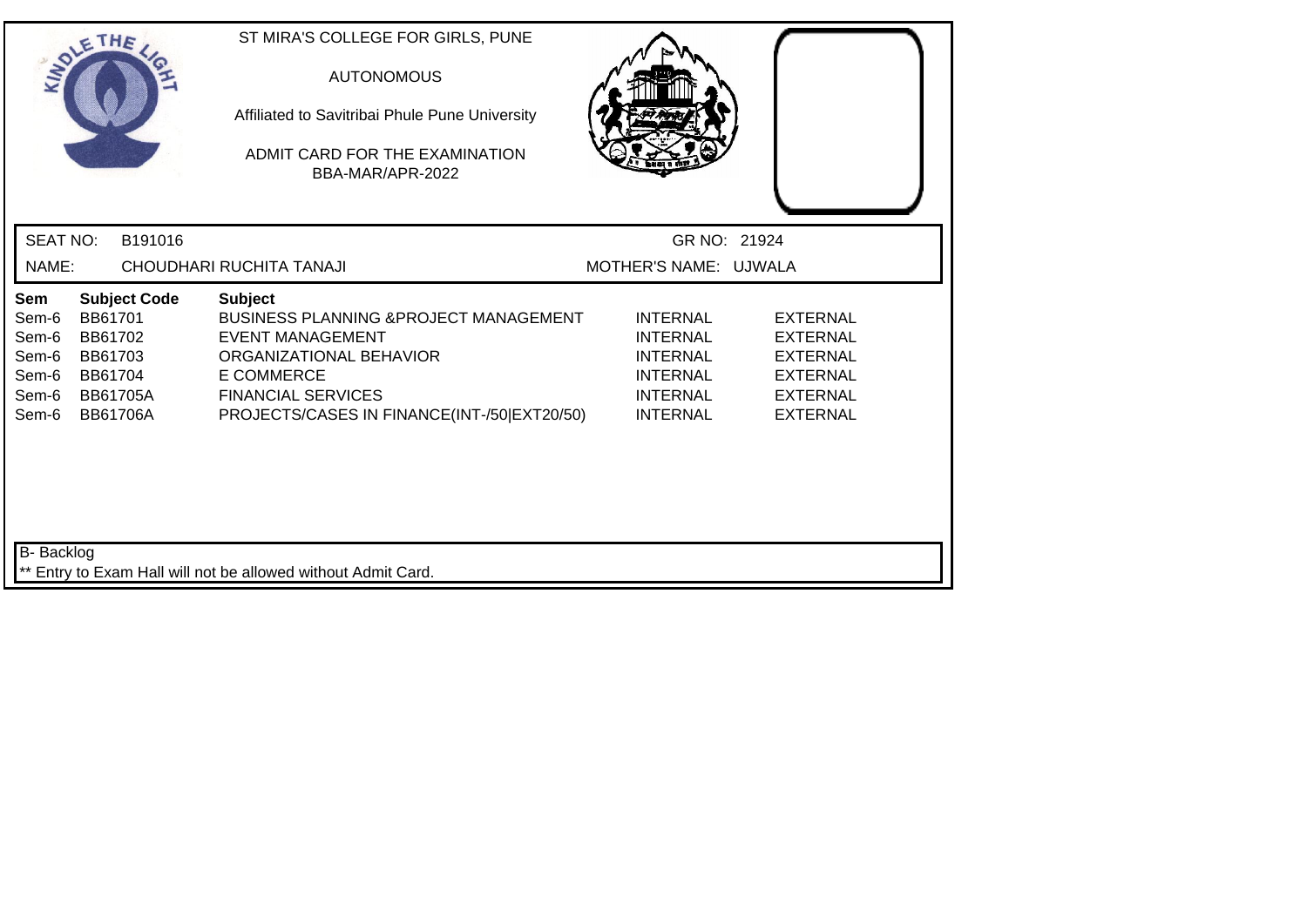| SOLE THE                                                  |                                                                                |                     | ST MIRA'S COLLEGE FOR GIRLS, PUNE<br><b>AUTONOMOUS</b><br>Affiliated to Savitribai Phule Pune University<br>ADMIT CARD FOR THE EXAMINATION<br>BBA-MAR/APR-2022                                                              |                                         |                                                                                                                |                                                                                                                |
|-----------------------------------------------------------|--------------------------------------------------------------------------------|---------------------|-----------------------------------------------------------------------------------------------------------------------------------------------------------------------------------------------------------------------------|-----------------------------------------|----------------------------------------------------------------------------------------------------------------|----------------------------------------------------------------------------------------------------------------|
| <b>SEAT NO:</b>                                           |                                                                                | B191017             |                                                                                                                                                                                                                             |                                         | GR NO: 21979                                                                                                   |                                                                                                                |
| NAME:                                                     |                                                                                |                     | CHOUDHARY ANJALI JASARAM                                                                                                                                                                                                    | MOTHER'S NAME: SHANTA JASARAM CHOUDHARY |                                                                                                                |                                                                                                                |
| Sem<br>Sem-6<br>Sem-6<br>Sem-6<br>Sem-6<br>Sem-6<br>Sem-6 | BB61701<br>BB61702<br>BB61703<br>BB61704<br><b>BB61705B</b><br><b>BB61706B</b> | <b>Subject Code</b> | <b>Subject</b><br><b>BUSINESS PLANNING &amp; PROJECT MANAGEMENT</b><br>EVENT MANAGEMENT<br>ORGANIZATIONAL BEHAVIOR<br><b>E COMMERCE</b><br>ADVERTISING AND SALES PROMOTION<br>PROJECTS/CASES IN MARKETING(INT-/50 EXT20/50) |                                         | <b>INTERNAL</b><br><b>INTERNAL</b><br><b>INTERNAL</b><br><b>INTERNAL</b><br><b>INTERNAL</b><br><b>INTERNAL</b> | <b>EXTERNAL</b><br><b>EXTERNAL</b><br><b>EXTERNAL</b><br><b>EXTERNAL</b><br><b>EXTERNAL</b><br><b>EXTERNAL</b> |
| B- Backlog                                                |                                                                                |                     | ** Entry to Exam Hall will not be allowed without Admit Card.                                                                                                                                                               |                                         |                                                                                                                |                                                                                                                |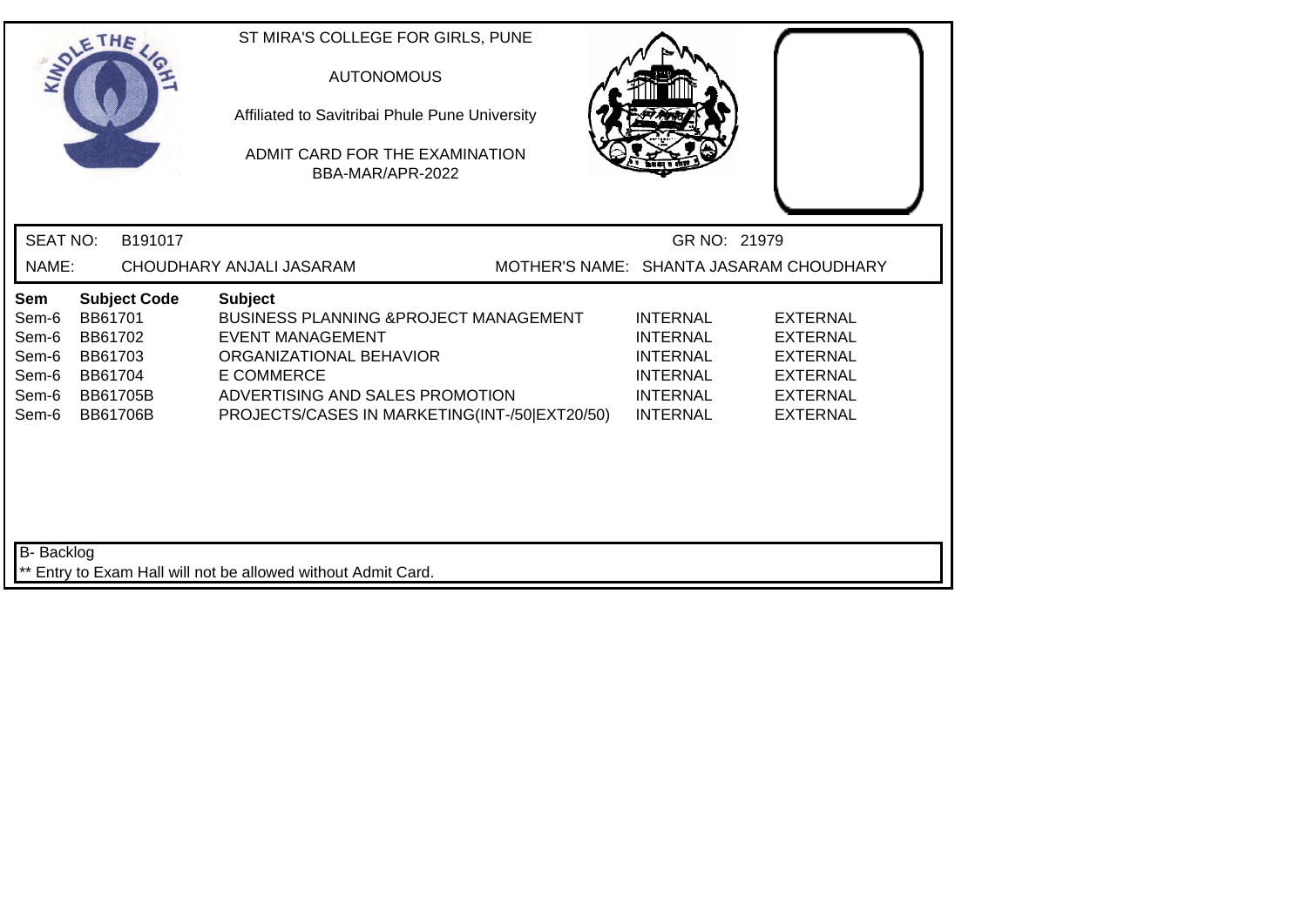|                                                           | SOLETHE                                                                        |                     | ST MIRA'S COLLEGE FOR GIRLS, PUNE<br><b>AUTONOMOUS</b><br>Affiliated to Savitribai Phule Pune University<br>ADMIT CARD FOR THE EXAMINATION<br>BBA-MAR/APR-2022                                                             |                                                                                                                |                                                                                                                |  |
|-----------------------------------------------------------|--------------------------------------------------------------------------------|---------------------|----------------------------------------------------------------------------------------------------------------------------------------------------------------------------------------------------------------------------|----------------------------------------------------------------------------------------------------------------|----------------------------------------------------------------------------------------------------------------|--|
| <b>SEAT NO:</b>                                           |                                                                                | B191019             |                                                                                                                                                                                                                            |                                                                                                                | GR NO: 21906                                                                                                   |  |
| NAME:                                                     |                                                                                |                     | DESHPANDE RUTUJA VIJAY                                                                                                                                                                                                     | MOTHER'S NAME: JYOTSNA                                                                                         |                                                                                                                |  |
| Sem<br>Sem-6<br>Sem-6<br>Sem-6<br>Sem-6<br>Sem-6<br>Sem-6 | BB61701<br>BB61702<br>BB61703<br>BB61704<br><b>BB61705A</b><br><b>BB61706A</b> | <b>Subject Code</b> | <b>Subject</b><br><b>BUSINESS PLANNING &amp; PROJECT MANAGEMENT</b><br><b>EVENT MANAGEMENT</b><br>ORGANIZATIONAL BEHAVIOR<br><b>E COMMERCE</b><br><b>FINANCIAL SERVICES</b><br>PROJECTS/CASES IN FINANCE(INT-/50 EXT20/50) | <b>INTERNAL</b><br><b>INTERNAL</b><br><b>INTERNAL</b><br><b>INTERNAL</b><br><b>INTERNAL</b><br><b>INTERNAL</b> | <b>EXTERNAL</b><br><b>EXTERNAL</b><br><b>EXTERNAL</b><br><b>EXTERNAL</b><br><b>EXTERNAL</b><br><b>EXTERNAL</b> |  |
| B- Backlog                                                |                                                                                |                     | Entry to Exam Hall will not be allowed without Admit Card.                                                                                                                                                                 |                                                                                                                |                                                                                                                |  |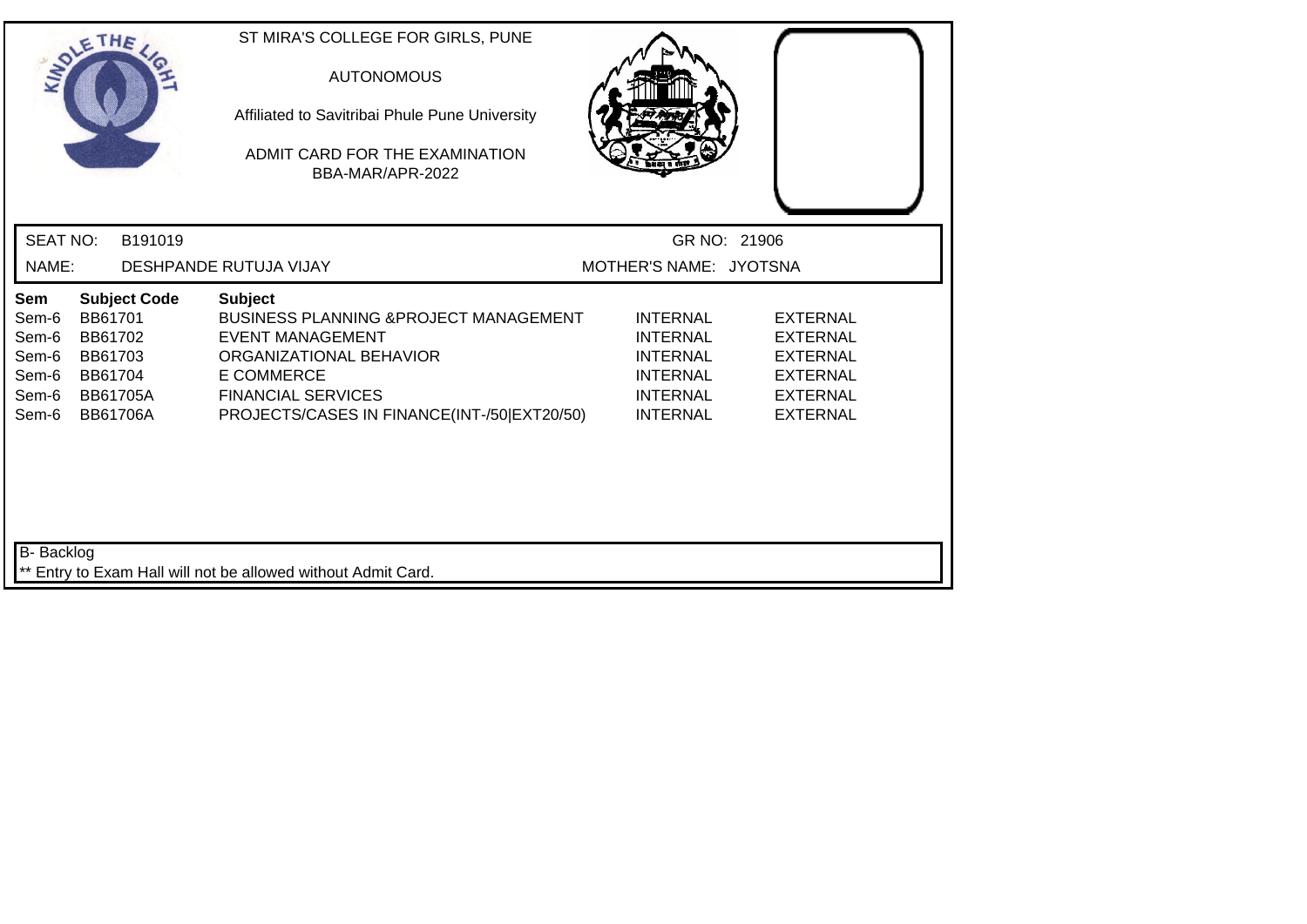| SOLE THE                                         |                                          |                                        | ST MIRA'S COLLEGE FOR GIRLS, PUNE<br><b>AUTONOMOUS</b><br>Affiliated to Savitribai Phule Pune University<br>ADMIT CARD FOR THE EXAMINATION<br>BBA-MAR/APR-2022 |                                                                                             |                                                                                             |  |
|--------------------------------------------------|------------------------------------------|----------------------------------------|----------------------------------------------------------------------------------------------------------------------------------------------------------------|---------------------------------------------------------------------------------------------|---------------------------------------------------------------------------------------------|--|
| <b>SEAT NO:</b>                                  |                                          | B191020                                |                                                                                                                                                                |                                                                                             | GR NO: 21907                                                                                |  |
| NAME:                                            |                                          |                                        | DEVYANI AWANTIKA DINESH                                                                                                                                        | MOTHER'S NAME: CHANDNI                                                                      |                                                                                             |  |
| Sem<br>Sem-6<br>Sem-6<br>Sem-6<br>Sem-6<br>Sem-6 | BB61701<br>BB61702<br>BB61703<br>BB61704 | <b>Subject Code</b><br><b>BB61705C</b> | <b>Subject</b><br>BUSINESS PLANNING & PROJECT MANAGEMENT<br><b>EVENT MANAGEMENT</b><br>ORGANIZATIONAL BEHAVIOR<br><b>E COMMERCE</b><br><b>LABOUR LAWS</b>      | <b>INTERNAL</b><br><b>INTERNAL</b><br><b>INTERNAL</b><br><b>INTERNAL</b><br><b>INTERNAL</b> | <b>EXTERNAL</b><br><b>EXTERNAL</b><br><b>EXTERNAL</b><br><b>EXTERNAL</b><br><b>EXTERNAL</b> |  |
| B- Backlog                                       |                                          |                                        | ** Entry to Exam Hall will not be allowed without Admit Card.                                                                                                  |                                                                                             |                                                                                             |  |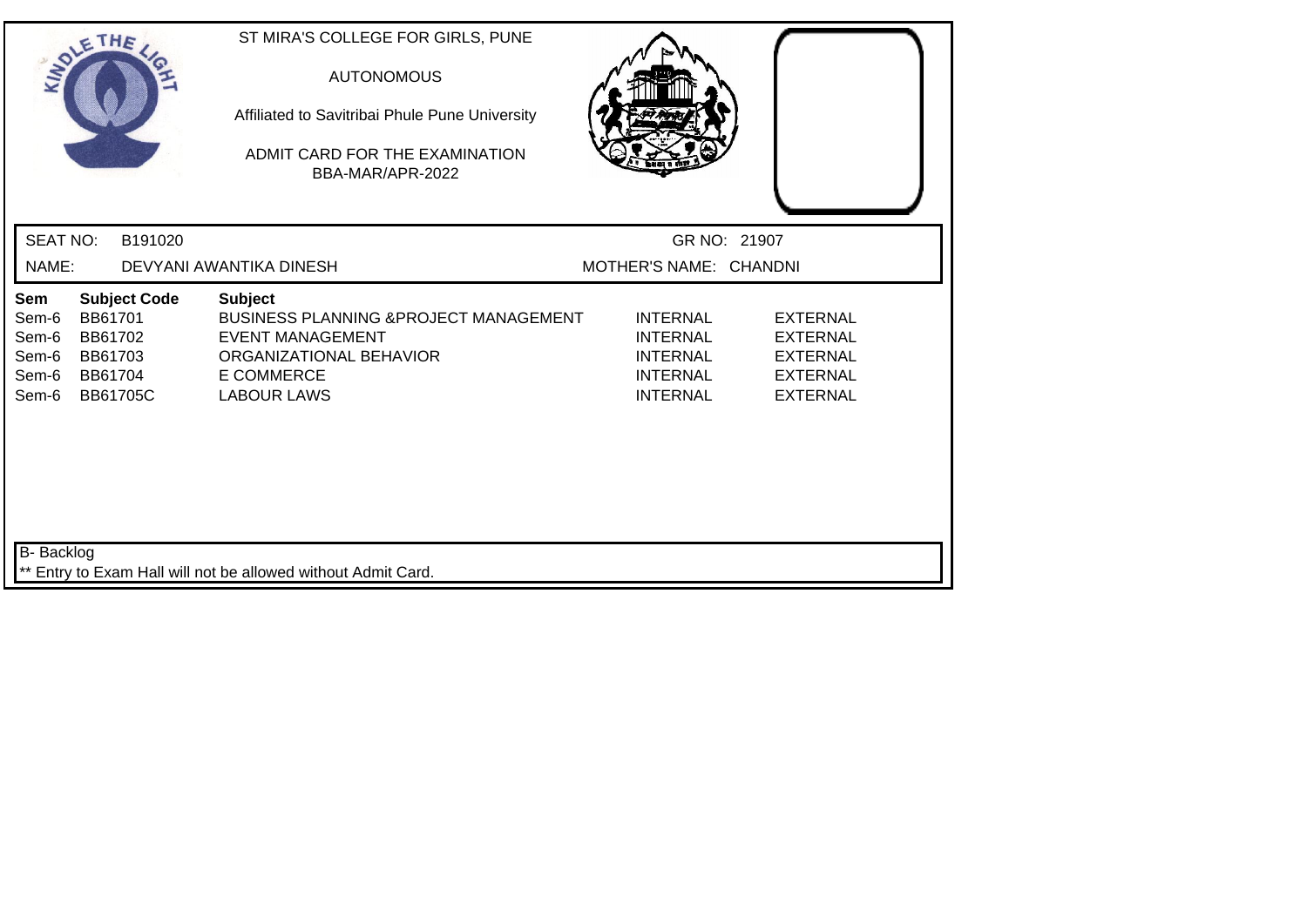| SOLETHE                                                   |                                                                                                | ST MIRA'S COLLEGE FOR GIRLS, PUNE<br><b>AUTONOMOUS</b><br>Affiliated to Savitribai Phule Pune University<br>ADMIT CARD FOR THE EXAMINATION<br>BBA-MAR/APR-2022                                                                    |                                                                                                                |                                                                                                                |  |
|-----------------------------------------------------------|------------------------------------------------------------------------------------------------|-----------------------------------------------------------------------------------------------------------------------------------------------------------------------------------------------------------------------------------|----------------------------------------------------------------------------------------------------------------|----------------------------------------------------------------------------------------------------------------|--|
| <b>SEAT NO:</b>                                           | B191021                                                                                        |                                                                                                                                                                                                                                   | GR NO: 21934                                                                                                   |                                                                                                                |  |
| NAME:                                                     |                                                                                                | DODEJA UDITA AVINASH                                                                                                                                                                                                              | MOTHER'S NAME: MEGHA                                                                                           |                                                                                                                |  |
| Sem<br>Sem-6<br>Sem-6<br>Sem-6<br>Sem-6<br>Sem-6<br>Sem-6 | <b>Subject Code</b><br>BB61701<br>BB61702<br>BB61703<br>BB61704<br>BB61705B<br><b>BB61706B</b> | <b>Subject</b><br><b>BUSINESS PLANNING &amp;PROJECT MANAGEMENT</b><br><b>EVENT MANAGEMENT</b><br>ORGANIZATIONAL BEHAVIOR<br><b>E COMMERCE</b><br>ADVERTISING AND SALES PROMOTION<br>PROJECTS/CASES IN MARKETING(INT-/50 EXT20/50) | <b>INTERNAL</b><br><b>INTERNAL</b><br><b>INTERNAL</b><br><b>INTERNAL</b><br><b>INTERNAL</b><br><b>INTERNAL</b> | <b>EXTERNAL</b><br><b>EXTERNAL</b><br><b>EXTERNAL</b><br><b>EXTERNAL</b><br><b>EXTERNAL</b><br><b>EXTERNAL</b> |  |
| B- Backlog                                                |                                                                                                | ** Entry to Exam Hall will not be allowed without Admit Card.                                                                                                                                                                     |                                                                                                                |                                                                                                                |  |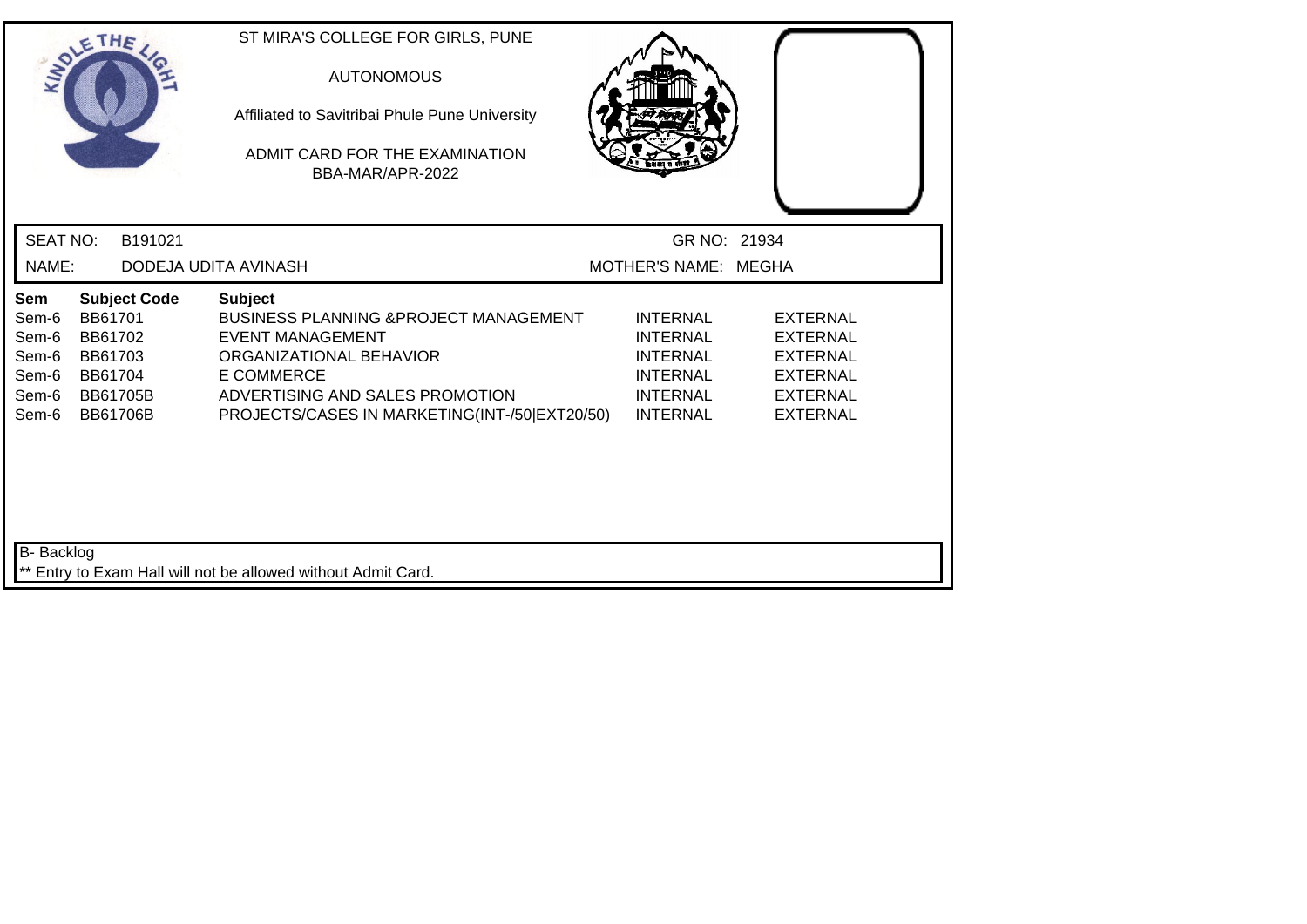| SOLE THE                                                  |                                                                                |                           | ST MIRA'S COLLEGE FOR GIRLS, PUNE<br><b>AUTONOMOUS</b><br>Affiliated to Savitribai Phule Pune University<br>ADMIT CARD FOR THE EXAMINATION<br>BBA-MAR/APR-2022                                                  |                                                                                                                |                                                                                                                |
|-----------------------------------------------------------|--------------------------------------------------------------------------------|---------------------------|-----------------------------------------------------------------------------------------------------------------------------------------------------------------------------------------------------------------|----------------------------------------------------------------------------------------------------------------|----------------------------------------------------------------------------------------------------------------|
| <b>SEAT NO:</b>                                           |                                                                                | B191022                   |                                                                                                                                                                                                                 |                                                                                                                | GR NO: 21933                                                                                                   |
| NAME:                                                     |                                                                                | <b>DOSHI NIDHI PIYUSH</b> |                                                                                                                                                                                                                 | MOTHER'S NAME: HARDIKA                                                                                         |                                                                                                                |
| Sem<br>Sem-6<br>Sem-6<br>Sem-6<br>Sem-6<br>Sem-6<br>Sem-6 | BB61701<br>BB61702<br>BB61703<br>BB61704<br><b>BB61705C</b><br><b>BB61706C</b> | <b>Subject Code</b>       | <b>Subject</b><br><b>BUSINESS PLANNING &amp; PROJECT MANAGEMENT</b><br><b>EVENT MANAGEMENT</b><br>ORGANIZATIONAL BEHAVIOR<br><b>E COMMERCE</b><br><b>LABOUR LAWS</b><br>PROJECTS/CASES IN HRM(INT-/50 EXT20/50) | <b>INTERNAL</b><br><b>INTERNAL</b><br><b>INTERNAL</b><br><b>INTERNAL</b><br><b>INTERNAL</b><br><b>INTERNAL</b> | <b>EXTERNAL</b><br><b>EXTERNAL</b><br><b>EXTERNAL</b><br><b>EXTERNAL</b><br><b>EXTERNAL</b><br><b>EXTERNAL</b> |
| B- Backlog                                                |                                                                                |                           | ** Entry to Exam Hall will not be allowed without Admit Card.                                                                                                                                                   |                                                                                                                |                                                                                                                |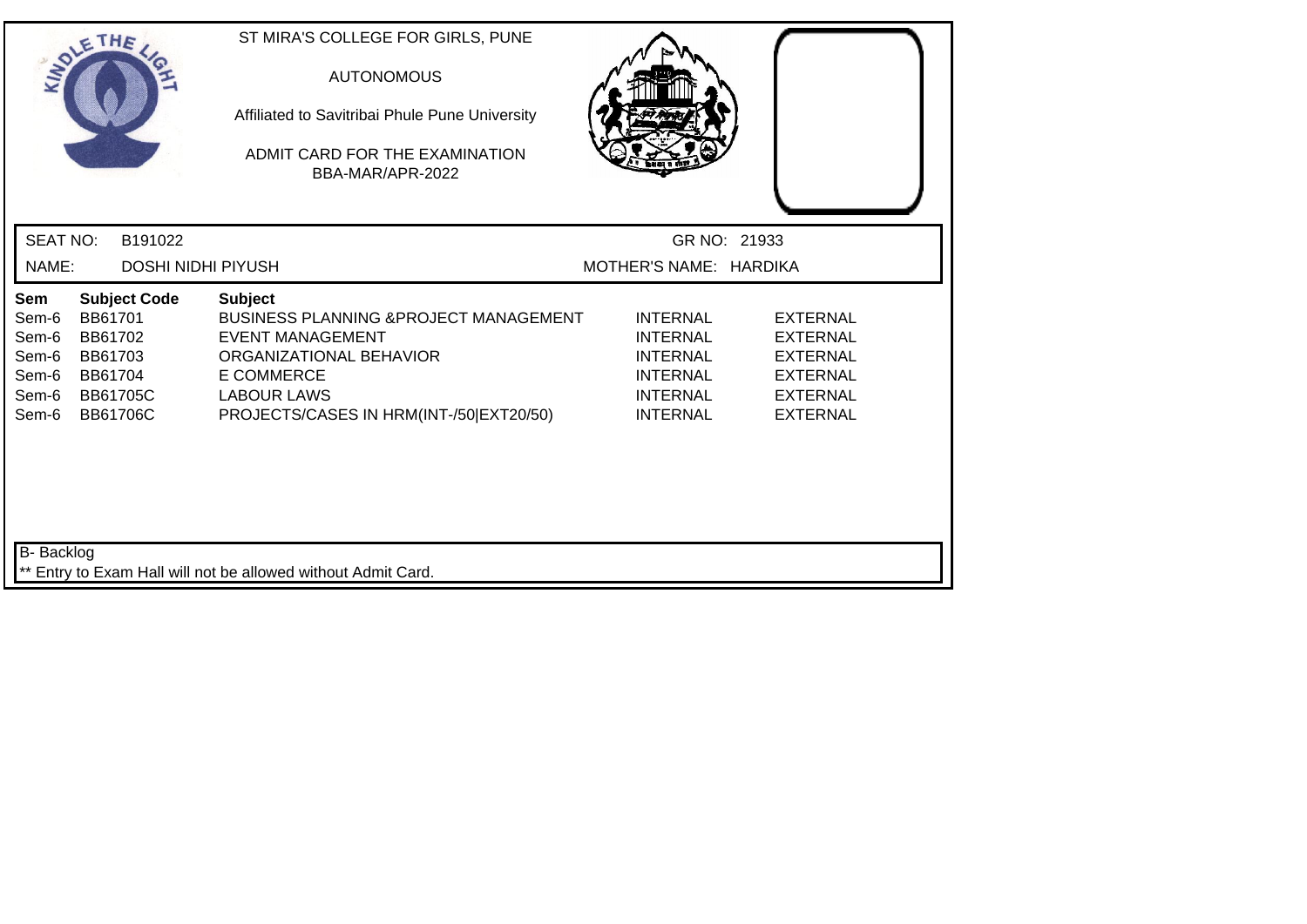| SOLETHE .                                                 |                                                                                |                     | ST MIRA'S COLLEGE FOR GIRLS, PUNE<br><b>AUTONOMOUS</b><br>Affiliated to Savitribai Phule Pune University<br>ADMIT CARD FOR THE EXAMINATION<br>BBA-MAR/APR-2022                                                             |                                                                                                                |                                                                                                                |
|-----------------------------------------------------------|--------------------------------------------------------------------------------|---------------------|----------------------------------------------------------------------------------------------------------------------------------------------------------------------------------------------------------------------------|----------------------------------------------------------------------------------------------------------------|----------------------------------------------------------------------------------------------------------------|
| <b>SEAT NO:</b>                                           |                                                                                | B191023             |                                                                                                                                                                                                                            | GR NO: 21977                                                                                                   |                                                                                                                |
| NAME:                                                     |                                                                                |                     | DWIVEDI KANISHKA SHASHIPRAKASH                                                                                                                                                                                             | MOTHER'S NAME: MEERA                                                                                           |                                                                                                                |
| Sem<br>Sem-6<br>Sem-6<br>Sem-6<br>Sem-6<br>Sem-6<br>Sem-6 | BB61701<br>BB61702<br>BB61703<br>BB61704<br><b>BB61705A</b><br><b>BB61706A</b> | <b>Subject Code</b> | <b>Subject</b><br><b>BUSINESS PLANNING &amp; PROJECT MANAGEMENT</b><br><b>EVENT MANAGEMENT</b><br>ORGANIZATIONAL BEHAVIOR<br><b>E COMMERCE</b><br><b>FINANCIAL SERVICES</b><br>PROJECTS/CASES IN FINANCE(INT-/50 EXT20/50) | <b>INTERNAL</b><br><b>INTERNAL</b><br><b>INTERNAL</b><br><b>INTERNAL</b><br><b>INTERNAL</b><br><b>INTERNAL</b> | <b>EXTERNAL</b><br><b>EXTERNAL</b><br><b>EXTERNAL</b><br><b>EXTERNAL</b><br><b>EXTERNAL</b><br><b>EXTERNAL</b> |
| <b>B-</b> Backlog                                         |                                                                                |                     | ** Entry to Exam Hall will not be allowed without Admit Card.                                                                                                                                                              |                                                                                                                |                                                                                                                |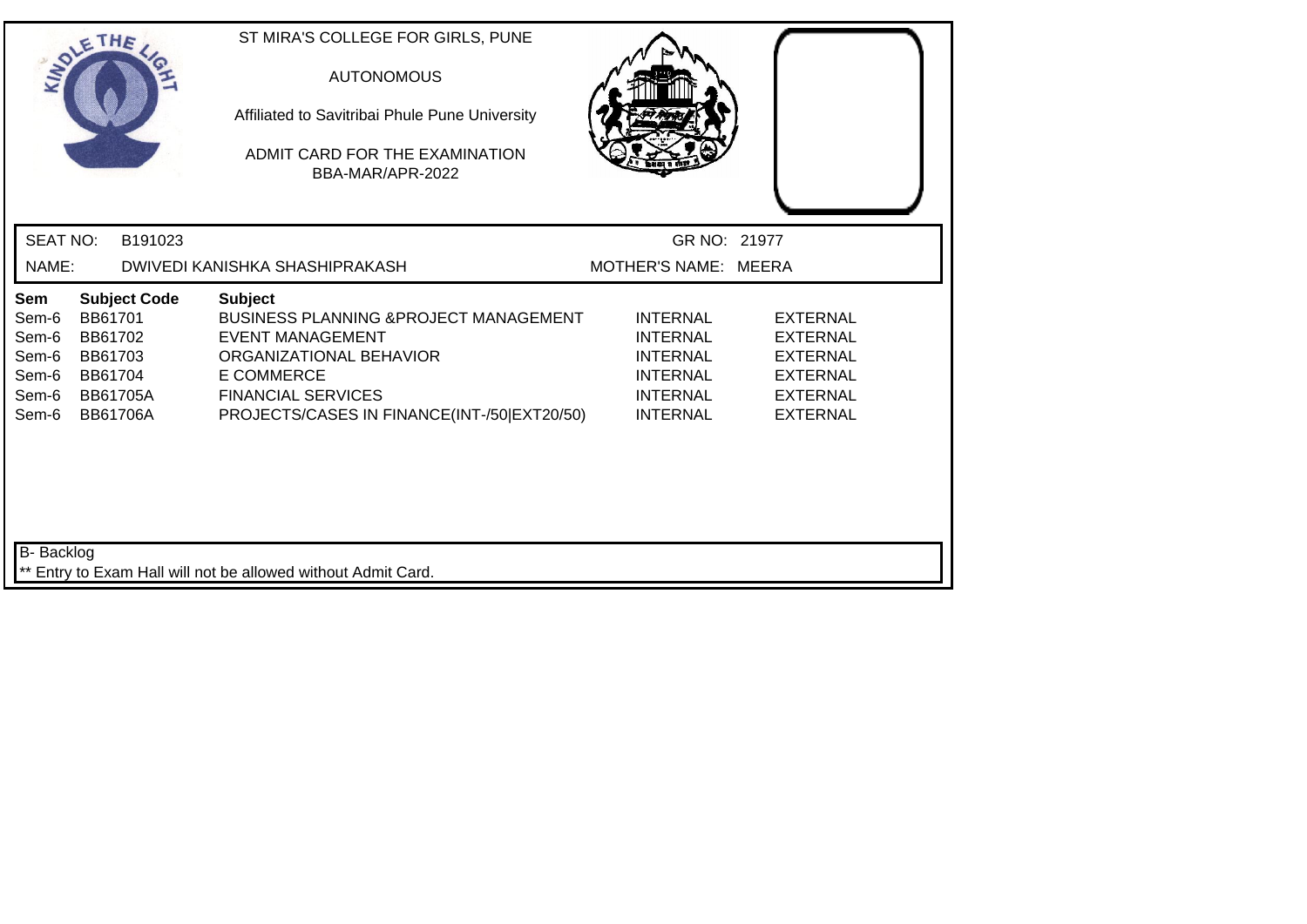| SOLETHE .                                                                                                                                                          | ST MIRA'S COLLEGE FOR GIRLS, PUNE<br><b>AUTONOMOUS</b><br>Affiliated to Savitribai Phule Pune University<br>ADMIT CARD FOR THE EXAMINATION<br>BBA-MAR/APR-2022                                                 |                                                                                                                |                                                                                                                |  |
|--------------------------------------------------------------------------------------------------------------------------------------------------------------------|----------------------------------------------------------------------------------------------------------------------------------------------------------------------------------------------------------------|----------------------------------------------------------------------------------------------------------------|----------------------------------------------------------------------------------------------------------------|--|
| <b>SEAT NO:</b><br>B191024                                                                                                                                         |                                                                                                                                                                                                                | GR NO: 21960                                                                                                   |                                                                                                                |  |
| NAME:                                                                                                                                                              | <b>GAIKWAD SAKSHI VINAYAK</b>                                                                                                                                                                                  | MOTHER'S NAME: SARIKA                                                                                          |                                                                                                                |  |
| <b>Subject Code</b><br>Sem<br>BB61701<br>Sem-6<br>BB61702<br>Sem-6<br>Sem-6<br>BB61703<br>Sem-6<br>BB61704<br>Sem-6<br><b>BB61705C</b><br>Sem-6<br><b>BB61706C</b> | <b>Subject</b><br><b>BUSINESS PLANNING &amp;PROJECT MANAGEMENT</b><br><b>EVENT MANAGEMENT</b><br>ORGANIZATIONAL BEHAVIOR<br><b>E COMMERCE</b><br><b>LABOUR LAWS</b><br>PROJECTS/CASES IN HRM(INT-/50 EXT20/50) | <b>INTERNAL</b><br><b>INTERNAL</b><br><b>INTERNAL</b><br><b>INTERNAL</b><br><b>INTERNAL</b><br><b>INTERNAL</b> | <b>EXTERNAL</b><br><b>EXTERNAL</b><br><b>EXTERNAL</b><br><b>EXTERNAL</b><br><b>EXTERNAL</b><br><b>EXTERNAL</b> |  |
| <b>B-</b> Backlog                                                                                                                                                  | ** Entry to Exam Hall will not be allowed without Admit Card.                                                                                                                                                  |                                                                                                                |                                                                                                                |  |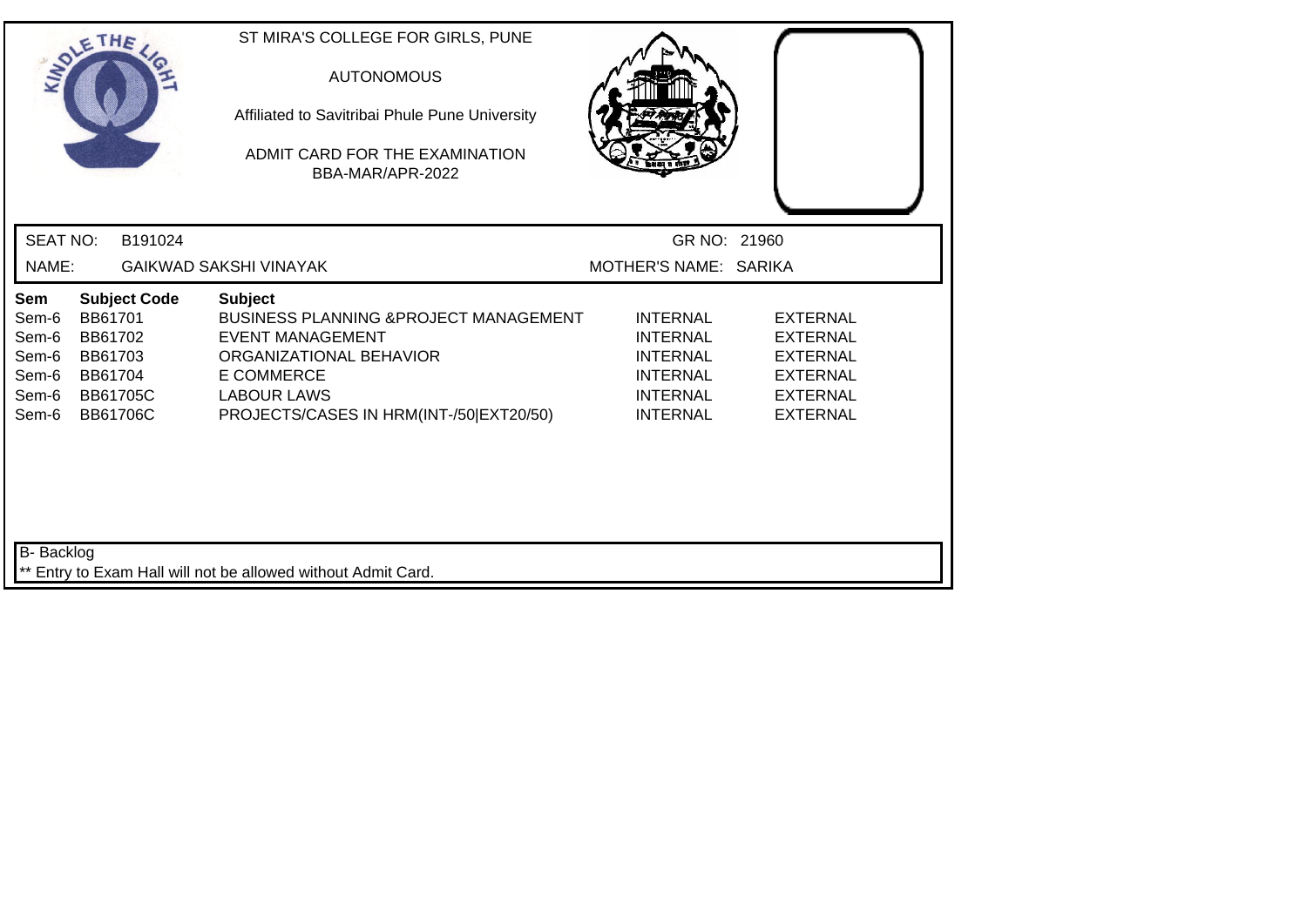| SOLETHE .                                                 |                                                                                |                     | ST MIRA'S COLLEGE FOR GIRLS, PUNE<br><b>AUTONOMOUS</b><br>Affiliated to Savitribai Phule Pune University<br>ADMIT CARD FOR THE EXAMINATION<br>BBA-MAR/APR-2022                                       |                                                                                                                |                                                                                                                |  |
|-----------------------------------------------------------|--------------------------------------------------------------------------------|---------------------|------------------------------------------------------------------------------------------------------------------------------------------------------------------------------------------------------|----------------------------------------------------------------------------------------------------------------|----------------------------------------------------------------------------------------------------------------|--|
| <b>SEAT NO:</b>                                           |                                                                                | B191025             |                                                                                                                                                                                                      | GR NO: 21931                                                                                                   |                                                                                                                |  |
| NAME:                                                     |                                                                                |                     | <b>GAIKWAD ANJALI SURESH</b>                                                                                                                                                                         | MOTHER'S NAME: SUNITA                                                                                          |                                                                                                                |  |
| Sem<br>Sem-6<br>Sem-6<br>Sem-6<br>Sem-6<br>Sem-6<br>Sem-6 | BB61701<br>BB61702<br>BB61703<br>BB61704<br><b>BB61705C</b><br><b>BB61706C</b> | <b>Subject Code</b> | <b>Subject</b><br>BUSINESS PLANNING & PROJECT MANAGEMENT<br><b>EVENT MANAGEMENT</b><br>ORGANIZATIONAL BEHAVIOR<br><b>E COMMERCE</b><br><b>LABOUR LAWS</b><br>PROJECTS/CASES IN HRM(INT-/50 EXT20/50) | <b>INTERNAL</b><br><b>INTERNAL</b><br><b>INTERNAL</b><br><b>INTERNAL</b><br><b>INTERNAL</b><br><b>INTERNAL</b> | <b>EXTERNAL</b><br><b>EXTERNAL</b><br><b>EXTERNAL</b><br><b>EXTERNAL</b><br><b>EXTERNAL</b><br><b>EXTERNAL</b> |  |
| B- Backlog                                                |                                                                                |                     | ** Entry to Exam Hall will not be allowed without Admit Card.                                                                                                                                        |                                                                                                                |                                                                                                                |  |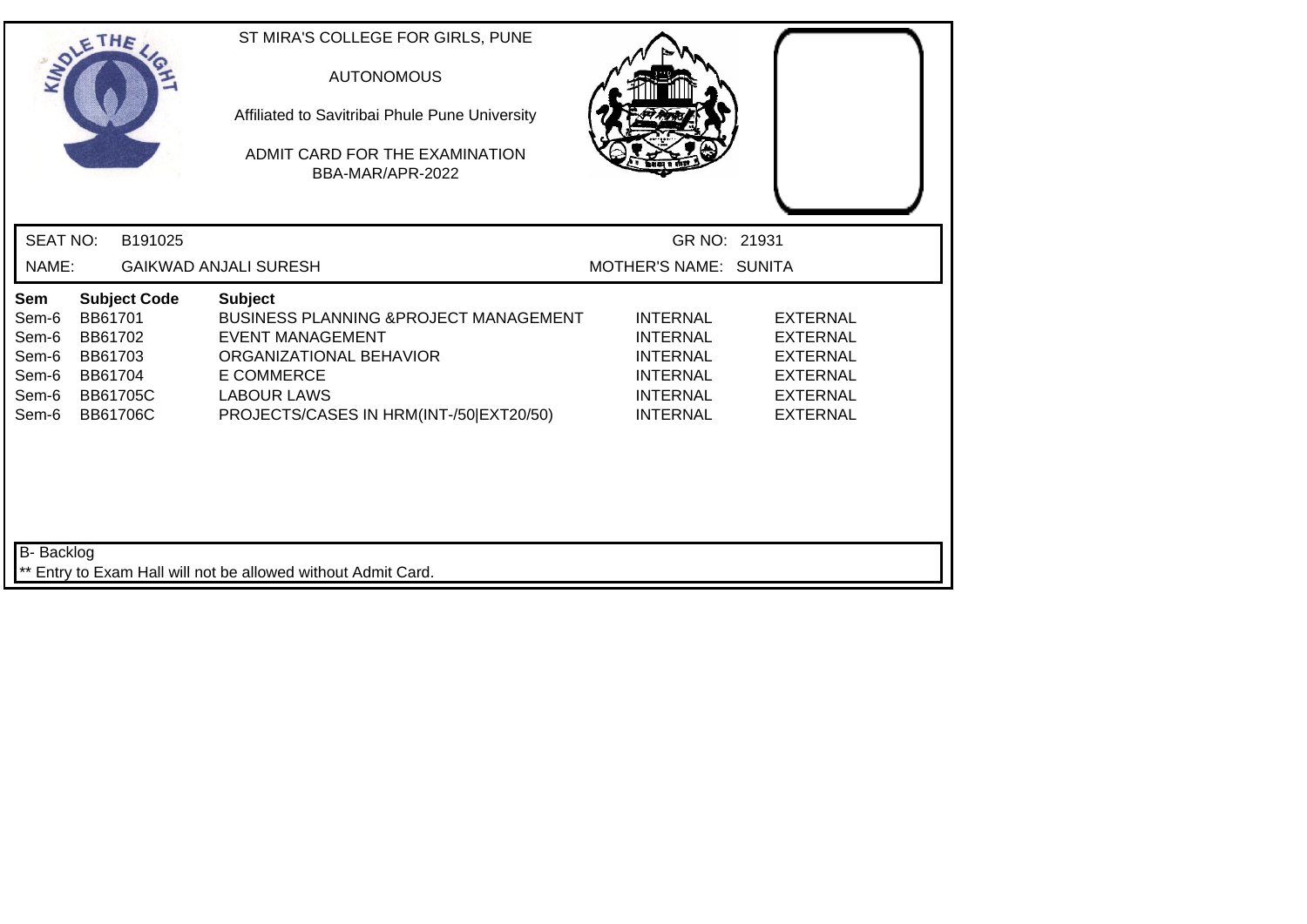|                                                           | SOLETHE                                                                                               | ST MIRA'S COLLEGE FOR GIRLS, PUNE<br><b>AUTONOMOUS</b><br>Affiliated to Savitribai Phule Pune University<br>ADMIT CARD FOR THE EXAMINATION<br>BBA-MAR/APR-2022                                                             |                                                                                                                |                                                                                                                |
|-----------------------------------------------------------|-------------------------------------------------------------------------------------------------------|----------------------------------------------------------------------------------------------------------------------------------------------------------------------------------------------------------------------------|----------------------------------------------------------------------------------------------------------------|----------------------------------------------------------------------------------------------------------------|
| <b>SEAT NO:</b>                                           | B191026                                                                                               |                                                                                                                                                                                                                            | GR NO: 21904                                                                                                   |                                                                                                                |
| NAME:                                                     |                                                                                                       | <b>GANGANI SALONI HASMUKH</b>                                                                                                                                                                                              | MOTHER'S NAME: CHANDRIKA                                                                                       |                                                                                                                |
| Sem<br>Sem-6<br>Sem-6<br>Sem-6<br>Sem-6<br>Sem-6<br>Sem-6 | <b>Subject Code</b><br>BB61701<br>BB61702<br>BB61703<br>BB61704<br><b>BB61705A</b><br><b>BB61706A</b> | <b>Subject</b><br><b>BUSINESS PLANNING &amp; PROJECT MANAGEMENT</b><br><b>EVENT MANAGEMENT</b><br>ORGANIZATIONAL BEHAVIOR<br><b>E COMMERCE</b><br><b>FINANCIAL SERVICES</b><br>PROJECTS/CASES IN FINANCE(INT-/50 EXT20/50) | <b>INTERNAL</b><br><b>INTERNAL</b><br><b>INTERNAL</b><br><b>INTERNAL</b><br><b>INTERNAL</b><br><b>INTERNAL</b> | <b>EXTERNAL</b><br><b>EXTERNAL</b><br><b>EXTERNAL</b><br><b>EXTERNAL</b><br><b>EXTERNAL</b><br><b>EXTERNAL</b> |
| B- Backlog                                                |                                                                                                       | ** Entry to Exam Hall will not be allowed without Admit Card.                                                                                                                                                              |                                                                                                                |                                                                                                                |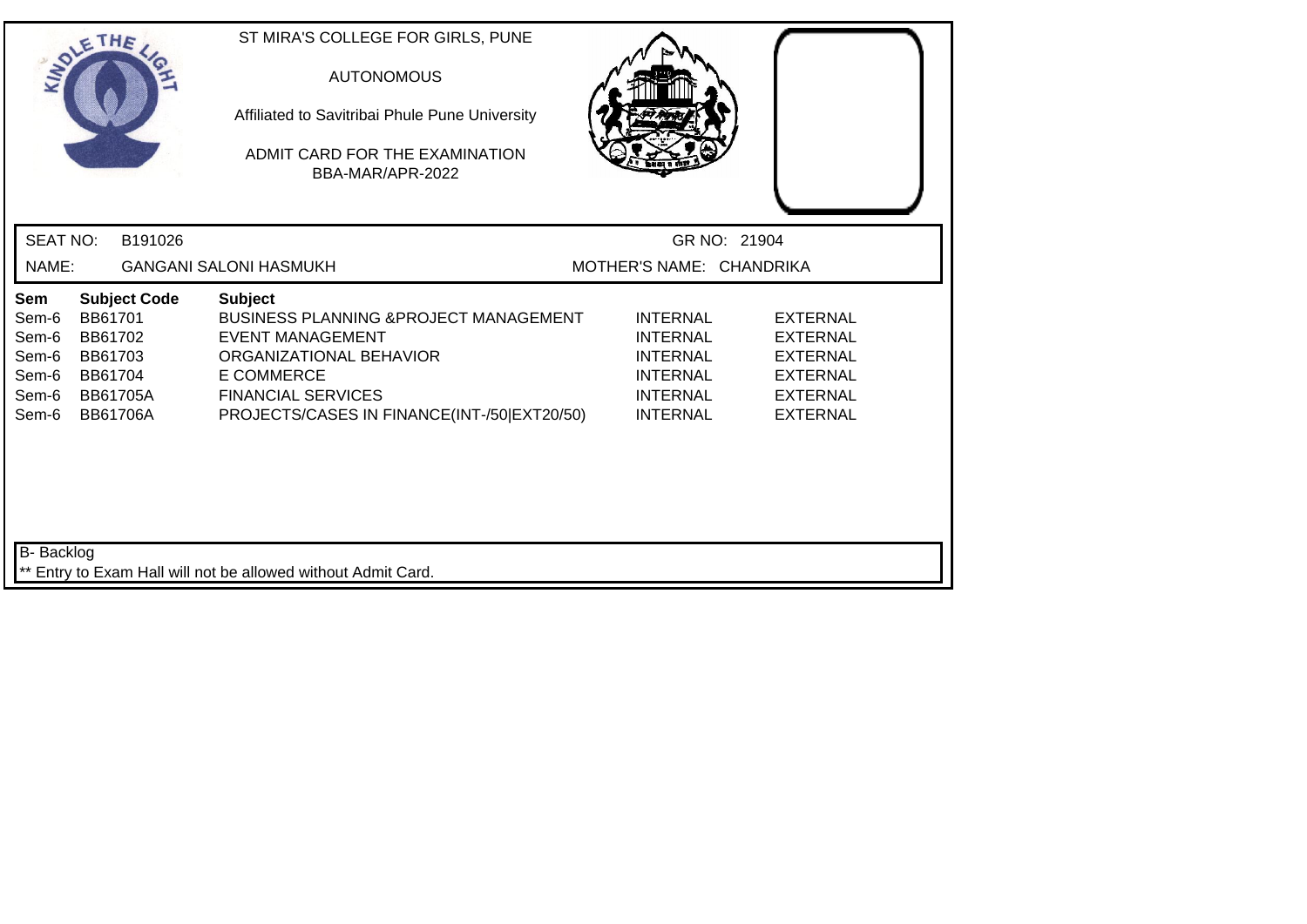| SOLE THE                                                  |                                                                                                       | ST MIRA'S COLLEGE FOR GIRLS, PUNE<br><b>AUTONOMOUS</b><br>Affiliated to Savitribai Phule Pune University<br>ADMIT CARD FOR THE EXAMINATION<br>BBA-MAR/APR-2022                                                  |                                                                                                                |                                                                                                                |  |
|-----------------------------------------------------------|-------------------------------------------------------------------------------------------------------|-----------------------------------------------------------------------------------------------------------------------------------------------------------------------------------------------------------------|----------------------------------------------------------------------------------------------------------------|----------------------------------------------------------------------------------------------------------------|--|
| <b>SEAT NO:</b>                                           | B191027                                                                                               |                                                                                                                                                                                                                 |                                                                                                                | GR NO: 21930                                                                                                   |  |
| NAME:                                                     |                                                                                                       | HAIBATPURE ASHWINI BABAN                                                                                                                                                                                        | MOTHER'S NAME: VIJAYMALA                                                                                       |                                                                                                                |  |
| Sem<br>Sem-6<br>Sem-6<br>Sem-6<br>Sem-6<br>Sem-6<br>Sem-6 | <b>Subject Code</b><br>BB61701<br>BB61702<br>BB61703<br>BB61704<br><b>BB61705C</b><br><b>BB61706C</b> | <b>Subject</b><br><b>BUSINESS PLANNING &amp; PROJECT MANAGEMENT</b><br><b>EVENT MANAGEMENT</b><br>ORGANIZATIONAL BEHAVIOR<br><b>E COMMERCE</b><br><b>LABOUR LAWS</b><br>PROJECTS/CASES IN HRM(INT-/50 EXT20/50) | <b>INTERNAL</b><br><b>INTERNAL</b><br><b>INTERNAL</b><br><b>INTERNAL</b><br><b>INTERNAL</b><br><b>INTERNAL</b> | <b>EXTERNAL</b><br><b>EXTERNAL</b><br><b>EXTERNAL</b><br><b>EXTERNAL</b><br><b>EXTERNAL</b><br><b>EXTERNAL</b> |  |
| B- Backlog                                                |                                                                                                       | ** Entry to Exam Hall will not be allowed without Admit Card.                                                                                                                                                   |                                                                                                                |                                                                                                                |  |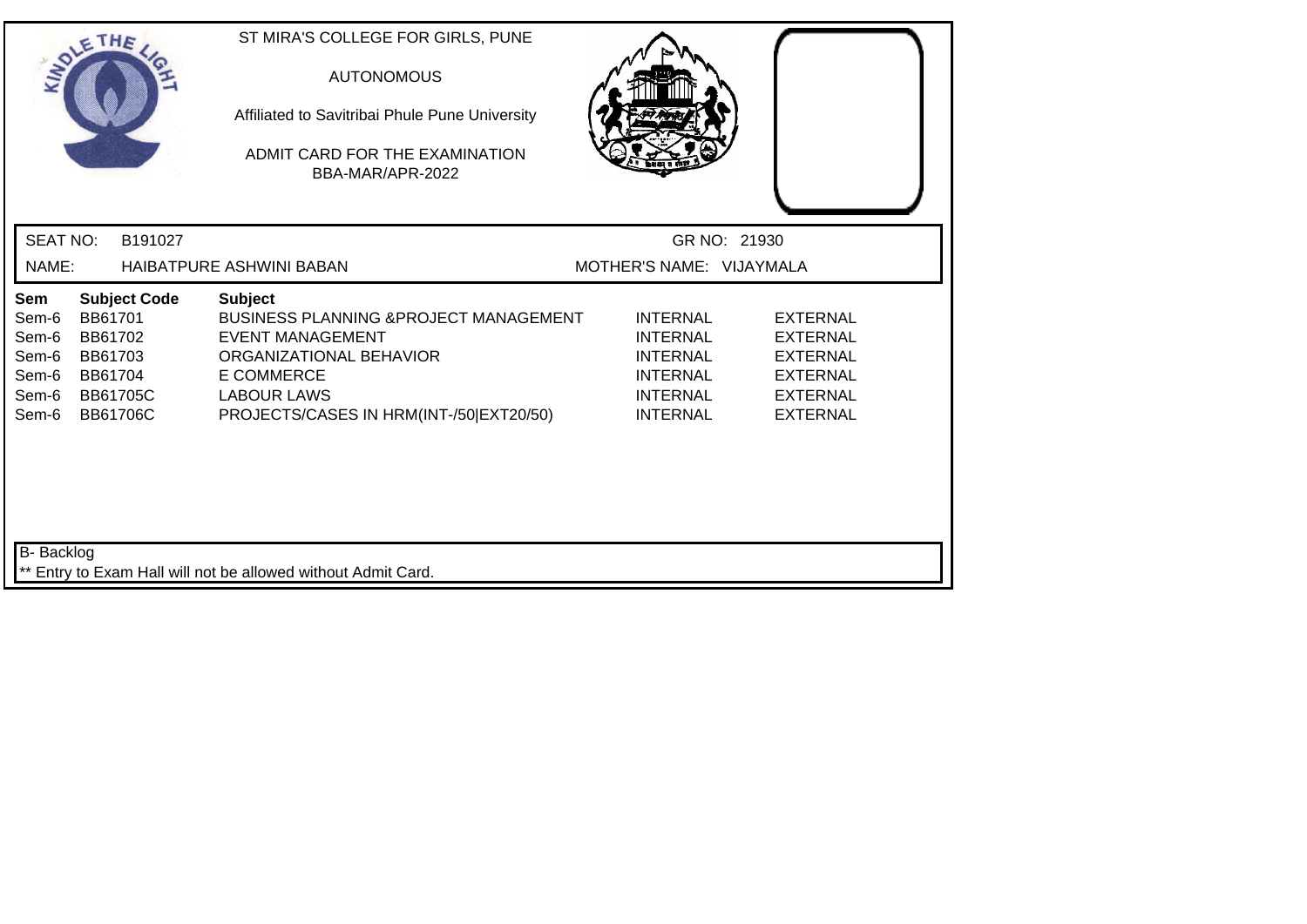| SOLE THE                                                                                                                                                           | ST MIRA'S COLLEGE FOR GIRLS, PUNE<br><b>AUTONOMOUS</b><br>Affiliated to Savitribai Phule Pune University<br>ADMIT CARD FOR THE EXAMINATION<br>BBA-MAR/APR-2022                                                             |                                                                                                                |                                                                                                                |  |
|--------------------------------------------------------------------------------------------------------------------------------------------------------------------|----------------------------------------------------------------------------------------------------------------------------------------------------------------------------------------------------------------------------|----------------------------------------------------------------------------------------------------------------|----------------------------------------------------------------------------------------------------------------|--|
| <b>SEAT NO:</b><br>B191028                                                                                                                                         |                                                                                                                                                                                                                            | GR NO: 21914                                                                                                   |                                                                                                                |  |
| NAME:                                                                                                                                                              | HARPALANI HANISHA ASHOK                                                                                                                                                                                                    | MOTHER'S NAME: MEGHNA                                                                                          |                                                                                                                |  |
| Sem<br><b>Subject Code</b><br>Sem-6<br>BB61701<br>Sem-6<br>BB61702<br>BB61703<br>Sem-6<br>Sem-6<br>BB61704<br>Sem-6<br><b>BB61705A</b><br>Sem-6<br><b>BB61706A</b> | <b>Subject</b><br><b>BUSINESS PLANNING &amp; PROJECT MANAGEMENT</b><br><b>EVENT MANAGEMENT</b><br>ORGANIZATIONAL BEHAVIOR<br><b>E COMMERCE</b><br><b>FINANCIAL SERVICES</b><br>PROJECTS/CASES IN FINANCE(INT-/50 EXT20/50) | <b>INTERNAL</b><br><b>INTERNAL</b><br><b>INTERNAL</b><br><b>INTERNAL</b><br><b>INTERNAL</b><br><b>INTERNAL</b> | <b>EXTERNAL</b><br><b>EXTERNAL</b><br><b>EXTERNAL</b><br><b>EXTERNAL</b><br><b>EXTERNAL</b><br><b>EXTERNAL</b> |  |
| <b>B-</b> Backlog                                                                                                                                                  | Entry to Exam Hall will not be allowed without Admit Card.                                                                                                                                                                 |                                                                                                                |                                                                                                                |  |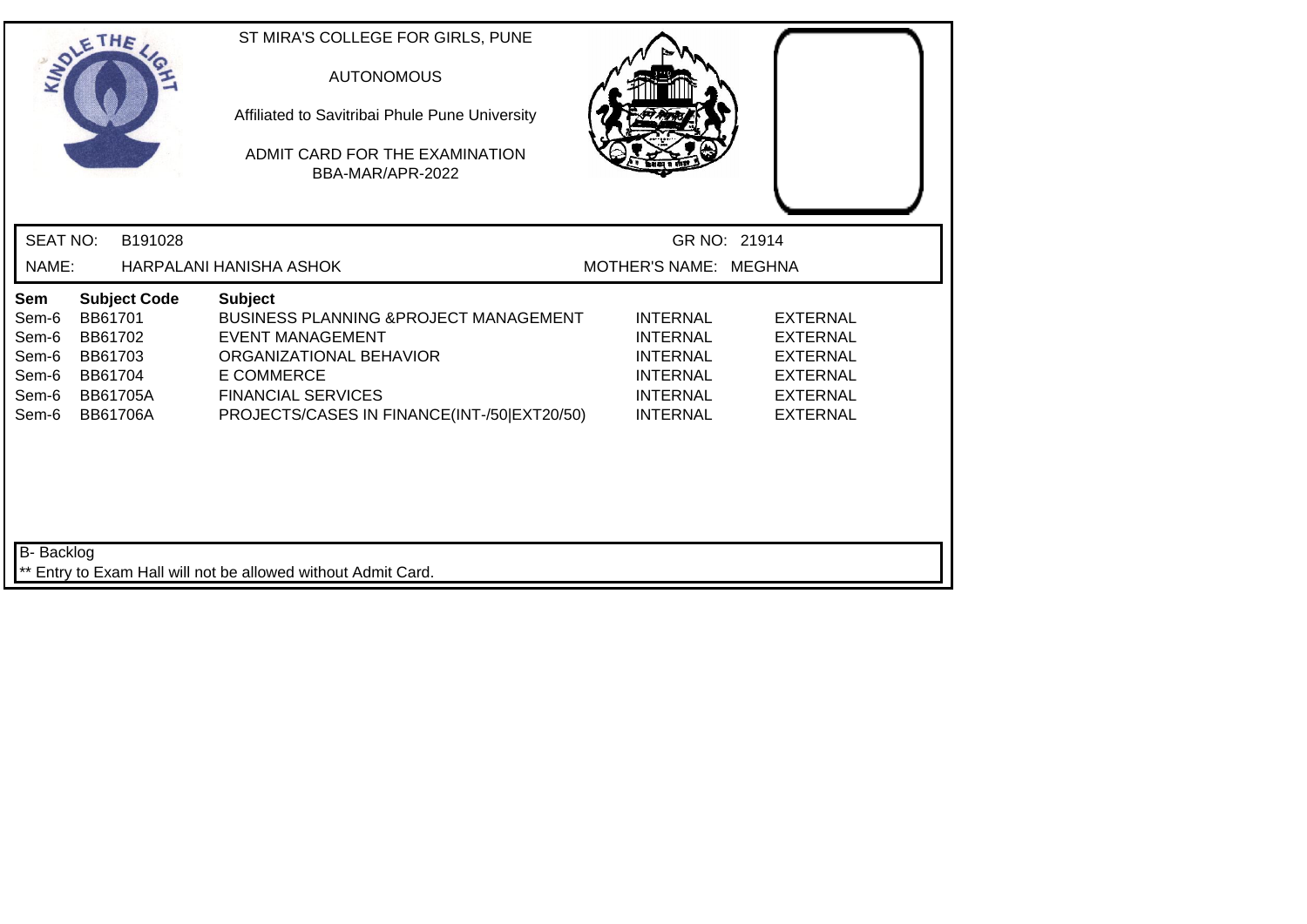| SOLETHE                                                   |                                                                                |                     | ST MIRA'S COLLEGE FOR GIRLS, PUNE<br><b>AUTONOMOUS</b><br>Affiliated to Savitribai Phule Pune University<br>ADMIT CARD FOR THE EXAMINATION<br>BBA-MAR/APR-2022                                       |                                                                                                                |                                                                                                                |  |
|-----------------------------------------------------------|--------------------------------------------------------------------------------|---------------------|------------------------------------------------------------------------------------------------------------------------------------------------------------------------------------------------------|----------------------------------------------------------------------------------------------------------------|----------------------------------------------------------------------------------------------------------------|--|
| <b>SEAT NO:</b>                                           |                                                                                | B191029             |                                                                                                                                                                                                      | GR NO: 21956                                                                                                   |                                                                                                                |  |
| NAME:                                                     |                                                                                |                     | HYDERABADWALA RUKAIYA SAIFUDDIN                                                                                                                                                                      | MOTHER'S NAME: FATEMA                                                                                          |                                                                                                                |  |
| Sem<br>Sem-6<br>Sem-6<br>Sem-6<br>Sem-6<br>Sem-6<br>Sem-6 | BB61701<br>BB61702<br>BB61703<br>BB61704<br><b>BB61705C</b><br><b>BB61706C</b> | <b>Subject Code</b> | <b>Subject</b><br>BUSINESS PLANNING & PROJECT MANAGEMENT<br><b>EVENT MANAGEMENT</b><br>ORGANIZATIONAL BEHAVIOR<br><b>E COMMERCE</b><br><b>LABOUR LAWS</b><br>PROJECTS/CASES IN HRM(INT-/50 EXT20/50) | <b>INTERNAL</b><br><b>INTERNAL</b><br><b>INTERNAL</b><br><b>INTERNAL</b><br><b>INTERNAL</b><br><b>INTERNAL</b> | <b>EXTERNAL</b><br><b>EXTERNAL</b><br><b>EXTERNAL</b><br><b>EXTERNAL</b><br><b>EXTERNAL</b><br><b>EXTERNAL</b> |  |
| <b>B-</b> Backlog                                         |                                                                                |                     | ** Entry to Exam Hall will not be allowed without Admit Card.                                                                                                                                        |                                                                                                                |                                                                                                                |  |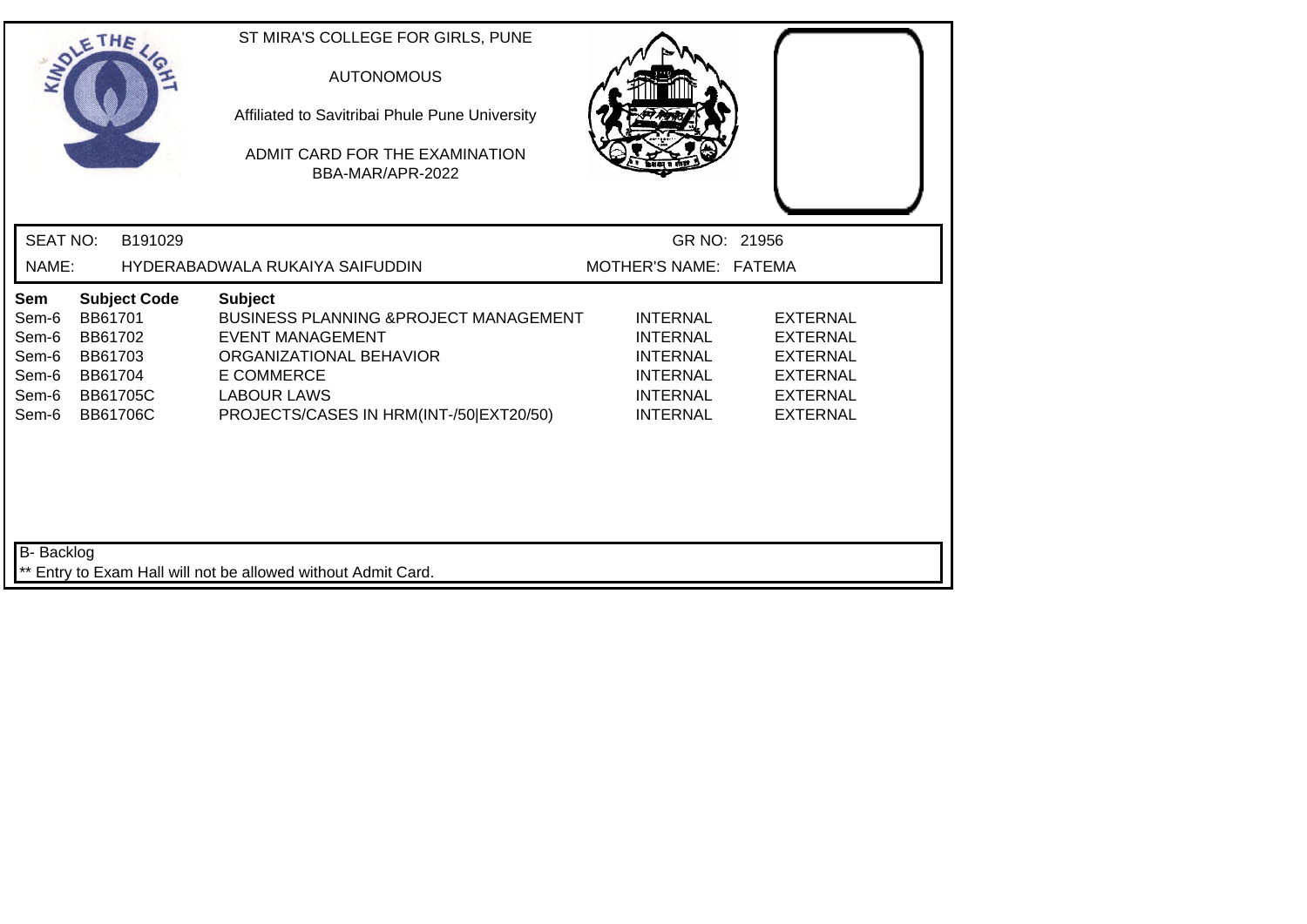| SOLE THE                                                  |                                                             |                                        | ST MIRA'S COLLEGE FOR GIRLS, PUNE<br><b>AUTONOMOUS</b><br>Affiliated to Savitribai Phule Pune University<br>ADMIT CARD FOR THE EXAMINATION<br>BBA-MAR/APR-2022                                                  |                                                                                                                |                                                                                                                |
|-----------------------------------------------------------|-------------------------------------------------------------|----------------------------------------|-----------------------------------------------------------------------------------------------------------------------------------------------------------------------------------------------------------------|----------------------------------------------------------------------------------------------------------------|----------------------------------------------------------------------------------------------------------------|
| <b>SEAT NO:</b>                                           |                                                             | B191030                                |                                                                                                                                                                                                                 | GR NO: 21916                                                                                                   |                                                                                                                |
| NAME:                                                     |                                                             |                                        | NANDINI VINOD JADHAV                                                                                                                                                                                            | MOTHER'S NAME: RUPALI JADHAV                                                                                   |                                                                                                                |
| Sem<br>Sem-6<br>Sem-6<br>Sem-6<br>Sem-6<br>Sem-6<br>Sem-6 | BB61701<br>BB61702<br>BB61703<br>BB61704<br><b>BB61706A</b> | <b>Subject Code</b><br><b>BB61705A</b> | <b>Subject</b><br>BUSINESS PLANNING & PROJECT MANAGEMENT<br><b>EVENT MANAGEMENT</b><br>ORGANIZATIONAL BEHAVIOR<br><b>E COMMERCE</b><br><b>FINANCIAL SERVICES</b><br>PROJECTS/CASES IN FINANCE(INT-/50 EXT20/50) | <b>INTERNAL</b><br><b>INTERNAL</b><br><b>INTERNAL</b><br><b>INTERNAL</b><br><b>INTERNAL</b><br><b>INTERNAL</b> | <b>EXTERNAL</b><br><b>EXTERNAL</b><br><b>EXTERNAL</b><br><b>EXTERNAL</b><br><b>EXTERNAL</b><br><b>EXTERNAL</b> |
| B- Backlog                                                |                                                             |                                        | ** Entry to Exam Hall will not be allowed without Admit Card.                                                                                                                                                   |                                                                                                                |                                                                                                                |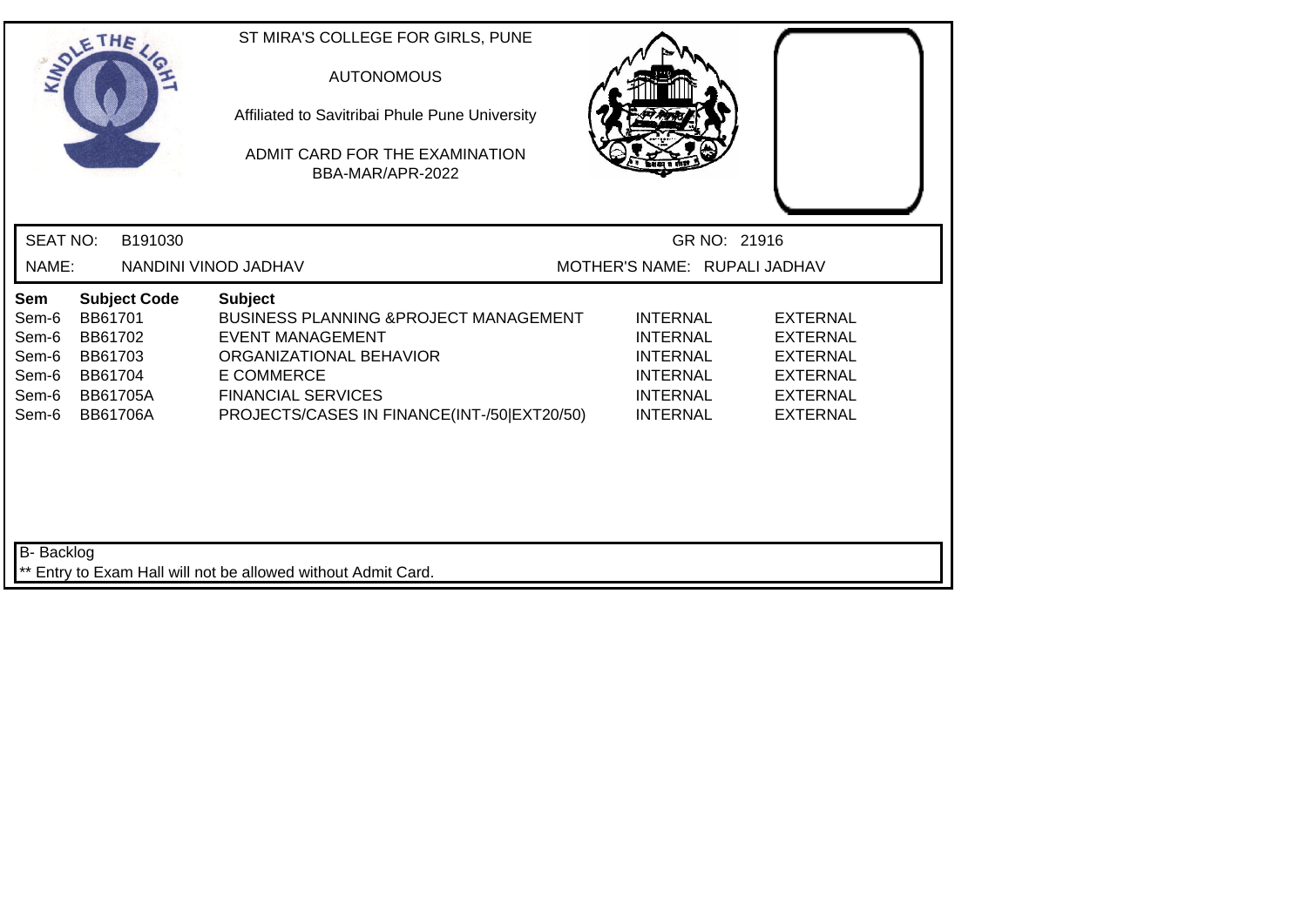| SOLE THE                                                  |                                                                                |                     | ST MIRA'S COLLEGE FOR GIRLS, PUNE<br><b>AUTONOMOUS</b><br>Affiliated to Savitribai Phule Pune University<br>ADMIT CARD FOR THE EXAMINATION<br>BBA-MAR/APR-2022                                                             |                                                                                                                |                                                                                                                |  |
|-----------------------------------------------------------|--------------------------------------------------------------------------------|---------------------|----------------------------------------------------------------------------------------------------------------------------------------------------------------------------------------------------------------------------|----------------------------------------------------------------------------------------------------------------|----------------------------------------------------------------------------------------------------------------|--|
| <b>SEAT NO:</b>                                           |                                                                                | B191032             |                                                                                                                                                                                                                            | GR NO: 21920                                                                                                   |                                                                                                                |  |
| NAME:                                                     |                                                                                |                     | <b>JAWALE SAKSHI CHETAN</b>                                                                                                                                                                                                | MOTHER'S NAME: SARIKA                                                                                          |                                                                                                                |  |
| Sem<br>Sem-6<br>Sem-6<br>Sem-6<br>Sem-6<br>Sem-6<br>Sem-6 | BB61701<br>BB61702<br>BB61703<br>BB61704<br><b>BB61705A</b><br><b>BB61706A</b> | <b>Subject Code</b> | <b>Subject</b><br><b>BUSINESS PLANNING &amp; PROJECT MANAGEMENT</b><br><b>EVENT MANAGEMENT</b><br>ORGANIZATIONAL BEHAVIOR<br><b>E COMMERCE</b><br><b>FINANCIAL SERVICES</b><br>PROJECTS/CASES IN FINANCE(INT-/50 EXT20/50) | <b>INTERNAL</b><br><b>INTERNAL</b><br><b>INTERNAL</b><br><b>INTERNAL</b><br><b>INTERNAL</b><br><b>INTERNAL</b> | <b>EXTERNAL</b><br><b>EXTERNAL</b><br><b>EXTERNAL</b><br><b>EXTERNAL</b><br><b>EXTERNAL</b><br><b>EXTERNAL</b> |  |
| <b>B-</b> Backlog                                         |                                                                                |                     |                                                                                                                                                                                                                            |                                                                                                                |                                                                                                                |  |
|                                                           |                                                                                |                     | ** Entry to Exam Hall will not be allowed without Admit Card.                                                                                                                                                              |                                                                                                                |                                                                                                                |  |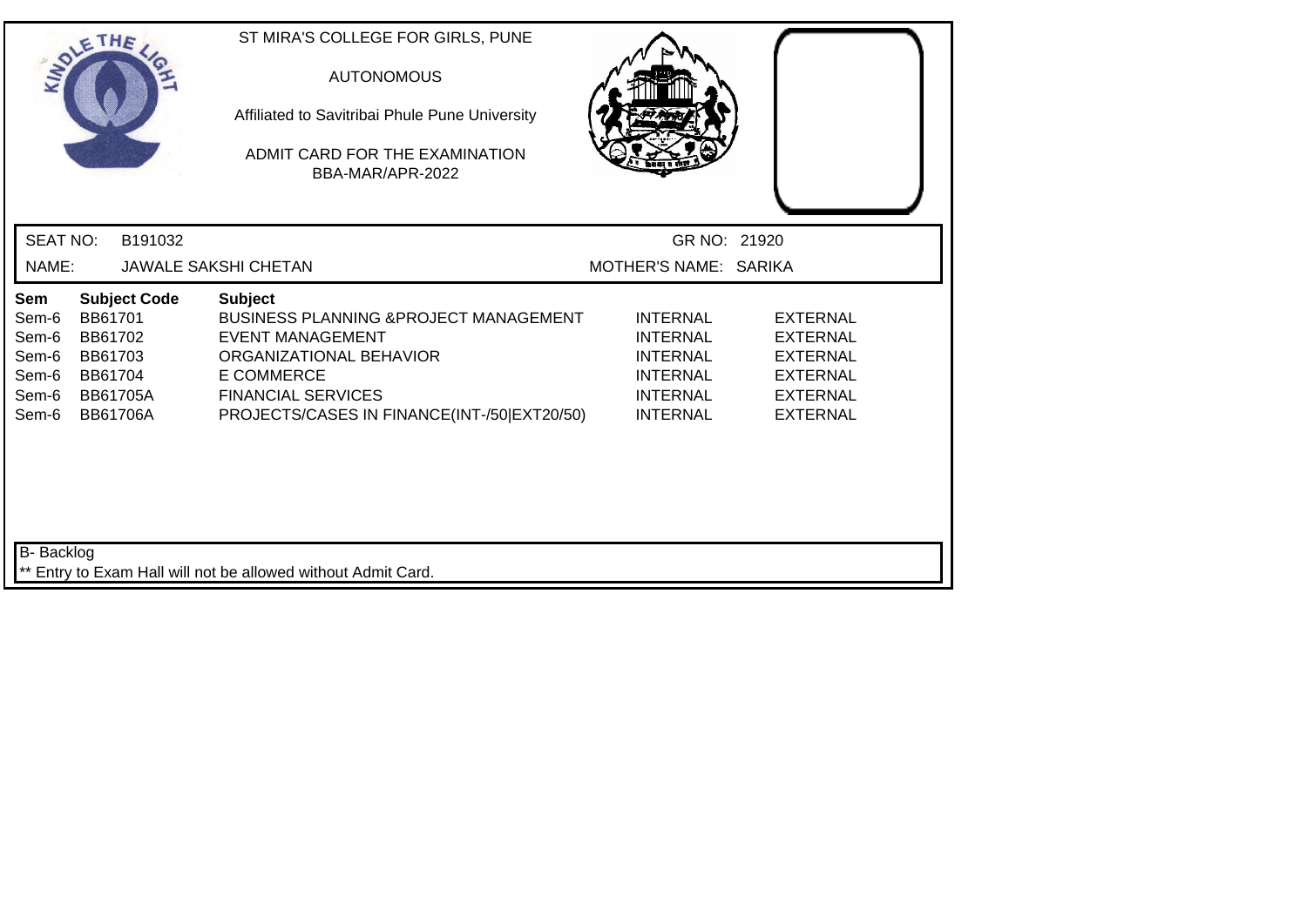| SOLETHE                                                   |                                                                                |                     | ST MIRA'S COLLEGE FOR GIRLS, PUNE<br><b>AUTONOMOUS</b><br>Affiliated to Savitribai Phule Pune University<br>ADMIT CARD FOR THE EXAMINATION<br>BBA-MAR/APR-2022                                                  |                                                                                                                |                                                                                                                |  |
|-----------------------------------------------------------|--------------------------------------------------------------------------------|---------------------|-----------------------------------------------------------------------------------------------------------------------------------------------------------------------------------------------------------------|----------------------------------------------------------------------------------------------------------------|----------------------------------------------------------------------------------------------------------------|--|
| <b>SEAT NO:</b>                                           |                                                                                | B191035             |                                                                                                                                                                                                                 | GR NO: 21919                                                                                                   |                                                                                                                |  |
| NAME:                                                     |                                                                                |                     | KALBHOR SAMIKSHA MUKUND                                                                                                                                                                                         | MOTHER'S NAME: NILIMA                                                                                          |                                                                                                                |  |
| Sem<br>Sem-6<br>Sem-6<br>Sem-6<br>Sem-6<br>Sem-6<br>Sem-6 | BB61701<br>BB61702<br>BB61703<br>BB61704<br><b>BB61705C</b><br><b>BB61706C</b> | <b>Subject Code</b> | <b>Subject</b><br><b>BUSINESS PLANNING &amp; PROJECT MANAGEMENT</b><br><b>EVENT MANAGEMENT</b><br>ORGANIZATIONAL BEHAVIOR<br><b>E COMMERCE</b><br><b>LABOUR LAWS</b><br>PROJECTS/CASES IN HRM(INT-/50 EXT20/50) | <b>INTERNAL</b><br><b>INTERNAL</b><br><b>INTERNAL</b><br><b>INTERNAL</b><br><b>INTERNAL</b><br><b>INTERNAL</b> | <b>EXTERNAL</b><br><b>EXTERNAL</b><br><b>EXTERNAL</b><br><b>EXTERNAL</b><br><b>EXTERNAL</b><br><b>EXTERNAL</b> |  |
| <b>B-</b> Backlog                                         |                                                                                |                     | ** Entry to Exam Hall will not be allowed without Admit Card.                                                                                                                                                   |                                                                                                                |                                                                                                                |  |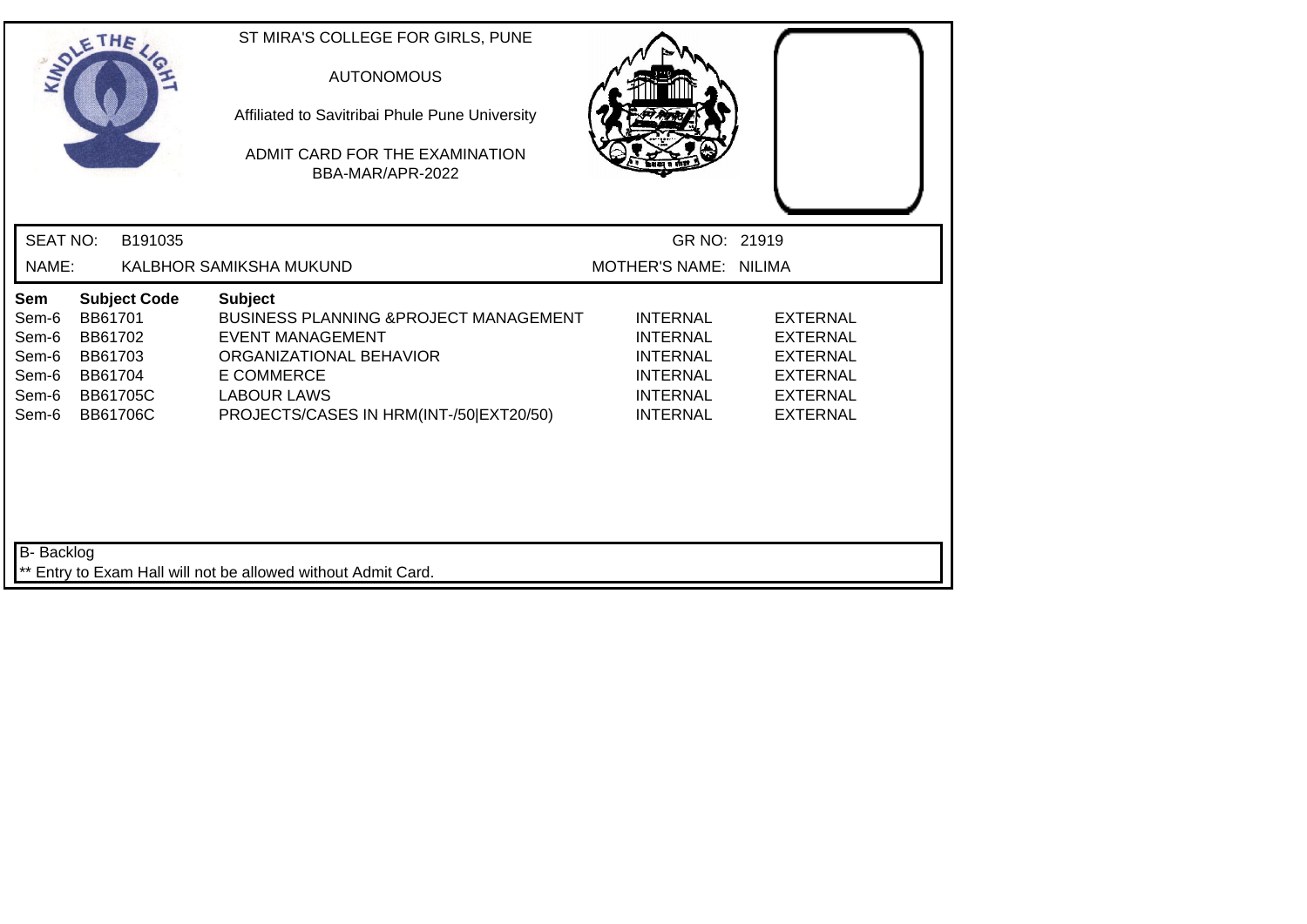| SOLETHE                                                                                                                                                            | ST MIRA'S COLLEGE FOR GIRLS, PUNE<br><b>AUTONOMOUS</b><br>Affiliated to Savitribai Phule Pune University<br>ADMIT CARD FOR THE EXAMINATION<br>BBA-MAR/APR-2022                                                             |                                                                                                                |                                                                                                                |  |
|--------------------------------------------------------------------------------------------------------------------------------------------------------------------|----------------------------------------------------------------------------------------------------------------------------------------------------------------------------------------------------------------------------|----------------------------------------------------------------------------------------------------------------|----------------------------------------------------------------------------------------------------------------|--|
| <b>SEAT NO:</b><br>B191036                                                                                                                                         |                                                                                                                                                                                                                            | GR NO: 21910                                                                                                   |                                                                                                                |  |
| NAME:                                                                                                                                                              | KALE SAMRUDDHI MAHADEO                                                                                                                                                                                                     | MOTHER'S NAME: SHOBHA                                                                                          |                                                                                                                |  |
| Sem<br><b>Subject Code</b><br>BB61701<br>Sem-6<br>Sem-6<br>BB61702<br>BB61703<br>Sem-6<br>Sem-6<br>BB61704<br>Sem-6<br><b>BB61705A</b><br>Sem-6<br><b>BB61706A</b> | <b>Subject</b><br><b>BUSINESS PLANNING &amp; PROJECT MANAGEMENT</b><br><b>EVENT MANAGEMENT</b><br>ORGANIZATIONAL BEHAVIOR<br><b>E COMMERCE</b><br><b>FINANCIAL SERVICES</b><br>PROJECTS/CASES IN FINANCE(INT-/50 EXT20/50) | <b>INTERNAL</b><br><b>INTERNAL</b><br><b>INTERNAL</b><br><b>INTERNAL</b><br><b>INTERNAL</b><br><b>INTERNAL</b> | <b>EXTERNAL</b><br><b>EXTERNAL</b><br><b>EXTERNAL</b><br><b>EXTERNAL</b><br><b>EXTERNAL</b><br><b>EXTERNAL</b> |  |
| <b>B-</b> Backlog                                                                                                                                                  | ** Entry to Exam Hall will not be allowed without Admit Card.                                                                                                                                                              |                                                                                                                |                                                                                                                |  |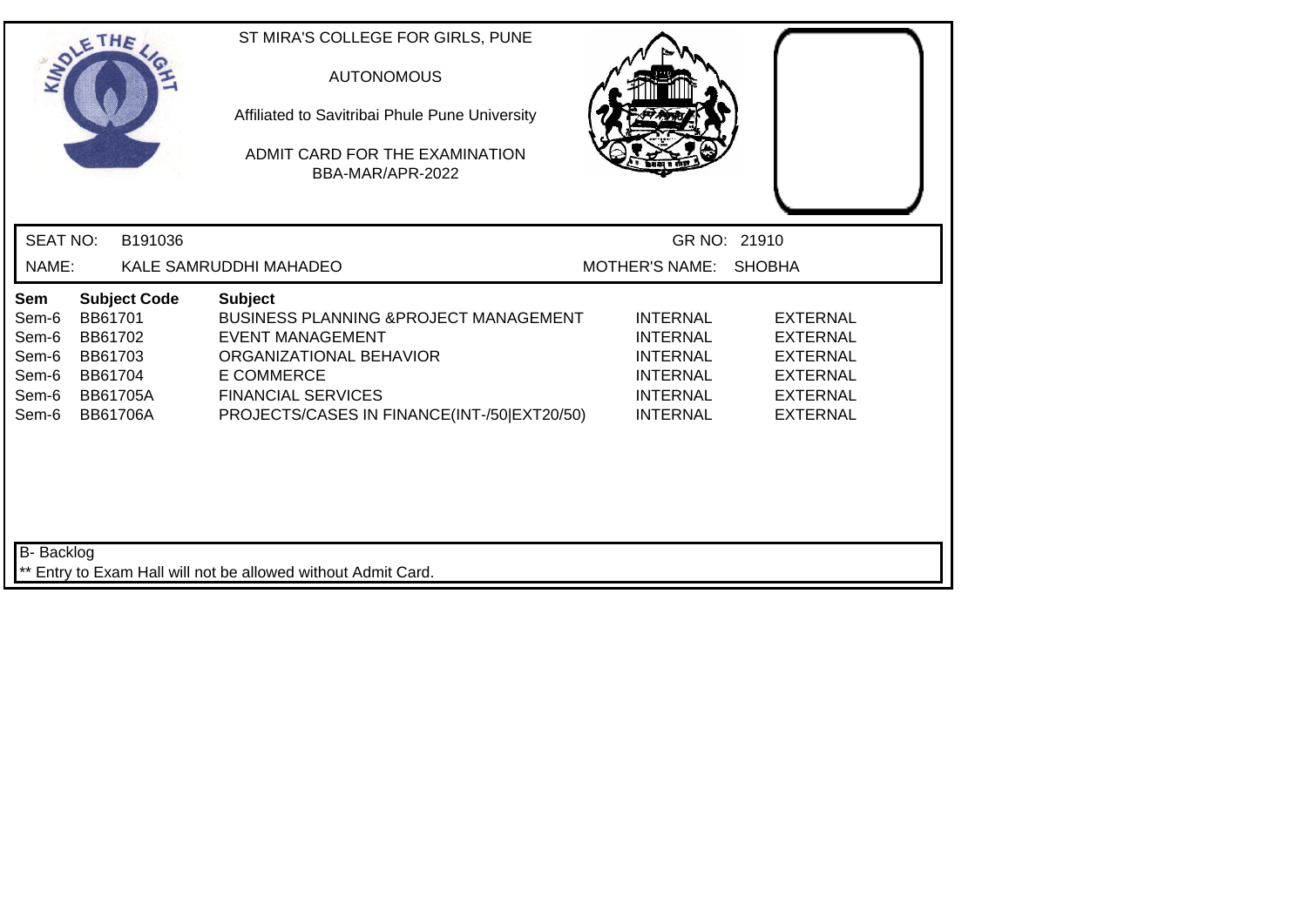| SOLE THE                                                  |                                                                                                       | ST MIRA'S COLLEGE FOR GIRLS, PUNE<br><b>AUTONOMOUS</b><br>Affiliated to Savitribai Phule Pune University<br>ADMIT CARD FOR THE EXAMINATION<br>BBA-MAR/APR-2022                                           |                                                                                                                |                                                                                                                |
|-----------------------------------------------------------|-------------------------------------------------------------------------------------------------------|----------------------------------------------------------------------------------------------------------------------------------------------------------------------------------------------------------|----------------------------------------------------------------------------------------------------------------|----------------------------------------------------------------------------------------------------------------|
| <b>SEAT NO:</b>                                           | B191037                                                                                               |                                                                                                                                                                                                          | GR NO: 21938                                                                                                   |                                                                                                                |
| NAME:                                                     |                                                                                                       | KALE NIVEDITA GOVINDRAO                                                                                                                                                                                  | MOTHER'S NAME: NANDA                                                                                           |                                                                                                                |
| Sem<br>Sem-6<br>Sem-6<br>Sem-6<br>Sem-6<br>Sem-6<br>Sem-6 | <b>Subject Code</b><br>BB61701<br>BB61702<br>BB61703<br>BB61704<br><b>BB61705A</b><br><b>BB61706A</b> | <b>Subject</b><br>BUSINESS PLANNING & PROJECT MANAGEMENT<br>EVENT MANAGEMENT<br>ORGANIZATIONAL BEHAVIOR<br><b>E COMMERCE</b><br><b>FINANCIAL SERVICES</b><br>PROJECTS/CASES IN FINANCE(INT-/50 EXT20/50) | <b>INTERNAL</b><br><b>INTERNAL</b><br><b>INTERNAL</b><br><b>INTERNAL</b><br><b>INTERNAL</b><br><b>INTERNAL</b> | <b>EXTERNAL</b><br><b>EXTERNAL</b><br><b>EXTERNAL</b><br><b>EXTERNAL</b><br><b>EXTERNAL</b><br><b>EXTERNAL</b> |
| <b>B-</b> Backlog                                         |                                                                                                       | ** Entry to Exam Hall will not be allowed without Admit Card.                                                                                                                                            |                                                                                                                |                                                                                                                |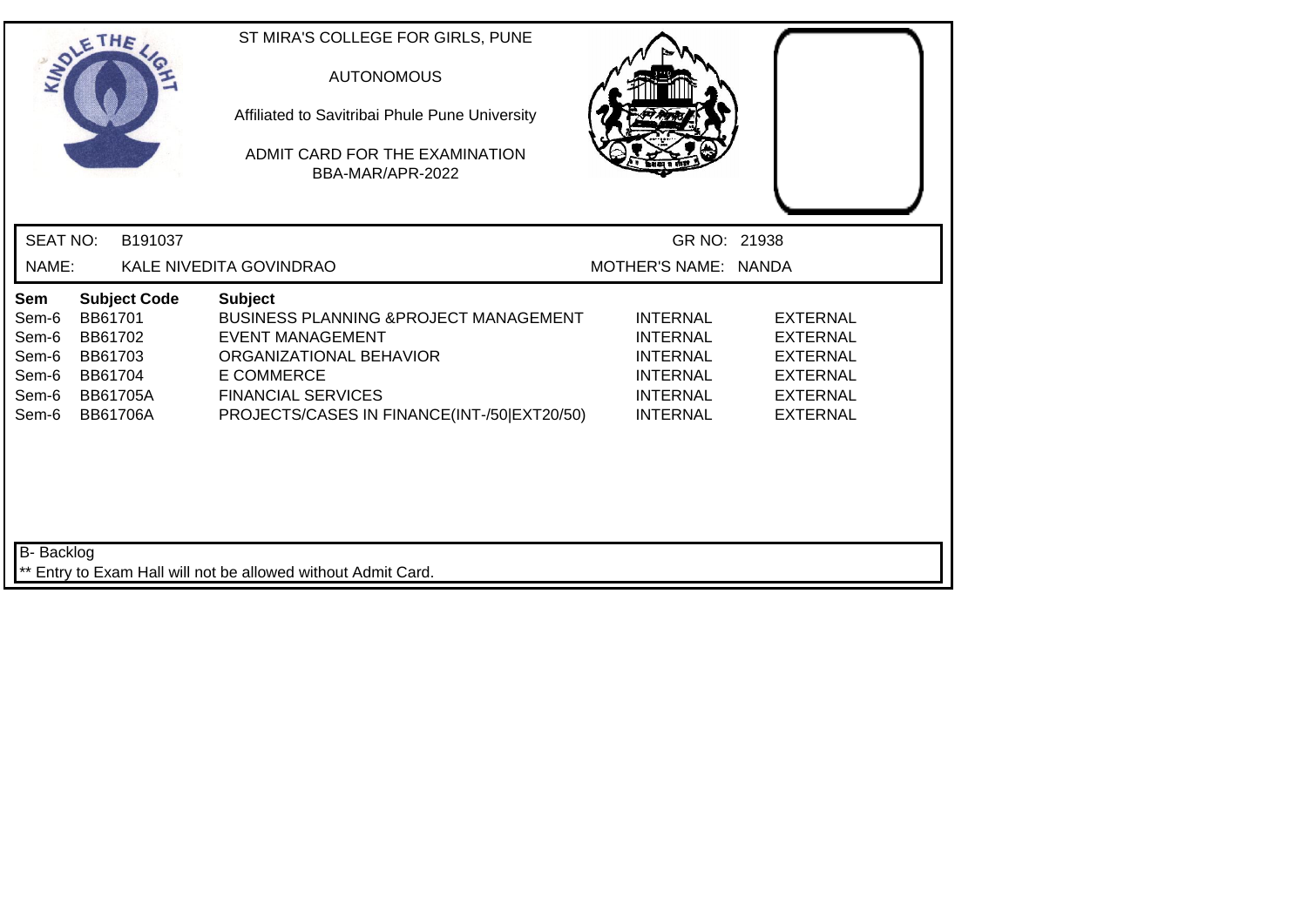| SOLE THE                                                  |                                                                                |                     | ST MIRA'S COLLEGE FOR GIRLS, PUNE<br><b>AUTONOMOUS</b><br>Affiliated to Savitribai Phule Pune University<br>ADMIT CARD FOR THE EXAMINATION<br>BBA-MAR/APR-2022                                                  |                                                                                                                |                                                                                                                |
|-----------------------------------------------------------|--------------------------------------------------------------------------------|---------------------|-----------------------------------------------------------------------------------------------------------------------------------------------------------------------------------------------------------------|----------------------------------------------------------------------------------------------------------------|----------------------------------------------------------------------------------------------------------------|
| <b>SEAT NO:</b>                                           |                                                                                | B191038             |                                                                                                                                                                                                                 | GR NO: 21973                                                                                                   |                                                                                                                |
| NAME:                                                     |                                                                                |                     | KARANDE PATIL SONALI SUHAS                                                                                                                                                                                      | MOTHER'S NAME: DEEPA                                                                                           |                                                                                                                |
| Sem<br>Sem-6<br>Sem-6<br>Sem-6<br>Sem-6<br>Sem-6<br>Sem-6 | BB61701<br>BB61702<br>BB61703<br>BB61704<br><b>BB61705C</b><br><b>BB61706C</b> | <b>Subject Code</b> | <b>Subject</b><br><b>BUSINESS PLANNING &amp; PROJECT MANAGEMENT</b><br><b>EVENT MANAGEMENT</b><br>ORGANIZATIONAL BEHAVIOR<br><b>E COMMERCE</b><br><b>LABOUR LAWS</b><br>PROJECTS/CASES IN HRM(INT-/50 EXT20/50) | <b>INTERNAL</b><br><b>INTERNAL</b><br><b>INTERNAL</b><br><b>INTERNAL</b><br><b>INTERNAL</b><br><b>INTERNAL</b> | <b>EXTERNAL</b><br><b>EXTERNAL</b><br><b>EXTERNAL</b><br><b>EXTERNAL</b><br><b>EXTERNAL</b><br><b>EXTERNAL</b> |
| <b>B-</b> Backlog                                         |                                                                                |                     | ** Entry to Exam Hall will not be allowed without Admit Card.                                                                                                                                                   |                                                                                                                |                                                                                                                |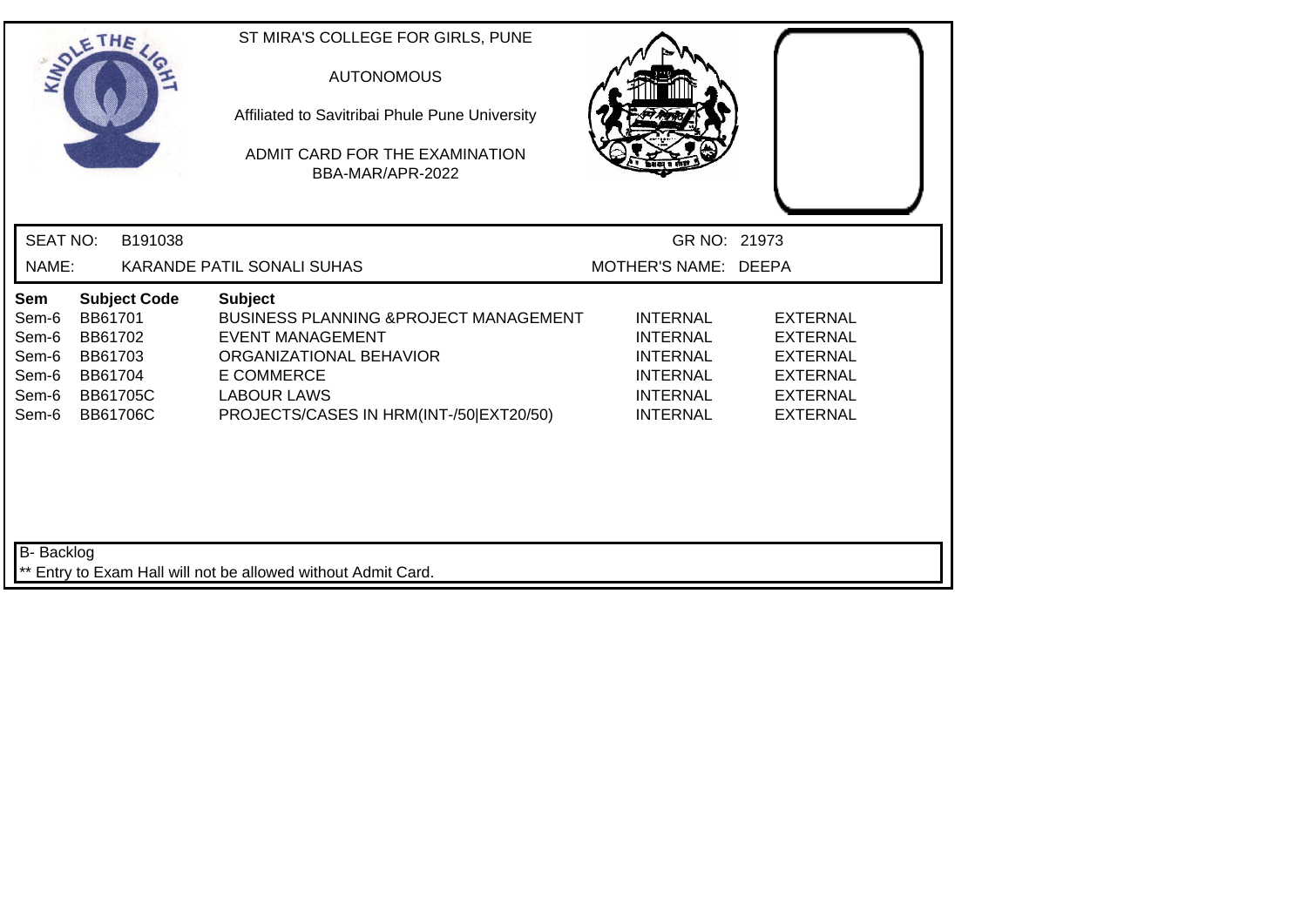| SOLETHE .                                                 |                                                                                |                     | ST MIRA'S COLLEGE FOR GIRLS, PUNE<br><b>AUTONOMOUS</b><br>Affiliated to Savitribai Phule Pune University<br>ADMIT CARD FOR THE EXAMINATION<br>BBA-MAR/APR-2022                                                  |                                                                                                                |                                                                                                                |
|-----------------------------------------------------------|--------------------------------------------------------------------------------|---------------------|-----------------------------------------------------------------------------------------------------------------------------------------------------------------------------------------------------------------|----------------------------------------------------------------------------------------------------------------|----------------------------------------------------------------------------------------------------------------|
| <b>SEAT NO:</b>                                           |                                                                                | B191039             |                                                                                                                                                                                                                 | GR NO: 21922                                                                                                   |                                                                                                                |
| NAME:                                                     |                                                                                |                     | KARMOKAR JOVIA CHARLES                                                                                                                                                                                          | MOTHER'S NAME: FELSY                                                                                           |                                                                                                                |
| Sem<br>Sem-6<br>Sem-6<br>Sem-6<br>Sem-6<br>Sem-6<br>Sem-6 | BB61701<br>BB61702<br>BB61703<br>BB61704<br><b>BB61705C</b><br><b>BB61706C</b> | <b>Subject Code</b> | <b>Subject</b><br><b>BUSINESS PLANNING &amp; PROJECT MANAGEMENT</b><br><b>EVENT MANAGEMENT</b><br>ORGANIZATIONAL BEHAVIOR<br><b>E COMMERCE</b><br><b>LABOUR LAWS</b><br>PROJECTS/CASES IN HRM(INT-/50 EXT20/50) | <b>INTERNAL</b><br><b>INTERNAL</b><br><b>INTERNAL</b><br><b>INTERNAL</b><br><b>INTERNAL</b><br><b>INTERNAL</b> | <b>EXTERNAL</b><br><b>EXTERNAL</b><br><b>EXTERNAL</b><br><b>EXTERNAL</b><br><b>EXTERNAL</b><br><b>EXTERNAL</b> |
| B- Backlog                                                |                                                                                |                     | ** Entry to Exam Hall will not be allowed without Admit Card.                                                                                                                                                   |                                                                                                                |                                                                                                                |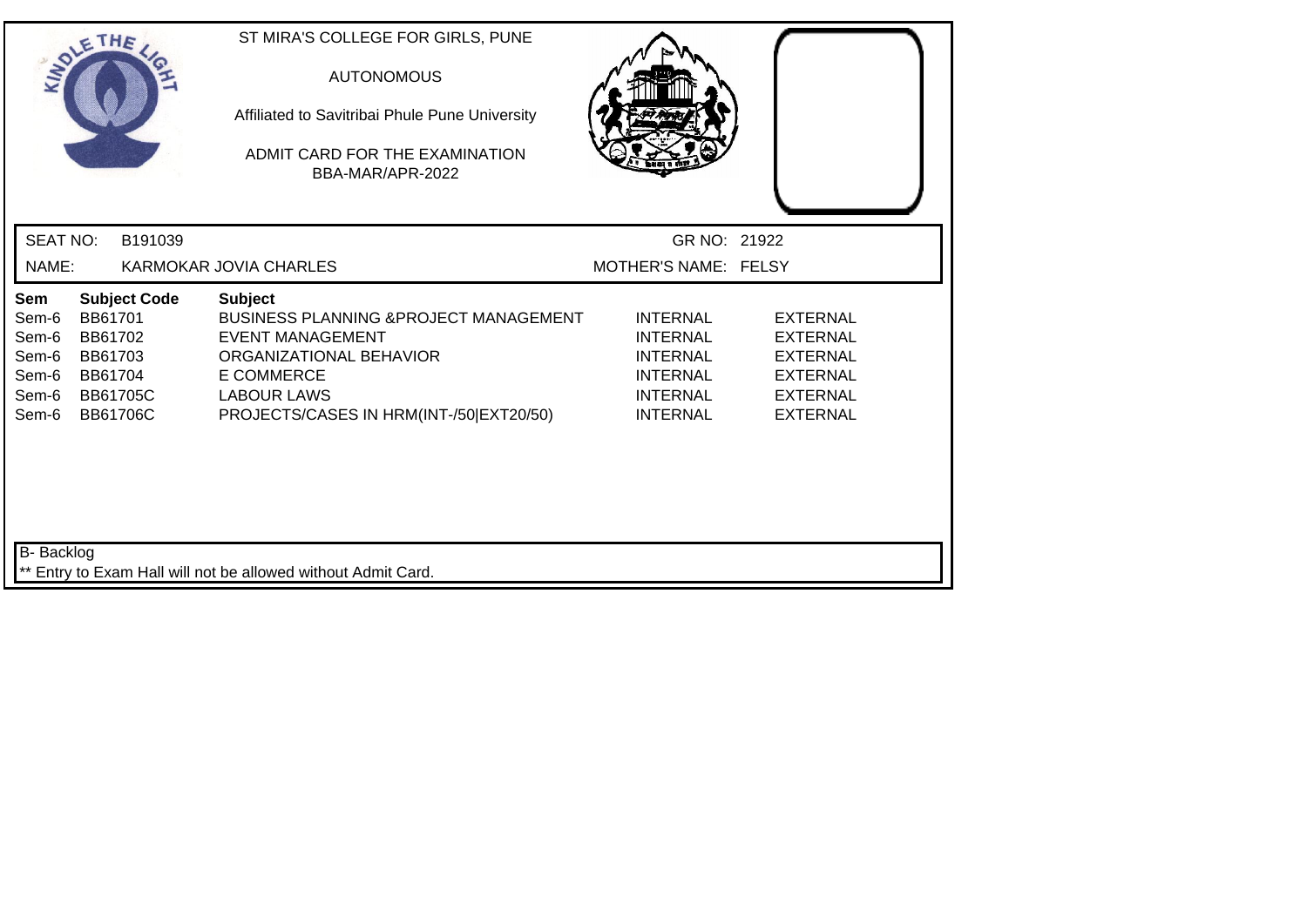| SOLE THE                                                                                                                                                           | ST MIRA'S COLLEGE FOR GIRLS, PUNE<br><b>AUTONOMOUS</b><br>Affiliated to Savitribai Phule Pune University<br>ADMIT CARD FOR THE EXAMINATION<br>BBA-MAR/APR-2022                                           |                                                                                                                |                                                                                                                |
|--------------------------------------------------------------------------------------------------------------------------------------------------------------------|----------------------------------------------------------------------------------------------------------------------------------------------------------------------------------------------------------|----------------------------------------------------------------------------------------------------------------|----------------------------------------------------------------------------------------------------------------|
| <b>SEAT NO:</b><br>B191040                                                                                                                                         |                                                                                                                                                                                                          | GR NO: 21968                                                                                                   |                                                                                                                |
| NAME:                                                                                                                                                              | KATARIA HITIKA JAGDISH                                                                                                                                                                                   | MOTHER'S NAME: ANITA                                                                                           |                                                                                                                |
| <b>Subject Code</b><br>Sem<br>BB61701<br>Sem-6<br>BB61702<br>Sem-6<br>Sem-6<br>BB61703<br>Sem-6<br>BB61704<br>Sem-6<br><b>BB61705A</b><br><b>BB61706A</b><br>Sem-6 | <b>Subject</b><br>BUSINESS PLANNING & PROJECT MANAGEMENT<br>EVENT MANAGEMENT<br>ORGANIZATIONAL BEHAVIOR<br><b>E COMMERCE</b><br><b>FINANCIAL SERVICES</b><br>PROJECTS/CASES IN FINANCE(INT-/50 EXT20/50) | <b>INTERNAL</b><br><b>INTERNAL</b><br><b>INTERNAL</b><br><b>INTERNAL</b><br><b>INTERNAL</b><br><b>INTERNAL</b> | <b>EXTERNAL</b><br><b>EXTERNAL</b><br><b>EXTERNAL</b><br><b>EXTERNAL</b><br><b>EXTERNAL</b><br><b>EXTERNAL</b> |
| <b>B-</b> Backlog                                                                                                                                                  | ** Entry to Exam Hall will not be allowed without Admit Card.                                                                                                                                            |                                                                                                                |                                                                                                                |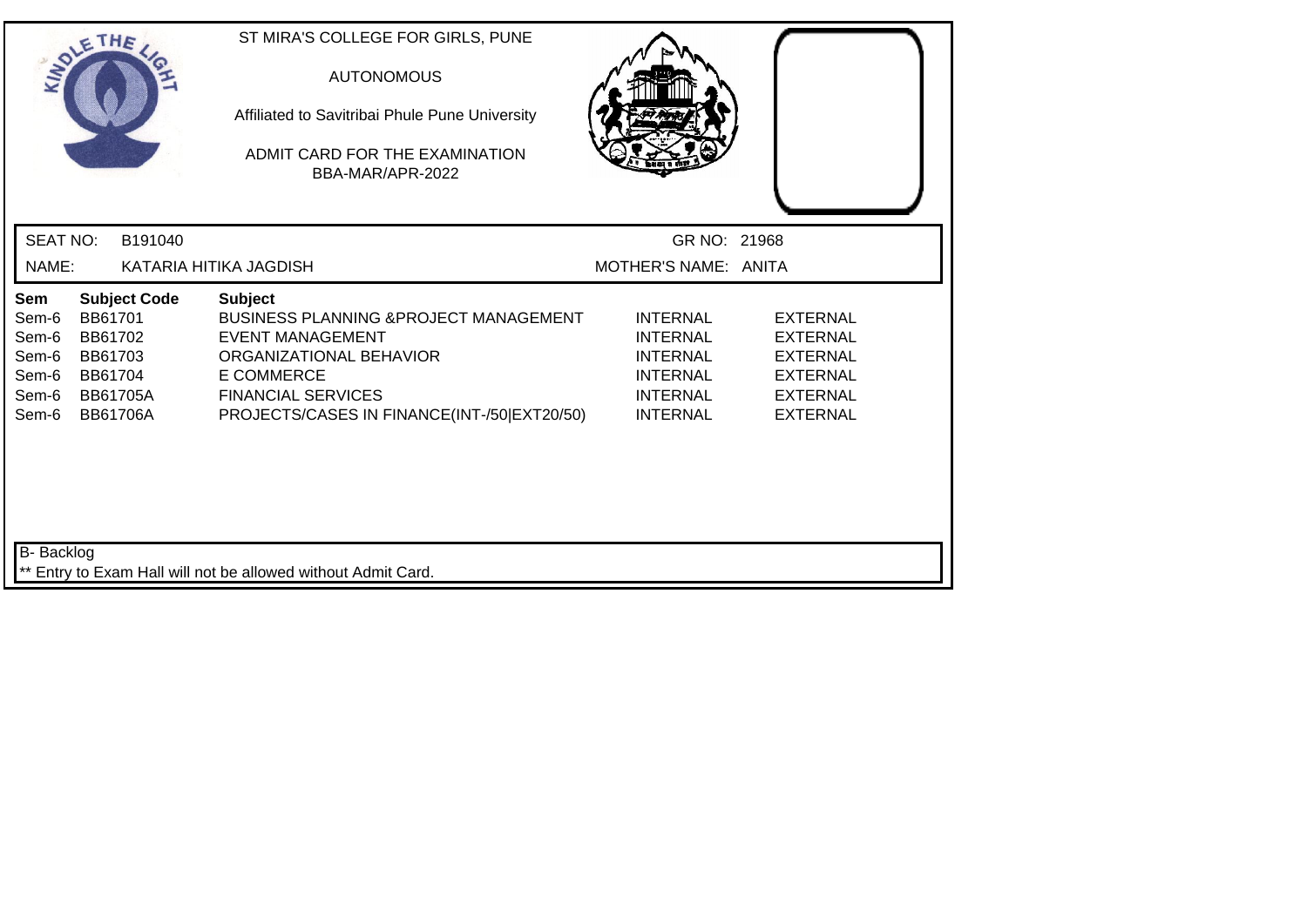| SOLE THE                                                  |                                                                                                       | ST MIRA'S COLLEGE FOR GIRLS, PUNE<br><b>AUTONOMOUS</b><br>Affiliated to Savitribai Phule Pune University<br>ADMIT CARD FOR THE EXAMINATION<br>BBA-MAR/APR-2022                                                             |                                                                                                                |                                                                                                                |
|-----------------------------------------------------------|-------------------------------------------------------------------------------------------------------|----------------------------------------------------------------------------------------------------------------------------------------------------------------------------------------------------------------------------|----------------------------------------------------------------------------------------------------------------|----------------------------------------------------------------------------------------------------------------|
| <b>SEAT NO:</b>                                           | B191041                                                                                               |                                                                                                                                                                                                                            | GR NO: 21964                                                                                                   |                                                                                                                |
| NAME:                                                     |                                                                                                       | KHAN KHATIJA SHAHISTA                                                                                                                                                                                                      | MOTHER'S NAME: TABASSUM                                                                                        |                                                                                                                |
| Sem<br>Sem-6<br>Sem-6<br>Sem-6<br>Sem-6<br>Sem-6<br>Sem-6 | <b>Subject Code</b><br>BB61701<br>BB61702<br>BB61703<br>BB61704<br><b>BB61705A</b><br><b>BB61706A</b> | <b>Subject</b><br><b>BUSINESS PLANNING &amp; PROJECT MANAGEMENT</b><br><b>EVENT MANAGEMENT</b><br>ORGANIZATIONAL BEHAVIOR<br><b>E COMMERCE</b><br><b>FINANCIAL SERVICES</b><br>PROJECTS/CASES IN FINANCE(INT-/50 EXT20/50) | <b>INTERNAL</b><br><b>INTERNAL</b><br><b>INTERNAL</b><br><b>INTERNAL</b><br><b>INTERNAL</b><br><b>INTERNAL</b> | <b>EXTERNAL</b><br><b>EXTERNAL</b><br><b>EXTERNAL</b><br><b>EXTERNAL</b><br><b>EXTERNAL</b><br><b>EXTERNAL</b> |
| <b>B-</b> Backlog                                         |                                                                                                       | ** Entry to Exam Hall will not be allowed without Admit Card.                                                                                                                                                              |                                                                                                                |                                                                                                                |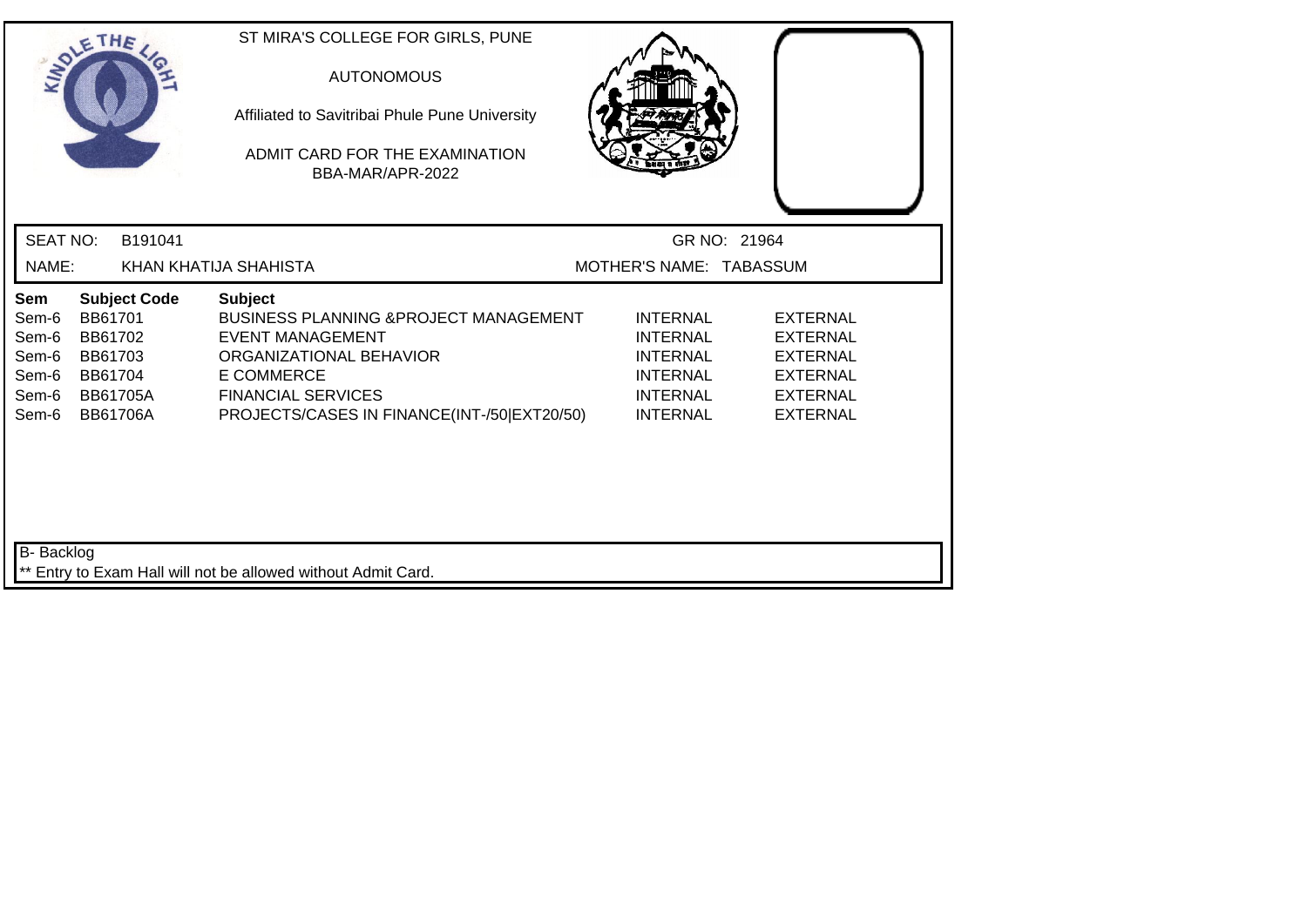|                                                           | SOLE THE                                                                                              | ST MIRA'S COLLEGE FOR GIRLS, PUNE<br><b>AUTONOMOUS</b><br>Affiliated to Savitribai Phule Pune University<br>ADMIT CARD FOR THE EXAMINATION<br>BBA-MAR/APR-2022                                           |                                                                                                                |                                                                                                                |
|-----------------------------------------------------------|-------------------------------------------------------------------------------------------------------|----------------------------------------------------------------------------------------------------------------------------------------------------------------------------------------------------------|----------------------------------------------------------------------------------------------------------------|----------------------------------------------------------------------------------------------------------------|
| <b>SEAT NO:</b>                                           | B191042                                                                                               |                                                                                                                                                                                                          | GR NO: 21965                                                                                                   |                                                                                                                |
| NAME:                                                     |                                                                                                       | DEEPIKA KHICHI INDERKUMAR                                                                                                                                                                                | MOTHER'S NAME: SUMAN                                                                                           |                                                                                                                |
| Sem<br>Sem-6<br>Sem-6<br>Sem-6<br>Sem-6<br>Sem-6<br>Sem-6 | <b>Subject Code</b><br>BB61701<br>BB61702<br>BB61703<br>BB61704<br><b>BB61705C</b><br><b>BB61706C</b> | <b>Subject</b><br><b>BUSINESS PLANNING &amp; PROJECT MANAGEMENT</b><br><b>EVENT MANAGEMENT</b><br>ORGANIZATIONAL BEHAVIOR<br>E COMMERCE<br><b>LABOUR LAWS</b><br>PROJECTS/CASES IN HRM(INT-/50 EXT20/50) | <b>INTERNAL</b><br><b>INTERNAL</b><br><b>INTERNAL</b><br><b>INTERNAL</b><br><b>INTERNAL</b><br><b>INTERNAL</b> | <b>EXTERNAL</b><br><b>EXTERNAL</b><br><b>EXTERNAL</b><br><b>EXTERNAL</b><br><b>EXTERNAL</b><br><b>EXTERNAL</b> |
| B- Backlog                                                |                                                                                                       | ** Entry to Exam Hall will not be allowed without Admit Card.                                                                                                                                            |                                                                                                                |                                                                                                                |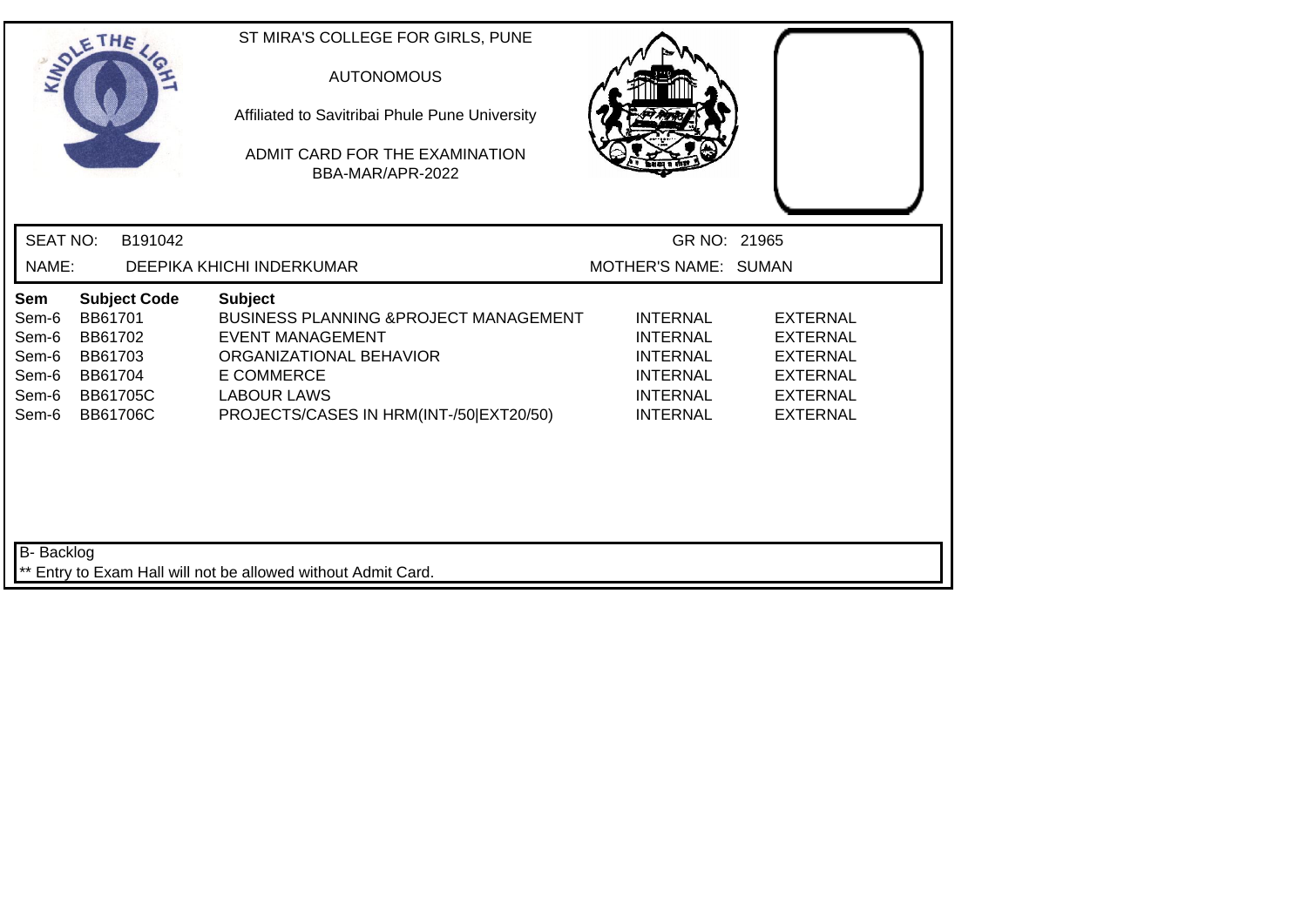| SOLE THE                                                  |                                                                                |                     | ST MIRA'S COLLEGE FOR GIRLS, PUNE<br><b>AUTONOMOUS</b><br>Affiliated to Savitribai Phule Pune University<br>ADMIT CARD FOR THE EXAMINATION<br>BBA-MAR/APR-2022                                                  |                                                                                                                |                                                                                                                |  |
|-----------------------------------------------------------|--------------------------------------------------------------------------------|---------------------|-----------------------------------------------------------------------------------------------------------------------------------------------------------------------------------------------------------------|----------------------------------------------------------------------------------------------------------------|----------------------------------------------------------------------------------------------------------------|--|
| <b>SEAT NO:</b>                                           |                                                                                | B191043             |                                                                                                                                                                                                                 |                                                                                                                | GR NO: 21974                                                                                                   |  |
| NAME:                                                     |                                                                                |                     | <b>KHOJA SIMRAN MALIK</b>                                                                                                                                                                                       | MOTHER'S NAME: SHEHNAZ                                                                                         |                                                                                                                |  |
| Sem<br>Sem-6<br>Sem-6<br>Sem-6<br>Sem-6<br>Sem-6<br>Sem-6 | BB61701<br>BB61702<br>BB61703<br>BB61704<br><b>BB61705A</b><br><b>BB61706A</b> | <b>Subject Code</b> | <b>Subject</b><br>BUSINESS PLANNING & PROJECT MANAGEMENT<br><b>EVENT MANAGEMENT</b><br>ORGANIZATIONAL BEHAVIOR<br><b>E COMMERCE</b><br><b>FINANCIAL SERVICES</b><br>PROJECTS/CASES IN FINANCE(INT-/50 EXT20/50) | <b>INTERNAL</b><br><b>INTERNAL</b><br><b>INTERNAL</b><br><b>INTERNAL</b><br><b>INTERNAL</b><br><b>INTERNAL</b> | <b>EXTERNAL</b><br><b>EXTERNAL</b><br><b>EXTERNAL</b><br><b>EXTERNAL</b><br><b>EXTERNAL</b><br><b>EXTERNAL</b> |  |
| B- Backlog                                                |                                                                                |                     | ** Entry to Exam Hall will not be allowed without Admit Card.                                                                                                                                                   |                                                                                                                |                                                                                                                |  |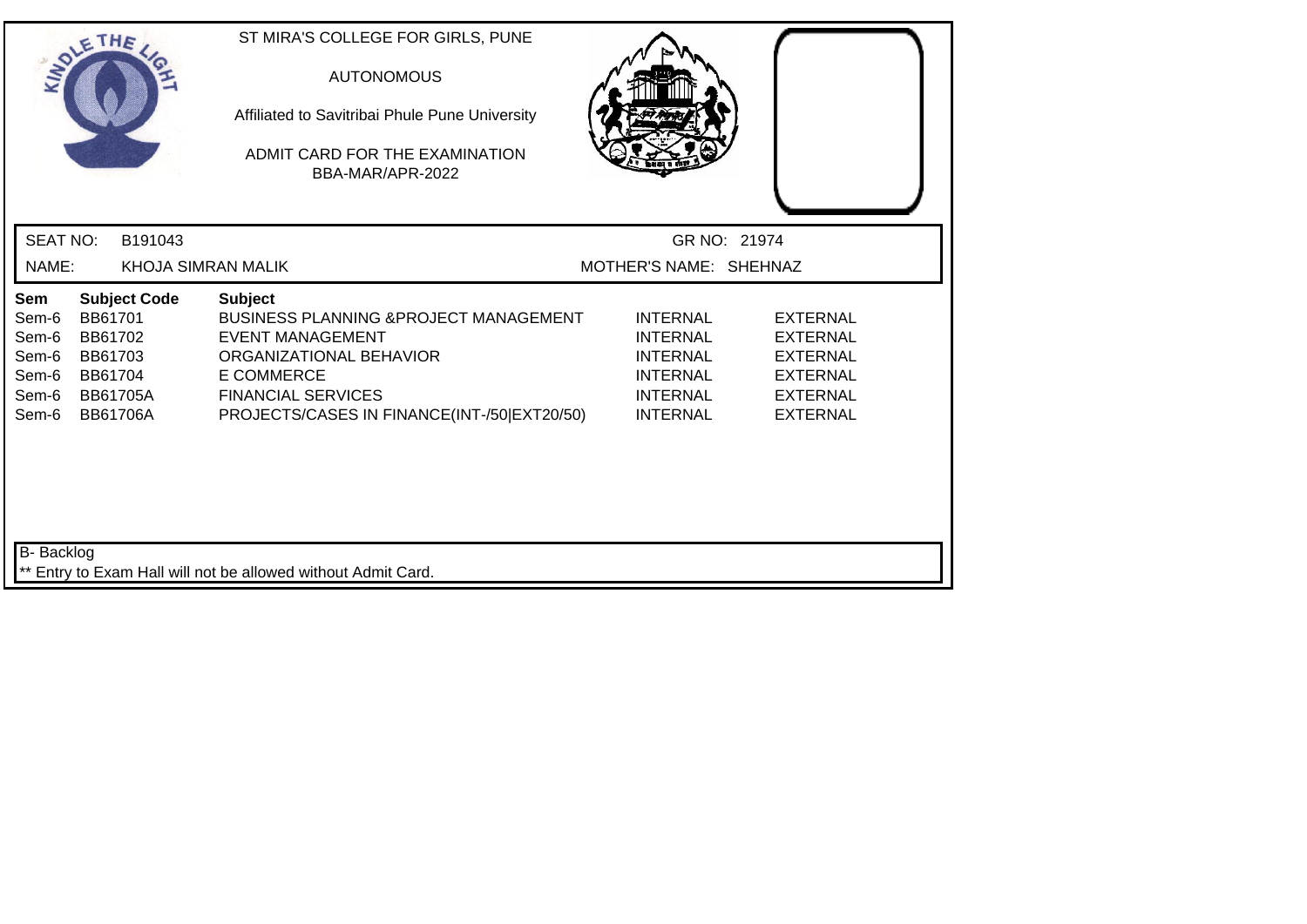| SOLE THE                                                  |                                                                                                       | ST MIRA'S COLLEGE FOR GIRLS, PUNE<br><b>AUTONOMOUS</b><br>Affiliated to Savitribai Phule Pune University<br>ADMIT CARD FOR THE EXAMINATION<br>BBA-MAR/APR-2022                                                              |                                                                                                                |                                                                                                                |  |
|-----------------------------------------------------------|-------------------------------------------------------------------------------------------------------|-----------------------------------------------------------------------------------------------------------------------------------------------------------------------------------------------------------------------------|----------------------------------------------------------------------------------------------------------------|----------------------------------------------------------------------------------------------------------------|--|
| <b>SEAT NO:</b>                                           | B191044                                                                                               |                                                                                                                                                                                                                             | GR NO: 21975                                                                                                   |                                                                                                                |  |
| NAME:                                                     |                                                                                                       | KINARIWALA SARAH ALI ASGAR                                                                                                                                                                                                  | MOTHER'S NAME: ASHRAF                                                                                          |                                                                                                                |  |
| Sem<br>Sem-6<br>Sem-6<br>Sem-6<br>Sem-6<br>Sem-6<br>Sem-6 | <b>Subject Code</b><br>BB61701<br>BB61702<br>BB61703<br>BB61704<br><b>BB61705B</b><br><b>BB61706B</b> | <b>Subject</b><br><b>BUSINESS PLANNING &amp; PROJECT MANAGEMENT</b><br><b>EVENT MANAGEMENT</b><br>ORGANIZATIONAL BEHAVIOR<br>E COMMERCE<br>ADVERTISING AND SALES PROMOTION<br>PROJECTS/CASES IN MARKETING(INT-/50 EXT20/50) | <b>INTERNAL</b><br><b>INTERNAL</b><br><b>INTERNAL</b><br><b>INTERNAL</b><br><b>INTERNAL</b><br><b>INTERNAL</b> | <b>EXTERNAL</b><br><b>EXTERNAL</b><br><b>EXTERNAL</b><br><b>EXTERNAL</b><br><b>EXTERNAL</b><br><b>EXTERNAL</b> |  |
| <b>B-</b> Backlog                                         |                                                                                                       | ** Entry to Exam Hall will not be allowed without Admit Card.                                                                                                                                                               |                                                                                                                |                                                                                                                |  |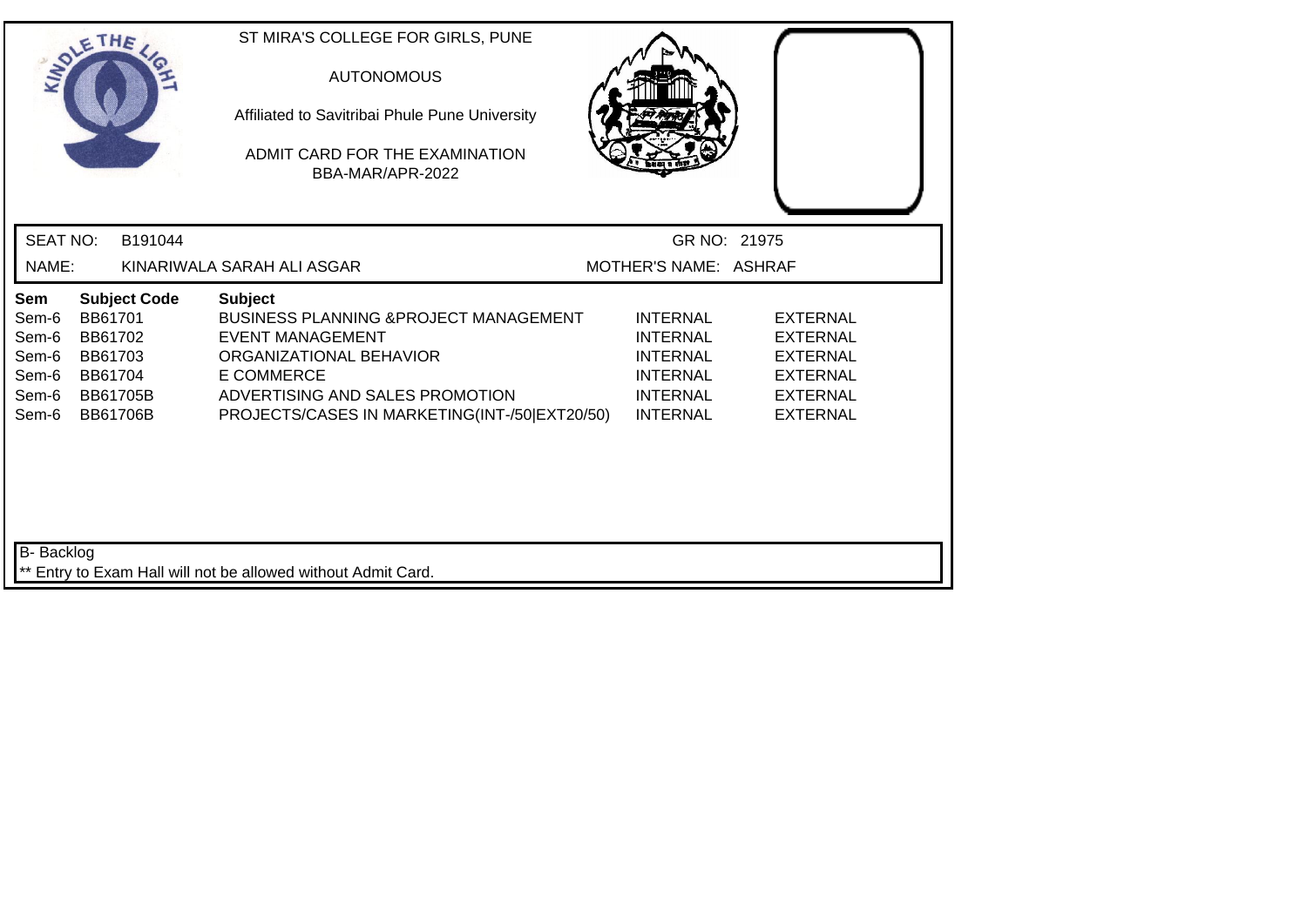| SOLE THE                                                  |                                                                                                       | ST MIRA'S COLLEGE FOR GIRLS, PUNE<br><b>AUTONOMOUS</b><br>Affiliated to Savitribai Phule Pune University<br>ADMIT CARD FOR THE EXAMINATION<br>BBA-MAR/APR-2022                                       |                                                                                                                |                                                                                                                |
|-----------------------------------------------------------|-------------------------------------------------------------------------------------------------------|------------------------------------------------------------------------------------------------------------------------------------------------------------------------------------------------------|----------------------------------------------------------------------------------------------------------------|----------------------------------------------------------------------------------------------------------------|
| <b>SEAT NO:</b>                                           | B191045                                                                                               |                                                                                                                                                                                                      | GR NO: 21978                                                                                                   |                                                                                                                |
| NAME:                                                     | <b>BHAWANA KUMARI</b>                                                                                 |                                                                                                                                                                                                      | MOTHER'S NAME: ANITA MAHTO                                                                                     |                                                                                                                |
| Sem<br>Sem-6<br>Sem-6<br>Sem-6<br>Sem-6<br>Sem-6<br>Sem-6 | <b>Subject Code</b><br>BB61701<br>BB61702<br>BB61703<br>BB61704<br><b>BB61705C</b><br><b>BB61706C</b> | <b>Subject</b><br>BUSINESS PLANNING & PROJECT MANAGEMENT<br><b>EVENT MANAGEMENT</b><br>ORGANIZATIONAL BEHAVIOR<br><b>E COMMERCE</b><br><b>LABOUR LAWS</b><br>PROJECTS/CASES IN HRM(INT-/50 EXT20/50) | <b>INTERNAL</b><br><b>INTERNAL</b><br><b>INTERNAL</b><br><b>INTERNAL</b><br><b>INTERNAL</b><br><b>INTERNAL</b> | <b>EXTERNAL</b><br><b>EXTERNAL</b><br><b>EXTERNAL</b><br><b>EXTERNAL</b><br><b>EXTERNAL</b><br><b>EXTERNAL</b> |
| B- Backlog                                                |                                                                                                       | ** Entry to Exam Hall will not be allowed without Admit Card.                                                                                                                                        |                                                                                                                |                                                                                                                |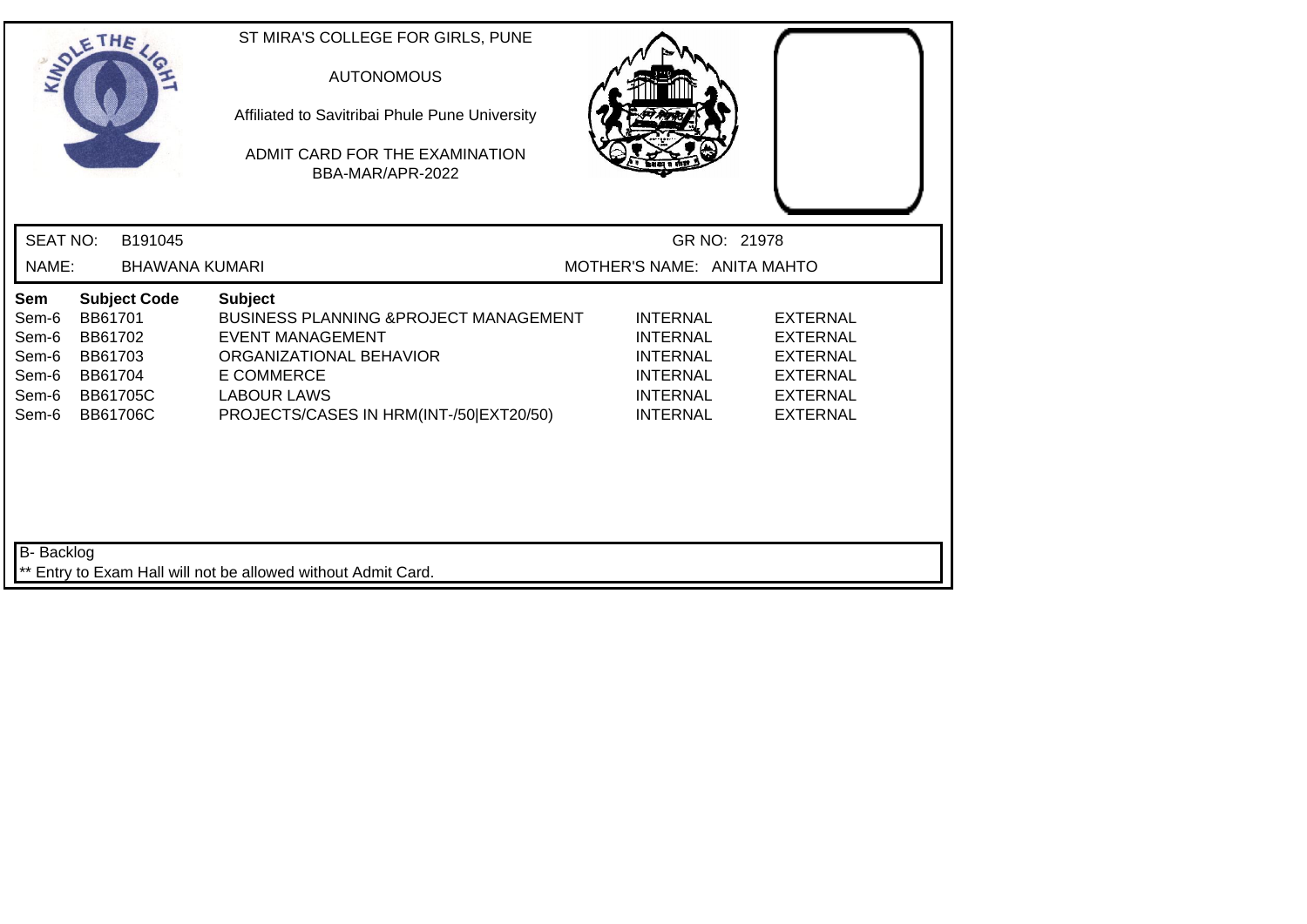| SOLETHE                                                   |                                                                                                       | ST MIRA'S COLLEGE FOR GIRLS, PUNE<br><b>AUTONOMOUS</b><br>Affiliated to Savitribai Phule Pune University<br>ADMIT CARD FOR THE EXAMINATION<br>BBA-MAR/APR-2022                                                  |                                                                                                                |                                                                                                                |  |
|-----------------------------------------------------------|-------------------------------------------------------------------------------------------------------|-----------------------------------------------------------------------------------------------------------------------------------------------------------------------------------------------------------------|----------------------------------------------------------------------------------------------------------------|----------------------------------------------------------------------------------------------------------------|--|
| <b>SEAT NO:</b>                                           | B191046                                                                                               |                                                                                                                                                                                                                 |                                                                                                                | GR NO: 21963                                                                                                   |  |
| NAME:                                                     |                                                                                                       | KUMBHAR ANUSHKA MAHESH                                                                                                                                                                                          | MOTHER'S NAME: JAYSHREE                                                                                        |                                                                                                                |  |
| Sem<br>Sem-6<br>Sem-6<br>Sem-6<br>Sem-6<br>Sem-6<br>Sem-6 | <b>Subject Code</b><br>BB61701<br>BB61702<br>BB61703<br>BB61704<br><b>BB61705C</b><br><b>BB61706C</b> | <b>Subject</b><br><b>BUSINESS PLANNING &amp; PROJECT MANAGEMENT</b><br><b>EVENT MANAGEMENT</b><br>ORGANIZATIONAL BEHAVIOR<br><b>E COMMERCE</b><br><b>LABOUR LAWS</b><br>PROJECTS/CASES IN HRM(INT-/50 EXT20/50) | <b>INTERNAL</b><br><b>INTERNAL</b><br><b>INTERNAL</b><br><b>INTERNAL</b><br><b>INTERNAL</b><br><b>INTERNAL</b> | <b>EXTERNAL</b><br><b>EXTERNAL</b><br><b>EXTERNAL</b><br><b>EXTERNAL</b><br><b>EXTERNAL</b><br><b>EXTERNAL</b> |  |
| <b>B-</b> Backlog                                         |                                                                                                       | ** Entry to Exam Hall will not be allowed without Admit Card.                                                                                                                                                   |                                                                                                                |                                                                                                                |  |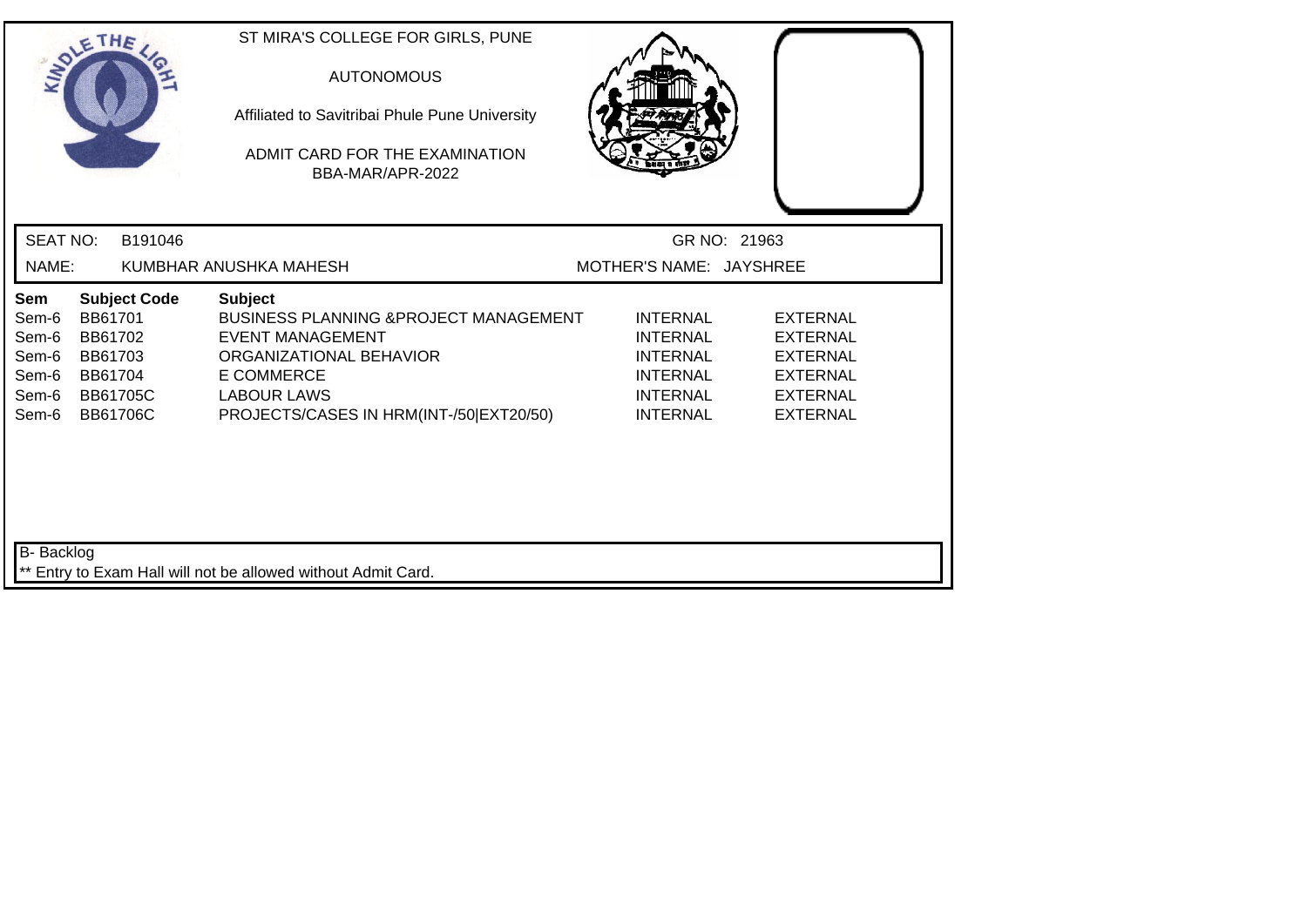|                                                           | SOLETHE .                                                                                             |         | ST MIRA'S COLLEGE FOR GIRLS, PUNE<br><b>AUTONOMOUS</b><br>Affiliated to Savitribai Phule Pune University<br>ADMIT CARD FOR THE EXAMINATION<br>BBA-MAR/APR-2022                                                             |                                                                                                                |                                                                                                                |  |
|-----------------------------------------------------------|-------------------------------------------------------------------------------------------------------|---------|----------------------------------------------------------------------------------------------------------------------------------------------------------------------------------------------------------------------------|----------------------------------------------------------------------------------------------------------------|----------------------------------------------------------------------------------------------------------------|--|
| <b>SEAT NO:</b>                                           |                                                                                                       | B191047 |                                                                                                                                                                                                                            | GR NO: 21958                                                                                                   |                                                                                                                |  |
| NAME:                                                     |                                                                                                       |         | <b>LALKOT TASMIYA SALIM</b>                                                                                                                                                                                                | MOTHER'S NAME: PARVIN                                                                                          |                                                                                                                |  |
| Sem<br>Sem-6<br>Sem-6<br>Sem-6<br>Sem-6<br>Sem-6<br>Sem-6 | <b>Subject Code</b><br>BB61701<br>BB61702<br>BB61703<br>BB61704<br><b>BB61705A</b><br><b>BB61706A</b> |         | <b>Subject</b><br><b>BUSINESS PLANNING &amp; PROJECT MANAGEMENT</b><br><b>EVENT MANAGEMENT</b><br>ORGANIZATIONAL BEHAVIOR<br><b>E COMMERCE</b><br><b>FINANCIAL SERVICES</b><br>PROJECTS/CASES IN FINANCE(INT-/50 EXT20/50) | <b>INTERNAL</b><br><b>INTERNAL</b><br><b>INTERNAL</b><br><b>INTERNAL</b><br><b>INTERNAL</b><br><b>INTERNAL</b> | <b>EXTERNAL</b><br><b>EXTERNAL</b><br><b>EXTERNAL</b><br><b>EXTERNAL</b><br><b>EXTERNAL</b><br><b>EXTERNAL</b> |  |
| <b>B-</b> Backlog                                         |                                                                                                       |         | ** Entry to Exam Hall will not be allowed without Admit Card.                                                                                                                                                              |                                                                                                                |                                                                                                                |  |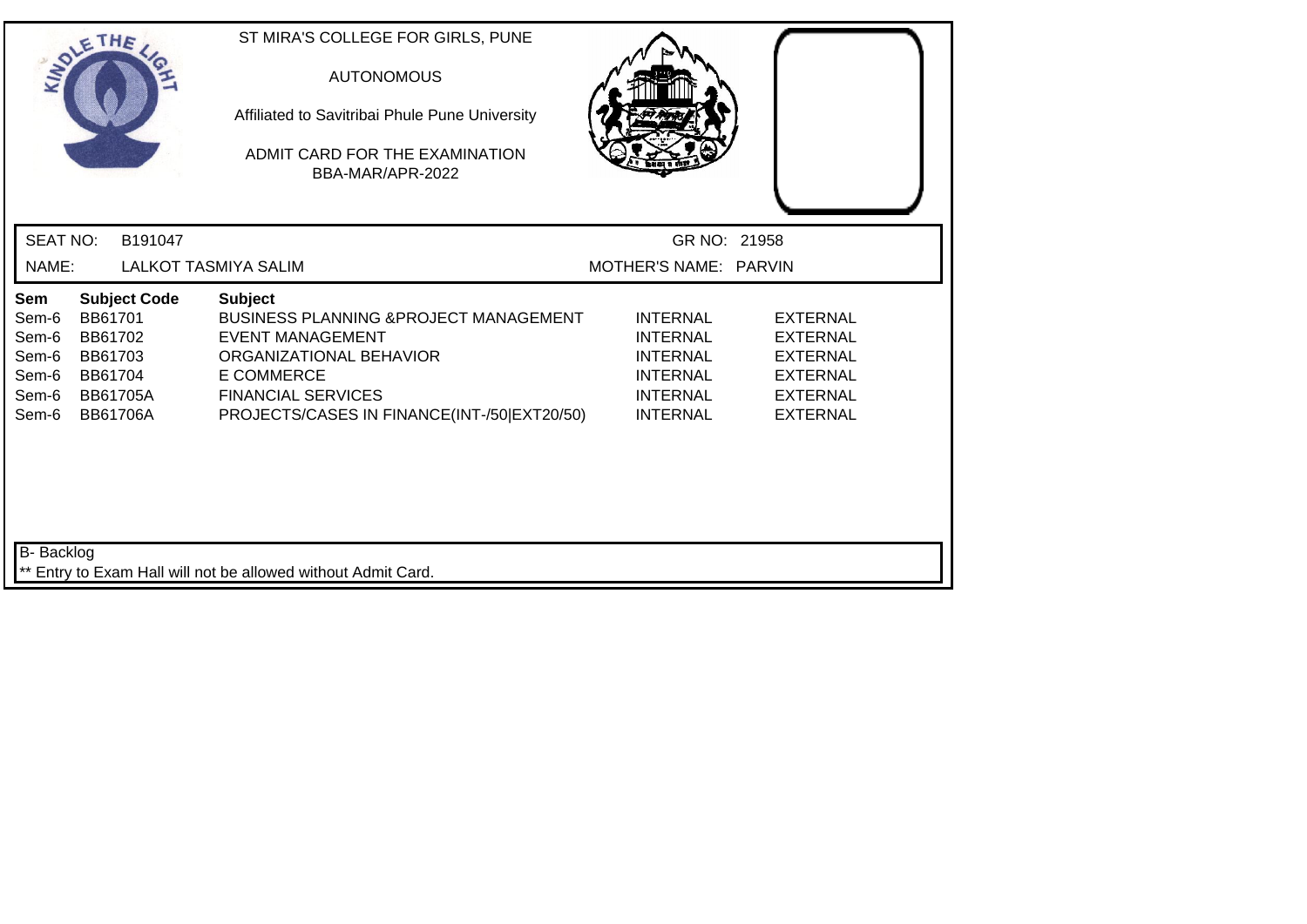| SOLE THE                                                                                                                                                           | ST MIRA'S COLLEGE FOR GIRLS, PUNE<br><b>AUTONOMOUS</b><br>Affiliated to Savitribai Phule Pune University<br>ADMIT CARD FOR THE EXAMINATION<br>BBA-MAR/APR-2022                                           |                                                                                                                |                                                                                                                |  |
|--------------------------------------------------------------------------------------------------------------------------------------------------------------------|----------------------------------------------------------------------------------------------------------------------------------------------------------------------------------------------------------|----------------------------------------------------------------------------------------------------------------|----------------------------------------------------------------------------------------------------------------|--|
| <b>SEAT NO:</b><br>B191048                                                                                                                                         |                                                                                                                                                                                                          | GR NO: 21915                                                                                                   |                                                                                                                |  |
| NAME:<br><b>URVASHI</b>                                                                                                                                            |                                                                                                                                                                                                          | MOTHER'S NAME: SWARNALATA                                                                                      |                                                                                                                |  |
| <b>Subject Code</b><br>Sem<br>Sem-6<br>BB61701<br>Sem-6<br>BB61702<br>Sem-6<br>BB61703<br>Sem-6<br>BB61704<br><b>BB61705C</b><br>Sem-6<br>Sem-6<br><b>BB61706C</b> | Subject<br><b>BUSINESS PLANNING &amp; PROJECT MANAGEMENT</b><br><b>EVENT MANAGEMENT</b><br>ORGANIZATIONAL BEHAVIOR<br><b>E COMMERCE</b><br><b>LABOUR LAWS</b><br>PROJECTS/CASES IN HRM(INT-/50 EXT20/50) | <b>INTERNAL</b><br><b>INTERNAL</b><br><b>INTERNAL</b><br><b>INTERNAL</b><br><b>INTERNAL</b><br><b>INTERNAL</b> | <b>EXTERNAL</b><br><b>EXTERNAL</b><br><b>EXTERNAL</b><br><b>EXTERNAL</b><br><b>EXTERNAL</b><br><b>EXTERNAL</b> |  |
| <b>B-</b> Backlog                                                                                                                                                  | ** Entry to Exam Hall will not be allowed without Admit Card.                                                                                                                                            |                                                                                                                |                                                                                                                |  |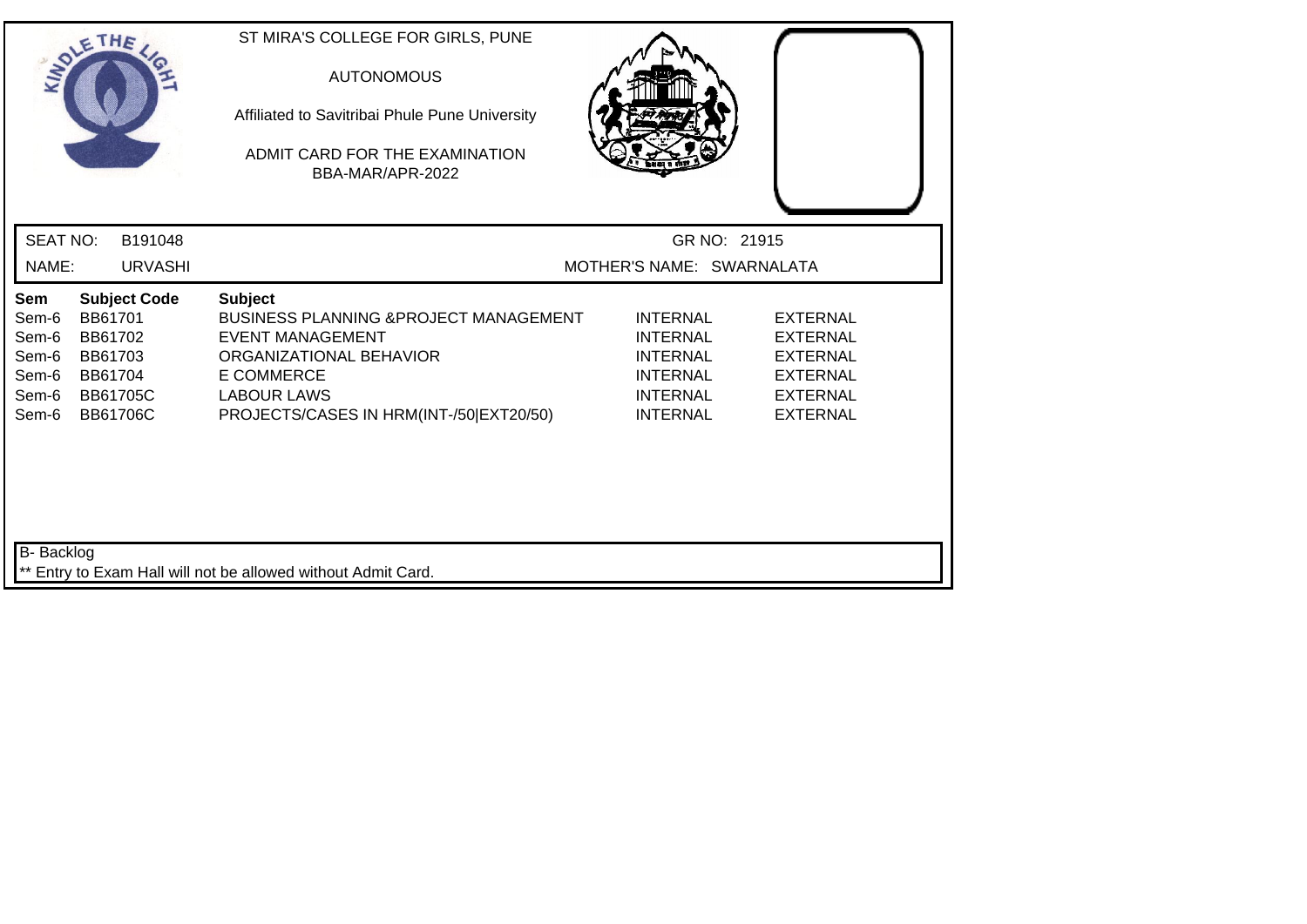| SOLETHE .                                                 |                                          |                                                           | ST MIRA'S COLLEGE FOR GIRLS, PUNE<br><b>AUTONOMOUS</b><br>Affiliated to Savitribai Phule Pune University<br>ADMIT CARD FOR THE EXAMINATION<br>BBA-MAR/APR-2022                                                             |                                                                                                                |                                                                                                                |
|-----------------------------------------------------------|------------------------------------------|-----------------------------------------------------------|----------------------------------------------------------------------------------------------------------------------------------------------------------------------------------------------------------------------------|----------------------------------------------------------------------------------------------------------------|----------------------------------------------------------------------------------------------------------------|
| <b>SEAT NO:</b>                                           |                                          | B191049                                                   |                                                                                                                                                                                                                            | GR NO: 21971                                                                                                   |                                                                                                                |
| NAME:                                                     |                                          | RIYA VIJAY MAKHIJA                                        |                                                                                                                                                                                                                            | MOTHER'S NAME: PREETI MAKHIJA                                                                                  |                                                                                                                |
| Sem<br>Sem-6<br>Sem-6<br>Sem-6<br>Sem-6<br>Sem-6<br>Sem-6 | BB61701<br>BB61702<br>BB61703<br>BB61704 | <b>Subject Code</b><br><b>BB61705A</b><br><b>BB61706A</b> | <b>Subject</b><br><b>BUSINESS PLANNING &amp; PROJECT MANAGEMENT</b><br><b>EVENT MANAGEMENT</b><br>ORGANIZATIONAL BEHAVIOR<br><b>E COMMERCE</b><br><b>FINANCIAL SERVICES</b><br>PROJECTS/CASES IN FINANCE(INT-/50 EXT20/50) | <b>INTERNAL</b><br><b>INTERNAL</b><br><b>INTERNAL</b><br><b>INTERNAL</b><br><b>INTERNAL</b><br><b>INTERNAL</b> | <b>EXTERNAL</b><br><b>EXTERNAL</b><br><b>EXTERNAL</b><br><b>EXTERNAL</b><br><b>EXTERNAL</b><br><b>EXTERNAL</b> |
| B- Backlog                                                |                                          |                                                           | ** Entry to Exam Hall will not be allowed without Admit Card.                                                                                                                                                              |                                                                                                                |                                                                                                                |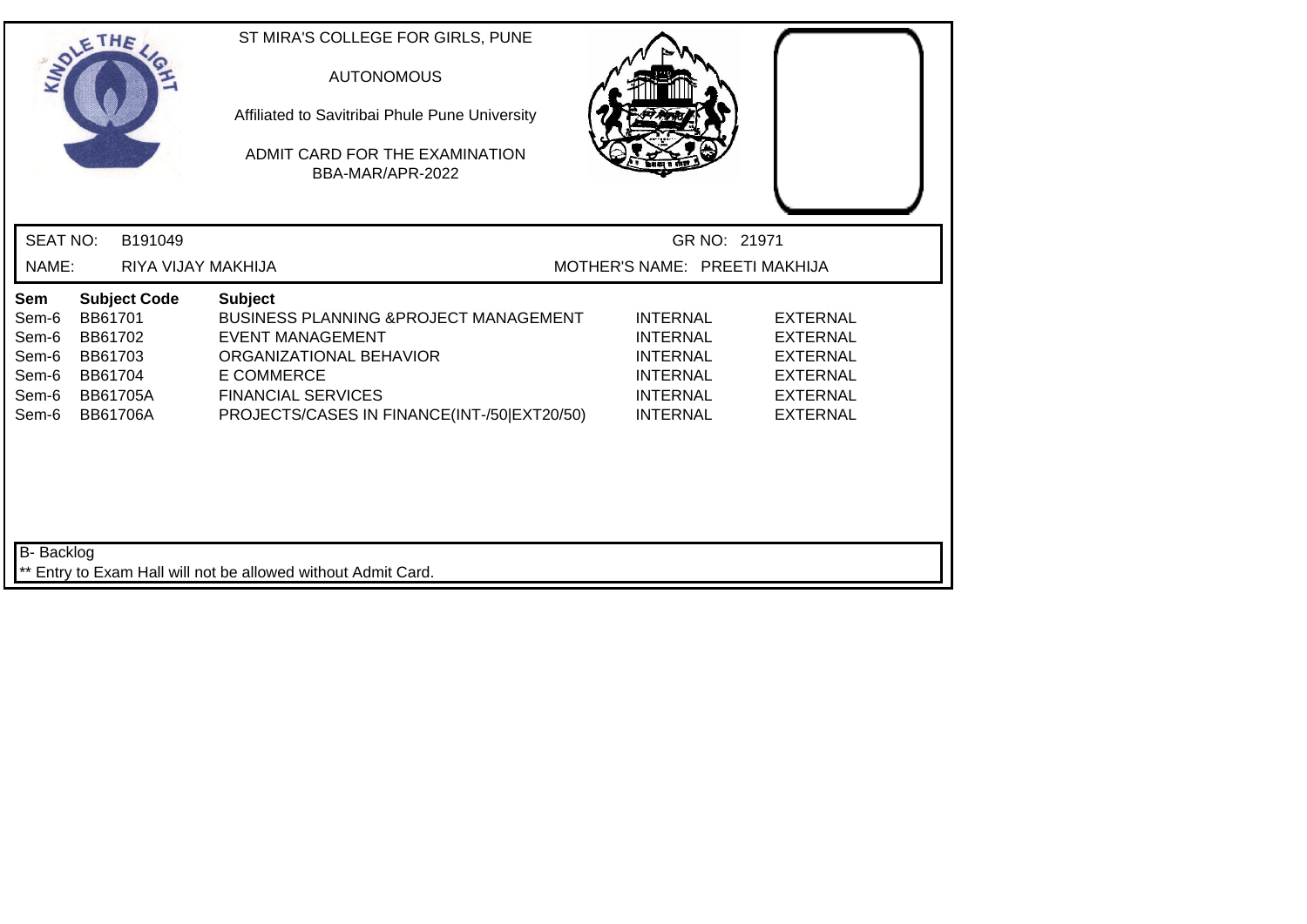| SOLETHE .                                                 |                                                                                |                     | ST MIRA'S COLLEGE FOR GIRLS, PUNE<br><b>AUTONOMOUS</b><br>Affiliated to Savitribai Phule Pune University<br>ADMIT CARD FOR THE EXAMINATION<br>BBA-MAR/APR-2022                                                            |                                                                                                                |                                                                                                                |  |
|-----------------------------------------------------------|--------------------------------------------------------------------------------|---------------------|---------------------------------------------------------------------------------------------------------------------------------------------------------------------------------------------------------------------------|----------------------------------------------------------------------------------------------------------------|----------------------------------------------------------------------------------------------------------------|--|
| <b>SEAT NO:</b>                                           |                                                                                | B191050             |                                                                                                                                                                                                                           | GR NO: 21969                                                                                                   |                                                                                                                |  |
| NAME:                                                     |                                                                                |                     | MANKAR SADIYA IMTIAZ                                                                                                                                                                                                      | MOTHER'S NAME: NAFISA                                                                                          |                                                                                                                |  |
| Sem<br>Sem-6<br>Sem-6<br>Sem-6<br>Sem-6<br>Sem-6<br>Sem-6 | BB61701<br>BB61702<br>BB61703<br>BB61704<br><b>BB61705A</b><br><b>BB61706A</b> | <b>Subject Code</b> | <b>Subject</b><br><b>BUSINESS PLANNING &amp;PROJECT MANAGEMENT</b><br><b>EVENT MANAGEMENT</b><br>ORGANIZATIONAL BEHAVIOR<br><b>E COMMERCE</b><br><b>FINANCIAL SERVICES</b><br>PROJECTS/CASES IN FINANCE(INT-/50 EXT20/50) | <b>INTERNAL</b><br><b>INTERNAL</b><br><b>INTERNAL</b><br><b>INTERNAL</b><br><b>INTERNAL</b><br><b>INTERNAL</b> | <b>EXTERNAL</b><br><b>EXTERNAL</b><br><b>EXTERNAL</b><br><b>EXTERNAL</b><br><b>EXTERNAL</b><br><b>EXTERNAL</b> |  |
| B- Backlog                                                |                                                                                |                     | ** Entry to Exam Hall will not be allowed without Admit Card.                                                                                                                                                             |                                                                                                                |                                                                                                                |  |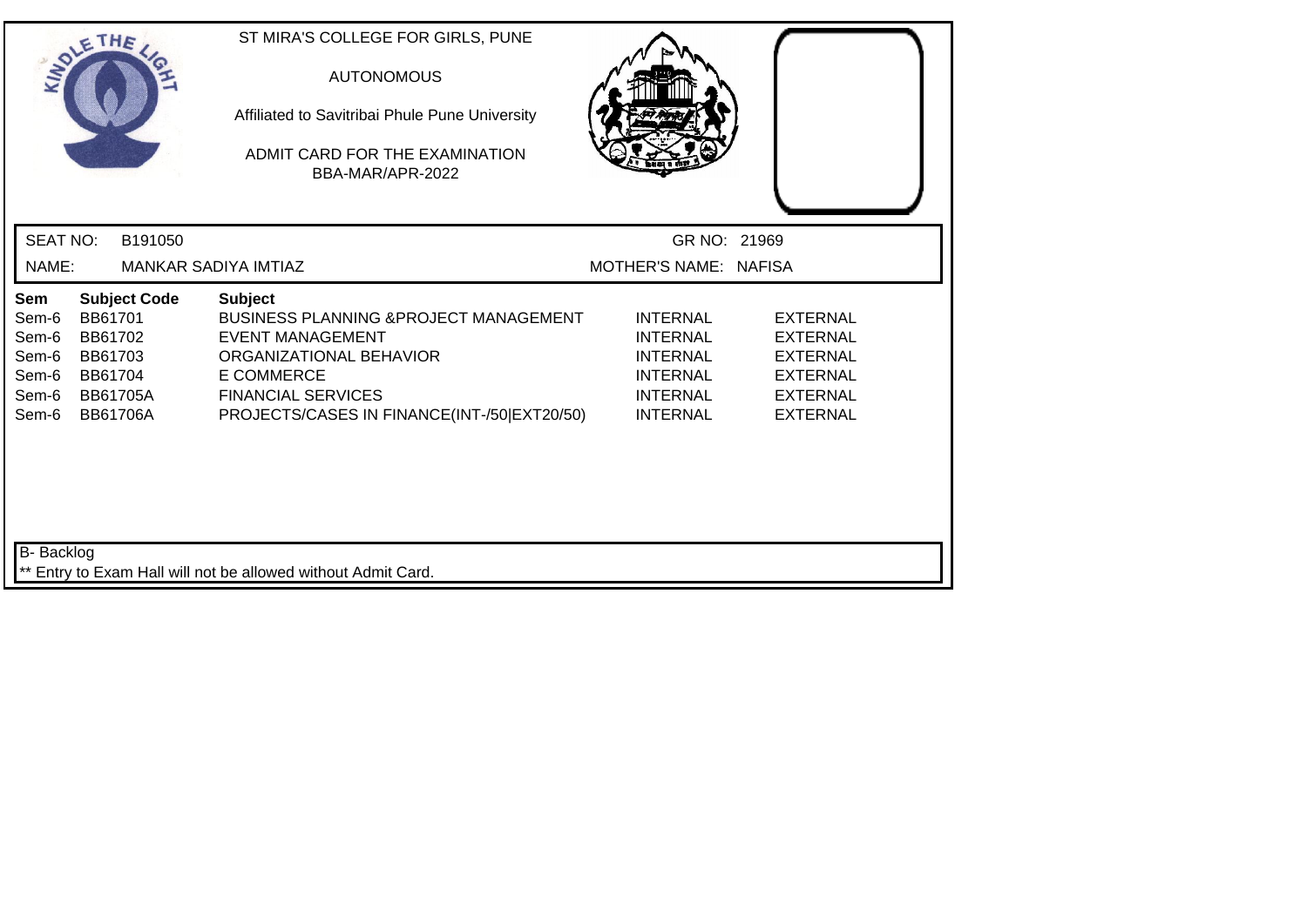| SOLETHE .                                                 |                                                                                |                     | ST MIRA'S COLLEGE FOR GIRLS, PUNE<br><b>AUTONOMOUS</b><br>Affiliated to Savitribai Phule Pune University<br>ADMIT CARD FOR THE EXAMINATION<br>BBA-MAR/APR-2022                                                  |                                                                                                                |                                                                                                                |  |
|-----------------------------------------------------------|--------------------------------------------------------------------------------|---------------------|-----------------------------------------------------------------------------------------------------------------------------------------------------------------------------------------------------------------|----------------------------------------------------------------------------------------------------------------|----------------------------------------------------------------------------------------------------------------|--|
| <b>SEAT NO:</b>                                           |                                                                                | B191051             |                                                                                                                                                                                                                 |                                                                                                                | GR NO: 21926                                                                                                   |  |
| NAME:                                                     |                                                                                |                     | MORE SAKSHI SHASHIKANT                                                                                                                                                                                          | MOTHER'S NAME: SHOBHA                                                                                          |                                                                                                                |  |
| Sem<br>Sem-6<br>Sem-6<br>Sem-6<br>Sem-6<br>Sem-6<br>Sem-6 | BB61701<br>BB61702<br>BB61703<br>BB61704<br><b>BB61705C</b><br><b>BB61706C</b> | <b>Subject Code</b> | <b>Subject</b><br><b>BUSINESS PLANNING &amp; PROJECT MANAGEMENT</b><br><b>EVENT MANAGEMENT</b><br>ORGANIZATIONAL BEHAVIOR<br><b>E COMMERCE</b><br><b>LABOUR LAWS</b><br>PROJECTS/CASES IN HRM(INT-/50 EXT20/50) | <b>INTERNAL</b><br><b>INTERNAL</b><br><b>INTERNAL</b><br><b>INTERNAL</b><br><b>INTERNAL</b><br><b>INTERNAL</b> | <b>EXTERNAL</b><br><b>EXTERNAL</b><br><b>EXTERNAL</b><br><b>EXTERNAL</b><br><b>EXTERNAL</b><br><b>EXTERNAL</b> |  |
| B- Backlog                                                |                                                                                |                     | ** Entry to Exam Hall will not be allowed without Admit Card.                                                                                                                                                   |                                                                                                                |                                                                                                                |  |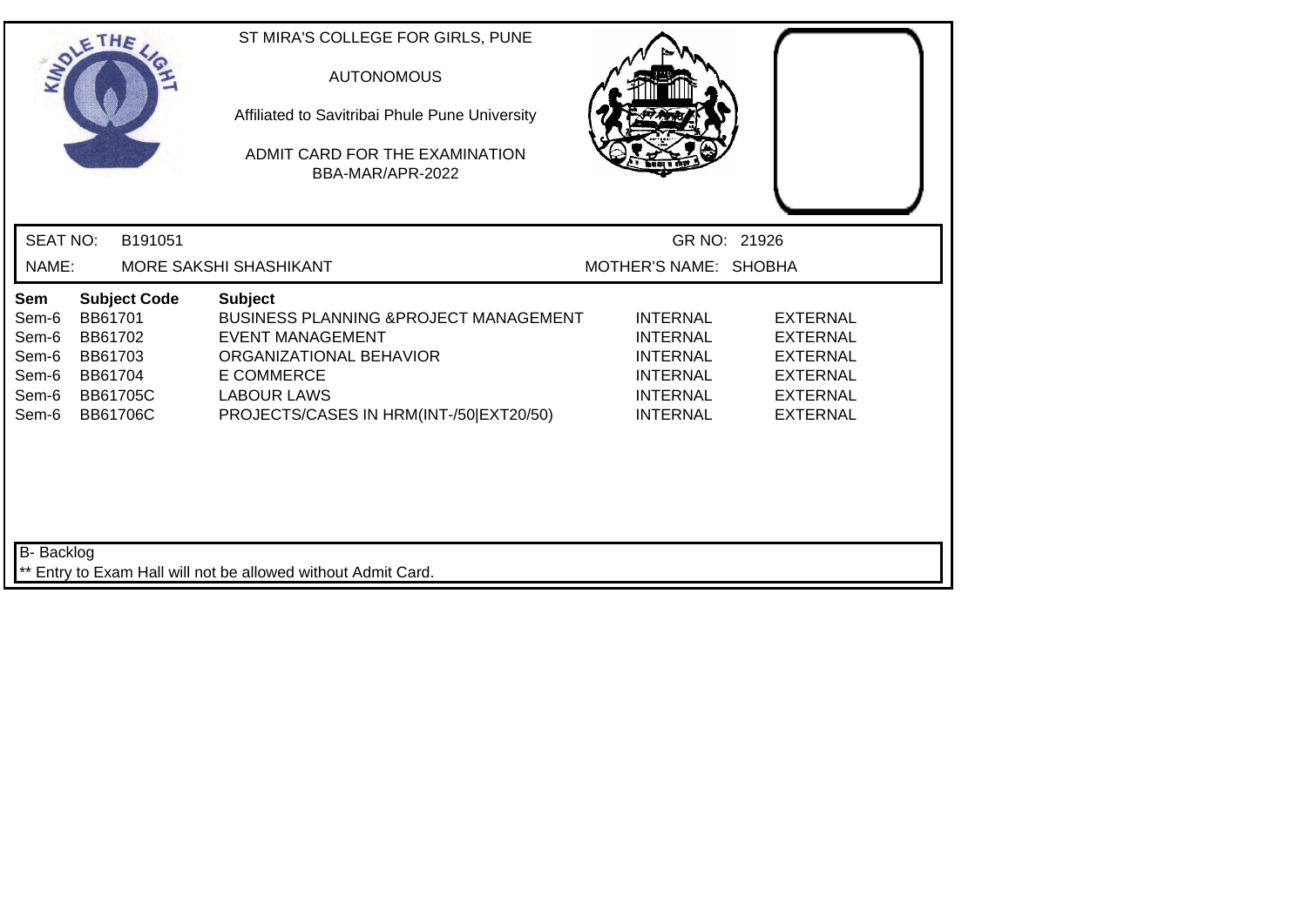|                                                           | SOLE THE                                                                                              |         | ST MIRA'S COLLEGE FOR GIRLS, PUNE<br><b>AUTONOMOUS</b><br>Affiliated to Savitribai Phule Pune University<br>ADMIT CARD FOR THE EXAMINATION<br>BBA-MAR/APR-2022                                                  |                                                                                                                |                                                                                                                |  |
|-----------------------------------------------------------|-------------------------------------------------------------------------------------------------------|---------|-----------------------------------------------------------------------------------------------------------------------------------------------------------------------------------------------------------------|----------------------------------------------------------------------------------------------------------------|----------------------------------------------------------------------------------------------------------------|--|
| <b>SEAT NO:</b>                                           |                                                                                                       | B191052 |                                                                                                                                                                                                                 | GR NO: 21943                                                                                                   |                                                                                                                |  |
| NAME:                                                     |                                                                                                       |         | MORE PRIYANKA RAKESH                                                                                                                                                                                            | MOTHER'S NAME: VARSHA                                                                                          |                                                                                                                |  |
| Sem<br>Sem-6<br>Sem-6<br>Sem-6<br>Sem-6<br>Sem-6<br>Sem-6 | <b>Subject Code</b><br>BB61701<br>BB61702<br>BB61703<br>BB61704<br><b>BB61705A</b><br><b>BB61706A</b> |         | <b>Subject</b><br>BUSINESS PLANNING & PROJECT MANAGEMENT<br><b>EVENT MANAGEMENT</b><br>ORGANIZATIONAL BEHAVIOR<br><b>E COMMERCE</b><br><b>FINANCIAL SERVICES</b><br>PROJECTS/CASES IN FINANCE(INT-/50 EXT20/50) | <b>INTERNAL</b><br><b>INTERNAL</b><br><b>INTERNAL</b><br><b>INTERNAL</b><br><b>INTERNAL</b><br><b>INTERNAL</b> | <b>EXTERNAL</b><br><b>EXTERNAL</b><br><b>EXTERNAL</b><br><b>EXTERNAL</b><br><b>EXTERNAL</b><br><b>EXTERNAL</b> |  |
| B- Backlog                                                |                                                                                                       |         | ** Entry to Exam Hall will not be allowed without Admit Card.                                                                                                                                                   |                                                                                                                |                                                                                                                |  |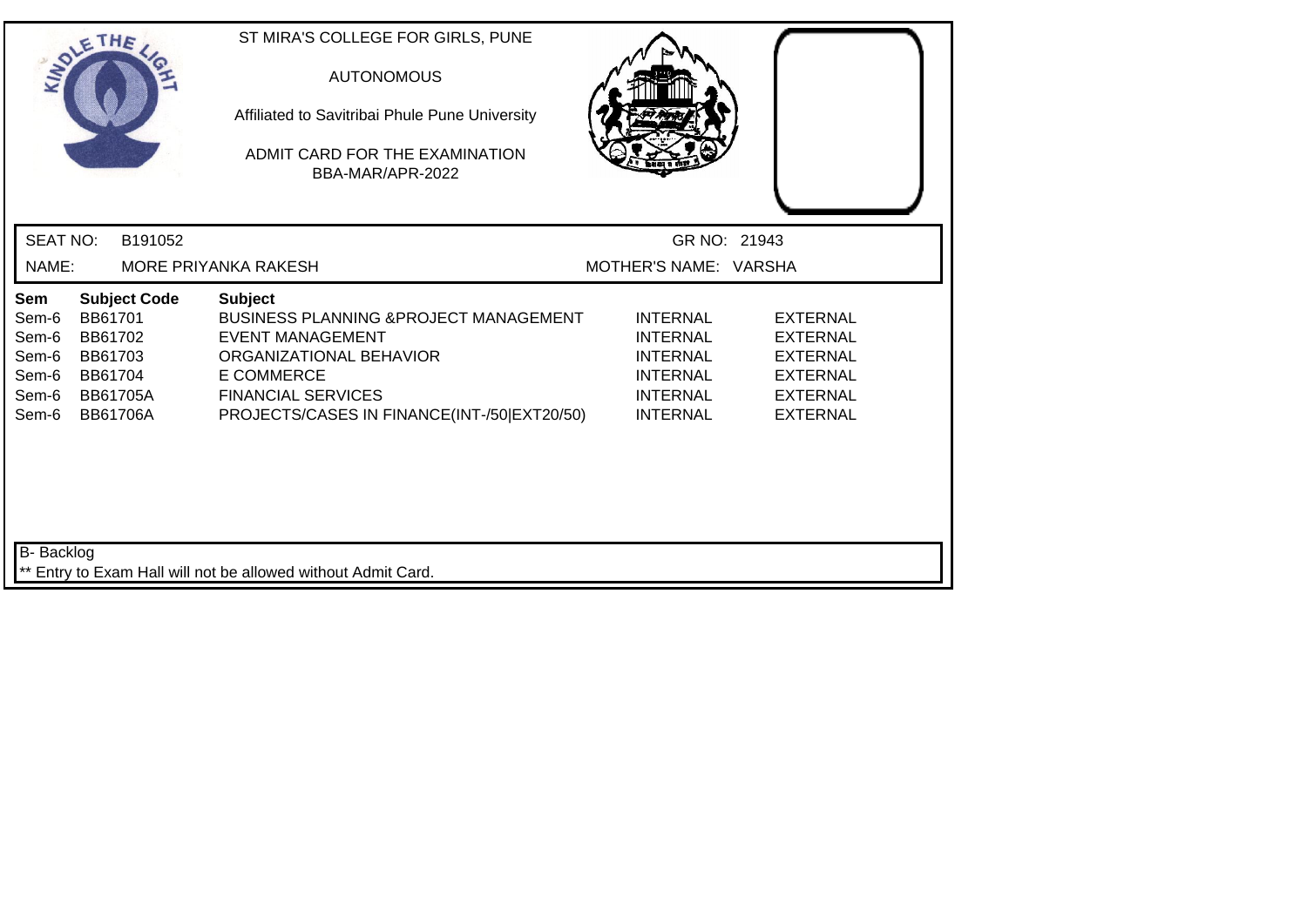|                                                           | SOLETHE .                                                                                             | ST MIRA'S COLLEGE FOR GIRLS, PUNE<br><b>AUTONOMOUS</b><br>Affiliated to Savitribai Phule Pune University<br>ADMIT CARD FOR THE EXAMINATION<br>BBA-MAR/APR-2022                                                                     |                                                                                                                |                                                                                                                |  |
|-----------------------------------------------------------|-------------------------------------------------------------------------------------------------------|------------------------------------------------------------------------------------------------------------------------------------------------------------------------------------------------------------------------------------|----------------------------------------------------------------------------------------------------------------|----------------------------------------------------------------------------------------------------------------|--|
| <b>SEAT NO:</b>                                           | B191053                                                                                               |                                                                                                                                                                                                                                    |                                                                                                                | GR NO: 21911                                                                                                   |  |
| NAME:                                                     |                                                                                                       | NEHLANI BHAVISHA DHARMENDER                                                                                                                                                                                                        | MOTHER'S NAME: CHANDNI                                                                                         |                                                                                                                |  |
| Sem<br>Sem-6<br>Sem-6<br>Sem-6<br>Sem-6<br>Sem-6<br>Sem-6 | <b>Subject Code</b><br>BB61701<br>BB61702<br>BB61703<br>BB61704<br><b>BB61705B</b><br><b>BB61706B</b> | <b>Subject</b><br><b>BUSINESS PLANNING &amp; PROJECT MANAGEMENT</b><br><b>EVENT MANAGEMENT</b><br>ORGANIZATIONAL BEHAVIOR<br><b>E COMMERCE</b><br>ADVERTISING AND SALES PROMOTION<br>PROJECTS/CASES IN MARKETING(INT-/50 EXT20/50) | <b>INTERNAL</b><br><b>INTERNAL</b><br><b>INTERNAL</b><br><b>INTERNAL</b><br><b>INTERNAL</b><br><b>INTERNAL</b> | <b>EXTERNAL</b><br><b>EXTERNAL</b><br><b>EXTERNAL</b><br><b>EXTERNAL</b><br><b>EXTERNAL</b><br><b>EXTERNAL</b> |  |
| B- Backlog                                                |                                                                                                       | ** Entry to Exam Hall will not be allowed without Admit Card.                                                                                                                                                                      |                                                                                                                |                                                                                                                |  |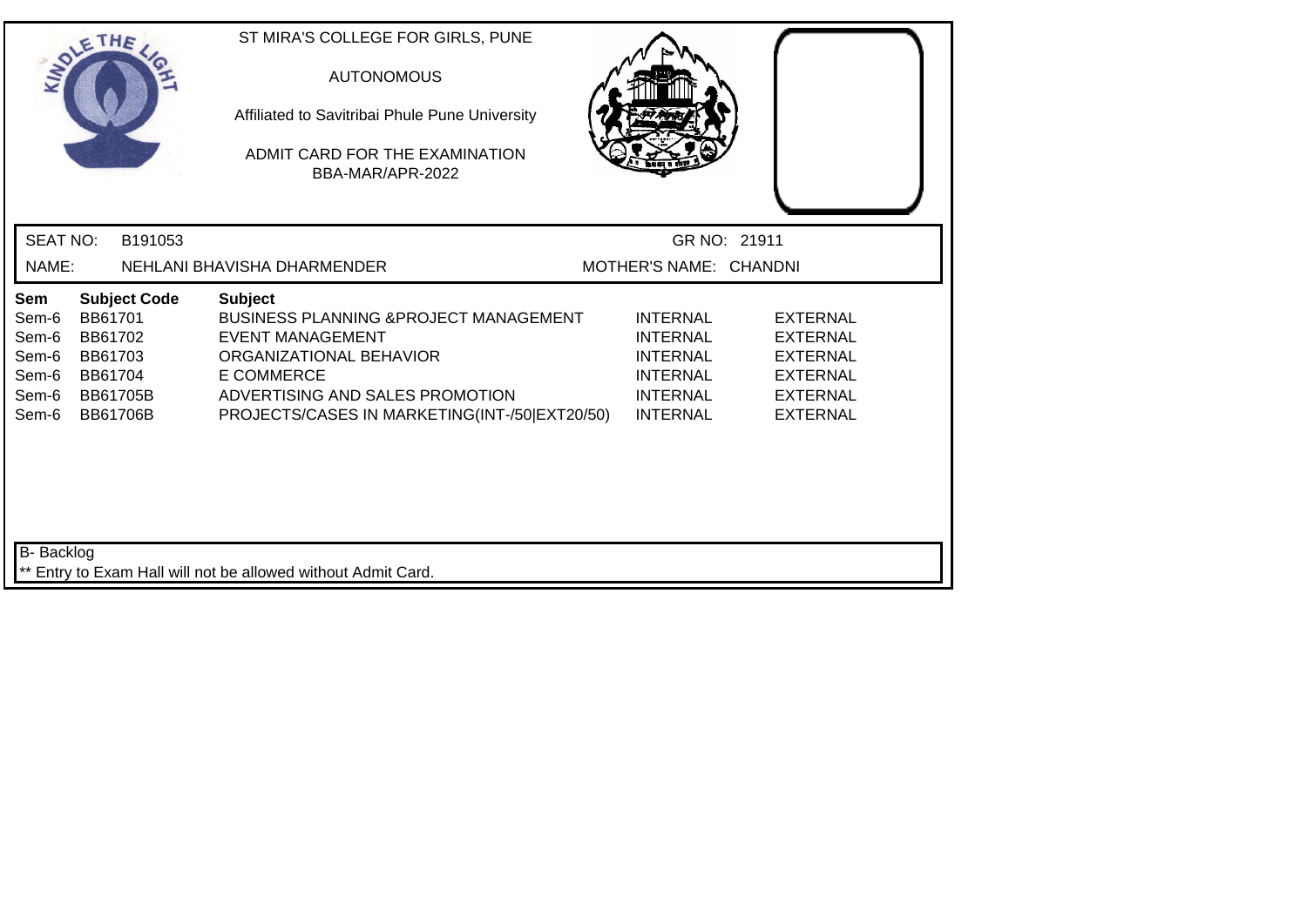| SOLE THE                                                  |                                                                                |                     | ST MIRA'S COLLEGE FOR GIRLS, PUNE<br><b>AUTONOMOUS</b><br>Affiliated to Savitribai Phule Pune University<br>ADMIT CARD FOR THE EXAMINATION<br>BBA-MAR/APR-2022                                                                     |                                                                                                                |                                                                                                                |  |
|-----------------------------------------------------------|--------------------------------------------------------------------------------|---------------------|------------------------------------------------------------------------------------------------------------------------------------------------------------------------------------------------------------------------------------|----------------------------------------------------------------------------------------------------------------|----------------------------------------------------------------------------------------------------------------|--|
| <b>SEAT NO:</b>                                           |                                                                                | B191054             |                                                                                                                                                                                                                                    |                                                                                                                | GR NO: 21917                                                                                                   |  |
| NAME:                                                     |                                                                                |                     | PANDYA NISHTHA SUDHIR                                                                                                                                                                                                              | MOTHER'S NAME: BHAVANA                                                                                         |                                                                                                                |  |
| Sem<br>Sem-6<br>Sem-6<br>Sem-6<br>Sem-6<br>Sem-6<br>Sem-6 | BB61701<br>BB61702<br>BB61703<br>BB61704<br><b>BB61705B</b><br><b>BB61706B</b> | <b>Subject Code</b> | <b>Subject</b><br><b>BUSINESS PLANNING &amp; PROJECT MANAGEMENT</b><br><b>EVENT MANAGEMENT</b><br>ORGANIZATIONAL BEHAVIOR<br><b>E COMMERCE</b><br>ADVERTISING AND SALES PROMOTION<br>PROJECTS/CASES IN MARKETING(INT-/50 EXT20/50) | <b>INTERNAL</b><br><b>INTERNAL</b><br><b>INTERNAL</b><br><b>INTERNAL</b><br><b>INTERNAL</b><br><b>INTERNAL</b> | <b>EXTERNAL</b><br><b>EXTERNAL</b><br><b>EXTERNAL</b><br><b>EXTERNAL</b><br><b>EXTERNAL</b><br><b>EXTERNAL</b> |  |
| B- Backlog                                                |                                                                                |                     | ** Entry to Exam Hall will not be allowed without Admit Card.                                                                                                                                                                      |                                                                                                                |                                                                                                                |  |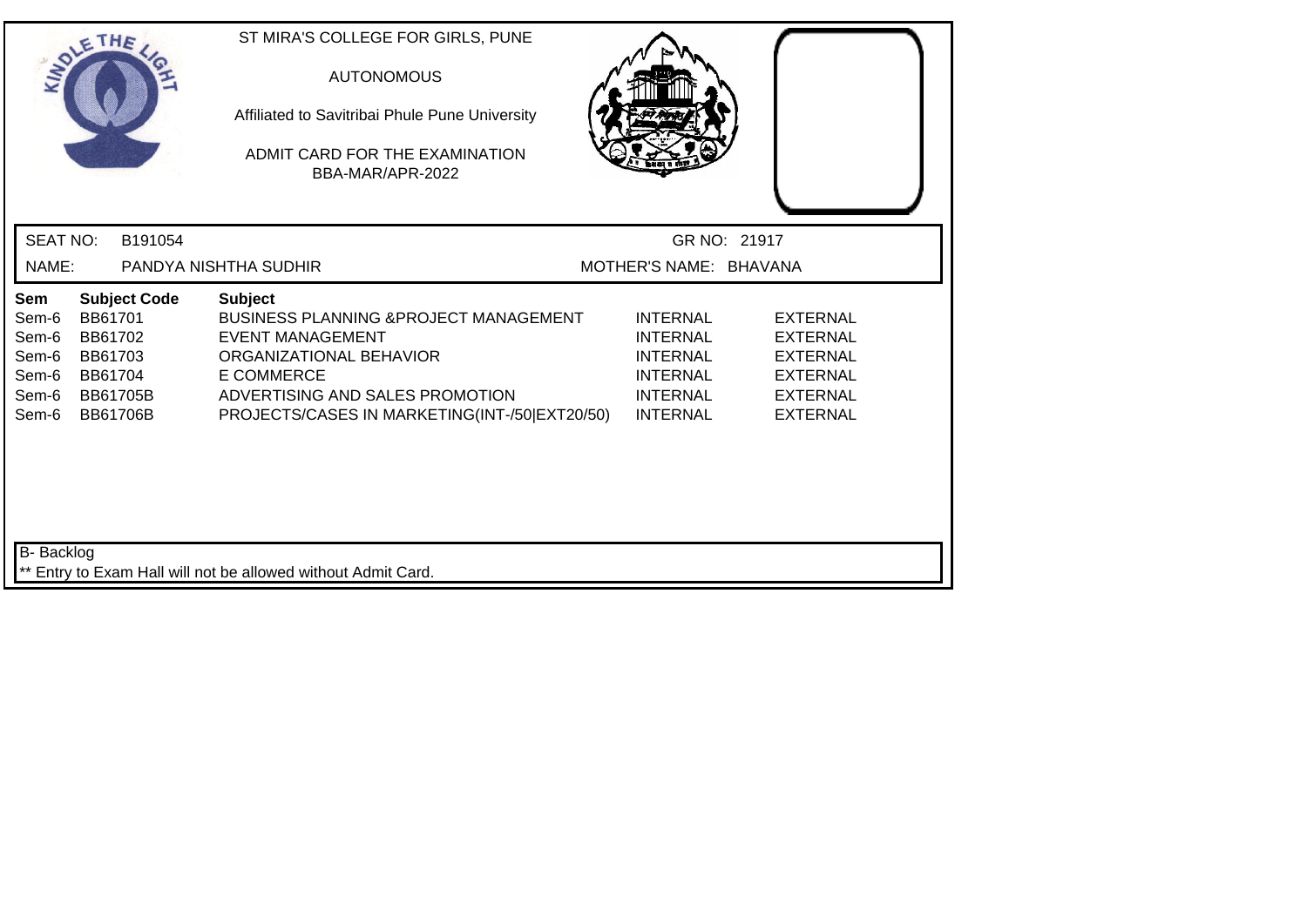| SOLETHE .                                                 |                                                                                                       | ST MIRA'S COLLEGE FOR GIRLS, PUNE<br><b>AUTONOMOUS</b><br>Affiliated to Savitribai Phule Pune University<br>ADMIT CARD FOR THE EXAMINATION<br>BBA-MAR/APR-2022                                                             |                                                                                                                |                                                                                                                |
|-----------------------------------------------------------|-------------------------------------------------------------------------------------------------------|----------------------------------------------------------------------------------------------------------------------------------------------------------------------------------------------------------------------------|----------------------------------------------------------------------------------------------------------------|----------------------------------------------------------------------------------------------------------------|
| <b>SEAT NO:</b>                                           | B191055                                                                                               |                                                                                                                                                                                                                            | GR NO: 21942                                                                                                   |                                                                                                                |
| NAME:                                                     |                                                                                                       | PARWANI MINALI JAIDEV                                                                                                                                                                                                      | MOTHER'S NAME: DIVYA                                                                                           |                                                                                                                |
| Sem<br>Sem-6<br>Sem-6<br>Sem-6<br>Sem-6<br>Sem-6<br>Sem-6 | <b>Subject Code</b><br>BB61701<br>BB61702<br>BB61703<br>BB61704<br><b>BB61705A</b><br><b>BB61706A</b> | <b>Subject</b><br><b>BUSINESS PLANNING &amp; PROJECT MANAGEMENT</b><br><b>EVENT MANAGEMENT</b><br>ORGANIZATIONAL BEHAVIOR<br><b>E COMMERCE</b><br><b>FINANCIAL SERVICES</b><br>PROJECTS/CASES IN FINANCE(INT-/50 EXT20/50) | <b>INTERNAL</b><br><b>INTERNAL</b><br><b>INTERNAL</b><br><b>INTERNAL</b><br><b>INTERNAL</b><br><b>INTERNAL</b> | <b>EXTERNAL</b><br><b>EXTERNAL</b><br><b>EXTERNAL</b><br><b>EXTERNAL</b><br><b>EXTERNAL</b><br><b>EXTERNAL</b> |
| <b>B-</b> Backlog                                         |                                                                                                       | ** Entry to Exam Hall will not be allowed without Admit Card.                                                                                                                                                              |                                                                                                                |                                                                                                                |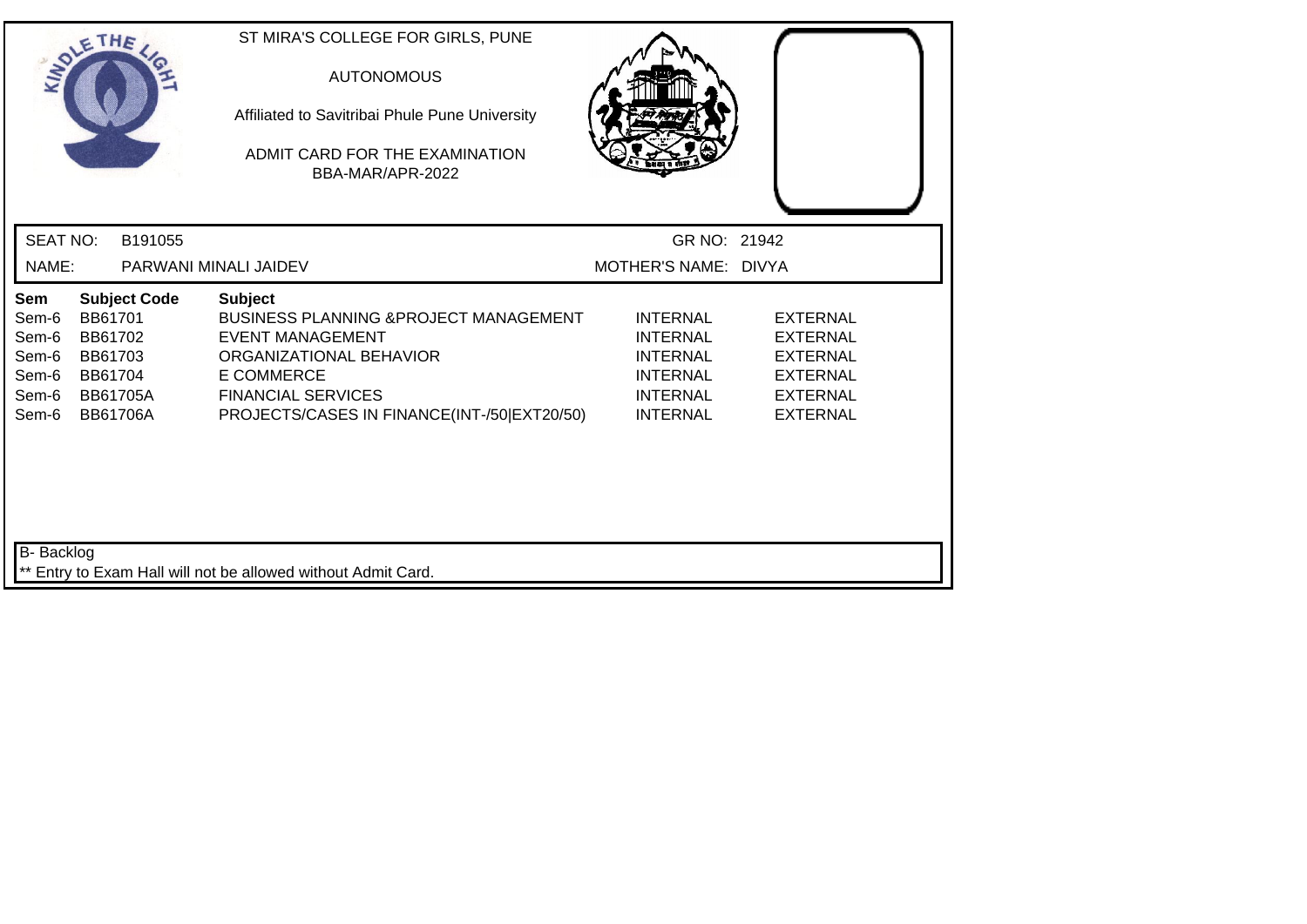| SOLETHE .                                                                                                                                                          | ST MIRA'S COLLEGE FOR GIRLS, PUNE<br><b>AUTONOMOUS</b><br>Affiliated to Savitribai Phule Pune University<br>ADMIT CARD FOR THE EXAMINATION<br>BBA-MAR/APR-2022                                                             |                                                                                                                |                                                                                                                |  |
|--------------------------------------------------------------------------------------------------------------------------------------------------------------------|----------------------------------------------------------------------------------------------------------------------------------------------------------------------------------------------------------------------------|----------------------------------------------------------------------------------------------------------------|----------------------------------------------------------------------------------------------------------------|--|
| <b>SEAT NO:</b><br>B191056                                                                                                                                         |                                                                                                                                                                                                                            | GR NO: 21936                                                                                                   |                                                                                                                |  |
| NAME:                                                                                                                                                              | PATIL UNNATI JANARDAN                                                                                                                                                                                                      | MOTHER'S NAME: SAVITA                                                                                          |                                                                                                                |  |
| Sem<br><b>Subject Code</b><br>Sem-6<br>BB61701<br>BB61702<br>Sem-6<br>Sem-6<br>BB61703<br>Sem-6<br>BB61704<br>Sem-6<br><b>BB61705A</b><br>Sem-6<br><b>BB61706A</b> | <b>Subject</b><br><b>BUSINESS PLANNING &amp; PROJECT MANAGEMENT</b><br><b>EVENT MANAGEMENT</b><br>ORGANIZATIONAL BEHAVIOR<br><b>E COMMERCE</b><br><b>FINANCIAL SERVICES</b><br>PROJECTS/CASES IN FINANCE(INT-/50 EXT20/50) | <b>INTERNAL</b><br><b>INTERNAL</b><br><b>INTERNAL</b><br><b>INTERNAL</b><br><b>INTERNAL</b><br><b>INTERNAL</b> | <b>EXTERNAL</b><br><b>EXTERNAL</b><br><b>EXTERNAL</b><br><b>EXTERNAL</b><br><b>EXTERNAL</b><br><b>EXTERNAL</b> |  |
| B- Backlog                                                                                                                                                         | ** Entry to Exam Hall will not be allowed without Admit Card.                                                                                                                                                              |                                                                                                                |                                                                                                                |  |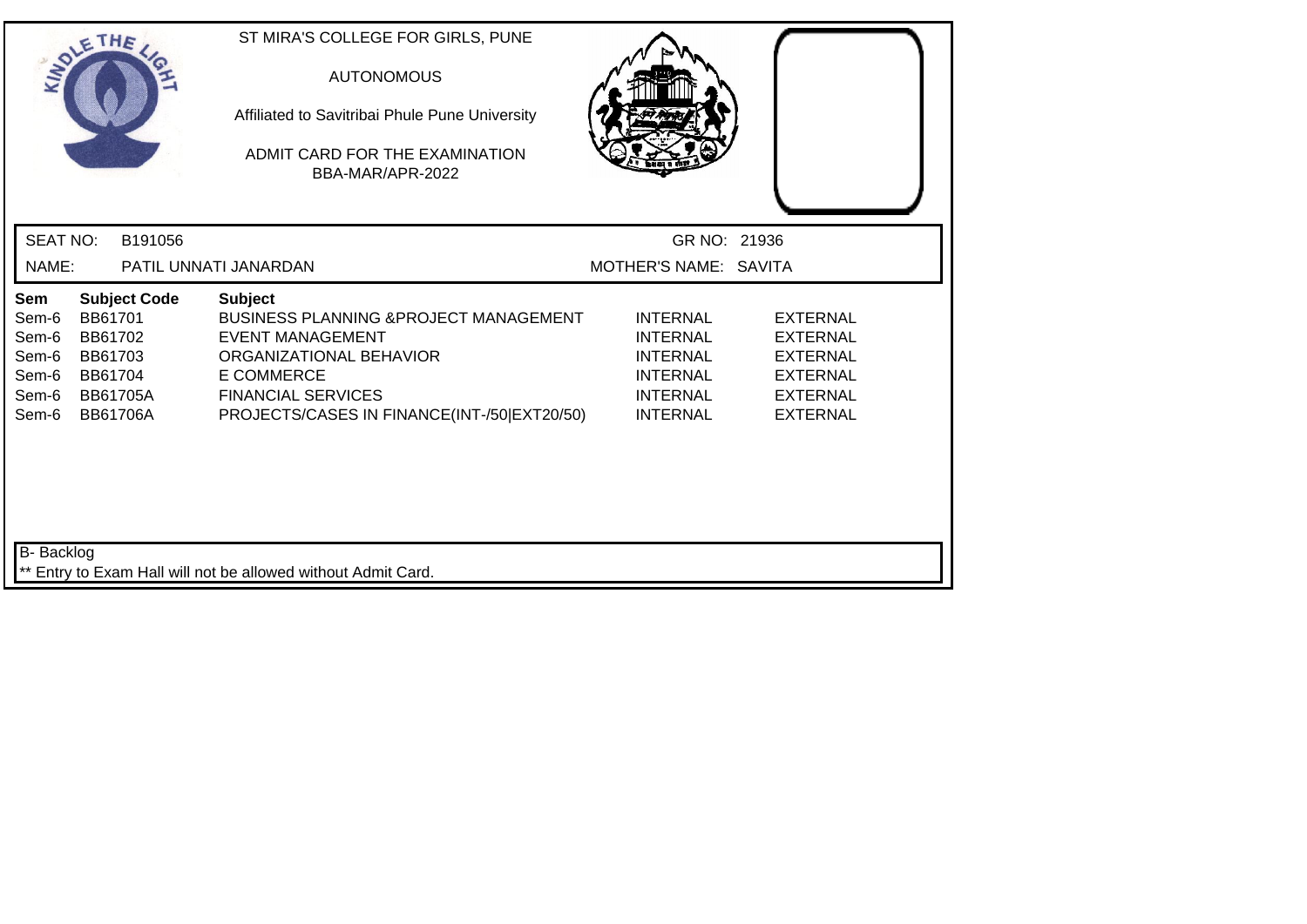| SOLETHE .                                                 |                                          |                                                    | ST MIRA'S COLLEGE FOR GIRLS, PUNE<br><b>AUTONOMOUS</b><br>Affiliated to Savitribai Phule Pune University<br>ADMIT CARD FOR THE EXAMINATION<br>BBA-MAR/APR-2022                                                  |                                                                                                                |                                                                                                                |
|-----------------------------------------------------------|------------------------------------------|----------------------------------------------------|-----------------------------------------------------------------------------------------------------------------------------------------------------------------------------------------------------------------|----------------------------------------------------------------------------------------------------------------|----------------------------------------------------------------------------------------------------------------|
| <b>SEAT NO:</b>                                           |                                          | B191057                                            |                                                                                                                                                                                                                 | GR NO: 21932                                                                                                   |                                                                                                                |
| NAME:                                                     |                                          |                                                    | PATIL PRADNYA SHIVAJI                                                                                                                                                                                           | MOTHER'S NAME: VANITA                                                                                          |                                                                                                                |
| Sem<br>Sem-6<br>Sem-6<br>Sem-6<br>Sem-6<br>Sem-6<br>Sem-6 | BB61701<br>BB61702<br>BB61703<br>BB61704 | <b>Subject Code</b><br><b>BB61705C</b><br>BB61706C | <b>Subject</b><br><b>BUSINESS PLANNING &amp; PROJECT MANAGEMENT</b><br><b>EVENT MANAGEMENT</b><br>ORGANIZATIONAL BEHAVIOR<br><b>E COMMERCE</b><br><b>LABOUR LAWS</b><br>PROJECTS/CASES IN HRM(INT-/50 EXT20/50) | <b>INTERNAL</b><br><b>INTERNAL</b><br><b>INTERNAL</b><br><b>INTERNAL</b><br><b>INTERNAL</b><br><b>INTERNAL</b> | <b>EXTERNAL</b><br><b>EXTERNAL</b><br><b>EXTERNAL</b><br><b>EXTERNAL</b><br><b>EXTERNAL</b><br><b>EXTERNAL</b> |
| B- Backlog                                                |                                          |                                                    | ** Entry to Exam Hall will not be allowed without Admit Card.                                                                                                                                                   |                                                                                                                |                                                                                                                |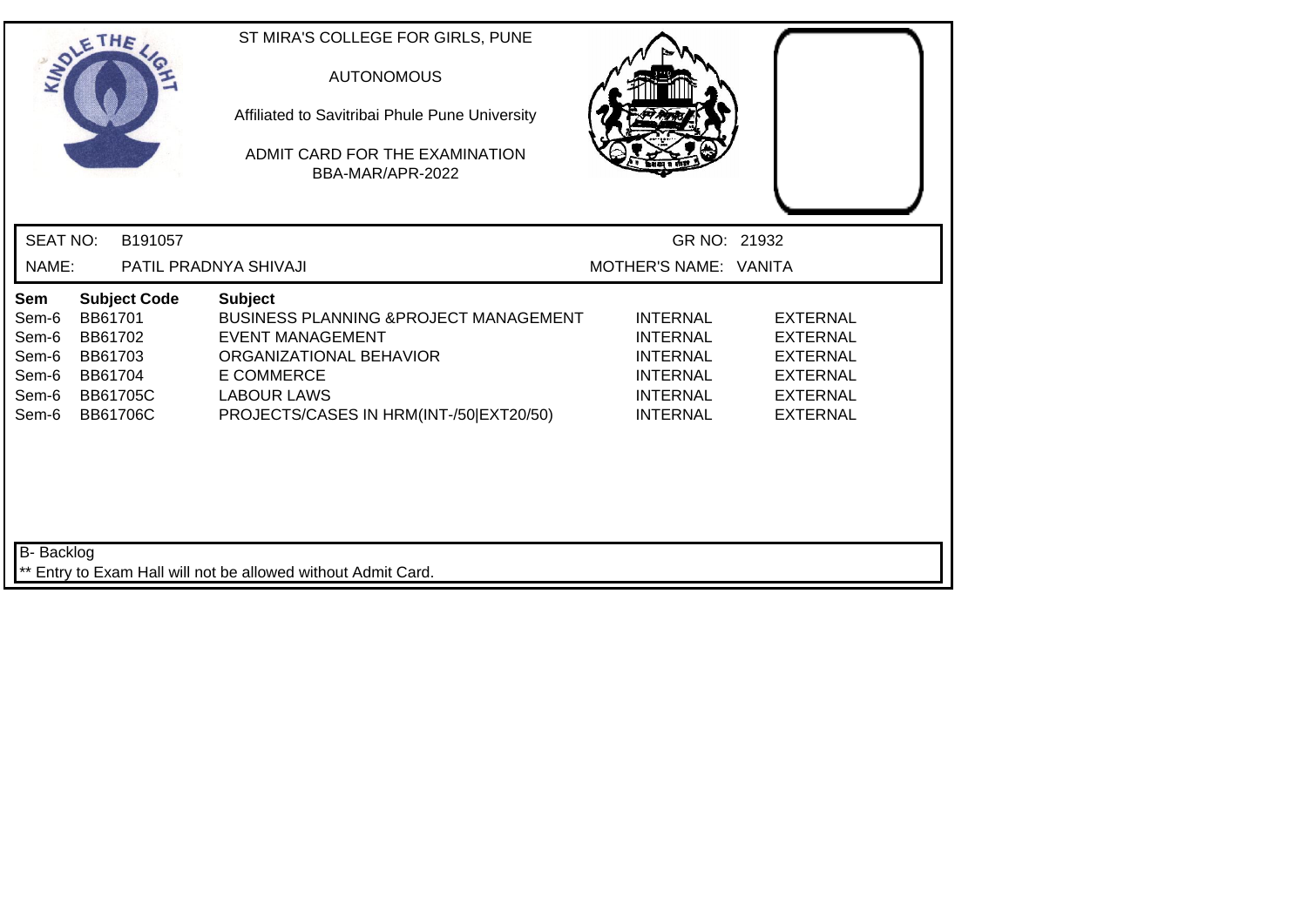| SOLE THE                                                  |                                                             |                                        | ST MIRA'S COLLEGE FOR GIRLS, PUNE<br><b>AUTONOMOUS</b><br>Affiliated to Savitribai Phule Pune University<br>ADMIT CARD FOR THE EXAMINATION<br>BBA-MAR/APR-2022                                                  |                                                                                                                |                                                                                                                |  |
|-----------------------------------------------------------|-------------------------------------------------------------|----------------------------------------|-----------------------------------------------------------------------------------------------------------------------------------------------------------------------------------------------------------------|----------------------------------------------------------------------------------------------------------------|----------------------------------------------------------------------------------------------------------------|--|
| <b>SEAT NO:</b>                                           |                                                             | B191058                                |                                                                                                                                                                                                                 |                                                                                                                | GR NO: 21949                                                                                                   |  |
| NAME:                                                     |                                                             |                                        | PAWAR VAISHNAVI NITIN                                                                                                                                                                                           | MOTHER'S NAME: CHETANA                                                                                         |                                                                                                                |  |
| Sem<br>Sem-6<br>Sem-6<br>Sem-6<br>Sem-6<br>Sem-6<br>Sem-6 | BB61701<br>BB61702<br>BB61703<br>BB61704<br><b>BB61706C</b> | <b>Subject Code</b><br><b>BB61705C</b> | <b>Subject</b><br><b>BUSINESS PLANNING &amp; PROJECT MANAGEMENT</b><br><b>EVENT MANAGEMENT</b><br>ORGANIZATIONAL BEHAVIOR<br><b>E COMMERCE</b><br><b>LABOUR LAWS</b><br>PROJECTS/CASES IN HRM(INT-/50 EXT20/50) | <b>INTERNAL</b><br><b>INTERNAL</b><br><b>INTERNAL</b><br><b>INTERNAL</b><br><b>INTERNAL</b><br><b>INTERNAL</b> | <b>EXTERNAL</b><br><b>EXTERNAL</b><br><b>EXTERNAL</b><br><b>EXTERNAL</b><br><b>EXTERNAL</b><br><b>EXTERNAL</b> |  |
| B- Backlog                                                |                                                             |                                        | ** Entry to Exam Hall will not be allowed without Admit Card.                                                                                                                                                   |                                                                                                                |                                                                                                                |  |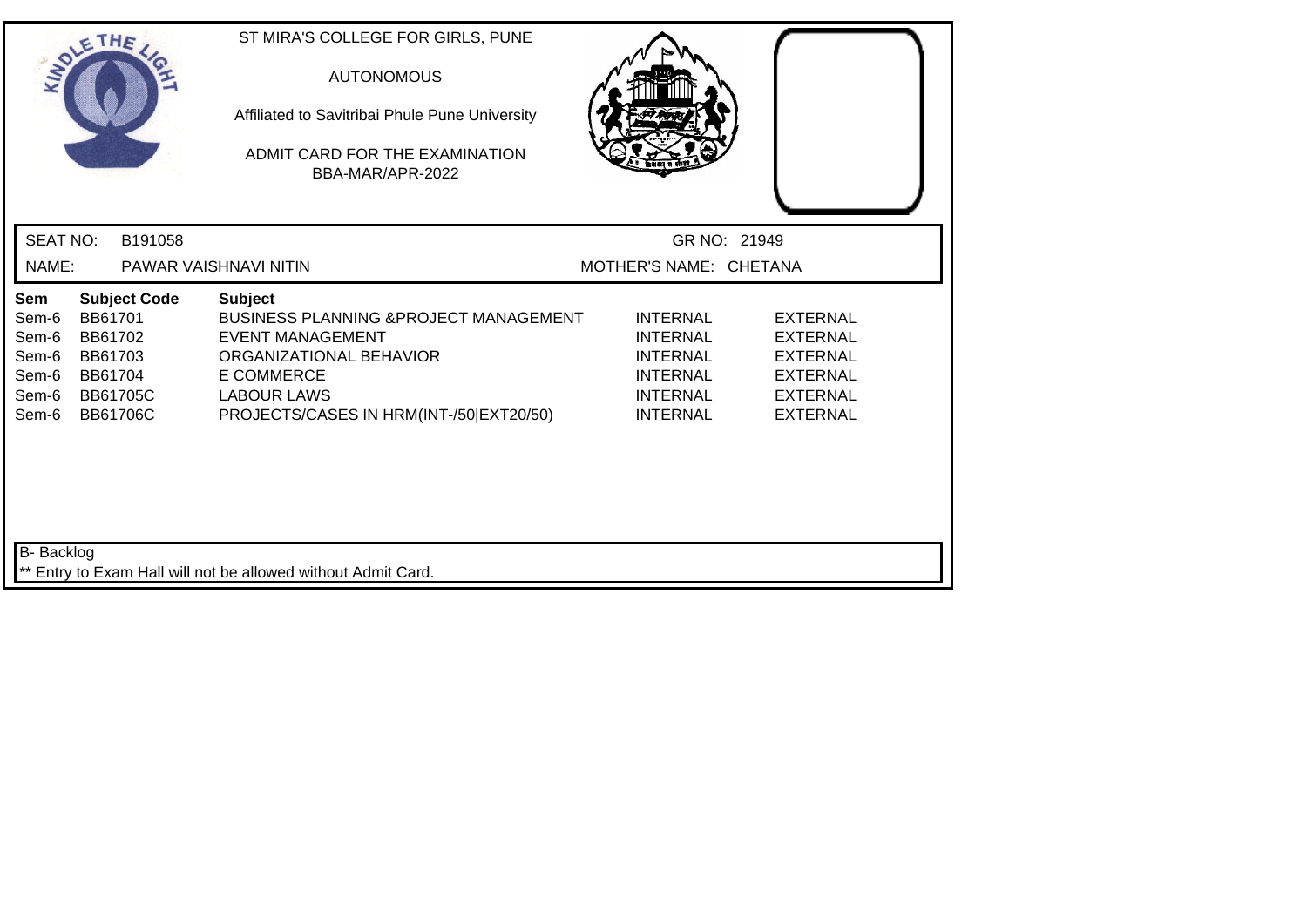| SOLE THE                                                  |                                                                         |                     | ST MIRA'S COLLEGE FOR GIRLS, PUNE<br>Affiliated to Savitribai Phule Pune University<br>ADMIT CARD FOR THE EXAMINATION                                                                                               | <b>AUTONOMOUS</b><br>BBA-MAR/APR-2022 |  |                                                                                                                |                                                                                                                |  |
|-----------------------------------------------------------|-------------------------------------------------------------------------|---------------------|---------------------------------------------------------------------------------------------------------------------------------------------------------------------------------------------------------------------|---------------------------------------|--|----------------------------------------------------------------------------------------------------------------|----------------------------------------------------------------------------------------------------------------|--|
| <b>SEAT NO:</b>                                           |                                                                         | B191059             |                                                                                                                                                                                                                     |                                       |  | GR NO: 21901                                                                                                   |                                                                                                                |  |
| NAME:                                                     |                                                                         |                     | RIYA SANJAY PAWAR                                                                                                                                                                                                   |                                       |  |                                                                                                                | MOTHER'S NAME: MANISHA SANJAY PAWAR                                                                            |  |
| Sem<br>Sem-6<br>Sem-6<br>Sem-6<br>Sem-6<br>Sem-6<br>Sem-6 | BB61701<br>BB61702<br>BB61703<br>BB61704<br>BB61705A<br><b>BB61706A</b> | <b>Subject Code</b> | <b>Subject</b><br><b>BUSINESS PLANNING &amp; PROJECT MANAGEMENT</b><br>EVENT MANAGEMENT<br>ORGANIZATIONAL BEHAVIOR<br><b>E COMMERCE</b><br><b>FINANCIAL SERVICES</b><br>PROJECTS/CASES IN FINANCE(INT-/50 EXT20/50) |                                       |  | <b>INTERNAL</b><br><b>INTERNAL</b><br><b>INTERNAL</b><br><b>INTERNAL</b><br><b>INTERNAL</b><br><b>INTERNAL</b> | <b>EXTERNAL</b><br><b>EXTERNAL</b><br><b>EXTERNAL</b><br><b>EXTERNAL</b><br><b>EXTERNAL</b><br><b>EXTERNAL</b> |  |
| B- Backlog                                                |                                                                         |                     | ** Entry to Exam Hall will not be allowed without Admit Card.                                                                                                                                                       |                                       |  |                                                                                                                |                                                                                                                |  |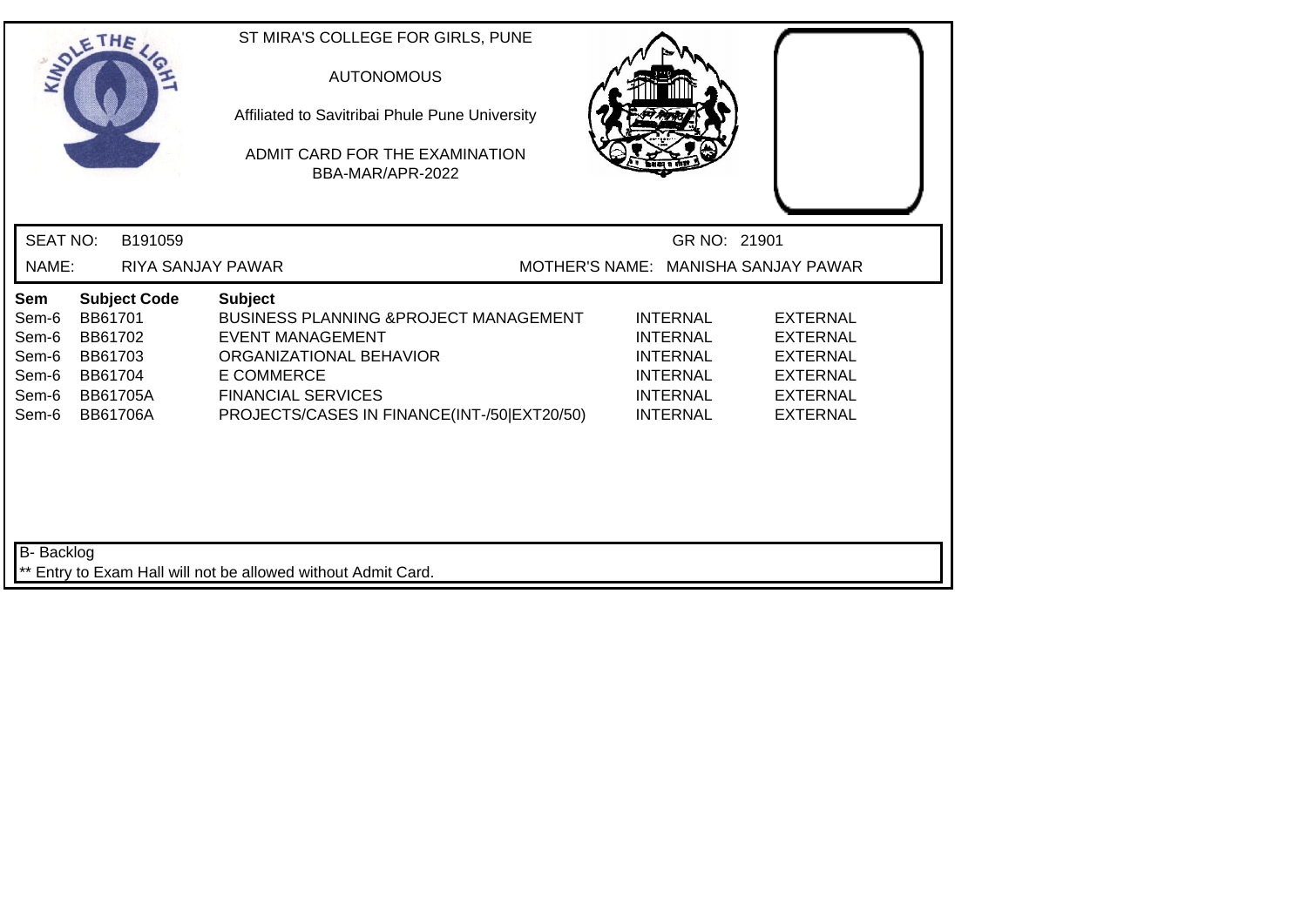| SOLETHE                                                   |                                                                                |                     | ST MIRA'S COLLEGE FOR GIRLS, PUNE<br><b>AUTONOMOUS</b><br>Affiliated to Savitribai Phule Pune University<br>ADMIT CARD FOR THE EXAMINATION<br>BBA-MAR/APR-2022                                                             |                                                                                                                |                                                                                                                |  |
|-----------------------------------------------------------|--------------------------------------------------------------------------------|---------------------|----------------------------------------------------------------------------------------------------------------------------------------------------------------------------------------------------------------------------|----------------------------------------------------------------------------------------------------------------|----------------------------------------------------------------------------------------------------------------|--|
| <b>SEAT NO:</b>                                           |                                                                                | B191060             |                                                                                                                                                                                                                            | GR NO: 21957                                                                                                   |                                                                                                                |  |
| NAME:                                                     |                                                                                |                     | PAWAR SAKSHI SUNIL                                                                                                                                                                                                         | MOTHER'S NAME: RAJANI                                                                                          |                                                                                                                |  |
| Sem<br>Sem-6<br>Sem-6<br>Sem-6<br>Sem-6<br>Sem-6<br>Sem-6 | BB61701<br>BB61702<br>BB61703<br>BB61704<br><b>BB61705A</b><br><b>BB61706A</b> | <b>Subject Code</b> | <b>Subject</b><br><b>BUSINESS PLANNING &amp; PROJECT MANAGEMENT</b><br><b>EVENT MANAGEMENT</b><br>ORGANIZATIONAL BEHAVIOR<br><b>E COMMERCE</b><br><b>FINANCIAL SERVICES</b><br>PROJECTS/CASES IN FINANCE(INT-/50 EXT20/50) | <b>INTERNAL</b><br><b>INTERNAL</b><br><b>INTERNAL</b><br><b>INTERNAL</b><br><b>INTERNAL</b><br><b>INTERNAL</b> | <b>EXTERNAL</b><br><b>EXTERNAL</b><br><b>EXTERNAL</b><br><b>EXTERNAL</b><br><b>EXTERNAL</b><br><b>EXTERNAL</b> |  |
| B- Backlog                                                |                                                                                |                     | ** Entry to Exam Hall will not be allowed without Admit Card.                                                                                                                                                              |                                                                                                                |                                                                                                                |  |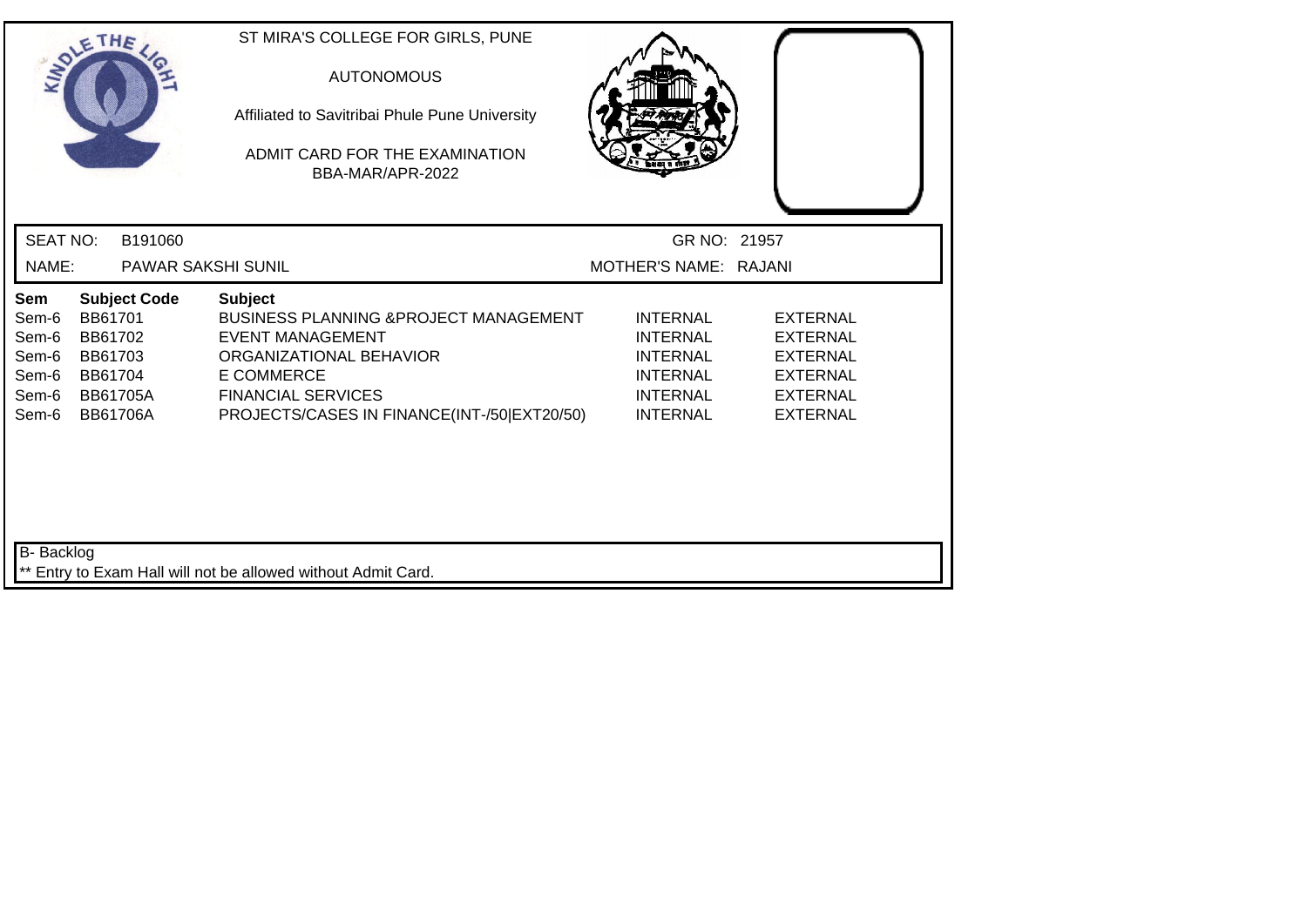| SOLETHE .                                                 |                                                                                |                     | ST MIRA'S COLLEGE FOR GIRLS, PUNE<br><b>AUTONOMOUS</b><br>Affiliated to Savitribai Phule Pune University<br>ADMIT CARD FOR THE EXAMINATION<br>BBA-MAR/APR-2022                                                  |                                                                                                                |                                                                                                                |  |
|-----------------------------------------------------------|--------------------------------------------------------------------------------|---------------------|-----------------------------------------------------------------------------------------------------------------------------------------------------------------------------------------------------------------|----------------------------------------------------------------------------------------------------------------|----------------------------------------------------------------------------------------------------------------|--|
| <b>SEAT NO:</b>                                           |                                                                                | B191061             |                                                                                                                                                                                                                 | GR NO: 21923                                                                                                   |                                                                                                                |  |
| NAME:                                                     |                                                                                |                     | PAWAR SNEHAL SAMBHAJI                                                                                                                                                                                           | MOTHER'S NAME: UJWALA                                                                                          |                                                                                                                |  |
| Sem<br>Sem-6<br>Sem-6<br>Sem-6<br>Sem-6<br>Sem-6<br>Sem-6 | BB61701<br>BB61702<br>BB61703<br>BB61704<br><b>BB61705C</b><br><b>BB61706C</b> | <b>Subject Code</b> | <b>Subject</b><br><b>BUSINESS PLANNING &amp; PROJECT MANAGEMENT</b><br><b>EVENT MANAGEMENT</b><br>ORGANIZATIONAL BEHAVIOR<br><b>E COMMERCE</b><br><b>LABOUR LAWS</b><br>PROJECTS/CASES IN HRM(INT-/50 EXT20/50) | <b>INTERNAL</b><br><b>INTERNAL</b><br><b>INTERNAL</b><br><b>INTERNAL</b><br><b>INTERNAL</b><br><b>INTERNAL</b> | <b>EXTERNAL</b><br><b>EXTERNAL</b><br><b>EXTERNAL</b><br><b>EXTERNAL</b><br><b>EXTERNAL</b><br><b>EXTERNAL</b> |  |
| <b>B-</b> Backlog                                         |                                                                                |                     | ** Entry to Exam Hall will not be allowed without Admit Card.                                                                                                                                                   |                                                                                                                |                                                                                                                |  |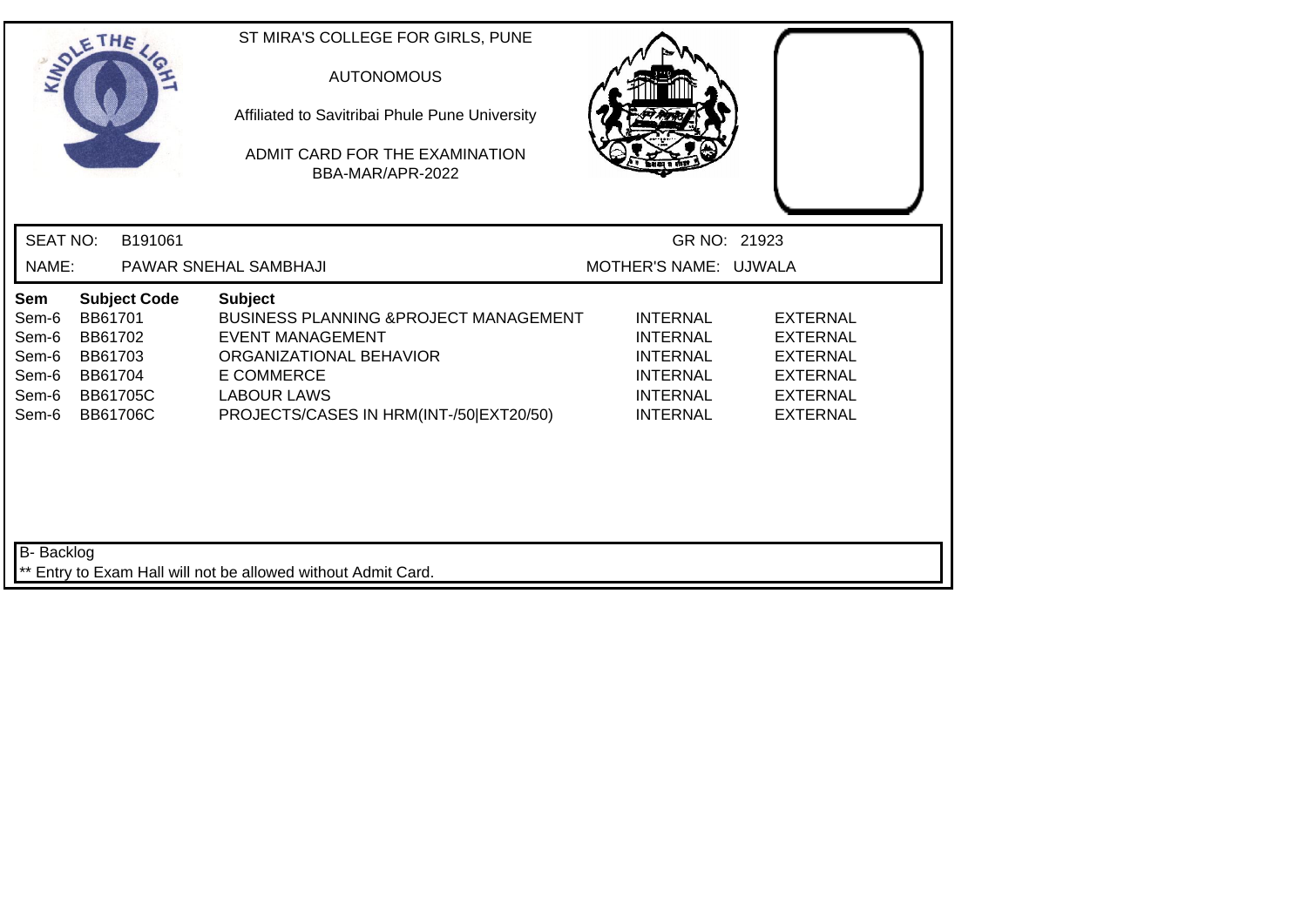| SOLETHE .                                                 |                                                                                                       | ST MIRA'S COLLEGE FOR GIRLS, PUNE<br><b>AUTONOMOUS</b><br>Affiliated to Savitribai Phule Pune University<br>ADMIT CARD FOR THE EXAMINATION<br>BBA-MAR/APR-2022                                                          |                                                                                                                |                                                                                                                |  |
|-----------------------------------------------------------|-------------------------------------------------------------------------------------------------------|-------------------------------------------------------------------------------------------------------------------------------------------------------------------------------------------------------------------------|----------------------------------------------------------------------------------------------------------------|----------------------------------------------------------------------------------------------------------------|--|
| <b>SEAT NO:</b>                                           | B191062                                                                                               |                                                                                                                                                                                                                         | GR NO: 21953                                                                                                   |                                                                                                                |  |
| NAME:                                                     |                                                                                                       | PAWAR AMISHA SURESH                                                                                                                                                                                                     | MOTHER'S NAME: VAISHALI                                                                                        |                                                                                                                |  |
| Sem<br>Sem-6<br>Sem-6<br>Sem-6<br>Sem-6<br>Sem-6<br>Sem-6 | <b>Subject Code</b><br>BB61701<br>BB61702<br>BB61703<br>BB61704<br><b>BB61705B</b><br><b>BB61706B</b> | <b>Subject</b><br>BUSINESS PLANNING & PROJECT MANAGEMENT<br><b>EVENT MANAGEMENT</b><br>ORGANIZATIONAL BEHAVIOR<br><b>E COMMERCE</b><br>ADVERTISING AND SALES PROMOTION<br>PROJECTS/CASES IN MARKETING(INT-/50 EXT20/50) | <b>INTERNAL</b><br><b>INTERNAL</b><br><b>INTERNAL</b><br><b>INTERNAL</b><br><b>INTERNAL</b><br><b>INTERNAL</b> | <b>EXTERNAL</b><br><b>EXTERNAL</b><br><b>EXTERNAL</b><br><b>EXTERNAL</b><br><b>EXTERNAL</b><br><b>EXTERNAL</b> |  |
| B- Backlog                                                |                                                                                                       | ** Entry to Exam Hall will not be allowed without Admit Card.                                                                                                                                                           |                                                                                                                |                                                                                                                |  |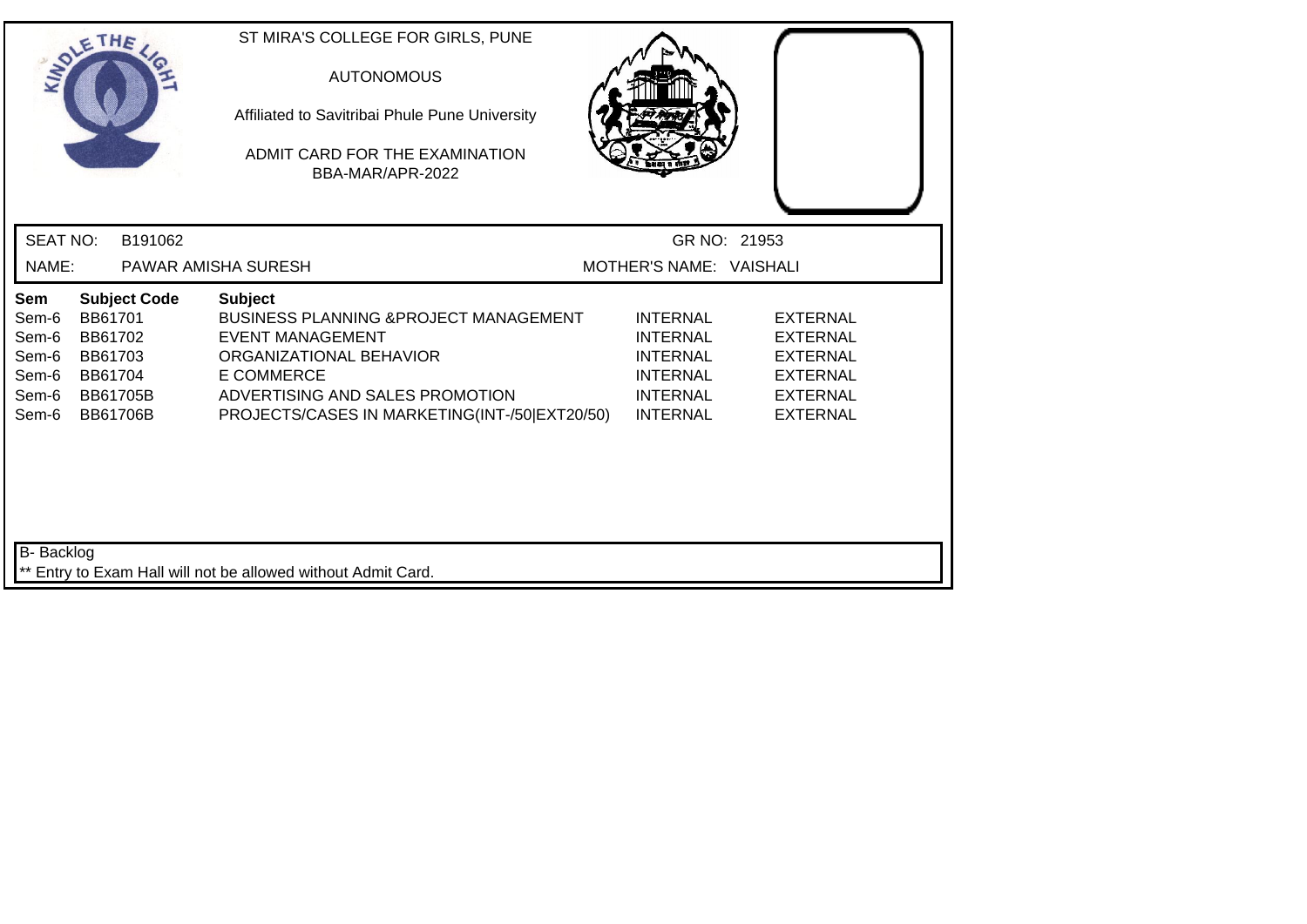| SOLE THE                                                                                                                                                                                                   | ST MIRA'S COLLEGE FOR GIRLS, PUNE<br><b>AUTONOMOUS</b><br>Affiliated to Savitribai Phule Pune University<br>ADMIT CARD FOR THE EXAMINATION<br>BBA-MAR/APR-2022                                                                                                              |                                                                                                                                |                                                                                                                  |
|------------------------------------------------------------------------------------------------------------------------------------------------------------------------------------------------------------|-----------------------------------------------------------------------------------------------------------------------------------------------------------------------------------------------------------------------------------------------------------------------------|--------------------------------------------------------------------------------------------------------------------------------|------------------------------------------------------------------------------------------------------------------|
| <b>SEAT NO:</b><br>B191063<br>NAME:                                                                                                                                                                        | PAWAR SHRADDHA RAVINDRA                                                                                                                                                                                                                                                     | GR NO: 21945<br>MOTHER'S NAME: VANITA                                                                                          |                                                                                                                  |
| <b>Subject Code</b><br>Sem<br>BB41603<br>Sem-4<br>Sem-4<br>BB41606<br>Sem-6<br>BB61701<br>Sem-6<br>BB61702<br>Sem-6<br>BB61703<br>Sem-6<br>BB61704<br><b>BB61705C</b><br>Sem-6<br>Sem-6<br><b>BB61706C</b> | <b>Subject</b><br><b>BUSINESS TAXATION</b><br>BUSINESS EXPOSURE(INT/30 ENDSEM/70)<br><b>BUSINESS PLANNING &amp; PROJECT MANAGEMENT</b><br><b>EVENT MANAGEMENT</b><br>ORGANIZATIONAL BEHAVIOR<br>E COMMERCE<br><b>LABOUR LAWS</b><br>PROJECTS/CASES IN HRM(INT-/50 EXT20/50) | (B) INTERNAL<br><b>INTERNAL</b><br><b>INTERNAL</b><br><b>INTERNAL</b><br><b>INTERNAL</b><br><b>INTERNAL</b><br><b>INTERNAL</b> | (B) EXTERNAL<br><b>EXTERNAL</b><br><b>EXTERNAL</b><br>EXTERNAL<br>EXTERNAL<br><b>EXTERNAL</b><br><b>EXTERNAL</b> |

\*\* Entry to Exam Hall will not be allowed without Admit Card.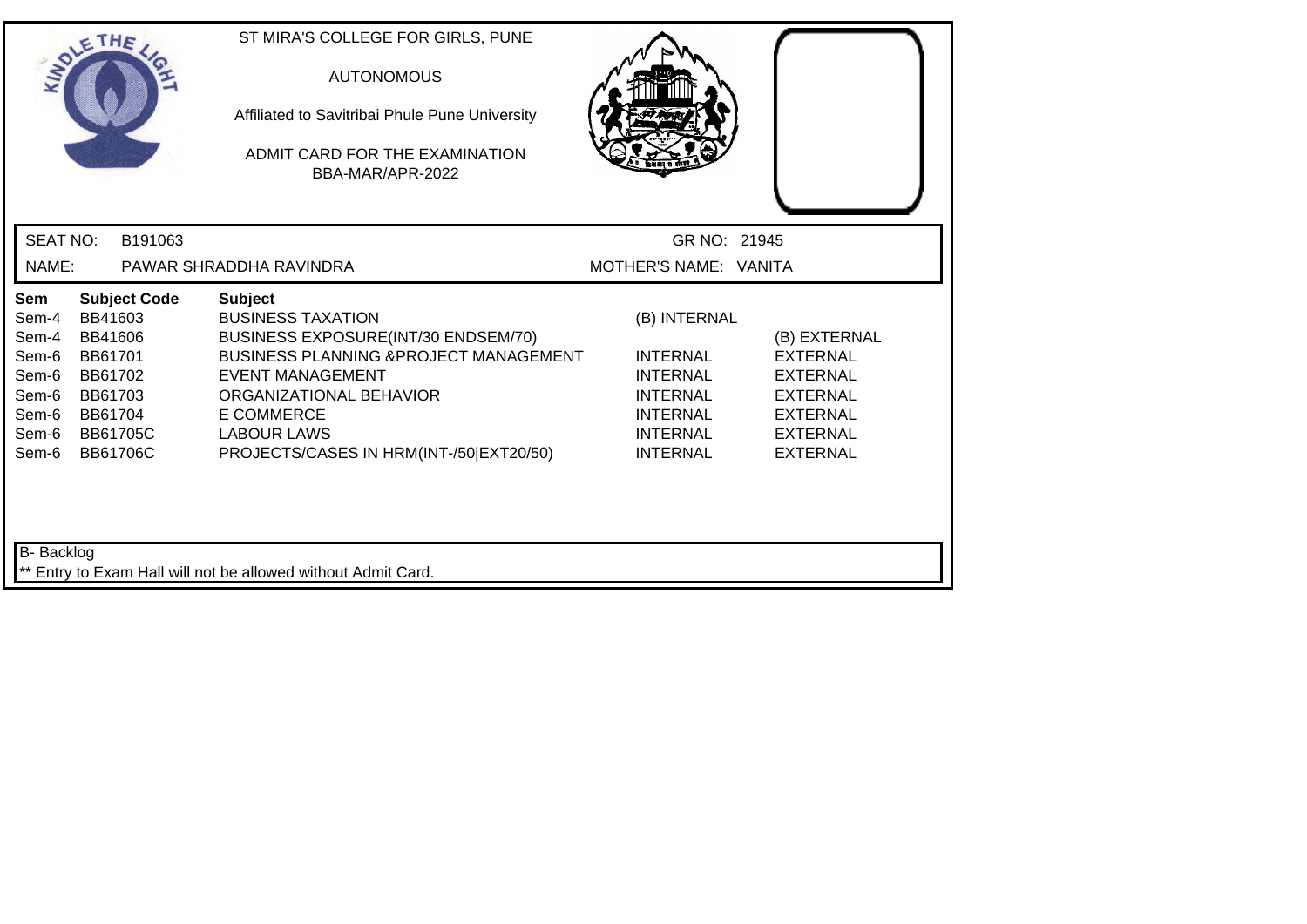| SOLE THE                                                  |                                                                                                       | ST MIRA'S COLLEGE FOR GIRLS, PUNE<br><b>AUTONOMOUS</b><br>Affiliated to Savitribai Phule Pune University<br>ADMIT CARD FOR THE EXAMINATION<br>BBA-MAR/APR-2022                                                  |                                                                                                                |                                                                                                                |  |
|-----------------------------------------------------------|-------------------------------------------------------------------------------------------------------|-----------------------------------------------------------------------------------------------------------------------------------------------------------------------------------------------------------------|----------------------------------------------------------------------------------------------------------------|----------------------------------------------------------------------------------------------------------------|--|
| <b>SEAT NO:</b>                                           | B191064                                                                                               |                                                                                                                                                                                                                 | GR NO: 21947                                                                                                   |                                                                                                                |  |
| NAME:                                                     |                                                                                                       | PILLAY ROSELINE THOMAS                                                                                                                                                                                          | MOTHER'S NAME: PHILOMENA                                                                                       |                                                                                                                |  |
| Sem<br>Sem-6<br>Sem-6<br>Sem-6<br>Sem-6<br>Sem-6<br>Sem-6 | <b>Subject Code</b><br>BB61701<br>BB61702<br>BB61703<br>BB61704<br><b>BB61705C</b><br><b>BB61706C</b> | <b>Subject</b><br><b>BUSINESS PLANNING &amp; PROJECT MANAGEMENT</b><br><b>EVENT MANAGEMENT</b><br>ORGANIZATIONAL BEHAVIOR<br><b>E COMMERCE</b><br><b>LABOUR LAWS</b><br>PROJECTS/CASES IN HRM(INT-/50 EXT20/50) | <b>INTERNAL</b><br><b>INTERNAL</b><br><b>INTERNAL</b><br><b>INTERNAL</b><br><b>INTERNAL</b><br><b>INTERNAL</b> | <b>EXTERNAL</b><br><b>EXTERNAL</b><br><b>EXTERNAL</b><br><b>EXTERNAL</b><br><b>EXTERNAL</b><br><b>EXTERNAL</b> |  |
| B- Backlog                                                |                                                                                                       | ** Entry to Exam Hall will not be allowed without Admit Card.                                                                                                                                                   |                                                                                                                |                                                                                                                |  |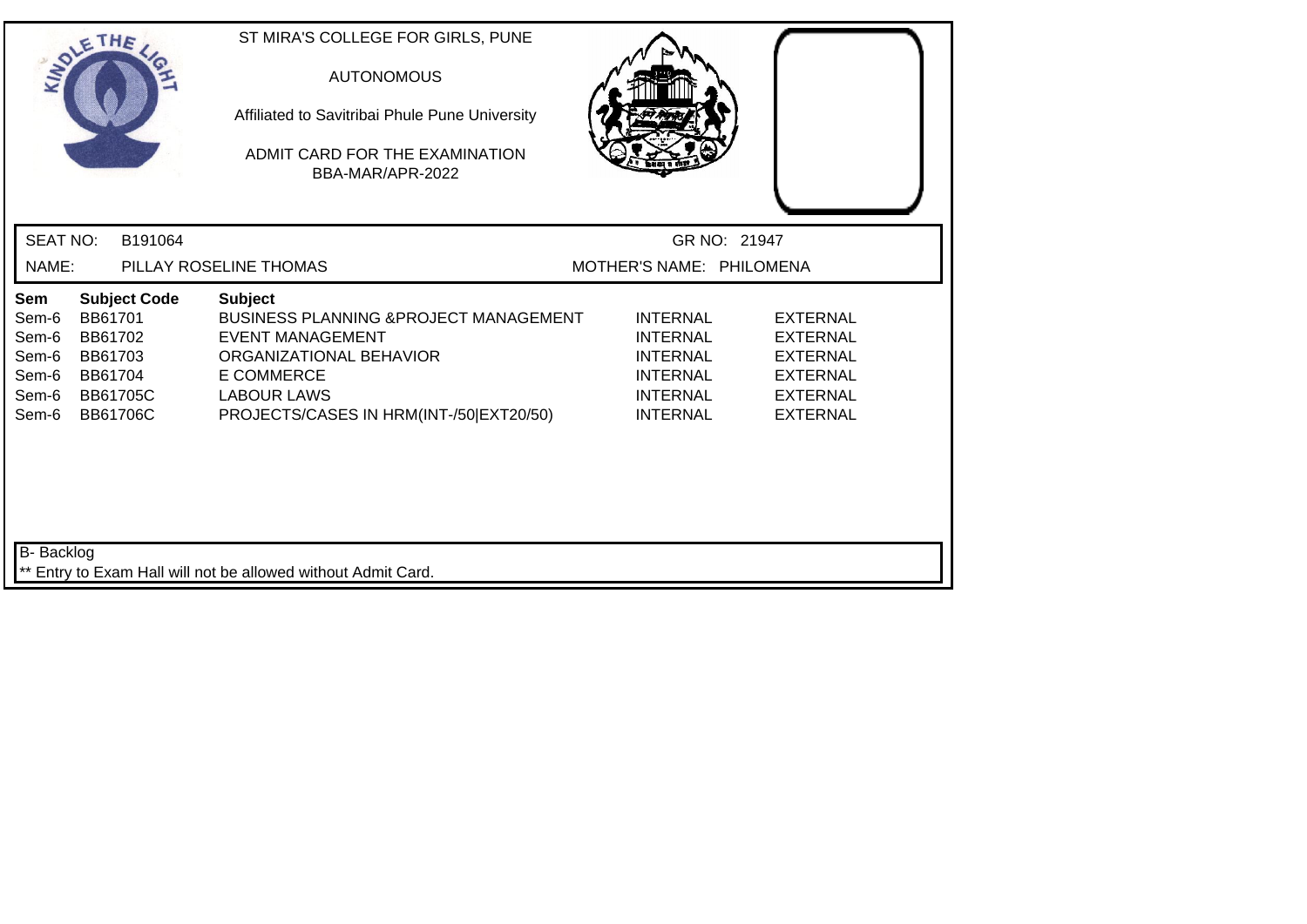| SOLE THE                                                           | ST MIRA'S COLLEGE FOR GIRLS, PUNE<br><b>AUTONOMOUS</b><br>Affiliated to Savitribai Phule Pune University<br>ADMIT CARD FOR THE EXAMINATION<br>BBA-MAR/APR-2022 |                        |              |
|--------------------------------------------------------------------|----------------------------------------------------------------------------------------------------------------------------------------------------------------|------------------------|--------------|
| <b>SEAT NO:</b><br>B191065                                         |                                                                                                                                                                | GR NO: 21927           |              |
| NAME:                                                              | RAJGURU MANSI JITENDRA                                                                                                                                         | MOTHER'S NAME: PRATIMA |              |
| <b>Subject Code</b><br>Sem<br>BB41601<br>Sem-4<br>Sem-4<br>BB41603 | <b>Subject</b><br>PRODUCTION AND OPERATIONS MANAGEMENT<br><b>BUSINESS TAXATION</b>                                                                             | (B) INTERNAL           | (B) EXTERNAL |
| <b>B-</b> Backlog                                                  | ** Entry to Exam Hall will not be allowed without Admit Card.                                                                                                  |                        |              |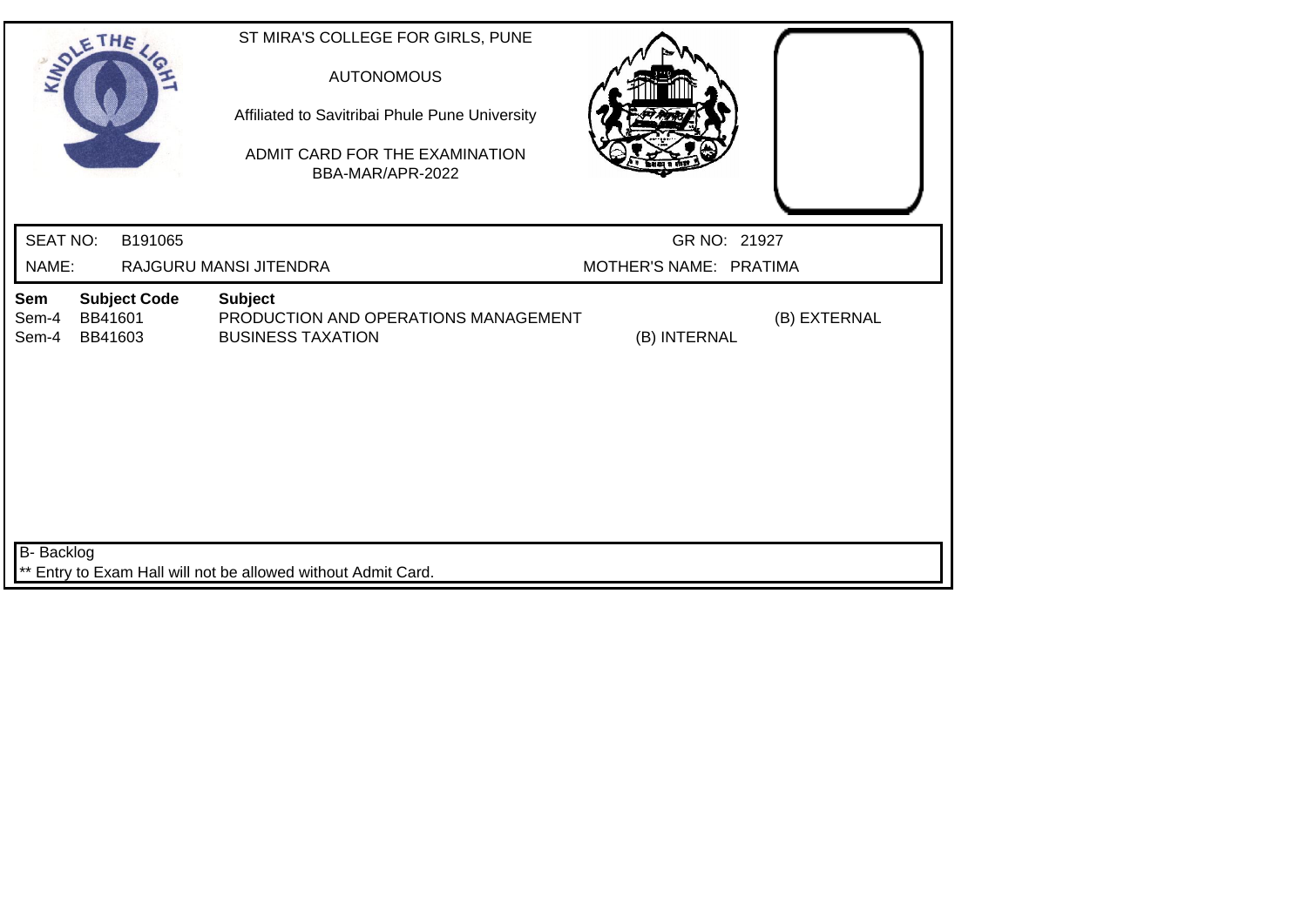| SOLE THE                                                  |                                                                                |                     | ST MIRA'S COLLEGE FOR GIRLS, PUNE<br><b>AUTONOMOUS</b><br>Affiliated to Savitribai Phule Pune University<br>ADMIT CARD FOR THE EXAMINATION<br>BBA-MAR/APR-2022                                                  |                                                                                                                |                                                                                                                |
|-----------------------------------------------------------|--------------------------------------------------------------------------------|---------------------|-----------------------------------------------------------------------------------------------------------------------------------------------------------------------------------------------------------------|----------------------------------------------------------------------------------------------------------------|----------------------------------------------------------------------------------------------------------------|
| <b>SEAT NO:</b>                                           |                                                                                | B191066             |                                                                                                                                                                                                                 | GR NO: 21951                                                                                                   |                                                                                                                |
| NAME:                                                     |                                                                                |                     | SANDBHOR GAYATRI DIGAMBAR                                                                                                                                                                                       | MOTHER'S NAME: SAVITA                                                                                          |                                                                                                                |
| Sem<br>Sem-6<br>Sem-6<br>Sem-6<br>Sem-6<br>Sem-6<br>Sem-6 | BB61701<br>BB61702<br>BB61703<br>BB61704<br><b>BB61705C</b><br><b>BB61706C</b> | <b>Subject Code</b> | <b>Subject</b><br><b>BUSINESS PLANNING &amp; PROJECT MANAGEMENT</b><br><b>EVENT MANAGEMENT</b><br>ORGANIZATIONAL BEHAVIOR<br><b>E COMMERCE</b><br><b>LABOUR LAWS</b><br>PROJECTS/CASES IN HRM(INT-/50 EXT20/50) | <b>INTERNAL</b><br><b>INTERNAL</b><br><b>INTERNAL</b><br><b>INTERNAL</b><br><b>INTERNAL</b><br><b>INTERNAL</b> | <b>EXTERNAL</b><br><b>EXTERNAL</b><br><b>EXTERNAL</b><br><b>EXTERNAL</b><br><b>EXTERNAL</b><br><b>EXTERNAL</b> |
| B- Backlog                                                |                                                                                |                     | ** Entry to Exam Hall will not be allowed without Admit Card.                                                                                                                                                   |                                                                                                                |                                                                                                                |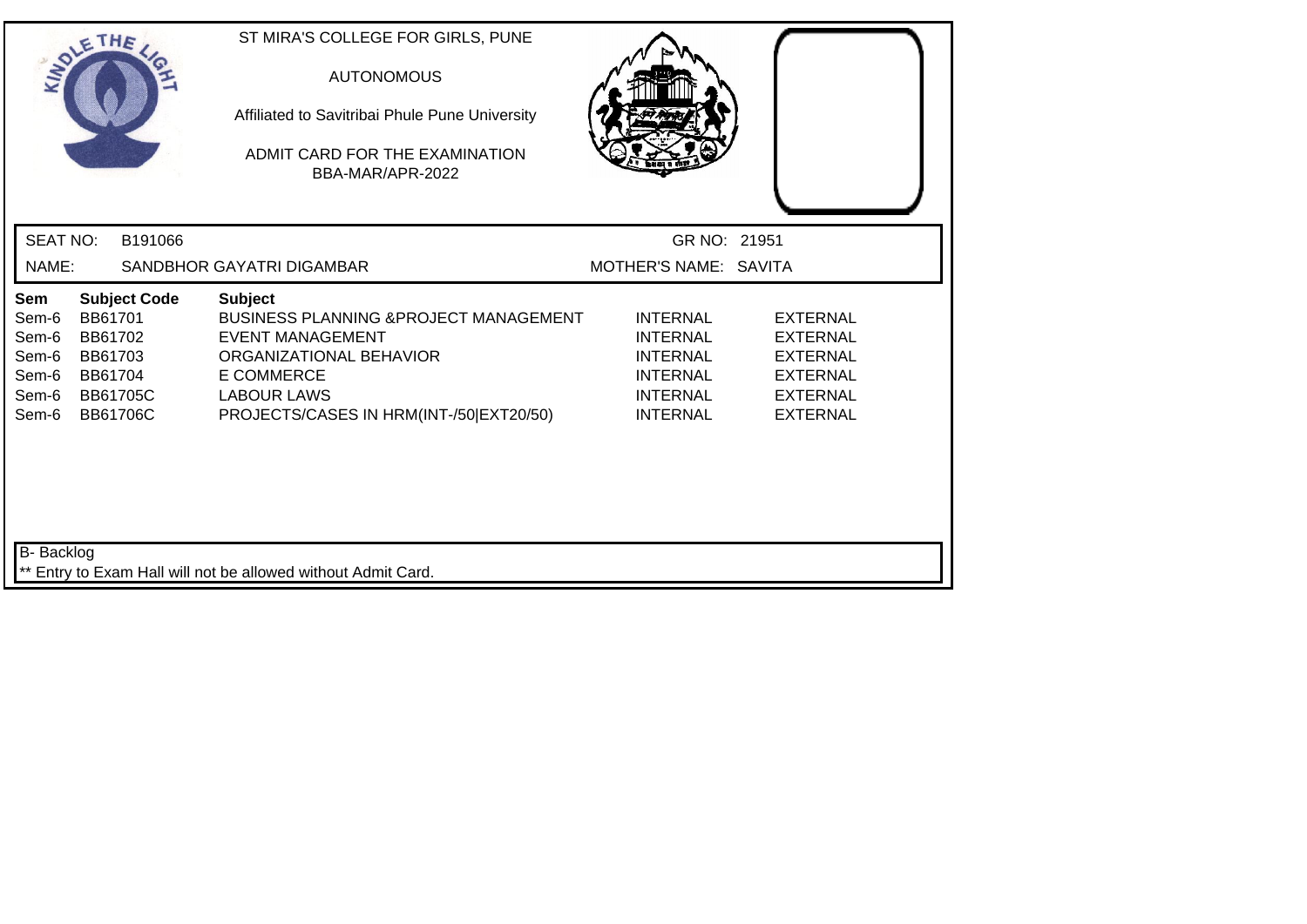| SOLETHE .                                                 |                                                                                |                     | ST MIRA'S COLLEGE FOR GIRLS, PUNE<br><b>AUTONOMOUS</b><br>Affiliated to Savitribai Phule Pune University<br>ADMIT CARD FOR THE EXAMINATION<br>BBA-MAR/APR-2022                                                  |                                                                                                                |                                                                                                                |
|-----------------------------------------------------------|--------------------------------------------------------------------------------|---------------------|-----------------------------------------------------------------------------------------------------------------------------------------------------------------------------------------------------------------|----------------------------------------------------------------------------------------------------------------|----------------------------------------------------------------------------------------------------------------|
| <b>SEAT NO:</b>                                           |                                                                                | B191068             |                                                                                                                                                                                                                 | GR NO: 21967                                                                                                   |                                                                                                                |
| NAME:                                                     |                                                                                |                     | <b>SASE PRAGATI VITTHAL</b>                                                                                                                                                                                     | MOTHER'S NAME: SHAILA                                                                                          |                                                                                                                |
| Sem<br>Sem-6<br>Sem-6<br>Sem-6<br>Sem-6<br>Sem-6<br>Sem-6 | BB61701<br>BB61702<br>BB61703<br>BB61704<br><b>BB61705C</b><br><b>BB61706C</b> | <b>Subject Code</b> | <b>Subject</b><br><b>BUSINESS PLANNING &amp; PROJECT MANAGEMENT</b><br><b>EVENT MANAGEMENT</b><br>ORGANIZATIONAL BEHAVIOR<br><b>E COMMERCE</b><br><b>LABOUR LAWS</b><br>PROJECTS/CASES IN HRM(INT-/50 EXT20/50) | <b>INTERNAL</b><br><b>INTERNAL</b><br><b>INTERNAL</b><br><b>INTERNAL</b><br><b>INTERNAL</b><br><b>INTERNAL</b> | <b>EXTERNAL</b><br><b>EXTERNAL</b><br><b>EXTERNAL</b><br><b>EXTERNAL</b><br><b>EXTERNAL</b><br><b>EXTERNAL</b> |
| <b>B-</b> Backlog                                         |                                                                                |                     | ** Entry to Exam Hall will not be allowed without Admit Card.                                                                                                                                                   |                                                                                                                |                                                                                                                |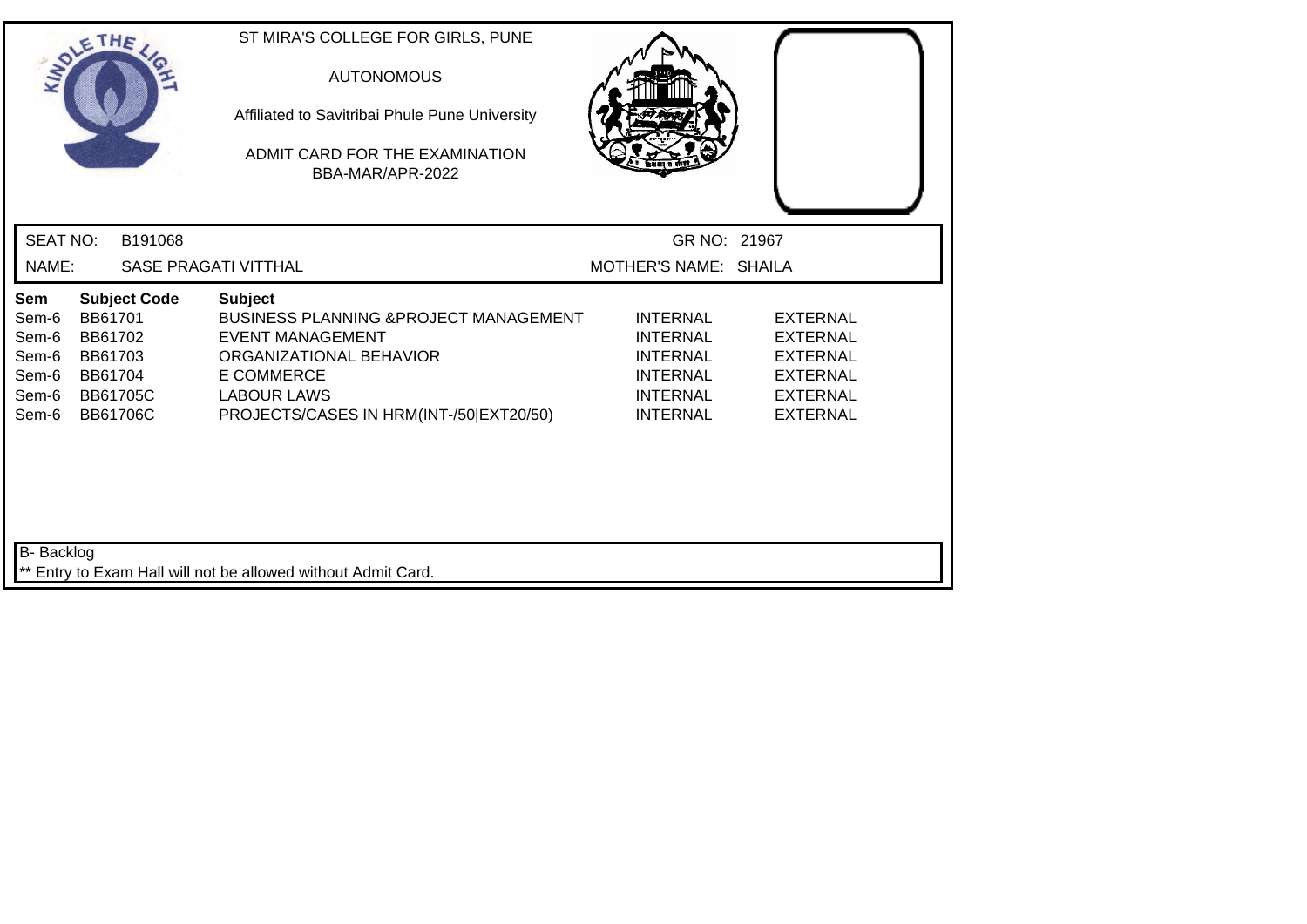| GR NO: 21970                                                                                                   |                                                                                                                |
|----------------------------------------------------------------------------------------------------------------|----------------------------------------------------------------------------------------------------------------|
| MOTHER'S NAME: SMITA                                                                                           |                                                                                                                |
| <b>INTERNAL</b><br><b>INTERNAL</b><br><b>INTERNAL</b><br><b>INTERNAL</b><br><b>INTERNAL</b><br><b>INTERNAL</b> | <b>EXTERNAL</b><br><b>EXTERNAL</b><br><b>EXTERNAL</b><br><b>EXTERNAL</b><br><b>EXTERNAL</b><br><b>EXTERNAL</b> |
|                                                                                                                |                                                                                                                |
|                                                                                                                | <b>BUSINESS PLANNING &amp; PROJECT MANAGEMENT</b><br>PROJECTS/CASES IN FINANCE(INT-/50 EXT20/50)               |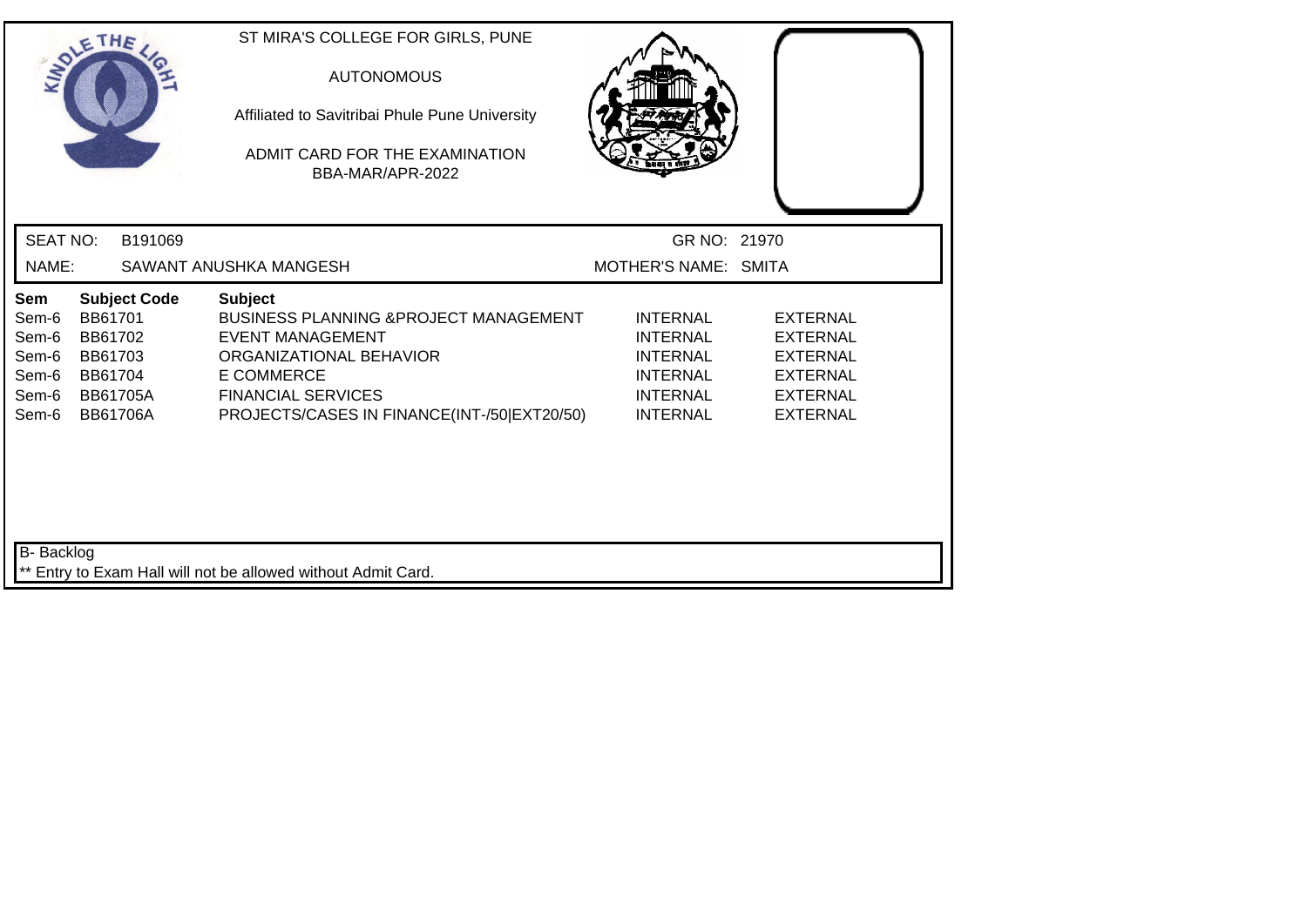| SOLETHE .                                                                                                                                                   | ST MIRA'S COLLEGE FOR GIRLS, PUNE<br><b>AUTONOMOUS</b><br>Affiliated to Savitribai Phule Pune University<br>ADMIT CARD FOR THE EXAMINATION<br>BBA-MAR/APR-2022                                                      |                                                                                                                |                                                                                                                |  |
|-------------------------------------------------------------------------------------------------------------------------------------------------------------|---------------------------------------------------------------------------------------------------------------------------------------------------------------------------------------------------------------------|----------------------------------------------------------------------------------------------------------------|----------------------------------------------------------------------------------------------------------------|--|
| <b>SEAT NO:</b><br>B191070                                                                                                                                  |                                                                                                                                                                                                                     | GR NO: 21972                                                                                                   |                                                                                                                |  |
| NAME:<br><b>RITAMBHARA</b>                                                                                                                                  |                                                                                                                                                                                                                     | MOTHER'S NAME: ANITA SHANDILYA                                                                                 |                                                                                                                |  |
| <b>Subject Code</b><br>Sem<br>BB61701<br>Sem-6<br>Sem-6<br>BB61702<br>Sem-6<br>BB61703<br>Sem-6<br>BB61704<br>Sem-6<br>BB61705A<br>Sem-6<br><b>BB61706A</b> | <b>Subject</b><br><b>BUSINESS PLANNING &amp; PROJECT MANAGEMENT</b><br>EVENT MANAGEMENT<br>ORGANIZATIONAL BEHAVIOR<br><b>E COMMERCE</b><br><b>FINANCIAL SERVICES</b><br>PROJECTS/CASES IN FINANCE(INT-/50 EXT20/50) | <b>INTERNAL</b><br><b>INTERNAL</b><br><b>INTERNAL</b><br><b>INTERNAL</b><br><b>INTERNAL</b><br><b>INTERNAL</b> | <b>EXTERNAL</b><br><b>EXTERNAL</b><br><b>EXTERNAL</b><br><b>EXTERNAL</b><br><b>EXTERNAL</b><br><b>EXTERNAL</b> |  |
| <b>B-</b> Backlog                                                                                                                                           | ** Entry to Exam Hall will not be allowed without Admit Card.                                                                                                                                                       |                                                                                                                |                                                                                                                |  |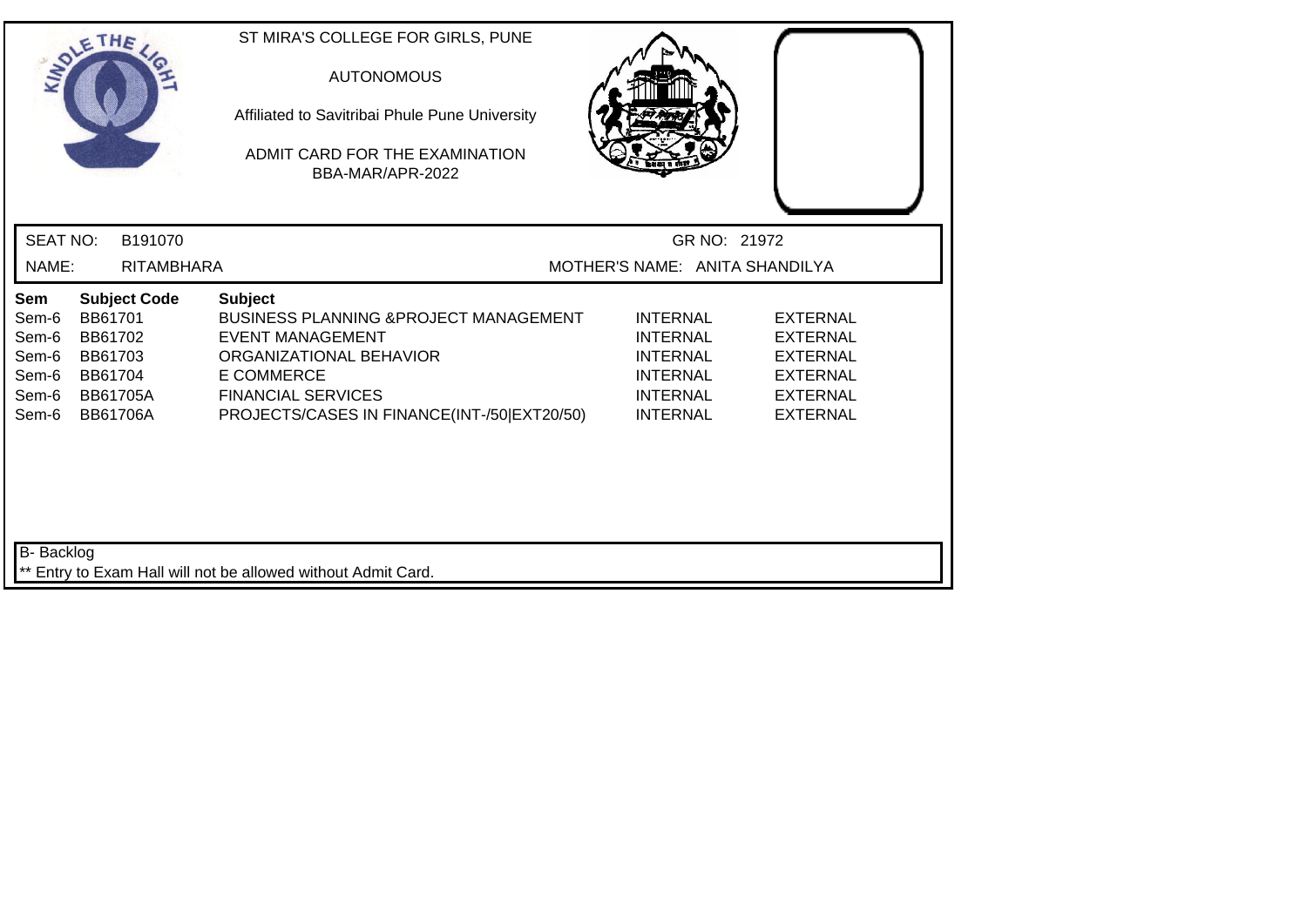| SOLETHE                                                   |                                                                                                       | ST MIRA'S COLLEGE FOR GIRLS, PUNE<br><b>AUTONOMOUS</b><br>Affiliated to Savitribai Phule Pune University<br>ADMIT CARD FOR THE EXAMINATION<br>BBA-MAR/APR-2022                                                                     |                                                                                                                |                                                                                                                |
|-----------------------------------------------------------|-------------------------------------------------------------------------------------------------------|------------------------------------------------------------------------------------------------------------------------------------------------------------------------------------------------------------------------------------|----------------------------------------------------------------------------------------------------------------|----------------------------------------------------------------------------------------------------------------|
| <b>SEAT NO:</b>                                           | B191071                                                                                               |                                                                                                                                                                                                                                    | GR NO: 21950                                                                                                   |                                                                                                                |
| NAME:                                                     |                                                                                                       | SHARMA POOJA ARJUN                                                                                                                                                                                                                 | MOTHER'S NAME: RANI                                                                                            |                                                                                                                |
| Sem<br>Sem-6<br>Sem-6<br>Sem-6<br>Sem-6<br>Sem-6<br>Sem-6 | <b>Subject Code</b><br>BB61701<br>BB61702<br>BB61703<br>BB61704<br><b>BB61705B</b><br><b>BB61706B</b> | <b>Subject</b><br><b>BUSINESS PLANNING &amp; PROJECT MANAGEMENT</b><br><b>EVENT MANAGEMENT</b><br>ORGANIZATIONAL BEHAVIOR<br><b>E COMMERCE</b><br>ADVERTISING AND SALES PROMOTION<br>PROJECTS/CASES IN MARKETING(INT-/50 EXT20/50) | <b>INTERNAL</b><br><b>INTERNAL</b><br><b>INTERNAL</b><br><b>INTERNAL</b><br><b>INTERNAL</b><br><b>INTERNAL</b> | <b>EXTERNAL</b><br><b>EXTERNAL</b><br><b>EXTERNAL</b><br><b>EXTERNAL</b><br><b>EXTERNAL</b><br><b>EXTERNAL</b> |
| B- Backlog                                                |                                                                                                       | ** Entry to Exam Hall will not be allowed without Admit Card.                                                                                                                                                                      |                                                                                                                |                                                                                                                |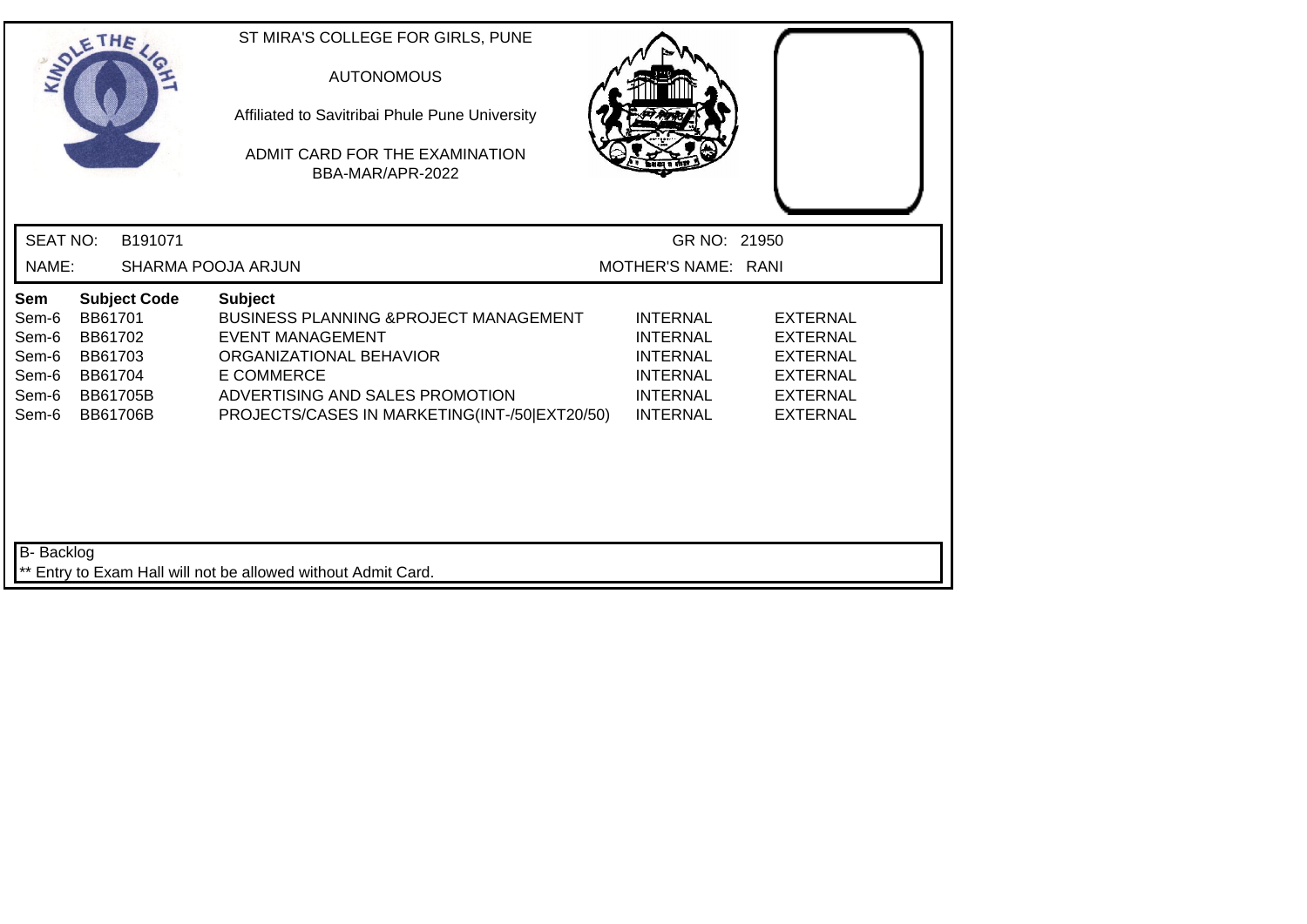| <b>INTO</b>                                      | THE                                                                                | ST MIRA'S COLLEGE FOR GIRLS, PUNE<br><b>AUTONOMOUS</b><br>Affiliated to Savitribai Phule Pune University<br>ADMIT CARD FOR THE EXAMINATION<br>BBA-MAR/APR-2022                                                                                                               |                                                                          |                                                                                             |
|--------------------------------------------------|------------------------------------------------------------------------------------|------------------------------------------------------------------------------------------------------------------------------------------------------------------------------------------------------------------------------------------------------------------------------|--------------------------------------------------------------------------|---------------------------------------------------------------------------------------------|
| <b>SEAT NO:</b>                                  | B191072                                                                            |                                                                                                                                                                                                                                                                              | GR NO: 21921                                                             |                                                                                             |
| NAME:                                            |                                                                                    | SHITOLE SAKSHI PRAMOD                                                                                                                                                                                                                                                        | MOTHER'S NAME: VANDANA                                                   |                                                                                             |
| Sem<br>Sem-4<br>Sem-4<br>Sem-4<br>Sem-4<br>Sem-4 | <b>Subject Code</b><br>BB42101<br>BB42102<br>BB42103<br>BB42104<br><b>BB42105C</b> | <b>Subject</b><br>ENTREPRENEURSHIP AND SMALLBUSINESS MANAGEMENT INTERNAL<br>PRODUCTIONS AND OPERATIONS MANAGEMENT<br><b>DECISION MAKING AND RISK MANAGEMENT</b><br>INTERNATIONAL BUSINESS MANAGEMENT<br><b>HUMAN RESOURCE MANAGEMENT FUNCTIONS &amp;</b><br><b>PRACTICES</b> | <b>INTERNAL</b><br><b>INTERNAL</b><br><b>INTERNAL</b><br><b>INTERNAL</b> | <b>EXTERNAL</b><br><b>EXTERNAL</b><br><b>EXTERNAL</b><br><b>EXTERNAL</b><br><b>EXTERNAL</b> |
| Sem-4                                            | <b>BB42106C</b>                                                                    | EMPLOYEE RECRUITMENT & RECORD MANAGEMENT +<br>COMPUTER COURSE (PRESCRIBED COURSE OR ONLINE<br>COURSE)                                                                                                                                                                        | <b>INTERNAL</b>                                                          | <b>EXTERNAL</b>                                                                             |
| Sem-4<br>Sem-4                                   | BBSEC <sub>3</sub><br><b>VBE</b>                                                   | COURSE IN ANALYSIS & PRESENTATION OF DATA<br><b>VALUE BASED EDUCATION</b>                                                                                                                                                                                                    | Grade<br>Grade                                                           |                                                                                             |
| B- Backlog                                       |                                                                                    | Entry to Exam Hall will not be allowed without Admit Card.                                                                                                                                                                                                                   |                                                                          |                                                                                             |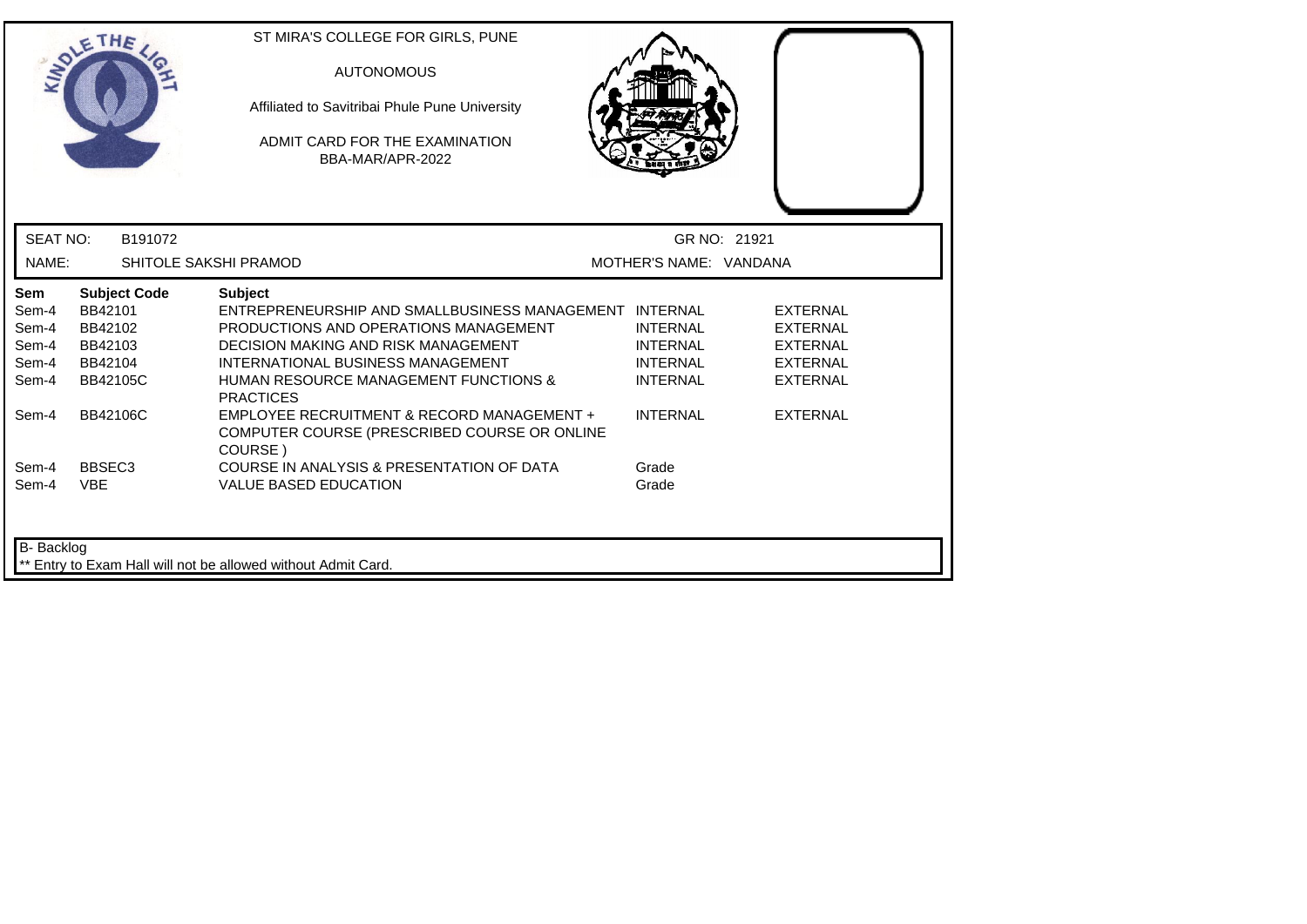| SOLETHE .                                                 |                                                                                                       |         | ST MIRA'S COLLEGE FOR GIRLS, PUNE<br><b>AUTONOMOUS</b><br>Affiliated to Savitribai Phule Pune University<br>ADMIT CARD FOR THE EXAMINATION<br>BBA-MAR/APR-2022                                       |                                                                                                                |                                                                                                                |
|-----------------------------------------------------------|-------------------------------------------------------------------------------------------------------|---------|------------------------------------------------------------------------------------------------------------------------------------------------------------------------------------------------------|----------------------------------------------------------------------------------------------------------------|----------------------------------------------------------------------------------------------------------------|
| <b>SEAT NO:</b>                                           |                                                                                                       | B191073 |                                                                                                                                                                                                      | GR NO: 21937                                                                                                   |                                                                                                                |
| NAME:                                                     |                                                                                                       |         | SINGH BEAUTYKUMARI BIJENDRAKUMAR                                                                                                                                                                     | MOTHER'S NAME: KIRAN                                                                                           |                                                                                                                |
| Sem<br>Sem-6<br>Sem-6<br>Sem-6<br>Sem-6<br>Sem-6<br>Sem-6 | <b>Subject Code</b><br>BB61701<br>BB61702<br>BB61703<br>BB61704<br><b>BB61705C</b><br><b>BB61706C</b> |         | <b>Subject</b><br>BUSINESS PLANNING & PROJECT MANAGEMENT<br><b>EVENT MANAGEMENT</b><br>ORGANIZATIONAL BEHAVIOR<br><b>E COMMERCE</b><br><b>LABOUR LAWS</b><br>PROJECTS/CASES IN HRM(INT-/50 EXT20/50) | <b>INTERNAL</b><br><b>INTERNAL</b><br><b>INTERNAL</b><br><b>INTERNAL</b><br><b>INTERNAL</b><br><b>INTERNAL</b> | <b>EXTERNAL</b><br><b>EXTERNAL</b><br><b>EXTERNAL</b><br><b>EXTERNAL</b><br><b>EXTERNAL</b><br><b>EXTERNAL</b> |
| B- Backlog                                                |                                                                                                       |         | ** Entry to Exam Hall will not be allowed without Admit Card.                                                                                                                                        |                                                                                                                |                                                                                                                |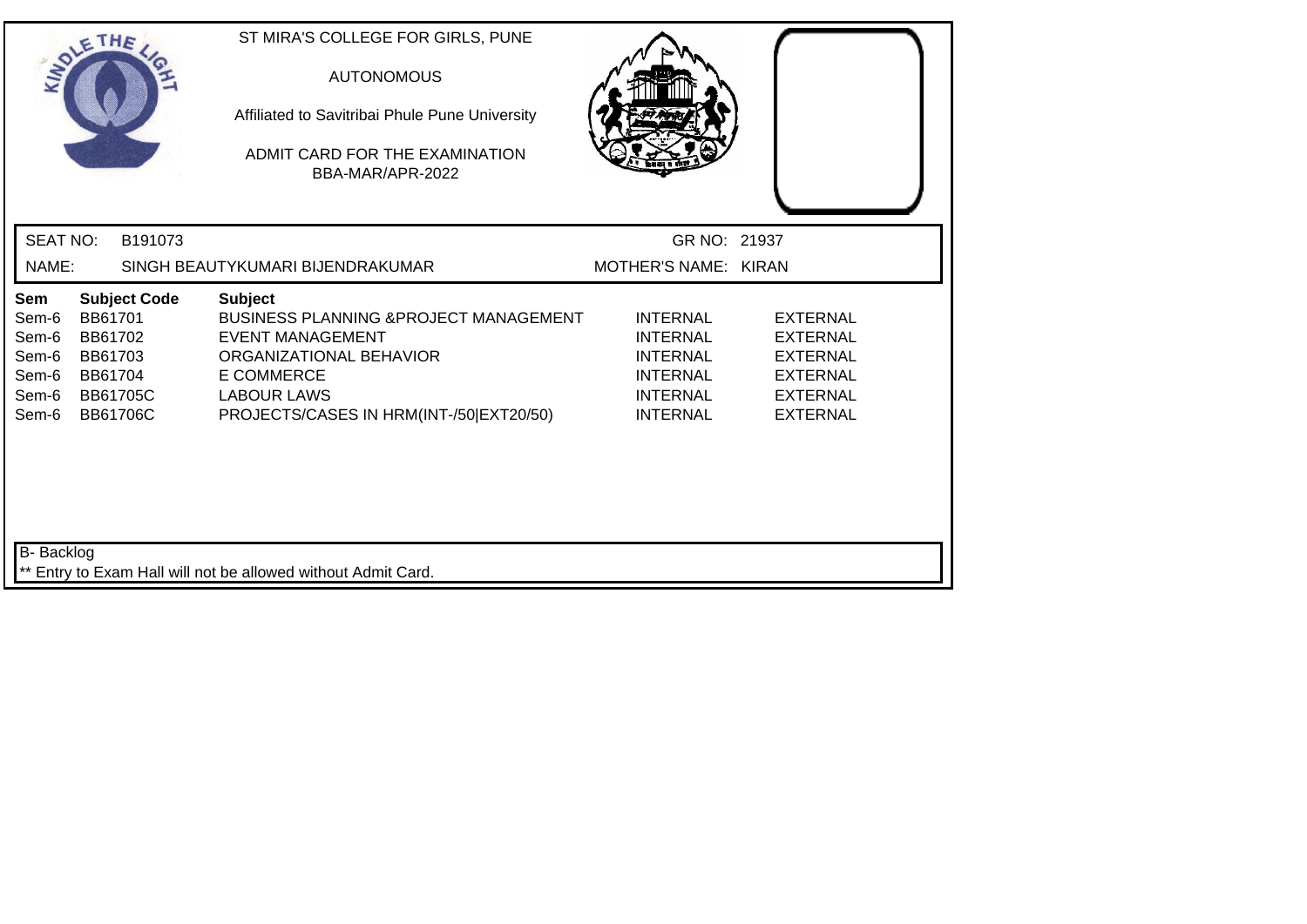| SOLETHE .                                                 |                                                                                |                     | ST MIRA'S COLLEGE FOR GIRLS, PUNE<br><b>AUTONOMOUS</b><br>Affiliated to Savitribai Phule Pune University<br>ADMIT CARD FOR THE EXAMINATION<br>BBA-MAR/APR-2022                                                             |                                                                                                                |                                                                                                                |
|-----------------------------------------------------------|--------------------------------------------------------------------------------|---------------------|----------------------------------------------------------------------------------------------------------------------------------------------------------------------------------------------------------------------------|----------------------------------------------------------------------------------------------------------------|----------------------------------------------------------------------------------------------------------------|
| <b>SEAT NO:</b>                                           |                                                                                | B191074             |                                                                                                                                                                                                                            | GR NO: 21946                                                                                                   |                                                                                                                |
| NAME:                                                     |                                                                                |                     | SONAWANE MADHAVI RAJENDRA                                                                                                                                                                                                  | MOTHER'S NAME: SAVITA                                                                                          |                                                                                                                |
| Sem<br>Sem-6<br>Sem-6<br>Sem-6<br>Sem-6<br>Sem-6<br>Sem-6 | BB61701<br>BB61702<br>BB61703<br>BB61704<br><b>BB61705A</b><br><b>BB61706A</b> | <b>Subject Code</b> | <b>Subject</b><br><b>BUSINESS PLANNING &amp; PROJECT MANAGEMENT</b><br><b>EVENT MANAGEMENT</b><br>ORGANIZATIONAL BEHAVIOR<br><b>E COMMERCE</b><br><b>FINANCIAL SERVICES</b><br>PROJECTS/CASES IN FINANCE(INT-/50 EXT20/50) | <b>INTERNAL</b><br><b>INTERNAL</b><br><b>INTERNAL</b><br><b>INTERNAL</b><br><b>INTERNAL</b><br><b>INTERNAL</b> | <b>EXTERNAL</b><br><b>EXTERNAL</b><br><b>EXTERNAL</b><br><b>EXTERNAL</b><br><b>EXTERNAL</b><br><b>EXTERNAL</b> |
| <b>B-</b> Backlog                                         |                                                                                |                     | ** Entry to Exam Hall will not be allowed without Admit Card.                                                                                                                                                              |                                                                                                                |                                                                                                                |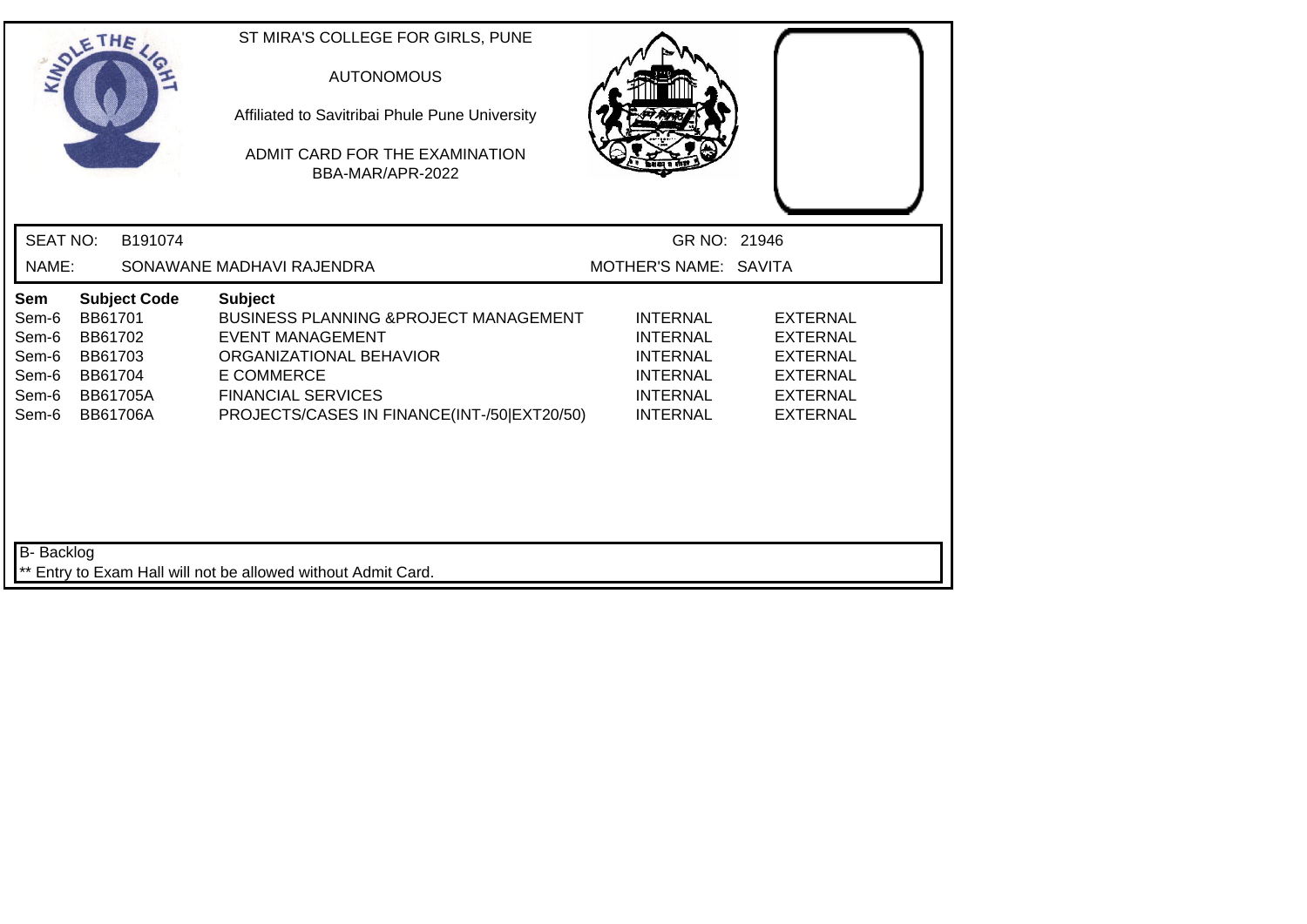| SOLETHE .                                                 |                                                                                |                     | ST MIRA'S COLLEGE FOR GIRLS, PUNE<br><b>AUTONOMOUS</b><br>Affiliated to Savitribai Phule Pune University<br>ADMIT CARD FOR THE EXAMINATION<br>BBA-MAR/APR-2022                                       |                                                                                                                |                                                                                                                |
|-----------------------------------------------------------|--------------------------------------------------------------------------------|---------------------|------------------------------------------------------------------------------------------------------------------------------------------------------------------------------------------------------|----------------------------------------------------------------------------------------------------------------|----------------------------------------------------------------------------------------------------------------|
| <b>SEAT NO:</b>                                           |                                                                                | B191075             |                                                                                                                                                                                                      | GR NO: 21912                                                                                                   |                                                                                                                |
| NAME:                                                     |                                                                                |                     | SONI GAYATRI RAKESH                                                                                                                                                                                  | MOTHER'S NAME: NEHA                                                                                            |                                                                                                                |
| Sem<br>Sem-6<br>Sem-6<br>Sem-6<br>Sem-6<br>Sem-6<br>Sem-6 | BB61701<br>BB61702<br>BB61703<br>BB61704<br><b>BB61705C</b><br><b>BB61706C</b> | <b>Subject Code</b> | <b>Subject</b><br>BUSINESS PLANNING & PROJECT MANAGEMENT<br><b>EVENT MANAGEMENT</b><br>ORGANIZATIONAL BEHAVIOR<br><b>E COMMERCE</b><br><b>LABOUR LAWS</b><br>PROJECTS/CASES IN HRM(INT-/50 EXT20/50) | <b>INTERNAL</b><br><b>INTERNAL</b><br><b>INTERNAL</b><br><b>INTERNAL</b><br><b>INTERNAL</b><br><b>INTERNAL</b> | <b>EXTERNAL</b><br><b>EXTERNAL</b><br><b>EXTERNAL</b><br><b>EXTERNAL</b><br><b>EXTERNAL</b><br><b>EXTERNAL</b> |
| B- Backlog                                                |                                                                                |                     | ** Entry to Exam Hall will not be allowed without Admit Card.                                                                                                                                        |                                                                                                                |                                                                                                                |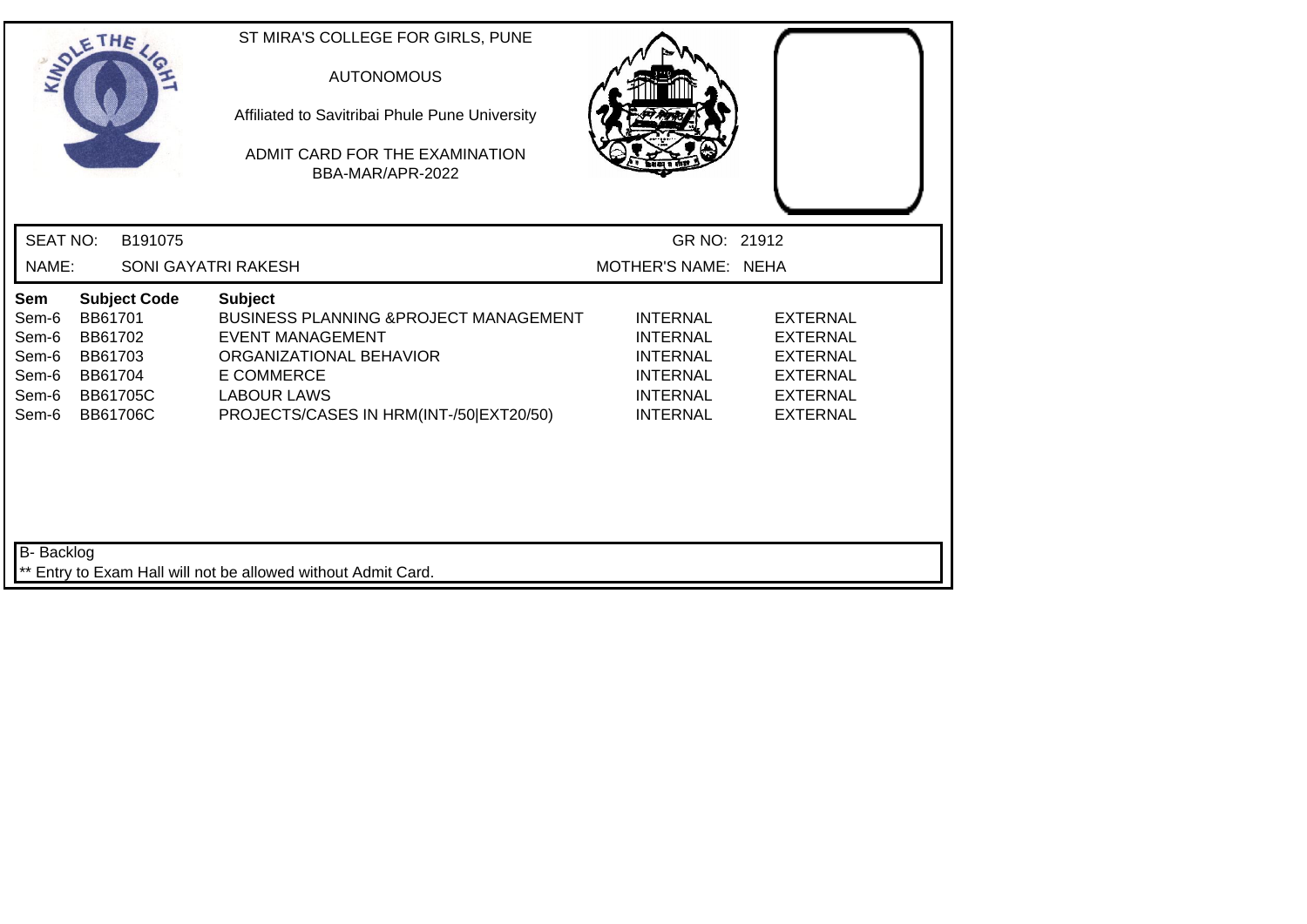|                                                           | SOLETHE .                                                                                             |         | ST MIRA'S COLLEGE FOR GIRLS, PUNE<br><b>AUTONOMOUS</b><br>Affiliated to Savitribai Phule Pune University<br>ADMIT CARD FOR THE EXAMINATION<br>BBA-MAR/APR-2022                                                 |                                                                                                                |                                                                                                                |
|-----------------------------------------------------------|-------------------------------------------------------------------------------------------------------|---------|----------------------------------------------------------------------------------------------------------------------------------------------------------------------------------------------------------------|----------------------------------------------------------------------------------------------------------------|----------------------------------------------------------------------------------------------------------------|
| <b>SEAT NO:</b>                                           |                                                                                                       | B191076 |                                                                                                                                                                                                                | GR NO: 21952                                                                                                   |                                                                                                                |
| NAME:                                                     |                                                                                                       |         | TILEKAR SAKSHI AVINASH                                                                                                                                                                                         | MOTHER'S NAME: ANITA                                                                                           |                                                                                                                |
| Sem<br>Sem-6<br>Sem-6<br>Sem-6<br>Sem-6<br>Sem-6<br>Sem-6 | <b>Subject Code</b><br>BB61701<br>BB61702<br>BB61703<br>BB61704<br><b>BB61705C</b><br><b>BB61706C</b> |         | <b>Subject</b><br><b>BUSINESS PLANNING &amp;PROJECT MANAGEMENT</b><br><b>EVENT MANAGEMENT</b><br>ORGANIZATIONAL BEHAVIOR<br><b>E COMMERCE</b><br><b>LABOUR LAWS</b><br>PROJECTS/CASES IN HRM(INT-/50 EXT20/50) | <b>INTERNAL</b><br><b>INTERNAL</b><br><b>INTERNAL</b><br><b>INTERNAL</b><br><b>INTERNAL</b><br><b>INTERNAL</b> | <b>EXTERNAL</b><br><b>EXTERNAL</b><br><b>EXTERNAL</b><br><b>EXTERNAL</b><br><b>EXTERNAL</b><br><b>EXTERNAL</b> |
| B- Backlog                                                |                                                                                                       |         | ** Entry to Exam Hall will not be allowed without Admit Card.                                                                                                                                                  |                                                                                                                |                                                                                                                |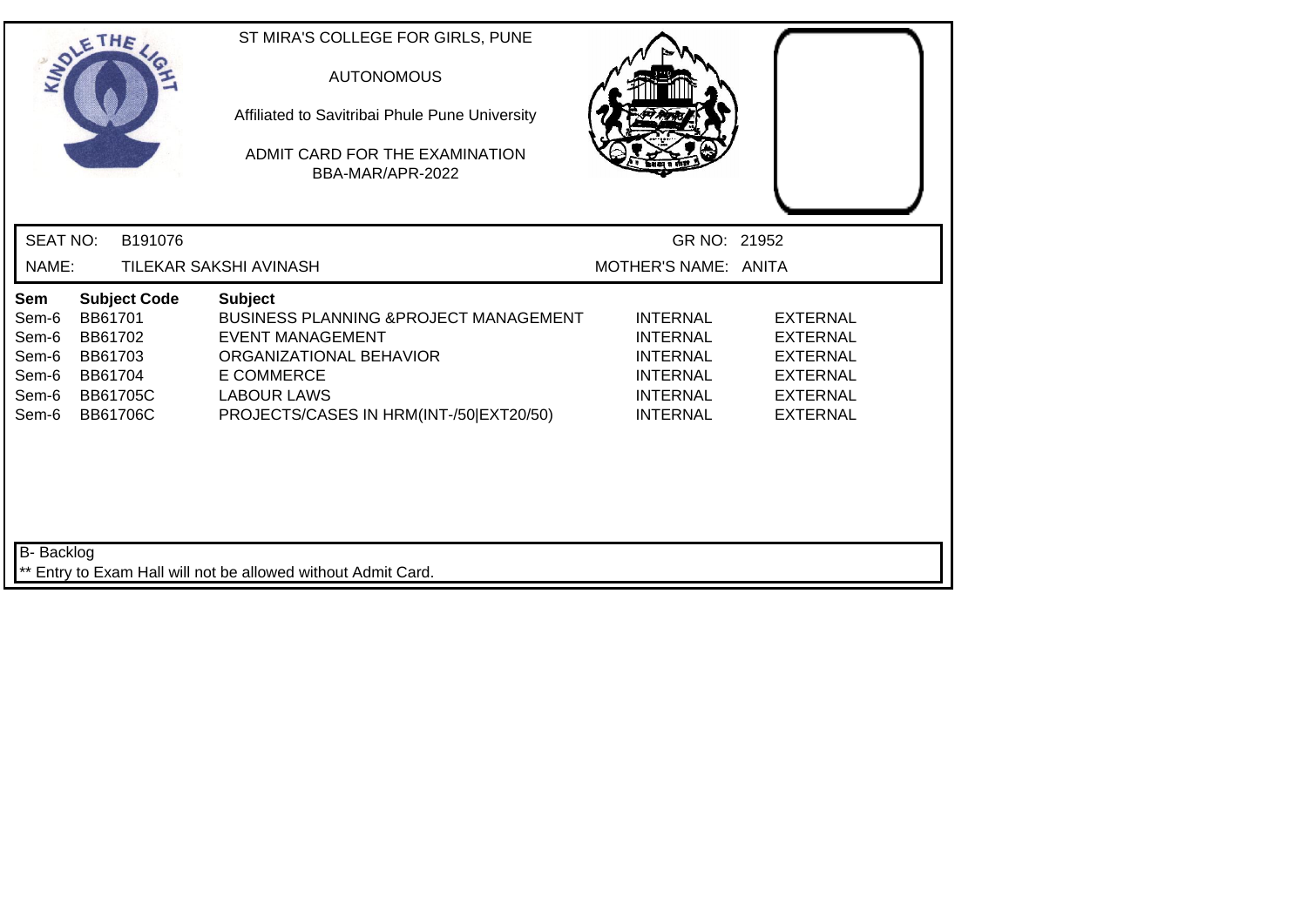| SOLE THE                                                  |                                                                                |                     | ST MIRA'S COLLEGE FOR GIRLS, PUNE<br><b>AUTONOMOUS</b><br>Affiliated to Savitribai Phule Pune University<br>ADMIT CARD FOR THE EXAMINATION<br>BBA-MAR/APR-2022                                                             |                                                                                                                |                                                                                                                |  |
|-----------------------------------------------------------|--------------------------------------------------------------------------------|---------------------|----------------------------------------------------------------------------------------------------------------------------------------------------------------------------------------------------------------------------|----------------------------------------------------------------------------------------------------------------|----------------------------------------------------------------------------------------------------------------|--|
| <b>SEAT NO:</b>                                           |                                                                                | B191078             |                                                                                                                                                                                                                            | GR NO: 21913                                                                                                   |                                                                                                                |  |
| NAME:                                                     |                                                                                |                     | RIDDHI SURESH WADHWANI                                                                                                                                                                                                     |                                                                                                                | MOTHER'S NAME: KARUNA SURESH WADHWANI                                                                          |  |
| Sem<br>Sem-6<br>Sem-6<br>Sem-6<br>Sem-6<br>Sem-6<br>Sem-6 | BB61701<br>BB61702<br>BB61703<br>BB61704<br><b>BB61705A</b><br><b>BB61706A</b> | <b>Subject Code</b> | <b>Subject</b><br><b>BUSINESS PLANNING &amp; PROJECT MANAGEMENT</b><br><b>EVENT MANAGEMENT</b><br>ORGANIZATIONAL BEHAVIOR<br><b>E COMMERCE</b><br><b>FINANCIAL SERVICES</b><br>PROJECTS/CASES IN FINANCE(INT-/50 EXT20/50) | <b>INTERNAL</b><br><b>INTERNAL</b><br><b>INTERNAL</b><br><b>INTERNAL</b><br><b>INTERNAL</b><br><b>INTERNAL</b> | <b>EXTERNAL</b><br><b>EXTERNAL</b><br><b>EXTERNAL</b><br><b>EXTERNAL</b><br><b>EXTERNAL</b><br><b>EXTERNAL</b> |  |
| B- Backlog                                                |                                                                                |                     | ** Entry to Exam Hall will not be allowed without Admit Card.                                                                                                                                                              |                                                                                                                |                                                                                                                |  |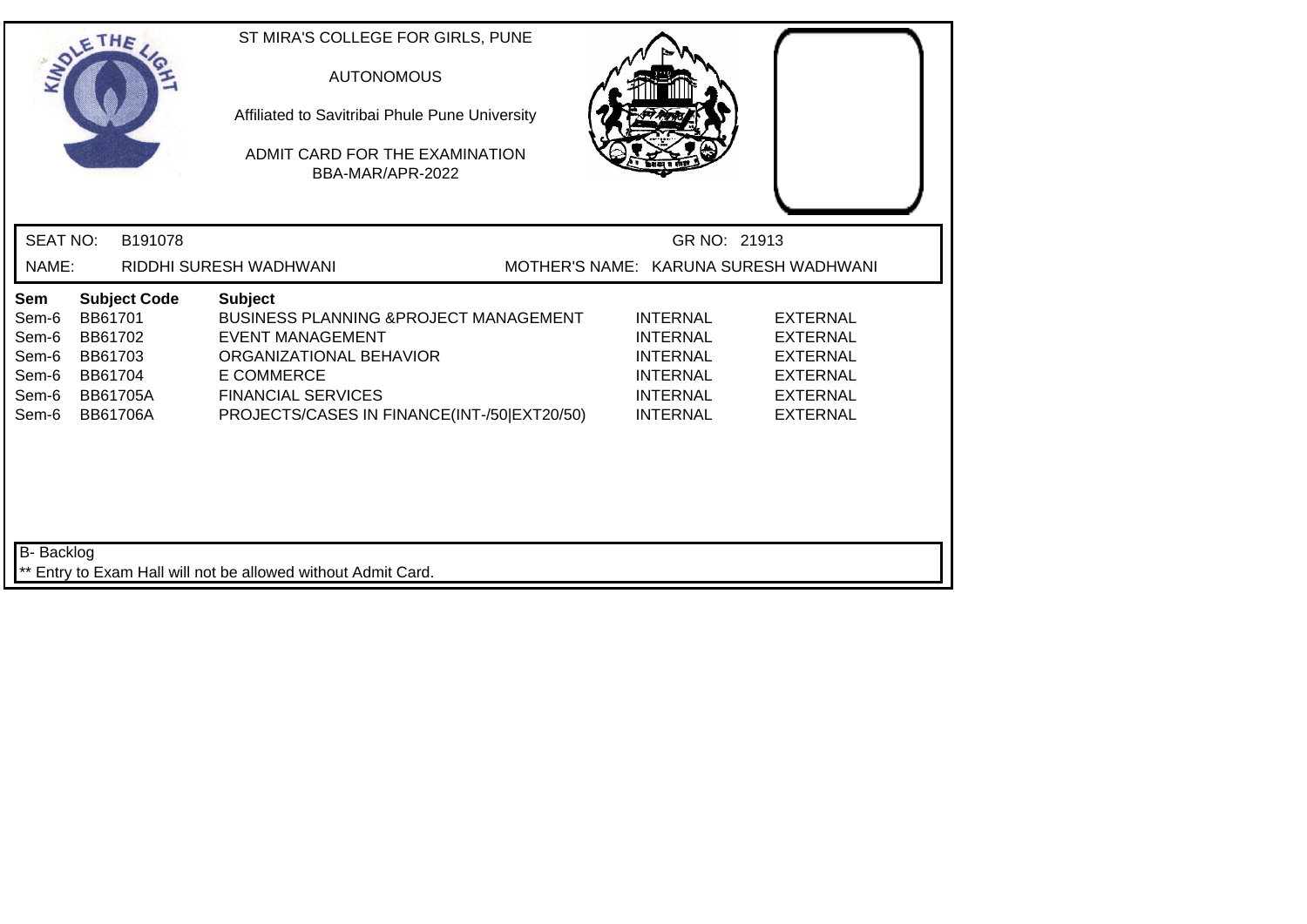|                                                           | SOLE THE                                                                                              | ST MIRA'S COLLEGE FOR GIRLS, PUNE<br><b>AUTONOMOUS</b><br>Affiliated to Savitribai Phule Pune University<br>ADMIT CARD FOR THE EXAMINATION<br>BBA-MAR/APR-2022                                                  |                                                                                                                |                                                                                                                |  |
|-----------------------------------------------------------|-------------------------------------------------------------------------------------------------------|-----------------------------------------------------------------------------------------------------------------------------------------------------------------------------------------------------------------|----------------------------------------------------------------------------------------------------------------|----------------------------------------------------------------------------------------------------------------|--|
| <b>SEAT NO:</b>                                           | B191079                                                                                               |                                                                                                                                                                                                                 | GR NO: 21941                                                                                                   |                                                                                                                |  |
| NAME:                                                     |                                                                                                       | <b>WAGHMARE MARIA SIMON</b>                                                                                                                                                                                     | MOTHER'S NAME: ELIZABETH                                                                                       |                                                                                                                |  |
| Sem<br>Sem-6<br>Sem-6<br>Sem-6<br>Sem-6<br>Sem-6<br>Sem-6 | <b>Subject Code</b><br>BB61701<br>BB61702<br>BB61703<br>BB61704<br><b>BB61705C</b><br><b>BB61706C</b> | <b>Subject</b><br><b>BUSINESS PLANNING &amp; PROJECT MANAGEMENT</b><br><b>EVENT MANAGEMENT</b><br>ORGANIZATIONAL BEHAVIOR<br><b>E COMMERCE</b><br><b>LABOUR LAWS</b><br>PROJECTS/CASES IN HRM(INT-/50 EXT20/50) | <b>INTERNAL</b><br><b>INTERNAL</b><br><b>INTERNAL</b><br><b>INTERNAL</b><br><b>INTERNAL</b><br><b>INTERNAL</b> | <b>EXTERNAL</b><br><b>EXTERNAL</b><br><b>EXTERNAL</b><br><b>EXTERNAL</b><br><b>EXTERNAL</b><br><b>EXTERNAL</b> |  |
| B- Backlog                                                |                                                                                                       | ** Entry to Exam Hall will not be allowed without Admit Card.                                                                                                                                                   |                                                                                                                |                                                                                                                |  |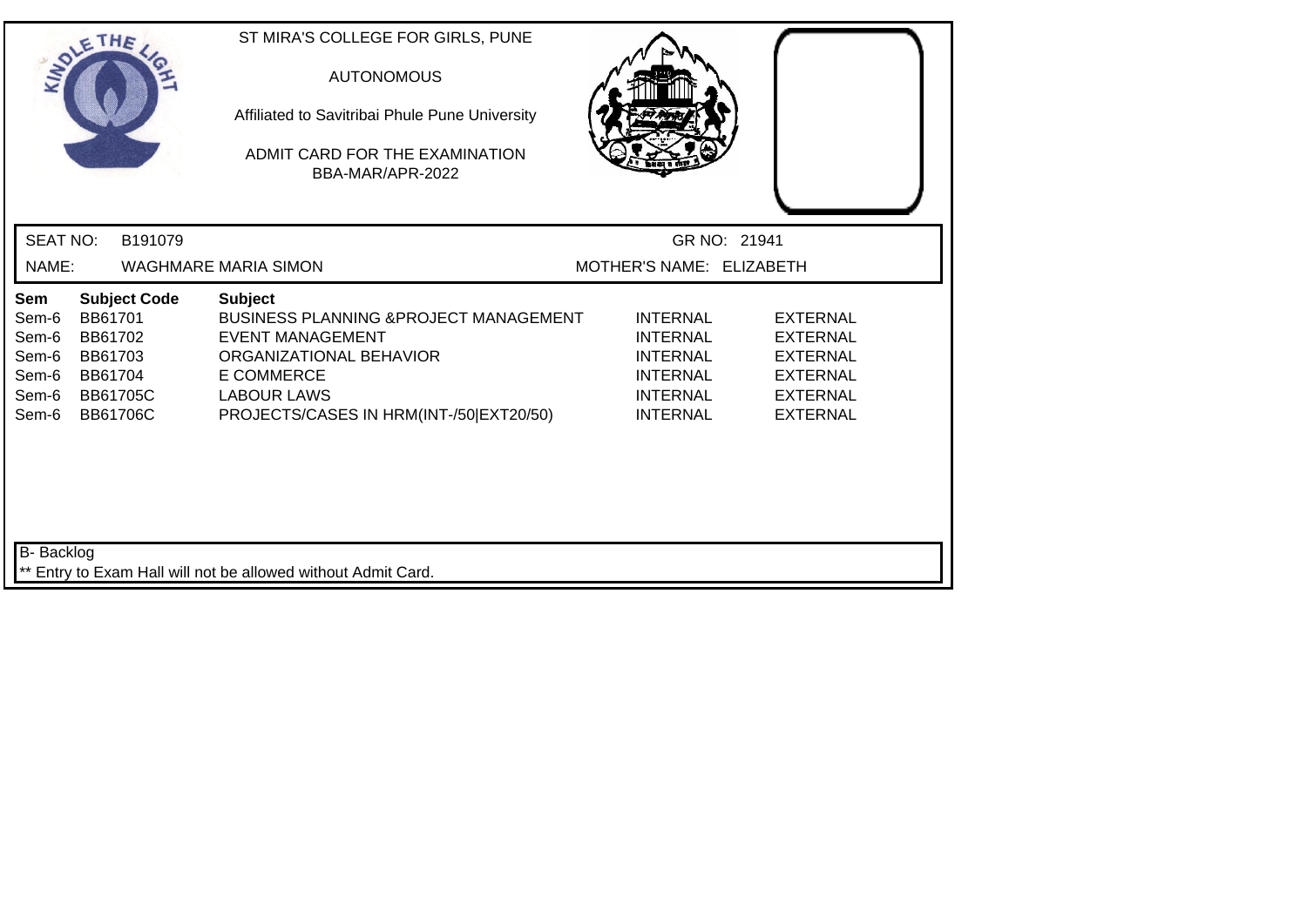| ADLE                                                      | THE                                                                                            | ST MIRA'S COLLEGE FOR GIRLS, PUNE<br><b>AUTONOMOUS</b><br>Affiliated to Savitribai Phule Pune University<br>ADMIT CARD FOR THE EXAMINATION<br>BBA-MAR/APR-2022                                                                                                                                                   |                                                                                             |                                                                                                                |  |
|-----------------------------------------------------------|------------------------------------------------------------------------------------------------|------------------------------------------------------------------------------------------------------------------------------------------------------------------------------------------------------------------------------------------------------------------------------------------------------------------|---------------------------------------------------------------------------------------------|----------------------------------------------------------------------------------------------------------------|--|
| <b>SEAT NO:</b>                                           | B201001                                                                                        |                                                                                                                                                                                                                                                                                                                  |                                                                                             | GR NO: 22083                                                                                                   |  |
| NAME:                                                     | Rukaiya                                                                                        |                                                                                                                                                                                                                                                                                                                  | MOTHER'S NAME: SEHMIDA                                                                      |                                                                                                                |  |
| Sem<br>Sem-4<br>Sem-4<br>Sem-4<br>Sem-4<br>Sem-4<br>Sem-4 | <b>Subject Code</b><br>BB42101<br>BB42102<br>BB42103<br>BB42104<br>BB42105B<br><b>BB42106B</b> | <b>Subject</b><br>ENTREPRENEURSHIP AND SMALLBUSINESS MANAGEMENT INTERNAL<br>PRODUCTIONS AND OPERATIONS MANAGEMENT<br>DECISION MAKING AND RISK MANAGEMENT<br>INTERNATIONAL BUSINESS MANAGEMENT<br><b>BUSINESS TAXATION</b><br>FINANCIAL SERVICES + COMPUTER COURSE (PRESCRIBED<br><b>COURSE OR ONLINE COURSE)</b> | <b>INTERNAL</b><br><b>INTERNAL</b><br><b>INTERNAL</b><br><b>INTERNAL</b><br><b>INTERNAL</b> | <b>EXTERNAL</b><br><b>EXTERNAL</b><br><b>EXTERNAL</b><br><b>EXTERNAL</b><br><b>EXTERNAL</b><br><b>EXTERNAL</b> |  |
| Sem-4<br>Sem-4                                            | BBSEC <sub>3</sub><br><b>VBE</b>                                                               | COURSE IN ANALYSIS & PRESENTATION OF DATA<br><b>VALUE BASED EDUCATION</b>                                                                                                                                                                                                                                        | Grade<br>Grade                                                                              |                                                                                                                |  |
| B- Backlog                                                |                                                                                                | ** Entry to Exam Hall will not be allowed without Admit Card.                                                                                                                                                                                                                                                    |                                                                                             |                                                                                                                |  |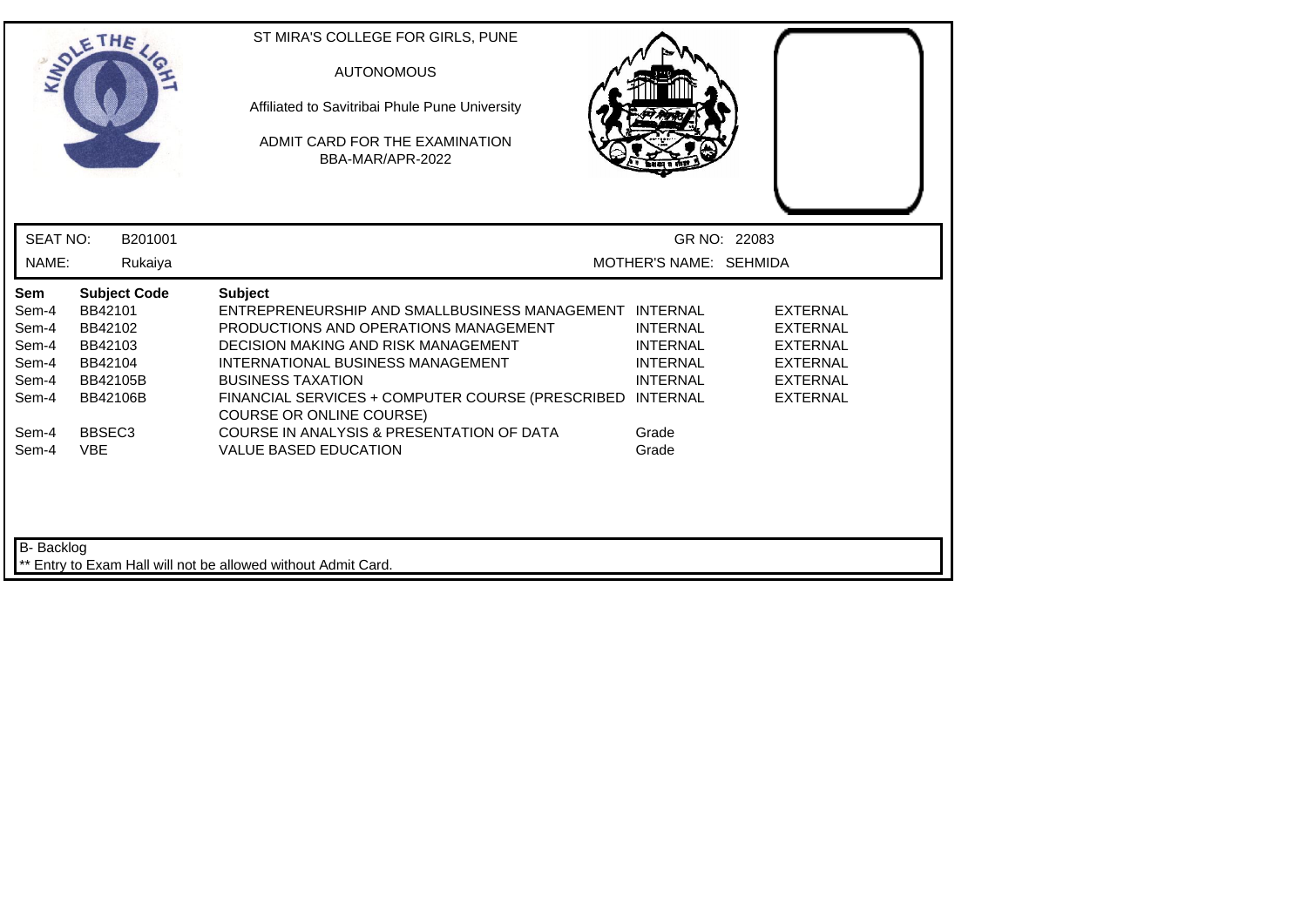|                                                           | THE                                                                                            | ST MIRA'S COLLEGE FOR GIRLS, PUNE<br><b>AUTONOMOUS</b><br>Affiliated to Savitribai Phule Pune University<br>ADMIT CARD FOR THE EXAMINATION<br>BBA-MAR/APR-2022                                                                                                                                                            |                                                                          |                                                                                                                |
|-----------------------------------------------------------|------------------------------------------------------------------------------------------------|---------------------------------------------------------------------------------------------------------------------------------------------------------------------------------------------------------------------------------------------------------------------------------------------------------------------------|--------------------------------------------------------------------------|----------------------------------------------------------------------------------------------------------------|
| <b>SEAT NO:</b>                                           | B201002                                                                                        |                                                                                                                                                                                                                                                                                                                           |                                                                          | GR NO: 22008                                                                                                   |
| NAME:                                                     | ARYA GOPALKRISHNAN                                                                             |                                                                                                                                                                                                                                                                                                                           |                                                                          | MOTHER'S NAME: THANKAMANI                                                                                      |
| Sem<br>Sem-4<br>Sem-4<br>Sem-4<br>Sem-4<br>Sem-4<br>Sem-4 | <b>Subject Code</b><br>BB42101<br>BB42102<br>BB42103<br>BB42104<br>BB42105B<br><b>BB42106B</b> | <b>Subject</b><br>ENTREPRENEURSHIP AND SMALLBUSINESS MANAGEMENT INTERNAL<br>PRODUCTIONS AND OPERATIONS MANAGEMENT<br>DECISION MAKING AND RISK MANAGEMENT<br>INTERNATIONAL BUSINESS MANAGEMENT<br><b>BUSINESS TAXATION</b><br>FINANCIAL SERVICES + COMPUTER COURSE (PRESCRIBED INTERNAL<br><b>COURSE OR ONLINE COURSE)</b> | <b>INTERNAL</b><br><b>INTERNAL</b><br><b>INTERNAL</b><br><b>INTERNAL</b> | <b>EXTERNAL</b><br><b>EXTERNAL</b><br><b>EXTERNAL</b><br><b>EXTERNAL</b><br><b>EXTERNAL</b><br><b>EXTERNAL</b> |
| Sem-4<br>Sem-4<br>B- Backlog                              | BBSEC <sub>3</sub><br><b>VBE</b>                                                               | COURSE IN ANALYSIS & PRESENTATION OF DATA<br><b>VALUE BASED EDUCATION</b>                                                                                                                                                                                                                                                 | Grade<br>Grade                                                           |                                                                                                                |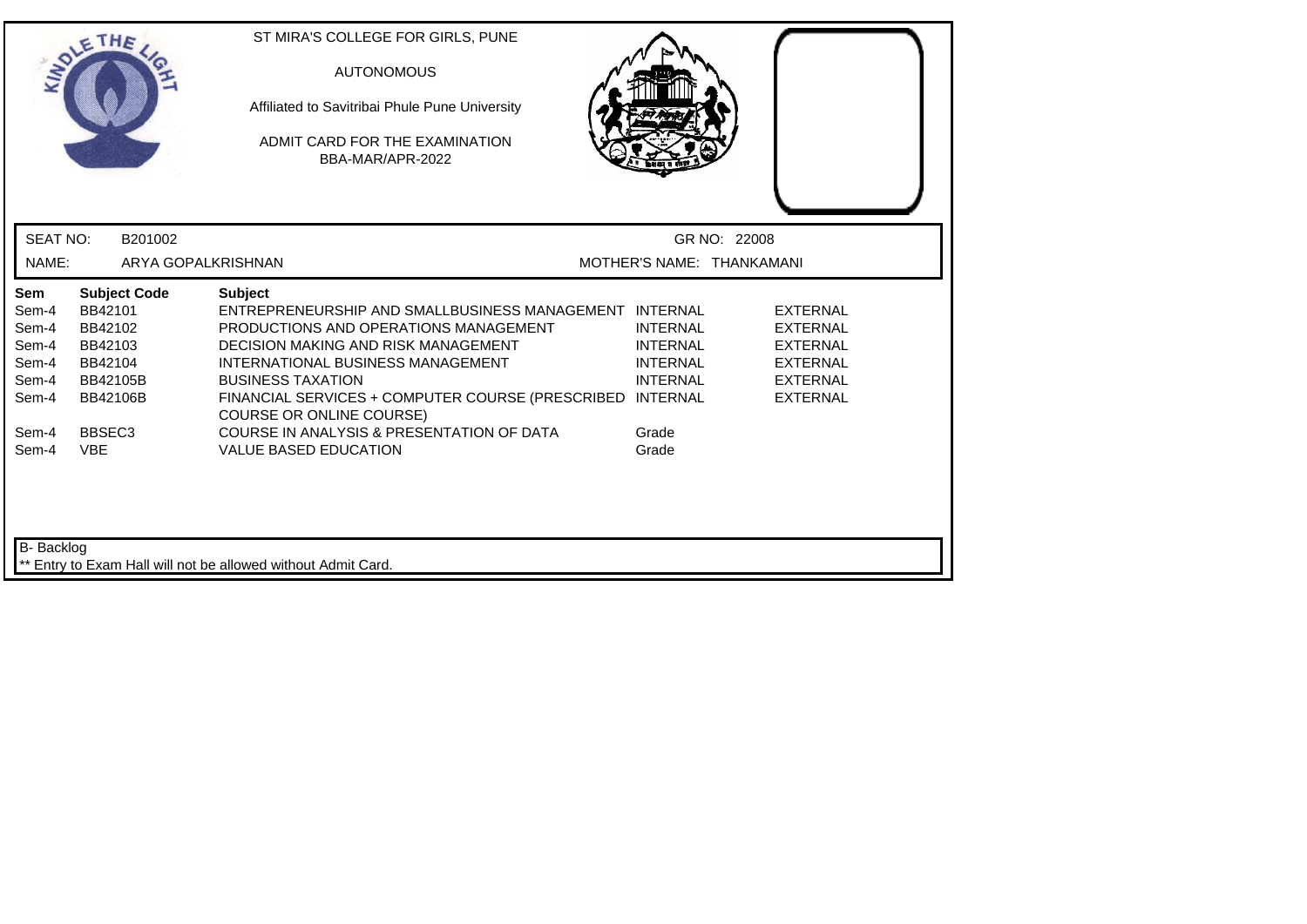| <b>INTI</b>                                             | THE                                                         |                           | ST MIRA'S COLLEGE FOR GIRLS, PUNE<br><b>AUTONOMOUS</b><br>Affiliated to Savitribai Phule Pune University<br>ADMIT CARD FOR THE EXAMINATION<br>BBA-MAR/APR-2022                                                                                                               |                                                                          |                                                                                      |
|---------------------------------------------------------|-------------------------------------------------------------|---------------------------|------------------------------------------------------------------------------------------------------------------------------------------------------------------------------------------------------------------------------------------------------------------------------|--------------------------------------------------------------------------|--------------------------------------------------------------------------------------|
| <b>SEAT NO:</b>                                         |                                                             | B201004                   |                                                                                                                                                                                                                                                                              | GR NO: 22003                                                             |                                                                                      |
| NAME:                                                   |                                                             | <b>SAKSHI ANIL AGLAWE</b> |                                                                                                                                                                                                                                                                              | MOTHER'S NAME: ANITA                                                     |                                                                                      |
| <b>Sem</b><br>Sem-4<br>Sem-4<br>Sem-4<br>Sem-4<br>Sem-4 | BB42101<br>BB42102<br>BB42103<br>BB42104<br><b>BB42105C</b> | <b>Subject Code</b>       | <b>Subject</b><br>ENTREPRENEURSHIP AND SMALLBUSINESS MANAGEMENT INTERNAL<br>PRODUCTIONS AND OPERATIONS MANAGEMENT<br><b>DECISION MAKING AND RISK MANAGEMENT</b><br>INTERNATIONAL BUSINESS MANAGEMENT<br><b>HUMAN RESOURCE MANAGEMENT FUNCTIONS &amp;</b><br><b>PRACTICES</b> | <b>INTERNAL</b><br><b>INTERNAL</b><br><b>INTERNAL</b><br><b>INTERNAL</b> | <b>EXTERNAL</b><br><b>EXTERNAL</b><br><b>EXTERNAL</b><br>EXTERNAL<br><b>EXTERNAL</b> |
| Sem-4                                                   | <b>BB42106C</b>                                             |                           | EMPLOYEE RECRUITMENT & RECORD MANAGEMENT +<br>COMPUTER COURSE (PRESCRIBED COURSE OR ONLINE<br>COURSE)                                                                                                                                                                        | <b>INTERNAL</b>                                                          | <b>EXTERNAL</b>                                                                      |
| Sem-4<br>Sem-4                                          | BBSEC <sub>3</sub><br><b>VBE</b>                            |                           | COURSE IN ANALYSIS & PRESENTATION OF DATA<br><b>VALUE BASED EDUCATION</b>                                                                                                                                                                                                    | Grade<br>Grade                                                           |                                                                                      |
| B- Backlog                                              |                                                             |                           | ** Entry to Exam Hall will not be allowed without Admit Card.                                                                                                                                                                                                                |                                                                          |                                                                                      |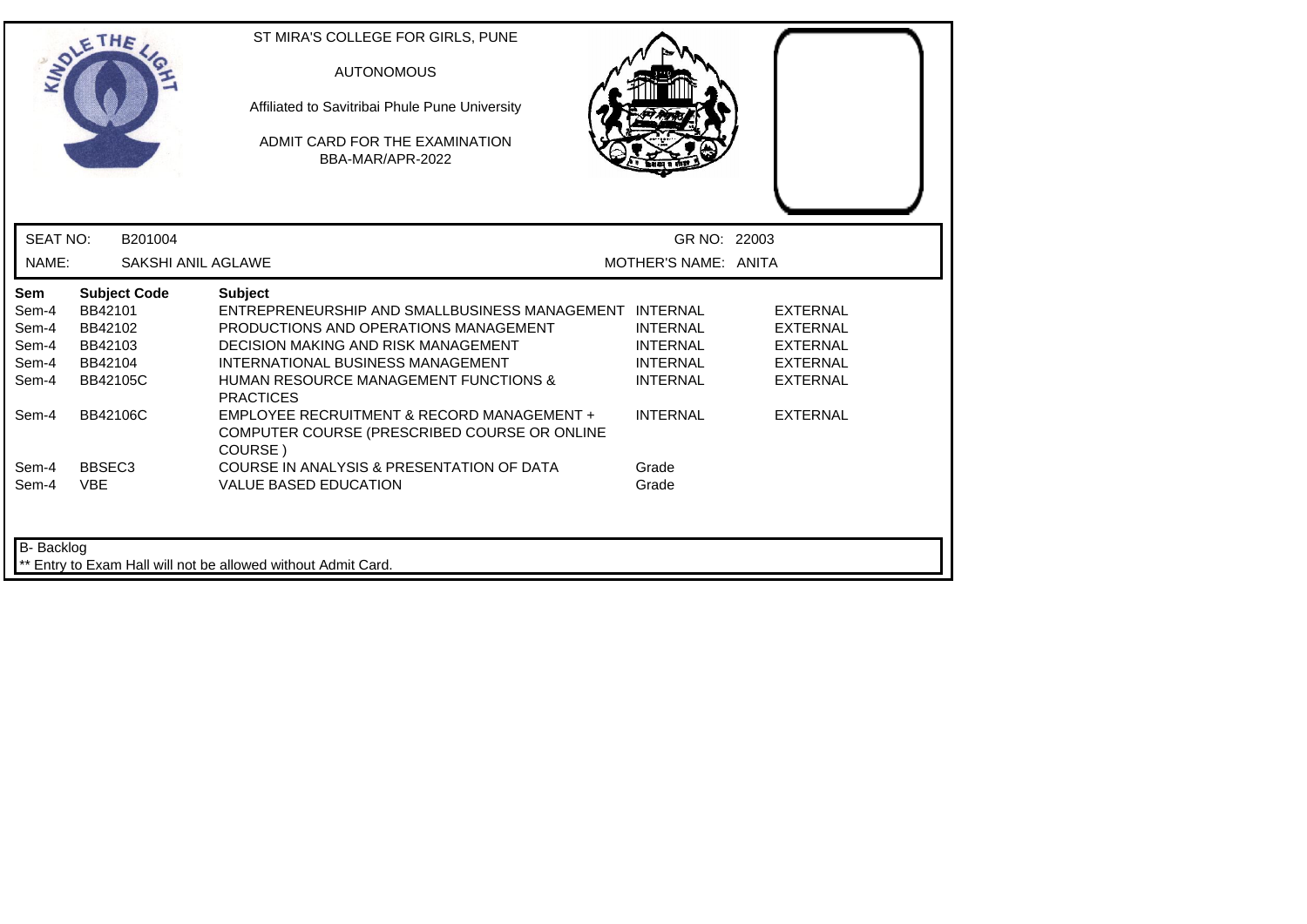|                                                                  | THE                                                                            |                     | ST MIRA'S COLLEGE FOR GIRLS, PUNE<br><b>AUTONOMOUS</b><br>Affiliated to Savitribai Phule Pune University<br>ADMIT CARD FOR THE EXAMINATION<br>BBA-MAR/APR-2022                                                                                                                                                             |                                                                                             |                                                                                                                |
|------------------------------------------------------------------|--------------------------------------------------------------------------------|---------------------|----------------------------------------------------------------------------------------------------------------------------------------------------------------------------------------------------------------------------------------------------------------------------------------------------------------------------|---------------------------------------------------------------------------------------------|----------------------------------------------------------------------------------------------------------------|
| <b>SEAT NO:</b>                                                  |                                                                                | B201005             |                                                                                                                                                                                                                                                                                                                            | GR NO: 22051                                                                                |                                                                                                                |
| NAME:                                                            |                                                                                | SAMREEN VAZEER AJAM |                                                                                                                                                                                                                                                                                                                            | MOTHER'S NAME: RAZIYA                                                                       |                                                                                                                |
| <b>Sem</b><br>Sem-4<br>Sem-4<br>Sem-4<br>Sem-4<br>Sem-4<br>Sem-4 | BB42101<br>BB42102<br>BB42103<br>BB42104<br><b>BB42105C</b><br><b>BB42106C</b> | <b>Subject Code</b> | <b>Subject</b><br>ENTREPRENEURSHIP AND SMALLBUSINESS MANAGEMENT INTERNAL<br>PRODUCTIONS AND OPERATIONS MANAGEMENT<br><b>DECISION MAKING AND RISK MANAGEMENT</b><br>INTERNATIONAL BUSINESS MANAGEMENT<br><b>HUMAN RESOURCE MANAGEMENT FUNCTIONS &amp;</b><br><b>PRACTICES</b><br>EMPLOYEE RECRUITMENT & RECORD MANAGEMENT + | <b>INTERNAL</b><br><b>INTERNAL</b><br><b>INTERNAL</b><br><b>INTERNAL</b><br><b>INTERNAL</b> | <b>EXTERNAL</b><br><b>EXTERNAL</b><br><b>EXTERNAL</b><br><b>EXTERNAL</b><br><b>EXTERNAL</b><br><b>EXTERNAL</b> |
|                                                                  |                                                                                |                     | COMPUTER COURSE (PRESCRIBED COURSE OR ONLINE<br>COURSE)                                                                                                                                                                                                                                                                    |                                                                                             |                                                                                                                |
| Sem-4<br>Sem-4                                                   | BBSEC <sub>3</sub><br><b>VBE</b>                                               |                     | COURSE IN ANALYSIS & PRESENTATION OF DATA<br><b>VALUE BASED EDUCATION</b>                                                                                                                                                                                                                                                  | Grade<br>Grade                                                                              |                                                                                                                |
| B- Backlog                                                       |                                                                                |                     | ** Entry to Exam Hall will not be allowed without Admit Card.                                                                                                                                                                                                                                                              |                                                                                             |                                                                                                                |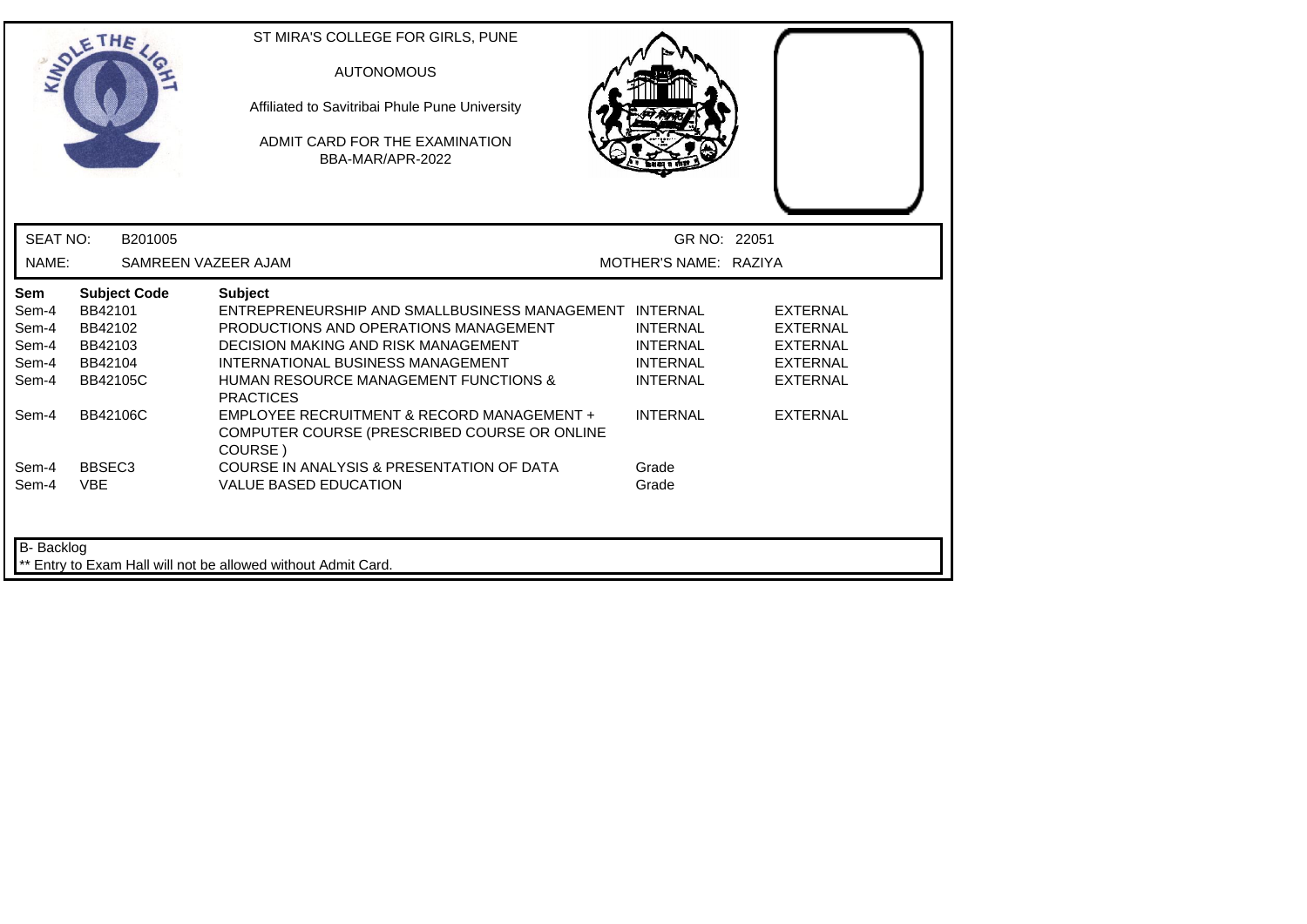|                                                                  | THE                                                                                            | ST MIRA'S COLLEGE FOR GIRLS, PUNE<br><b>AUTONOMOUS</b><br>Affiliated to Savitribai Phule Pune University<br>ADMIT CARD FOR THE EXAMINATION<br>BBA-MAR/APR-2022                                                                                                                                                            |                                                                          |                                                                                                                |
|------------------------------------------------------------------|------------------------------------------------------------------------------------------------|---------------------------------------------------------------------------------------------------------------------------------------------------------------------------------------------------------------------------------------------------------------------------------------------------------------------------|--------------------------------------------------------------------------|----------------------------------------------------------------------------------------------------------------|
| <b>SEAT NO:</b>                                                  | B201006                                                                                        |                                                                                                                                                                                                                                                                                                                           | GR NO: 22001                                                             |                                                                                                                |
| NAME:                                                            |                                                                                                | CHINMAYEE DEEPAK AKOLKAR                                                                                                                                                                                                                                                                                                  | MOTHER'S NAME: KIRTI                                                     |                                                                                                                |
| <b>Sem</b><br>Sem-4<br>Sem-4<br>Sem-4<br>Sem-4<br>Sem-4<br>Sem-4 | <b>Subject Code</b><br>BB42101<br>BB42102<br>BB42103<br>BB42104<br>BB42105B<br><b>BB42106B</b> | <b>Subject</b><br>ENTREPRENEURSHIP AND SMALLBUSINESS MANAGEMENT INTERNAL<br>PRODUCTIONS AND OPERATIONS MANAGEMENT<br>DECISION MAKING AND RISK MANAGEMENT<br>INTERNATIONAL BUSINESS MANAGEMENT<br><b>BUSINESS TAXATION</b><br>FINANCIAL SERVICES + COMPUTER COURSE (PRESCRIBED INTERNAL<br><b>COURSE OR ONLINE COURSE)</b> | <b>INTERNAL</b><br><b>INTERNAL</b><br><b>INTERNAL</b><br><b>INTERNAL</b> | <b>EXTERNAL</b><br><b>EXTERNAL</b><br><b>EXTERNAL</b><br><b>EXTERNAL</b><br><b>EXTERNAL</b><br><b>EXTERNAL</b> |
| Sem-4<br>Sem-4<br>B- Backlog                                     | BBSEC <sub>3</sub><br><b>VBE</b>                                                               | COURSE IN ANALYSIS & PRESENTATION OF DATA<br><b>VALUE BASED EDUCATION</b>                                                                                                                                                                                                                                                 | Grade<br>Grade                                                           |                                                                                                                |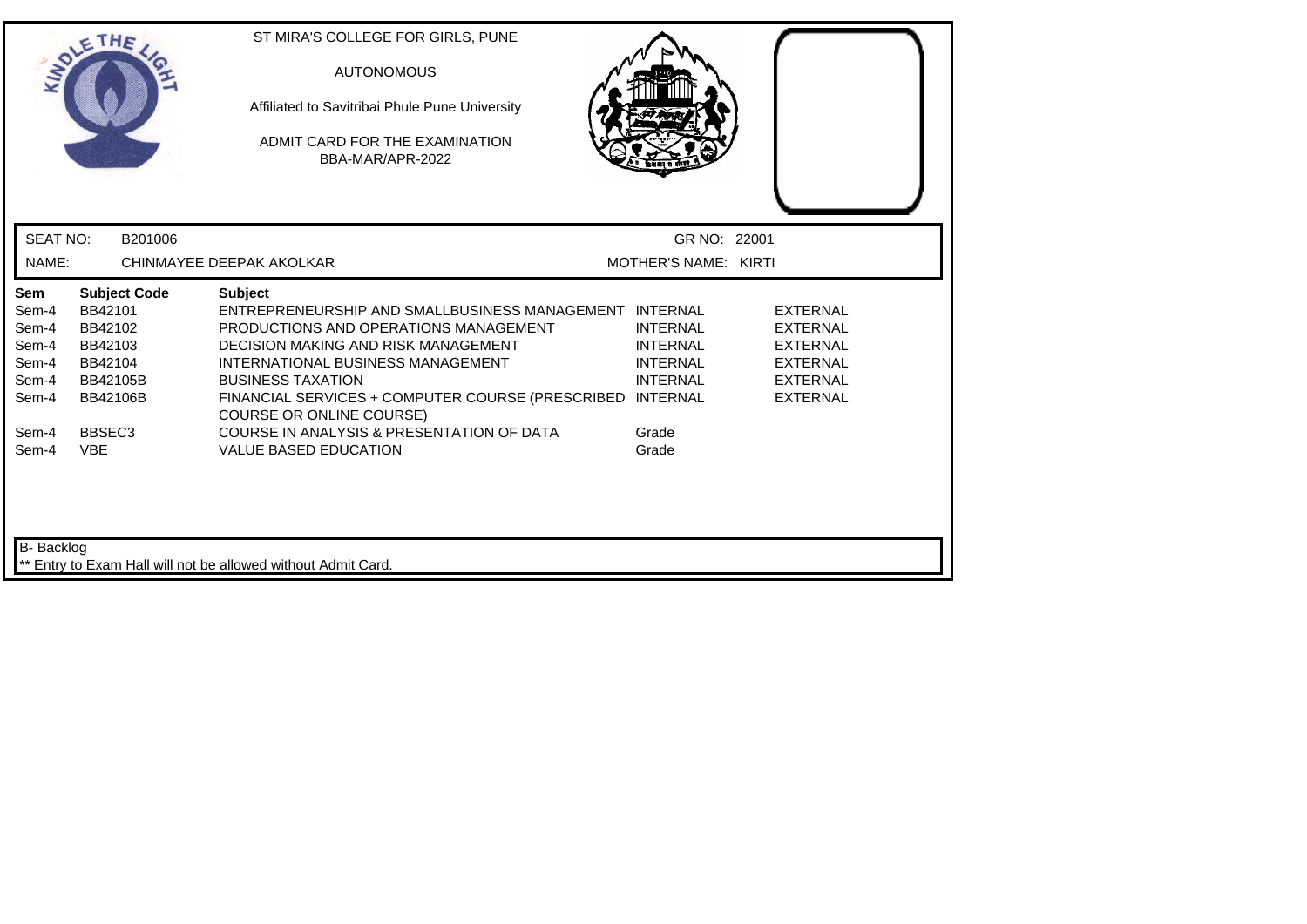|                 | THE                 | ST MIRA'S COLLEGE FOR GIRLS, PUNE<br><b>AUTONOMOUS</b><br>Affiliated to Savitribai Phule Pune University<br>ADMIT CARD FOR THE EXAMINATION<br>BBA-MAR/APR-2022 |                      |                 |
|-----------------|---------------------|----------------------------------------------------------------------------------------------------------------------------------------------------------------|----------------------|-----------------|
| <b>SEAT NO:</b> | B201007             |                                                                                                                                                                | GR NO: 22039         |                 |
| NAME:           |                     | BAFNA MANALI RAJKUMAR                                                                                                                                          | MOTHER'S NAME: RAKHI |                 |
| Sem             | <b>Subject Code</b> | <b>Subject</b>                                                                                                                                                 |                      |                 |
| Sem-4           | BB42101             | ENTREPRENEURSHIP AND SMALLBUSINESS MANAGEMENT INTERNAL                                                                                                         |                      | <b>EXTERNAL</b> |
| Sem-4           | BB42102             | PRODUCTIONS AND OPERATIONS MANAGEMENT                                                                                                                          | <b>INTERNAL</b>      | <b>EXTERNAL</b> |
| Sem-4           | BB42103             | <b>DECISION MAKING AND RISK MANAGEMENT</b>                                                                                                                     | <b>INTERNAL</b>      | <b>EXTERNAL</b> |
| Sem-4           | BB42104             | INTERNATIONAL BUSINESS MANAGEMENT                                                                                                                              | <b>INTERNAL</b>      | <b>EXTERNAL</b> |
| Sem-4           | <b>BB42105C</b>     | HUMAN RESOURCE MANAGEMENT FUNCTIONS &<br><b>PRACTICES</b>                                                                                                      | <b>INTERNAL</b>      | <b>EXTERNAL</b> |
| Sem-4           | <b>BB42106C</b>     | EMPLOYEE RECRUITMENT & RECORD MANAGEMENT +<br>COMPUTER COURSE (PRESCRIBED COURSE OR ONLINE<br>COURSE)                                                          | <b>INTERNAL</b>      | <b>EXTERNAL</b> |
| Sem-4           | BBSEC <sub>3</sub>  | COURSE IN ANALYSIS & PRESENTATION OF DATA                                                                                                                      | Grade                |                 |
| Sem-4           | <b>VBE</b>          | <b>VALUE BASED EDUCATION</b>                                                                                                                                   | Grade                |                 |
| B- Backlog      |                     | Entry to Exam Hall will not be allowed without Admit Card.                                                                                                     |                      |                 |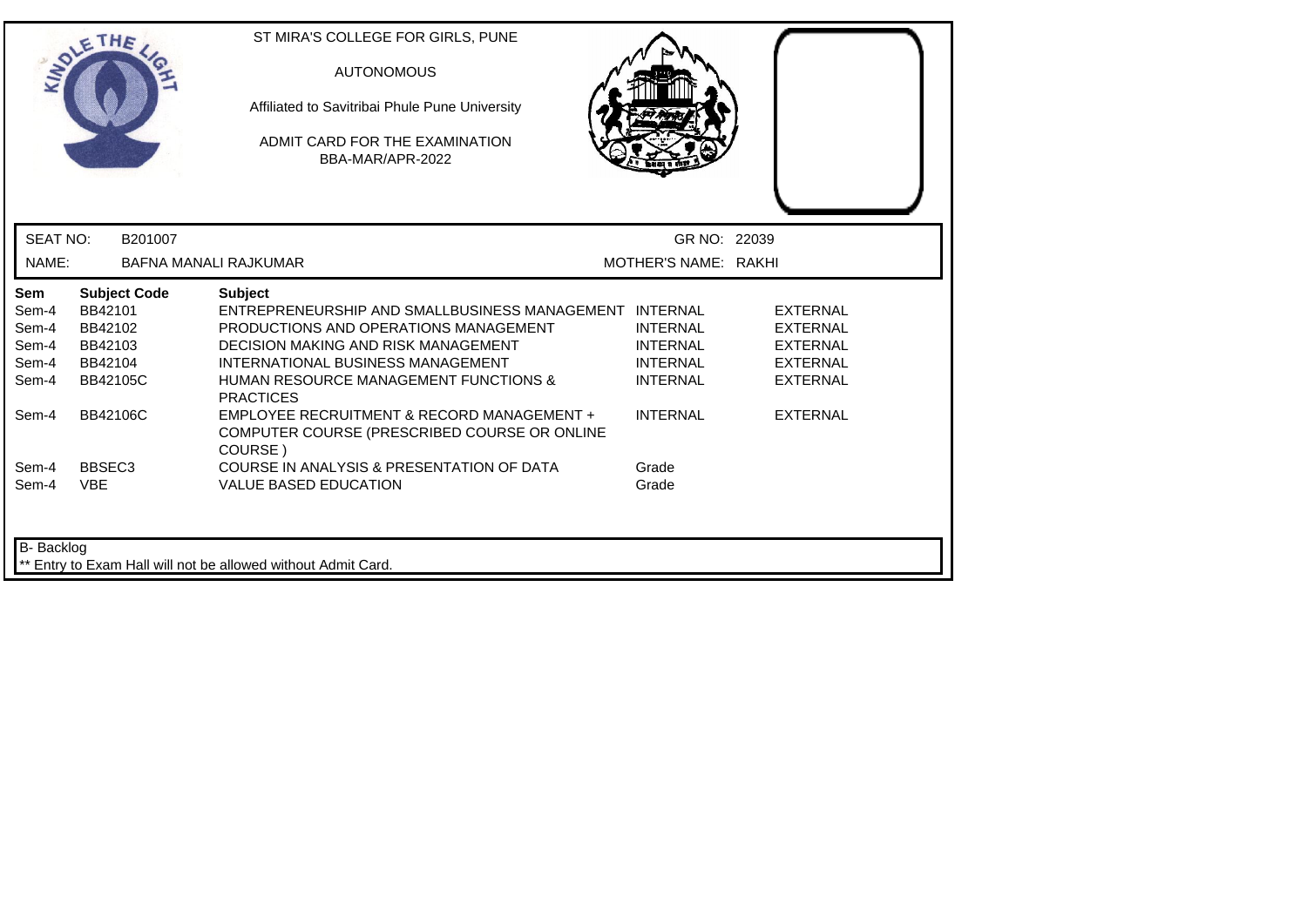| <b>MADY</b>                                               | THE                                                                                            | ST MIRA'S COLLEGE FOR GIRLS, PUNE<br><b>AUTONOMOUS</b><br>Affiliated to Savitribai Phule Pune University<br>ADMIT CARD FOR THE EXAMINATION<br>BBA-MAR/APR-2022                                                                                                                                                     |                                                                          |                                                                                                                |
|-----------------------------------------------------------|------------------------------------------------------------------------------------------------|--------------------------------------------------------------------------------------------------------------------------------------------------------------------------------------------------------------------------------------------------------------------------------------------------------------------|--------------------------------------------------------------------------|----------------------------------------------------------------------------------------------------------------|
| <b>SEAT NO:</b>                                           | B201008                                                                                        |                                                                                                                                                                                                                                                                                                                    |                                                                          | GR NO: 22052                                                                                                   |
| NAME:                                                     | <b>BAJIYA JYOTI SHISHPAL</b>                                                                   |                                                                                                                                                                                                                                                                                                                    | MOTHER'S NAME: PREMDEVI                                                  |                                                                                                                |
| Sem<br>Sem-4<br>Sem-4<br>Sem-4<br>Sem-4<br>Sem-4<br>Sem-4 | <b>Subject Code</b><br>BB42101<br>BB42102<br>BB42103<br>BB42104<br>BB42105B<br><b>BB42106B</b> | <b>Subject</b><br>ENTREPRENEURSHIP AND SMALLBUSINESS MANAGEMENT INTERNAL<br>PRODUCTIONS AND OPERATIONS MANAGEMENT<br>DECISION MAKING AND RISK MANAGEMENT<br>INTERNATIONAL BUSINESS MANAGEMENT<br><b>BUSINESS TAXATION</b><br>FINANCIAL SERVICES + COMPUTER COURSE (PRESCRIBED INTERNAL<br>COURSE OR ONLINE COURSE) | <b>INTERNAL</b><br><b>INTERNAL</b><br><b>INTERNAL</b><br><b>INTERNAL</b> | <b>EXTERNAL</b><br><b>EXTERNAL</b><br><b>EXTERNAL</b><br><b>EXTERNAL</b><br><b>EXTERNAL</b><br><b>EXTERNAL</b> |
| Sem-4<br>Sem-4<br>B- Backlog                              | BBSEC <sub>3</sub><br><b>VBE</b>                                                               | COURSE IN ANALYSIS & PRESENTATION OF DATA<br><b>VALUE BASED EDUCATION</b>                                                                                                                                                                                                                                          | Grade<br>Grade                                                           |                                                                                                                |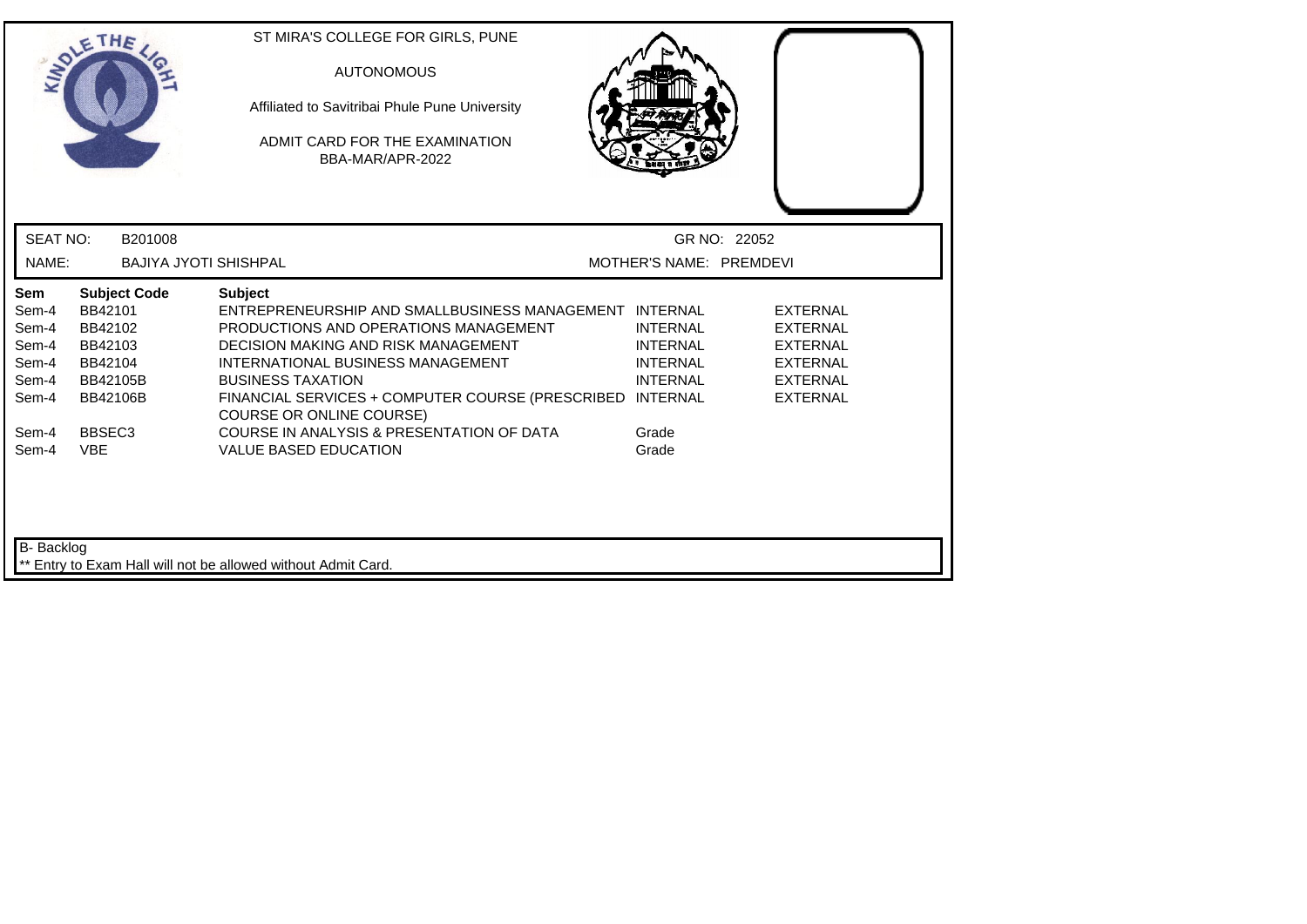| LADLE                                                   | THE                                                                         | ST MIRA'S COLLEGE FOR GIRLS, PUNE<br><b>AUTONOMOUS</b><br>Affiliated to Savitribai Phule Pune University<br>ADMIT CARD FOR THE EXAMINATION<br>BBA-MAR/APR-2022                                                                                                    |                                                                          |                                                                                             |
|---------------------------------------------------------|-----------------------------------------------------------------------------|-------------------------------------------------------------------------------------------------------------------------------------------------------------------------------------------------------------------------------------------------------------------|--------------------------------------------------------------------------|---------------------------------------------------------------------------------------------|
| <b>SEAT NO:</b>                                         | B201009                                                                     |                                                                                                                                                                                                                                                                   |                                                                          | GR NO: 22055                                                                                |
| NAME:                                                   |                                                                             | RITUJA YOGENDRA BHANDARI                                                                                                                                                                                                                                          | MOTHER'S NAME: NILOPHER                                                  |                                                                                             |
| <b>Sem</b><br>Sem-4<br>Sem-4<br>Sem-4<br>Sem-4<br>Sem-4 | <b>Subject Code</b><br>BB42101<br>BB42102<br>BB42103<br>BB42104<br>BB42105C | <b>Subject</b><br>ENTREPRENEURSHIP AND SMALLBUSINESS MANAGEMENT INTERNAL<br>PRODUCTIONS AND OPERATIONS MANAGEMENT<br><b>DECISION MAKING AND RISK MANAGEMENT</b><br>INTERNATIONAL BUSINESS MANAGEMENT<br>HUMAN RESOURCE MANAGEMENT FUNCTIONS &<br><b>PRACTICES</b> | <b>INTERNAL</b><br><b>INTERNAL</b><br><b>INTERNAL</b><br><b>INTERNAL</b> | <b>EXTERNAL</b><br><b>EXTERNAL</b><br><b>EXTERNAL</b><br><b>EXTERNAL</b><br><b>EXTERNAL</b> |
| Sem-4                                                   | <b>BB42106C</b>                                                             | EMPLOYEE RECRUITMENT & RECORD MANAGEMENT +<br>COMPUTER COURSE (PRESCRIBED COURSE OR ONLINE<br>COURSE)                                                                                                                                                             | <b>INTERNAL</b>                                                          | <b>EXTERNAL</b>                                                                             |
| Sem-4<br>Sem-4                                          | BBSEC <sub>3</sub><br><b>VBE</b>                                            | COURSE IN ANALYSIS & PRESENTATION OF DATA<br><b>VALUE BASED EDUCATION</b>                                                                                                                                                                                         | Grade<br>Grade                                                           |                                                                                             |
| <b>B-</b> Backlog                                       |                                                                             | ** Entry to Exam Hall will not be allowed without Admit Card.                                                                                                                                                                                                     |                                                                          |                                                                                             |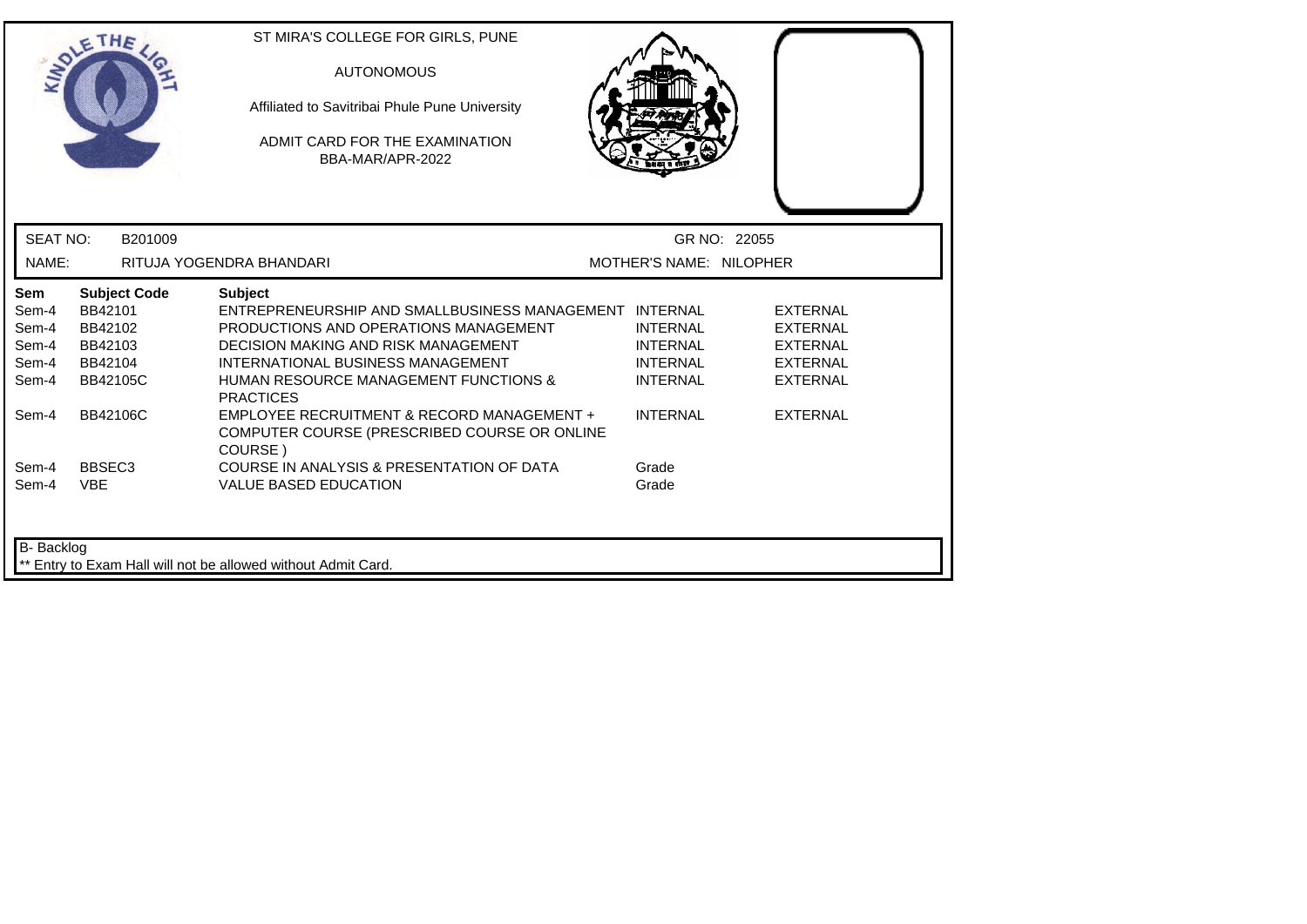|                                                           | THE                                                                                            | ST MIRA'S COLLEGE FOR GIRLS, PUNE<br><b>AUTONOMOUS</b><br>Affiliated to Savitribai Phule Pune University<br>ADMIT CARD FOR THE EXAMINATION<br>BBA-MAR/APR-2022                                                                                                                                                            |                                                                          |                                                                                                         |
|-----------------------------------------------------------|------------------------------------------------------------------------------------------------|---------------------------------------------------------------------------------------------------------------------------------------------------------------------------------------------------------------------------------------------------------------------------------------------------------------------------|--------------------------------------------------------------------------|---------------------------------------------------------------------------------------------------------|
| <b>SEAT NO:</b>                                           | B201010                                                                                        |                                                                                                                                                                                                                                                                                                                           | GR NO: 22062                                                             |                                                                                                         |
| NAME:                                                     | <b>BHAVISHA KARNANI</b>                                                                        |                                                                                                                                                                                                                                                                                                                           | MOTHER'S NAME: ROSHNI                                                    |                                                                                                         |
| Sem<br>Sem-4<br>Sem-4<br>Sem-4<br>Sem-4<br>Sem-4<br>Sem-4 | <b>Subject Code</b><br>BB42101<br>BB42102<br>BB42103<br>BB42104<br>BB42105B<br><b>BB42106B</b> | <b>Subject</b><br>ENTREPRENEURSHIP AND SMALLBUSINESS MANAGEMENT INTERNAL<br>PRODUCTIONS AND OPERATIONS MANAGEMENT<br>DECISION MAKING AND RISK MANAGEMENT<br>INTERNATIONAL BUSINESS MANAGEMENT<br><b>BUSINESS TAXATION</b><br>FINANCIAL SERVICES + COMPUTER COURSE (PRESCRIBED INTERNAL<br><b>COURSE OR ONLINE COURSE)</b> | <b>INTERNAL</b><br><b>INTERNAL</b><br><b>INTERNAL</b><br><b>INTERNAL</b> | <b>EXTERNAL</b><br>EXTERNAL<br><b>EXTERNAL</b><br><b>EXTERNAL</b><br><b>EXTERNAL</b><br><b>EXTERNAL</b> |
| Sem-4<br>Sem-4                                            | BBSEC <sub>3</sub><br><b>VBE</b>                                                               | COURSE IN ANALYSIS & PRESENTATION OF DATA<br><b>VALUE BASED EDUCATION</b>                                                                                                                                                                                                                                                 | Grade<br>Grade                                                           |                                                                                                         |
| <b>B-</b> Backlog                                         |                                                                                                | ** Entry to Exam Hall will not be allowed without Admit Card.                                                                                                                                                                                                                                                             |                                                                          |                                                                                                         |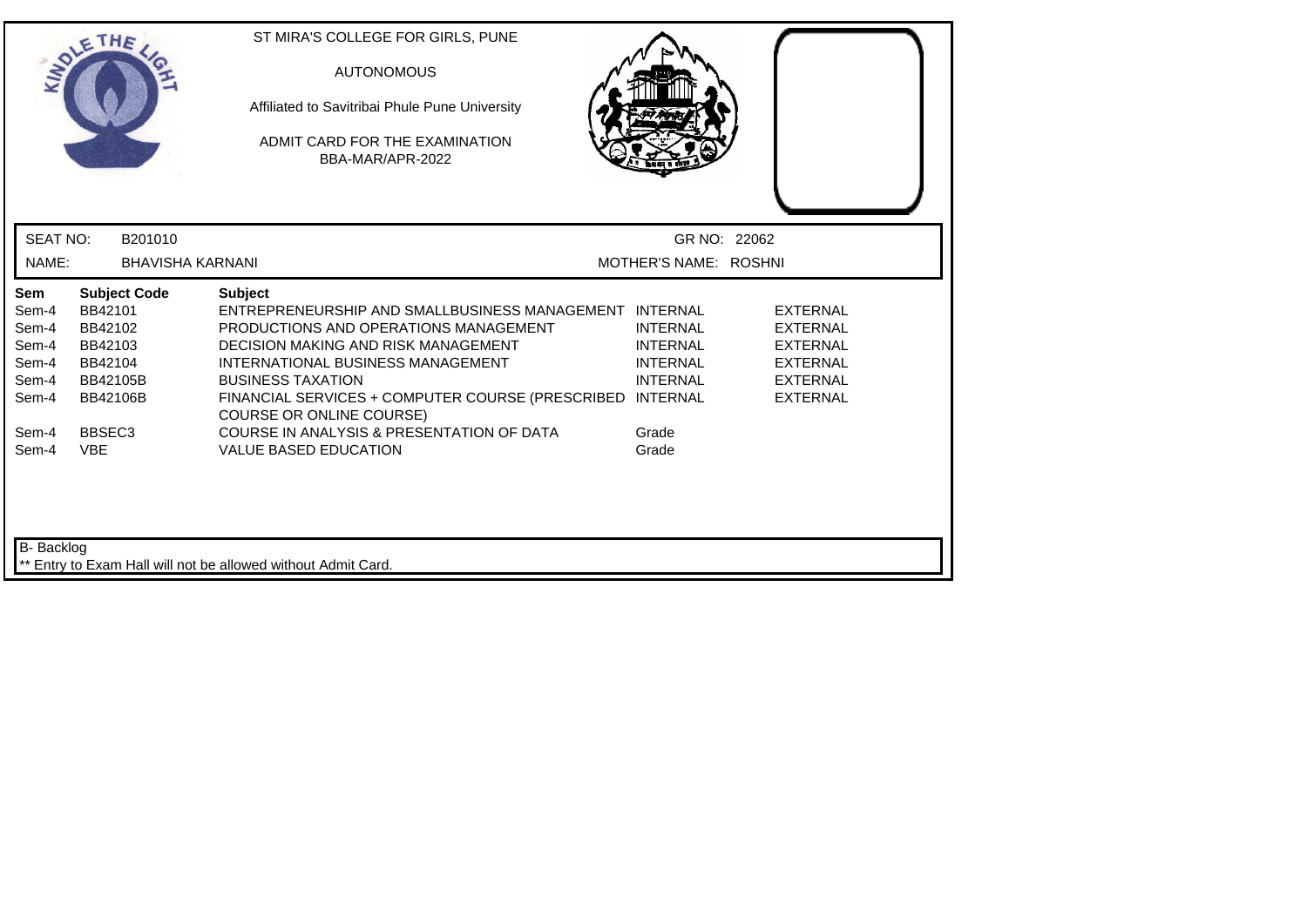|                                                         | THE                                                                                | ST MIRA'S COLLEGE FOR GIRLS, PUNE<br><b>AUTONOMOUS</b><br>Affiliated to Savitribai Phule Pune University<br>ADMIT CARD FOR THE EXAMINATION<br>BBA-MAR/APR-2022                                                                                                        |                                                                          |                                                                                             |
|---------------------------------------------------------|------------------------------------------------------------------------------------|-----------------------------------------------------------------------------------------------------------------------------------------------------------------------------------------------------------------------------------------------------------------------|--------------------------------------------------------------------------|---------------------------------------------------------------------------------------------|
| <b>SEAT NO:</b><br>NAME:                                | B201011                                                                            | <b>VAIBHAVI SANTOSH BIRDAWADE</b>                                                                                                                                                                                                                                     | GR NO: 22012<br>MOTHER'S NAME: SUNITA                                    |                                                                                             |
| <b>Sem</b><br>Sem-4<br>Sem-4<br>Sem-4<br>Sem-4<br>Sem-4 | <b>Subject Code</b><br>BB42101<br>BB42102<br>BB42103<br>BB42104<br><b>BB42105C</b> | <b>Subject</b><br>ENTREPRENEURSHIP AND SMALLBUSINESS MANAGEMENT INTERNAL<br>PRODUCTIONS AND OPERATIONS MANAGEMENT<br>DECISION MAKING AND RISK MANAGEMENT<br>INTERNATIONAL BUSINESS MANAGEMENT<br><b>HUMAN RESOURCE MANAGEMENT FUNCTIONS &amp;</b><br><b>PRACTICES</b> | <b>INTERNAL</b><br><b>INTERNAL</b><br><b>INTERNAL</b><br><b>INTERNAL</b> | <b>EXTERNAL</b><br><b>EXTERNAL</b><br><b>EXTERNAL</b><br><b>EXTERNAL</b><br><b>EXTERNAL</b> |
| Sem-4                                                   | <b>BB42106C</b>                                                                    | EMPLOYEE RECRUITMENT & RECORD MANAGEMENT +<br>COMPUTER COURSE (PRESCRIBED COURSE OR ONLINE<br>COURSE)                                                                                                                                                                 | <b>INTERNAL</b>                                                          | <b>EXTERNAL</b>                                                                             |
| Sem-4<br>Sem-4                                          | BBSEC <sub>3</sub><br><b>VBE</b>                                                   | COURSE IN ANALYSIS & PRESENTATION OF DATA<br><b>VALUE BASED EDUCATION</b>                                                                                                                                                                                             | Grade<br>Grade                                                           |                                                                                             |
| B- Backlog                                              |                                                                                    | ** Entry to Exam Hall will not be allowed without Admit Card.                                                                                                                                                                                                         |                                                                          |                                                                                             |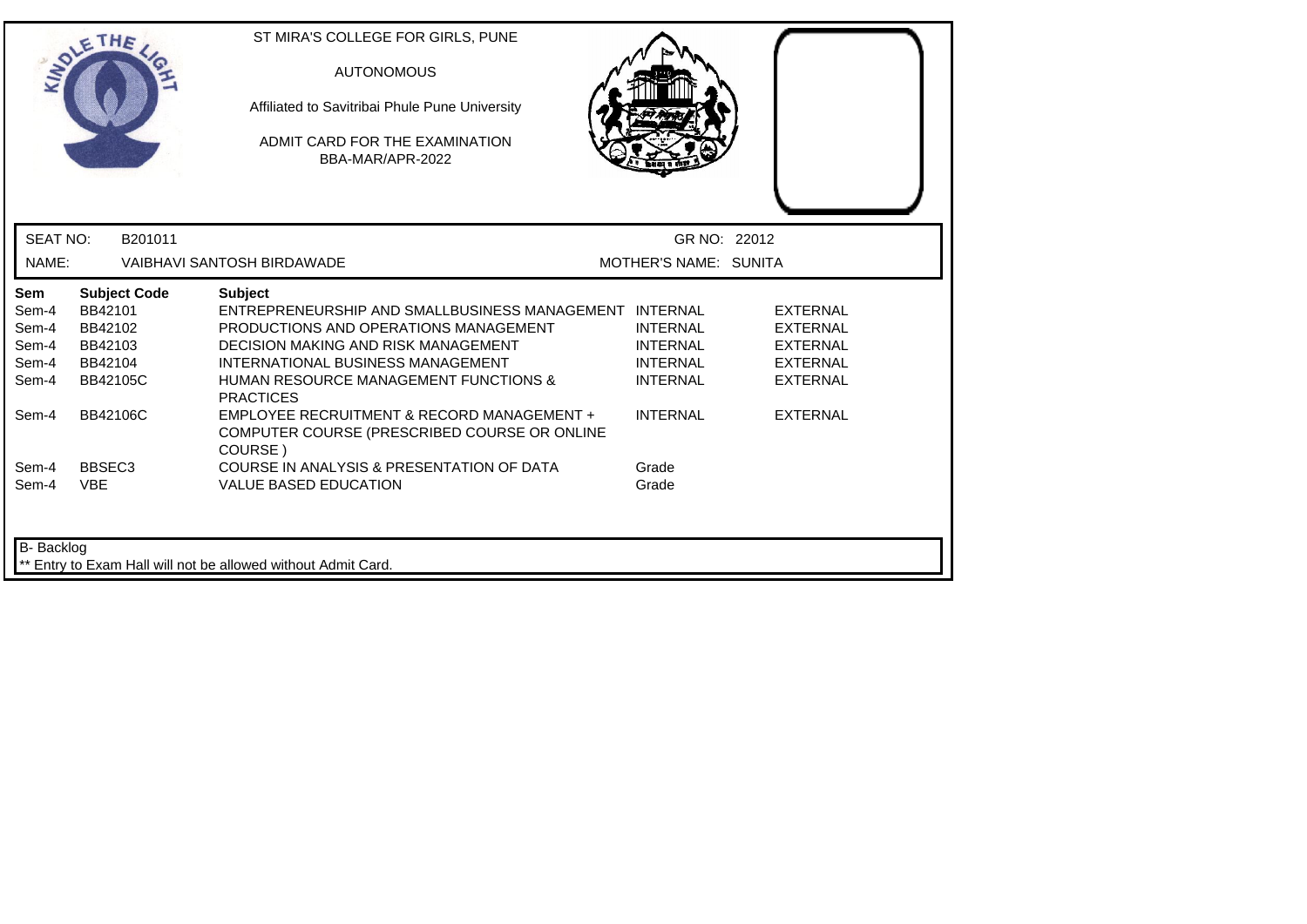|                                                  | THE                                                                                | ST MIRA'S COLLEGE FOR GIRLS, PUNE<br><b>AUTONOMOUS</b><br>Affiliated to Savitribai Phule Pune University<br>ADMIT CARD FOR THE EXAMINATION<br>BBA-MAR/APR-2022                                                                                                        |                                                                          |                                                                                             |  |
|--------------------------------------------------|------------------------------------------------------------------------------------|-----------------------------------------------------------------------------------------------------------------------------------------------------------------------------------------------------------------------------------------------------------------------|--------------------------------------------------------------------------|---------------------------------------------------------------------------------------------|--|
| <b>SEAT NO:</b>                                  | B201012                                                                            |                                                                                                                                                                                                                                                                       |                                                                          | GR NO: 22023                                                                                |  |
| NAME:                                            |                                                                                    | POORVAI SAMEER BISWAS                                                                                                                                                                                                                                                 | MOTHER'S NAME: ASHLESHA                                                  |                                                                                             |  |
| Sem<br>Sem-4<br>Sem-4<br>Sem-4<br>Sem-4<br>Sem-4 | <b>Subject Code</b><br>BB42101<br>BB42102<br>BB42103<br>BB42104<br><b>BB42105C</b> | <b>Subject</b><br>ENTREPRENEURSHIP AND SMALLBUSINESS MANAGEMENT INTERNAL<br>PRODUCTIONS AND OPERATIONS MANAGEMENT<br>DECISION MAKING AND RISK MANAGEMENT<br>INTERNATIONAL BUSINESS MANAGEMENT<br><b>HUMAN RESOURCE MANAGEMENT FUNCTIONS &amp;</b><br><b>PRACTICES</b> | <b>INTERNAL</b><br><b>INTERNAL</b><br><b>INTERNAL</b><br><b>INTERNAL</b> | <b>EXTERNAL</b><br><b>EXTERNAL</b><br><b>EXTERNAL</b><br><b>EXTERNAL</b><br><b>EXTERNAL</b> |  |
| Sem-4                                            | <b>BB42106C</b>                                                                    | EMPLOYEE RECRUITMENT & RECORD MANAGEMENT +<br>COMPUTER COURSE (PRESCRIBED COURSE OR ONLINE<br>COURSE)                                                                                                                                                                 | <b>INTERNAL</b>                                                          | <b>EXTERNAL</b>                                                                             |  |
| Sem-4<br>Sem-4                                   | BBSEC <sub>3</sub><br><b>VBE</b>                                                   | COURSE IN ANALYSIS & PRESENTATION OF DATA<br><b>VALUE BASED EDUCATION</b>                                                                                                                                                                                             | Grade<br>Grade                                                           |                                                                                             |  |
| B- Backlog                                       |                                                                                    | ** Entry to Exam Hall will not be allowed without Admit Card.                                                                                                                                                                                                         |                                                                          |                                                                                             |  |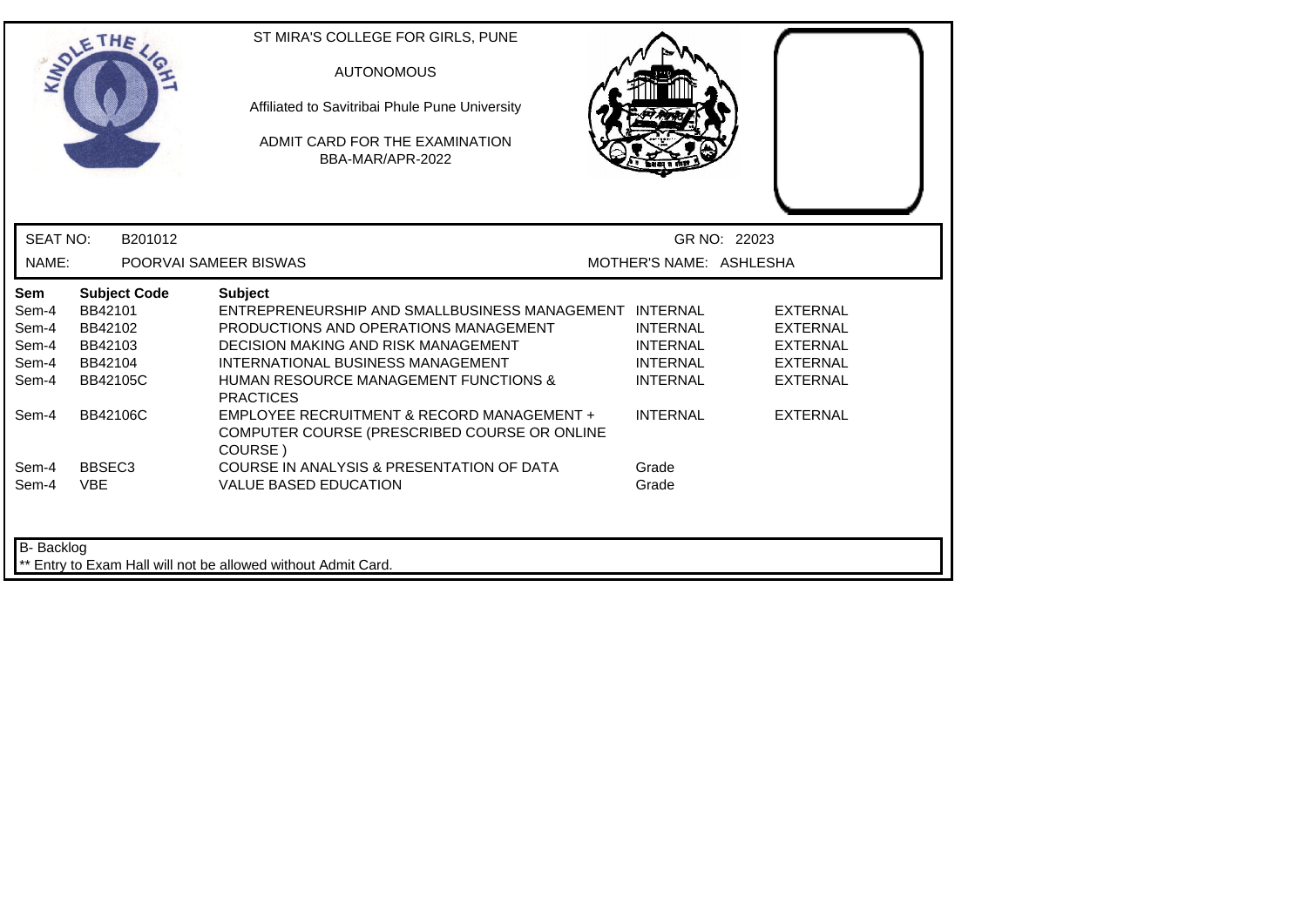|                                                           | THE                                                                                            | ST MIRA'S COLLEGE FOR GIRLS, PUNE<br><b>AUTONOMOUS</b><br>Affiliated to Savitribai Phule Pune University<br>ADMIT CARD FOR THE EXAMINATION<br>BBA-MAR/APR-2022                                                                                                                                                            |                                                                          |                                                                                                         |  |
|-----------------------------------------------------------|------------------------------------------------------------------------------------------------|---------------------------------------------------------------------------------------------------------------------------------------------------------------------------------------------------------------------------------------------------------------------------------------------------------------------------|--------------------------------------------------------------------------|---------------------------------------------------------------------------------------------------------|--|
| <b>SEAT NO:</b>                                           | B201013                                                                                        |                                                                                                                                                                                                                                                                                                                           | GR NO: 22061                                                             |                                                                                                         |  |
| NAME:                                                     |                                                                                                | KARISHMA SHAMSUNDAR CHHABADA                                                                                                                                                                                                                                                                                              | MOTHER'S NAME: RADHIKA                                                   |                                                                                                         |  |
| Sem<br>Sem-4<br>Sem-4<br>Sem-4<br>Sem-4<br>Sem-4<br>Sem-4 | <b>Subject Code</b><br>BB42101<br>BB42102<br>BB42103<br>BB42104<br>BB42105B<br><b>BB42106B</b> | <b>Subject</b><br>ENTREPRENEURSHIP AND SMALLBUSINESS MANAGEMENT INTERNAL<br>PRODUCTIONS AND OPERATIONS MANAGEMENT<br>DECISION MAKING AND RISK MANAGEMENT<br>INTERNATIONAL BUSINESS MANAGEMENT<br><b>BUSINESS TAXATION</b><br>FINANCIAL SERVICES + COMPUTER COURSE (PRESCRIBED INTERNAL<br><b>COURSE OR ONLINE COURSE)</b> | <b>INTERNAL</b><br><b>INTERNAL</b><br><b>INTERNAL</b><br><b>INTERNAL</b> | <b>EXTERNAL</b><br>EXTERNAL<br><b>EXTERNAL</b><br><b>EXTERNAL</b><br><b>EXTERNAL</b><br><b>EXTERNAL</b> |  |
| Sem-4<br>Sem-4<br><b>B-</b> Backlog                       | BBSEC <sub>3</sub><br><b>VBE</b>                                                               | COURSE IN ANALYSIS & PRESENTATION OF DATA<br><b>VALUE BASED EDUCATION</b>                                                                                                                                                                                                                                                 | Grade<br>Grade                                                           |                                                                                                         |  |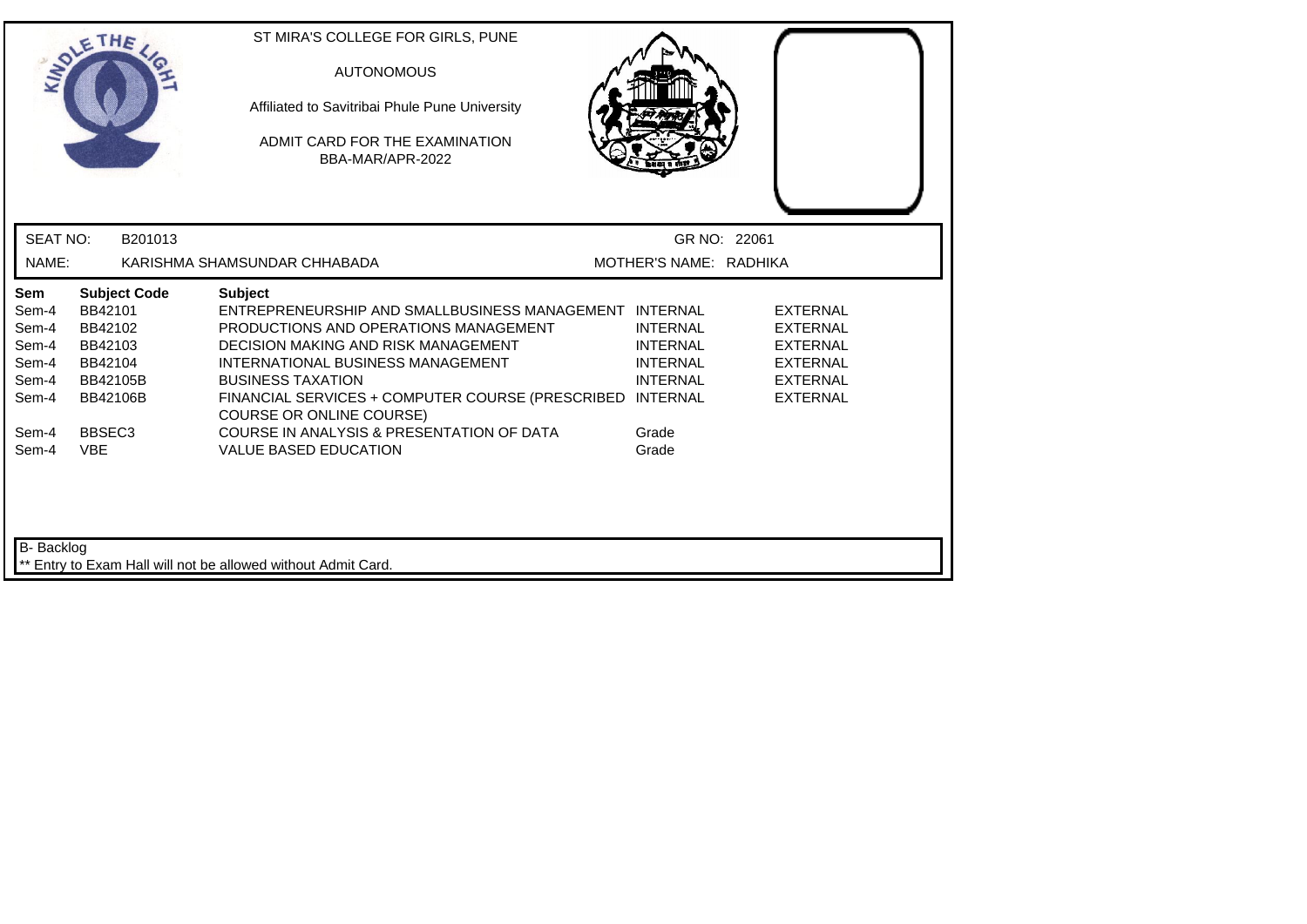| LADLE                                                   | THE                                                                                | ST MIRA'S COLLEGE FOR GIRLS, PUNE<br><b>AUTONOMOUS</b><br>Affiliated to Savitribai Phule Pune University<br>ADMIT CARD FOR THE EXAMINATION<br>BBA-MAR/APR-2022                                                                                           |                                                                          |                                                                                             |  |
|---------------------------------------------------------|------------------------------------------------------------------------------------|----------------------------------------------------------------------------------------------------------------------------------------------------------------------------------------------------------------------------------------------------------|--------------------------------------------------------------------------|---------------------------------------------------------------------------------------------|--|
| <b>SEAT NO:</b>                                         | B201014                                                                            |                                                                                                                                                                                                                                                          | GR NO: 22080                                                             |                                                                                             |  |
| NAME:                                                   | juhi Chhabadiya                                                                    |                                                                                                                                                                                                                                                          | MOTHER'S NAME: SADHNA                                                    |                                                                                             |  |
| <b>Sem</b><br>Sem-4<br>Sem-4<br>Sem-4<br>Sem-4<br>Sem-4 | <b>Subject Code</b><br>BB42101<br>BB42102<br>BB42103<br>BB42104<br><b>BB42105C</b> | <b>Subject</b><br>ENTREPRENEURSHIP AND SMALLBUSINESS MANAGEMENT INTERNAL<br>PRODUCTIONS AND OPERATIONS MANAGEMENT<br><b>DECISION MAKING AND RISK MANAGEMENT</b><br>INTERNATIONAL BUSINESS MANAGEMENT<br><b>HUMAN RESOURCE MANAGEMENT FUNCTIONS &amp;</b> | <b>INTERNAL</b><br><b>INTERNAL</b><br><b>INTERNAL</b><br><b>INTERNAL</b> | <b>EXTERNAL</b><br><b>EXTERNAL</b><br><b>EXTERNAL</b><br><b>EXTERNAL</b><br><b>EXTERNAL</b> |  |
| Sem-4                                                   | BB42106C                                                                           | <b>PRACTICES</b><br>EMPLOYEE RECRUITMENT & RECORD MANAGEMENT +<br>COMPUTER COURSE (PRESCRIBED COURSE OR ONLINE<br>COURSE)                                                                                                                                | <b>INTERNAL</b>                                                          | <b>EXTERNAL</b>                                                                             |  |
| Sem-4<br>Sem-4                                          | BBSEC <sub>3</sub><br><b>VBE</b>                                                   | COURSE IN ANALYSIS & PRESENTATION OF DATA<br><b>VALUE BASED EDUCATION</b>                                                                                                                                                                                | Grade<br>Grade                                                           |                                                                                             |  |
| B- Backlog                                              |                                                                                    | Entry to Exam Hall will not be allowed without Admit Card.                                                                                                                                                                                               |                                                                          |                                                                                             |  |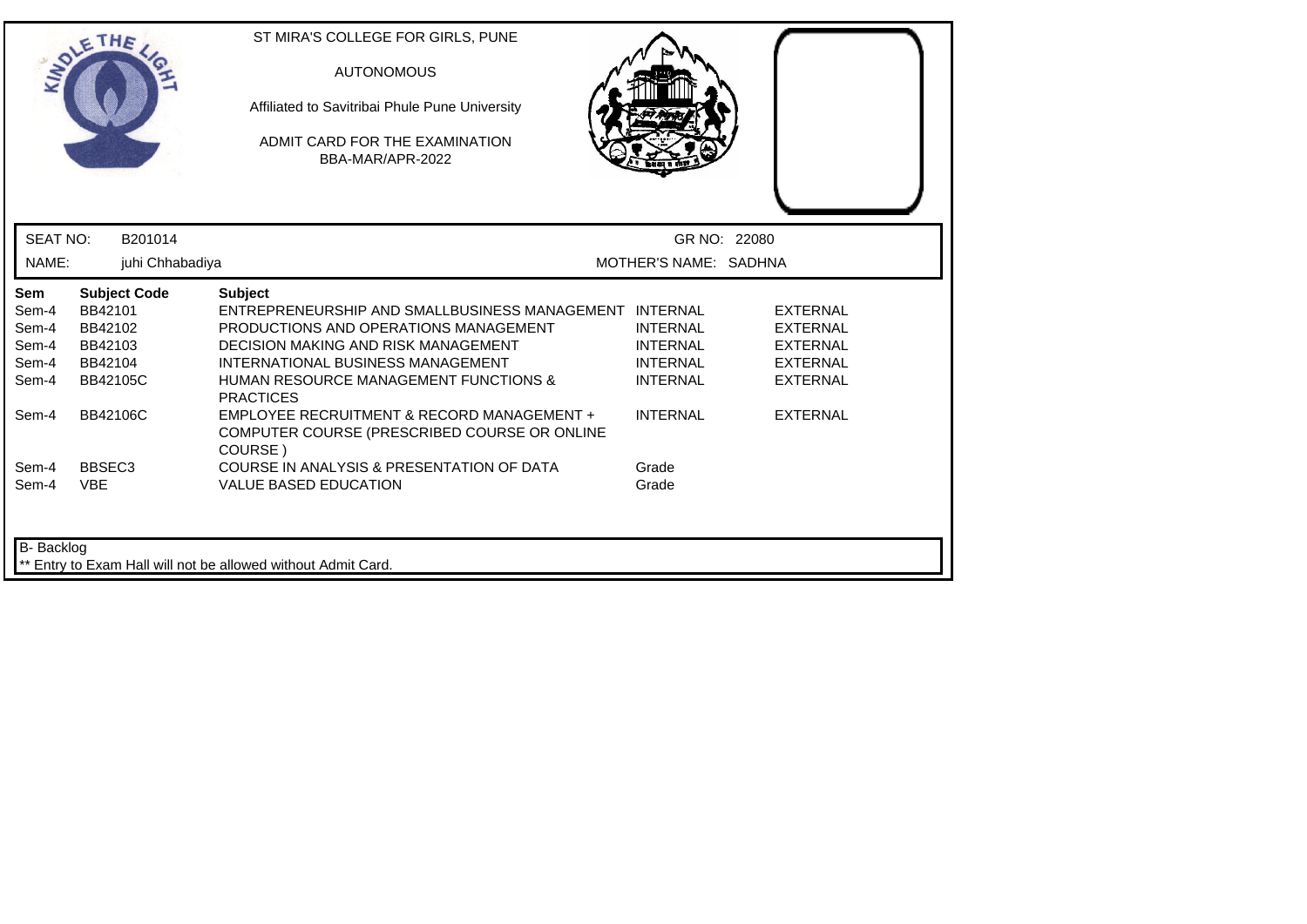|                                                           | THE                                                                                                   | ST MIRA'S COLLEGE FOR GIRLS, PUNE<br><b>AUTONOMOUS</b><br>Affiliated to Savitribai Phule Pune University<br>ADMIT CARD FOR THE EXAMINATION<br>BBA-MAR/APR-2022                                                                                                                                                   |                                                                                             |                                                                                                                |
|-----------------------------------------------------------|-------------------------------------------------------------------------------------------------------|------------------------------------------------------------------------------------------------------------------------------------------------------------------------------------------------------------------------------------------------------------------------------------------------------------------|---------------------------------------------------------------------------------------------|----------------------------------------------------------------------------------------------------------------|
| <b>SEAT NO:</b>                                           | B201015                                                                                               |                                                                                                                                                                                                                                                                                                                  | GR NO: 22026                                                                                |                                                                                                                |
| NAME:                                                     |                                                                                                       | CHULANI BHAVANA DEEPAK                                                                                                                                                                                                                                                                                           | MOTHER'S NAME: HARSHA                                                                       |                                                                                                                |
| Sem<br>Sem-4<br>Sem-4<br>Sem-4<br>Sem-4<br>Sem-4<br>Sem-4 | <b>Subject Code</b><br>BB42101<br>BB42102<br>BB42103<br>BB42104<br><b>BB42105B</b><br><b>BB42106B</b> | <b>Subject</b><br>ENTREPRENEURSHIP AND SMALLBUSINESS MANAGEMENT INTERNAL<br>PRODUCTIONS AND OPERATIONS MANAGEMENT<br>DECISION MAKING AND RISK MANAGEMENT<br>INTERNATIONAL BUSINESS MANAGEMENT<br><b>BUSINESS TAXATION</b><br>FINANCIAL SERVICES + COMPUTER COURSE (PRESCRIBED<br><b>COURSE OR ONLINE COURSE)</b> | <b>INTERNAL</b><br><b>INTERNAL</b><br><b>INTERNAL</b><br><b>INTERNAL</b><br><b>INTERNAL</b> | <b>EXTERNAL</b><br><b>EXTERNAL</b><br><b>EXTERNAL</b><br><b>EXTERNAL</b><br><b>EXTERNAL</b><br><b>EXTERNAL</b> |
| Sem-4<br>Sem-4<br><b>B-</b> Backlog                       | BBSEC <sub>3</sub><br><b>VBE</b>                                                                      | COURSE IN ANALYSIS & PRESENTATION OF DATA<br><b>VALUE BASED EDUCATION</b><br>** Entry to Exam Hall will not be allowed without Admit Card.                                                                                                                                                                       | Grade<br>Grade                                                                              |                                                                                                                |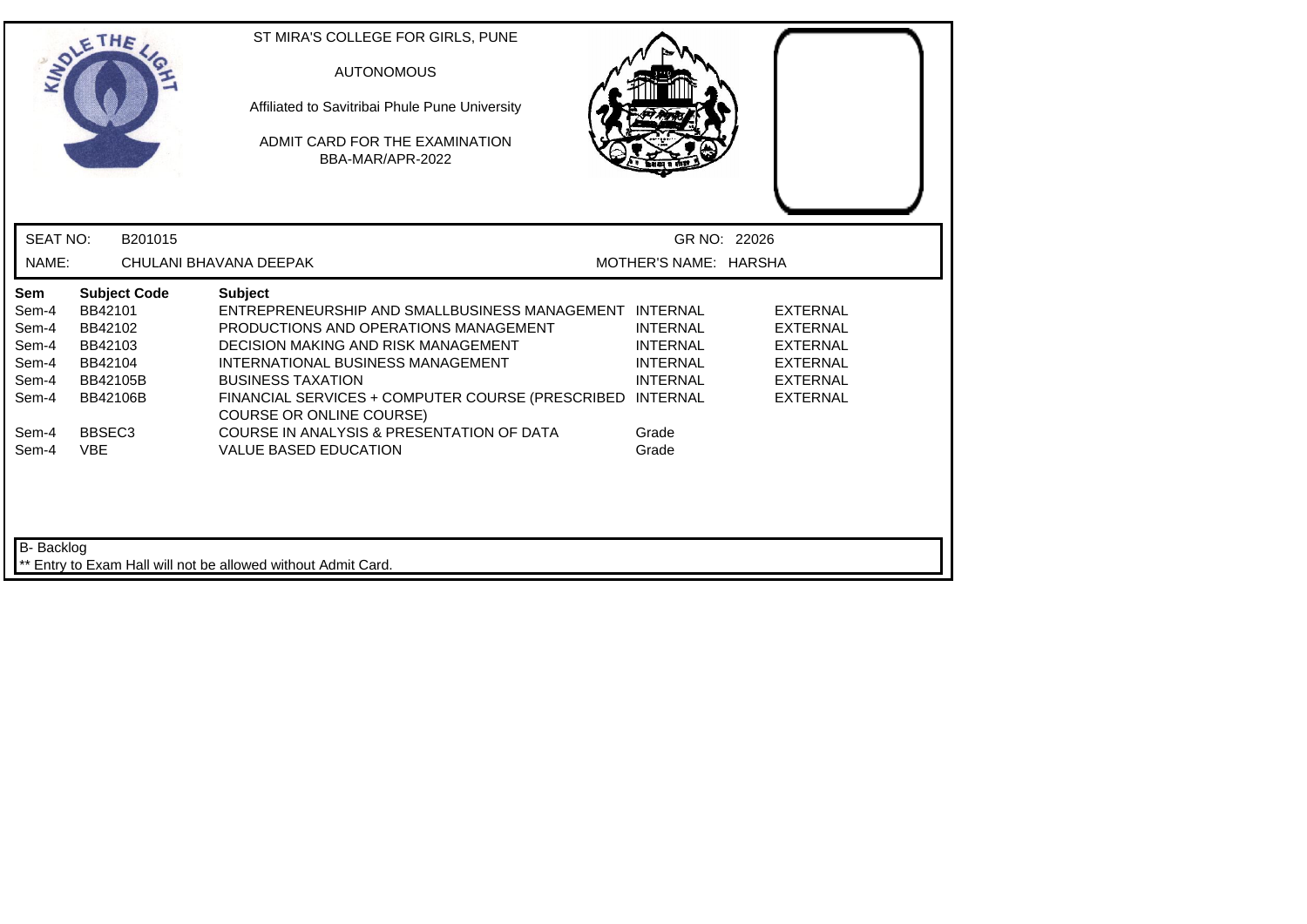|                                                                  | THE                                                                                                   | ST MIRA'S COLLEGE FOR GIRLS, PUNE<br><b>AUTONOMOUS</b><br>Affiliated to Savitribai Phule Pune University<br>ADMIT CARD FOR THE EXAMINATION<br>BBA-MAR/APR-2022                                                                                                                                                            |                                                                          |                                                                                                                |
|------------------------------------------------------------------|-------------------------------------------------------------------------------------------------------|---------------------------------------------------------------------------------------------------------------------------------------------------------------------------------------------------------------------------------------------------------------------------------------------------------------------------|--------------------------------------------------------------------------|----------------------------------------------------------------------------------------------------------------|
| <b>SEAT NO:</b>                                                  | B201016                                                                                               |                                                                                                                                                                                                                                                                                                                           | GR NO: 22024                                                             |                                                                                                                |
| NAME:                                                            | ESHA DEVENDRA DANGE                                                                                   |                                                                                                                                                                                                                                                                                                                           | MOTHER'S NAME: RAJITA                                                    |                                                                                                                |
| <b>Sem</b><br>Sem-4<br>Sem-4<br>Sem-4<br>Sem-4<br>Sem-4<br>Sem-4 | <b>Subject Code</b><br>BB42101<br>BB42102<br>BB42103<br>BB42104<br><b>BB42105B</b><br><b>BB42106B</b> | <b>Subject</b><br>ENTREPRENEURSHIP AND SMALLBUSINESS MANAGEMENT INTERNAL<br>PRODUCTIONS AND OPERATIONS MANAGEMENT<br>DECISION MAKING AND RISK MANAGEMENT<br>INTERNATIONAL BUSINESS MANAGEMENT<br><b>BUSINESS TAXATION</b><br>FINANCIAL SERVICES + COMPUTER COURSE (PRESCRIBED INTERNAL<br><b>COURSE OR ONLINE COURSE)</b> | <b>INTERNAL</b><br><b>INTERNAL</b><br><b>INTERNAL</b><br><b>INTERNAL</b> | <b>EXTERNAL</b><br><b>EXTERNAL</b><br><b>EXTERNAL</b><br><b>EXTERNAL</b><br><b>EXTERNAL</b><br><b>EXTERNAL</b> |
| Sem-4<br>Sem-4<br>B- Backlog                                     | BBSEC <sub>3</sub><br><b>VBE</b>                                                                      | COURSE IN ANALYSIS & PRESENTATION OF DATA<br><b>VALUE BASED EDUCATION</b>                                                                                                                                                                                                                                                 | Grade<br>Grade                                                           |                                                                                                                |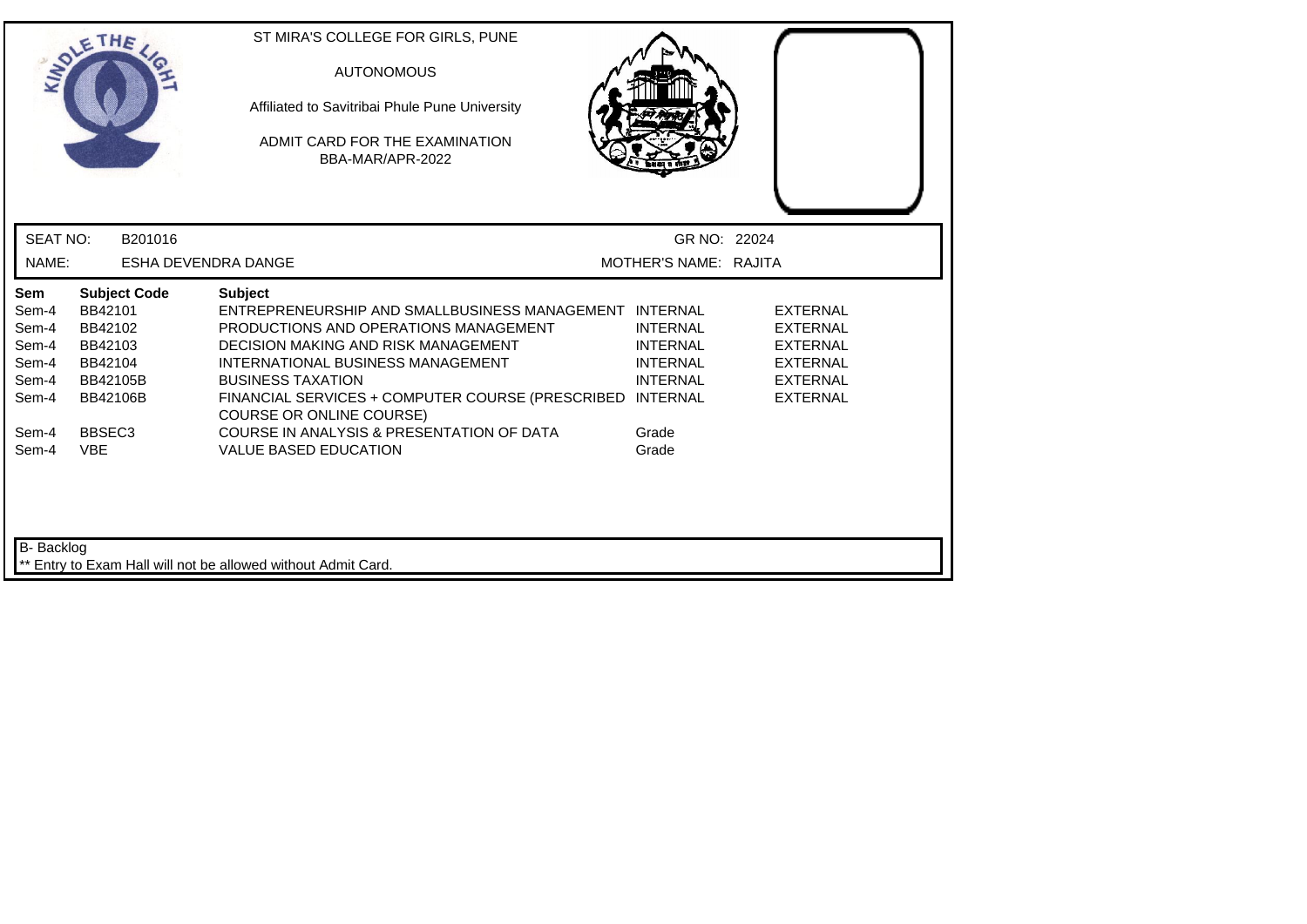| LADLE           | THE                      | ST MIRA'S COLLEGE FOR GIRLS, PUNE<br><b>AUTONOMOUS</b><br>Affiliated to Savitribai Phule Pune University<br>ADMIT CARD FOR THE EXAMINATION<br>BBA-MAR/APR-2022 |                            |                 |
|-----------------|--------------------------|----------------------------------------------------------------------------------------------------------------------------------------------------------------|----------------------------|-----------------|
| <b>SEAT NO:</b> | B201017                  |                                                                                                                                                                | GR NO: 22072               |                 |
| NAME:           | <b>DANGI ADITI VIJAY</b> |                                                                                                                                                                | MOTHER'S NAME: BHAGYASHREE |                 |
| <b>Sem</b>      | <b>Subject Code</b>      | <b>Subject</b>                                                                                                                                                 |                            |                 |
| Sem-4           | BB42101                  | ENTREPRENEURSHIP AND SMALLBUSINESS MANAGEMENT INTERNAL                                                                                                         |                            | <b>EXTERNAL</b> |
| Sem-4           | BB42102                  | PRODUCTIONS AND OPERATIONS MANAGEMENT                                                                                                                          | <b>INTERNAL</b>            | <b>EXTERNAL</b> |
| Sem-4           | BB42103                  | DECISION MAKING AND RISK MANAGEMENT                                                                                                                            | <b>INTERNAL</b>            | <b>EXTERNAL</b> |
| Sem-4           | BB42104                  | INTERNATIONAL BUSINESS MANAGEMENT                                                                                                                              | <b>INTERNAL</b>            | <b>EXTERNAL</b> |
| Sem-4           | <b>BB42105C</b>          | <b>HUMAN RESOURCE MANAGEMENT FUNCTIONS &amp;</b><br><b>PRACTICES</b>                                                                                           | <b>INTERNAL</b>            | <b>EXTERNAL</b> |
| Sem-4           | <b>BB42106C</b>          | EMPLOYEE RECRUITMENT & RECORD MANAGEMENT +<br>COMPUTER COURSE (PRESCRIBED COURSE OR ONLINE<br>COURSE)                                                          | <b>INTERNAL</b>            | <b>EXTERNAL</b> |
| Sem-4           | BBSEC <sub>3</sub>       | COURSE IN ANALYSIS & PRESENTATION OF DATA                                                                                                                      | Grade                      |                 |
| Sem-4           | <b>VBE</b>               | <b>VALUE BASED EDUCATION</b>                                                                                                                                   | Grade                      |                 |
| B- Backlog      |                          | Entry to Exam Hall will not be allowed without Admit Card.                                                                                                     |                            |                 |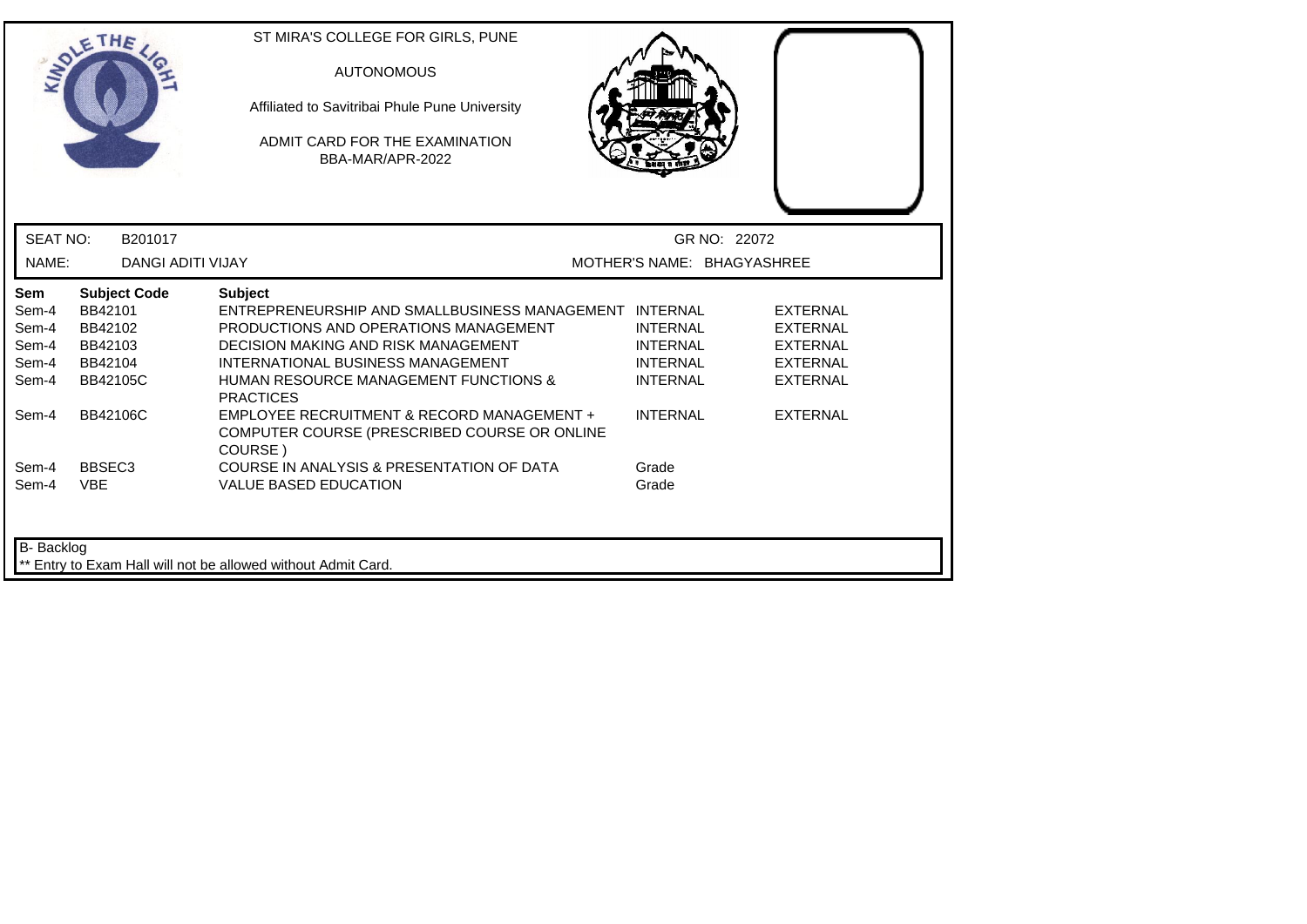| <b>INTER</b>                                                     | THE                                                                                                   | ST MIRA'S COLLEGE FOR GIRLS, PUNE<br><b>AUTONOMOUS</b><br>Affiliated to Savitribai Phule Pune University<br>ADMIT CARD FOR THE EXAMINATION<br>BBA-MAR/APR-2022                                                                                                                                                            |                                                                          |                                                                                                                |
|------------------------------------------------------------------|-------------------------------------------------------------------------------------------------------|---------------------------------------------------------------------------------------------------------------------------------------------------------------------------------------------------------------------------------------------------------------------------------------------------------------------------|--------------------------------------------------------------------------|----------------------------------------------------------------------------------------------------------------|
| <b>SEAT NO:</b>                                                  | B201018                                                                                               |                                                                                                                                                                                                                                                                                                                           | GR NO: 22073                                                             |                                                                                                                |
| NAME:                                                            | <b>DELISHA KHAN</b>                                                                                   |                                                                                                                                                                                                                                                                                                                           | MOTHER'S NAME: NURUSSBA KHAN                                             |                                                                                                                |
| <b>Sem</b><br>Sem-4<br>Sem-4<br>Sem-4<br>Sem-4<br>Sem-4<br>Sem-4 | <b>Subject Code</b><br>BB42101<br>BB42102<br>BB42103<br>BB42104<br><b>BB42105B</b><br><b>BB42106B</b> | <b>Subject</b><br>ENTREPRENEURSHIP AND SMALLBUSINESS MANAGEMENT INTERNAL<br>PRODUCTIONS AND OPERATIONS MANAGEMENT<br><b>DECISION MAKING AND RISK MANAGEMENT</b><br>INTERNATIONAL BUSINESS MANAGEMENT<br><b>BUSINESS TAXATION</b><br>FINANCIAL SERVICES + COMPUTER COURSE (PRESCRIBED INTERNAL<br>COURSE OR ONLINE COURSE) | <b>INTERNAL</b><br><b>INTERNAL</b><br><b>INTERNAL</b><br><b>INTERNAL</b> | <b>EXTERNAL</b><br><b>EXTERNAL</b><br><b>EXTERNAL</b><br><b>EXTERNAL</b><br><b>EXTERNAL</b><br><b>EXTERNAL</b> |
| Sem-4<br>Sem-4                                                   | BBSEC <sub>3</sub><br><b>VBE</b>                                                                      | COURSE IN ANALYSIS & PRESENTATION OF DATA<br><b>VALUE BASED EDUCATION</b>                                                                                                                                                                                                                                                 | Grade<br>Grade                                                           |                                                                                                                |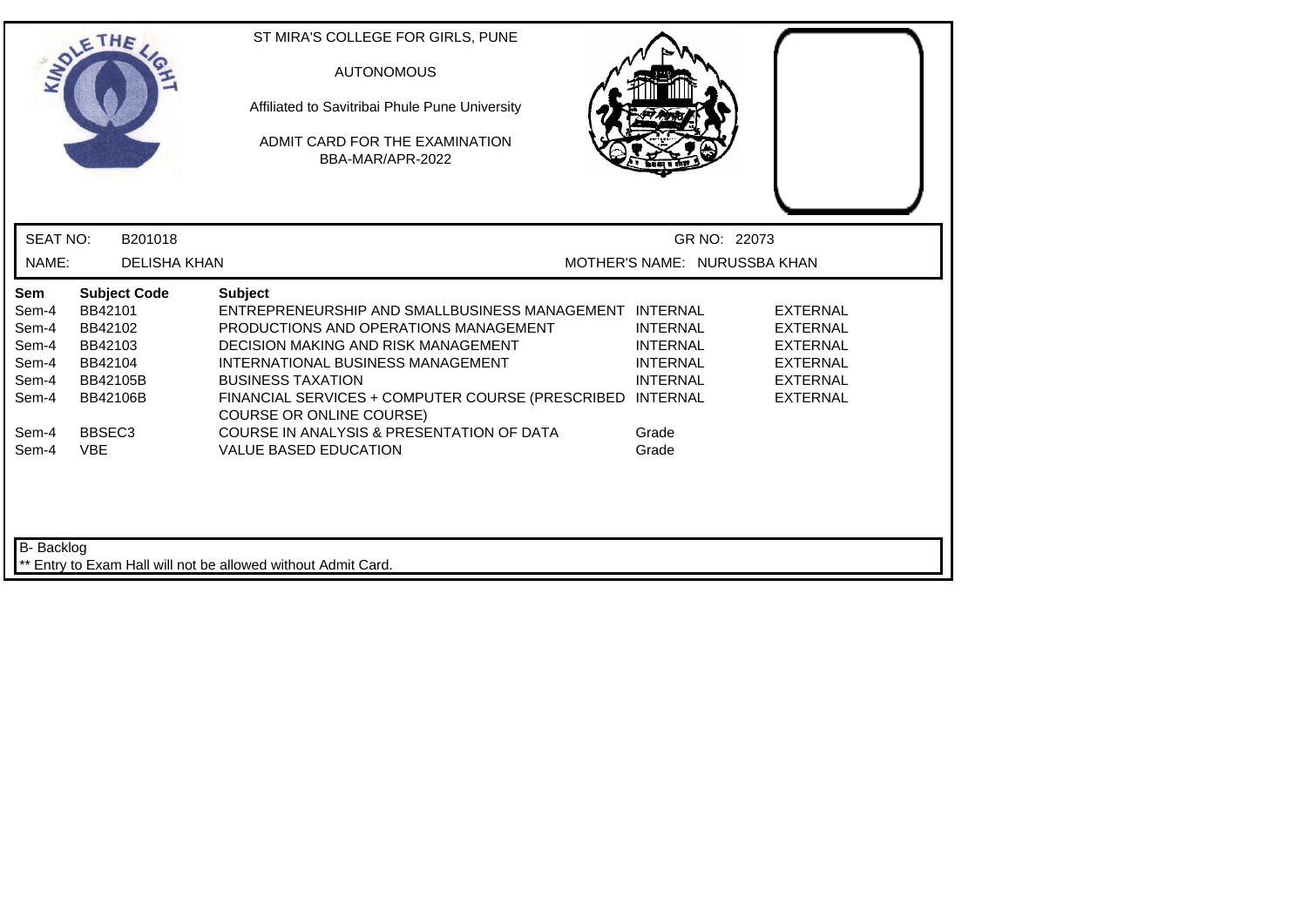| LADI                                                                               | THE                                                                                                                                | ST MIRA'S COLLEGE FOR GIRLS, PUNE<br><b>AUTONOMOUS</b><br>Affiliated to Savitribai Phule Pune University<br>ADMIT CARD FOR THE EXAMINATION<br>BBA-MAR/APR-2022                                                                                                                                                                                                                                         |                                                                                            |                                                                                                                |
|------------------------------------------------------------------------------------|------------------------------------------------------------------------------------------------------------------------------------|--------------------------------------------------------------------------------------------------------------------------------------------------------------------------------------------------------------------------------------------------------------------------------------------------------------------------------------------------------------------------------------------------------|--------------------------------------------------------------------------------------------|----------------------------------------------------------------------------------------------------------------|
| <b>SEAT NO:</b><br>NAME:                                                           | B201019                                                                                                                            | SAMRUDDHI SANTOSH DIGHE                                                                                                                                                                                                                                                                                                                                                                                | GR NO: 22044<br>MOTHER'S NAME: SHARDA                                                      |                                                                                                                |
| <b>Sem</b><br>Sem-4<br>Sem-4<br>Sem-4<br>Sem-4<br>Sem-4<br>Sem-4<br>Sem-4<br>Sem-4 | <b>Subject Code</b><br>BB42101<br>BB42102<br>BB42103<br>BB42104<br>BB42105B<br><b>BB42106B</b><br>BBSEC <sub>3</sub><br><b>VBE</b> | <b>Subject</b><br>ENTREPRENEURSHIP AND SMALLBUSINESS MANAGEMENT INTERNAL<br>PRODUCTIONS AND OPERATIONS MANAGEMENT<br>DECISION MAKING AND RISK MANAGEMENT<br>INTERNATIONAL BUSINESS MANAGEMENT<br><b>BUSINESS TAXATION</b><br>FINANCIAL SERVICES + COMPUTER COURSE (PRESCRIBED INTERNAL<br><b>COURSE OR ONLINE COURSE)</b><br>COURSE IN ANALYSIS & PRESENTATION OF DATA<br><b>VALUE BASED EDUCATION</b> | <b>INTERNAL</b><br><b>INTERNAL</b><br><b>INTERNAL</b><br><b>INTERNAL</b><br>Grade<br>Grade | <b>EXTERNAL</b><br><b>EXTERNAL</b><br><b>EXTERNAL</b><br><b>EXTERNAL</b><br><b>EXTERNAL</b><br><b>EXTERNAL</b> |
| <b>B-</b> Backlog                                                                  |                                                                                                                                    | ** Entry to Exam Hall will not be allowed without Admit Card.                                                                                                                                                                                                                                                                                                                                          |                                                                                            |                                                                                                                |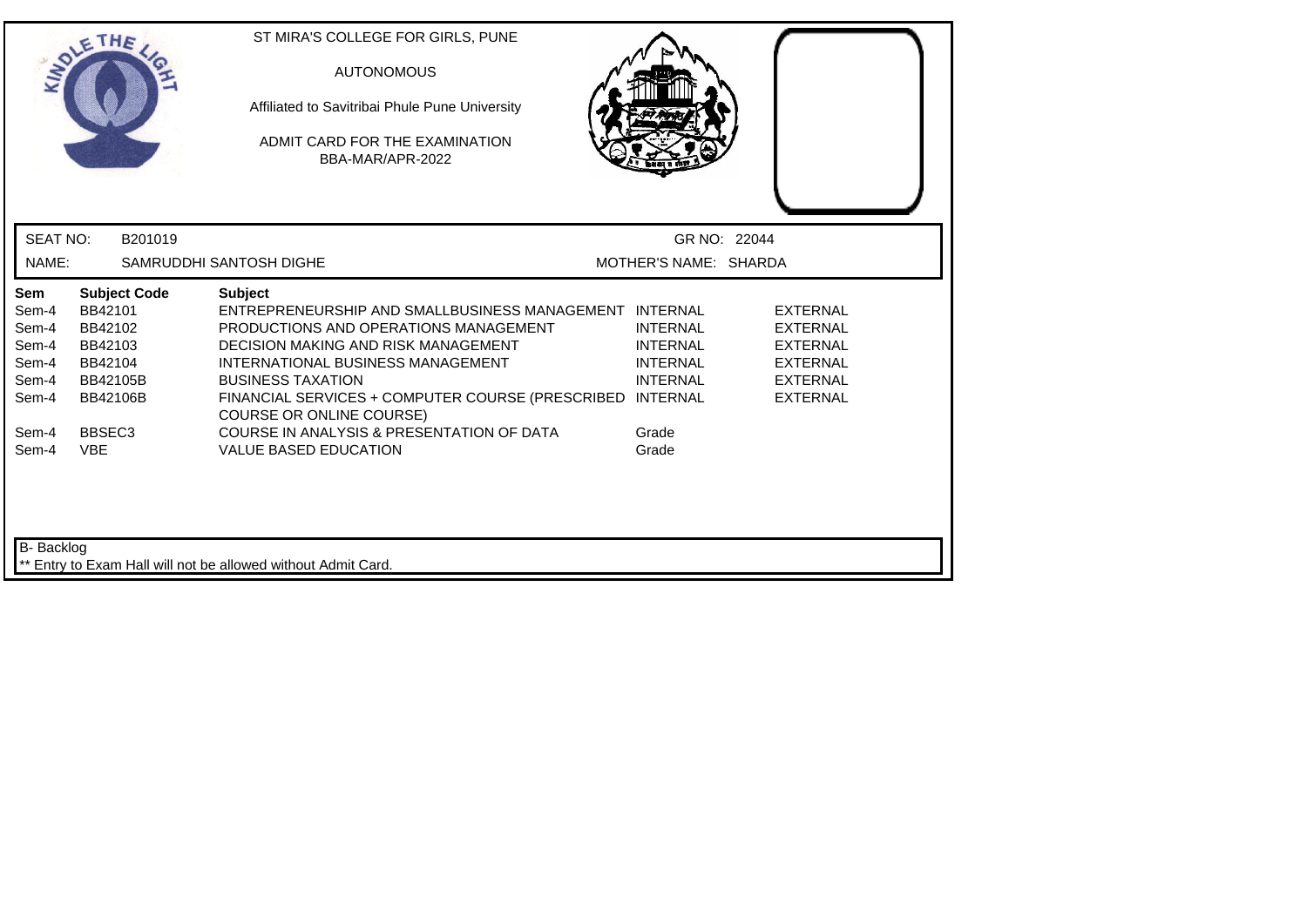|                          | THE                            | ST MIRA'S COLLEGE FOR GIRLS, PUNE<br><b>AUTONOMOUS</b><br>Affiliated to Savitribai Phule Pune University<br>ADMIT CARD FOR THE EXAMINATION |                                       |                 |
|--------------------------|--------------------------------|--------------------------------------------------------------------------------------------------------------------------------------------|---------------------------------------|-----------------|
| <b>SEAT NO:</b><br>NAME: | B201020<br>ANISHA RAHIM DINANI | BBA-MAR/APR-2022                                                                                                                           | GR NO: 22065<br>MOTHER'S NAME: SAINAZ |                 |
| <b>Sem</b>               | <b>Subject Code</b>            | <b>Subject</b>                                                                                                                             |                                       |                 |
| Sem-4                    | BB42101                        | ENTREPRENEURSHIP AND SMALLBUSINESS MANAGEMENT INTERNAL                                                                                     |                                       | <b>EXTERNAL</b> |
| Sem-4                    | BB42102                        | PRODUCTIONS AND OPERATIONS MANAGEMENT                                                                                                      | <b>INTERNAL</b>                       | <b>EXTERNAL</b> |
| Sem-4                    | BB42103                        | DECISION MAKING AND RISK MANAGEMENT                                                                                                        | <b>INTERNAL</b>                       | <b>EXTERNAL</b> |
| Sem-4                    | BB42104                        | INTERNATIONAL BUSINESS MANAGEMENT                                                                                                          | <b>INTERNAL</b>                       | <b>EXTERNAL</b> |
| Sem-4                    | <b>BB42105C</b>                | <b>HUMAN RESOURCE MANAGEMENT FUNCTIONS &amp;</b><br><b>PRACTICES</b>                                                                       | <b>INTERNAL</b>                       | <b>EXTERNAL</b> |
| Sem-4                    | <b>BB42106C</b>                | EMPLOYEE RECRUITMENT & RECORD MANAGEMENT +<br>COMPUTER COURSE (PRESCRIBED COURSE OR ONLINE<br>COURSE)                                      | <b>INTERNAL</b>                       | <b>EXTERNAL</b> |
| Sem-4                    | BBSEC <sub>3</sub>             | COURSE IN ANALYSIS & PRESENTATION OF DATA                                                                                                  | Grade                                 |                 |
| Sem-4                    | <b>VBE</b>                     | <b>VALUE BASED EDUCATION</b>                                                                                                               | Grade                                 |                 |
| B- Backlog               |                                | ** Entry to Exam Hall will not be allowed without Admit Card.                                                                              |                                       |                 |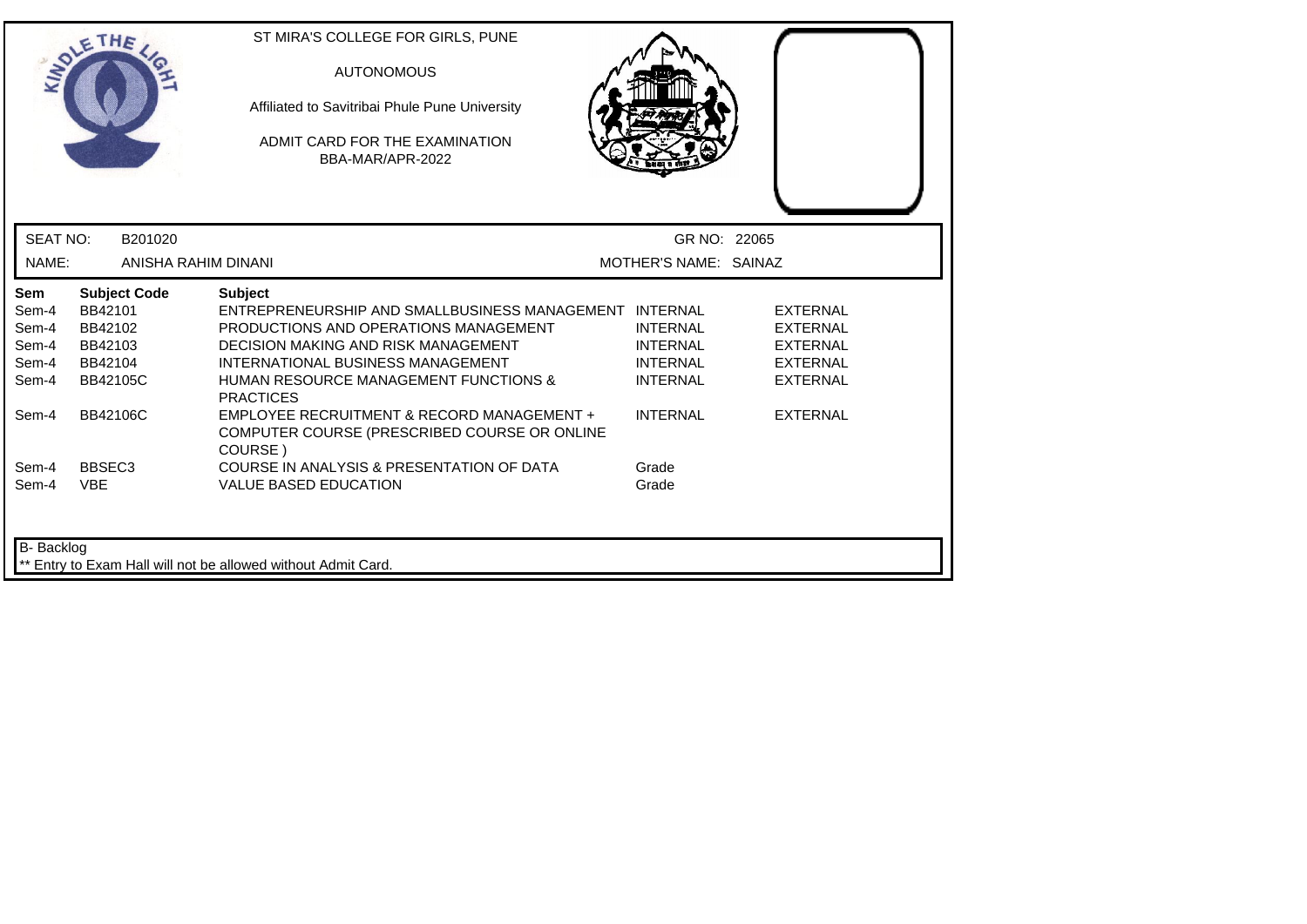|                                                           | THE                                                                                            |               | ST MIRA'S COLLEGE FOR GIRLS, PUNE<br><b>AUTONOMOUS</b><br>Affiliated to Savitribai Phule Pune University<br>ADMIT CARD FOR THE EXAMINATION<br>BBA-MAR/APR-2022                                                                                                                                            |                                                                                             |                                                                                                                |
|-----------------------------------------------------------|------------------------------------------------------------------------------------------------|---------------|-----------------------------------------------------------------------------------------------------------------------------------------------------------------------------------------------------------------------------------------------------------------------------------------------------------|---------------------------------------------------------------------------------------------|----------------------------------------------------------------------------------------------------------------|
| <b>SEAT NO:</b>                                           |                                                                                                | B201021       |                                                                                                                                                                                                                                                                                                           | GR NO: 22081                                                                                |                                                                                                                |
| NAME:                                                     |                                                                                                | Divya Daryani |                                                                                                                                                                                                                                                                                                           | MOTHER'S NAME: GUNJAN DARYANI                                                               |                                                                                                                |
| Sem<br>Sem-4<br>Sem-4<br>Sem-4<br>Sem-4<br>Sem-4<br>Sem-4 | <b>Subject Code</b><br>BB42101<br>BB42102<br>BB42103<br>BB42104<br>BB42105B<br><b>BB42106B</b> |               | <b>Subject</b><br>ENTREPRENEURSHIP AND SMALLBUSINESS MANAGEMENT INTERNAL<br>PRODUCTIONS AND OPERATIONS MANAGEMENT<br>DECISION MAKING AND RISK MANAGEMENT<br>INTERNATIONAL BUSINESS MANAGEMENT<br><b>BUSINESS TAXATION</b><br>FINANCIAL SERVICES + COMPUTER COURSE (PRESCRIBED<br>COURSE OR ONLINE COURSE) | <b>INTERNAL</b><br><b>INTERNAL</b><br><b>INTERNAL</b><br><b>INTERNAL</b><br><b>INTERNAL</b> | <b>EXTERNAL</b><br><b>EXTERNAL</b><br><b>EXTERNAL</b><br><b>EXTERNAL</b><br><b>EXTERNAL</b><br><b>EXTERNAL</b> |
| Sem-4<br>Sem-4<br>B- Backlog                              | BBSEC <sub>3</sub><br><b>VBE</b>                                                               |               | COURSE IN ANALYSIS & PRESENTATION OF DATA<br><b>VALUE BASED EDUCATION</b>                                                                                                                                                                                                                                 | Grade<br>Grade                                                                              |                                                                                                                |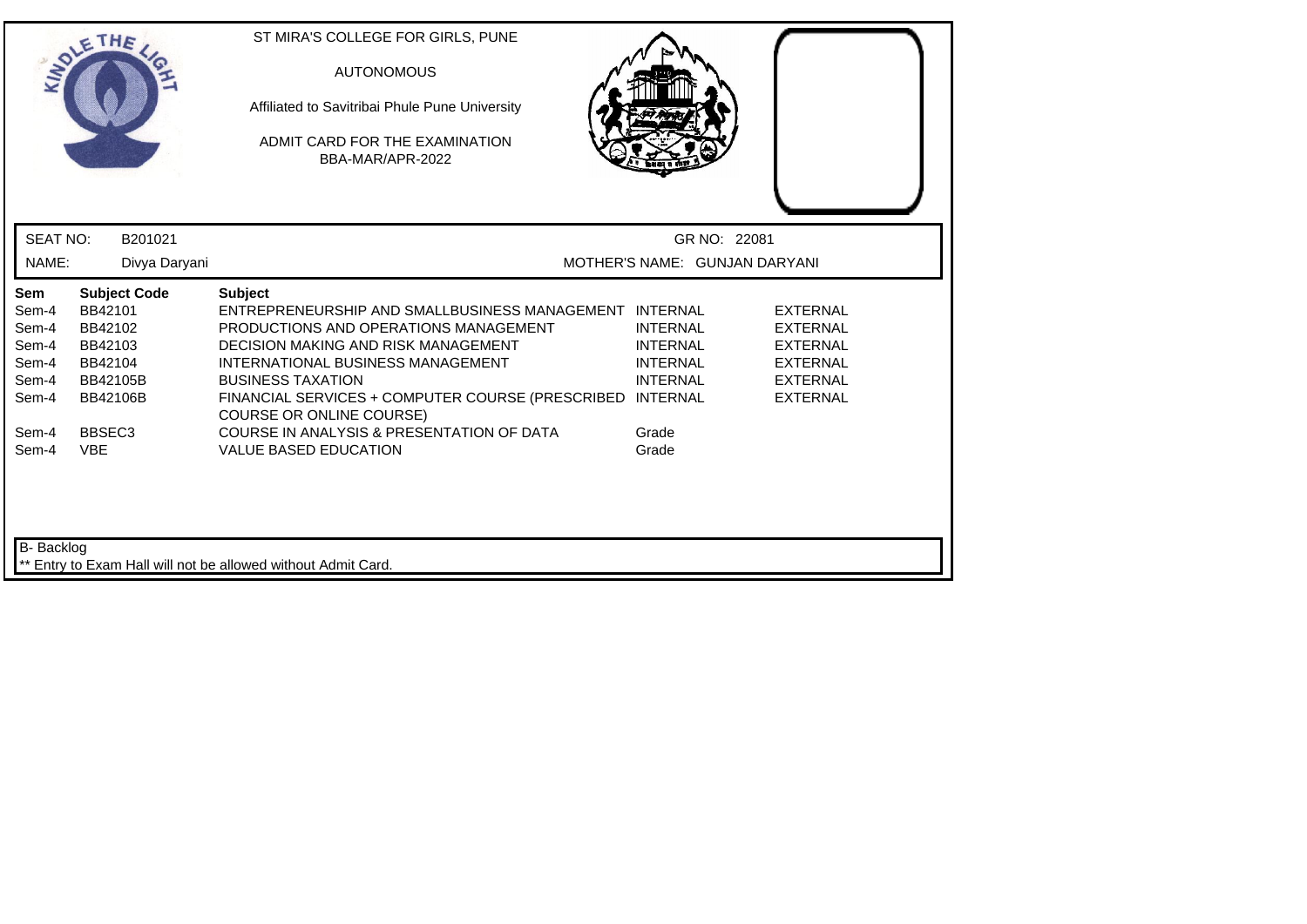| <b>INTO</b>                                      | THE                                                                                | ST MIRA'S COLLEGE FOR GIRLS, PUNE<br><b>AUTONOMOUS</b><br>Affiliated to Savitribai Phule Pune University<br>ADMIT CARD FOR THE EXAMINATION<br>BBA-MAR/APR-2022                                                                                                               |                                                                          |                                                                                             |  |
|--------------------------------------------------|------------------------------------------------------------------------------------|------------------------------------------------------------------------------------------------------------------------------------------------------------------------------------------------------------------------------------------------------------------------------|--------------------------------------------------------------------------|---------------------------------------------------------------------------------------------|--|
| <b>SEAT NO:</b>                                  | B201022                                                                            |                                                                                                                                                                                                                                                                              |                                                                          | GR NO: 22049                                                                                |  |
| NAME:                                            |                                                                                    | DUGGIREDDY MADAVI KRISHNA                                                                                                                                                                                                                                                    | MOTHER'S NAME: SUNITHA                                                   |                                                                                             |  |
| Sem<br>Sem-4<br>Sem-4<br>Sem-4<br>Sem-4<br>Sem-4 | <b>Subject Code</b><br>BB42101<br>BB42102<br>BB42103<br>BB42104<br><b>BB42105C</b> | <b>Subject</b><br>ENTREPRENEURSHIP AND SMALLBUSINESS MANAGEMENT INTERNAL<br>PRODUCTIONS AND OPERATIONS MANAGEMENT<br><b>DECISION MAKING AND RISK MANAGEMENT</b><br>INTERNATIONAL BUSINESS MANAGEMENT<br><b>HUMAN RESOURCE MANAGEMENT FUNCTIONS &amp;</b><br><b>PRACTICES</b> | <b>INTERNAL</b><br><b>INTERNAL</b><br><b>INTERNAL</b><br><b>INTERNAL</b> | <b>EXTERNAL</b><br><b>EXTERNAL</b><br><b>EXTERNAL</b><br><b>EXTERNAL</b><br><b>EXTERNAL</b> |  |
| Sem-4                                            | <b>BB42106C</b>                                                                    | EMPLOYEE RECRUITMENT & RECORD MANAGEMENT +<br>COMPUTER COURSE (PRESCRIBED COURSE OR ONLINE<br>COURSE)                                                                                                                                                                        | <b>INTERNAL</b>                                                          | <b>EXTERNAL</b>                                                                             |  |
| Sem-4<br>Sem-4                                   | BBSEC <sub>3</sub><br><b>VBE</b>                                                   | COURSE IN ANALYSIS & PRESENTATION OF DATA<br><b>VALUE BASED EDUCATION</b>                                                                                                                                                                                                    | Grade<br>Grade                                                           |                                                                                             |  |
| B- Backlog                                       |                                                                                    | Entry to Exam Hall will not be allowed without Admit Card.                                                                                                                                                                                                                   |                                                                          |                                                                                             |  |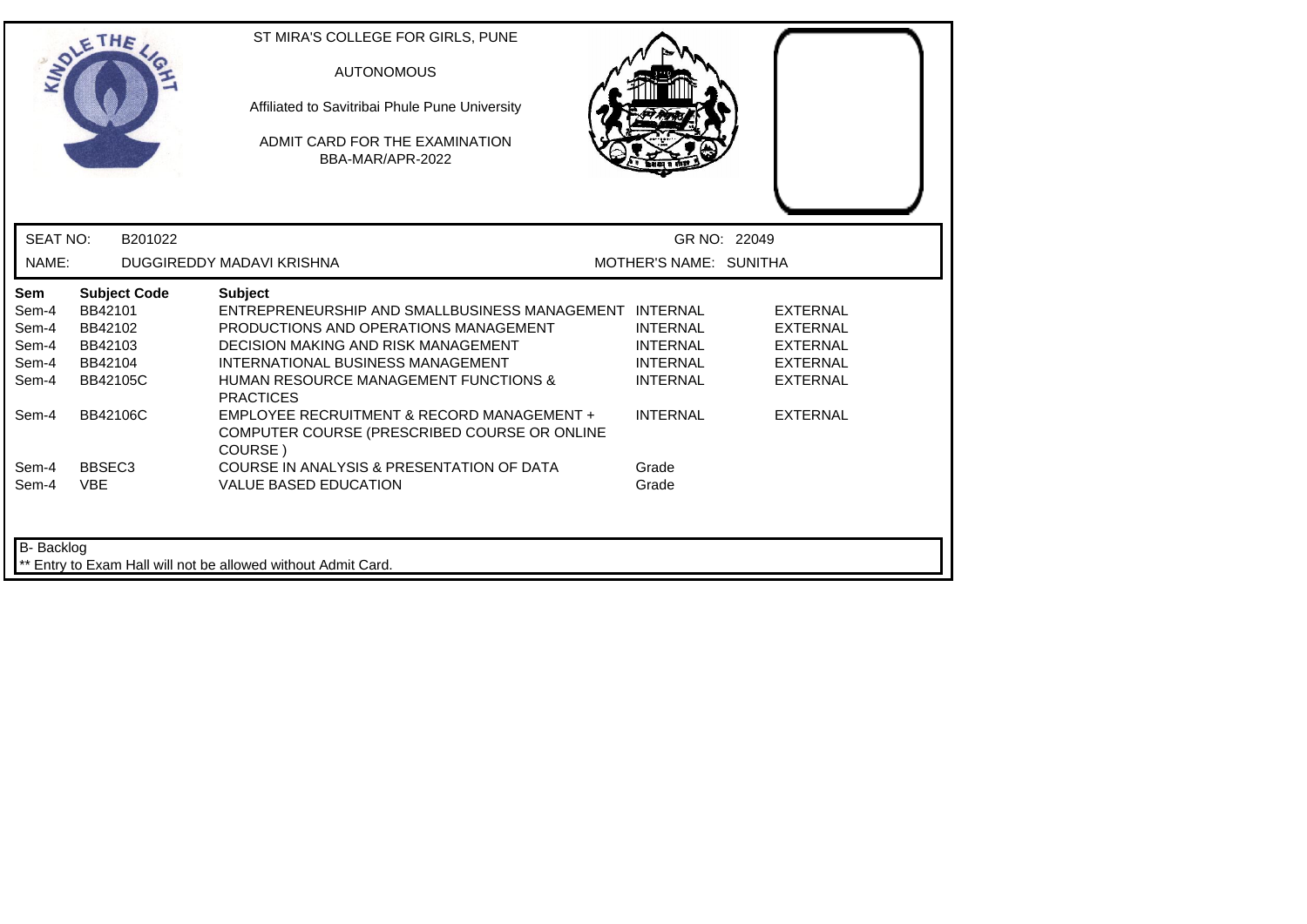| <b>MON</b>      | THE                             | ST MIRA'S COLLEGE FOR GIRLS, PUNE<br><b>AUTONOMOUS</b><br>Affiliated to Savitribai Phule Pune University<br>ADMIT CARD FOR THE EXAMINATION<br>BBA-MAR/APR-2022 |                                    |                                    |
|-----------------|---------------------------------|----------------------------------------------------------------------------------------------------------------------------------------------------------------|------------------------------------|------------------------------------|
| <b>SEAT NO:</b> | B201023                         |                                                                                                                                                                | GR NO: 22002                       |                                    |
| NAME:           |                                 | <b>GAIKWAD SHRUSHTI SANJEEV</b>                                                                                                                                | MOTHER'S NAME: APARNA              |                                    |
| Sem<br>Sem-3    | <b>Subject Code</b><br>BB32106C | <b>Subject</b><br>LEGAL ASPECTS IN HUMAN RESOURCE+BUSINESS<br><b>EXPOSURE</b>                                                                                  |                                    | (B) EXTERNAL                       |
| Sem-4           | BB42101                         | ENTREPRENEURSHIP AND SMALLBUSINESS MANAGEMENT INTERNAL                                                                                                         |                                    | <b>EXTERNAL</b>                    |
| Sem-4<br>Sem-4  | BB42102<br>BB42103              | PRODUCTIONS AND OPERATIONS MANAGEMENT<br><b>DECISION MAKING AND RISK MANAGEMENT</b>                                                                            | <b>INTERNAL</b><br><b>INTERNAL</b> | <b>EXTERNAL</b><br><b>EXTERNAL</b> |
| Sem-4           | BB42104                         | INTERNATIONAL BUSINESS MANAGEMENT                                                                                                                              | <b>INTERNAL</b>                    | <b>EXTERNAL</b>                    |
| Sem-4           | BB42105C                        | <b>HUMAN RESOURCE MANAGEMENT FUNCTIONS &amp;</b><br><b>PRACTICES</b>                                                                                           | <b>INTERNAL</b>                    | <b>EXTERNAL</b>                    |
| Sem-4           | <b>BB42106C</b>                 | EMPLOYEE RECRUITMENT & RECORD MANAGEMENT +<br>COMPUTER COURSE (PRESCRIBED COURSE OR ONLINE<br>COURSE)                                                          | <b>INTERNAL</b>                    | <b>EXTERNAL</b>                    |
| Sem-4           | BBSEC <sub>3</sub>              | COURSE IN ANALYSIS & PRESENTATION OF DATA                                                                                                                      | Grade                              |                                    |
| Sem-4           | <b>VBE</b>                      | <b>VALUE BASED EDUCATION</b>                                                                                                                                   | Grade                              |                                    |
| B- Backlog      |                                 | ** Entry to Exam Hall will not be allowed without Admit Card.                                                                                                  |                                    |                                    |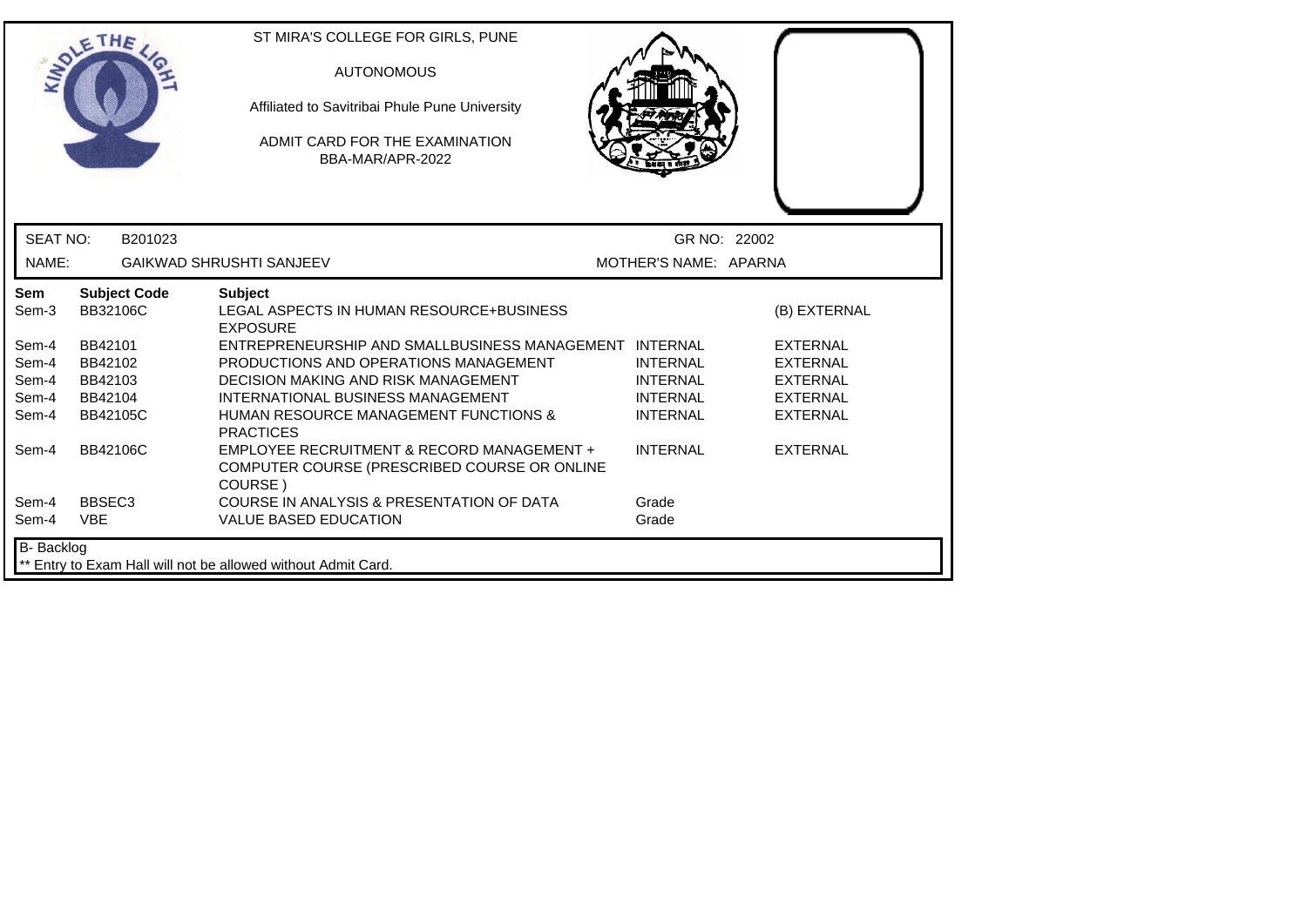| <b>MAY</b>               | THE                                 | ST MIRA'S COLLEGE FOR GIRLS, PUNE<br><b>AUTONOMOUS</b><br>Affiliated to Savitribai Phule Pune University<br>ADMIT CARD FOR THE EXAMINATION<br>BBA-MAR/APR-2022 |                                       |                                    |  |
|--------------------------|-------------------------------------|----------------------------------------------------------------------------------------------------------------------------------------------------------------|---------------------------------------|------------------------------------|--|
| <b>SEAT NO:</b><br>NAME: | B201024<br><b>ADITI DILIP GAWAS</b> |                                                                                                                                                                | GR NO: 22021<br>MOTHER'S NAME: DIKSHA |                                    |  |
| <b>Sem</b>               | <b>Subject Code</b>                 | <b>Subject</b>                                                                                                                                                 |                                       |                                    |  |
| Sem-4                    | BB42101                             | ENTREPRENEURSHIP AND SMALLBUSINESS MANAGEMENT INTERNAL                                                                                                         |                                       | <b>EXTERNAL</b>                    |  |
| Sem-4                    | BB42102<br>BB42103                  | PRODUCTIONS AND OPERATIONS MANAGEMENT<br><b>DECISION MAKING AND RISK MANAGEMENT</b>                                                                            | <b>INTERNAL</b><br><b>INTERNAL</b>    | <b>EXTERNAL</b><br><b>EXTERNAL</b> |  |
| Sem-4<br>Sem-4           | BB42104                             | INTERNATIONAL BUSINESS MANAGEMENT                                                                                                                              | <b>INTERNAL</b>                       | <b>EXTERNAL</b>                    |  |
| Sem-4                    | BB42105C                            | <b>HUMAN RESOURCE MANAGEMENT FUNCTIONS &amp;</b><br><b>PRACTICES</b>                                                                                           | <b>INTERNAL</b>                       | <b>EXTERNAL</b>                    |  |
| Sem-4                    | <b>BB42106C</b>                     | EMPLOYEE RECRUITMENT & RECORD MANAGEMENT +<br>COMPUTER COURSE (PRESCRIBED COURSE OR ONLINE<br>COURSE)                                                          | <b>INTERNAL</b>                       | <b>EXTERNAL</b>                    |  |
| Sem-4                    | BBSEC <sub>3</sub>                  | COURSE IN ANALYSIS & PRESENTATION OF DATA                                                                                                                      | Grade                                 |                                    |  |
| Sem-4                    | <b>VBE</b>                          | <b>VALUE BASED EDUCATION</b>                                                                                                                                   | Grade                                 |                                    |  |
| B- Backlog               |                                     | ** Entry to Exam Hall will not be allowed without Admit Card.                                                                                                  |                                       |                                    |  |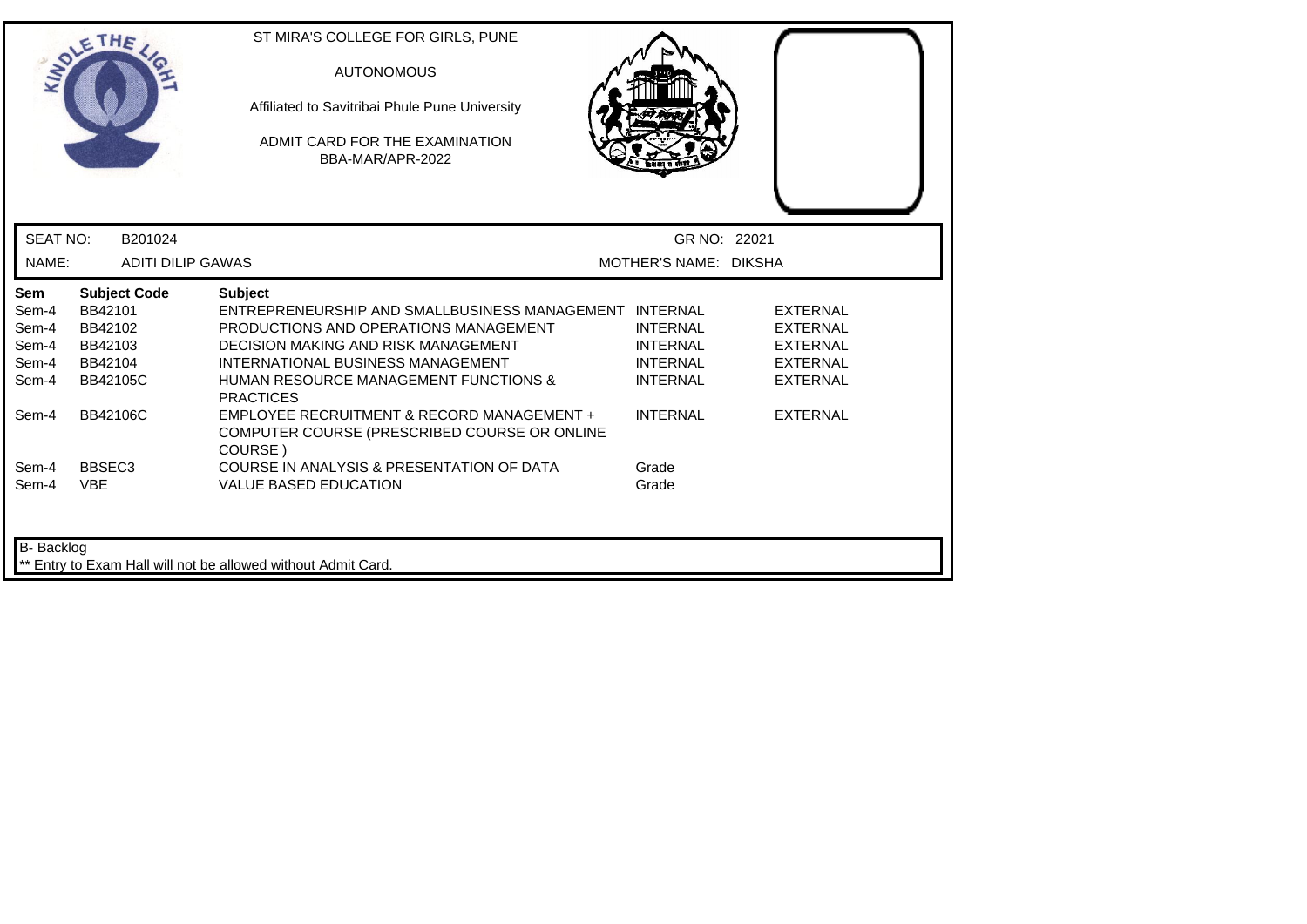|                                                                  | THE                                                                                            | ST MIRA'S COLLEGE FOR GIRLS, PUNE<br><b>AUTONOMOUS</b><br>Affiliated to Savitribai Phule Pune University<br>ADMIT CARD FOR THE EXAMINATION<br>BBA-MAR/APR-2022                                                                                                                                                            |                                                                          |                                                                                                                |
|------------------------------------------------------------------|------------------------------------------------------------------------------------------------|---------------------------------------------------------------------------------------------------------------------------------------------------------------------------------------------------------------------------------------------------------------------------------------------------------------------------|--------------------------------------------------------------------------|----------------------------------------------------------------------------------------------------------------|
| <b>SEAT NO:</b>                                                  | B201025                                                                                        |                                                                                                                                                                                                                                                                                                                           | GR NO: 22070                                                             |                                                                                                                |
| NAME:                                                            |                                                                                                | <b>GAYATRI OMDEV CHOUDHARY</b>                                                                                                                                                                                                                                                                                            | MOTHER'S NAME: VIDHYA                                                    |                                                                                                                |
| <b>Sem</b><br>Sem-4<br>Sem-4<br>Sem-4<br>Sem-4<br>Sem-4<br>Sem-4 | <b>Subject Code</b><br>BB42101<br>BB42102<br>BB42103<br>BB42104<br>BB42105B<br><b>BB42106B</b> | <b>Subject</b><br>ENTREPRENEURSHIP AND SMALLBUSINESS MANAGEMENT INTERNAL<br>PRODUCTIONS AND OPERATIONS MANAGEMENT<br>DECISION MAKING AND RISK MANAGEMENT<br>INTERNATIONAL BUSINESS MANAGEMENT<br><b>BUSINESS TAXATION</b><br>FINANCIAL SERVICES + COMPUTER COURSE (PRESCRIBED INTERNAL<br><b>COURSE OR ONLINE COURSE)</b> | <b>INTERNAL</b><br><b>INTERNAL</b><br><b>INTERNAL</b><br><b>INTERNAL</b> | <b>EXTERNAL</b><br><b>EXTERNAL</b><br><b>EXTERNAL</b><br><b>EXTERNAL</b><br><b>EXTERNAL</b><br><b>EXTERNAL</b> |
| Sem-4<br>Sem-4<br>B- Backlog                                     | BBSEC <sub>3</sub><br><b>VBE</b>                                                               | COURSE IN ANALYSIS & PRESENTATION OF DATA<br><b>VALUE BASED EDUCATION</b>                                                                                                                                                                                                                                                 | Grade<br>Grade                                                           |                                                                                                                |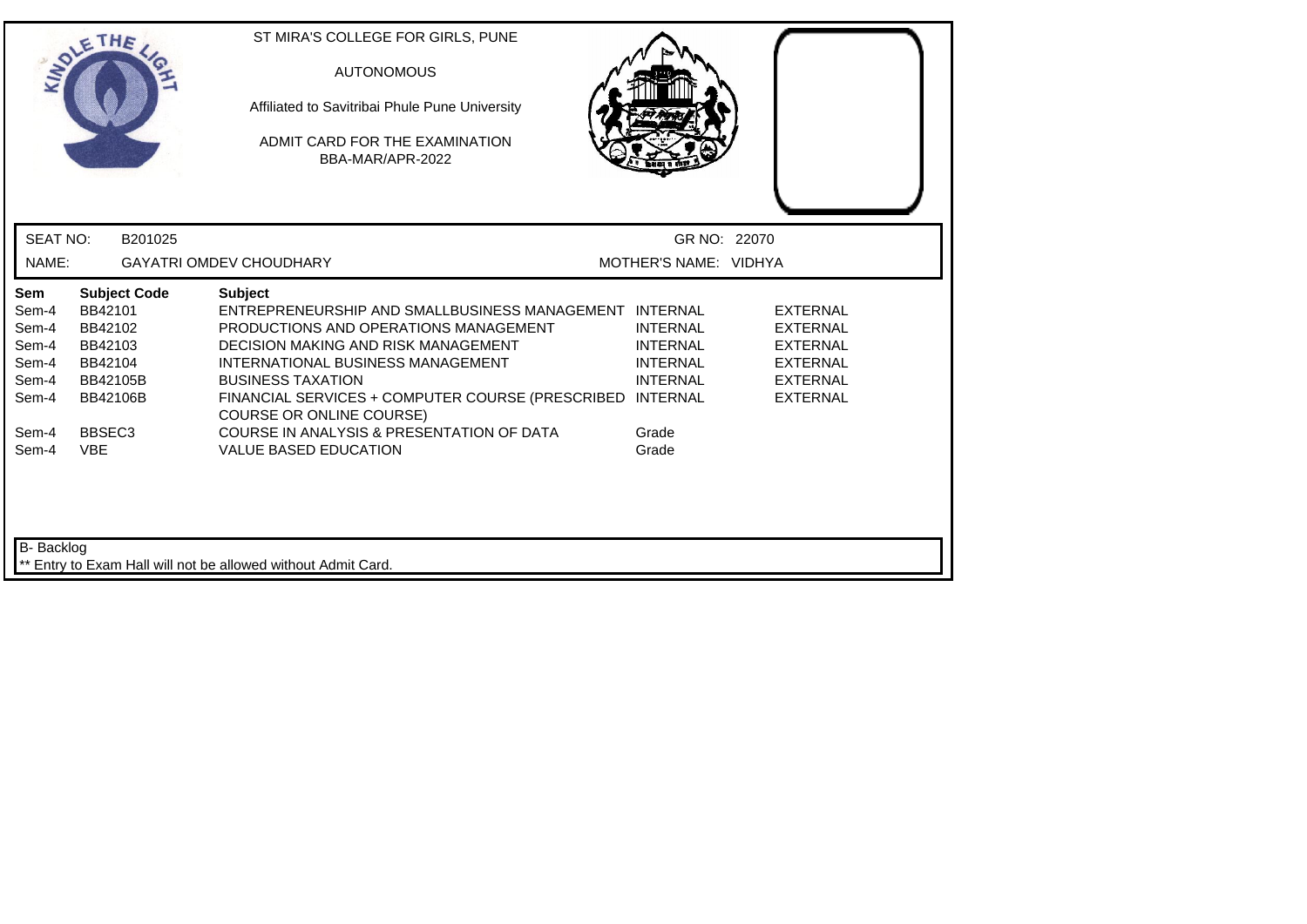|                                                           | THE                                                                                            | ST MIRA'S COLLEGE FOR GIRLS, PUNE<br><b>AUTONOMOUS</b><br>Affiliated to Savitribai Phule Pune University<br>ADMIT CARD FOR THE EXAMINATION<br>BBA-MAR/APR-2022                                                                                                                                                            |                                                                          |                                                                                                                |  |
|-----------------------------------------------------------|------------------------------------------------------------------------------------------------|---------------------------------------------------------------------------------------------------------------------------------------------------------------------------------------------------------------------------------------------------------------------------------------------------------------------------|--------------------------------------------------------------------------|----------------------------------------------------------------------------------------------------------------|--|
| <b>SEAT NO:</b>                                           | B201026                                                                                        |                                                                                                                                                                                                                                                                                                                           | GR NO: 22063                                                             |                                                                                                                |  |
| NAME:                                                     |                                                                                                | <b>GHOLAP AISHWARYA DINESH</b>                                                                                                                                                                                                                                                                                            | MOTHER'S NAME: LATA                                                      |                                                                                                                |  |
| Sem<br>Sem-4<br>Sem-4<br>Sem-4<br>Sem-4<br>Sem-4<br>Sem-4 | <b>Subject Code</b><br>BB42101<br>BB42102<br>BB42103<br>BB42104<br>BB42105B<br><b>BB42106B</b> | <b>Subject</b><br>ENTREPRENEURSHIP AND SMALLBUSINESS MANAGEMENT INTERNAL<br>PRODUCTIONS AND OPERATIONS MANAGEMENT<br>DECISION MAKING AND RISK MANAGEMENT<br>INTERNATIONAL BUSINESS MANAGEMENT<br><b>BUSINESS TAXATION</b><br>FINANCIAL SERVICES + COMPUTER COURSE (PRESCRIBED INTERNAL<br><b>COURSE OR ONLINE COURSE)</b> | <b>INTERNAL</b><br><b>INTERNAL</b><br><b>INTERNAL</b><br><b>INTERNAL</b> | <b>EXTERNAL</b><br><b>EXTERNAL</b><br><b>EXTERNAL</b><br><b>EXTERNAL</b><br><b>EXTERNAL</b><br><b>EXTERNAL</b> |  |
| Sem-4<br>Sem-4                                            | BBSEC <sub>3</sub><br><b>VBE</b>                                                               | COURSE IN ANALYSIS & PRESENTATION OF DATA<br><b>VALUE BASED EDUCATION</b>                                                                                                                                                                                                                                                 | Grade<br>Grade                                                           |                                                                                                                |  |
| B- Backlog                                                |                                                                                                | ** Entry to Exam Hall will not be allowed without Admit Card.                                                                                                                                                                                                                                                             |                                                                          |                                                                                                                |  |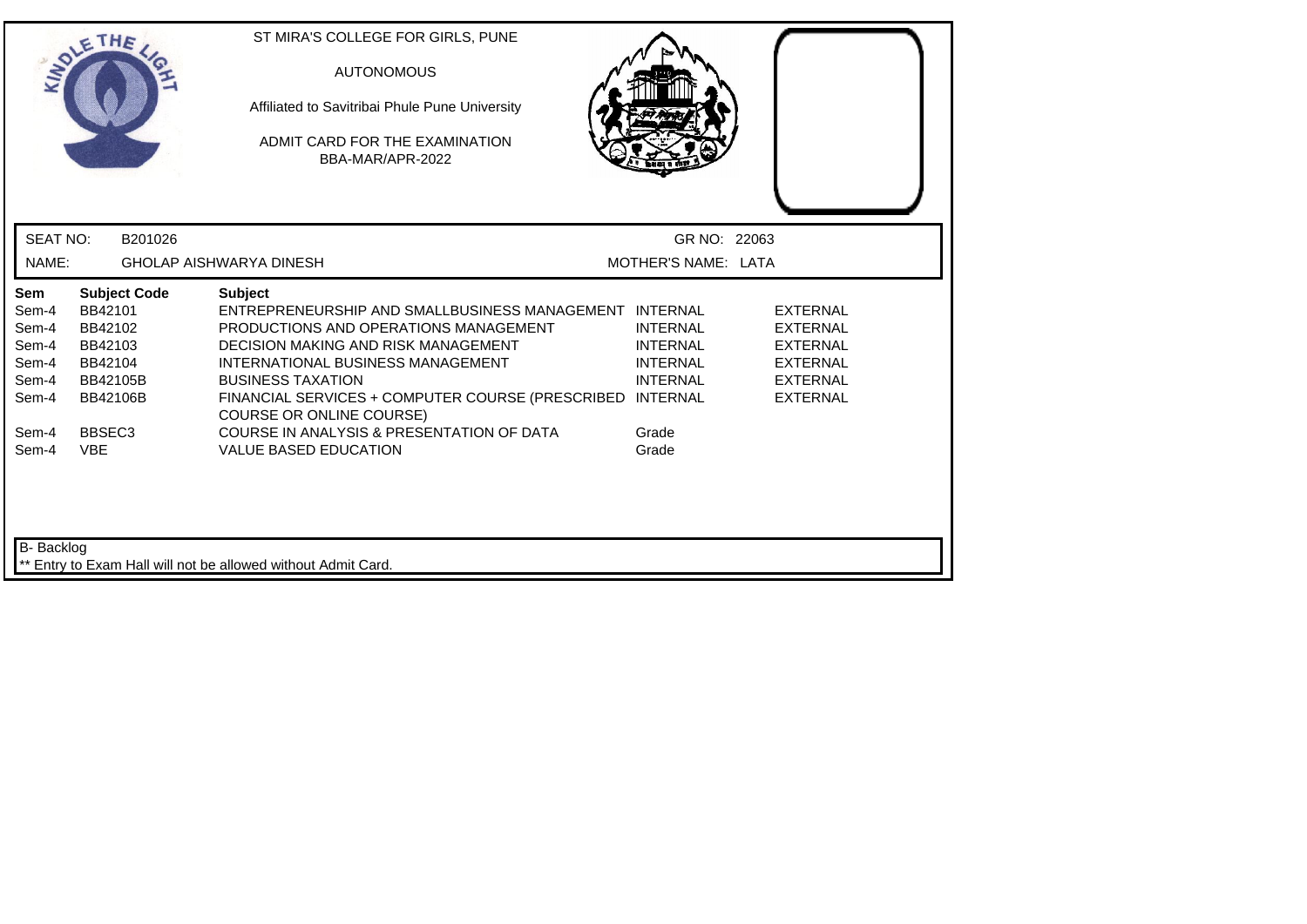|                                                           | THE                                                                                            | ST MIRA'S COLLEGE FOR GIRLS, PUNE<br><b>AUTONOMOUS</b><br>Affiliated to Savitribai Phule Pune University<br>ADMIT CARD FOR THE EXAMINATION<br>BBA-MAR/APR-2022                                                                                                                                                     |                                                                          |                                                                                                                |
|-----------------------------------------------------------|------------------------------------------------------------------------------------------------|--------------------------------------------------------------------------------------------------------------------------------------------------------------------------------------------------------------------------------------------------------------------------------------------------------------------|--------------------------------------------------------------------------|----------------------------------------------------------------------------------------------------------------|
| <b>SEAT NO:</b>                                           | B201027                                                                                        |                                                                                                                                                                                                                                                                                                                    | GR NO: 22066                                                             |                                                                                                                |
| NAME:                                                     | <b>GUNDEKAR ANJALI ANIL</b>                                                                    |                                                                                                                                                                                                                                                                                                                    | MOTHER'S NAME: ARTI                                                      |                                                                                                                |
| Sem<br>Sem-4<br>Sem-4<br>Sem-4<br>Sem-4<br>Sem-4<br>Sem-4 | <b>Subject Code</b><br>BB42101<br>BB42102<br>BB42103<br>BB42104<br>BB42105B<br><b>BB42106B</b> | <b>Subject</b><br>ENTREPRENEURSHIP AND SMALLBUSINESS MANAGEMENT INTERNAL<br>PRODUCTIONS AND OPERATIONS MANAGEMENT<br>DECISION MAKING AND RISK MANAGEMENT<br>INTERNATIONAL BUSINESS MANAGEMENT<br><b>BUSINESS TAXATION</b><br>FINANCIAL SERVICES + COMPUTER COURSE (PRESCRIBED INTERNAL<br>COURSE OR ONLINE COURSE) | <b>INTERNAL</b><br><b>INTERNAL</b><br><b>INTERNAL</b><br><b>INTERNAL</b> | <b>EXTERNAL</b><br><b>EXTERNAL</b><br><b>EXTERNAL</b><br><b>EXTERNAL</b><br><b>EXTERNAL</b><br><b>EXTERNAL</b> |
| Sem-4<br>Sem-4                                            | BBSEC <sub>3</sub><br><b>VBE</b>                                                               | COURSE IN ANALYSIS & PRESENTATION OF DATA<br><b>VALUE BASED EDUCATION</b>                                                                                                                                                                                                                                          | Grade<br>Grade                                                           |                                                                                                                |
| B- Backlog                                                |                                                                                                | ** Entry to Exam Hall will not be allowed without Admit Card.                                                                                                                                                                                                                                                      |                                                                          |                                                                                                                |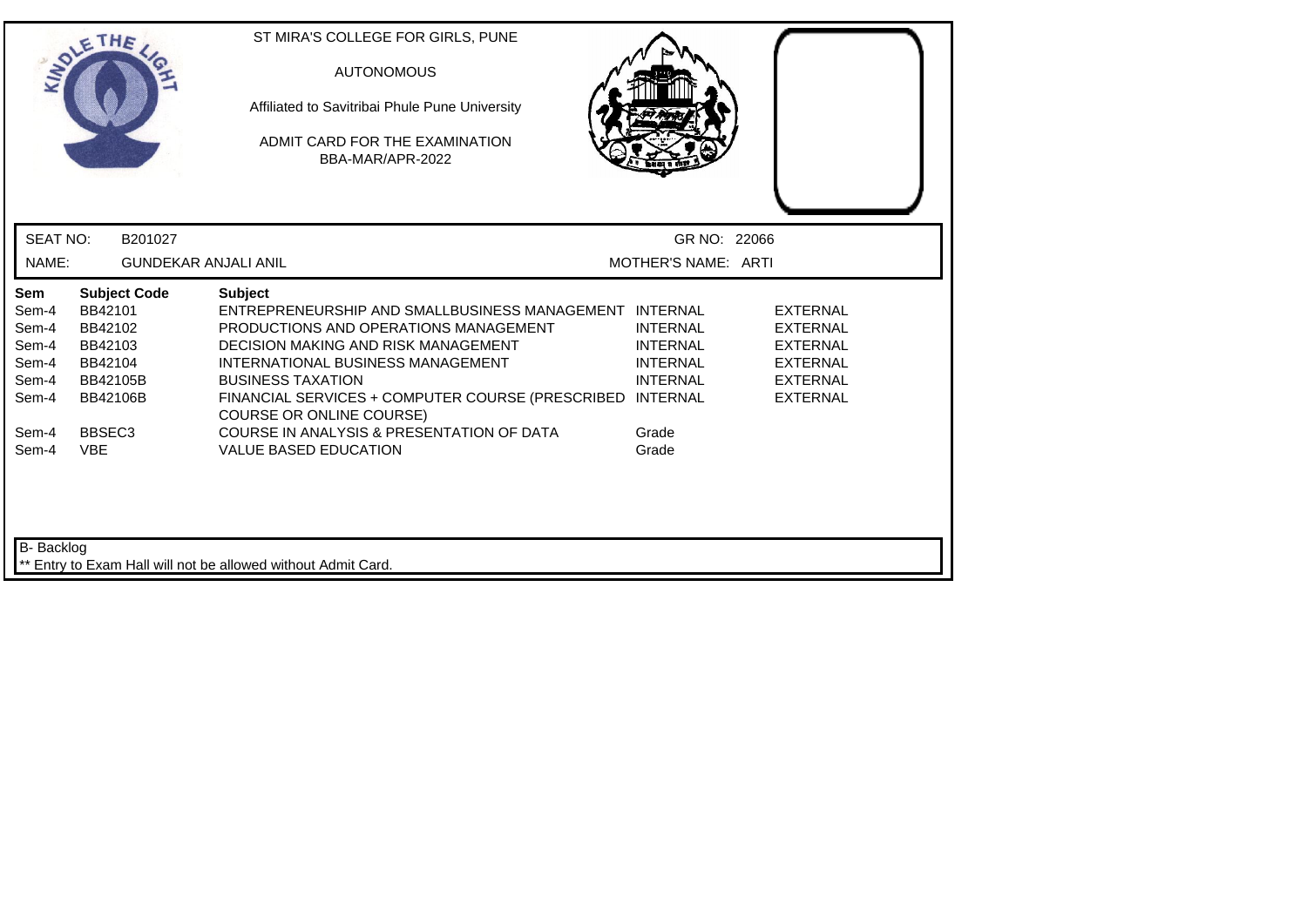| <b>INTO</b>                                               | THE                                                                                            | ST MIRA'S COLLEGE FOR GIRLS, PUNE<br><b>AUTONOMOUS</b><br>Affiliated to Savitribai Phule Pune University<br>ADMIT CARD FOR THE EXAMINATION<br>BBA-MAR/APR-2022                                                                                                                                                             |                                                                                             |                                                                                                                |
|-----------------------------------------------------------|------------------------------------------------------------------------------------------------|----------------------------------------------------------------------------------------------------------------------------------------------------------------------------------------------------------------------------------------------------------------------------------------------------------------------------|---------------------------------------------------------------------------------------------|----------------------------------------------------------------------------------------------------------------|
| <b>SEAT NO:</b>                                           | B201028                                                                                        |                                                                                                                                                                                                                                                                                                                            |                                                                                             | GR NO: 22054                                                                                                   |
| NAME:                                                     | <b>GUPTA ISHIKA UMESH</b>                                                                      |                                                                                                                                                                                                                                                                                                                            | MOTHER'S NAME: POONAM                                                                       |                                                                                                                |
| Sem<br>Sem-4<br>Sem-4<br>Sem-4<br>Sem-4<br>Sem-4<br>Sem-4 | <b>Subject Code</b><br>BB42101<br>BB42102<br>BB42103<br>BB42104<br><b>BB42105C</b><br>BB42106C | <b>Subject</b><br>ENTREPRENEURSHIP AND SMALLBUSINESS MANAGEMENT INTERNAL<br>PRODUCTIONS AND OPERATIONS MANAGEMENT<br><b>DECISION MAKING AND RISK MANAGEMENT</b><br>INTERNATIONAL BUSINESS MANAGEMENT<br><b>HUMAN RESOURCE MANAGEMENT FUNCTIONS &amp;</b><br><b>PRACTICES</b><br>EMPLOYEE RECRUITMENT & RECORD MANAGEMENT + | <b>INTERNAL</b><br><b>INTERNAL</b><br><b>INTERNAL</b><br><b>INTERNAL</b><br><b>INTERNAL</b> | <b>EXTERNAL</b><br><b>EXTERNAL</b><br><b>EXTERNAL</b><br><b>EXTERNAL</b><br><b>EXTERNAL</b><br><b>EXTERNAL</b> |
|                                                           |                                                                                                | COMPUTER COURSE (PRESCRIBED COURSE OR ONLINE<br>COURSE)                                                                                                                                                                                                                                                                    |                                                                                             |                                                                                                                |
| Sem-4<br>Sem-4                                            | BBSEC <sub>3</sub><br><b>VBE</b>                                                               | COURSE IN ANALYSIS & PRESENTATION OF DATA<br><b>VALUE BASED EDUCATION</b>                                                                                                                                                                                                                                                  | Grade<br>Grade                                                                              |                                                                                                                |
| B- Backlog                                                |                                                                                                | Entry to Exam Hall will not be allowed without Admit Card.                                                                                                                                                                                                                                                                 |                                                                                             |                                                                                                                |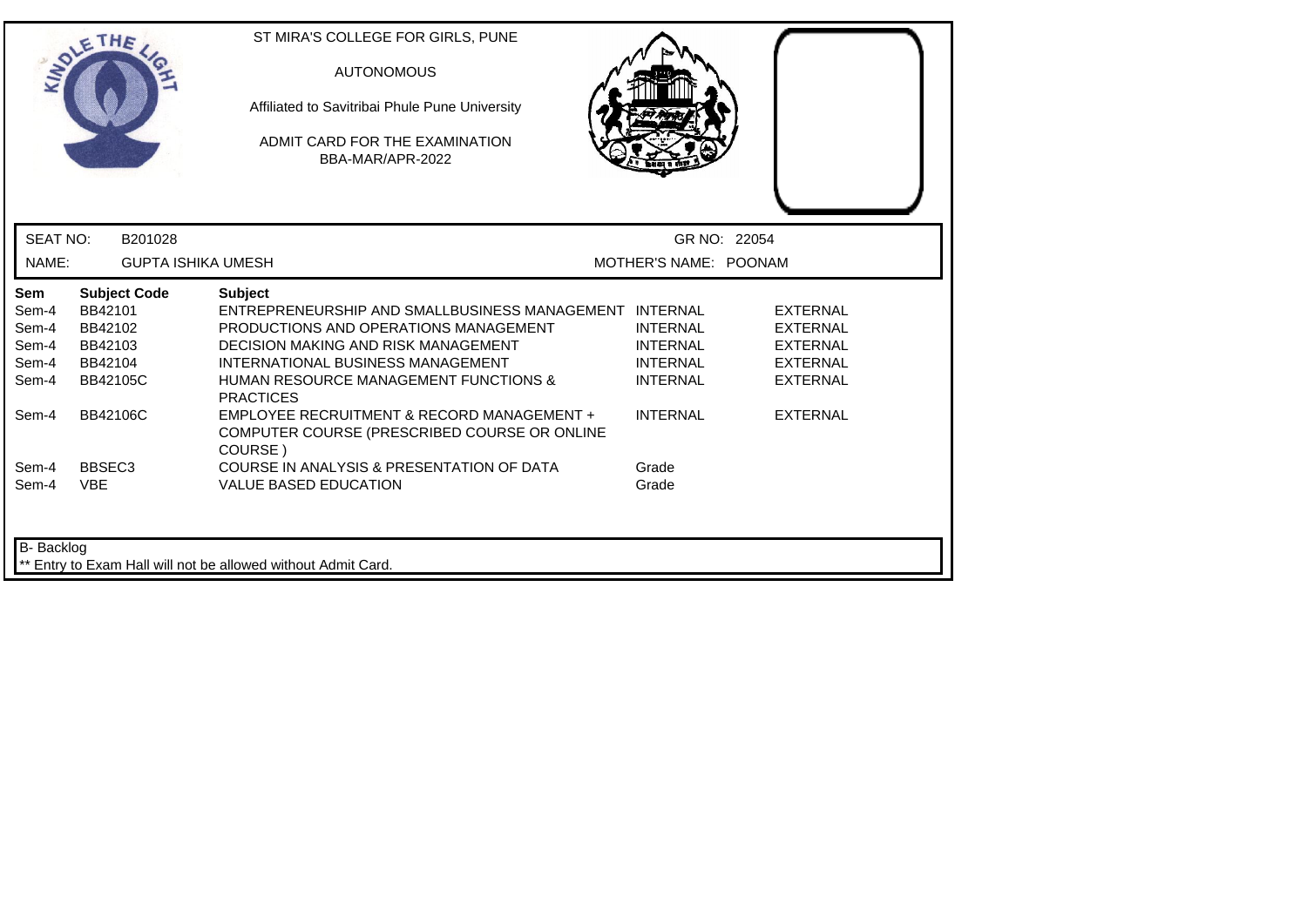|                                                           | THE                                                                                            | ST MIRA'S COLLEGE FOR GIRLS, PUNE<br><b>AUTONOMOUS</b><br>Affiliated to Savitribai Phule Pune University<br>ADMIT CARD FOR THE EXAMINATION<br>BBA-MAR/APR-2022                                                                                                                                                             |                                                                                             |                                                                                                                |
|-----------------------------------------------------------|------------------------------------------------------------------------------------------------|----------------------------------------------------------------------------------------------------------------------------------------------------------------------------------------------------------------------------------------------------------------------------------------------------------------------------|---------------------------------------------------------------------------------------------|----------------------------------------------------------------------------------------------------------------|
| <b>SEAT NO:</b>                                           | B201029                                                                                        |                                                                                                                                                                                                                                                                                                                            | GR NO: 22042                                                                                |                                                                                                                |
| NAME:                                                     |                                                                                                | <b>HARGUDE SHRUTI SUBHASH</b>                                                                                                                                                                                                                                                                                              | MOTHER'S NAME: VANEETA                                                                      |                                                                                                                |
| Sem<br>Sem-4<br>Sem-4<br>Sem-4<br>Sem-4<br>Sem-4<br>Sem-4 | <b>Subject Code</b><br>BB42101<br>BB42102<br>BB42103<br>BB42104<br><b>BB42105C</b><br>BB42106C | <b>Subject</b><br>ENTREPRENEURSHIP AND SMALLBUSINESS MANAGEMENT INTERNAL<br>PRODUCTIONS AND OPERATIONS MANAGEMENT<br><b>DECISION MAKING AND RISK MANAGEMENT</b><br>INTERNATIONAL BUSINESS MANAGEMENT<br><b>HUMAN RESOURCE MANAGEMENT FUNCTIONS &amp;</b><br><b>PRACTICES</b><br>EMPLOYEE RECRUITMENT & RECORD MANAGEMENT + | <b>INTERNAL</b><br><b>INTERNAL</b><br><b>INTERNAL</b><br><b>INTERNAL</b><br><b>INTERNAL</b> | <b>EXTERNAL</b><br><b>EXTERNAL</b><br><b>EXTERNAL</b><br><b>EXTERNAL</b><br><b>EXTERNAL</b><br><b>EXTERNAL</b> |
| Sem-4<br>Sem-4                                            | BBSEC <sub>3</sub><br><b>VBE</b>                                                               | COMPUTER COURSE (PRESCRIBED COURSE OR ONLINE<br>COURSE)<br>COURSE IN ANALYSIS & PRESENTATION OF DATA<br><b>VALUE BASED EDUCATION</b>                                                                                                                                                                                       | Grade<br>Grade                                                                              |                                                                                                                |
| B- Backlog                                                |                                                                                                | Entry to Exam Hall will not be allowed without Admit Card.                                                                                                                                                                                                                                                                 |                                                                                             |                                                                                                                |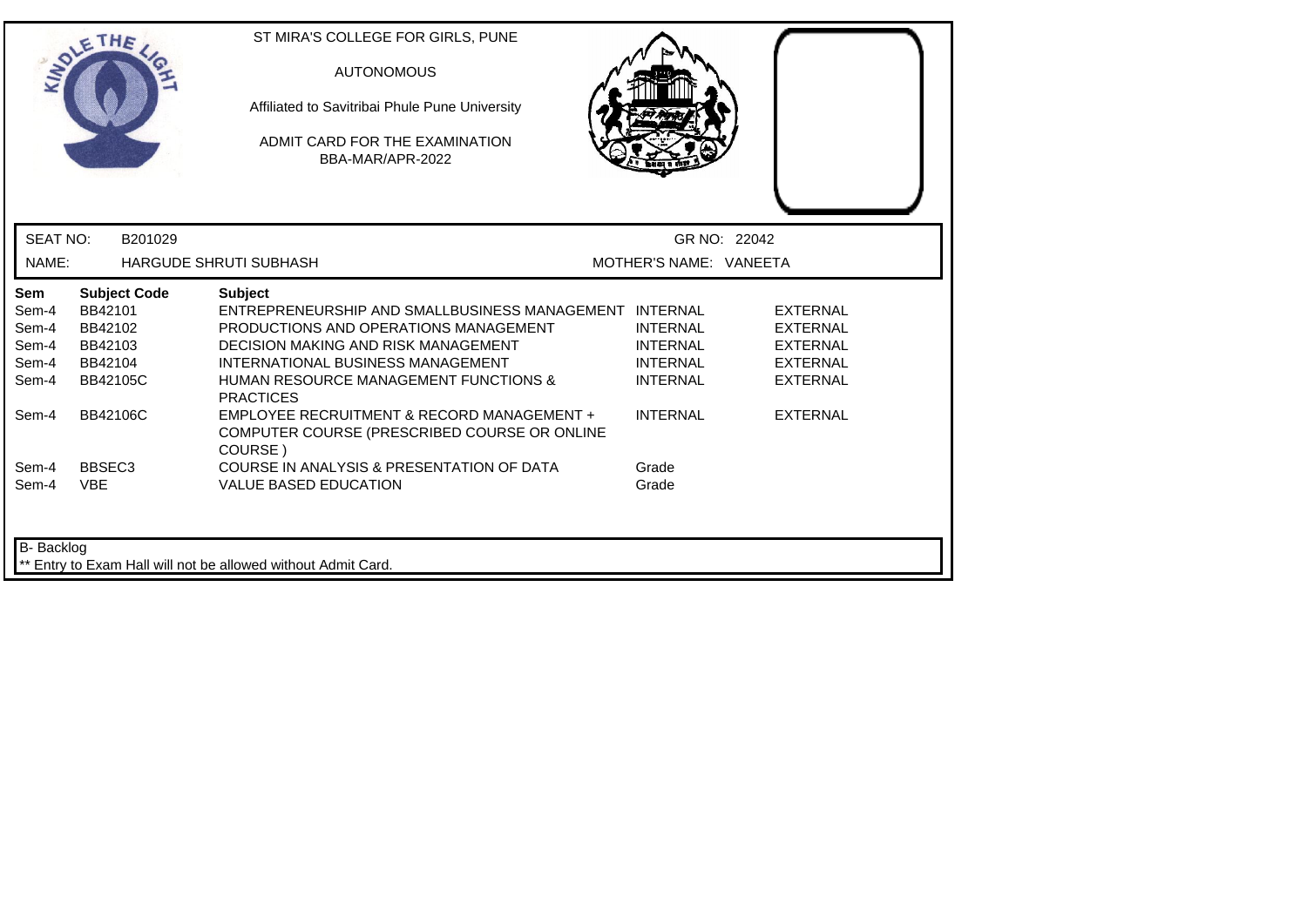|                                                           | THE                                                                                            | ST MIRA'S COLLEGE FOR GIRLS, PUNE<br><b>AUTONOMOUS</b><br>Affiliated to Savitribai Phule Pune University<br>ADMIT CARD FOR THE EXAMINATION<br>BBA-MAR/APR-2022                                                                                                                                                            |                                                                          |                                                                                                                |
|-----------------------------------------------------------|------------------------------------------------------------------------------------------------|---------------------------------------------------------------------------------------------------------------------------------------------------------------------------------------------------------------------------------------------------------------------------------------------------------------------------|--------------------------------------------------------------------------|----------------------------------------------------------------------------------------------------------------|
| <b>SEAT NO:</b>                                           | B201030                                                                                        |                                                                                                                                                                                                                                                                                                                           | GR NO: 22029                                                             |                                                                                                                |
| NAME:                                                     |                                                                                                | HARPALANI APARNA SANJAY                                                                                                                                                                                                                                                                                                   | MOTHER'S NAME: ARTI                                                      |                                                                                                                |
| Sem<br>Sem-4<br>Sem-4<br>Sem-4<br>Sem-4<br>Sem-4<br>Sem-4 | <b>Subject Code</b><br>BB42101<br>BB42102<br>BB42103<br>BB42104<br>BB42105B<br><b>BB42106B</b> | <b>Subject</b><br>ENTREPRENEURSHIP AND SMALLBUSINESS MANAGEMENT INTERNAL<br>PRODUCTIONS AND OPERATIONS MANAGEMENT<br>DECISION MAKING AND RISK MANAGEMENT<br>INTERNATIONAL BUSINESS MANAGEMENT<br><b>BUSINESS TAXATION</b><br>FINANCIAL SERVICES + COMPUTER COURSE (PRESCRIBED INTERNAL<br><b>COURSE OR ONLINE COURSE)</b> | <b>INTERNAL</b><br><b>INTERNAL</b><br><b>INTERNAL</b><br><b>INTERNAL</b> | <b>EXTERNAL</b><br><b>EXTERNAL</b><br><b>EXTERNAL</b><br><b>EXTERNAL</b><br><b>EXTERNAL</b><br><b>EXTERNAL</b> |
| Sem-4<br>Sem-4<br>B- Backlog                              | BBSEC <sub>3</sub><br><b>VBE</b>                                                               | COURSE IN ANALYSIS & PRESENTATION OF DATA<br><b>VALUE BASED EDUCATION</b>                                                                                                                                                                                                                                                 | Grade<br>Grade                                                           |                                                                                                                |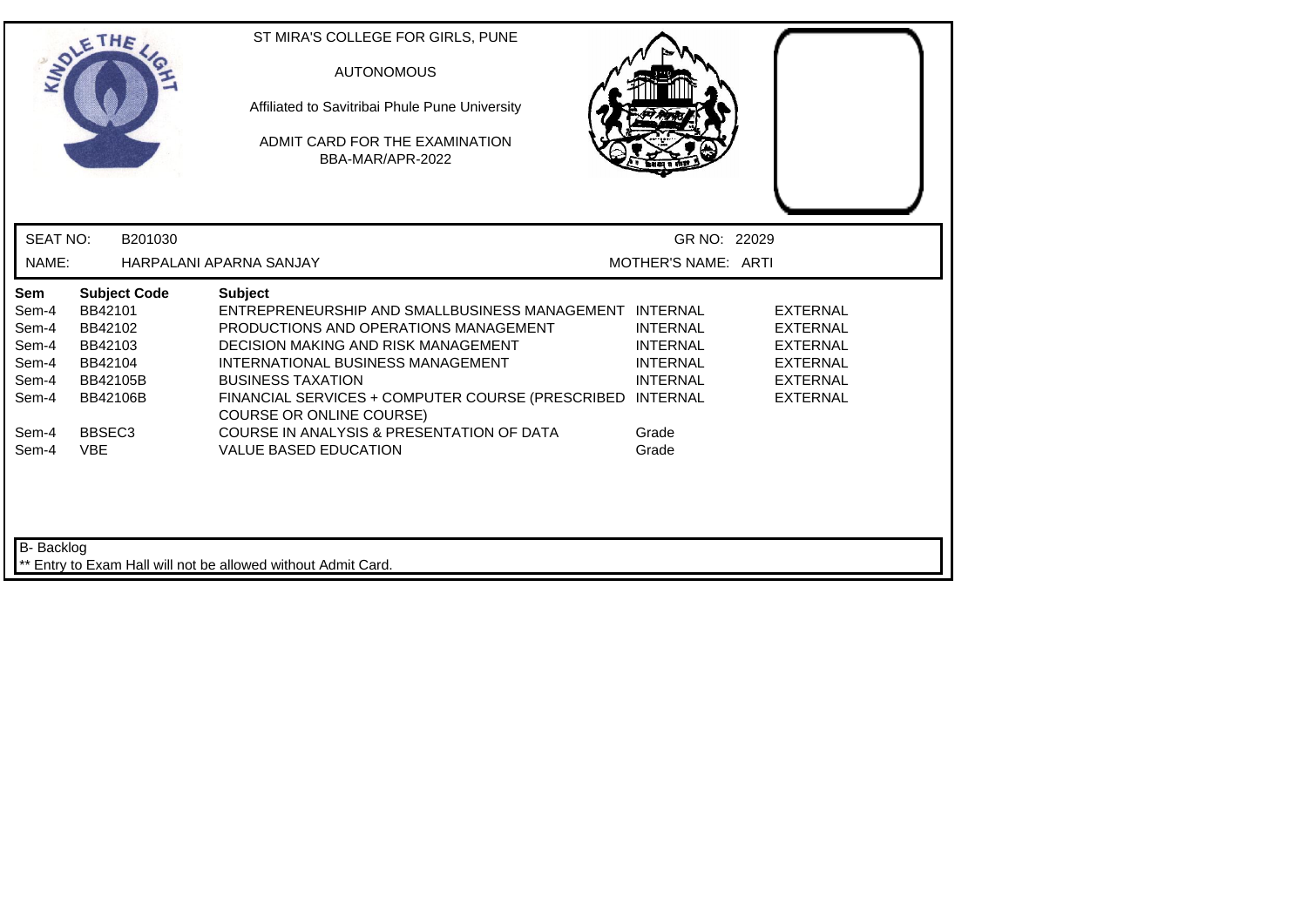| <b>INTI</b>                                             | THE                                                                                | ST MIRA'S COLLEGE FOR GIRLS, PUNE<br><b>AUTONOMOUS</b><br>Affiliated to Savitribai Phule Pune University<br>ADMIT CARD FOR THE EXAMINATION<br>BBA-MAR/APR-2022                                                                                                               |                                                                          |                                                                                             |  |
|---------------------------------------------------------|------------------------------------------------------------------------------------|------------------------------------------------------------------------------------------------------------------------------------------------------------------------------------------------------------------------------------------------------------------------------|--------------------------------------------------------------------------|---------------------------------------------------------------------------------------------|--|
| <b>SEAT NO:</b>                                         | B201031                                                                            |                                                                                                                                                                                                                                                                              | GR NO: 22011                                                             |                                                                                             |  |
| NAME:                                                   | <b>JADHAV RUSHIKA RAJU</b>                                                         |                                                                                                                                                                                                                                                                              | MOTHER'S NAME: HEMA                                                      |                                                                                             |  |
| <b>Sem</b><br>Sem-4<br>Sem-4<br>Sem-4<br>Sem-4<br>Sem-4 | <b>Subject Code</b><br>BB42101<br>BB42102<br>BB42103<br>BB42104<br><b>BB42105C</b> | <b>Subject</b><br>ENTREPRENEURSHIP AND SMALLBUSINESS MANAGEMENT INTERNAL<br>PRODUCTIONS AND OPERATIONS MANAGEMENT<br><b>DECISION MAKING AND RISK MANAGEMENT</b><br>INTERNATIONAL BUSINESS MANAGEMENT<br><b>HUMAN RESOURCE MANAGEMENT FUNCTIONS &amp;</b><br><b>PRACTICES</b> | <b>INTERNAL</b><br><b>INTERNAL</b><br><b>INTERNAL</b><br><b>INTERNAL</b> | <b>EXTERNAL</b><br><b>EXTERNAL</b><br><b>EXTERNAL</b><br><b>EXTERNAL</b><br><b>EXTERNAL</b> |  |
| Sem-4                                                   | <b>BB42106C</b>                                                                    | EMPLOYEE RECRUITMENT & RECORD MANAGEMENT +<br>COMPUTER COURSE (PRESCRIBED COURSE OR ONLINE<br>COURSE)                                                                                                                                                                        | <b>INTERNAL</b>                                                          | <b>EXTERNAL</b>                                                                             |  |
| Sem-4<br>Sem-4                                          | BBSEC <sub>3</sub><br><b>VBE</b>                                                   | COURSE IN ANALYSIS & PRESENTATION OF DATA<br><b>VALUE BASED EDUCATION</b>                                                                                                                                                                                                    | Grade<br>Grade                                                           |                                                                                             |  |
| B- Backlog                                              |                                                                                    | ** Entry to Exam Hall will not be allowed without Admit Card.                                                                                                                                                                                                                |                                                                          |                                                                                             |  |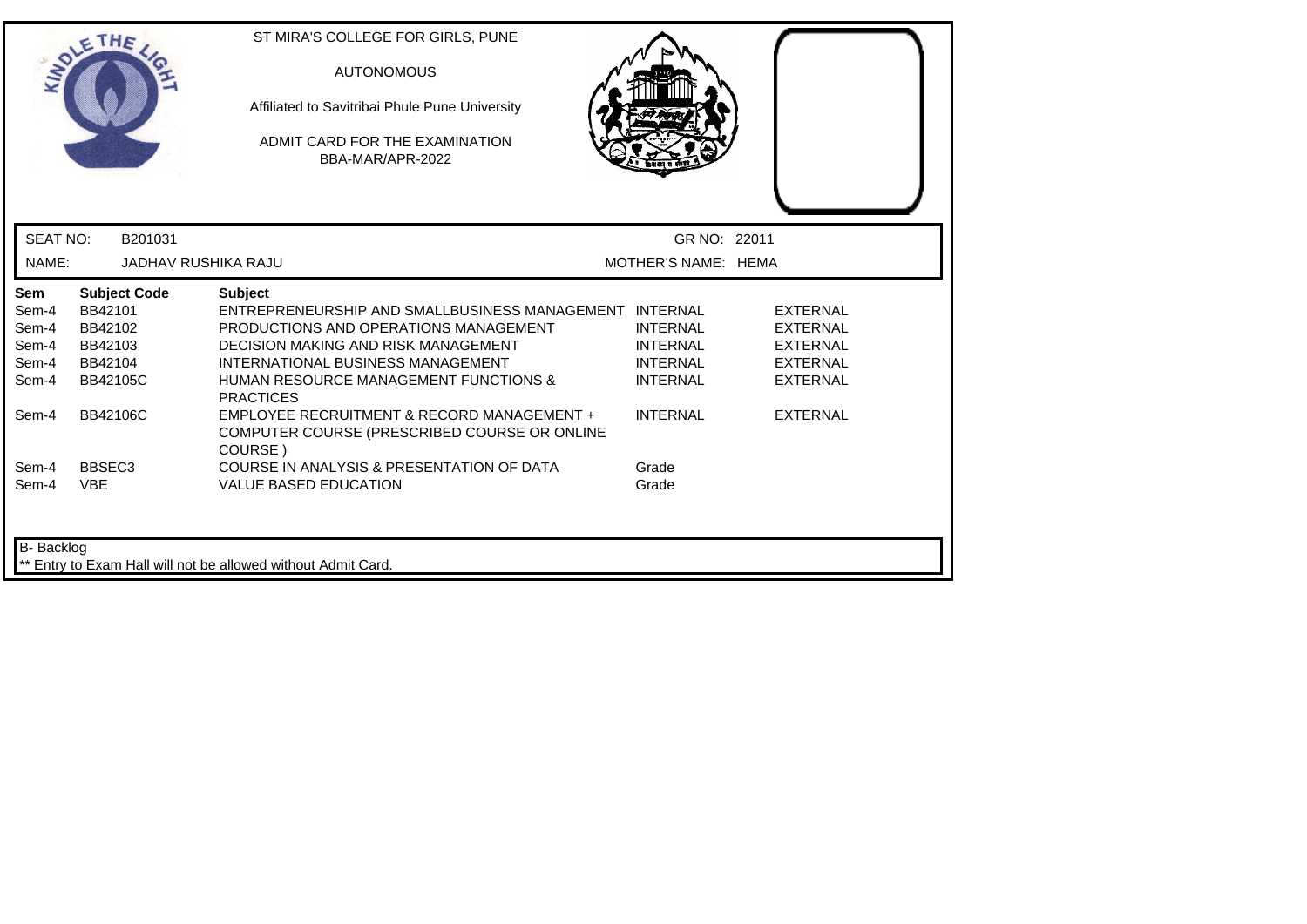|                                                                  | THE                                                                                                   | ST MIRA'S COLLEGE FOR GIRLS, PUNE<br><b>AUTONOMOUS</b><br>Affiliated to Savitribai Phule Pune University<br>ADMIT CARD FOR THE EXAMINATION<br>BBA-MAR/APR-2022                                                                                                                                                             |                                                                                             |                                                                                                                |
|------------------------------------------------------------------|-------------------------------------------------------------------------------------------------------|----------------------------------------------------------------------------------------------------------------------------------------------------------------------------------------------------------------------------------------------------------------------------------------------------------------------------|---------------------------------------------------------------------------------------------|----------------------------------------------------------------------------------------------------------------|
| <b>SEAT NO:</b>                                                  | B201032                                                                                               |                                                                                                                                                                                                                                                                                                                            | GR NO: 22006                                                                                |                                                                                                                |
| NAME:                                                            | <b>JAIN VISHIKA RAHUL</b>                                                                             |                                                                                                                                                                                                                                                                                                                            | MOTHER'S NAME: JYOTI                                                                        |                                                                                                                |
| <b>Sem</b><br>Sem-4<br>Sem-4<br>Sem-4<br>Sem-4<br>Sem-4<br>Sem-4 | <b>Subject Code</b><br>BB42101<br>BB42102<br>BB42103<br>BB42104<br><b>BB42105C</b><br><b>BB42106C</b> | <b>Subject</b><br>ENTREPRENEURSHIP AND SMALLBUSINESS MANAGEMENT INTERNAL<br>PRODUCTIONS AND OPERATIONS MANAGEMENT<br><b>DECISION MAKING AND RISK MANAGEMENT</b><br>INTERNATIONAL BUSINESS MANAGEMENT<br><b>HUMAN RESOURCE MANAGEMENT FUNCTIONS &amp;</b><br><b>PRACTICES</b><br>EMPLOYEE RECRUITMENT & RECORD MANAGEMENT + | <b>INTERNAL</b><br><b>INTERNAL</b><br><b>INTERNAL</b><br><b>INTERNAL</b><br><b>INTERNAL</b> | <b>EXTERNAL</b><br><b>EXTERNAL</b><br><b>EXTERNAL</b><br><b>EXTERNAL</b><br><b>EXTERNAL</b><br><b>EXTERNAL</b> |
| Sem-4<br>Sem-4                                                   | BBSEC <sub>3</sub><br><b>VBE</b>                                                                      | COMPUTER COURSE (PRESCRIBED COURSE OR ONLINE<br>COURSE)<br>COURSE IN ANALYSIS & PRESENTATION OF DATA<br><b>VALUE BASED EDUCATION</b>                                                                                                                                                                                       | Grade<br>Grade                                                                              |                                                                                                                |
| B- Backlog                                                       |                                                                                                       | Entry to Exam Hall will not be allowed without Admit Card.                                                                                                                                                                                                                                                                 |                                                                                             |                                                                                                                |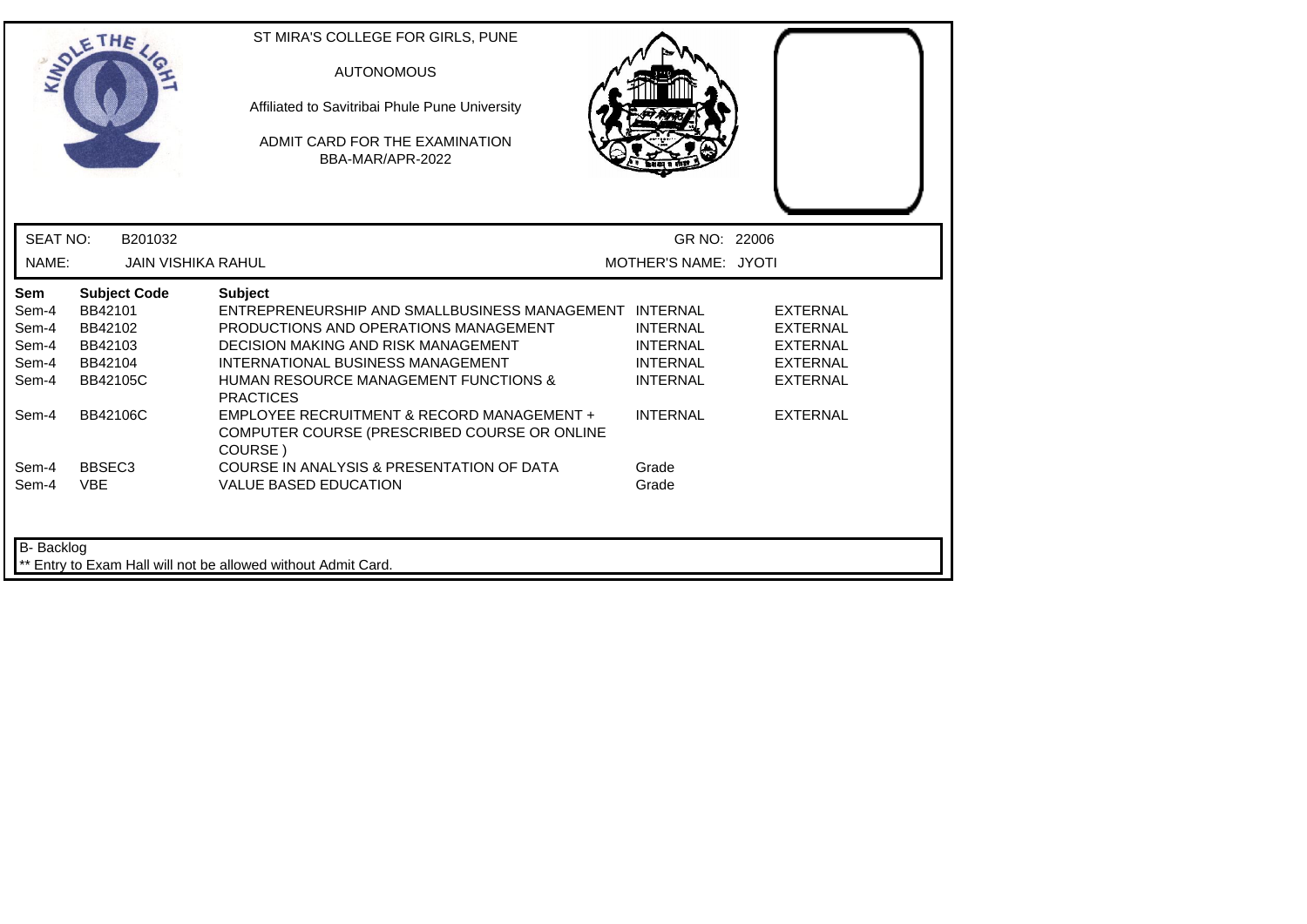|                                                                  | SOLETHE                                                                                        | ST MIRA'S COLLEGE FOR GIRLS, PUNE<br><b>AUTONOMOUS</b><br>Affiliated to Savitribai Phule Pune University<br>ADMIT CARD FOR THE EXAMINATION<br>BBA-MAR/APR-2022                                                                                                                                                   |                                                                                             |                                                                                                                |
|------------------------------------------------------------------|------------------------------------------------------------------------------------------------|------------------------------------------------------------------------------------------------------------------------------------------------------------------------------------------------------------------------------------------------------------------------------------------------------------------|---------------------------------------------------------------------------------------------|----------------------------------------------------------------------------------------------------------------|
| <b>SEAT NO:</b>                                                  | B201033                                                                                        |                                                                                                                                                                                                                                                                                                                  | GR NO: 22079                                                                                |                                                                                                                |
| NAME:                                                            | khushi Jaisinghani                                                                             |                                                                                                                                                                                                                                                                                                                  | MOTHER'S NAME: KAMLESH                                                                      |                                                                                                                |
| <b>Sem</b><br>Sem-4<br>Sem-4<br>Sem-4<br>Sem-4<br>Sem-4<br>Sem-4 | <b>Subject Code</b><br>BB42101<br>BB42102<br>BB42103<br>BB42104<br>BB42105B<br><b>BB42106B</b> | <b>Subject</b><br>ENTREPRENEURSHIP AND SMALLBUSINESS MANAGEMENT INTERNAL<br>PRODUCTIONS AND OPERATIONS MANAGEMENT<br><b>DECISION MAKING AND RISK MANAGEMENT</b><br>INTERNATIONAL BUSINESS MANAGEMENT<br><b>BUSINESS TAXATION</b><br>FINANCIAL SERVICES + COMPUTER COURSE (PRESCRIBED<br>COURSE OR ONLINE COURSE) | <b>INTERNAL</b><br><b>INTERNAL</b><br><b>INTERNAL</b><br><b>INTERNAL</b><br><b>INTERNAL</b> | <b>EXTERNAL</b><br><b>EXTERNAL</b><br><b>EXTERNAL</b><br><b>EXTERNAL</b><br><b>EXTERNAL</b><br><b>EXTERNAL</b> |
| Sem-4<br>Sem-4                                                   | BBSEC <sub>3</sub><br><b>VBE</b>                                                               | COURSE IN ANALYSIS & PRESENTATION OF DATA<br><b>VALUE BASED EDUCATION</b>                                                                                                                                                                                                                                        | Grade<br>Grade                                                                              |                                                                                                                |
| <b>B-</b> Backlog                                                |                                                                                                | ** Entry to Exam Hall will not be allowed without Admit Card.                                                                                                                                                                                                                                                    |                                                                                             |                                                                                                                |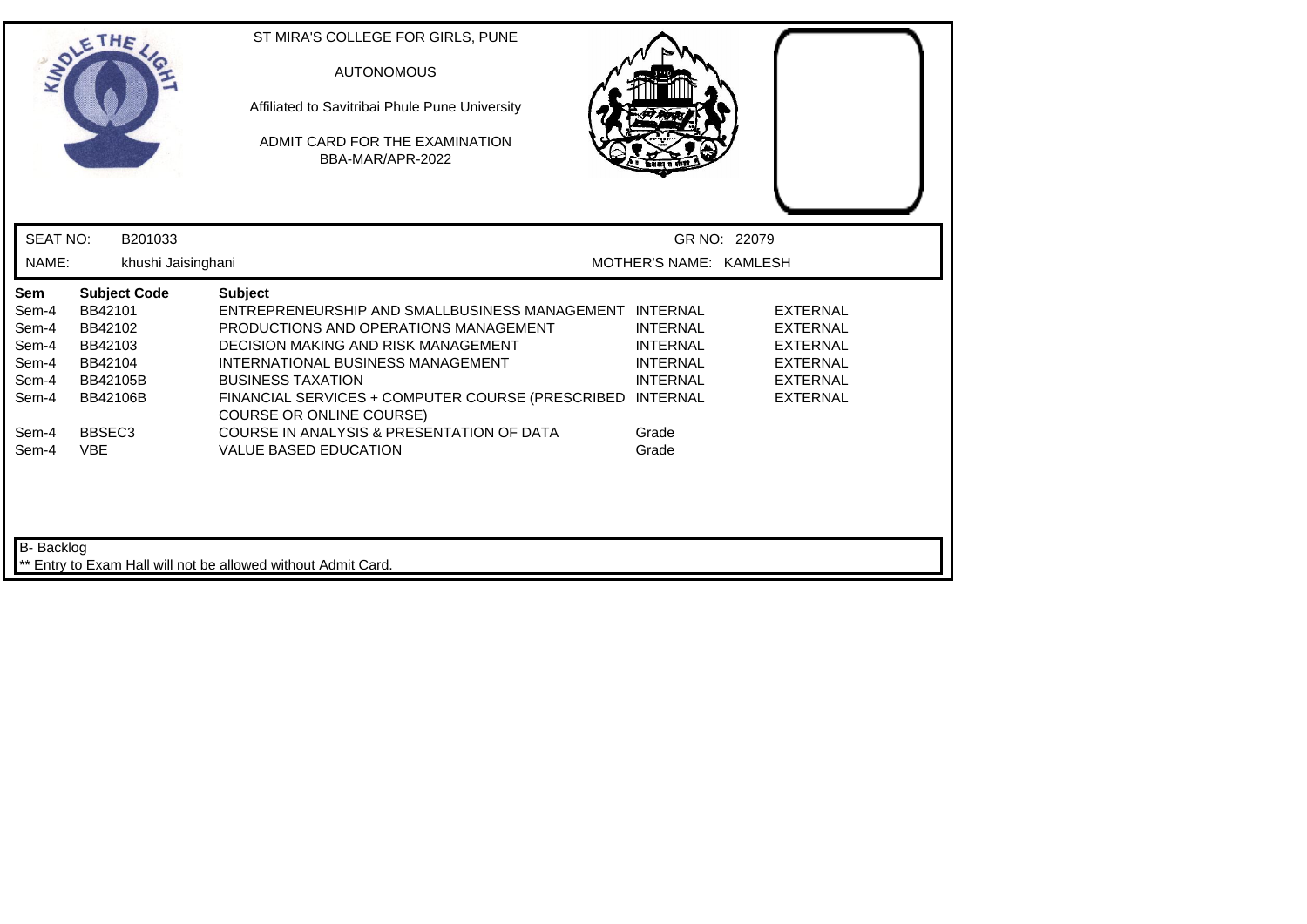|                                                           | THE                                                                                            | ST MIRA'S COLLEGE FOR GIRLS, PUNE<br><b>AUTONOMOUS</b><br>Affiliated to Savitribai Phule Pune University<br>ADMIT CARD FOR THE EXAMINATION<br>BBA-MAR/APR-2022                                                                                                                                                            |                                                                          |                                                                                                                |
|-----------------------------------------------------------|------------------------------------------------------------------------------------------------|---------------------------------------------------------------------------------------------------------------------------------------------------------------------------------------------------------------------------------------------------------------------------------------------------------------------------|--------------------------------------------------------------------------|----------------------------------------------------------------------------------------------------------------|
| <b>SEAT NO:</b>                                           | B201034                                                                                        |                                                                                                                                                                                                                                                                                                                           | GR NO: 22009                                                             |                                                                                                                |
| NAME:                                                     |                                                                                                | KAKADE SHARAYU SURESH                                                                                                                                                                                                                                                                                                     | MOTHER'S NAME: VIDYA                                                     |                                                                                                                |
| Sem<br>Sem-4<br>Sem-4<br>Sem-4<br>Sem-4<br>Sem-4<br>Sem-4 | <b>Subject Code</b><br>BB42101<br>BB42102<br>BB42103<br>BB42104<br>BB42105B<br><b>BB42106B</b> | <b>Subject</b><br>ENTREPRENEURSHIP AND SMALLBUSINESS MANAGEMENT INTERNAL<br>PRODUCTIONS AND OPERATIONS MANAGEMENT<br>DECISION MAKING AND RISK MANAGEMENT<br>INTERNATIONAL BUSINESS MANAGEMENT<br><b>BUSINESS TAXATION</b><br>FINANCIAL SERVICES + COMPUTER COURSE (PRESCRIBED INTERNAL<br><b>COURSE OR ONLINE COURSE)</b> | <b>INTERNAL</b><br><b>INTERNAL</b><br><b>INTERNAL</b><br><b>INTERNAL</b> | <b>EXTERNAL</b><br><b>EXTERNAL</b><br><b>EXTERNAL</b><br><b>EXTERNAL</b><br><b>EXTERNAL</b><br><b>EXTERNAL</b> |
| Sem-4<br>Sem-4<br>B- Backlog                              | BBSEC <sub>3</sub><br><b>VBE</b>                                                               | COURSE IN ANALYSIS & PRESENTATION OF DATA<br><b>VALUE BASED EDUCATION</b>                                                                                                                                                                                                                                                 | Grade<br>Grade                                                           |                                                                                                                |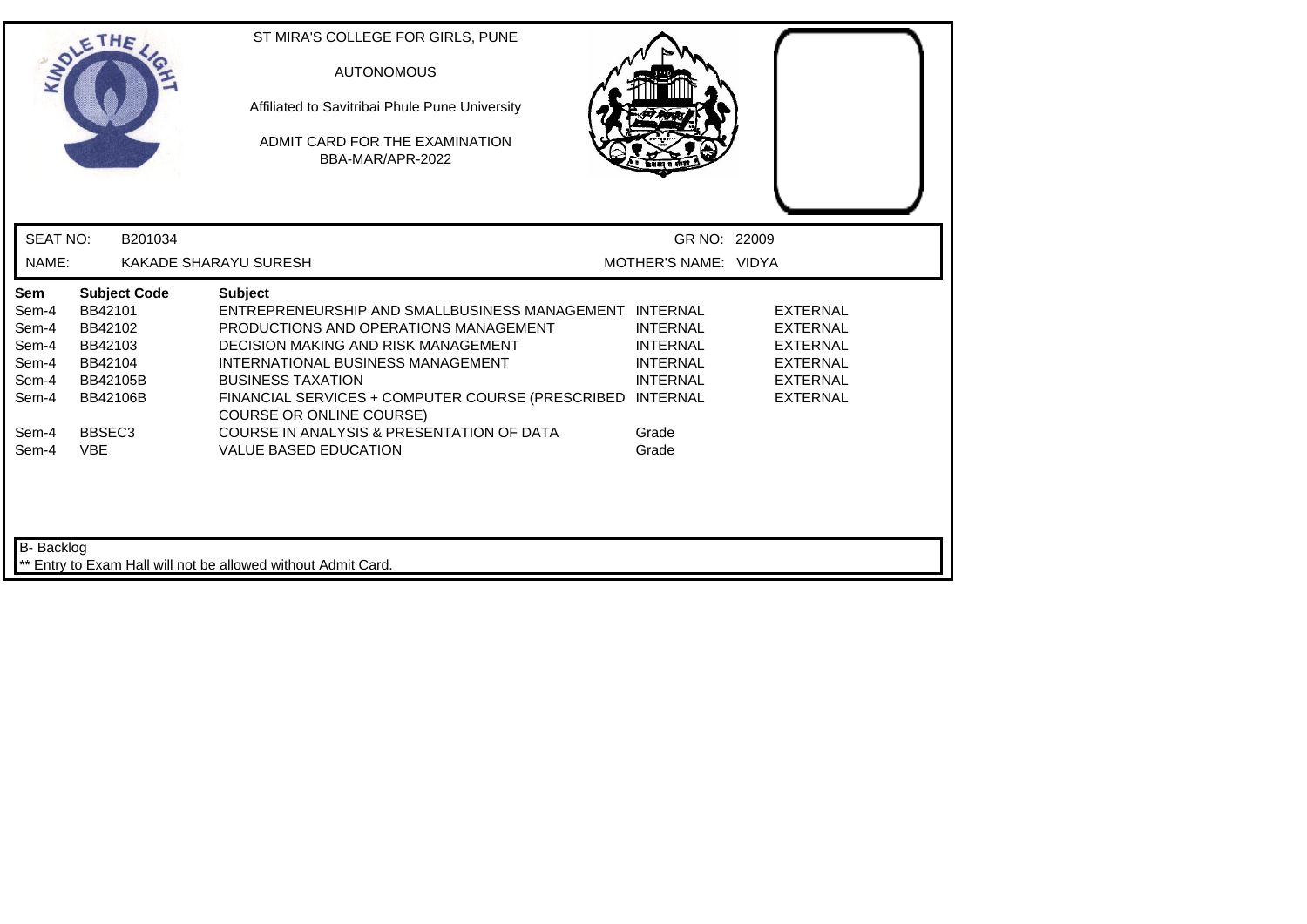| LADLE                                                   | THE                                                                                | ST MIRA'S COLLEGE FOR GIRLS, PUNE<br><b>AUTONOMOUS</b><br>Affiliated to Savitribai Phule Pune University<br>ADMIT CARD FOR THE EXAMINATION<br>BBA-MAR/APR-2022                                                                                                               |                                                                          |                                                                                             |  |
|---------------------------------------------------------|------------------------------------------------------------------------------------|------------------------------------------------------------------------------------------------------------------------------------------------------------------------------------------------------------------------------------------------------------------------------|--------------------------------------------------------------------------|---------------------------------------------------------------------------------------------|--|
| <b>SEAT NO:</b>                                         | B201035                                                                            |                                                                                                                                                                                                                                                                              | GR NO: 22030                                                             |                                                                                             |  |
| NAME:                                                   |                                                                                    | KARACHIWALA TASNEEM FIROZ                                                                                                                                                                                                                                                    | MOTHER'S NAME: JUMANA                                                    |                                                                                             |  |
| <b>Sem</b><br>Sem-4<br>Sem-4<br>Sem-4<br>Sem-4<br>Sem-4 | <b>Subject Code</b><br>BB42101<br>BB42102<br>BB42103<br>BB42104<br><b>BB42105C</b> | <b>Subject</b><br>ENTREPRENEURSHIP AND SMALLBUSINESS MANAGEMENT INTERNAL<br>PRODUCTIONS AND OPERATIONS MANAGEMENT<br><b>DECISION MAKING AND RISK MANAGEMENT</b><br>INTERNATIONAL BUSINESS MANAGEMENT<br><b>HUMAN RESOURCE MANAGEMENT FUNCTIONS &amp;</b><br><b>PRACTICES</b> | <b>INTERNAL</b><br><b>INTERNAL</b><br><b>INTERNAL</b><br><b>INTERNAL</b> | <b>EXTERNAL</b><br><b>EXTERNAL</b><br><b>EXTERNAL</b><br><b>EXTERNAL</b><br><b>EXTERNAL</b> |  |
| Sem-4                                                   | BB42106C                                                                           | EMPLOYEE RECRUITMENT & RECORD MANAGEMENT +<br>COMPUTER COURSE (PRESCRIBED COURSE OR ONLINE<br>COURSE)                                                                                                                                                                        | <b>INTERNAL</b>                                                          | <b>EXTERNAL</b>                                                                             |  |
| Sem-4<br>Sem-4                                          | BBSEC <sub>3</sub><br><b>VBE</b>                                                   | COURSE IN ANALYSIS & PRESENTATION OF DATA<br><b>VALUE BASED EDUCATION</b>                                                                                                                                                                                                    | Grade<br>Grade                                                           |                                                                                             |  |
| B- Backlog                                              |                                                                                    | Entry to Exam Hall will not be allowed without Admit Card.                                                                                                                                                                                                                   |                                                                          |                                                                                             |  |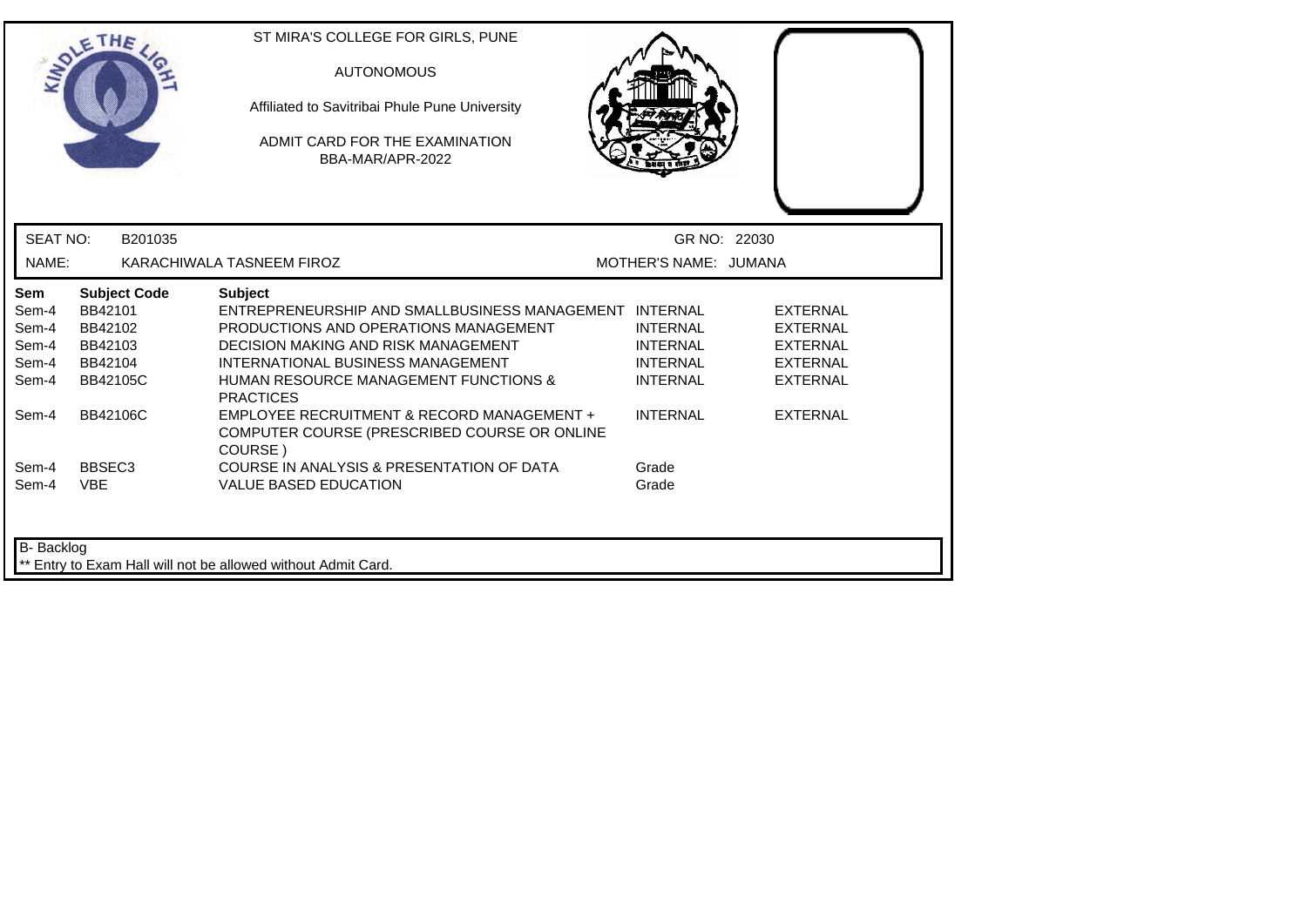|                                                           | THE                                                                                            | ST MIRA'S COLLEGE FOR GIRLS, PUNE<br><b>AUTONOMOUS</b><br>Affiliated to Savitribai Phule Pune University<br>ADMIT CARD FOR THE EXAMINATION<br>BBA-MAR/APR-2022                                                                                                                                                   |                                                                                             |                                                                                                                |  |
|-----------------------------------------------------------|------------------------------------------------------------------------------------------------|------------------------------------------------------------------------------------------------------------------------------------------------------------------------------------------------------------------------------------------------------------------------------------------------------------------|---------------------------------------------------------------------------------------------|----------------------------------------------------------------------------------------------------------------|--|
| <b>SEAT NO:</b>                                           | B201036                                                                                        |                                                                                                                                                                                                                                                                                                                  | GR NO: 22060                                                                                |                                                                                                                |  |
| NAME:                                                     |                                                                                                | KHAN ZIKRA GULAM MOHIUDDIN                                                                                                                                                                                                                                                                                       | MOTHER'S NAME: AYESHA                                                                       |                                                                                                                |  |
| Sem<br>Sem-4<br>Sem-4<br>Sem-4<br>Sem-4<br>Sem-4<br>Sem-4 | <b>Subject Code</b><br>BB42101<br>BB42102<br>BB42103<br>BB42104<br>BB42105B<br><b>BB42106B</b> | <b>Subject</b><br>ENTREPRENEURSHIP AND SMALLBUSINESS MANAGEMENT INTERNAL<br>PRODUCTIONS AND OPERATIONS MANAGEMENT<br>DECISION MAKING AND RISK MANAGEMENT<br>INTERNATIONAL BUSINESS MANAGEMENT<br><b>BUSINESS TAXATION</b><br>FINANCIAL SERVICES + COMPUTER COURSE (PRESCRIBED<br><b>COURSE OR ONLINE COURSE)</b> | <b>INTERNAL</b><br><b>INTERNAL</b><br><b>INTERNAL</b><br><b>INTERNAL</b><br><b>INTERNAL</b> | <b>EXTERNAL</b><br><b>EXTERNAL</b><br><b>EXTERNAL</b><br><b>EXTERNAL</b><br><b>EXTERNAL</b><br><b>EXTERNAL</b> |  |
| Sem-4<br>Sem-4<br>B- Backlog                              | BBSEC <sub>3</sub><br><b>VBE</b>                                                               | COURSE IN ANALYSIS & PRESENTATION OF DATA<br><b>VALUE BASED EDUCATION</b>                                                                                                                                                                                                                                        | Grade<br>Grade                                                                              |                                                                                                                |  |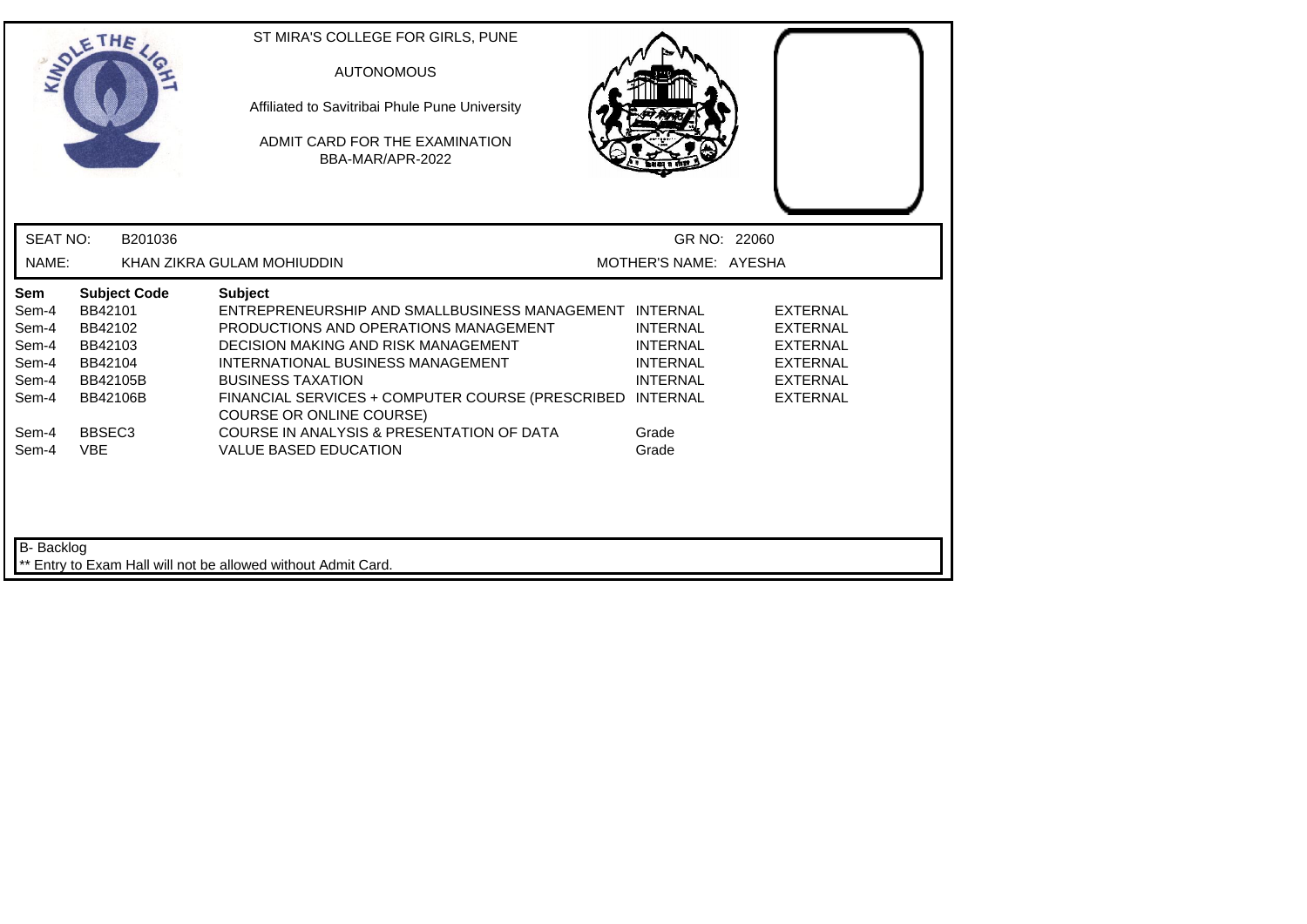| ADLE                                                             | THE                                                                                                   | ST MIRA'S COLLEGE FOR GIRLS, PUNE<br><b>AUTONOMOUS</b><br>Affiliated to Savitribai Phule Pune University<br>ADMIT CARD FOR THE EXAMINATION<br>BBA-MAR/APR-2022                                                                                                                                                      |                                                                                             |                                                                                                                |
|------------------------------------------------------------------|-------------------------------------------------------------------------------------------------------|---------------------------------------------------------------------------------------------------------------------------------------------------------------------------------------------------------------------------------------------------------------------------------------------------------------------|---------------------------------------------------------------------------------------------|----------------------------------------------------------------------------------------------------------------|
| <b>SEAT NO:</b>                                                  | B201037                                                                                               |                                                                                                                                                                                                                                                                                                                     |                                                                                             | GR NO: 22036                                                                                                   |
| NAME:                                                            | KHAN LAIBA AFZAL                                                                                      |                                                                                                                                                                                                                                                                                                                     | MOTHER'S NAME: YASMEEN                                                                      |                                                                                                                |
| <b>Sem</b><br>Sem-4<br>Sem-4<br>Sem-4<br>Sem-4<br>Sem-4<br>Sem-4 | <b>Subject Code</b><br>BB42101<br>BB42102<br>BB42103<br>BB42104<br><b>BB42105C</b><br><b>BB42106C</b> | <b>Subject</b><br>ENTREPRENEURSHIP AND SMALLBUSINESS MANAGEMENT INTERNAL<br>PRODUCTIONS AND OPERATIONS MANAGEMENT<br>DECISION MAKING AND RISK MANAGEMENT<br>INTERNATIONAL BUSINESS MANAGEMENT<br><b>HUMAN RESOURCE MANAGEMENT FUNCTIONS &amp;</b><br><b>PRACTICES</b><br>EMPLOYEE RECRUITMENT & RECORD MANAGEMENT + | <b>INTERNAL</b><br><b>INTERNAL</b><br><b>INTERNAL</b><br><b>INTERNAL</b><br><b>INTERNAL</b> | <b>EXTERNAL</b><br><b>EXTERNAL</b><br><b>EXTERNAL</b><br><b>EXTERNAL</b><br><b>EXTERNAL</b><br><b>EXTERNAL</b> |
| Sem-4                                                            | BBSEC <sub>3</sub>                                                                                    | COMPUTER COURSE (PRESCRIBED COURSE OR ONLINE<br>COURSE)<br>COURSE IN ANALYSIS & PRESENTATION OF DATA                                                                                                                                                                                                                | Grade                                                                                       |                                                                                                                |
| Sem-4<br>B- Backlog                                              | <b>VBE</b>                                                                                            | <b>VALUE BASED EDUCATION</b><br>Entry to Exam Hall will not be allowed without Admit Card.                                                                                                                                                                                                                          | Grade                                                                                       |                                                                                                                |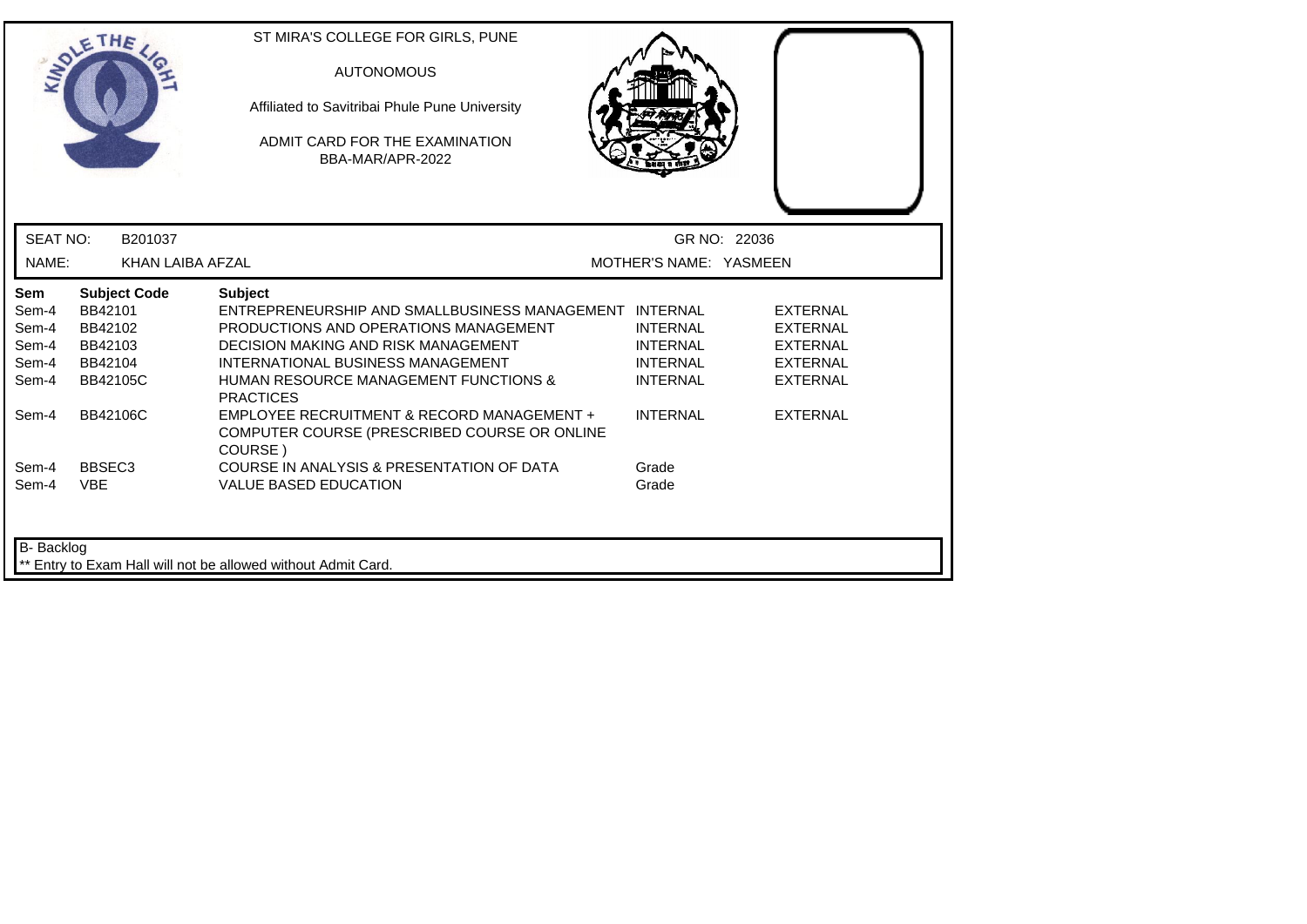| <b>INDI</b>                                             | THE                                                                                | ST MIRA'S COLLEGE FOR GIRLS, PUNE<br><b>AUTONOMOUS</b><br>Affiliated to Savitribai Phule Pune University<br>ADMIT CARD FOR THE EXAMINATION<br>BBA-MAR/APR-2022                                                                                                               |                                                                          |                                                                                             |  |
|---------------------------------------------------------|------------------------------------------------------------------------------------|------------------------------------------------------------------------------------------------------------------------------------------------------------------------------------------------------------------------------------------------------------------------------|--------------------------------------------------------------------------|---------------------------------------------------------------------------------------------|--|
| <b>SEAT NO:</b>                                         | B201038                                                                            |                                                                                                                                                                                                                                                                              |                                                                          | GR NO: 22027                                                                                |  |
| NAME:                                                   |                                                                                    | KHANUJA JASNEET KAUR INDERJIT SINGH                                                                                                                                                                                                                                          | MOTHER'S NAME: RANJIT KAUR                                               |                                                                                             |  |
| <b>Sem</b><br>Sem-4<br>Sem-4<br>Sem-4<br>Sem-4<br>Sem-4 | <b>Subject Code</b><br>BB42101<br>BB42102<br>BB42103<br>BB42104<br><b>BB42105C</b> | <b>Subject</b><br>ENTREPRENEURSHIP AND SMALLBUSINESS MANAGEMENT INTERNAL<br>PRODUCTIONS AND OPERATIONS MANAGEMENT<br><b>DECISION MAKING AND RISK MANAGEMENT</b><br>INTERNATIONAL BUSINESS MANAGEMENT<br><b>HUMAN RESOURCE MANAGEMENT FUNCTIONS &amp;</b><br><b>PRACTICES</b> | <b>INTERNAL</b><br><b>INTERNAL</b><br><b>INTERNAL</b><br><b>INTERNAL</b> | <b>EXTERNAL</b><br><b>EXTERNAL</b><br><b>EXTERNAL</b><br><b>EXTERNAL</b><br><b>EXTERNAL</b> |  |
| Sem-4                                                   | BB42106C                                                                           | EMPLOYEE RECRUITMENT & RECORD MANAGEMENT +<br>COMPUTER COURSE (PRESCRIBED COURSE OR ONLINE<br>COURSE)                                                                                                                                                                        | <b>INTERNAL</b>                                                          | <b>EXTERNAL</b>                                                                             |  |
| Sem-4<br>Sem-4                                          | BBSEC <sub>3</sub><br><b>VBE</b>                                                   | COURSE IN ANALYSIS & PRESENTATION OF DATA<br><b>VALUE BASED EDUCATION</b>                                                                                                                                                                                                    | Grade<br>Grade                                                           |                                                                                             |  |
| B- Backlog                                              |                                                                                    | Entry to Exam Hall will not be allowed without Admit Card.                                                                                                                                                                                                                   |                                                                          |                                                                                             |  |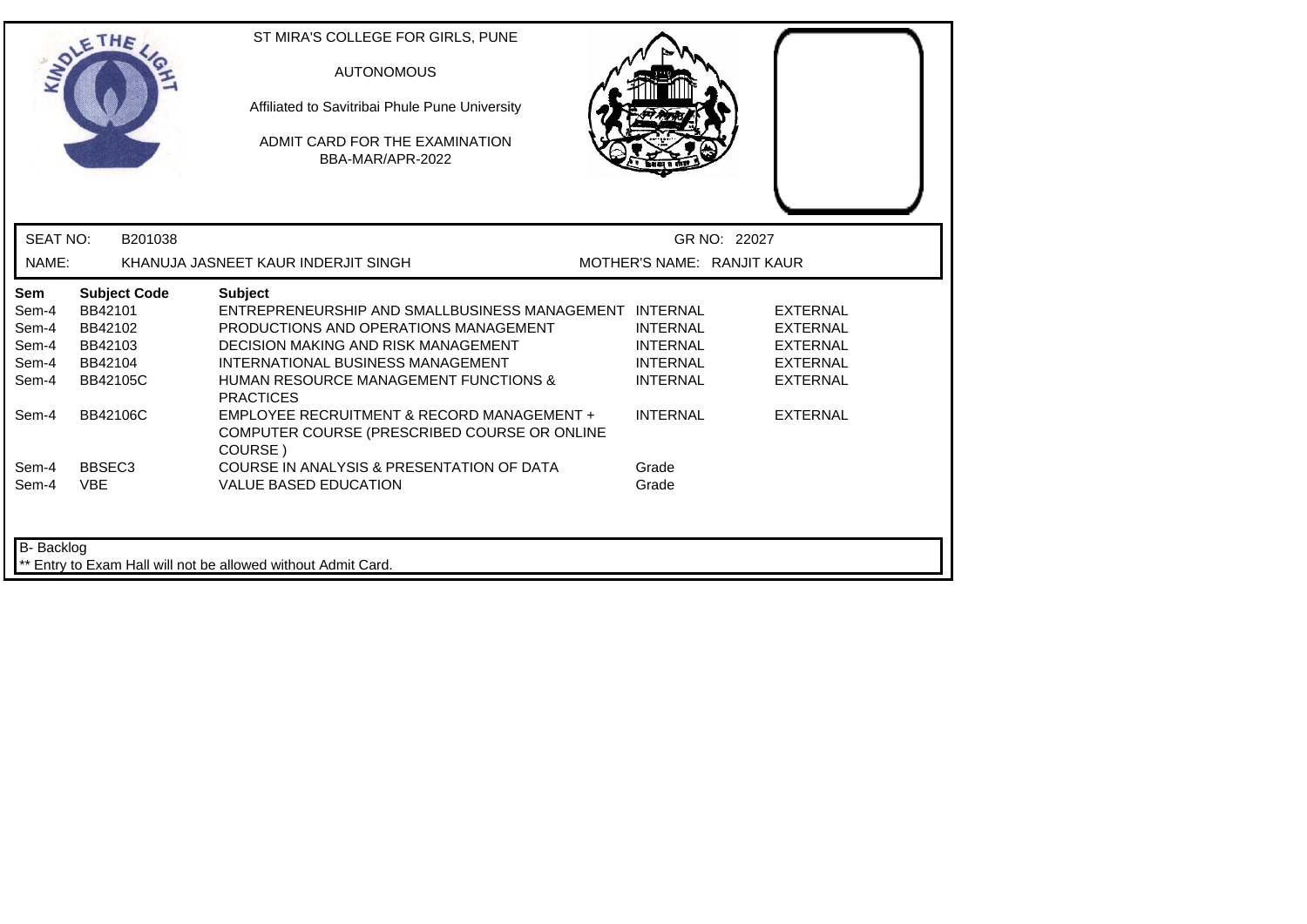|                              | THE                                       | ST MIRA'S COLLEGE FOR GIRLS, PUNE<br><b>AUTONOMOUS</b><br>Affiliated to Savitribai Phule Pune University                                                |                                                       |                                                       |
|------------------------------|-------------------------------------------|---------------------------------------------------------------------------------------------------------------------------------------------------------|-------------------------------------------------------|-------------------------------------------------------|
|                              |                                           | ADMIT CARD FOR THE EXAMINATION<br>BBA-MAR/APR-2022                                                                                                      |                                                       |                                                       |
| <b>SEAT NO:</b>              | B201039                                   |                                                                                                                                                         |                                                       | GR NO: 22057                                          |
| NAME:                        | <b>KODRE SURBHI NITIN</b>                 |                                                                                                                                                         | MOTHER'S NAME: SUVARNA                                |                                                       |
| <b>Sem</b><br>Sem-4<br>Sem-4 | <b>Subject Code</b><br>BB42101<br>BB42102 | <b>Subject</b><br>ENTREPRENEURSHIP AND SMALLBUSINESS MANAGEMENT INTERNAL<br>PRODUCTIONS AND OPERATIONS MANAGEMENT                                       | <b>INTERNAL</b>                                       | <b>EXTERNAL</b><br><b>EXTERNAL</b>                    |
| Sem-4<br>Sem-4<br>Sem-4      | BB42103<br>BB42104<br><b>BB42105C</b>     | <b>DECISION MAKING AND RISK MANAGEMENT</b><br>INTERNATIONAL BUSINESS MANAGEMENT<br><b>HUMAN RESOURCE MANAGEMENT FUNCTIONS &amp;</b><br><b>PRACTICES</b> | <b>INTERNAL</b><br><b>INTERNAL</b><br><b>INTERNAL</b> | <b>EXTERNAL</b><br><b>EXTERNAL</b><br><b>EXTERNAL</b> |
| Sem-4                        | BB42106C                                  | EMPLOYEE RECRUITMENT & RECORD MANAGEMENT +<br>COMPUTER COURSE (PRESCRIBED COURSE OR ONLINE<br>COURSE)                                                   | <b>INTERNAL</b>                                       | <b>EXTERNAL</b>                                       |
| Sem-4<br>Sem-4               | BBSEC <sub>3</sub><br><b>VBE</b>          | COURSE IN ANALYSIS & PRESENTATION OF DATA<br><b>VALUE BASED EDUCATION</b>                                                                               | Grade<br>Grade                                        |                                                       |
| B- Backlog                   |                                           | ** Entry to Exam Hall will not be allowed without Admit Card.                                                                                           |                                                       |                                                       |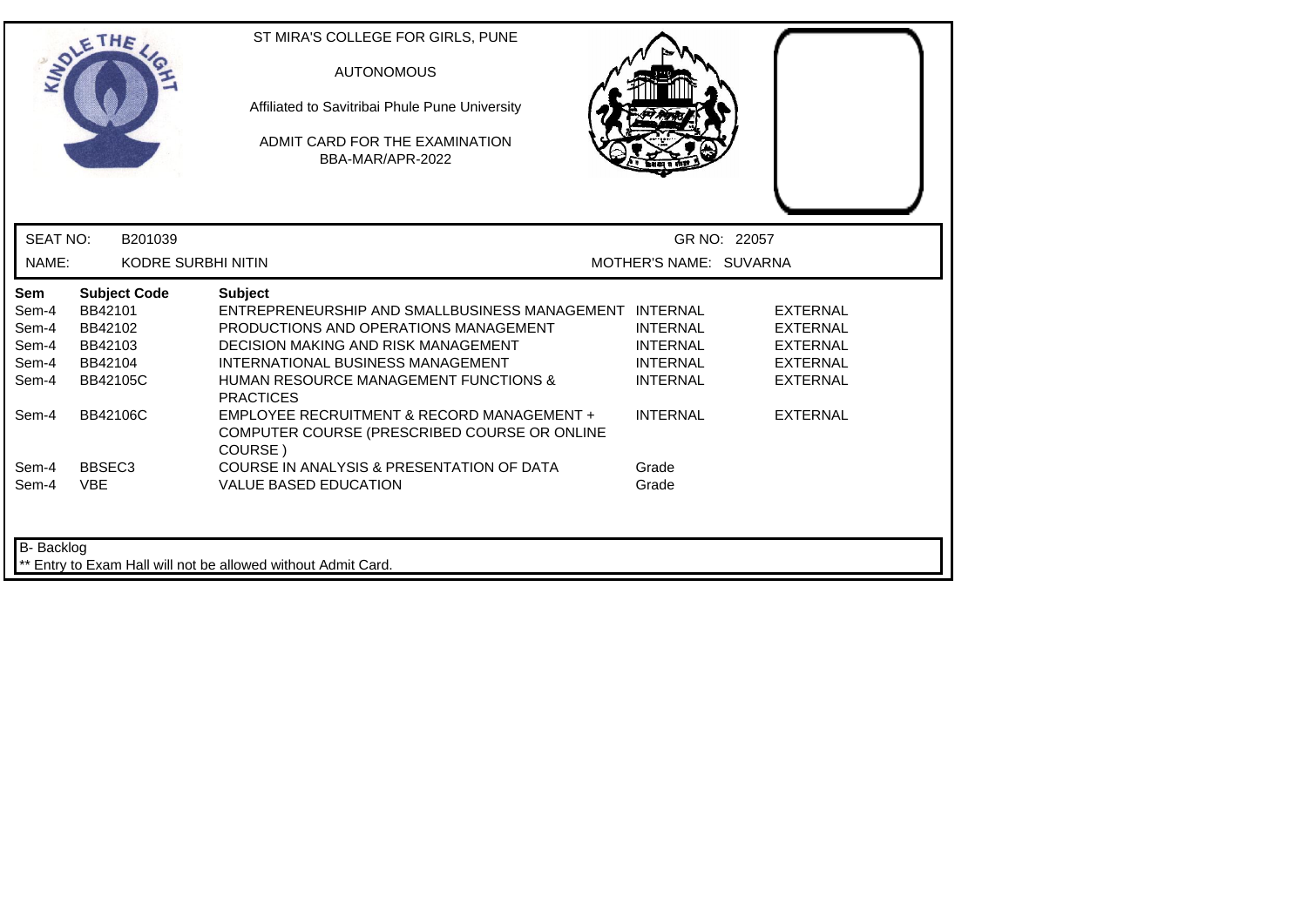|                                                           | THE                                                                                                   | ST MIRA'S COLLEGE FOR GIRLS, PUNE<br><b>AUTONOMOUS</b><br>Affiliated to Savitribai Phule Pune University<br>ADMIT CARD FOR THE EXAMINATION<br>BBA-MAR/APR-2022                                                                                                                                                   |                                                                                             |                                                                                                                |
|-----------------------------------------------------------|-------------------------------------------------------------------------------------------------------|------------------------------------------------------------------------------------------------------------------------------------------------------------------------------------------------------------------------------------------------------------------------------------------------------------------|---------------------------------------------------------------------------------------------|----------------------------------------------------------------------------------------------------------------|
| <b>SEAT NO:</b>                                           | B201041                                                                                               |                                                                                                                                                                                                                                                                                                                  | GR NO: 22076                                                                                |                                                                                                                |
| NAME:                                                     |                                                                                                       | LALWANI SANJANA RAJESH                                                                                                                                                                                                                                                                                           | MOTHER'S NAME: NEELAM                                                                       |                                                                                                                |
| Sem<br>Sem-4<br>Sem-4<br>Sem-4<br>Sem-4<br>Sem-4<br>Sem-4 | <b>Subject Code</b><br>BB42101<br>BB42102<br>BB42103<br>BB42104<br><b>BB42105B</b><br><b>BB42106B</b> | <b>Subject</b><br>ENTREPRENEURSHIP AND SMALLBUSINESS MANAGEMENT INTERNAL<br>PRODUCTIONS AND OPERATIONS MANAGEMENT<br>DECISION MAKING AND RISK MANAGEMENT<br>INTERNATIONAL BUSINESS MANAGEMENT<br><b>BUSINESS TAXATION</b><br>FINANCIAL SERVICES + COMPUTER COURSE (PRESCRIBED<br><b>COURSE OR ONLINE COURSE)</b> | <b>INTERNAL</b><br><b>INTERNAL</b><br><b>INTERNAL</b><br><b>INTERNAL</b><br><b>INTERNAL</b> | <b>EXTERNAL</b><br><b>EXTERNAL</b><br><b>EXTERNAL</b><br><b>EXTERNAL</b><br><b>EXTERNAL</b><br><b>EXTERNAL</b> |
| Sem-4<br>Sem-4<br>B- Backlog                              | BBSEC <sub>3</sub><br><b>VBE</b>                                                                      | COURSE IN ANALYSIS & PRESENTATION OF DATA<br><b>VALUE BASED EDUCATION</b><br>** Entry to Exam Hall will not be allowed without Admit Card.                                                                                                                                                                       | Grade<br>Grade                                                                              |                                                                                                                |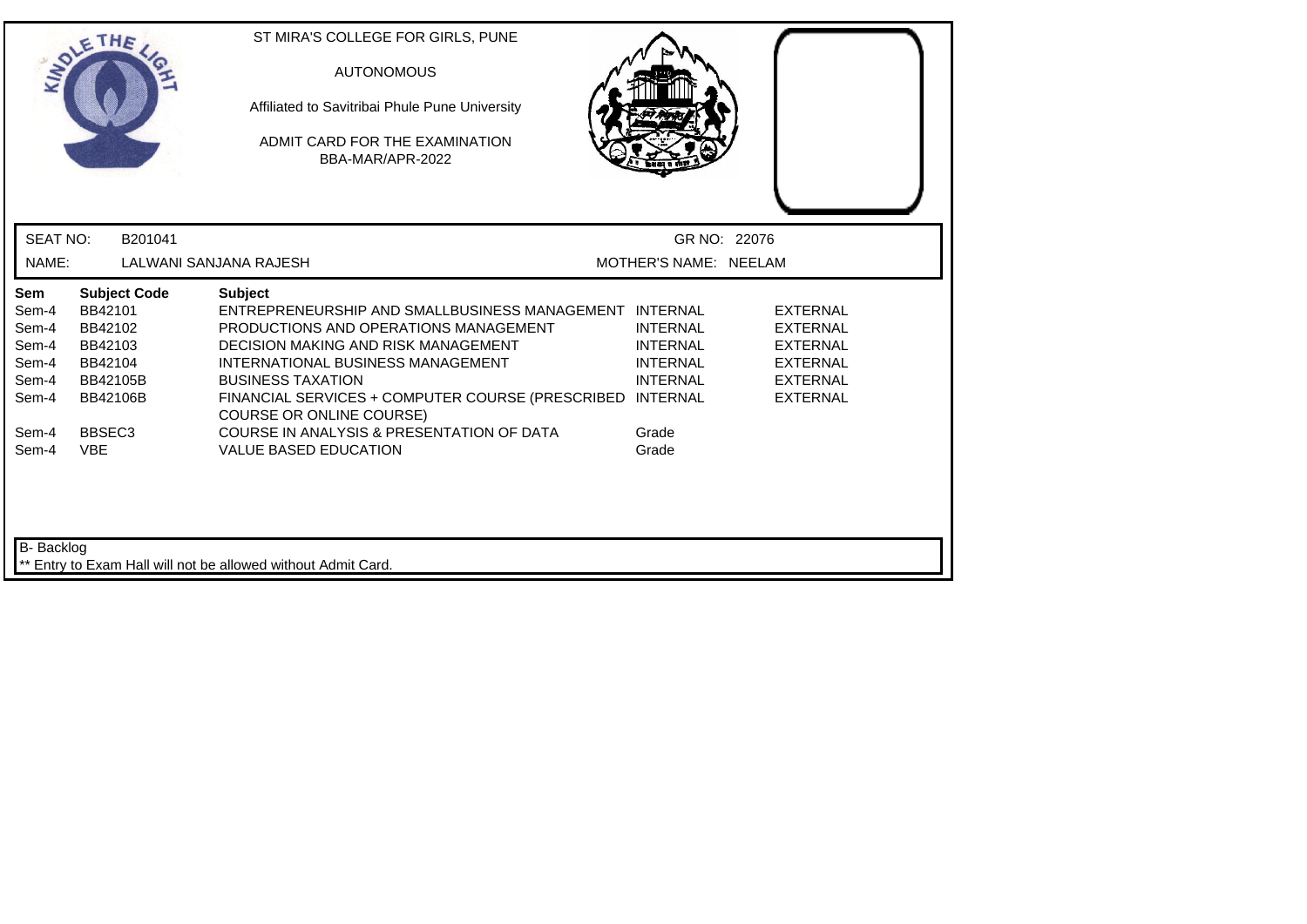| <b>MAY</b>                                                       | THE                                                                                                   | ST MIRA'S COLLEGE FOR GIRLS, PUNE<br><b>AUTONOMOUS</b><br>Affiliated to Savitribai Phule Pune University<br>ADMIT CARD FOR THE EXAMINATION<br>BBA-MAR/APR-2022                                                                                                                                                                                                             |                                                                                             |                                                                                                                |
|------------------------------------------------------------------|-------------------------------------------------------------------------------------------------------|----------------------------------------------------------------------------------------------------------------------------------------------------------------------------------------------------------------------------------------------------------------------------------------------------------------------------------------------------------------------------|---------------------------------------------------------------------------------------------|----------------------------------------------------------------------------------------------------------------|
| <b>SEAT NO:</b>                                                  | B201042                                                                                               |                                                                                                                                                                                                                                                                                                                                                                            | GR NO: 22074                                                                                |                                                                                                                |
| NAME:                                                            |                                                                                                       | <b>MAHESHWARI SANJAY SONDE</b>                                                                                                                                                                                                                                                                                                                                             | MOTHER'S NAME: SNEHA                                                                        |                                                                                                                |
| <b>Sem</b><br>Sem-4<br>Sem-4<br>Sem-4<br>Sem-4<br>Sem-4<br>Sem-4 | <b>Subject Code</b><br>BB42101<br>BB42102<br>BB42103<br>BB42104<br><b>BB42105C</b><br><b>BB42106C</b> | <b>Subject</b><br>ENTREPRENEURSHIP AND SMALLBUSINESS MANAGEMENT INTERNAL<br>PRODUCTIONS AND OPERATIONS MANAGEMENT<br><b>DECISION MAKING AND RISK MANAGEMENT</b><br>INTERNATIONAL BUSINESS MANAGEMENT<br><b>HUMAN RESOURCE MANAGEMENT FUNCTIONS &amp;</b><br><b>PRACTICES</b><br>EMPLOYEE RECRUITMENT & RECORD MANAGEMENT +<br>COMPUTER COURSE (PRESCRIBED COURSE OR ONLINE | <b>INTERNAL</b><br><b>INTERNAL</b><br><b>INTERNAL</b><br><b>INTERNAL</b><br><b>INTERNAL</b> | <b>EXTERNAL</b><br><b>EXTERNAL</b><br><b>EXTERNAL</b><br><b>EXTERNAL</b><br><b>EXTERNAL</b><br><b>EXTERNAL</b> |
| Sem-4<br>Sem-4<br><b>B-</b> Backlog                              | BBSEC <sub>3</sub><br><b>VBE</b>                                                                      | COURSE)<br>COURSE IN ANALYSIS & PRESENTATION OF DATA<br><b>VALUE BASED EDUCATION</b>                                                                                                                                                                                                                                                                                       | Grade<br>Grade                                                                              |                                                                                                                |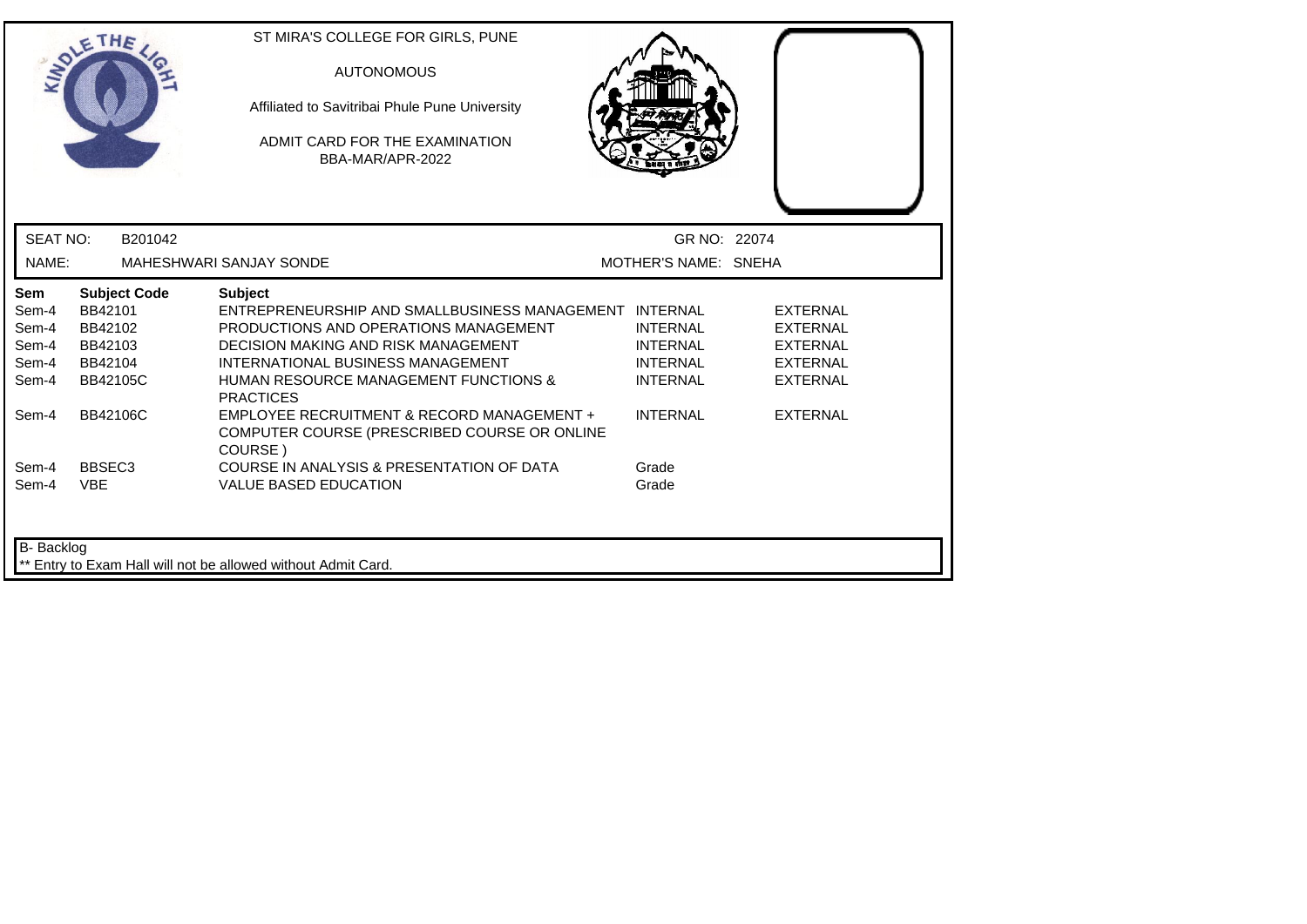| <b>INDI</b>                                             | THE                                                                                | ST MIRA'S COLLEGE FOR GIRLS, PUNE<br><b>AUTONOMOUS</b><br>Affiliated to Savitribai Phule Pune University<br>ADMIT CARD FOR THE EXAMINATION<br>BBA-MAR/APR-2022                                                                                                        |                                                                          |                                                                                             |
|---------------------------------------------------------|------------------------------------------------------------------------------------|-----------------------------------------------------------------------------------------------------------------------------------------------------------------------------------------------------------------------------------------------------------------------|--------------------------------------------------------------------------|---------------------------------------------------------------------------------------------|
| <b>SEAT NO:</b>                                         | B201043                                                                            |                                                                                                                                                                                                                                                                       |                                                                          | GR NO: 22038                                                                                |
| NAME:                                                   |                                                                                    | AMRITA SANTOSH MENON                                                                                                                                                                                                                                                  | MOTHER'S NAME: SHARMILA                                                  |                                                                                             |
| <b>Sem</b><br>Sem-4<br>Sem-4<br>Sem-4<br>Sem-4<br>Sem-4 | <b>Subject Code</b><br>BB42101<br>BB42102<br>BB42103<br>BB42104<br><b>BB42105C</b> | <b>Subject</b><br>ENTREPRENEURSHIP AND SMALLBUSINESS MANAGEMENT INTERNAL<br>PRODUCTIONS AND OPERATIONS MANAGEMENT<br>DECISION MAKING AND RISK MANAGEMENT<br>INTERNATIONAL BUSINESS MANAGEMENT<br><b>HUMAN RESOURCE MANAGEMENT FUNCTIONS &amp;</b><br><b>PRACTICES</b> | <b>INTERNAL</b><br><b>INTERNAL</b><br><b>INTERNAL</b><br><b>INTERNAL</b> | <b>EXTERNAL</b><br><b>EXTERNAL</b><br><b>EXTERNAL</b><br><b>EXTERNAL</b><br><b>EXTERNAL</b> |
| Sem-4                                                   | <b>BB42106C</b>                                                                    | EMPLOYEE RECRUITMENT & RECORD MANAGEMENT +<br>COMPUTER COURSE (PRESCRIBED COURSE OR ONLINE<br>COURSE)                                                                                                                                                                 | <b>INTERNAL</b>                                                          | <b>EXTERNAL</b>                                                                             |
| Sem-4<br>Sem-4                                          | BBSEC <sub>3</sub><br><b>VBE</b>                                                   | COURSE IN ANALYSIS & PRESENTATION OF DATA<br><b>VALUE BASED EDUCATION</b>                                                                                                                                                                                             | Grade<br>Grade                                                           |                                                                                             |
| <b>B-</b> Backlog                                       |                                                                                    | ** Entry to Exam Hall will not be allowed without Admit Card.                                                                                                                                                                                                         |                                                                          |                                                                                             |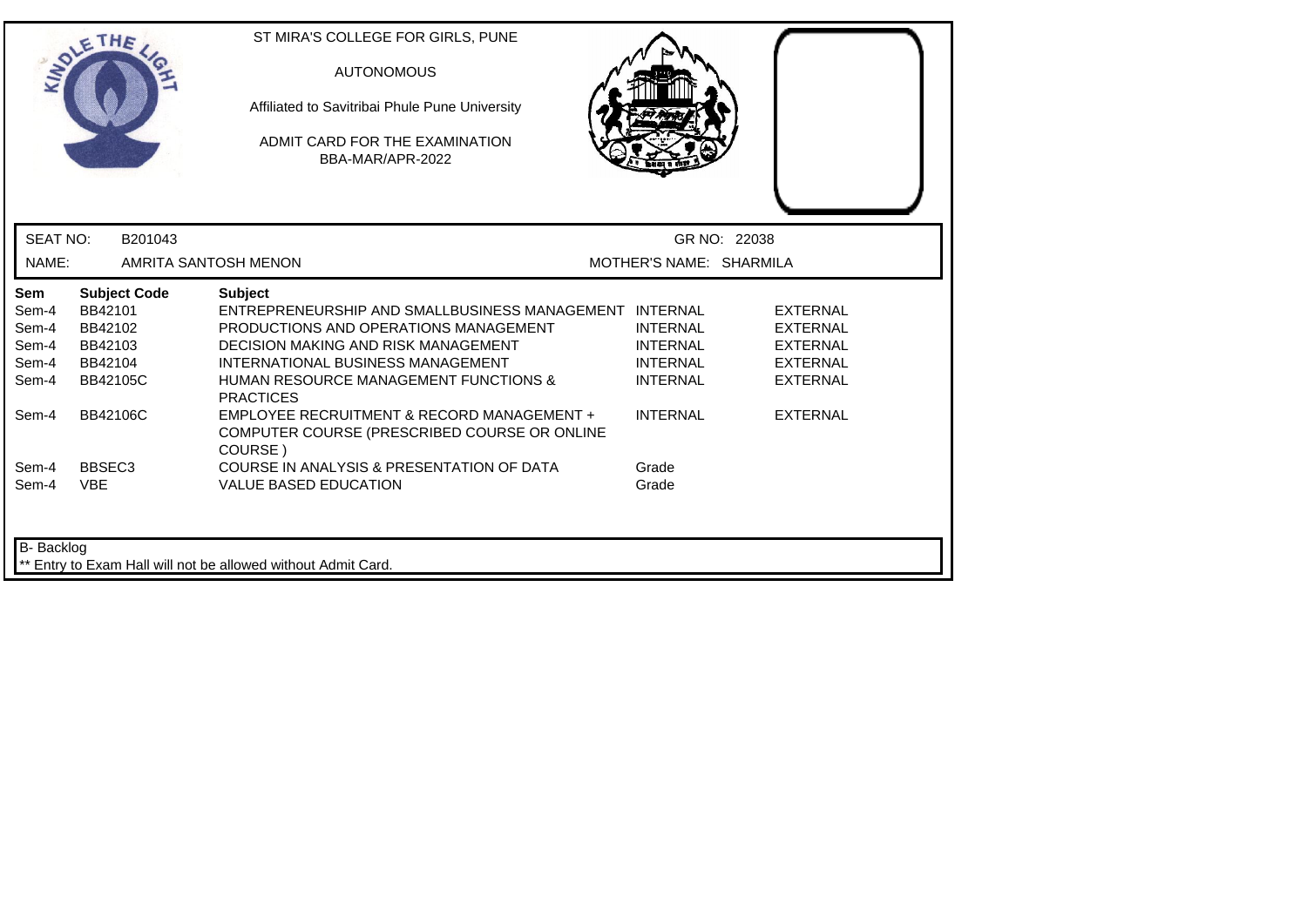| LADLE                                                   | THE                                                                                | ST MIRA'S COLLEGE FOR GIRLS, PUNE<br><b>AUTONOMOUS</b><br>Affiliated to Savitribai Phule Pune University<br>ADMIT CARD FOR THE EXAMINATION<br>BBA-MAR/APR-2022                                                                                                               |                                                                          |                                                                                             |  |
|---------------------------------------------------------|------------------------------------------------------------------------------------|------------------------------------------------------------------------------------------------------------------------------------------------------------------------------------------------------------------------------------------------------------------------------|--------------------------------------------------------------------------|---------------------------------------------------------------------------------------------|--|
| <b>SEAT NO:</b>                                         | B201044                                                                            |                                                                                                                                                                                                                                                                              | GR NO: 22028                                                             |                                                                                             |  |
| NAME:                                                   |                                                                                    | <b>MOTWANI KIRTI GHANSHYAM</b>                                                                                                                                                                                                                                               | MOTHER'S NAME: ANJU                                                      |                                                                                             |  |
| <b>Sem</b><br>Sem-4<br>Sem-4<br>Sem-4<br>Sem-4<br>Sem-4 | <b>Subject Code</b><br>BB42101<br>BB42102<br>BB42103<br>BB42104<br><b>BB42105C</b> | <b>Subject</b><br>ENTREPRENEURSHIP AND SMALLBUSINESS MANAGEMENT INTERNAL<br>PRODUCTIONS AND OPERATIONS MANAGEMENT<br><b>DECISION MAKING AND RISK MANAGEMENT</b><br>INTERNATIONAL BUSINESS MANAGEMENT<br><b>HUMAN RESOURCE MANAGEMENT FUNCTIONS &amp;</b><br><b>PRACTICES</b> | <b>INTERNAL</b><br><b>INTERNAL</b><br><b>INTERNAL</b><br><b>INTERNAL</b> | <b>EXTERNAL</b><br><b>EXTERNAL</b><br><b>EXTERNAL</b><br><b>EXTERNAL</b><br><b>EXTERNAL</b> |  |
| Sem-4                                                   | BB42106C                                                                           | EMPLOYEE RECRUITMENT & RECORD MANAGEMENT +<br>COMPUTER COURSE (PRESCRIBED COURSE OR ONLINE<br>COURSE)                                                                                                                                                                        | <b>INTERNAL</b>                                                          | <b>EXTERNAL</b>                                                                             |  |
| Sem-4<br>Sem-4                                          | BBSEC <sub>3</sub><br><b>VBE</b>                                                   | COURSE IN ANALYSIS & PRESENTATION OF DATA<br><b>VALUE BASED EDUCATION</b>                                                                                                                                                                                                    | Grade<br>Grade                                                           |                                                                                             |  |
| B- Backlog                                              |                                                                                    | Entry to Exam Hall will not be allowed without Admit Card.                                                                                                                                                                                                                   |                                                                          |                                                                                             |  |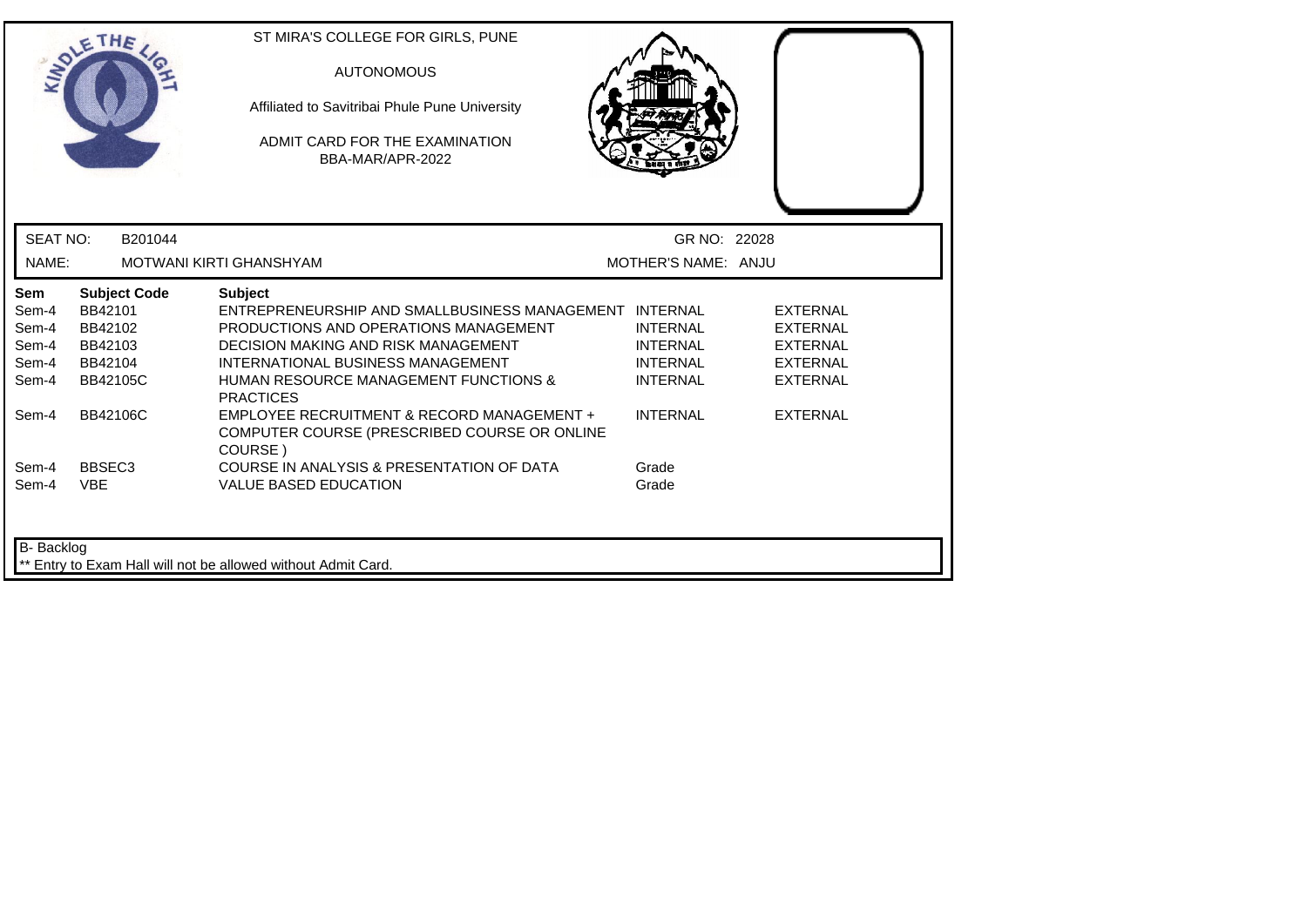| LADLE           | THE                 | ST MIRA'S COLLEGE FOR GIRLS, PUNE<br><b>AUTONOMOUS</b><br>Affiliated to Savitribai Phule Pune University<br>ADMIT CARD FOR THE EXAMINATION<br>BBA-MAR/APR-2022 |                          |                 |  |
|-----------------|---------------------|----------------------------------------------------------------------------------------------------------------------------------------------------------------|--------------------------|-----------------|--|
| <b>SEAT NO:</b> | B201045             |                                                                                                                                                                |                          | GR NO: 22015    |  |
| NAME:           |                     | MUCHHAL SONIYA KAUR RAVINDER SINGH                                                                                                                             | MOTHER'S NAME: PARVINDER |                 |  |
| Sem             | <b>Subject Code</b> | <b>Subject</b>                                                                                                                                                 |                          |                 |  |
| Sem-4           | BB42101             | ENTREPRENEURSHIP AND SMALLBUSINESS MANAGEMENT INTERNAL                                                                                                         |                          | <b>EXTERNAL</b> |  |
| Sem-4           | BB42102             | PRODUCTIONS AND OPERATIONS MANAGEMENT                                                                                                                          | <b>INTERNAL</b>          | <b>EXTERNAL</b> |  |
| Sem-4           | BB42103             | DECISION MAKING AND RISK MANAGEMENT                                                                                                                            | <b>INTERNAL</b>          | <b>EXTERNAL</b> |  |
| Sem-4           | BB42104             | INTERNATIONAL BUSINESS MANAGEMENT                                                                                                                              | <b>INTERNAL</b>          | <b>EXTERNAL</b> |  |
| Sem-4           | <b>BB42105C</b>     | <b>HUMAN RESOURCE MANAGEMENT FUNCTIONS &amp;</b><br><b>PRACTICES</b>                                                                                           | <b>INTERNAL</b>          | <b>EXTERNAL</b> |  |
| Sem-4           | <b>BB42106C</b>     | EMPLOYEE RECRUITMENT & RECORD MANAGEMENT +<br>COMPUTER COURSE (PRESCRIBED COURSE OR ONLINE<br>COURSE)                                                          | <b>INTERNAL</b>          | <b>EXTERNAL</b> |  |
| Sem-4           | BBSEC <sub>3</sub>  | COURSE IN ANALYSIS & PRESENTATION OF DATA                                                                                                                      | Grade                    |                 |  |
| Sem-4           | <b>VBE</b>          | <b>VALUE BASED EDUCATION</b>                                                                                                                                   | Grade                    |                 |  |
| B- Backlog      |                     | Entry to Exam Hall will not be allowed without Admit Card.                                                                                                     |                          |                 |  |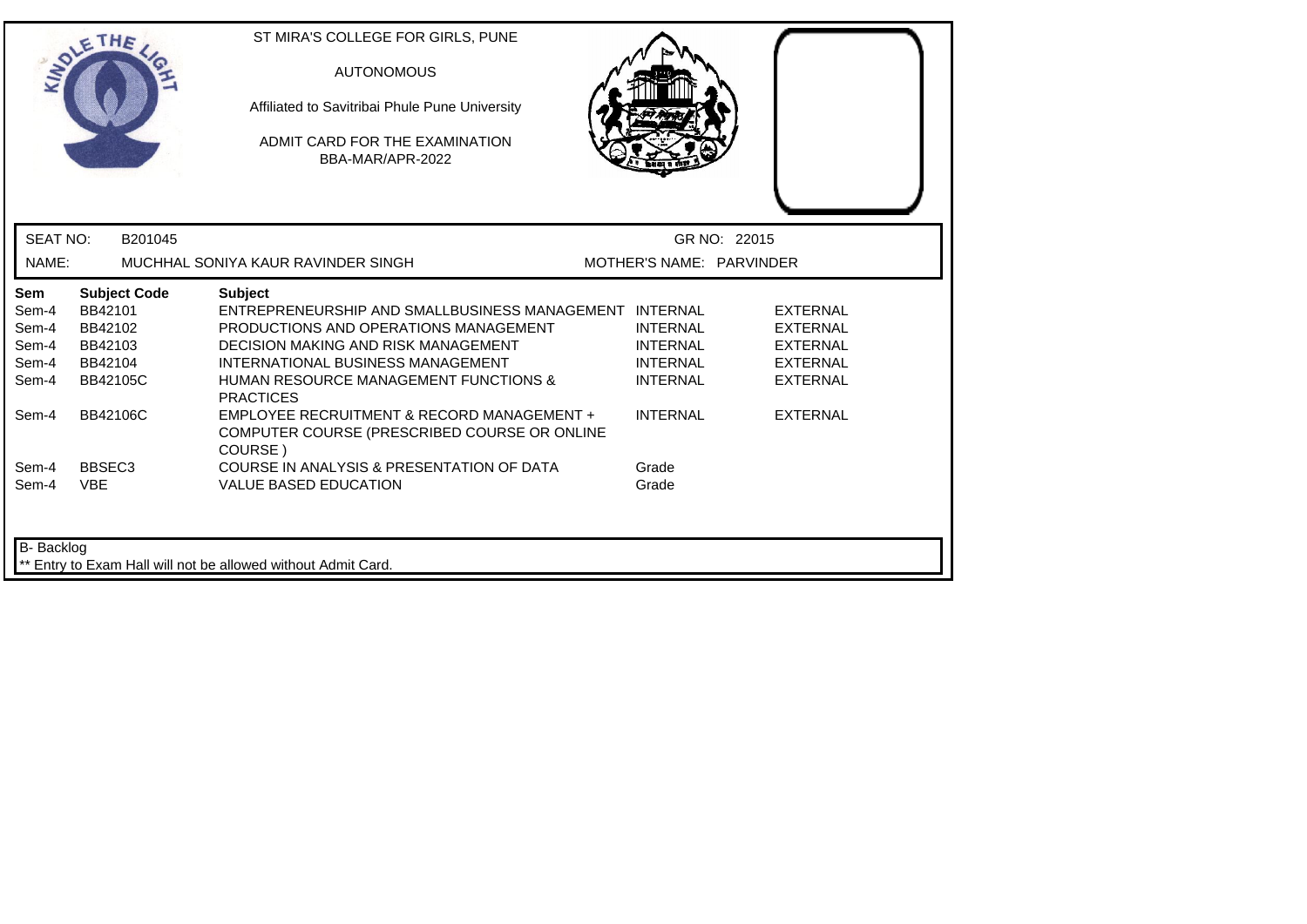|                                                           | THE                                                                                                   | ST MIRA'S COLLEGE FOR GIRLS, PUNE<br><b>AUTONOMOUS</b><br>Affiliated to Savitribai Phule Pune University<br>ADMIT CARD FOR THE EXAMINATION<br>BBA-MAR/APR-2022                                                                                                                                                     |                                                                          |                                                                                                                |
|-----------------------------------------------------------|-------------------------------------------------------------------------------------------------------|--------------------------------------------------------------------------------------------------------------------------------------------------------------------------------------------------------------------------------------------------------------------------------------------------------------------|--------------------------------------------------------------------------|----------------------------------------------------------------------------------------------------------------|
| <b>SEAT NO:</b>                                           | B201046                                                                                               |                                                                                                                                                                                                                                                                                                                    | GR NO: 22025                                                             |                                                                                                                |
| NAME:                                                     |                                                                                                       | SANSKRUTI VINAYAK NANEKAR                                                                                                                                                                                                                                                                                          | MOTHER'S NAME: ANITA                                                     |                                                                                                                |
| Sem<br>Sem-4<br>Sem-4<br>Sem-4<br>Sem-4<br>Sem-4<br>Sem-4 | <b>Subject Code</b><br>BB42101<br>BB42102<br>BB42103<br>BB42104<br><b>BB42105B</b><br><b>BB42106B</b> | <b>Subject</b><br>ENTREPRENEURSHIP AND SMALLBUSINESS MANAGEMENT INTERNAL<br>PRODUCTIONS AND OPERATIONS MANAGEMENT<br>DECISION MAKING AND RISK MANAGEMENT<br>INTERNATIONAL BUSINESS MANAGEMENT<br><b>BUSINESS TAXATION</b><br>FINANCIAL SERVICES + COMPUTER COURSE (PRESCRIBED INTERNAL<br>COURSE OR ONLINE COURSE) | <b>INTERNAL</b><br><b>INTERNAL</b><br><b>INTERNAL</b><br><b>INTERNAL</b> | <b>EXTERNAL</b><br><b>EXTERNAL</b><br><b>EXTERNAL</b><br><b>EXTERNAL</b><br><b>EXTERNAL</b><br><b>EXTERNAL</b> |
| Sem-4<br>Sem-4                                            | BBSEC <sub>3</sub><br><b>VBE</b>                                                                      | COURSE IN ANALYSIS & PRESENTATION OF DATA<br><b>VALUE BASED EDUCATION</b>                                                                                                                                                                                                                                          | Grade<br>Grade                                                           |                                                                                                                |
| <b>B-</b> Backlog                                         |                                                                                                       | ** Entry to Exam Hall will not be allowed without Admit Card.                                                                                                                                                                                                                                                      |                                                                          |                                                                                                                |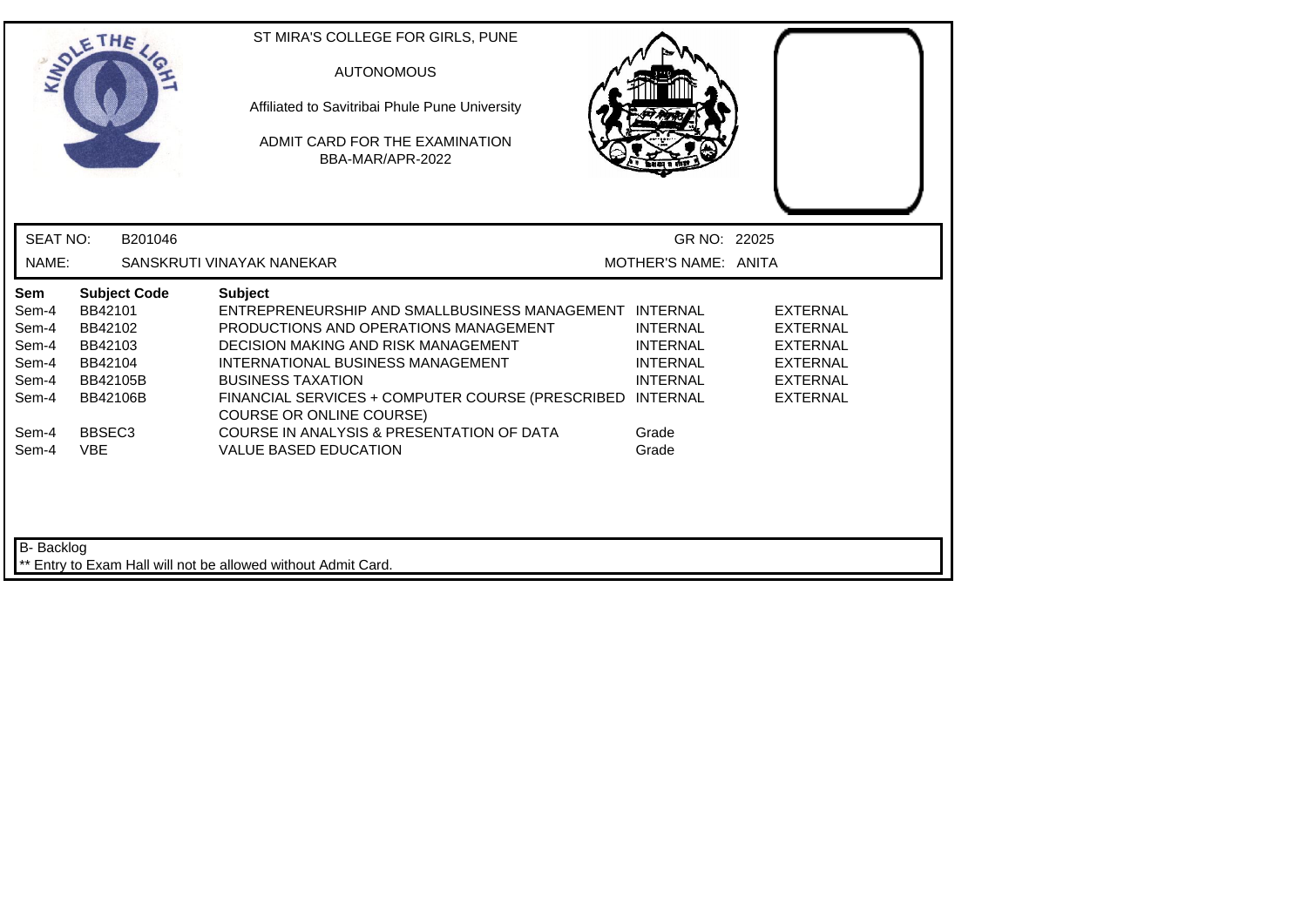| LADLE                                                   |                                                                             | <b>AUTONOMOUS</b><br>Affiliated to Savitribai Phule Pune University<br>ADMIT CARD FOR THE EXAMINATION<br>BBA-MAR/APR-2022                                                                                                                                                    |                                                                          |                                                                                             |  |
|---------------------------------------------------------|-----------------------------------------------------------------------------|------------------------------------------------------------------------------------------------------------------------------------------------------------------------------------------------------------------------------------------------------------------------------|--------------------------------------------------------------------------|---------------------------------------------------------------------------------------------|--|
| <b>SEAT NO:</b>                                         | B201047                                                                     |                                                                                                                                                                                                                                                                              | GR NO: 22031                                                             |                                                                                             |  |
| NAME:                                                   |                                                                             | NAVALE KARTIKI SHAILENDRA                                                                                                                                                                                                                                                    | MOTHER'S NAME: VAISHALI                                                  |                                                                                             |  |
| <b>Sem</b><br>Sem-4<br>Sem-4<br>Sem-4<br>Sem-4<br>Sem-4 | <b>Subject Code</b><br>BB42101<br>BB42102<br>BB42103<br>BB42104<br>BB42105C | <b>Subject</b><br>ENTREPRENEURSHIP AND SMALLBUSINESS MANAGEMENT INTERNAL<br>PRODUCTIONS AND OPERATIONS MANAGEMENT<br><b>DECISION MAKING AND RISK MANAGEMENT</b><br>INTERNATIONAL BUSINESS MANAGEMENT<br><b>HUMAN RESOURCE MANAGEMENT FUNCTIONS &amp;</b><br><b>PRACTICES</b> | <b>INTERNAL</b><br><b>INTERNAL</b><br><b>INTERNAL</b><br><b>INTERNAL</b> | <b>EXTERNAL</b><br><b>EXTERNAL</b><br><b>EXTERNAL</b><br><b>EXTERNAL</b><br><b>EXTERNAL</b> |  |
| Sem-4                                                   | BB42106C                                                                    | EMPLOYEE RECRUITMENT & RECORD MANAGEMENT +<br>COMPUTER COURSE (PRESCRIBED COURSE OR ONLINE<br>COURSE)                                                                                                                                                                        | <b>INTERNAL</b>                                                          | <b>EXTERNAL</b>                                                                             |  |
| Sem-4<br>Sem-4                                          | BBSEC <sub>3</sub><br><b>VBE</b>                                            | COURSE IN ANALYSIS & PRESENTATION OF DATA<br><b>VALUE BASED EDUCATION</b>                                                                                                                                                                                                    | Grade<br>Grade                                                           |                                                                                             |  |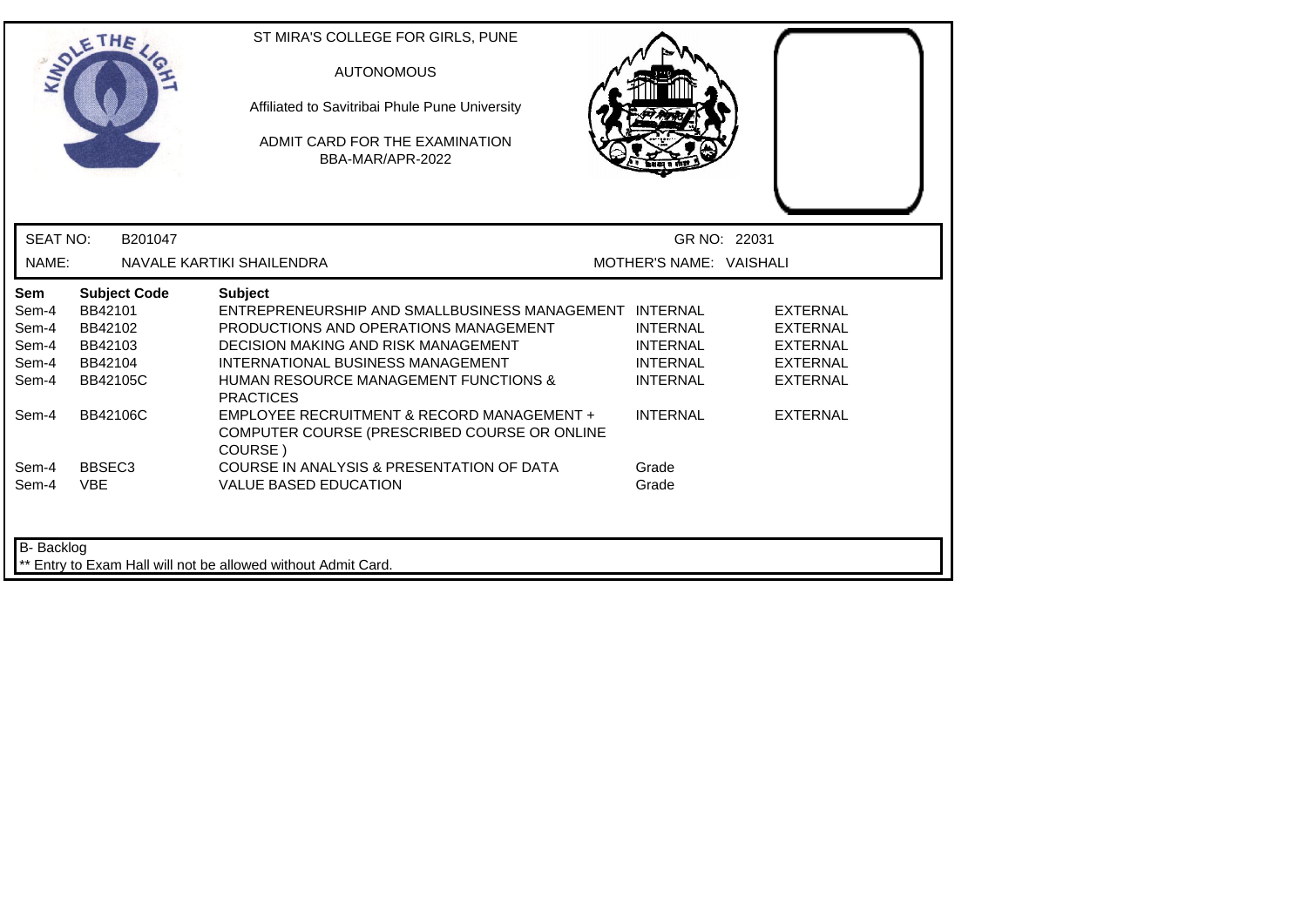|                                                                                      | THE                                                                                                                                           | ST MIRA'S COLLEGE FOR GIRLS, PUNE<br><b>AUTONOMOUS</b><br>Affiliated to Savitribai Phule Pune University<br>ADMIT CARD FOR THE EXAMINATION<br>BBA-MAR/APR-2022                                                                                                                                                                                                                                                                                           |                                                                                                            |                                                                                                                         |
|--------------------------------------------------------------------------------------|-----------------------------------------------------------------------------------------------------------------------------------------------|----------------------------------------------------------------------------------------------------------------------------------------------------------------------------------------------------------------------------------------------------------------------------------------------------------------------------------------------------------------------------------------------------------------------------------------------------------|------------------------------------------------------------------------------------------------------------|-------------------------------------------------------------------------------------------------------------------------|
| <b>SEAT NO:</b>                                                                      | B201048                                                                                                                                       |                                                                                                                                                                                                                                                                                                                                                                                                                                                          | GR NO: 22048                                                                                               |                                                                                                                         |
| NAME:                                                                                |                                                                                                                                               | SAKSHI AHSWIN OSWAL                                                                                                                                                                                                                                                                                                                                                                                                                                      | MOTHER'S NAME: SHARMILA                                                                                    |                                                                                                                         |
| Sem<br>Sem-3<br>Sem-4<br>Sem-4<br>Sem-4<br>Sem-4<br>Sem-4<br>Sem-4<br>Sem-4<br>Sem-4 | <b>Subject Code</b><br>BB32101<br>BB42101<br>BB42102<br>BB42103<br>BB42104<br>BB42105B<br><b>BB42106B</b><br>BBSEC <sub>3</sub><br><b>VBE</b> | <b>Subject</b><br>PRINCIPLES OF HUMAN RESOURCE MANAGEMENT<br>ENTREPRENEURSHIP AND SMALLBUSINESS MANAGEMENT INTERNAL<br>PRODUCTIONS AND OPERATIONS MANAGEMENT<br><b>DECISION MAKING AND RISK MANAGEMENT</b><br>INTERNATIONAL BUSINESS MANAGEMENT<br><b>BUSINESS TAXATION</b><br>FINANCIAL SERVICES + COMPUTER COURSE (PRESCRIBED INTERNAL<br><b>COURSE OR ONLINE COURSE)</b><br>COURSE IN ANALYSIS & PRESENTATION OF DATA<br><b>VALUE BASED EDUCATION</b> | (B) INTERNAL<br><b>INTERNAL</b><br><b>INTERNAL</b><br><b>INTERNAL</b><br><b>INTERNAL</b><br>Grade<br>Grade | (B) EXTERNAL<br><b>EXTERNAL</b><br>EXTERNAL<br><b>EXTERNAL</b><br><b>EXTERNAL</b><br><b>EXTERNAL</b><br><b>EXTERNAL</b> |
| B- Backlog                                                                           |                                                                                                                                               | ** Entry to Exam Hall will not be allowed without Admit Card.                                                                                                                                                                                                                                                                                                                                                                                            |                                                                                                            |                                                                                                                         |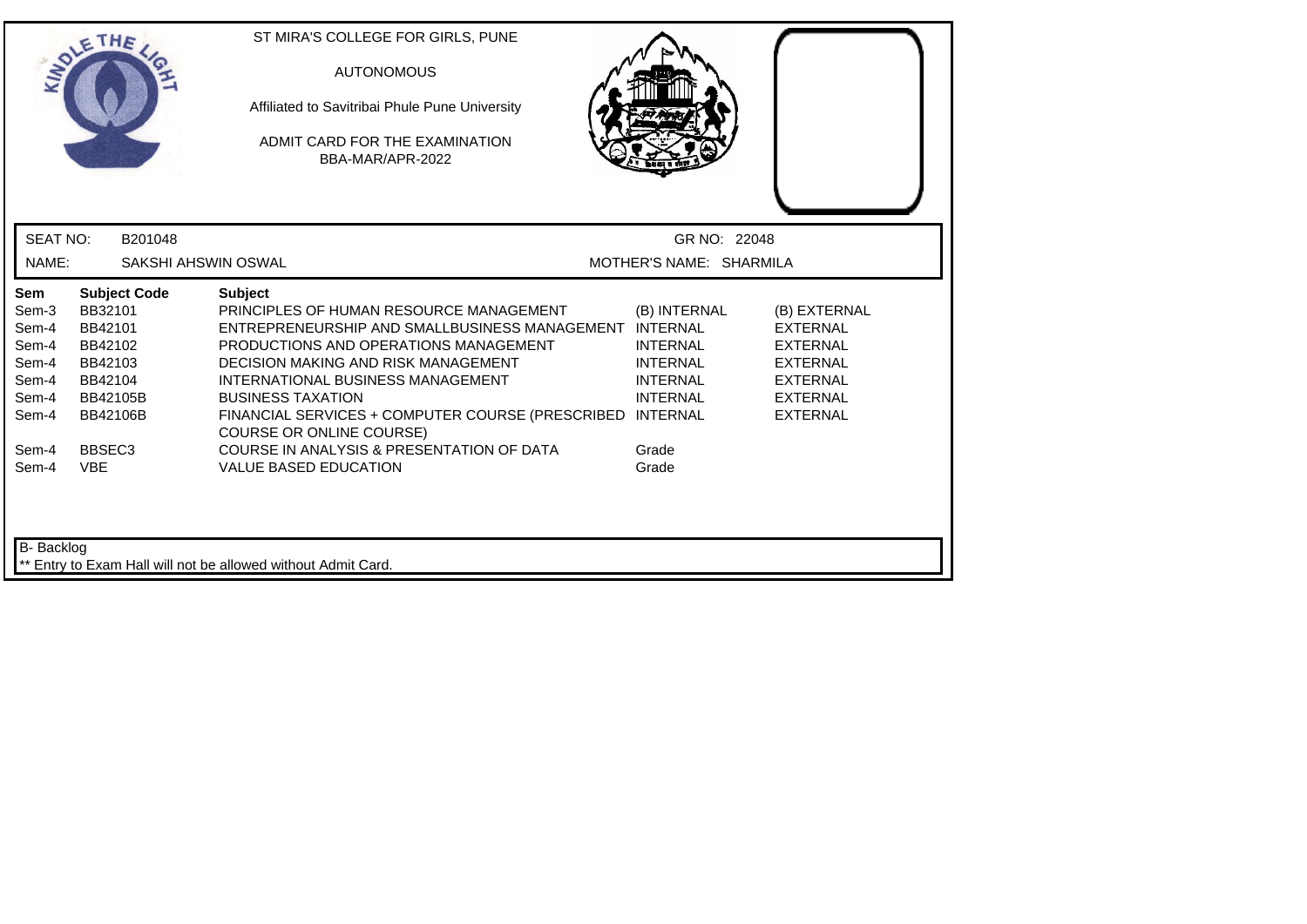|                                                           | THE                                                                                                   | ST MIRA'S COLLEGE FOR GIRLS, PUNE<br><b>AUTONOMOUS</b><br>Affiliated to Savitribai Phule Pune University<br>ADMIT CARD FOR THE EXAMINATION<br>BBA-MAR/APR-2022                                                                                                                                                            |                                                                          |                                                                                                                |
|-----------------------------------------------------------|-------------------------------------------------------------------------------------------------------|---------------------------------------------------------------------------------------------------------------------------------------------------------------------------------------------------------------------------------------------------------------------------------------------------------------------------|--------------------------------------------------------------------------|----------------------------------------------------------------------------------------------------------------|
| <b>SEAT NO:</b>                                           | B201049                                                                                               |                                                                                                                                                                                                                                                                                                                           | GR NO: 22040                                                             |                                                                                                                |
| NAME:                                                     | PALLELU TANVI MAHESH                                                                                  |                                                                                                                                                                                                                                                                                                                           | MOTHER'S NAME: ANITA                                                     |                                                                                                                |
| Sem<br>Sem-4<br>Sem-4<br>Sem-4<br>Sem-4<br>Sem-4<br>Sem-4 | <b>Subject Code</b><br>BB42101<br>BB42102<br>BB42103<br>BB42104<br><b>BB42105B</b><br><b>BB42106B</b> | <b>Subject</b><br>ENTREPRENEURSHIP AND SMALLBUSINESS MANAGEMENT INTERNAL<br>PRODUCTIONS AND OPERATIONS MANAGEMENT<br>DECISION MAKING AND RISK MANAGEMENT<br>INTERNATIONAL BUSINESS MANAGEMENT<br><b>BUSINESS TAXATION</b><br>FINANCIAL SERVICES + COMPUTER COURSE (PRESCRIBED INTERNAL<br><b>COURSE OR ONLINE COURSE)</b> | <b>INTERNAL</b><br><b>INTERNAL</b><br><b>INTERNAL</b><br><b>INTERNAL</b> | <b>EXTERNAL</b><br><b>EXTERNAL</b><br><b>EXTERNAL</b><br><b>EXTERNAL</b><br><b>EXTERNAL</b><br><b>EXTERNAL</b> |
| Sem-4<br>Sem-4<br><b>B-</b> Backlog                       | BBSEC <sub>3</sub><br><b>VBE</b>                                                                      | COURSE IN ANALYSIS & PRESENTATION OF DATA<br><b>VALUE BASED EDUCATION</b>                                                                                                                                                                                                                                                 | Grade<br>Grade                                                           |                                                                                                                |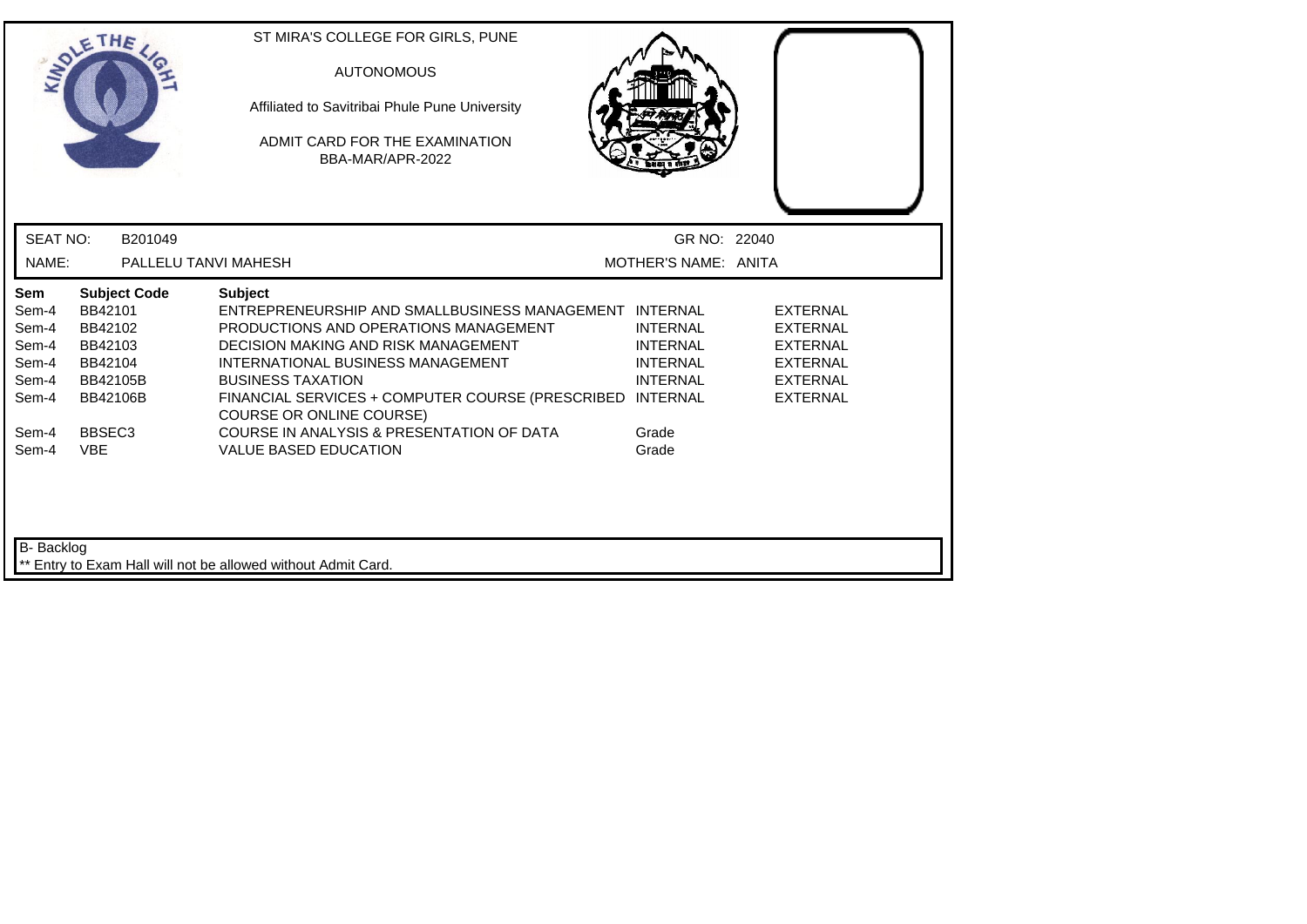|                                                                  | THE                                                                                            | ST MIRA'S COLLEGE FOR GIRLS, PUNE<br><b>AUTONOMOUS</b><br>Affiliated to Savitribai Phule Pune University<br>ADMIT CARD FOR THE EXAMINATION<br>BBA-MAR/APR-2022                                                                                                                                                     |                                                                          |                                                                                                                |
|------------------------------------------------------------------|------------------------------------------------------------------------------------------------|--------------------------------------------------------------------------------------------------------------------------------------------------------------------------------------------------------------------------------------------------------------------------------------------------------------------|--------------------------------------------------------------------------|----------------------------------------------------------------------------------------------------------------|
| <b>SEAT NO:</b>                                                  | B201050                                                                                        |                                                                                                                                                                                                                                                                                                                    | GR NO: 22058                                                             |                                                                                                                |
| NAME:                                                            |                                                                                                | PARIHAR KARISHMA CHAMPALAL                                                                                                                                                                                                                                                                                         | MOTHER'S NAME: DHAPU                                                     |                                                                                                                |
| <b>Sem</b><br>Sem-4<br>Sem-4<br>Sem-4<br>Sem-4<br>Sem-4<br>Sem-4 | <b>Subject Code</b><br>BB42101<br>BB42102<br>BB42103<br>BB42104<br>BB42105B<br><b>BB42106B</b> | <b>Subject</b><br>ENTREPRENEURSHIP AND SMALLBUSINESS MANAGEMENT INTERNAL<br>PRODUCTIONS AND OPERATIONS MANAGEMENT<br>DECISION MAKING AND RISK MANAGEMENT<br>INTERNATIONAL BUSINESS MANAGEMENT<br><b>BUSINESS TAXATION</b><br>FINANCIAL SERVICES + COMPUTER COURSE (PRESCRIBED INTERNAL<br>COURSE OR ONLINE COURSE) | <b>INTERNAL</b><br><b>INTERNAL</b><br><b>INTERNAL</b><br><b>INTERNAL</b> | <b>EXTERNAL</b><br><b>EXTERNAL</b><br><b>EXTERNAL</b><br><b>EXTERNAL</b><br><b>EXTERNAL</b><br><b>EXTERNAL</b> |
| Sem-4<br>Sem-4                                                   | BBSEC <sub>3</sub><br><b>VBE</b>                                                               | COURSE IN ANALYSIS & PRESENTATION OF DATA<br><b>VALUE BASED EDUCATION</b>                                                                                                                                                                                                                                          | Grade<br>Grade                                                           |                                                                                                                |
| B- Backlog                                                       |                                                                                                | ** Entry to Exam Hall will not be allowed without Admit Card.                                                                                                                                                                                                                                                      |                                                                          |                                                                                                                |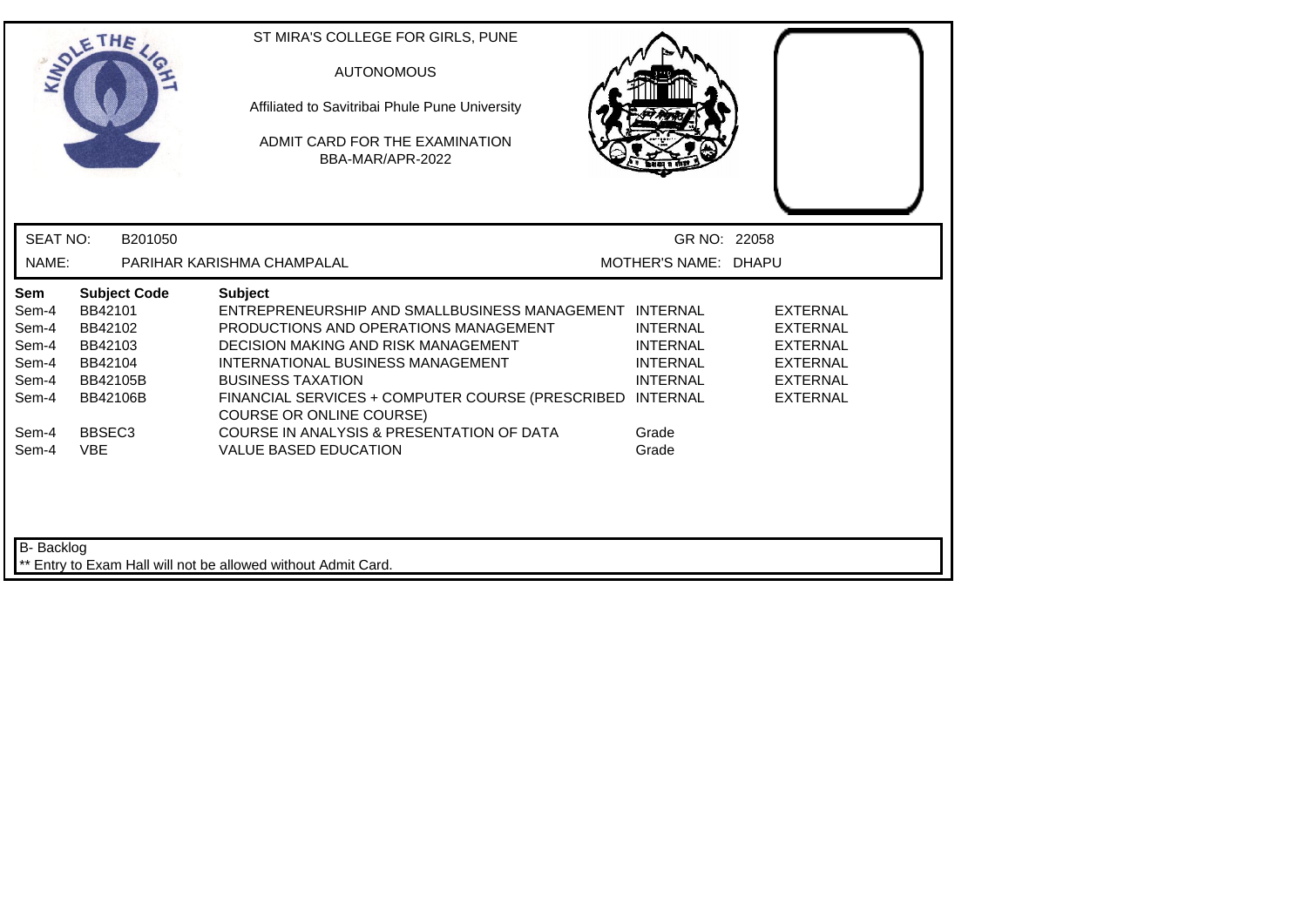|                 | THE                 | ST MIRA'S COLLEGE FOR GIRLS, PUNE<br><b>AUTONOMOUS</b><br>Affiliated to Savitribai Phule Pune University<br>ADMIT CARD FOR THE EXAMINATION<br>BBA-MAR/APR-2022 |                     |                 |
|-----------------|---------------------|----------------------------------------------------------------------------------------------------------------------------------------------------------------|---------------------|-----------------|
| <b>SEAT NO:</b> | B201051             |                                                                                                                                                                | GR NO: 22056        |                 |
| NAME:           |                     | PARTE PRERNA CHANDRAKANT                                                                                                                                       | MOTHER'S NAME: USHA |                 |
| Sem             | <b>Subject Code</b> | <b>Subject</b>                                                                                                                                                 |                     |                 |
| Sem-4           | BB42101             | ENTREPRENEURSHIP AND SMALLBUSINESS MANAGEMENT INTERNAL                                                                                                         |                     | <b>EXTERNAL</b> |
| Sem-4           | BB42102             | PRODUCTIONS AND OPERATIONS MANAGEMENT                                                                                                                          | <b>INTERNAL</b>     | <b>EXTERNAL</b> |
| Sem-4           | BB42103             | <b>DECISION MAKING AND RISK MANAGEMENT</b>                                                                                                                     | <b>INTERNAL</b>     | <b>EXTERNAL</b> |
| Sem-4           | BB42104             | INTERNATIONAL BUSINESS MANAGEMENT                                                                                                                              | <b>INTERNAL</b>     | <b>EXTERNAL</b> |
| Sem-4           | <b>BB42105C</b>     | <b>HUMAN RESOURCE MANAGEMENT FUNCTIONS &amp;</b><br><b>PRACTICES</b>                                                                                           | <b>INTERNAL</b>     | <b>EXTERNAL</b> |
| Sem-4           | <b>BB42106C</b>     | EMPLOYEE RECRUITMENT & RECORD MANAGEMENT +<br>COMPUTER COURSE (PRESCRIBED COURSE OR ONLINE<br>COURSE)                                                          | <b>INTERNAL</b>     | <b>EXTERNAL</b> |
| Sem-4           | BBSEC <sub>3</sub>  | COURSE IN ANALYSIS & PRESENTATION OF DATA                                                                                                                      | Grade               |                 |
| Sem-4           | <b>VBE</b>          | <b>VALUE BASED EDUCATION</b>                                                                                                                                   | Grade               |                 |
| B- Backlog      |                     | Entry to Exam Hall will not be allowed without Admit Card.                                                                                                     |                     |                 |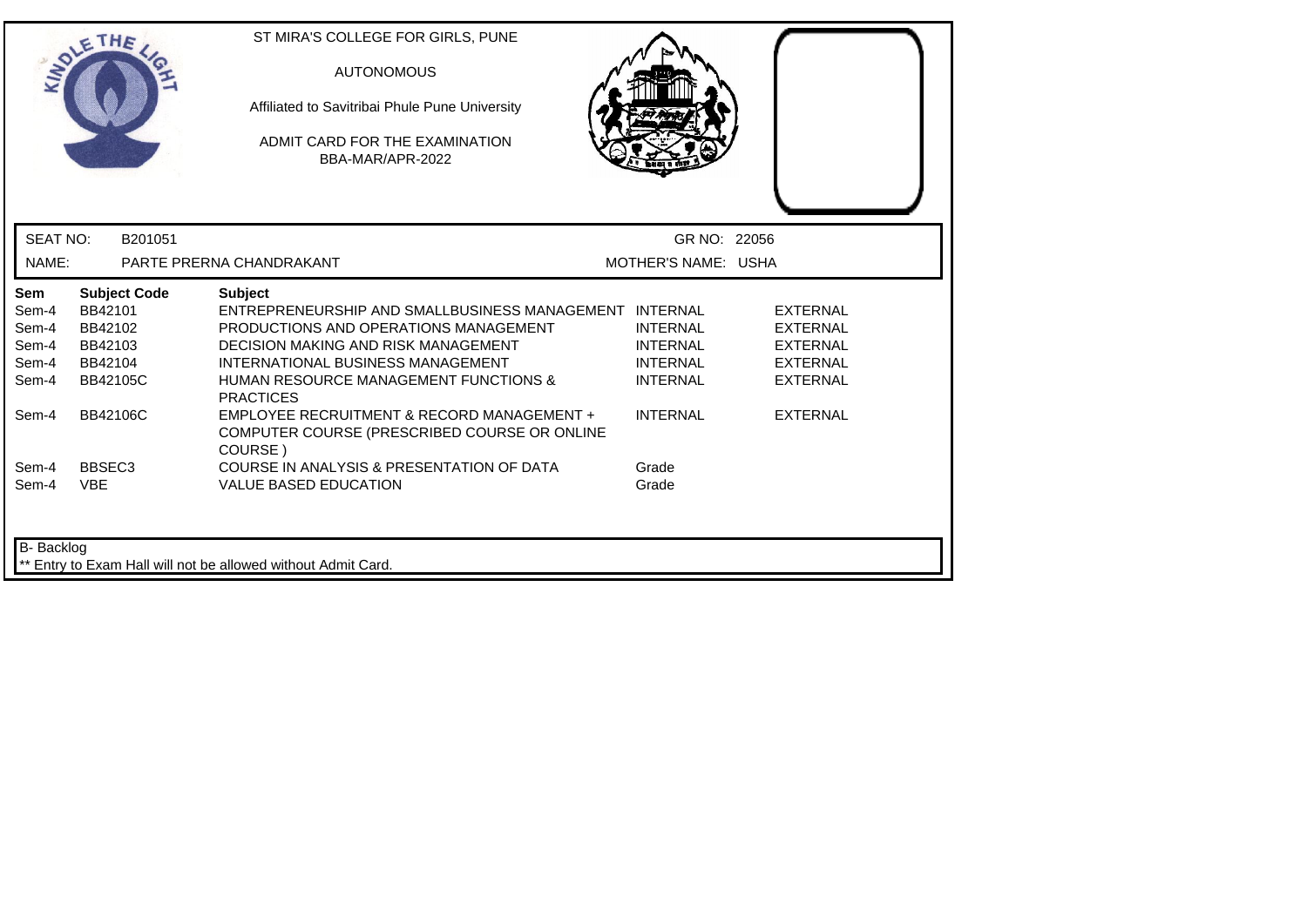| <b>INTO</b>     | THE                 | ST MIRA'S COLLEGE FOR GIRLS, PUNE<br><b>AUTONOMOUS</b><br>Affiliated to Savitribai Phule Pune University<br>ADMIT CARD FOR THE EXAMINATION<br>BBA-MAR/APR-2022 |                          |                 |
|-----------------|---------------------|----------------------------------------------------------------------------------------------------------------------------------------------------------------|--------------------------|-----------------|
| <b>SEAT NO:</b> | B201052             |                                                                                                                                                                | GR NO: 22041             |                 |
| NAME:           |                     | PATEL PRIYANKA ASHOKKUMAR                                                                                                                                      | MOTHER'S NAME: LALTIDEVI |                 |
| Sem             | <b>Subject Code</b> | <b>Subject</b>                                                                                                                                                 |                          |                 |
| Sem-4           | BB42101             | ENTREPRENEURSHIP AND SMALLBUSINESS MANAGEMENT INTERNAL                                                                                                         |                          | <b>EXTERNAL</b> |
| Sem-4           | BB42102             | PRODUCTIONS AND OPERATIONS MANAGEMENT                                                                                                                          | <b>INTERNAL</b>          | <b>EXTERNAL</b> |
| Sem-4           | BB42103             | <b>DECISION MAKING AND RISK MANAGEMENT</b>                                                                                                                     | <b>INTERNAL</b>          | <b>EXTERNAL</b> |
| Sem-4           | BB42104             | INTERNATIONAL BUSINESS MANAGEMENT                                                                                                                              | <b>INTERNAL</b>          | <b>EXTERNAL</b> |
| Sem-4           | <b>BB42105C</b>     | <b>HUMAN RESOURCE MANAGEMENT FUNCTIONS &amp;</b><br><b>PRACTICES</b>                                                                                           | <b>INTERNAL</b>          | <b>EXTERNAL</b> |
| Sem-4           | BB42106C            | EMPLOYEE RECRUITMENT & RECORD MANAGEMENT +<br>COMPUTER COURSE (PRESCRIBED COURSE OR ONLINE<br>COURSE)                                                          | <b>INTERNAL</b>          | <b>EXTERNAL</b> |
| Sem-4           | BBSEC <sub>3</sub>  | COURSE IN ANALYSIS & PRESENTATION OF DATA                                                                                                                      | Grade                    |                 |
| Sem-4           | <b>VBE</b>          | <b>VALUE BASED EDUCATION</b>                                                                                                                                   | Grade                    |                 |
| B- Backlog      |                     | Entry to Exam Hall will not be allowed without Admit Card.                                                                                                     |                          |                 |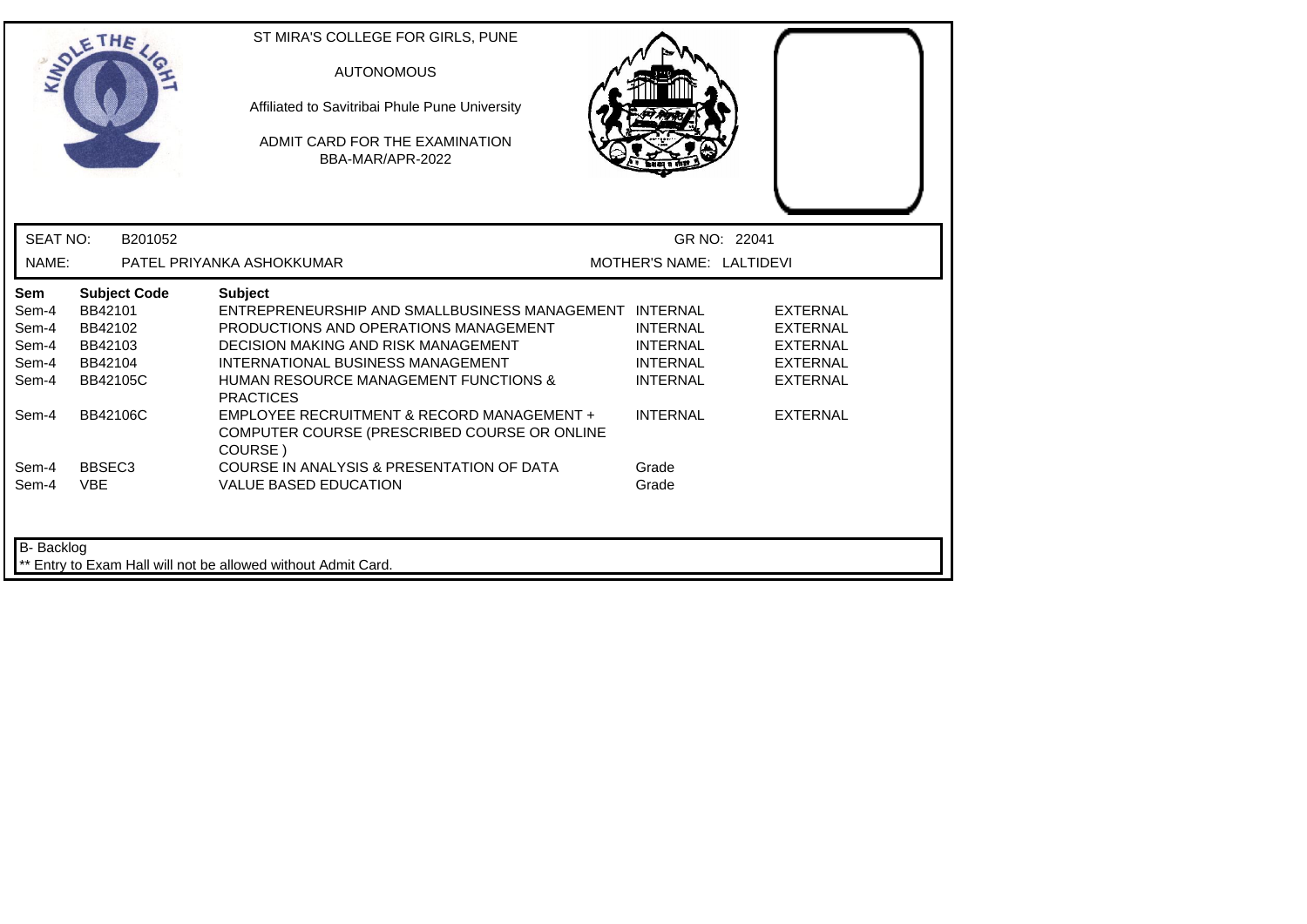| <b>INTO</b>     | THE                  | ST MIRA'S COLLEGE FOR GIRLS, PUNE<br><b>AUTONOMOUS</b><br>Affiliated to Savitribai Phule Pune University<br>ADMIT CARD FOR THE EXAMINATION<br>BBA-MAR/APR-2022 |                        |                 |
|-----------------|----------------------|----------------------------------------------------------------------------------------------------------------------------------------------------------------|------------------------|-----------------|
| <b>SEAT NO:</b> | B201053              |                                                                                                                                                                | GR NO: 22047           |                 |
| NAME:           | PATIL AKANKSHA VIJAY |                                                                                                                                                                | MOTHER'S NAME: VANDANA |                 |
| Sem             | <b>Subject Code</b>  | <b>Subject</b>                                                                                                                                                 |                        |                 |
| Sem-4           | BB42101              | ENTREPRENEURSHIP AND SMALLBUSINESS MANAGEMENT INTERNAL                                                                                                         |                        | <b>EXTERNAL</b> |
| Sem-4           | BB42102              | PRODUCTIONS AND OPERATIONS MANAGEMENT                                                                                                                          | <b>INTERNAL</b>        | <b>EXTERNAL</b> |
| Sem-4           | BB42103              | <b>DECISION MAKING AND RISK MANAGEMENT</b>                                                                                                                     | <b>INTERNAL</b>        | <b>EXTERNAL</b> |
| Sem-4           | BB42104              | INTERNATIONAL BUSINESS MANAGEMENT                                                                                                                              | <b>INTERNAL</b>        | <b>EXTERNAL</b> |
| Sem-4           | <b>BB42105C</b>      | <b>HUMAN RESOURCE MANAGEMENT FUNCTIONS &amp;</b><br><b>PRACTICES</b>                                                                                           | <b>INTERNAL</b>        | <b>EXTERNAL</b> |
| Sem-4           | BB42106C             | EMPLOYEE RECRUITMENT & RECORD MANAGEMENT +<br>COMPUTER COURSE (PRESCRIBED COURSE OR ONLINE<br>COURSE)                                                          | <b>INTERNAL</b>        | <b>EXTERNAL</b> |
| Sem-4           | BBSEC <sub>3</sub>   | COURSE IN ANALYSIS & PRESENTATION OF DATA                                                                                                                      | Grade                  |                 |
| Sem-4           | <b>VBE</b>           | <b>VALUE BASED EDUCATION</b>                                                                                                                                   | Grade                  |                 |
| B- Backlog      |                      | Entry to Exam Hall will not be allowed without Admit Card.                                                                                                     |                        |                 |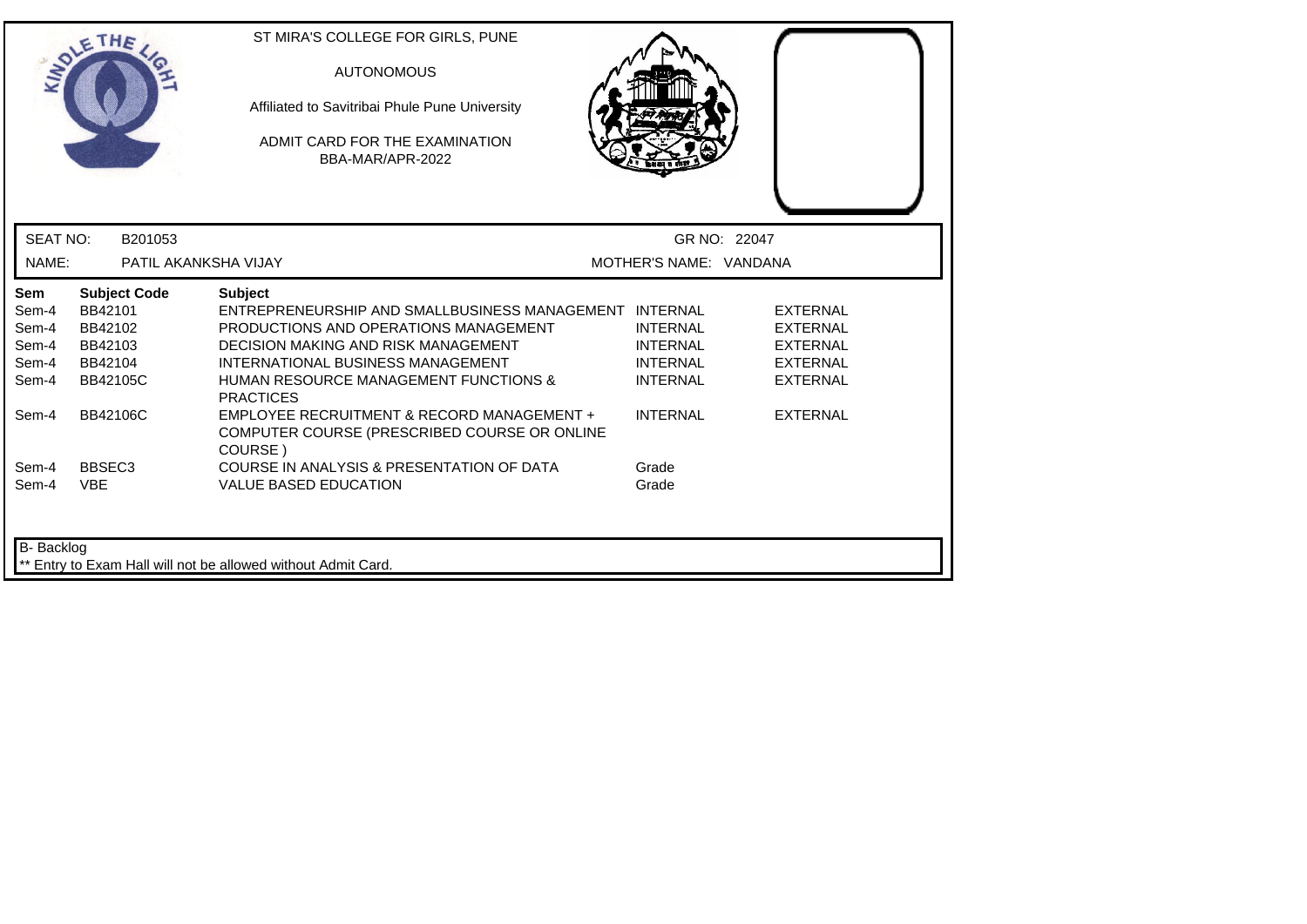| THE                                                                                                                                  |                     | ST MIRA'S COLLEGE FOR GIRLS, PUNE<br><b>AUTONOMOUS</b><br>Affiliated to Savitribai Phule Pune University<br>ADMIT CARD FOR THE EXAMINATION<br>BBA-MAR/APR-2022                                                                                                                                                     |                                                                          |                                                                                                                |
|--------------------------------------------------------------------------------------------------------------------------------------|---------------------|--------------------------------------------------------------------------------------------------------------------------------------------------------------------------------------------------------------------------------------------------------------------------------------------------------------------|--------------------------------------------------------------------------|----------------------------------------------------------------------------------------------------------------|
| <b>SEAT NO:</b>                                                                                                                      | B201054             |                                                                                                                                                                                                                                                                                                                    | GR NO: 22022                                                             |                                                                                                                |
| NAME:                                                                                                                                | PILANKAR ARYA ANIL  |                                                                                                                                                                                                                                                                                                                    | MOTHER'S NAME: MANISHA                                                   |                                                                                                                |
| Sem<br>BB42101<br>Sem-4<br>BB42102<br>Sem-4<br>Sem-4<br>BB42103<br>Sem-4<br>BB42104<br>Sem-4<br>BB42105B<br><b>BB42106B</b><br>Sem-4 | <b>Subject Code</b> | <b>Subject</b><br>ENTREPRENEURSHIP AND SMALLBUSINESS MANAGEMENT INTERNAL<br>PRODUCTIONS AND OPERATIONS MANAGEMENT<br>DECISION MAKING AND RISK MANAGEMENT<br>INTERNATIONAL BUSINESS MANAGEMENT<br><b>BUSINESS TAXATION</b><br>FINANCIAL SERVICES + COMPUTER COURSE (PRESCRIBED INTERNAL<br>COURSE OR ONLINE COURSE) | <b>INTERNAL</b><br><b>INTERNAL</b><br><b>INTERNAL</b><br><b>INTERNAL</b> | <b>EXTERNAL</b><br><b>EXTERNAL</b><br><b>EXTERNAL</b><br><b>EXTERNAL</b><br><b>EXTERNAL</b><br><b>EXTERNAL</b> |
| BBSEC <sub>3</sub><br>Sem-4<br><b>VBE</b><br>Sem-4<br>B- Backlog                                                                     |                     | COURSE IN ANALYSIS & PRESENTATION OF DATA<br><b>VALUE BASED EDUCATION</b>                                                                                                                                                                                                                                          | Grade<br>Grade                                                           |                                                                                                                |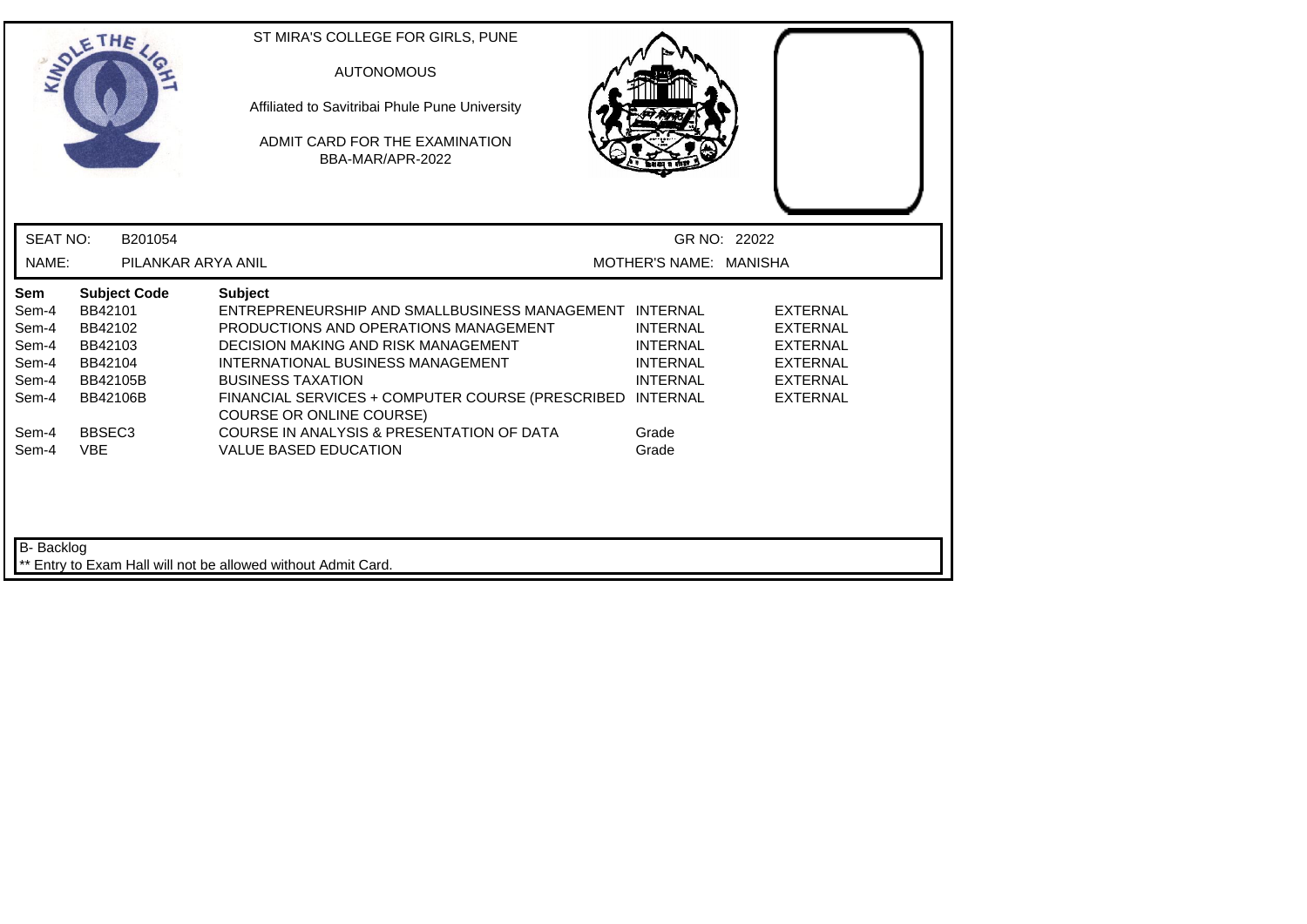|                                                           | THE                                                                                                   | ST MIRA'S COLLEGE FOR GIRLS, PUNE<br><b>AUTONOMOUS</b><br>Affiliated to Savitribai Phule Pune University<br>ADMIT CARD FOR THE EXAMINATION<br>BBA-MAR/APR-2022                                                                                                                                                   |                                                                                             |                                                                                                                |
|-----------------------------------------------------------|-------------------------------------------------------------------------------------------------------|------------------------------------------------------------------------------------------------------------------------------------------------------------------------------------------------------------------------------------------------------------------------------------------------------------------|---------------------------------------------------------------------------------------------|----------------------------------------------------------------------------------------------------------------|
| <b>SEAT NO:</b>                                           | B201055                                                                                               |                                                                                                                                                                                                                                                                                                                  | GR NO: 22005                                                                                |                                                                                                                |
| NAME:                                                     | PIRANI SIMRANBANU                                                                                     |                                                                                                                                                                                                                                                                                                                  | MOTHER'S NAME: NASEEM                                                                       |                                                                                                                |
| Sem<br>Sem-4<br>Sem-4<br>Sem-4<br>Sem-4<br>Sem-4<br>Sem-4 | <b>Subject Code</b><br>BB42101<br>BB42102<br>BB42103<br>BB42104<br><b>BB42105B</b><br><b>BB42106B</b> | <b>Subject</b><br>ENTREPRENEURSHIP AND SMALLBUSINESS MANAGEMENT INTERNAL<br>PRODUCTIONS AND OPERATIONS MANAGEMENT<br>DECISION MAKING AND RISK MANAGEMENT<br>INTERNATIONAL BUSINESS MANAGEMENT<br><b>BUSINESS TAXATION</b><br>FINANCIAL SERVICES + COMPUTER COURSE (PRESCRIBED<br><b>COURSE OR ONLINE COURSE)</b> | <b>INTERNAL</b><br><b>INTERNAL</b><br><b>INTERNAL</b><br><b>INTERNAL</b><br><b>INTERNAL</b> | <b>EXTERNAL</b><br><b>EXTERNAL</b><br><b>EXTERNAL</b><br><b>EXTERNAL</b><br><b>EXTERNAL</b><br><b>EXTERNAL</b> |
| Sem-4<br>Sem-4<br><b>B-</b> Backlog                       | BBSEC <sub>3</sub><br><b>VBE</b>                                                                      | COURSE IN ANALYSIS & PRESENTATION OF DATA<br><b>VALUE BASED EDUCATION</b>                                                                                                                                                                                                                                        | Grade<br>Grade                                                                              |                                                                                                                |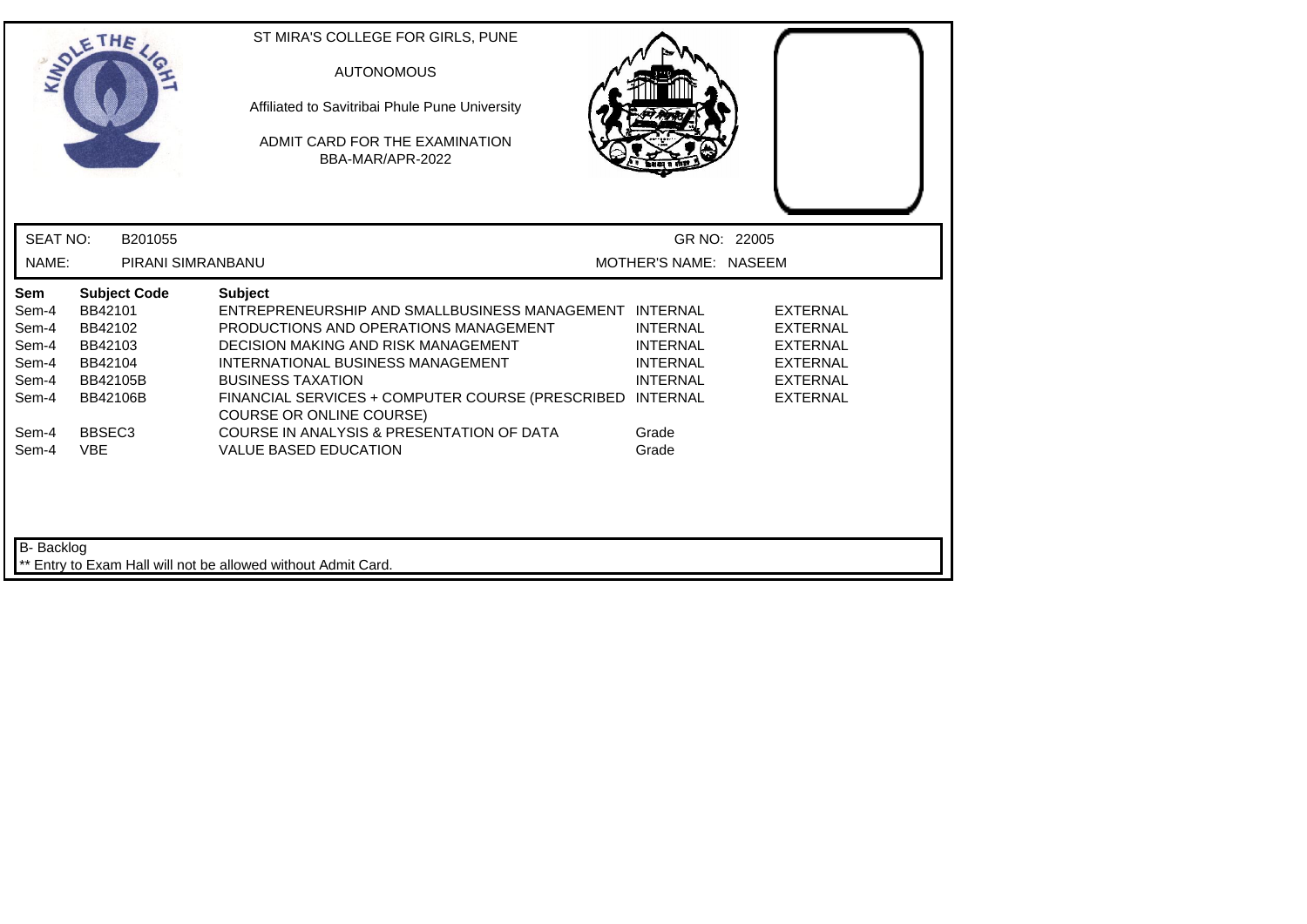|                                                  | THE                                                                                | ST MIRA'S COLLEGE FOR GIRLS, PUNE<br><b>AUTONOMOUS</b><br>Affiliated to Savitribai Phule Pune University<br>ADMIT CARD FOR THE EXAMINATION<br>BBA-MAR/APR-2022                                                                                                               |                                                                          |                                                                                             |
|--------------------------------------------------|------------------------------------------------------------------------------------|------------------------------------------------------------------------------------------------------------------------------------------------------------------------------------------------------------------------------------------------------------------------------|--------------------------------------------------------------------------|---------------------------------------------------------------------------------------------|
| <b>SEAT NO:</b>                                  | B201056                                                                            |                                                                                                                                                                                                                                                                              | GR NO: 22007                                                             |                                                                                             |
| NAME:                                            |                                                                                    | DNYANESHWARI MAHESH RAIJOR                                                                                                                                                                                                                                                   | MOTHER'S NAME: SUNITA                                                    |                                                                                             |
| Sem<br>Sem-4<br>Sem-4<br>Sem-4<br>Sem-4<br>Sem-4 | <b>Subject Code</b><br>BB42101<br>BB42102<br>BB42103<br>BB42104<br><b>BB42105C</b> | <b>Subject</b><br>ENTREPRENEURSHIP AND SMALLBUSINESS MANAGEMENT INTERNAL<br>PRODUCTIONS AND OPERATIONS MANAGEMENT<br><b>DECISION MAKING AND RISK MANAGEMENT</b><br>INTERNATIONAL BUSINESS MANAGEMENT<br><b>HUMAN RESOURCE MANAGEMENT FUNCTIONS &amp;</b><br><b>PRACTICES</b> | <b>INTERNAL</b><br><b>INTERNAL</b><br><b>INTERNAL</b><br><b>INTERNAL</b> | <b>EXTERNAL</b><br><b>EXTERNAL</b><br><b>EXTERNAL</b><br><b>EXTERNAL</b><br><b>EXTERNAL</b> |
| Sem-4                                            | <b>BB42106C</b>                                                                    | EMPLOYEE RECRUITMENT & RECORD MANAGEMENT +<br>COMPUTER COURSE (PRESCRIBED COURSE OR ONLINE<br>COURSE)                                                                                                                                                                        | <b>INTERNAL</b>                                                          | <b>EXTERNAL</b>                                                                             |
| Sem-4<br>Sem-4                                   | BBSEC <sub>3</sub><br><b>VBE</b>                                                   | COURSE IN ANALYSIS & PRESENTATION OF DATA<br><b>VALUE BASED EDUCATION</b>                                                                                                                                                                                                    | Grade<br>Grade                                                           |                                                                                             |
| B- Backlog                                       |                                                                                    | ** Entry to Exam Hall will not be allowed without Admit Card.                                                                                                                                                                                                                |                                                                          |                                                                                             |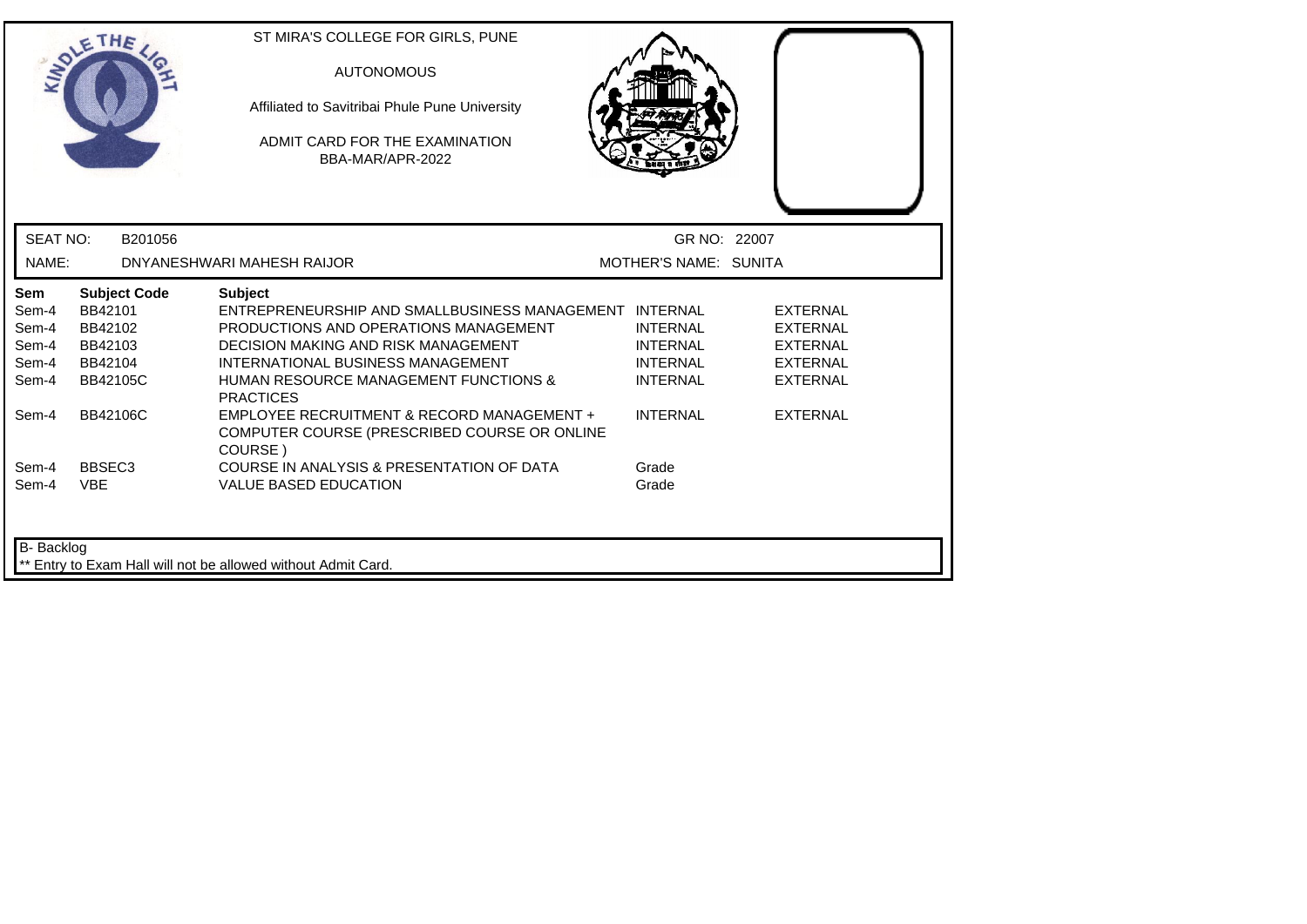| <b>INDI</b>                                      | THE                                                         |                     | ST MIRA'S COLLEGE FOR GIRLS, PUNE<br><b>AUTONOMOUS</b><br>Affiliated to Savitribai Phule Pune University<br>ADMIT CARD FOR THE EXAMINATION<br>BBA-MAR/APR-2022                                                                                                        |                                                                          |                                                                                             |
|--------------------------------------------------|-------------------------------------------------------------|---------------------|-----------------------------------------------------------------------------------------------------------------------------------------------------------------------------------------------------------------------------------------------------------------------|--------------------------------------------------------------------------|---------------------------------------------------------------------------------------------|
| <b>SEAT NO:</b>                                  |                                                             | B201057             |                                                                                                                                                                                                                                                                       | GR NO: 22068                                                             |                                                                                             |
| NAME:                                            |                                                             |                     | RAJNALE SNEHA PRAKASH                                                                                                                                                                                                                                                 | MOTHER'S NAME: SWATI                                                     |                                                                                             |
| Sem<br>Sem-4<br>Sem-4<br>Sem-4<br>Sem-4<br>Sem-4 | BB42101<br>BB42102<br>BB42103<br>BB42104<br><b>BB42105C</b> | <b>Subject Code</b> | <b>Subject</b><br>ENTREPRENEURSHIP AND SMALLBUSINESS MANAGEMENT INTERNAL<br>PRODUCTIONS AND OPERATIONS MANAGEMENT<br>DECISION MAKING AND RISK MANAGEMENT<br>INTERNATIONAL BUSINESS MANAGEMENT<br><b>HUMAN RESOURCE MANAGEMENT FUNCTIONS &amp;</b><br><b>PRACTICES</b> | <b>INTERNAL</b><br><b>INTERNAL</b><br><b>INTERNAL</b><br><b>INTERNAL</b> | <b>EXTERNAL</b><br><b>EXTERNAL</b><br><b>EXTERNAL</b><br><b>EXTERNAL</b><br><b>EXTERNAL</b> |
| Sem-4                                            | <b>BB42106C</b>                                             |                     | EMPLOYEE RECRUITMENT & RECORD MANAGEMENT +<br>COMPUTER COURSE (PRESCRIBED COURSE OR ONLINE<br>COURSE)                                                                                                                                                                 | <b>INTERNAL</b>                                                          | <b>EXTERNAL</b>                                                                             |
| Sem-4<br>Sem-4                                   | BBSEC <sub>3</sub><br><b>VBE</b>                            |                     | COURSE IN ANALYSIS & PRESENTATION OF DATA<br><b>VALUE BASED EDUCATION</b>                                                                                                                                                                                             | Grade<br>Grade                                                           |                                                                                             |
| B- Backlog                                       |                                                             |                     | ** Entry to Exam Hall will not be allowed without Admit Card.                                                                                                                                                                                                         |                                                                          |                                                                                             |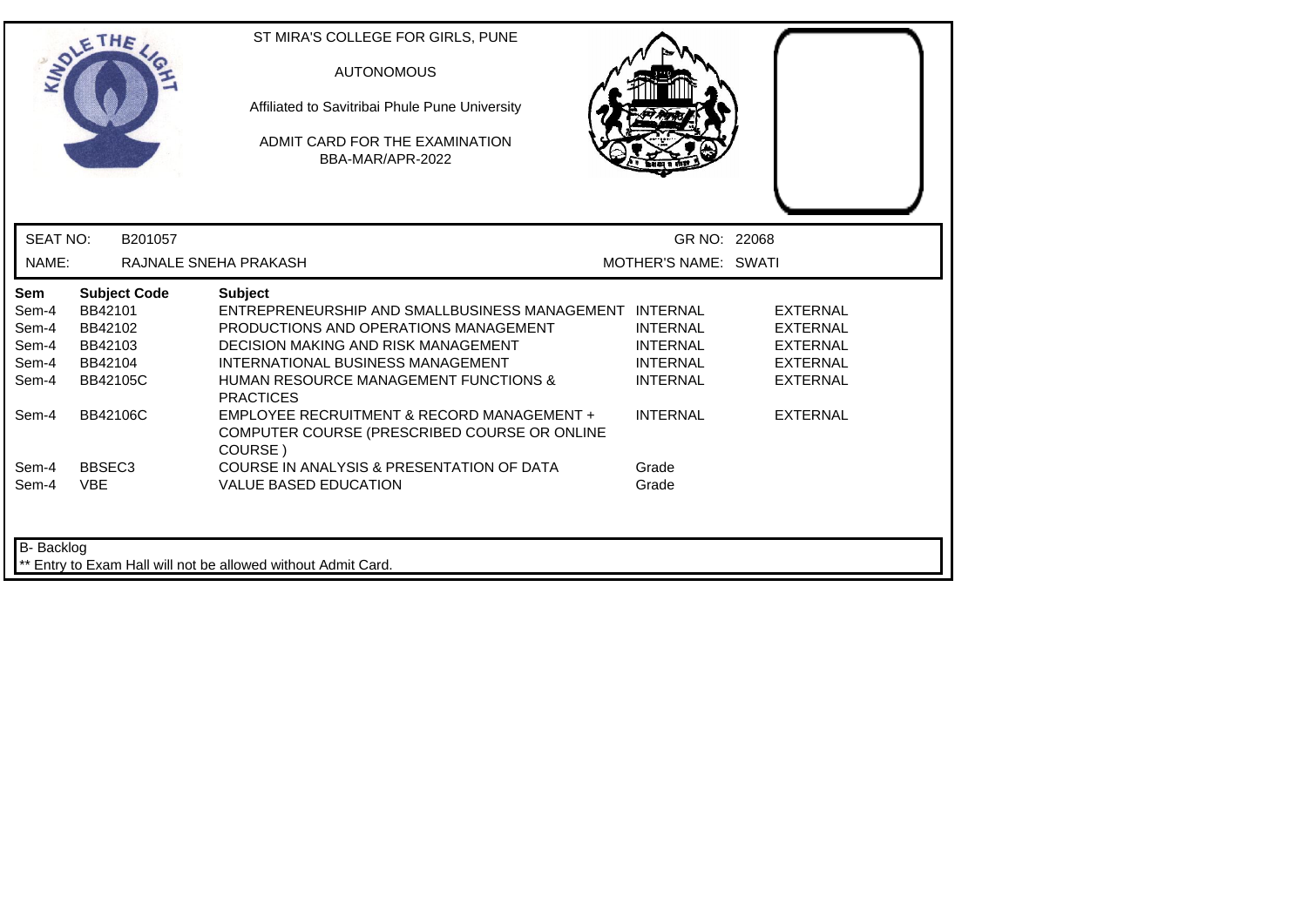| THE                                                                                                   | ST MIRA'S COLLEGE FOR GIRLS, PUNE<br><b>AUTONOMOUS</b><br>Affiliated to Savitribai Phule Pune University<br>ADMIT CARD FOR THE EXAMINATION<br>BBA-MAR/APR-2022                                     |                                                                                             |                                                                                                                |                                     |
|-------------------------------------------------------------------------------------------------------|----------------------------------------------------------------------------------------------------------------------------------------------------------------------------------------------------|---------------------------------------------------------------------------------------------|----------------------------------------------------------------------------------------------------------------|-------------------------------------|
| <b>SEAT NO:</b><br>B201059                                                                            |                                                                                                                                                                                                    |                                                                                             |                                                                                                                |                                     |
| <b>Pranjal Raut</b>                                                                                   |                                                                                                                                                                                                    |                                                                                             |                                                                                                                |                                     |
| <b>Subject Code</b><br>BB42101<br>BB42102<br>BB42103<br>BB42104<br><b>BB42105B</b><br><b>BB42106B</b> | <b>Subject</b><br>PRODUCTIONS AND OPERATIONS MANAGEMENT<br>DECISION MAKING AND RISK MANAGEMENT<br>INTERNATIONAL BUSINESS MANAGEMENT<br><b>BUSINESS TAXATION</b><br><b>COURSE OR ONLINE COURSE)</b> | <b>INTERNAL</b><br><b>INTERNAL</b><br><b>INTERNAL</b><br><b>INTERNAL</b><br><b>INTERNAL</b> | <b>EXTERNAL</b><br><b>EXTERNAL</b><br><b>EXTERNAL</b><br><b>EXTERNAL</b><br><b>EXTERNAL</b><br><b>EXTERNAL</b> |                                     |
| BBSEC <sub>3</sub><br><b>VBE</b>                                                                      | COURSE IN ANALYSIS & PRESENTATION OF DATA<br><b>VALUE BASED EDUCATION</b>                                                                                                                          | Grade<br>Grade                                                                              |                                                                                                                |                                     |
|                                                                                                       | B- Backlog                                                                                                                                                                                         |                                                                                             | ENTREPRENEURSHIP AND SMALLBUSINESS MANAGEMENT INTERNAL<br>FINANCIAL SERVICES + COMPUTER COURSE (PRESCRIBED     | GR NO: 22084<br>MOTHER'S NAME: ASHA |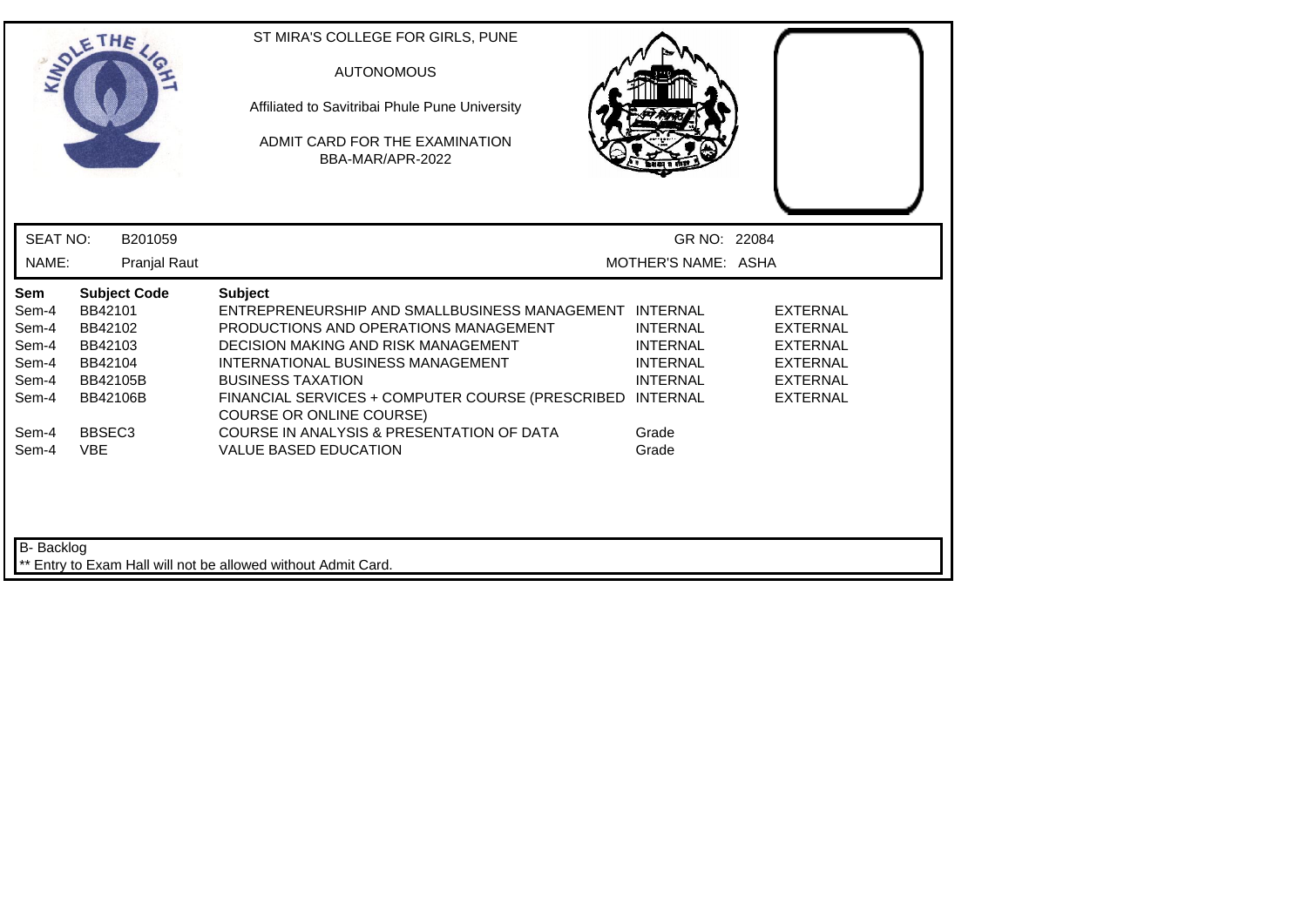|                 | THE                       | ST MIRA'S COLLEGE FOR GIRLS, PUNE<br><b>AUTONOMOUS</b><br>Affiliated to Savitribai Phule Pune University<br>ADMIT CARD FOR THE EXAMINATION<br>BBA-MAR/APR-2022 |                        |                 |  |
|-----------------|---------------------------|----------------------------------------------------------------------------------------------------------------------------------------------------------------|------------------------|-----------------|--|
| <b>SEAT NO:</b> | B201060                   |                                                                                                                                                                |                        | GR NO: 22069    |  |
| NAME:           | <b>RIYA JAHIR SAMNANI</b> |                                                                                                                                                                | MOTHER'S NAME: HASEENA |                 |  |
| <b>Sem</b>      | <b>Subject Code</b>       | <b>Subject</b>                                                                                                                                                 |                        |                 |  |
| Sem-4           | BB42101                   | ENTREPRENEURSHIP AND SMALLBUSINESS MANAGEMENT INTERNAL                                                                                                         |                        | <b>EXTERNAL</b> |  |
| Sem-4           | BB42102                   | PRODUCTIONS AND OPERATIONS MANAGEMENT                                                                                                                          | <b>INTERNAL</b>        | EXTERNAL        |  |
| Sem-4           | BB42103                   | DECISION MAKING AND RISK MANAGEMENT                                                                                                                            | <b>INTERNAL</b>        | <b>EXTERNAL</b> |  |
| Sem-4           | BB42104                   | INTERNATIONAL BUSINESS MANAGEMENT                                                                                                                              | <b>INTERNAL</b>        | <b>EXTERNAL</b> |  |
| Sem-4           | <b>BB42105C</b>           | <b>HUMAN RESOURCE MANAGEMENT FUNCTIONS &amp;</b><br><b>PRACTICES</b>                                                                                           | <b>INTERNAL</b>        | <b>EXTERNAL</b> |  |
| Sem-4           | BB42106C                  | EMPLOYEE RECRUITMENT & RECORD MANAGEMENT +<br>COMPUTER COURSE (PRESCRIBED COURSE OR ONLINE<br>COURSE)                                                          | <b>INTERNAL</b>        | <b>EXTERNAL</b> |  |
| Sem-4           | BBSEC <sub>3</sub>        | COURSE IN ANALYSIS & PRESENTATION OF DATA                                                                                                                      | Grade                  |                 |  |
| Sem-4           | <b>VBE</b>                | <b>VALUE BASED EDUCATION</b>                                                                                                                                   | Grade                  |                 |  |
| B- Backlog      |                           | ** Entry to Exam Hall will not be allowed without Admit Card.                                                                                                  |                        |                 |  |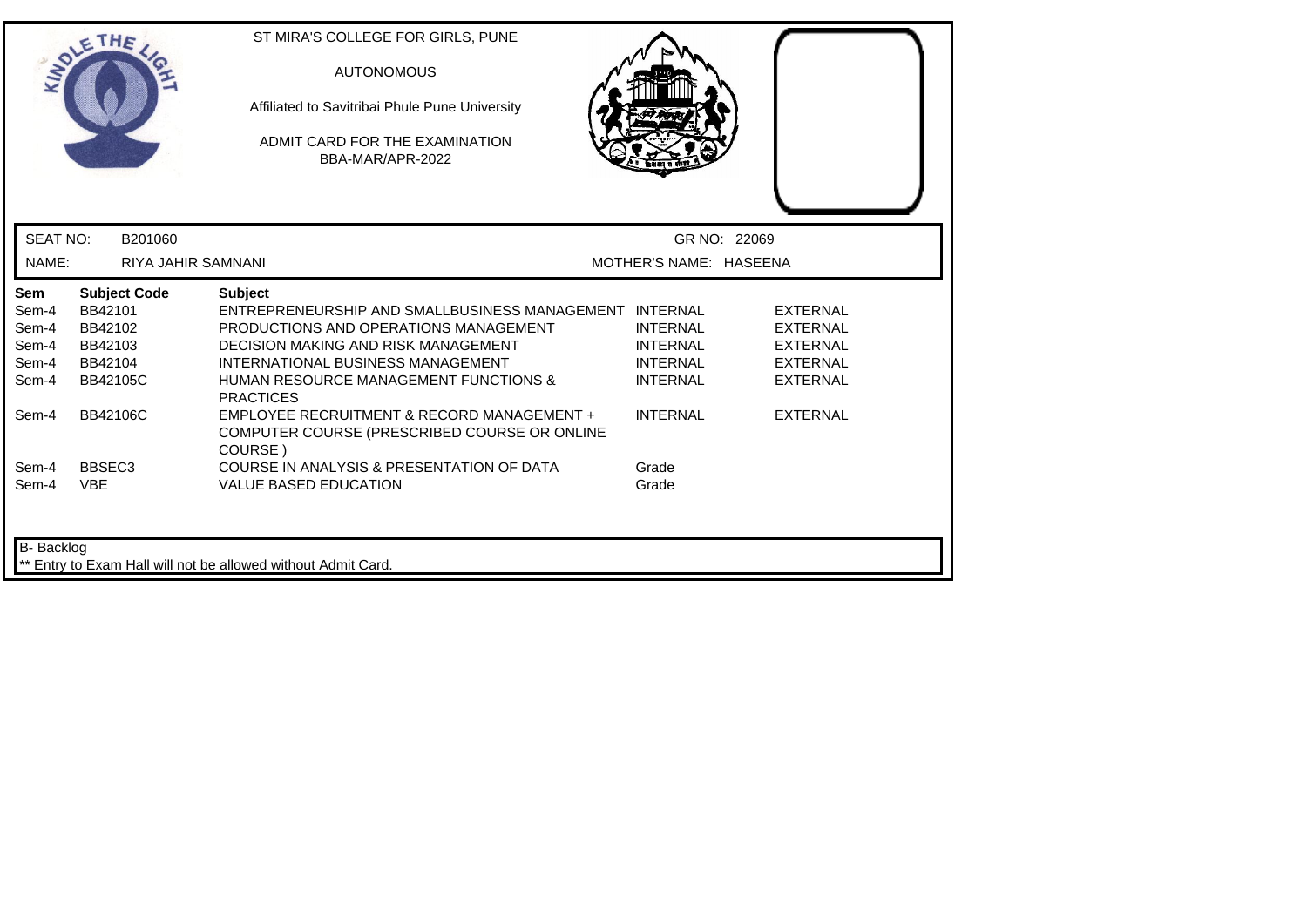|                                                                  | THE                                                                                                   | ST MIRA'S COLLEGE FOR GIRLS, PUNE<br><b>AUTONOMOUS</b><br>Affiliated to Savitribai Phule Pune University<br>ADMIT CARD FOR THE EXAMINATION<br>BBA-MAR/APR-2022                                                                                                                                                            |                                                                          |                                                                                                                |
|------------------------------------------------------------------|-------------------------------------------------------------------------------------------------------|---------------------------------------------------------------------------------------------------------------------------------------------------------------------------------------------------------------------------------------------------------------------------------------------------------------------------|--------------------------------------------------------------------------|----------------------------------------------------------------------------------------------------------------|
| <b>SEAT NO:</b>                                                  | B201061                                                                                               |                                                                                                                                                                                                                                                                                                                           | GR NO: 22018                                                             |                                                                                                                |
| NAME:                                                            | <b>SAMTANI LESHA PREM</b>                                                                             |                                                                                                                                                                                                                                                                                                                           | MOTHER'S NAME: NISHA                                                     |                                                                                                                |
| <b>Sem</b><br>Sem-4<br>Sem-4<br>Sem-4<br>Sem-4<br>Sem-4<br>Sem-4 | <b>Subject Code</b><br>BB42101<br>BB42102<br>BB42103<br>BB42104<br><b>BB42105B</b><br><b>BB42106B</b> | <b>Subject</b><br>ENTREPRENEURSHIP AND SMALLBUSINESS MANAGEMENT INTERNAL<br>PRODUCTIONS AND OPERATIONS MANAGEMENT<br>DECISION MAKING AND RISK MANAGEMENT<br>INTERNATIONAL BUSINESS MANAGEMENT<br><b>BUSINESS TAXATION</b><br>FINANCIAL SERVICES + COMPUTER COURSE (PRESCRIBED INTERNAL<br><b>COURSE OR ONLINE COURSE)</b> | <b>INTERNAL</b><br><b>INTERNAL</b><br><b>INTERNAL</b><br><b>INTERNAL</b> | <b>EXTERNAL</b><br><b>EXTERNAL</b><br><b>EXTERNAL</b><br><b>EXTERNAL</b><br><b>EXTERNAL</b><br><b>EXTERNAL</b> |
| Sem-4<br>Sem-4<br>B- Backlog                                     | BBSEC <sub>3</sub><br><b>VBE</b>                                                                      | COURSE IN ANALYSIS & PRESENTATION OF DATA<br><b>VALUE BASED EDUCATION</b>                                                                                                                                                                                                                                                 | Grade<br>Grade                                                           |                                                                                                                |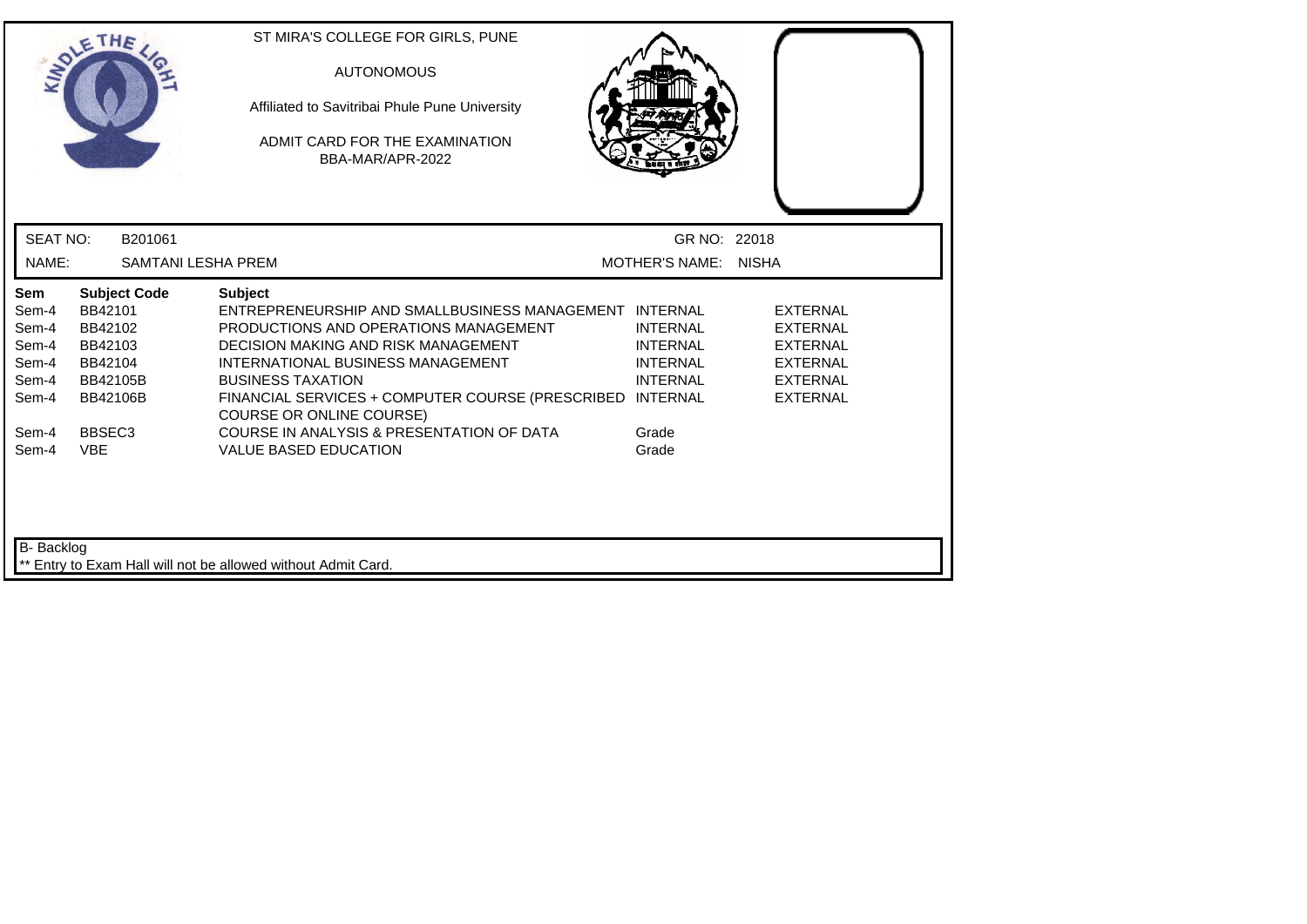|                 | THE                 | ST MIRA'S COLLEGE FOR GIRLS, PUNE<br><b>AUTONOMOUS</b><br>Affiliated to Savitribai Phule Pune University<br>ADMIT CARD FOR THE EXAMINATION<br>BBA-MAR/APR-2022 |                       |                 |  |
|-----------------|---------------------|----------------------------------------------------------------------------------------------------------------------------------------------------------------|-----------------------|-----------------|--|
| <b>SEAT NO:</b> | B201062             |                                                                                                                                                                | GR NO: 22004          |                 |  |
| NAME:           |                     | VISHAKHA RAJAN SAWANT                                                                                                                                          | MOTHER'S NAME: RASIKA |                 |  |
| Sem             | <b>Subject Code</b> | <b>Subject</b>                                                                                                                                                 |                       |                 |  |
| Sem-4           | BB42101             | ENTREPRENEURSHIP AND SMALLBUSINESS MANAGEMENT INTERNAL                                                                                                         |                       | <b>EXTERNAL</b> |  |
| Sem-4           | BB42102             | PRODUCTIONS AND OPERATIONS MANAGEMENT                                                                                                                          | <b>INTERNAL</b>       | <b>EXTERNAL</b> |  |
| Sem-4           | BB42103             | <b>DECISION MAKING AND RISK MANAGEMENT</b>                                                                                                                     | <b>INTERNAL</b>       | <b>EXTERNAL</b> |  |
| Sem-4           | BB42104             | INTERNATIONAL BUSINESS MANAGEMENT                                                                                                                              | <b>INTERNAL</b>       | <b>EXTERNAL</b> |  |
| Sem-4           | <b>BB42105C</b>     | <b>HUMAN RESOURCE MANAGEMENT FUNCTIONS &amp;</b><br><b>PRACTICES</b>                                                                                           | <b>INTERNAL</b>       | <b>EXTERNAL</b> |  |
| Sem-4           | BB42106C            | EMPLOYEE RECRUITMENT & RECORD MANAGEMENT +<br>COMPUTER COURSE (PRESCRIBED COURSE OR ONLINE<br>COURSE)                                                          | <b>INTERNAL</b>       | <b>EXTERNAL</b> |  |
| Sem-4           | BBSEC <sub>3</sub>  | COURSE IN ANALYSIS & PRESENTATION OF DATA                                                                                                                      | Grade                 |                 |  |
| Sem-4           | <b>VBE</b>          | <b>VALUE BASED EDUCATION</b>                                                                                                                                   | Grade                 |                 |  |
| B- Backlog      |                     | ** Entry to Exam Hall will not be allowed without Admit Card.                                                                                                  |                       |                 |  |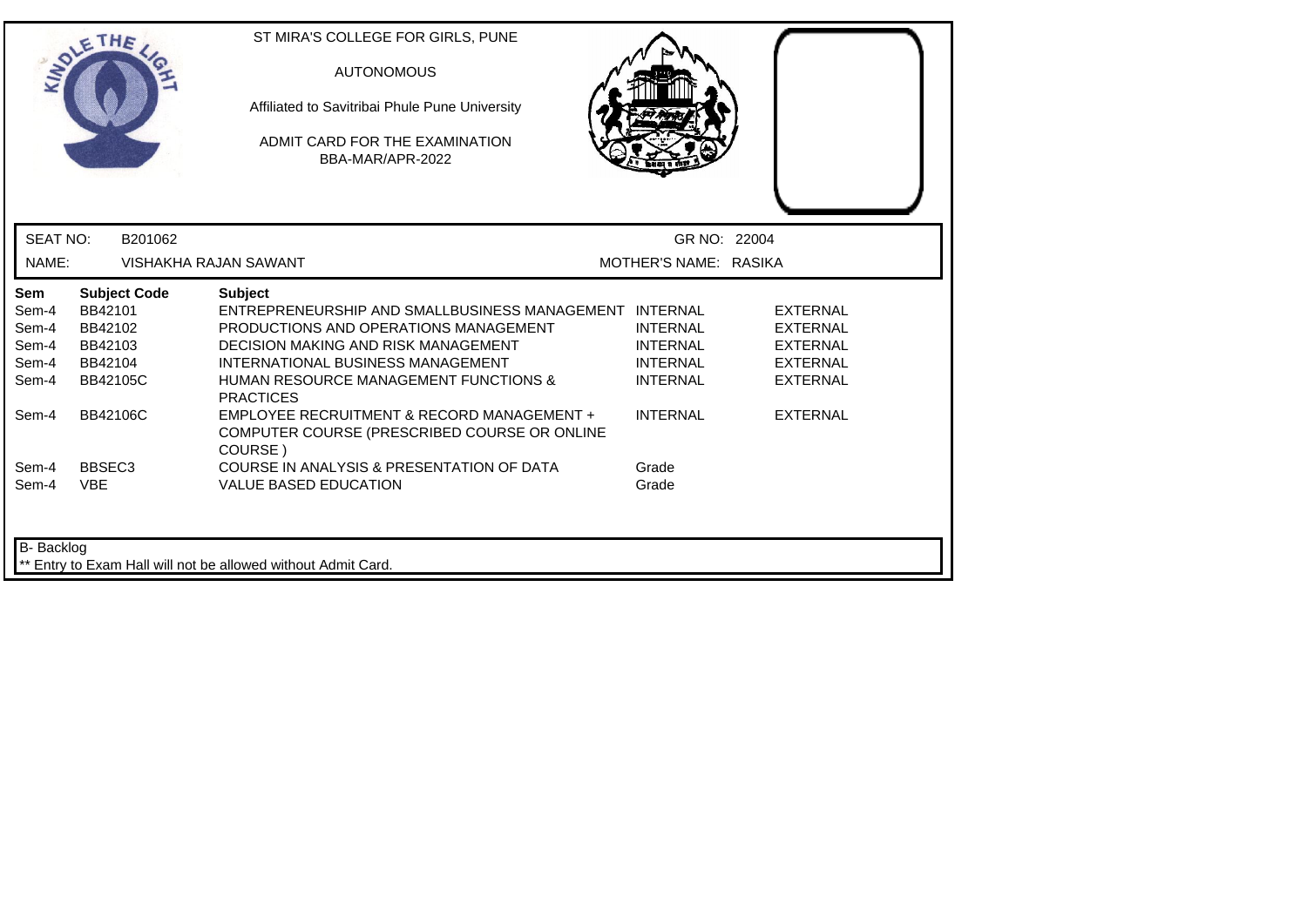|                                                                    | THE                                                                                                                  | ST MIRA'S COLLEGE FOR GIRLS, PUNE<br><b>AUTONOMOUS</b><br>Affiliated to Savitribai Phule Pune University<br>ADMIT CARD FOR THE EXAMINATION<br>BBA-MAR/APR-2022                                                                                                                                                                                                                                                                     |                                                                                                      |                                                                                                                |
|--------------------------------------------------------------------|----------------------------------------------------------------------------------------------------------------------|------------------------------------------------------------------------------------------------------------------------------------------------------------------------------------------------------------------------------------------------------------------------------------------------------------------------------------------------------------------------------------------------------------------------------------|------------------------------------------------------------------------------------------------------|----------------------------------------------------------------------------------------------------------------|
| <b>SEAT NO:</b>                                                    | B201063                                                                                                              |                                                                                                                                                                                                                                                                                                                                                                                                                                    | GR NO: 22053                                                                                         |                                                                                                                |
| NAME:                                                              |                                                                                                                      | SEVAK SHIVANI JAISHANKAR                                                                                                                                                                                                                                                                                                                                                                                                           | MOTHER'S NAME: SEVAK GAYATRI                                                                         |                                                                                                                |
| Sem<br>Sem-4<br>Sem-4<br>Sem-4<br>Sem-4<br>Sem-4<br>Sem-4<br>Sem-4 | <b>Subject Code</b><br>BB42101<br>BB42102<br>BB42103<br>BB42104<br><b>BB42105C</b><br>BB42106C<br>BBSEC <sub>3</sub> | <b>Subject</b><br>ENTREPRENEURSHIP AND SMALLBUSINESS MANAGEMENT INTERNAL<br>PRODUCTIONS AND OPERATIONS MANAGEMENT<br><b>DECISION MAKING AND RISK MANAGEMENT</b><br>INTERNATIONAL BUSINESS MANAGEMENT<br><b>HUMAN RESOURCE MANAGEMENT FUNCTIONS &amp;</b><br><b>PRACTICES</b><br>EMPLOYEE RECRUITMENT & RECORD MANAGEMENT +<br>COMPUTER COURSE (PRESCRIBED COURSE OR ONLINE<br>COURSE)<br>COURSE IN ANALYSIS & PRESENTATION OF DATA | <b>INTERNAL</b><br><b>INTERNAL</b><br><b>INTERNAL</b><br><b>INTERNAL</b><br><b>INTERNAL</b><br>Grade | <b>EXTERNAL</b><br><b>EXTERNAL</b><br><b>EXTERNAL</b><br><b>EXTERNAL</b><br><b>EXTERNAL</b><br><b>EXTERNAL</b> |
| Sem-4<br>B- Backlog                                                | <b>VBE</b>                                                                                                           | <b>VALUE BASED EDUCATION</b><br>Entry to Exam Hall will not be allowed without Admit Card.                                                                                                                                                                                                                                                                                                                                         | Grade                                                                                                |                                                                                                                |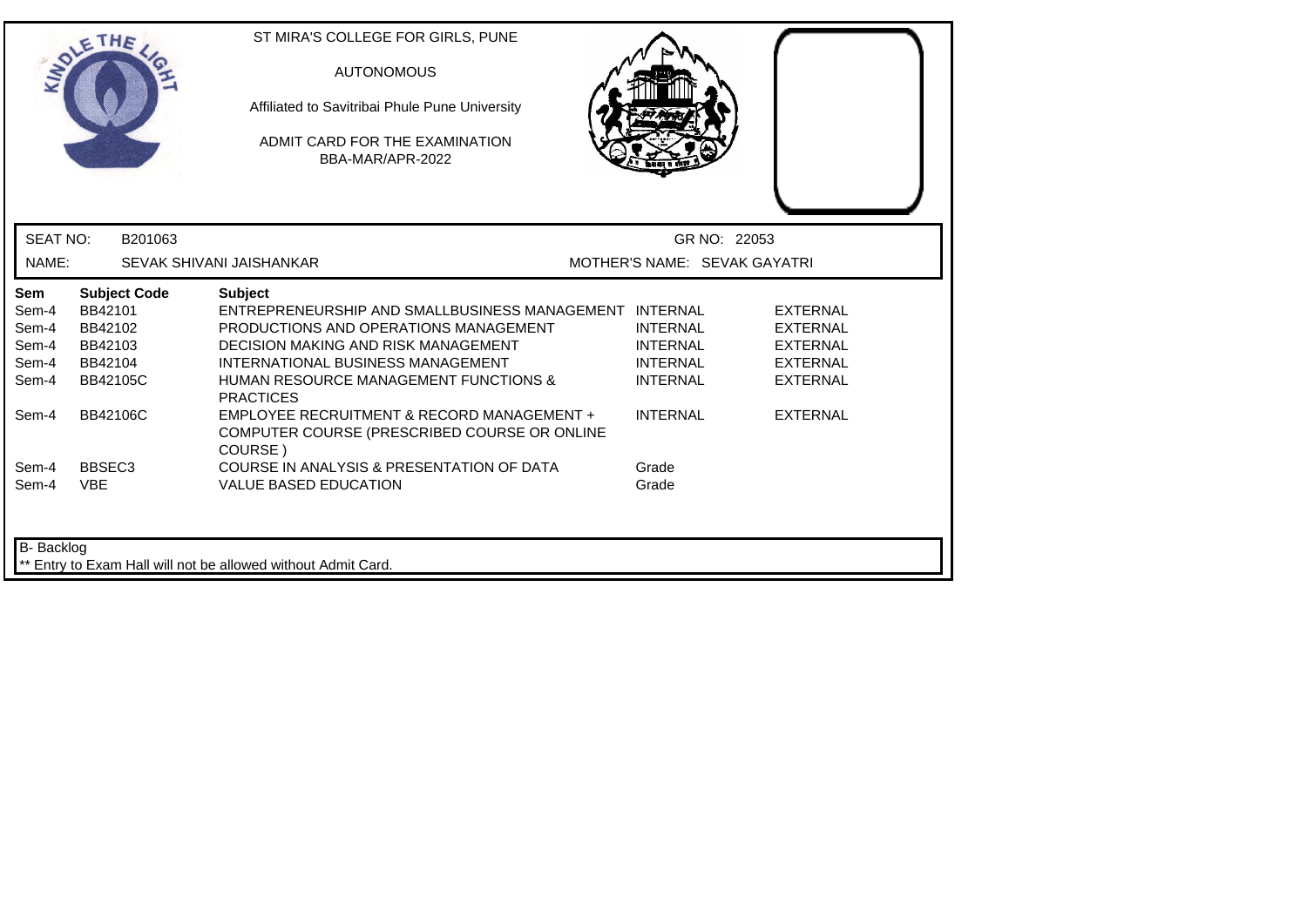| <b>INTI</b>                                             | THE                                                         |                     | ST MIRA'S COLLEGE FOR GIRLS, PUNE<br><b>AUTONOMOUS</b><br>Affiliated to Savitribai Phule Pune University<br>ADMIT CARD FOR THE EXAMINATION<br>BBA-MAR/APR-2022                                                                                                        |                                                                          |                                                                                      |
|---------------------------------------------------------|-------------------------------------------------------------|---------------------|-----------------------------------------------------------------------------------------------------------------------------------------------------------------------------------------------------------------------------------------------------------------------|--------------------------------------------------------------------------|--------------------------------------------------------------------------------------|
| <b>SEAT NO:</b>                                         |                                                             | B201064             |                                                                                                                                                                                                                                                                       | GR NO: 22059                                                             |                                                                                      |
| NAME:                                                   |                                                             | SHAH AYESHA OBED    |                                                                                                                                                                                                                                                                       | MOTHER'S NAME: ASMA                                                      |                                                                                      |
| <b>Sem</b><br>Sem-4<br>Sem-4<br>Sem-4<br>Sem-4<br>Sem-4 | BB42101<br>BB42102<br>BB42103<br>BB42104<br><b>BB42105C</b> | <b>Subject Code</b> | <b>Subject</b><br>ENTREPRENEURSHIP AND SMALLBUSINESS MANAGEMENT INTERNAL<br>PRODUCTIONS AND OPERATIONS MANAGEMENT<br>DECISION MAKING AND RISK MANAGEMENT<br>INTERNATIONAL BUSINESS MANAGEMENT<br><b>HUMAN RESOURCE MANAGEMENT FUNCTIONS &amp;</b><br><b>PRACTICES</b> | <b>INTERNAL</b><br><b>INTERNAL</b><br><b>INTERNAL</b><br><b>INTERNAL</b> | <b>EXTERNAL</b><br><b>EXTERNAL</b><br><b>EXTERNAL</b><br>EXTERNAL<br><b>EXTERNAL</b> |
| Sem-4                                                   | <b>BB42106C</b>                                             |                     | EMPLOYEE RECRUITMENT & RECORD MANAGEMENT +<br>COMPUTER COURSE (PRESCRIBED COURSE OR ONLINE<br>COURSE)                                                                                                                                                                 | <b>INTERNAL</b>                                                          | <b>EXTERNAL</b>                                                                      |
| Sem-4<br>Sem-4                                          | BBSEC <sub>3</sub><br><b>VBE</b>                            |                     | COURSE IN ANALYSIS & PRESENTATION OF DATA<br><b>VALUE BASED EDUCATION</b>                                                                                                                                                                                             | Grade<br>Grade                                                           |                                                                                      |
| B- Backlog                                              |                                                             |                     | ** Entry to Exam Hall will not be allowed without Admit Card.                                                                                                                                                                                                         |                                                                          |                                                                                      |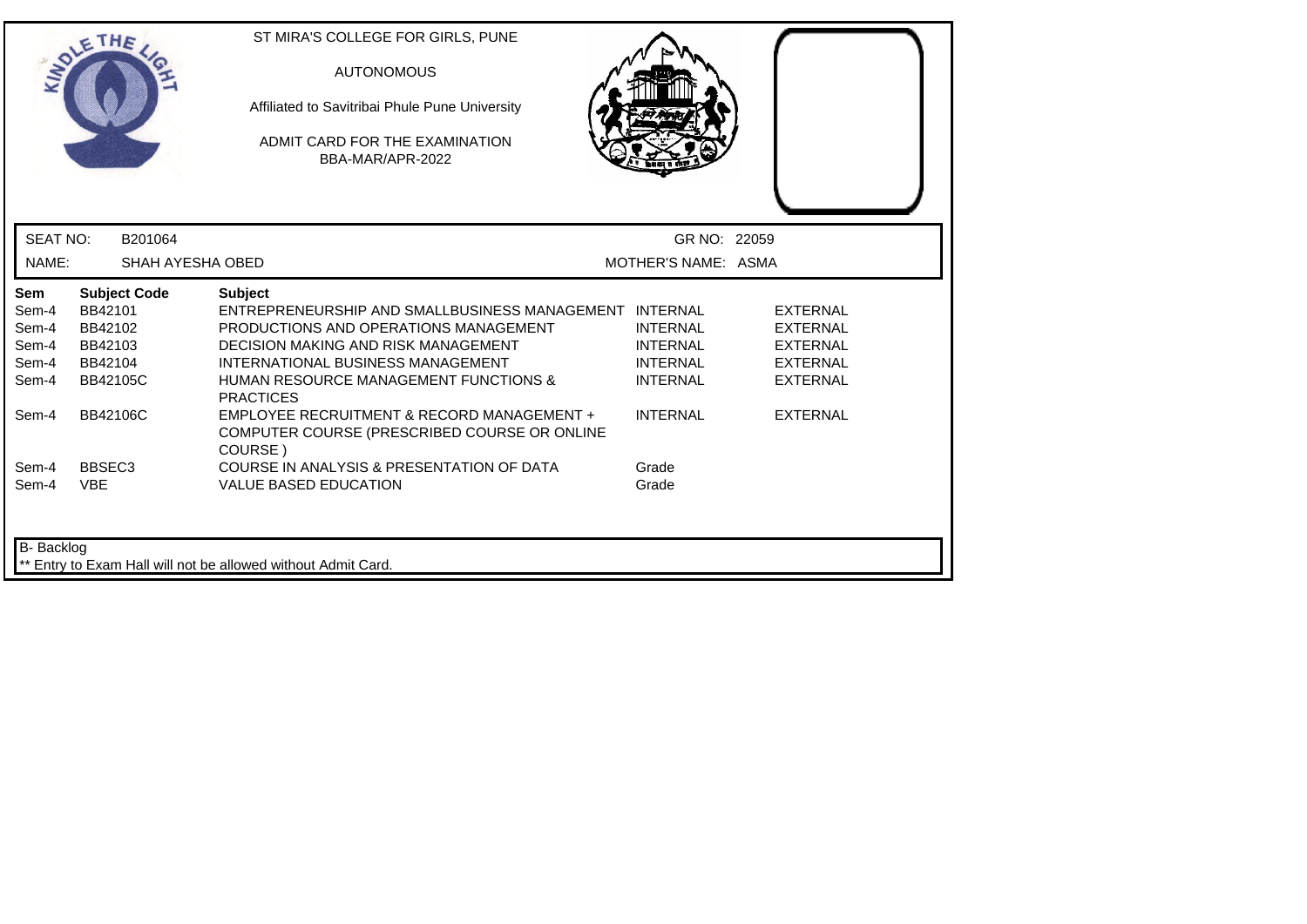|                                                                  | THE                                                                                            | ST MIRA'S COLLEGE FOR GIRLS, PUNE<br><b>AUTONOMOUS</b><br>Affiliated to Savitribai Phule Pune University<br>ADMIT CARD FOR THE EXAMINATION<br>BBA-MAR/APR-2022                                                                                                                                                     |                                                                          |                                                                                                                |
|------------------------------------------------------------------|------------------------------------------------------------------------------------------------|--------------------------------------------------------------------------------------------------------------------------------------------------------------------------------------------------------------------------------------------------------------------------------------------------------------------|--------------------------------------------------------------------------|----------------------------------------------------------------------------------------------------------------|
| <b>SEAT NO:</b>                                                  | B201065                                                                                        |                                                                                                                                                                                                                                                                                                                    | GR NO: 22046                                                             |                                                                                                                |
| NAME:                                                            |                                                                                                | SHAIKH SARAH ZIA UR REHMAN                                                                                                                                                                                                                                                                                         | MOTHER'S NAME: GAZALA                                                    |                                                                                                                |
| <b>Sem</b><br>Sem-4<br>Sem-4<br>Sem-4<br>Sem-4<br>Sem-4<br>Sem-4 | <b>Subject Code</b><br>BB42101<br>BB42102<br>BB42103<br>BB42104<br>BB42105B<br><b>BB42106B</b> | <b>Subject</b><br>ENTREPRENEURSHIP AND SMALLBUSINESS MANAGEMENT INTERNAL<br>PRODUCTIONS AND OPERATIONS MANAGEMENT<br>DECISION MAKING AND RISK MANAGEMENT<br>INTERNATIONAL BUSINESS MANAGEMENT<br><b>BUSINESS TAXATION</b><br>FINANCIAL SERVICES + COMPUTER COURSE (PRESCRIBED INTERNAL<br>COURSE OR ONLINE COURSE) | <b>INTERNAL</b><br><b>INTERNAL</b><br><b>INTERNAL</b><br><b>INTERNAL</b> | <b>EXTERNAL</b><br><b>EXTERNAL</b><br><b>EXTERNAL</b><br><b>EXTERNAL</b><br><b>EXTERNAL</b><br><b>EXTERNAL</b> |
| Sem-4<br>Sem-4<br><b>B-</b> Backlog                              | BBSEC <sub>3</sub><br><b>VBE</b>                                                               | COURSE IN ANALYSIS & PRESENTATION OF DATA<br><b>VALUE BASED EDUCATION</b>                                                                                                                                                                                                                                          | Grade<br>Grade                                                           |                                                                                                                |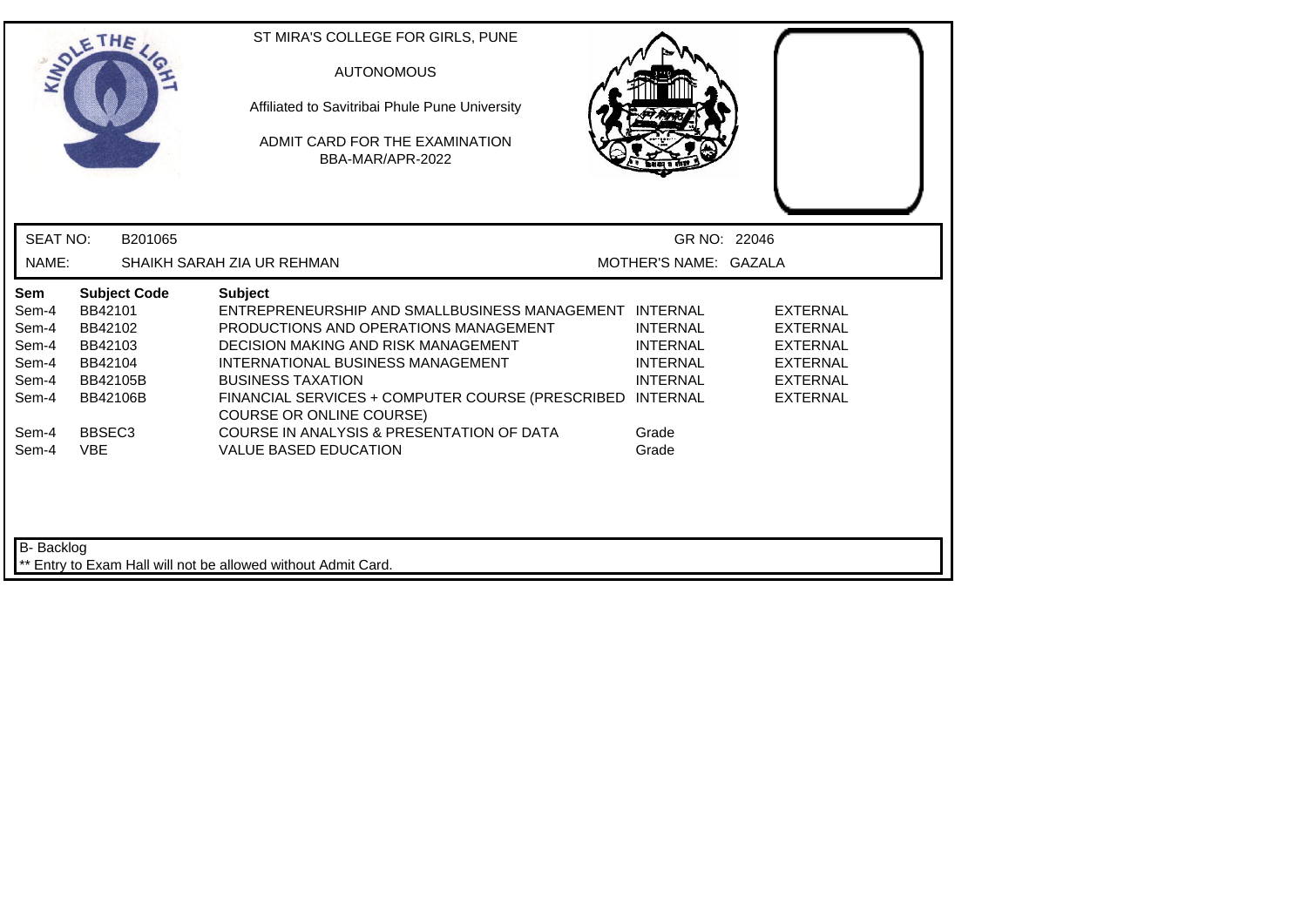|                          | THE                 | ST MIRA'S COLLEGE FOR GIRLS, PUNE<br><b>AUTONOMOUS</b><br>Affiliated to Savitribai Phule Pune University<br>ADMIT CARD FOR THE EXAMINATION<br>BBA-MAR/APR-2022 |                        |                 |
|--------------------------|---------------------|----------------------------------------------------------------------------------------------------------------------------------------------------------------|------------------------|-----------------|
| <b>SEAT NO:</b><br>NAME: | B201066             | <b>SHAIKH TASLIM IMRAN</b>                                                                                                                                     | MOTHER'S NAME: PARVEEN | GR NO: 22017    |
| <b>Sem</b>               | <b>Subject Code</b> | <b>Subject</b>                                                                                                                                                 |                        |                 |
| Sem-4                    | BB42101             | ENTREPRENEURSHIP AND SMALLBUSINESS MANAGEMENT INTERNAL                                                                                                         |                        | <b>EXTERNAL</b> |
| Sem-4                    | BB42102             | PRODUCTIONS AND OPERATIONS MANAGEMENT                                                                                                                          | <b>INTERNAL</b>        | <b>EXTERNAL</b> |
| Sem-4                    | BB42103             | DECISION MAKING AND RISK MANAGEMENT                                                                                                                            | <b>INTERNAL</b>        | <b>EXTERNAL</b> |
| Sem-4                    | BB42104             | INTERNATIONAL BUSINESS MANAGEMENT                                                                                                                              | <b>INTERNAL</b>        | <b>EXTERNAL</b> |
| Sem-4                    | BB42105C            | <b>HUMAN RESOURCE MANAGEMENT FUNCTIONS &amp;</b><br><b>PRACTICES</b>                                                                                           | <b>INTERNAL</b>        | <b>EXTERNAL</b> |
| Sem-4                    | <b>BB42106C</b>     | EMPLOYEE RECRUITMENT & RECORD MANAGEMENT +<br>COMPUTER COURSE (PRESCRIBED COURSE OR ONLINE<br>COURSE)                                                          | <b>INTERNAL</b>        | <b>EXTERNAL</b> |
| Sem-4                    | BBSEC <sub>3</sub>  | COURSE IN ANALYSIS & PRESENTATION OF DATA                                                                                                                      | Grade                  |                 |
| Sem-4                    | <b>VBE</b>          | <b>VALUE BASED EDUCATION</b>                                                                                                                                   | Grade                  |                 |
| B- Backlog               |                     | ** Entry to Exam Hall will not be allowed without Admit Card.                                                                                                  |                        |                 |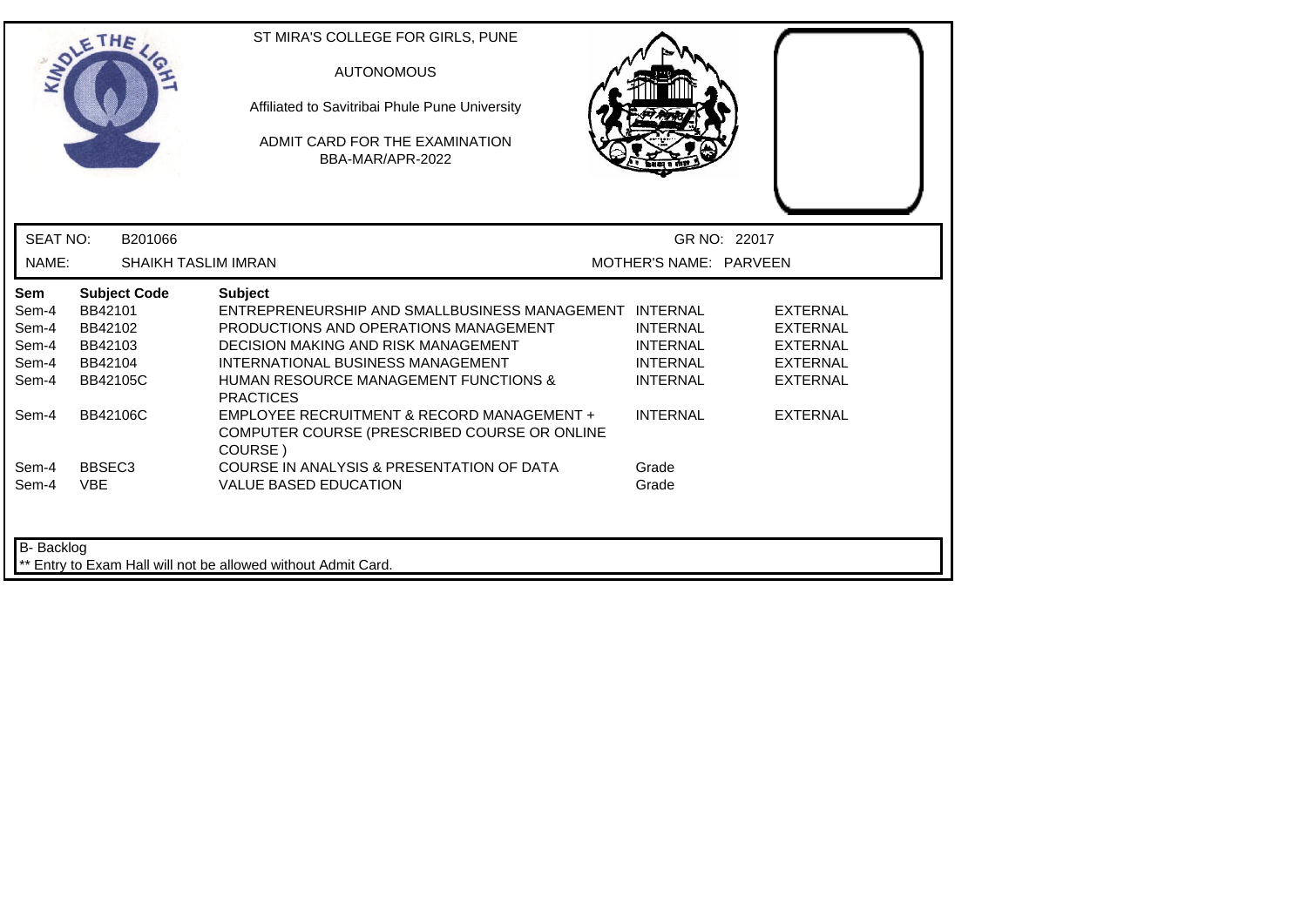| <b>IDY</b>                                       | THE                                                                                | ST MIRA'S COLLEGE FOR GIRLS, PUNE<br><b>AUTONOMOUS</b><br>Affiliated to Savitribai Phule Pune University<br>ADMIT CARD FOR THE EXAMINATION<br>BBA-MAR/APR-2022                                                                                                               |                                                                          |                                                                                             |  |
|--------------------------------------------------|------------------------------------------------------------------------------------|------------------------------------------------------------------------------------------------------------------------------------------------------------------------------------------------------------------------------------------------------------------------------|--------------------------------------------------------------------------|---------------------------------------------------------------------------------------------|--|
| <b>SEAT NO:</b>                                  | B201067                                                                            |                                                                                                                                                                                                                                                                              |                                                                          | GR NO: 22010                                                                                |  |
| NAME:                                            | SHARMA NIDHI DINESH                                                                |                                                                                                                                                                                                                                                                              | MOTHER'S NAME: JAYSHREE                                                  |                                                                                             |  |
| Sem<br>Sem-4<br>Sem-4<br>Sem-4<br>Sem-4<br>Sem-4 | <b>Subject Code</b><br>BB42101<br>BB42102<br>BB42103<br>BB42104<br><b>BB42105C</b> | <b>Subject</b><br>ENTREPRENEURSHIP AND SMALLBUSINESS MANAGEMENT INTERNAL<br>PRODUCTIONS AND OPERATIONS MANAGEMENT<br><b>DECISION MAKING AND RISK MANAGEMENT</b><br>INTERNATIONAL BUSINESS MANAGEMENT<br><b>HUMAN RESOURCE MANAGEMENT FUNCTIONS &amp;</b><br><b>PRACTICES</b> | <b>INTERNAL</b><br><b>INTERNAL</b><br><b>INTERNAL</b><br><b>INTERNAL</b> | <b>EXTERNAL</b><br><b>EXTERNAL</b><br><b>EXTERNAL</b><br><b>EXTERNAL</b><br><b>EXTERNAL</b> |  |
| Sem-4                                            | <b>BB42106C</b>                                                                    | EMPLOYEE RECRUITMENT & RECORD MANAGEMENT +<br>COMPUTER COURSE (PRESCRIBED COURSE OR ONLINE<br>COURSE)                                                                                                                                                                        | <b>INTERNAL</b>                                                          | <b>EXTERNAL</b>                                                                             |  |
| Sem-4<br>Sem-4                                   | BBSEC <sub>3</sub><br><b>VBE</b>                                                   | COURSE IN ANALYSIS & PRESENTATION OF DATA<br><b>VALUE BASED EDUCATION</b>                                                                                                                                                                                                    | Grade<br>Grade                                                           |                                                                                             |  |
| B- Backlog                                       |                                                                                    | Entry to Exam Hall will not be allowed without Admit Card.                                                                                                                                                                                                                   |                                                                          |                                                                                             |  |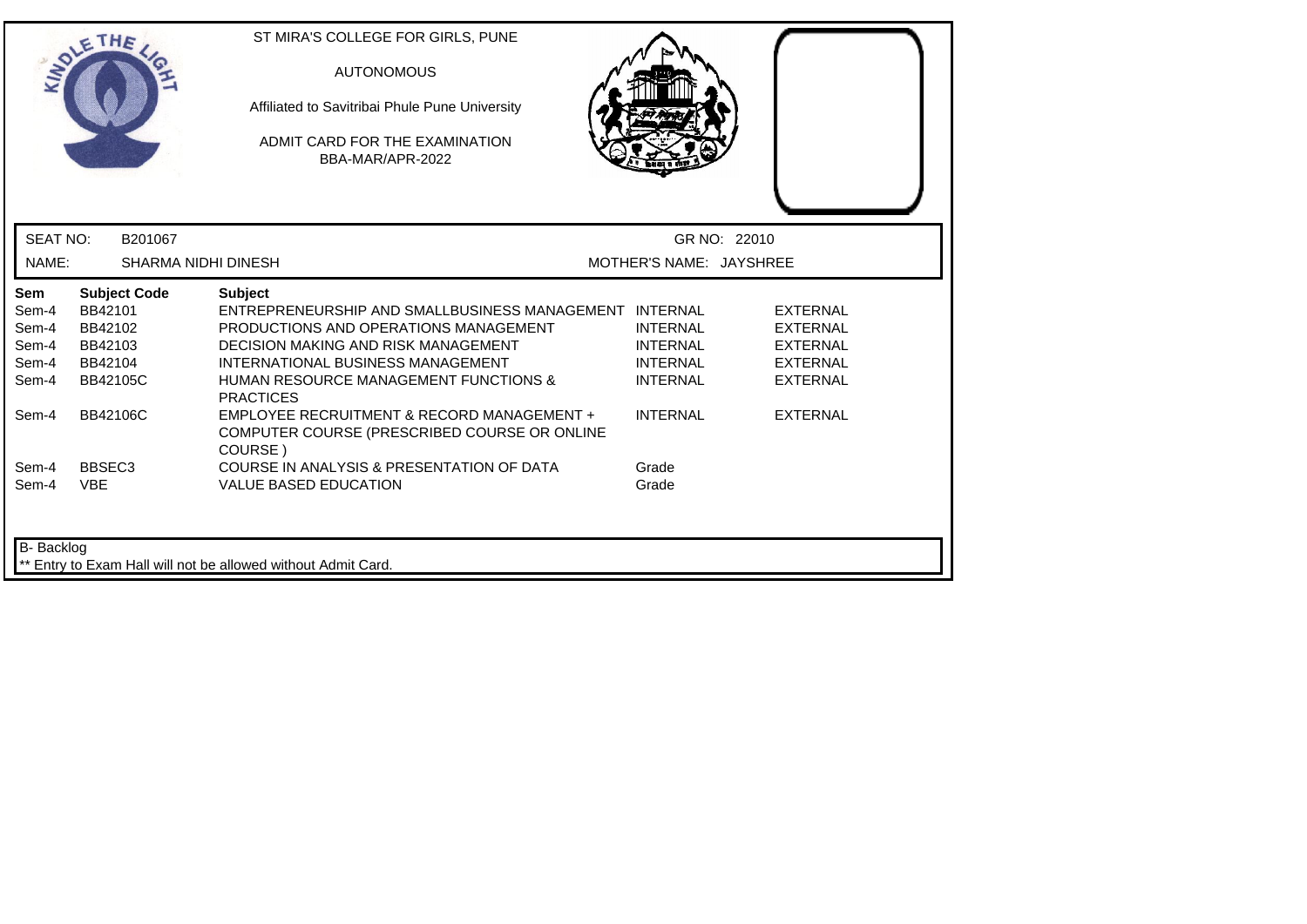|                                                           |                                                                                | THE                 | ST MIRA'S COLLEGE FOR GIRLS, PUNE<br><b>AUTONOMOUS</b><br>Affiliated to Savitribai Phule Pune University<br>ADMIT CARD FOR THE EXAMINATION<br>BBA-MAR/APR-2022                                                                                                                                                            |                                                                          |                                                                                                                |  |
|-----------------------------------------------------------|--------------------------------------------------------------------------------|---------------------|---------------------------------------------------------------------------------------------------------------------------------------------------------------------------------------------------------------------------------------------------------------------------------------------------------------------------|--------------------------------------------------------------------------|----------------------------------------------------------------------------------------------------------------|--|
| <b>SEAT NO:</b>                                           |                                                                                | B201068             |                                                                                                                                                                                                                                                                                                                           | GR NO: 22077                                                             |                                                                                                                |  |
| NAME:                                                     |                                                                                | sharma Komal        |                                                                                                                                                                                                                                                                                                                           | MOTHER'S NAME: MAYA                                                      |                                                                                                                |  |
| Sem<br>Sem-4<br>Sem-4<br>Sem-4<br>Sem-4<br>Sem-4<br>Sem-4 | BB42101<br>BB42102<br>BB42103<br>BB42104<br><b>BB42105B</b><br><b>BB42106B</b> | <b>Subject Code</b> | <b>Subject</b><br>ENTREPRENEURSHIP AND SMALLBUSINESS MANAGEMENT INTERNAL<br>PRODUCTIONS AND OPERATIONS MANAGEMENT<br>DECISION MAKING AND RISK MANAGEMENT<br>INTERNATIONAL BUSINESS MANAGEMENT<br><b>BUSINESS TAXATION</b><br>FINANCIAL SERVICES + COMPUTER COURSE (PRESCRIBED INTERNAL<br><b>COURSE OR ONLINE COURSE)</b> | <b>INTERNAL</b><br><b>INTERNAL</b><br><b>INTERNAL</b><br><b>INTERNAL</b> | <b>EXTERNAL</b><br><b>EXTERNAL</b><br><b>EXTERNAL</b><br><b>EXTERNAL</b><br><b>EXTERNAL</b><br><b>EXTERNAL</b> |  |
| Sem-4<br>Sem-4<br>B- Backlog                              | BBSEC <sub>3</sub><br><b>VBE</b>                                               |                     | COURSE IN ANALYSIS & PRESENTATION OF DATA<br><b>VALUE BASED EDUCATION</b>                                                                                                                                                                                                                                                 | Grade<br>Grade                                                           |                                                                                                                |  |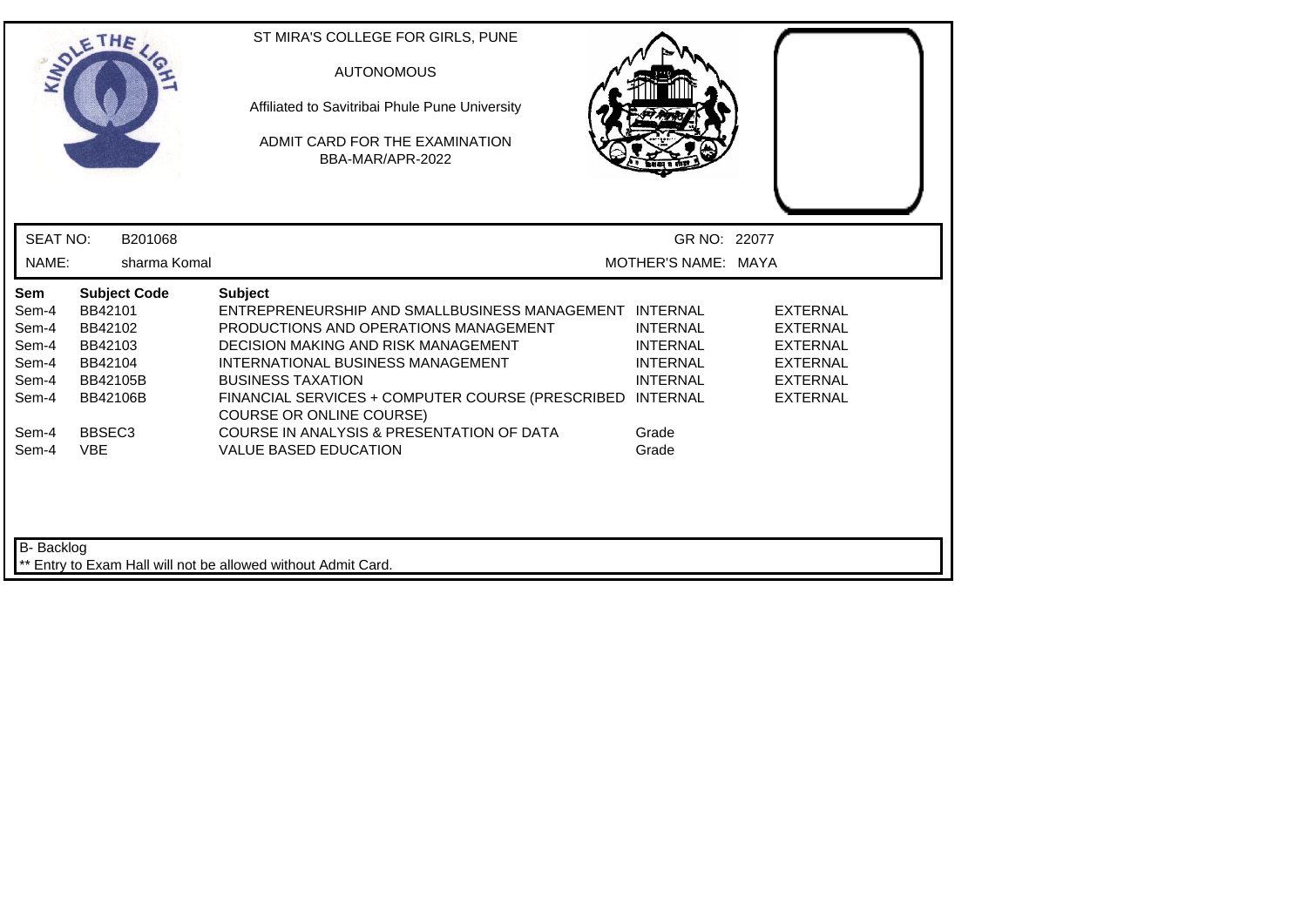|                                                           | THE                                                                                            | ST MIRA'S COLLEGE FOR GIRLS, PUNE<br><b>AUTONOMOUS</b><br>Affiliated to Savitribai Phule Pune University<br>ADMIT CARD FOR THE EXAMINATION<br>BBA-MAR/APR-2022                                                                                                                                                     |                                                                          |                                                                                                                |
|-----------------------------------------------------------|------------------------------------------------------------------------------------------------|--------------------------------------------------------------------------------------------------------------------------------------------------------------------------------------------------------------------------------------------------------------------------------------------------------------------|--------------------------------------------------------------------------|----------------------------------------------------------------------------------------------------------------|
| <b>SEAT NO:</b>                                           | B201069                                                                                        |                                                                                                                                                                                                                                                                                                                    |                                                                          | GR NO: 22032                                                                                                   |
| NAME:                                                     |                                                                                                | SHINDE MANSWI RAJENDRA                                                                                                                                                                                                                                                                                             | MOTHER'S NAME: JAYSHREE                                                  |                                                                                                                |
| Sem<br>Sem-4<br>Sem-4<br>Sem-4<br>Sem-4<br>Sem-4<br>Sem-4 | <b>Subject Code</b><br>BB42101<br>BB42102<br>BB42103<br>BB42104<br>BB42105B<br><b>BB42106B</b> | <b>Subject</b><br>ENTREPRENEURSHIP AND SMALLBUSINESS MANAGEMENT INTERNAL<br>PRODUCTIONS AND OPERATIONS MANAGEMENT<br>DECISION MAKING AND RISK MANAGEMENT<br>INTERNATIONAL BUSINESS MANAGEMENT<br><b>BUSINESS TAXATION</b><br>FINANCIAL SERVICES + COMPUTER COURSE (PRESCRIBED INTERNAL<br>COURSE OR ONLINE COURSE) | <b>INTERNAL</b><br><b>INTERNAL</b><br><b>INTERNAL</b><br><b>INTERNAL</b> | <b>EXTERNAL</b><br><b>EXTERNAL</b><br><b>EXTERNAL</b><br><b>EXTERNAL</b><br><b>EXTERNAL</b><br><b>EXTERNAL</b> |
| Sem-4<br>Sem-4                                            | BBSEC <sub>3</sub><br><b>VBE</b>                                                               | COURSE IN ANALYSIS & PRESENTATION OF DATA<br><b>VALUE BASED EDUCATION</b>                                                                                                                                                                                                                                          | Grade<br>Grade                                                           |                                                                                                                |
| <b>B-</b> Backlog                                         |                                                                                                | ** Entry to Exam Hall will not be allowed without Admit Card.                                                                                                                                                                                                                                                      |                                                                          |                                                                                                                |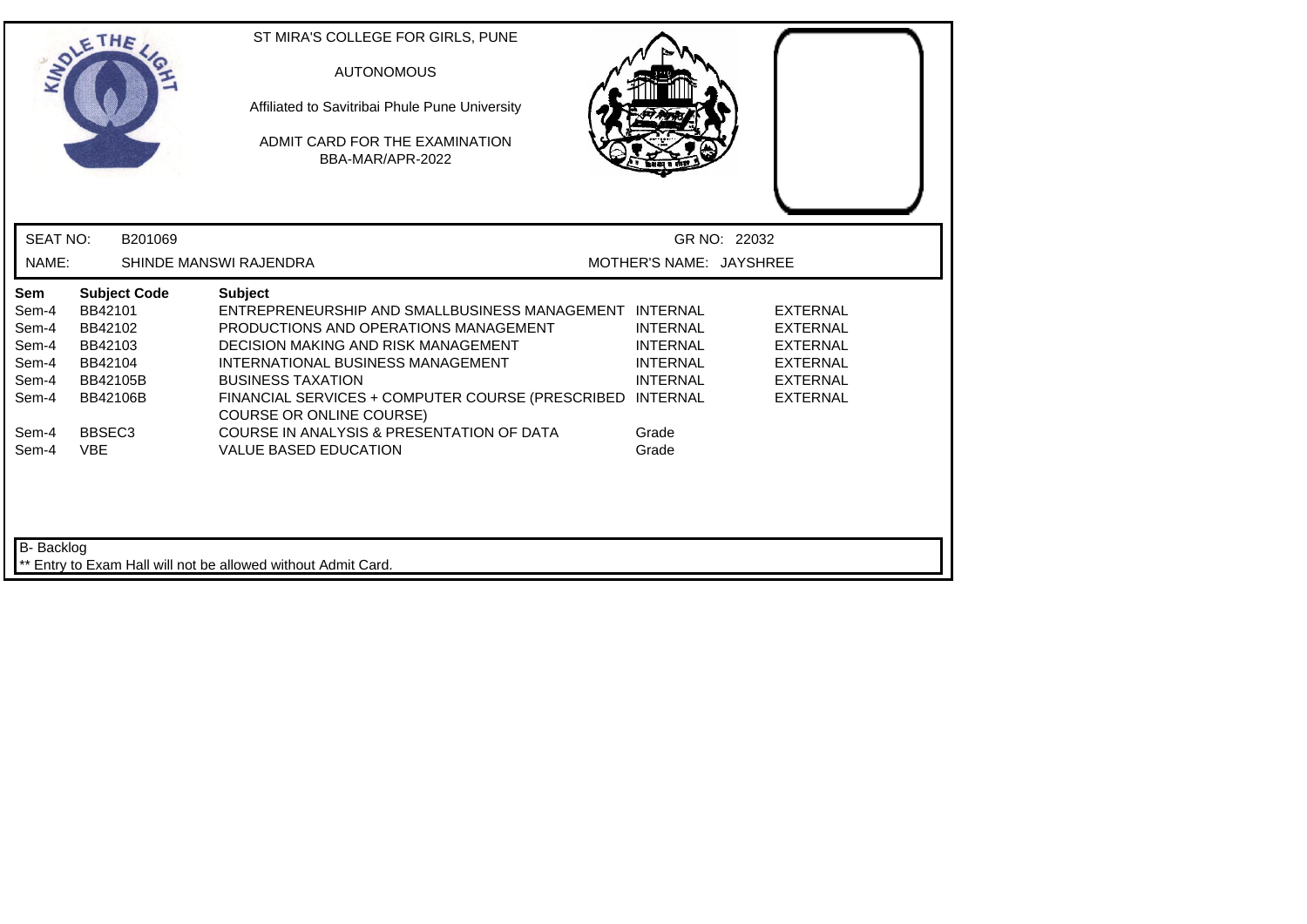| <b>MADY</b>                                                      | THE                                                                                            | ST MIRA'S COLLEGE FOR GIRLS, PUNE<br><b>AUTONOMOUS</b><br>Affiliated to Savitribai Phule Pune University<br>ADMIT CARD FOR THE EXAMINATION<br>BBA-MAR/APR-2022                                                                                                                                                     |                                                                          |                                                                                                                |
|------------------------------------------------------------------|------------------------------------------------------------------------------------------------|--------------------------------------------------------------------------------------------------------------------------------------------------------------------------------------------------------------------------------------------------------------------------------------------------------------------|--------------------------------------------------------------------------|----------------------------------------------------------------------------------------------------------------|
| <b>SEAT NO:</b>                                                  | B201070                                                                                        |                                                                                                                                                                                                                                                                                                                    | GR NO: 22050                                                             |                                                                                                                |
| NAME:                                                            |                                                                                                | SHINDE SAKSHI RAJENDRA                                                                                                                                                                                                                                                                                             | MOTHER'S NAME: ROHINI                                                    |                                                                                                                |
| <b>Sem</b><br>Sem-4<br>Sem-4<br>Sem-4<br>Sem-4<br>Sem-4<br>Sem-4 | <b>Subject Code</b><br>BB42101<br>BB42102<br>BB42103<br>BB42104<br>BB42105B<br><b>BB42106B</b> | <b>Subject</b><br>ENTREPRENEURSHIP AND SMALLBUSINESS MANAGEMENT INTERNAL<br>PRODUCTIONS AND OPERATIONS MANAGEMENT<br>DECISION MAKING AND RISK MANAGEMENT<br>INTERNATIONAL BUSINESS MANAGEMENT<br><b>BUSINESS TAXATION</b><br>FINANCIAL SERVICES + COMPUTER COURSE (PRESCRIBED INTERNAL<br>COURSE OR ONLINE COURSE) | <b>INTERNAL</b><br><b>INTERNAL</b><br><b>INTERNAL</b><br><b>INTERNAL</b> | <b>EXTERNAL</b><br><b>EXTERNAL</b><br><b>EXTERNAL</b><br><b>EXTERNAL</b><br><b>EXTERNAL</b><br><b>EXTERNAL</b> |
| Sem-4<br><b>VBE</b><br>Sem-4<br>B- Backlog                       | BBSEC <sub>3</sub>                                                                             | COURSE IN ANALYSIS & PRESENTATION OF DATA<br><b>VALUE BASED EDUCATION</b>                                                                                                                                                                                                                                          | Grade<br>Grade                                                           |                                                                                                                |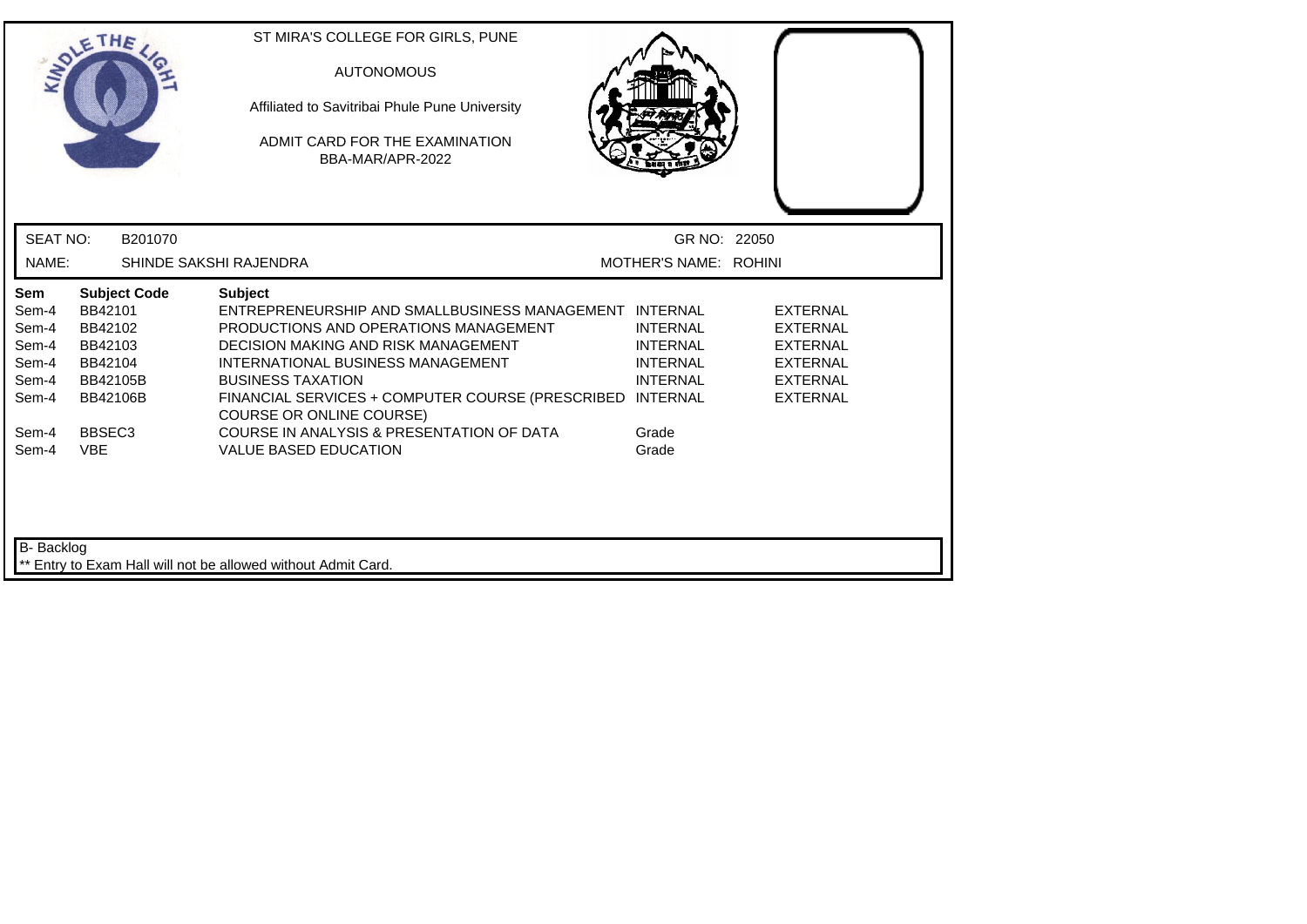|                                                           | THE                                                                                                   | ST MIRA'S COLLEGE FOR GIRLS, PUNE<br><b>AUTONOMOUS</b><br>Affiliated to Savitribai Phule Pune University<br>ADMIT CARD FOR THE EXAMINATION<br>BBA-MAR/APR-2022                                                                                                                                                            |                                                                          |                                                                                                                |
|-----------------------------------------------------------|-------------------------------------------------------------------------------------------------------|---------------------------------------------------------------------------------------------------------------------------------------------------------------------------------------------------------------------------------------------------------------------------------------------------------------------------|--------------------------------------------------------------------------|----------------------------------------------------------------------------------------------------------------|
| <b>SEAT NO:</b>                                           | B201071                                                                                               |                                                                                                                                                                                                                                                                                                                           | GR NO: 22014                                                             |                                                                                                                |
| NAME:                                                     | <b>SHRINGI RHEA HARESH</b>                                                                            |                                                                                                                                                                                                                                                                                                                           | MOTHER'S NAME: RUCHITA                                                   |                                                                                                                |
| Sem<br>Sem-4<br>Sem-4<br>Sem-4<br>Sem-4<br>Sem-4<br>Sem-4 | <b>Subject Code</b><br>BB42101<br>BB42102<br>BB42103<br>BB42104<br><b>BB42105B</b><br><b>BB42106B</b> | <b>Subject</b><br>ENTREPRENEURSHIP AND SMALLBUSINESS MANAGEMENT INTERNAL<br>PRODUCTIONS AND OPERATIONS MANAGEMENT<br>DECISION MAKING AND RISK MANAGEMENT<br>INTERNATIONAL BUSINESS MANAGEMENT<br><b>BUSINESS TAXATION</b><br>FINANCIAL SERVICES + COMPUTER COURSE (PRESCRIBED INTERNAL<br><b>COURSE OR ONLINE COURSE)</b> | <b>INTERNAL</b><br><b>INTERNAL</b><br><b>INTERNAL</b><br><b>INTERNAL</b> | <b>EXTERNAL</b><br><b>EXTERNAL</b><br><b>EXTERNAL</b><br><b>EXTERNAL</b><br><b>EXTERNAL</b><br><b>EXTERNAL</b> |
| Sem-4<br>Sem-4<br>B- Backlog                              | BBSEC <sub>3</sub><br><b>VBE</b>                                                                      | COURSE IN ANALYSIS & PRESENTATION OF DATA<br><b>VALUE BASED EDUCATION</b><br>** Entry to Exam Hall will not be allowed without Admit Card.                                                                                                                                                                                | Grade<br>Grade                                                           |                                                                                                                |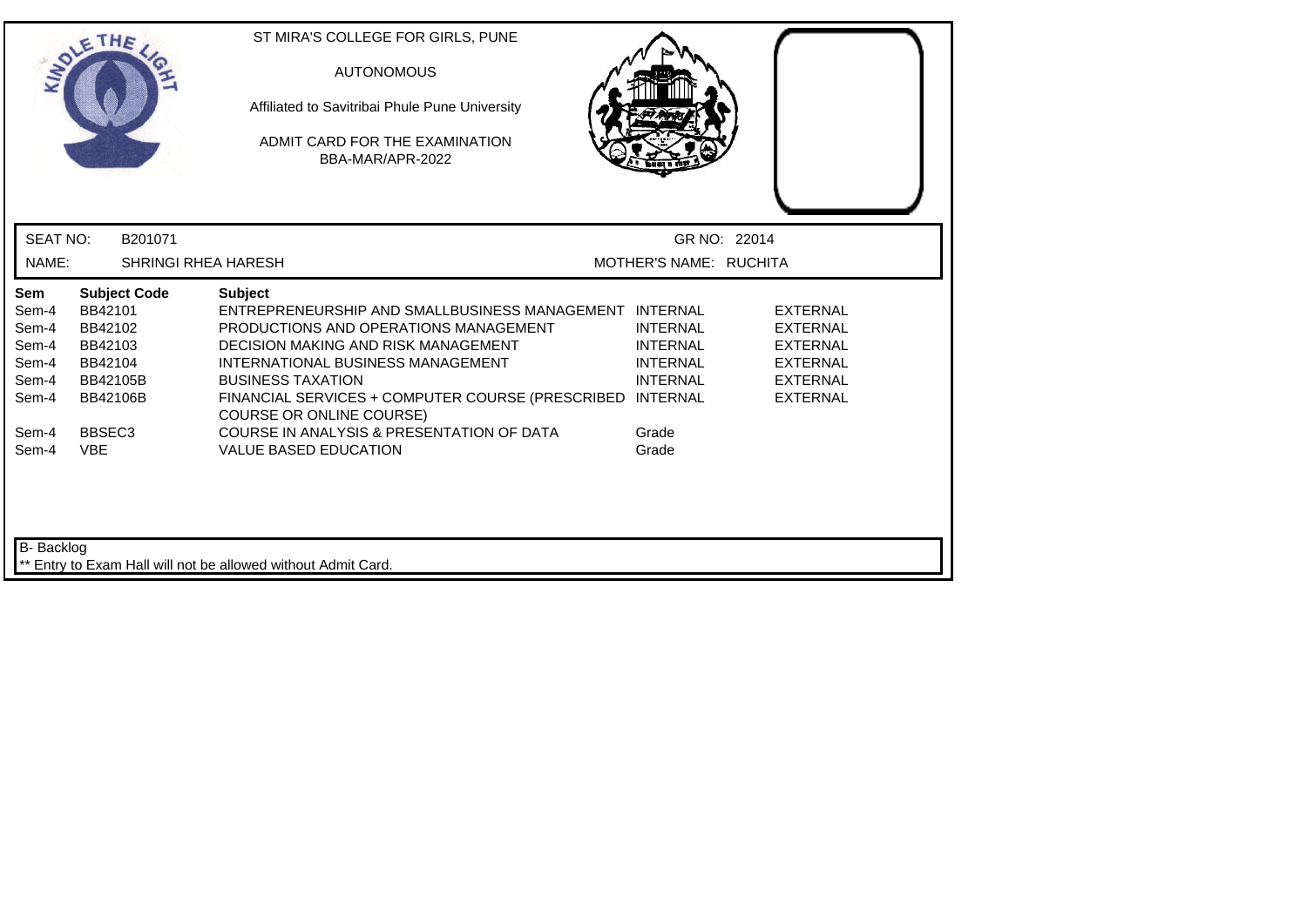| <b>INTO</b>                                      | THE                                                                                | ST MIRA'S COLLEGE FOR GIRLS, PUNE<br><b>AUTONOMOUS</b><br>Affiliated to Savitribai Phule Pune University<br>ADMIT CARD FOR THE EXAMINATION<br>BBA-MAR/APR-2022                                                                                                               |                                                                          |                                                                                             |
|--------------------------------------------------|------------------------------------------------------------------------------------|------------------------------------------------------------------------------------------------------------------------------------------------------------------------------------------------------------------------------------------------------------------------------|--------------------------------------------------------------------------|---------------------------------------------------------------------------------------------|
| <b>SEAT NO:</b>                                  | B201072                                                                            |                                                                                                                                                                                                                                                                              | GR NO: 22064                                                             |                                                                                             |
| NAME:                                            | <b>SUPRIYA MANDHARE</b>                                                            |                                                                                                                                                                                                                                                                              | MOTHER'S NAME: PUSHPA                                                    |                                                                                             |
| Sem<br>Sem-4<br>Sem-4<br>Sem-4<br>Sem-4<br>Sem-4 | <b>Subject Code</b><br>BB42101<br>BB42102<br>BB42103<br>BB42104<br><b>BB42105C</b> | <b>Subject</b><br>ENTREPRENEURSHIP AND SMALLBUSINESS MANAGEMENT INTERNAL<br>PRODUCTIONS AND OPERATIONS MANAGEMENT<br><b>DECISION MAKING AND RISK MANAGEMENT</b><br>INTERNATIONAL BUSINESS MANAGEMENT<br><b>HUMAN RESOURCE MANAGEMENT FUNCTIONS &amp;</b><br><b>PRACTICES</b> | <b>INTERNAL</b><br><b>INTERNAL</b><br><b>INTERNAL</b><br><b>INTERNAL</b> | <b>EXTERNAL</b><br><b>EXTERNAL</b><br><b>EXTERNAL</b><br><b>EXTERNAL</b><br><b>EXTERNAL</b> |
| Sem-4                                            | <b>BB42106C</b>                                                                    | EMPLOYEE RECRUITMENT & RECORD MANAGEMENT +<br>COMPUTER COURSE (PRESCRIBED COURSE OR ONLINE<br>COURSE)                                                                                                                                                                        | <b>INTERNAL</b>                                                          | <b>EXTERNAL</b>                                                                             |
| Sem-4<br>Sem-4                                   | BBSEC <sub>3</sub><br><b>VBE</b>                                                   | COURSE IN ANALYSIS & PRESENTATION OF DATA<br><b>VALUE BASED EDUCATION</b>                                                                                                                                                                                                    | Grade<br>Grade                                                           |                                                                                             |
| B- Backlog                                       |                                                                                    | Entry to Exam Hall will not be allowed without Admit Card.                                                                                                                                                                                                                   |                                                                          |                                                                                             |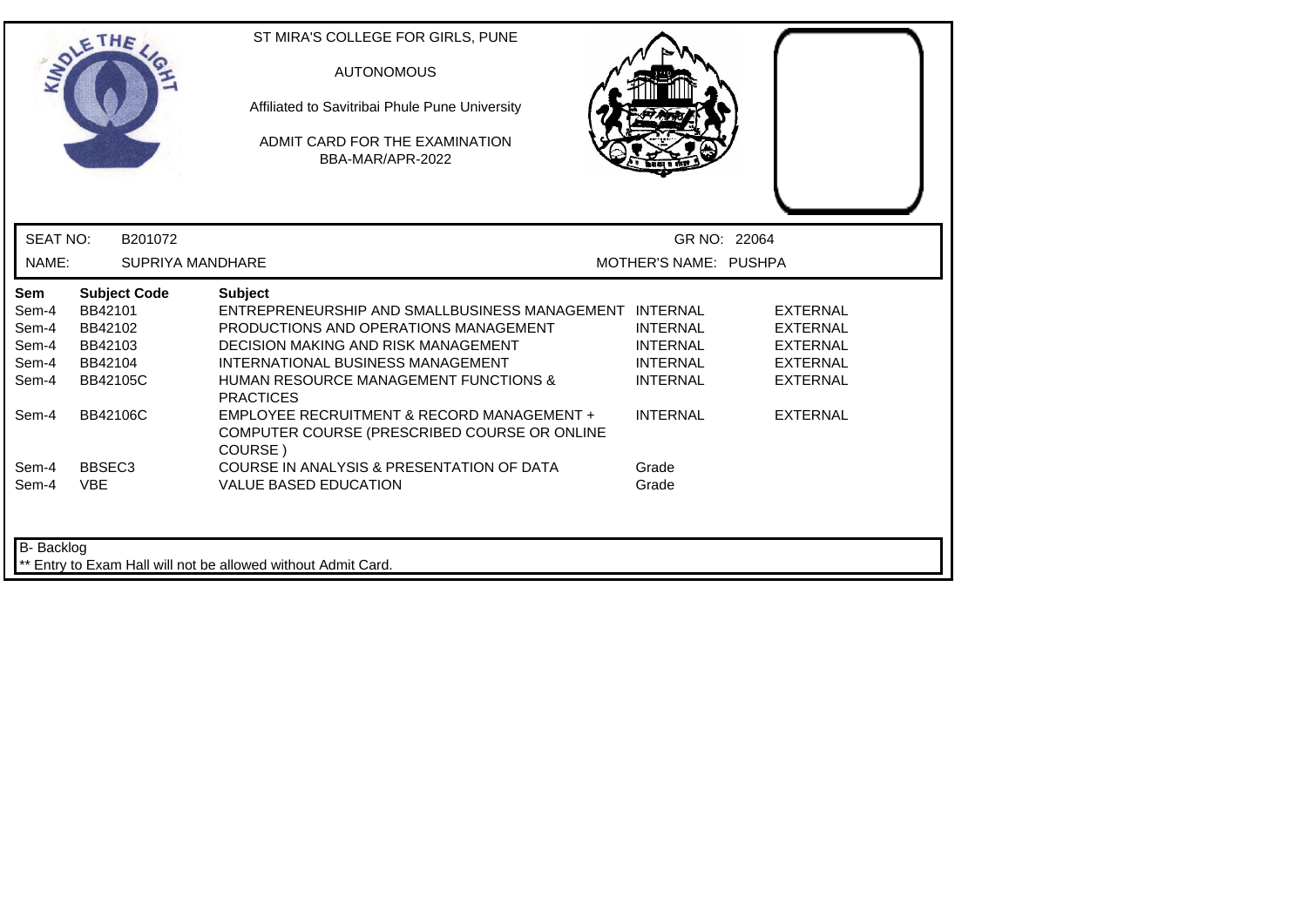| LADLE                                                   | THE                                                                                | ST MIRA'S COLLEGE FOR GIRLS, PUNE<br><b>AUTONOMOUS</b><br>Affiliated to Savitribai Phule Pune University<br>ADMIT CARD FOR THE EXAMINATION<br>BBA-MAR/APR-2022                                                                                                               |                                                                          |                                                                                             |
|---------------------------------------------------------|------------------------------------------------------------------------------------|------------------------------------------------------------------------------------------------------------------------------------------------------------------------------------------------------------------------------------------------------------------------------|--------------------------------------------------------------------------|---------------------------------------------------------------------------------------------|
| <b>SEAT NO:</b>                                         | B201073                                                                            |                                                                                                                                                                                                                                                                              | GR NO: 22067                                                             |                                                                                             |
| NAME:                                                   |                                                                                    | SURYAWANSHI SWAMINI MAHENDRA                                                                                                                                                                                                                                                 | MOTHER'S NAME: PREETA                                                    |                                                                                             |
| <b>Sem</b><br>Sem-4<br>Sem-4<br>Sem-4<br>Sem-4<br>Sem-4 | <b>Subject Code</b><br>BB42101<br>BB42102<br>BB42103<br>BB42104<br><b>BB42105C</b> | <b>Subject</b><br>ENTREPRENEURSHIP AND SMALLBUSINESS MANAGEMENT INTERNAL<br>PRODUCTIONS AND OPERATIONS MANAGEMENT<br><b>DECISION MAKING AND RISK MANAGEMENT</b><br>INTERNATIONAL BUSINESS MANAGEMENT<br><b>HUMAN RESOURCE MANAGEMENT FUNCTIONS &amp;</b><br><b>PRACTICES</b> | <b>INTERNAL</b><br><b>INTERNAL</b><br><b>INTERNAL</b><br><b>INTERNAL</b> | <b>EXTERNAL</b><br><b>EXTERNAL</b><br><b>EXTERNAL</b><br><b>EXTERNAL</b><br><b>EXTERNAL</b> |
| Sem-4                                                   | <b>BB42106C</b>                                                                    | EMPLOYEE RECRUITMENT & RECORD MANAGEMENT +<br>COMPUTER COURSE (PRESCRIBED COURSE OR ONLINE<br>COURSE)                                                                                                                                                                        | <b>INTERNAL</b>                                                          | <b>EXTERNAL</b>                                                                             |
| Sem-4<br>Sem-4                                          | BBSEC <sub>3</sub><br><b>VBE</b>                                                   | COURSE IN ANALYSIS & PRESENTATION OF DATA<br><b>VALUE BASED EDUCATION</b>                                                                                                                                                                                                    | Grade<br>Grade                                                           |                                                                                             |
| <b>B-</b> Backlog                                       |                                                                                    | ** Entry to Exam Hall will not be allowed without Admit Card.                                                                                                                                                                                                                |                                                                          |                                                                                             |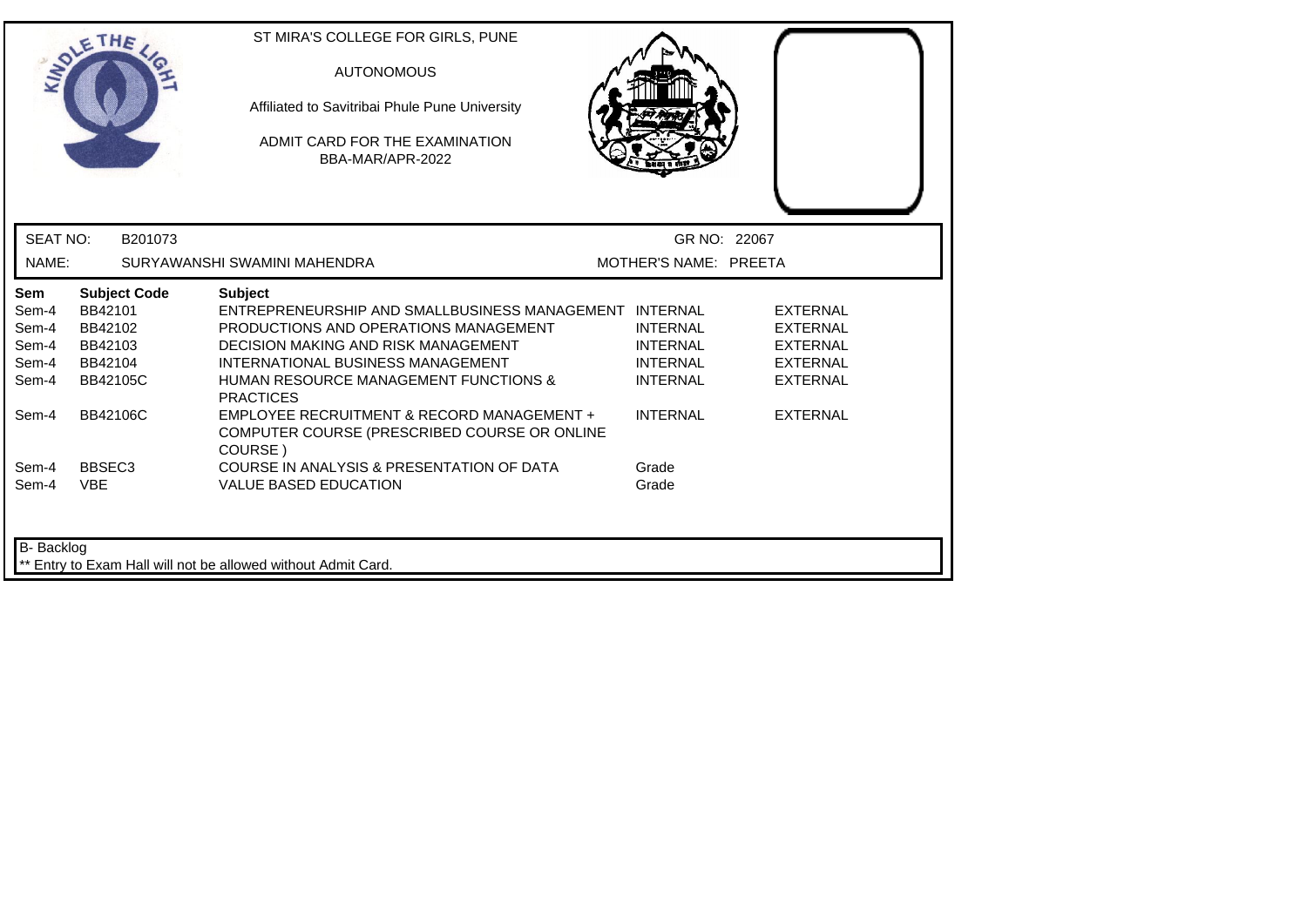|                                                                                                               | ETHE                                                                                                                                            | ST MIRA'S COLLEGE FOR GIRLS, PUNE<br><b>AUTONOMOUS</b><br>Affiliated to Savitribai Phule Pune University<br>ADMIT CARD FOR THE EXAMINATION<br>BBA-MAR/APR-2022                                                                                                                                                                                                                                                                                                                                                               |                                                                                                                                                                                            |                                                                                                                                                                                                               |  |
|---------------------------------------------------------------------------------------------------------------|-------------------------------------------------------------------------------------------------------------------------------------------------|------------------------------------------------------------------------------------------------------------------------------------------------------------------------------------------------------------------------------------------------------------------------------------------------------------------------------------------------------------------------------------------------------------------------------------------------------------------------------------------------------------------------------|--------------------------------------------------------------------------------------------------------------------------------------------------------------------------------------------|---------------------------------------------------------------------------------------------------------------------------------------------------------------------------------------------------------------|--|
| <b>SEAT NO:</b>                                                                                               | B201074                                                                                                                                         |                                                                                                                                                                                                                                                                                                                                                                                                                                                                                                                              | GR NO: 22034                                                                                                                                                                               |                                                                                                                                                                                                               |  |
| NAME:                                                                                                         |                                                                                                                                                 | <b>TAKAWALE RUJUTA UMESH</b>                                                                                                                                                                                                                                                                                                                                                                                                                                                                                                 | MOTHER'S NAME: URMILA                                                                                                                                                                      |                                                                                                                                                                                                               |  |
| <b>Sem</b><br>Sem-3<br>Sem-3<br>Sem-3<br>Sem-3<br>Sem-3<br>Sem-3<br>Sem-4<br>Sem-4<br>Sem-4<br>Sem-4<br>Sem-4 | <b>Subject Code</b><br>BB32101<br>BB32102<br>BB32103<br>BB32104<br>BB32105C<br>BB32106C<br>BB42101<br>BB42102<br>BB42103<br>BB42104<br>BB42105C | <b>Subject</b><br>PRINCIPLES OF HUMAN RESOURCE MANAGEMENT<br>SUPPLY CHAIN MANAGEMENT<br>GLOBAL COMPETENCIES & PERSONALITY DEVELOPMENT<br><b>BUSINESS ECONOMICS (MACRO)</b><br>ORGANISATIONAL BEHAVIOUR<br>LEGAL ASPECTS IN HUMAN RESOURCE+BUSINESS<br><b>EXPOSURE</b><br>ENTREPRENEURSHIP AND SMALLBUSINESS MANAGEMENT INTERNAL<br>PRODUCTIONS AND OPERATIONS MANAGEMENT<br>DECISION MAKING AND RISK MANAGEMENT<br>INTERNATIONAL BUSINESS MANAGEMENT<br><b>HUMAN RESOURCE MANAGEMENT FUNCTIONS &amp;</b><br><b>PRACTICES</b> | <b>INTERNAL</b><br><b>INTERNAL</b><br><b>INTERNAL</b><br><b>INTERNAL</b><br><b>INTERNAL</b><br><b>INTERNAL</b><br><b>INTERNAL</b><br><b>INTERNAL</b><br><b>INTERNAL</b><br><b>INTERNAL</b> | <b>EXTERNAL</b><br><b>EXTERNAL</b><br><b>EXTERNAL</b><br><b>EXTERNAL</b><br><b>EXTERNAL</b><br><b>EXTERNAL</b><br><b>EXTERNAL</b><br><b>EXTERNAL</b><br><b>EXTERNAL</b><br><b>EXTERNAL</b><br><b>EXTERNAL</b> |  |
| Sem-4<br>Sem-4                                                                                                | <b>BB42106C</b><br>BBSEC <sub>3</sub>                                                                                                           | EMPLOYEE RECRUITMENT & RECORD MANAGEMENT +<br>COMPUTER COURSE (PRESCRIBED COURSE OR ONLINE<br>COURSE)<br>COURSE IN ANALYSIS & PRESENTATION OF DATA                                                                                                                                                                                                                                                                                                                                                                           | <b>INTERNAL</b><br>Grade                                                                                                                                                                   | <b>EXTERNAL</b>                                                                                                                                                                                               |  |
| Sem-4<br><b>B-</b> Backlog                                                                                    | <b>VBE</b>                                                                                                                                      | VALUE BASED EDUCATION<br>** Entry to Exam Hall will not be allowed without Admit Card.                                                                                                                                                                                                                                                                                                                                                                                                                                       | Grade                                                                                                                                                                                      |                                                                                                                                                                                                               |  |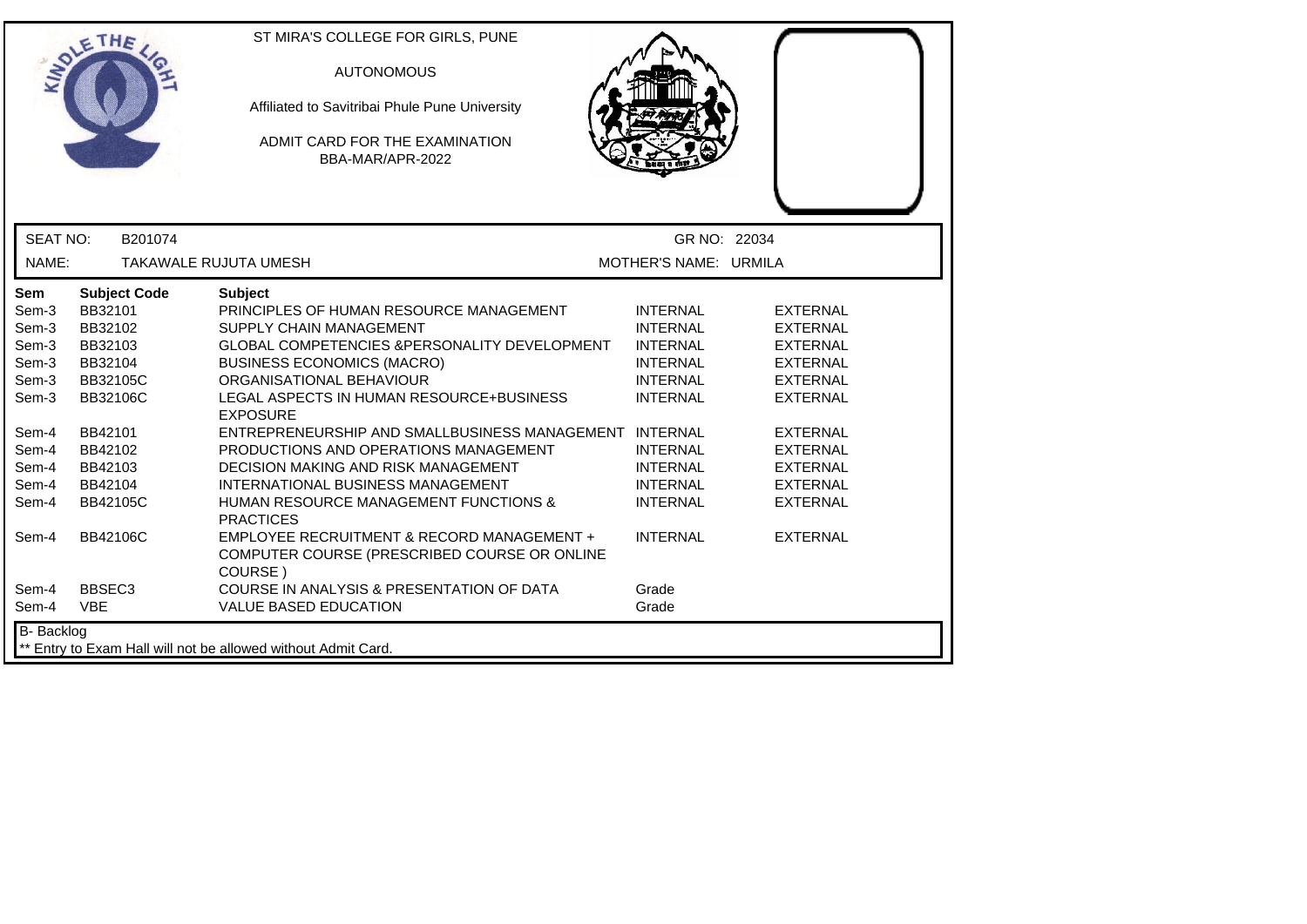| <b>INTI</b>                                             | THE                                                                         | ST MIRA'S COLLEGE FOR GIRLS, PUNE<br><b>AUTONOMOUS</b><br>Affiliated to Savitribai Phule Pune University<br>ADMIT CARD FOR THE EXAMINATION<br>BBA-MAR/APR-2022                                                                                                               |                                                                          |                                                                                             |
|---------------------------------------------------------|-----------------------------------------------------------------------------|------------------------------------------------------------------------------------------------------------------------------------------------------------------------------------------------------------------------------------------------------------------------------|--------------------------------------------------------------------------|---------------------------------------------------------------------------------------------|
| <b>SEAT NO:</b>                                         | B201076                                                                     |                                                                                                                                                                                                                                                                              | GR NO: 22071                                                             |                                                                                             |
| NAME:                                                   |                                                                             | THOPTE AKANKSHA GANESH                                                                                                                                                                                                                                                       | MOTHER'S NAME: RENUKA                                                    |                                                                                             |
| <b>Sem</b><br>Sem-4<br>Sem-4<br>Sem-4<br>Sem-4<br>Sem-4 | <b>Subject Code</b><br>BB42101<br>BB42102<br>BB42103<br>BB42104<br>BB42105C | <b>Subject</b><br>ENTREPRENEURSHIP AND SMALLBUSINESS MANAGEMENT INTERNAL<br>PRODUCTIONS AND OPERATIONS MANAGEMENT<br><b>DECISION MAKING AND RISK MANAGEMENT</b><br>INTERNATIONAL BUSINESS MANAGEMENT<br><b>HUMAN RESOURCE MANAGEMENT FUNCTIONS &amp;</b><br><b>PRACTICES</b> | <b>INTERNAL</b><br><b>INTERNAL</b><br><b>INTERNAL</b><br><b>INTERNAL</b> | <b>EXTERNAL</b><br><b>EXTERNAL</b><br><b>EXTERNAL</b><br><b>EXTERNAL</b><br><b>EXTERNAL</b> |
| Sem-4                                                   | <b>BB42106C</b>                                                             | EMPLOYEE RECRUITMENT & RECORD MANAGEMENT +<br>COMPUTER COURSE (PRESCRIBED COURSE OR ONLINE<br>COURSE)                                                                                                                                                                        | <b>INTERNAL</b>                                                          | <b>EXTERNAL</b>                                                                             |
| Sem-4<br>Sem-4                                          | BBSEC <sub>3</sub><br><b>VBE</b>                                            | COURSE IN ANALYSIS & PRESENTATION OF DATA<br><b>VALUE BASED EDUCATION</b>                                                                                                                                                                                                    | Grade<br>Grade                                                           |                                                                                             |
| B- Backlog                                              |                                                                             | Entry to Exam Hall will not be allowed without Admit Card.                                                                                                                                                                                                                   |                                                                          |                                                                                             |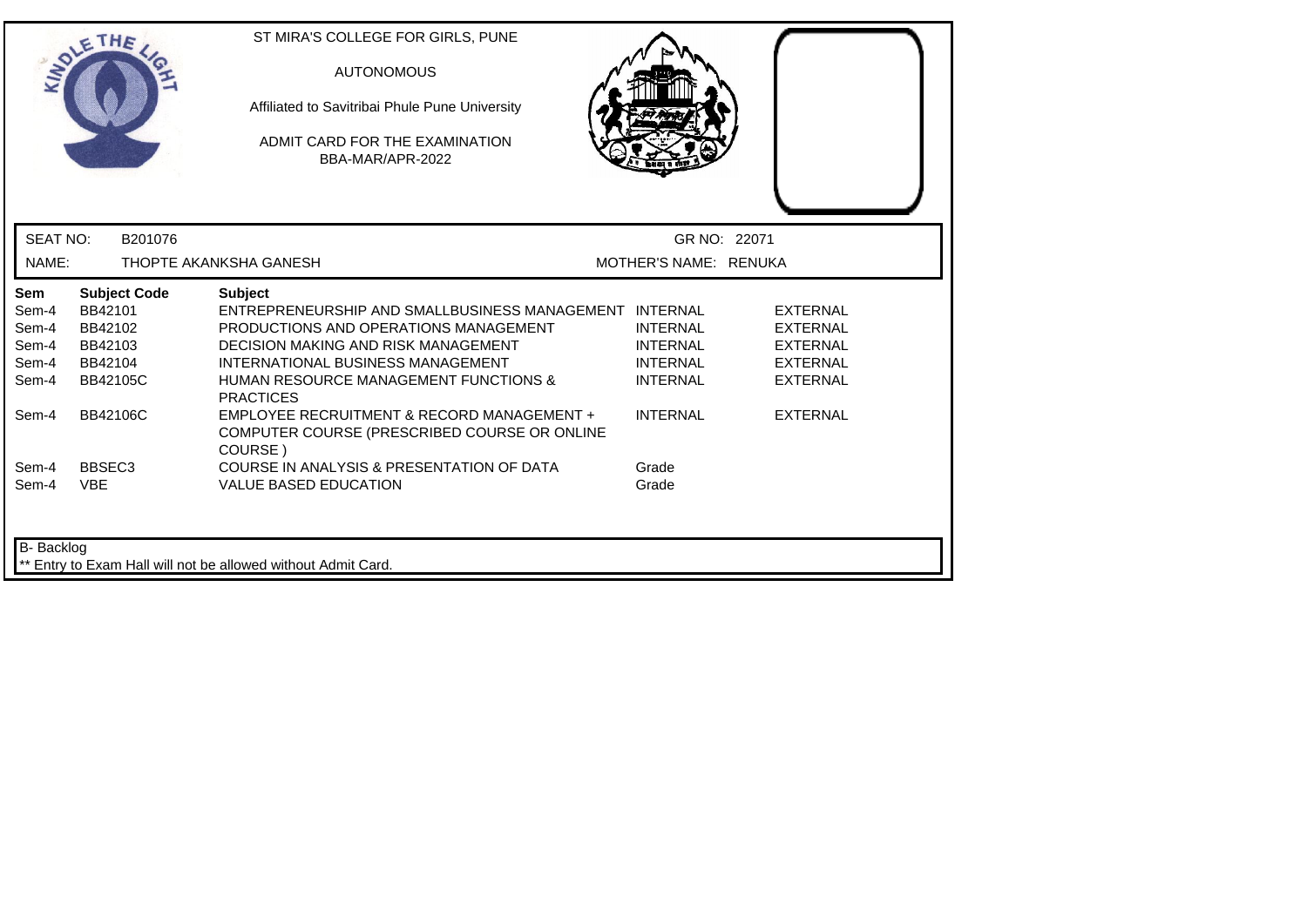|                              | THE                                       | ST MIRA'S COLLEGE FOR GIRLS, PUNE<br><b>AUTONOMOUS</b><br>Affiliated to Savitribai Phule Pune University<br>ADMIT CARD FOR THE EXAMINATION<br>BBA-MAR/APR-2022 |                                                       |                                                       |
|------------------------------|-------------------------------------------|----------------------------------------------------------------------------------------------------------------------------------------------------------------|-------------------------------------------------------|-------------------------------------------------------|
| <b>SEAT NO:</b><br>NAME:     | B201077                                   | TIWARI BHAKTI CHITTARANJAN                                                                                                                                     | GR NO: 22020<br>MOTHER'S NAME: UMA                    |                                                       |
| <b>Sem</b><br>Sem-4<br>Sem-4 | <b>Subject Code</b><br>BB42101<br>BB42102 | <b>Subject</b><br>ENTREPRENEURSHIP AND SMALLBUSINESS MANAGEMENT INTERNAL<br>PRODUCTIONS AND OPERATIONS MANAGEMENT                                              | <b>INTERNAL</b>                                       | <b>EXTERNAL</b><br>EXTERNAL                           |
| Sem-4<br>Sem-4<br>Sem-4      | BB42103<br>BB42104<br><b>BB42105C</b>     | DECISION MAKING AND RISK MANAGEMENT<br>INTERNATIONAL BUSINESS MANAGEMENT<br><b>HUMAN RESOURCE MANAGEMENT FUNCTIONS &amp;</b><br><b>PRACTICES</b>               | <b>INTERNAL</b><br><b>INTERNAL</b><br><b>INTERNAL</b> | <b>EXTERNAL</b><br><b>EXTERNAL</b><br><b>EXTERNAL</b> |
| Sem-4                        | <b>BB42106C</b>                           | EMPLOYEE RECRUITMENT & RECORD MANAGEMENT +<br>COMPUTER COURSE (PRESCRIBED COURSE OR ONLINE<br>COURSE)                                                          | <b>INTERNAL</b>                                       | <b>EXTERNAL</b>                                       |
| Sem-4<br>Sem-4               | BBSEC <sub>3</sub><br><b>VBE</b>          | COURSE IN ANALYSIS & PRESENTATION OF DATA<br><b>VALUE BASED EDUCATION</b>                                                                                      | Grade<br>Grade                                        |                                                       |
| B- Backlog                   |                                           | ** Entry to Exam Hall will not be allowed without Admit Card.                                                                                                  |                                                       |                                                       |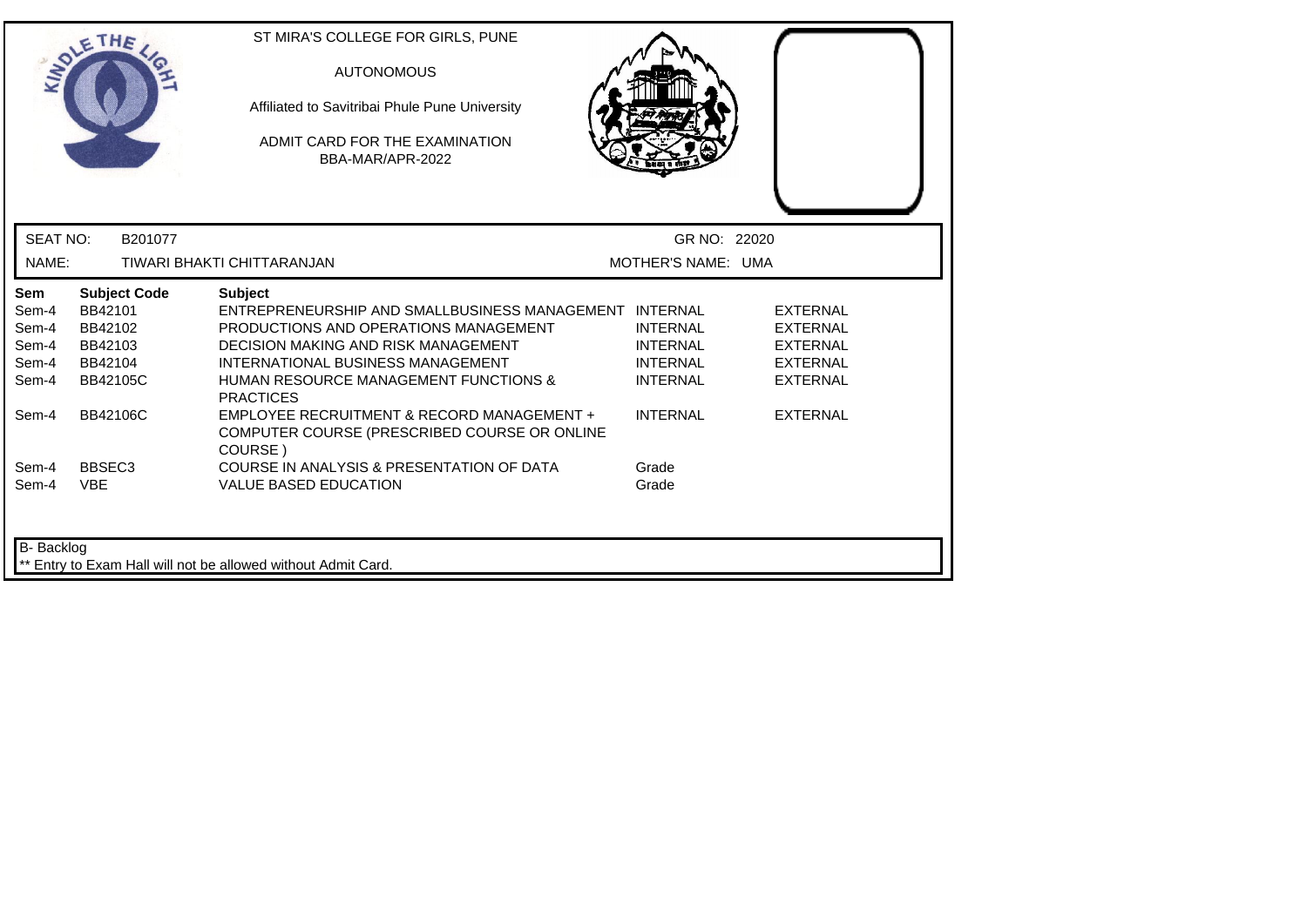|                                                                  | THE                                                                                                   | ST MIRA'S COLLEGE FOR GIRLS, PUNE<br><b>AUTONOMOUS</b><br>Affiliated to Savitribai Phule Pune University<br>ADMIT CARD FOR THE EXAMINATION<br>BBA-MAR/APR-2022                                                                                                                                                            |                                                                          |                                                                                                                |  |
|------------------------------------------------------------------|-------------------------------------------------------------------------------------------------------|---------------------------------------------------------------------------------------------------------------------------------------------------------------------------------------------------------------------------------------------------------------------------------------------------------------------------|--------------------------------------------------------------------------|----------------------------------------------------------------------------------------------------------------|--|
| <b>SEAT NO:</b>                                                  | B201078                                                                                               |                                                                                                                                                                                                                                                                                                                           | GR NO: 22033                                                             |                                                                                                                |  |
| NAME:                                                            |                                                                                                       | <b>VALESHA DIMPLE RAJESH</b>                                                                                                                                                                                                                                                                                              | MOTHER'S NAME: BHARTI                                                    |                                                                                                                |  |
| <b>Sem</b><br>Sem-4<br>Sem-4<br>Sem-4<br>Sem-4<br>Sem-4<br>Sem-4 | <b>Subject Code</b><br>BB42101<br>BB42102<br>BB42103<br>BB42104<br><b>BB42105B</b><br><b>BB42106B</b> | <b>Subject</b><br>ENTREPRENEURSHIP AND SMALLBUSINESS MANAGEMENT INTERNAL<br>PRODUCTIONS AND OPERATIONS MANAGEMENT<br>DECISION MAKING AND RISK MANAGEMENT<br>INTERNATIONAL BUSINESS MANAGEMENT<br><b>BUSINESS TAXATION</b><br>FINANCIAL SERVICES + COMPUTER COURSE (PRESCRIBED INTERNAL<br><b>COURSE OR ONLINE COURSE)</b> | <b>INTERNAL</b><br><b>INTERNAL</b><br><b>INTERNAL</b><br><b>INTERNAL</b> | <b>EXTERNAL</b><br><b>EXTERNAL</b><br><b>EXTERNAL</b><br><b>EXTERNAL</b><br><b>EXTERNAL</b><br><b>EXTERNAL</b> |  |
| Sem-4<br>Sem-4<br>B- Backlog                                     | BBSEC <sub>3</sub><br><b>VBE</b>                                                                      | COURSE IN ANALYSIS & PRESENTATION OF DATA<br><b>VALUE BASED EDUCATION</b>                                                                                                                                                                                                                                                 | Grade<br>Grade                                                           |                                                                                                                |  |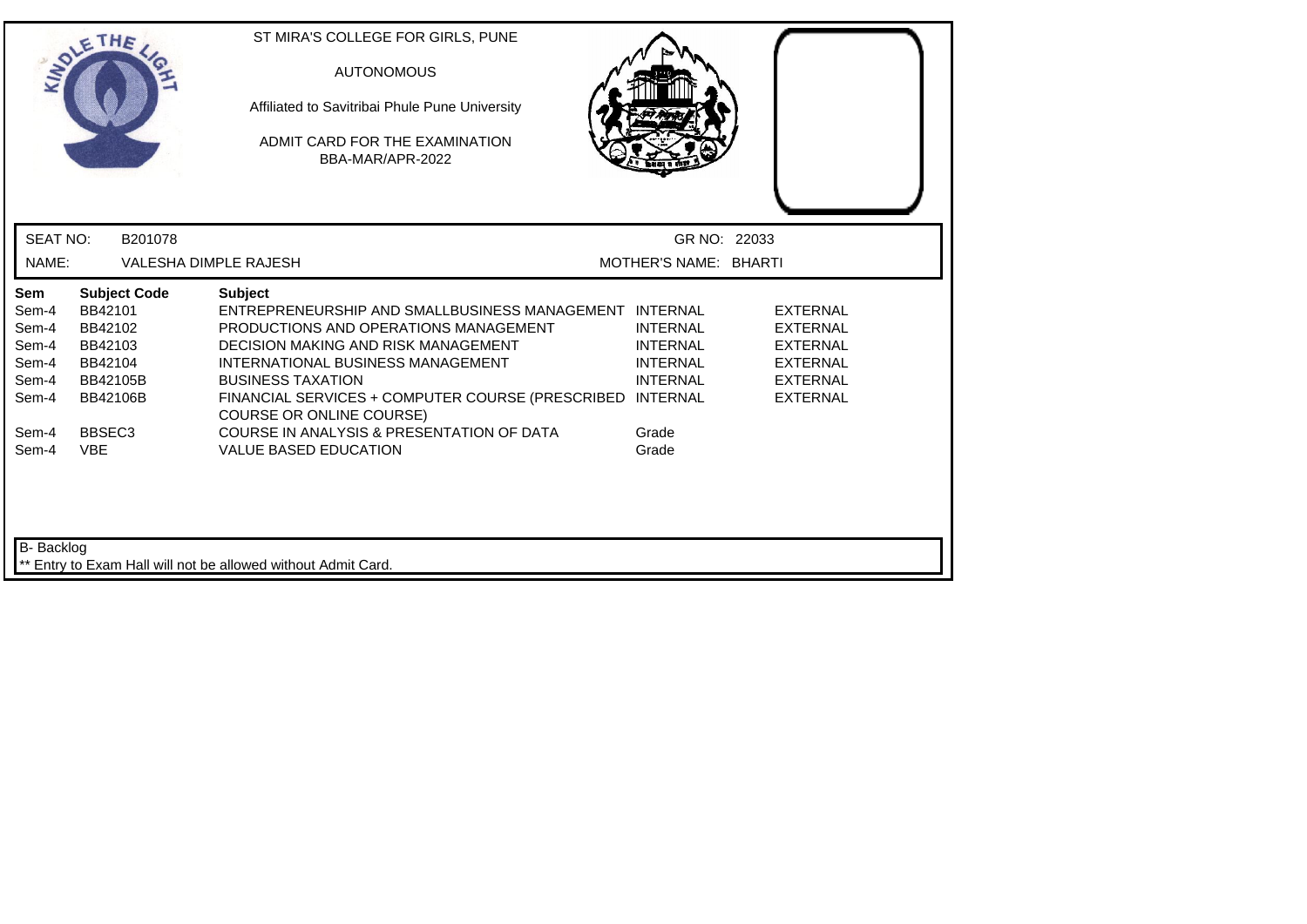|                                                           | THE                                                                                            | ST MIRA'S COLLEGE FOR GIRLS, PUNE<br><b>AUTONOMOUS</b><br>Affiliated to Savitribai Phule Pune University<br>ADMIT CARD FOR THE EXAMINATION<br>BBA-MAR/APR-2022                                                                                                                                                            |                                                                          |                                                                                                                |
|-----------------------------------------------------------|------------------------------------------------------------------------------------------------|---------------------------------------------------------------------------------------------------------------------------------------------------------------------------------------------------------------------------------------------------------------------------------------------------------------------------|--------------------------------------------------------------------------|----------------------------------------------------------------------------------------------------------------|
| <b>SEAT NO:</b>                                           | B201079                                                                                        |                                                                                                                                                                                                                                                                                                                           | GR NO: 22043                                                             |                                                                                                                |
| NAME:                                                     |                                                                                                | VANTIPENTA LAXMI NARASIMHULU                                                                                                                                                                                                                                                                                              | MOTHER'S NAME: SHRIDEVI                                                  |                                                                                                                |
| Sem<br>Sem-4<br>Sem-4<br>Sem-4<br>Sem-4<br>Sem-4<br>Sem-4 | <b>Subject Code</b><br>BB42101<br>BB42102<br>BB42103<br>BB42104<br>BB42105B<br><b>BB42106B</b> | <b>Subject</b><br>ENTREPRENEURSHIP AND SMALLBUSINESS MANAGEMENT INTERNAL<br>PRODUCTIONS AND OPERATIONS MANAGEMENT<br>DECISION MAKING AND RISK MANAGEMENT<br>INTERNATIONAL BUSINESS MANAGEMENT<br><b>BUSINESS TAXATION</b><br>FINANCIAL SERVICES + COMPUTER COURSE (PRESCRIBED INTERNAL<br><b>COURSE OR ONLINE COURSE)</b> | <b>INTERNAL</b><br><b>INTERNAL</b><br><b>INTERNAL</b><br><b>INTERNAL</b> | <b>EXTERNAL</b><br><b>EXTERNAL</b><br><b>EXTERNAL</b><br><b>EXTERNAL</b><br><b>EXTERNAL</b><br><b>EXTERNAL</b> |
| Sem-4<br>Sem-4                                            | BBSEC <sub>3</sub><br><b>VBE</b>                                                               | COURSE IN ANALYSIS & PRESENTATION OF DATA<br><b>VALUE BASED EDUCATION</b>                                                                                                                                                                                                                                                 | Grade<br>Grade                                                           |                                                                                                                |
| B- Backlog                                                |                                                                                                | ** Entry to Exam Hall will not be allowed without Admit Card.                                                                                                                                                                                                                                                             |                                                                          |                                                                                                                |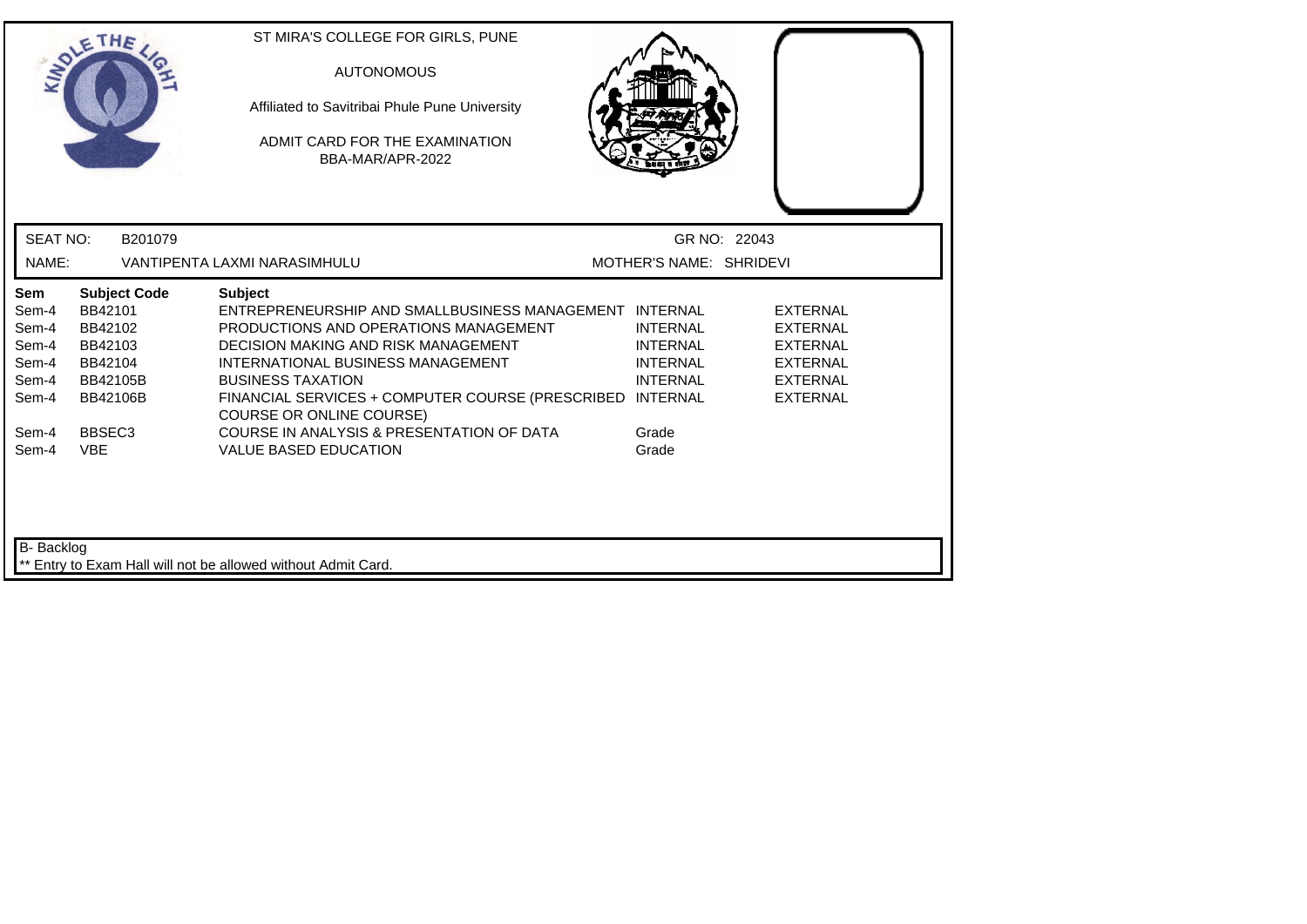|                                                           | THE                                                                                            | ST MIRA'S COLLEGE FOR GIRLS, PUNE<br><b>AUTONOMOUS</b><br>Affiliated to Savitribai Phule Pune University<br>ADMIT CARD FOR THE EXAMINATION<br>BBA-MAR/APR-2022                                                                                                                                                            |                                                                          |                                                                                                                |
|-----------------------------------------------------------|------------------------------------------------------------------------------------------------|---------------------------------------------------------------------------------------------------------------------------------------------------------------------------------------------------------------------------------------------------------------------------------------------------------------------------|--------------------------------------------------------------------------|----------------------------------------------------------------------------------------------------------------|
| <b>SEAT NO:</b>                                           | B201080                                                                                        |                                                                                                                                                                                                                                                                                                                           | GR NO: 22016                                                             |                                                                                                                |
| NAME:                                                     | <b>ESHA VARYANI</b>                                                                            |                                                                                                                                                                                                                                                                                                                           | MOTHER'S NAME: SAKSHI                                                    |                                                                                                                |
| Sem<br>Sem-4<br>Sem-4<br>Sem-4<br>Sem-4<br>Sem-4<br>Sem-4 | <b>Subject Code</b><br>BB42101<br>BB42102<br>BB42103<br>BB42104<br>BB42105B<br><b>BB42106B</b> | <b>Subject</b><br>ENTREPRENEURSHIP AND SMALLBUSINESS MANAGEMENT INTERNAL<br>PRODUCTIONS AND OPERATIONS MANAGEMENT<br>DECISION MAKING AND RISK MANAGEMENT<br>INTERNATIONAL BUSINESS MANAGEMENT<br><b>BUSINESS TAXATION</b><br>FINANCIAL SERVICES + COMPUTER COURSE (PRESCRIBED INTERNAL<br><b>COURSE OR ONLINE COURSE)</b> | <b>INTERNAL</b><br><b>INTERNAL</b><br><b>INTERNAL</b><br><b>INTERNAL</b> | <b>EXTERNAL</b><br><b>EXTERNAL</b><br><b>EXTERNAL</b><br><b>EXTERNAL</b><br><b>EXTERNAL</b><br><b>EXTERNAL</b> |
| Sem-4<br>Sem-4                                            | BBSEC <sub>3</sub><br><b>VBE</b>                                                               | COURSE IN ANALYSIS & PRESENTATION OF DATA<br><b>VALUE BASED EDUCATION</b>                                                                                                                                                                                                                                                 | Grade<br>Grade                                                           |                                                                                                                |
| <b>B-</b> Backlog                                         |                                                                                                | ** Entry to Exam Hall will not be allowed without Admit Card.                                                                                                                                                                                                                                                             |                                                                          |                                                                                                                |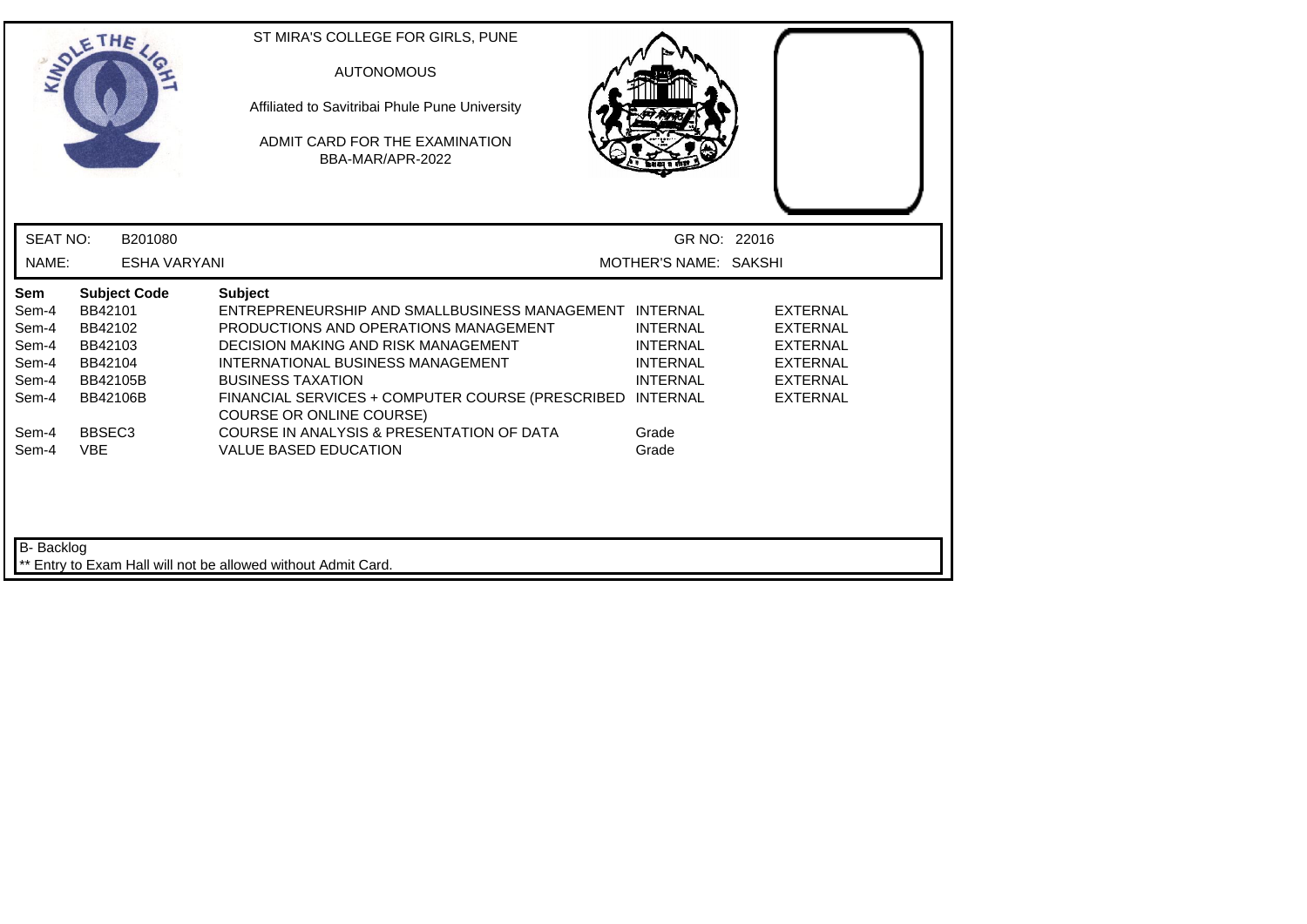| <b>INDI</b>                                      | THE                                                                                | ST MIRA'S COLLEGE FOR GIRLS, PUNE<br><b>AUTONOMOUS</b><br>Affiliated to Savitribai Phule Pune University<br>ADMIT CARD FOR THE EXAMINATION<br>BBA-MAR/APR-2022                                                                                                               |                                                                          |                                                                                             |
|--------------------------------------------------|------------------------------------------------------------------------------------|------------------------------------------------------------------------------------------------------------------------------------------------------------------------------------------------------------------------------------------------------------------------------|--------------------------------------------------------------------------|---------------------------------------------------------------------------------------------|
| <b>SEAT NO:</b>                                  | B201081                                                                            |                                                                                                                                                                                                                                                                              | GR NO: 22075                                                             |                                                                                             |
| NAME:                                            |                                                                                    | <b>WAGHMARE NIKITA NILESH</b>                                                                                                                                                                                                                                                | MOTHER'S NAME: YOGITA                                                    |                                                                                             |
| Sem<br>Sem-4<br>Sem-4<br>Sem-4<br>Sem-4<br>Sem-4 | <b>Subject Code</b><br>BB42101<br>BB42102<br>BB42103<br>BB42104<br><b>BB42105C</b> | <b>Subject</b><br>ENTREPRENEURSHIP AND SMALLBUSINESS MANAGEMENT INTERNAL<br>PRODUCTIONS AND OPERATIONS MANAGEMENT<br><b>DECISION MAKING AND RISK MANAGEMENT</b><br>INTERNATIONAL BUSINESS MANAGEMENT<br><b>HUMAN RESOURCE MANAGEMENT FUNCTIONS &amp;</b><br><b>PRACTICES</b> | <b>INTERNAL</b><br><b>INTERNAL</b><br><b>INTERNAL</b><br><b>INTERNAL</b> | <b>EXTERNAL</b><br><b>EXTERNAL</b><br><b>EXTERNAL</b><br><b>EXTERNAL</b><br><b>EXTERNAL</b> |
| Sem-4                                            | <b>BB42106C</b>                                                                    | EMPLOYEE RECRUITMENT & RECORD MANAGEMENT +<br>COMPUTER COURSE (PRESCRIBED COURSE OR ONLINE<br>COURSE)                                                                                                                                                                        | <b>INTERNAL</b>                                                          | <b>EXTERNAL</b>                                                                             |
| Sem-4<br>Sem-4                                   | BBSEC <sub>3</sub><br><b>VBE</b>                                                   | COURSE IN ANALYSIS & PRESENTATION OF DATA<br><b>VALUE BASED EDUCATION</b>                                                                                                                                                                                                    | Grade<br>Grade                                                           |                                                                                             |
| B- Backlog                                       |                                                                                    | Entry to Exam Hall will not be allowed without Admit Card.                                                                                                                                                                                                                   |                                                                          |                                                                                             |